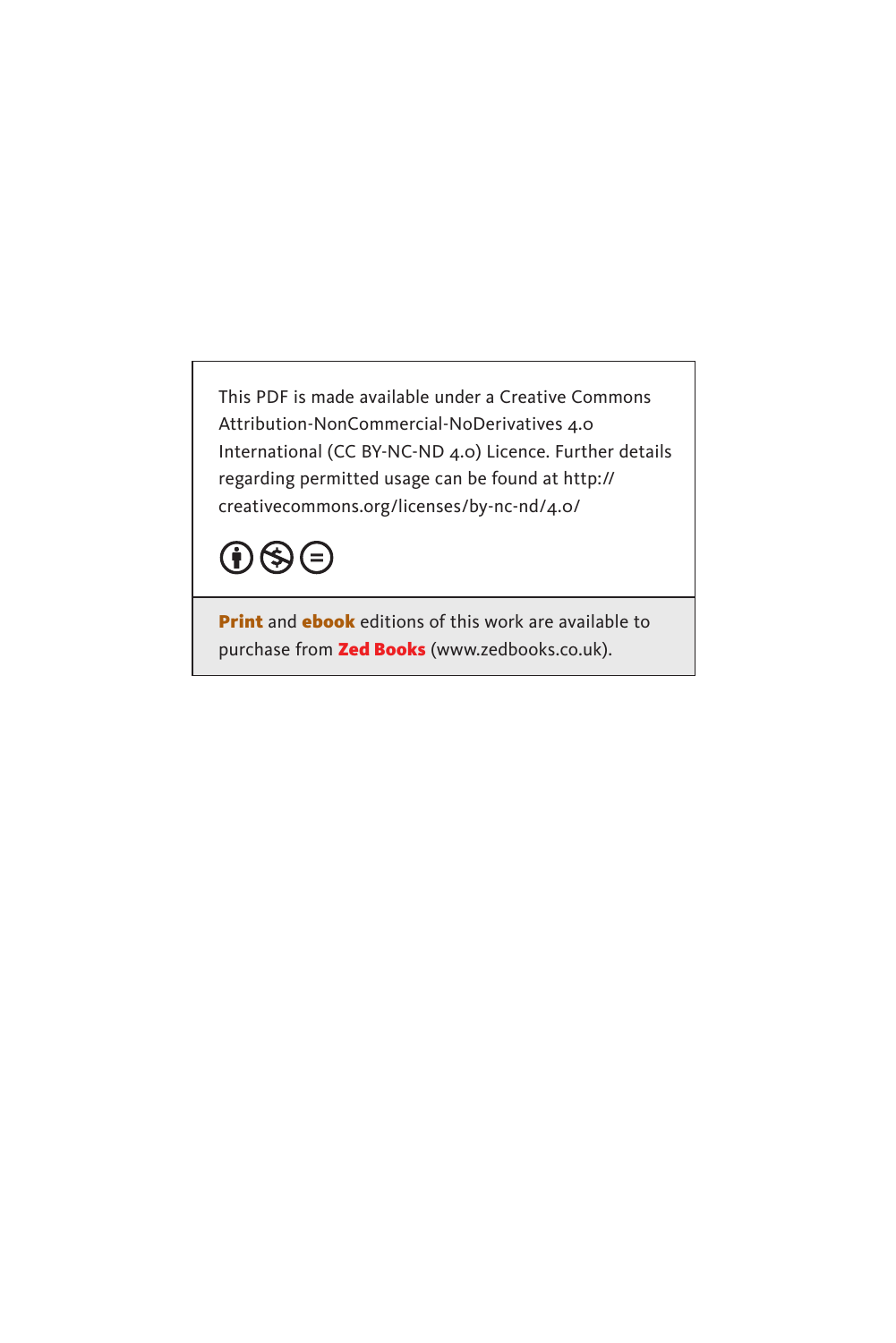### Africa Now

Africa Now is published by Zed Books in association with the internationally respected Nordic Africa Institute. Featuring high-quality, cutting-edge research from leading academics, the series addresses the big issues confronting Africa today. Accessible but in-depth, and wide-ranging in its scope, Africa Now engages with the critical political, economic, sociological and development debates affecting the continent, shedding new light on pressing concerns.

### Nordic Africa Institute

The Nordic Africa Institute (Nordiska Afrikainstitutet) is a centre for research, documentation and information on modern Africa. Based in Uppsala, Sweden, the Institute is dedicated to providing timely, critical and alternative research and analysis of Africa and to co-operation with African researchers. As a hub and a meeting place for a growing field of research and analysis, the Institute strives to put knowledge of African issues within reach of scholars, policy makers, politicians, media, students and the general public. The Institute is financed jointly by the Nordic countries (Denmark, Finland, Iceland, Norway and Sweden).

www.nai.uu.se

### Forthcoming titles

Lisa Åkesson and Maria Eriksson Baaz (eds), *Africa's Return Migrants* Thiven Reddy, *South Africa: Beyond Apartheid and Liberal Democracy* Anders Themner (ed.), *Warlord Democrats in Africa*

### Titles already published

Fantu Cheru and Cyril Obi (eds), *The Rise of China and India in Africa* Ilda Lindell (ed.), *Africa's Informal Workers* Iman Hashim and Dorte Thorsen, *Child Migration in Africa* Prosper B. Matondi, Kjell Havnevik and Atakilte Beyene (eds), *Biofuels, Land Grabbing and Food Security in Africa* Cyril Obi and Siri Aas Rustad (eds), *Oil and Insurgency in the Niger Delta* Mats Utas (ed.), *African Conflicts and Informal Power* Prosper B. Matondi, *Zimbabwe's Fast Track Land Reform* Maria Eriksson Baaz and Maria Stern, *Sexual Violence as a Weapon of War?* Fantu Cheru and Renu Modi (eds), *Agricultural Development and Food Security in Africa* Amanda Hammar (ed.), *Displacement Economies in Africa* Mary Njeri Kinyanjui, *Women and the Informal Economy in Urban Africa* Liisa Laakso and Petri Hautaniemi (eds), *Diasporas, Development and Peacemaking in the Horn of Africa* Margaret C. Lee, *Africa's World Trade*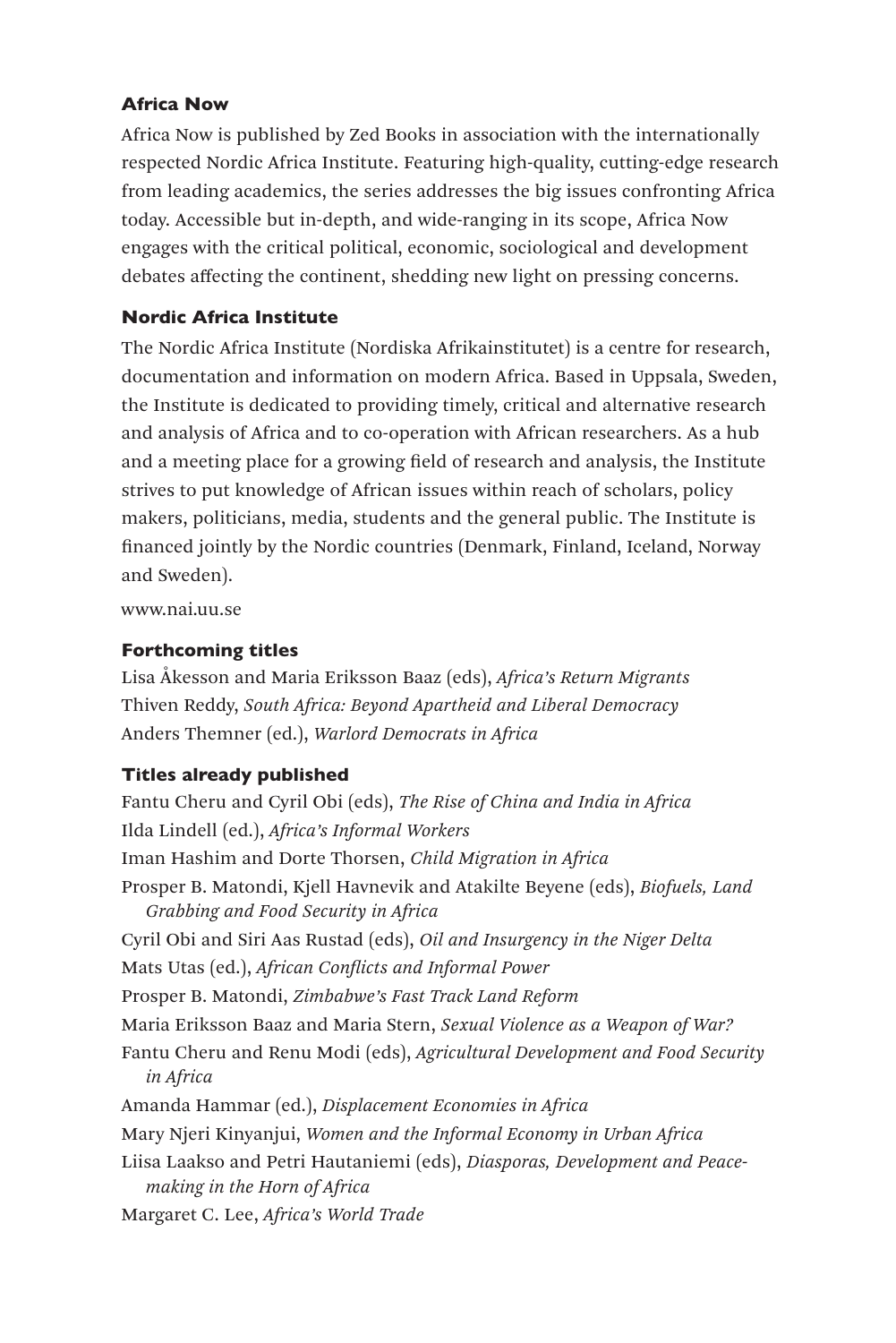#### About the editors

*Godwin R. Murunga* is a senior research fellow in the Institute of Development Studies, University of Nairobi, and director of the African Leadership Centre. He is also a visiting professor in the Global Institutes at King's College London. He is a trained historian with a PhD from Northwestern University in Illinois, specialising in urban history but with research interests in democratisation processes in Africa, politics of knowledge production and masculinities in Africa. His current research project focuses on the role of settlements in peace-building and state-building in Kenya.

*Duncan Okello* is currently the Chief of Staff in the Office of the Chief Justice, Republic of Kenya. He holds a BA degree in political science and history as well as a law degree, both from the University of Nairobi. He also holds an MA in international relations from the University of Kent at Canterbury, UK. His policy and research interests revolve around questions of democratisation and institution-building for societies in transition, constitutionalism and the rule of law, and how development outcomes mediate and influence state and citizen relations in Africa. He previously worked as director of programmes at the Institute of Economic Affairs in Kenya, and as the Regional Director for Eastern Africa for the Society for International Development.

*Anders Sjögren* is a senior researcher with the Nordic Africa Institute in Uppsala. He holds a PhD in political science from Stockholm University. Working in the field of the comparative political economy of development and state–society relations in Africa, his current research is on land conflicts, state formation and citizenship in Kenya and Uganda.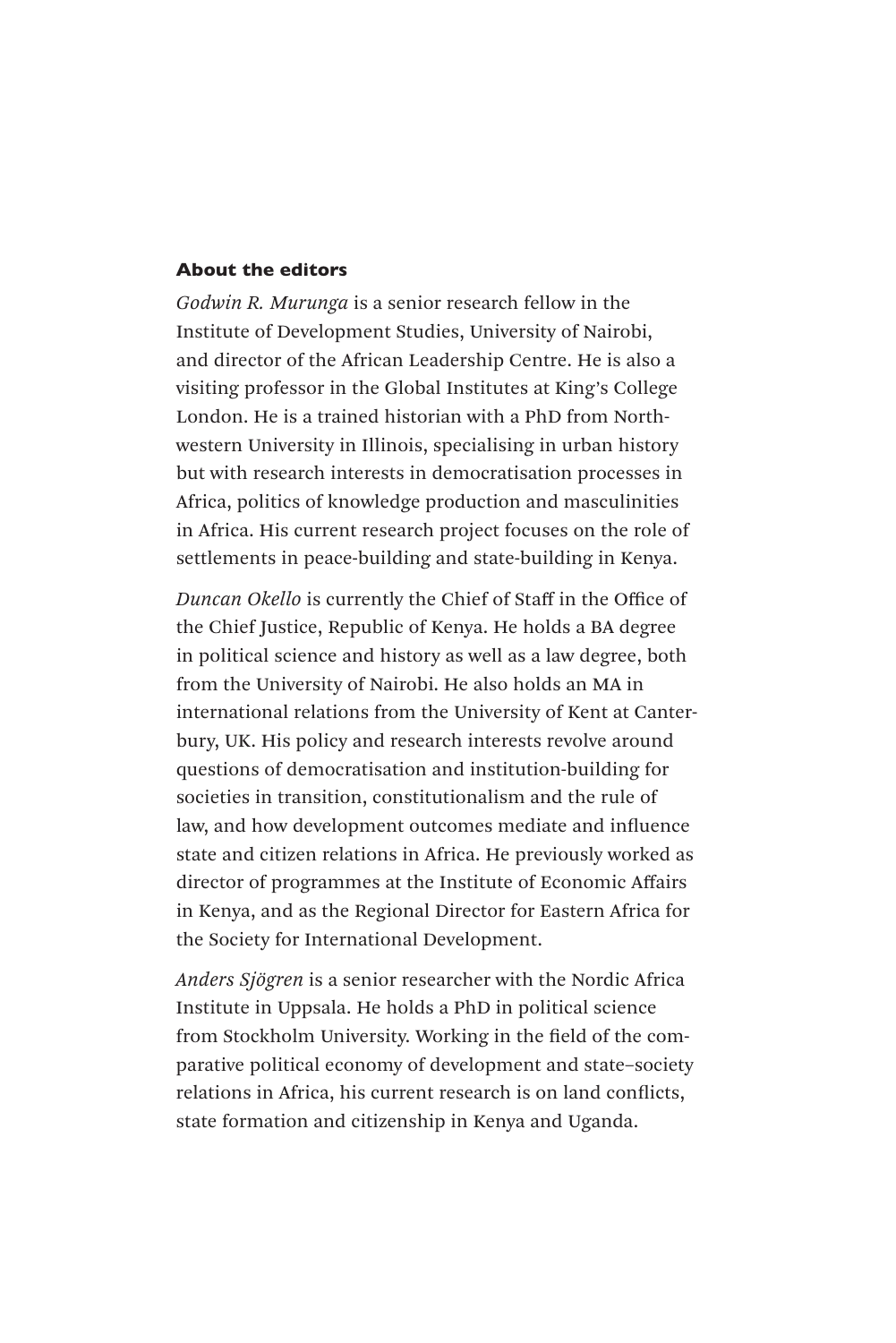# Kenya: the struggle for a new constitutional order

edited by Godwin R. Murunga, Duncan Okello and Anders Sjögren



Zed Books london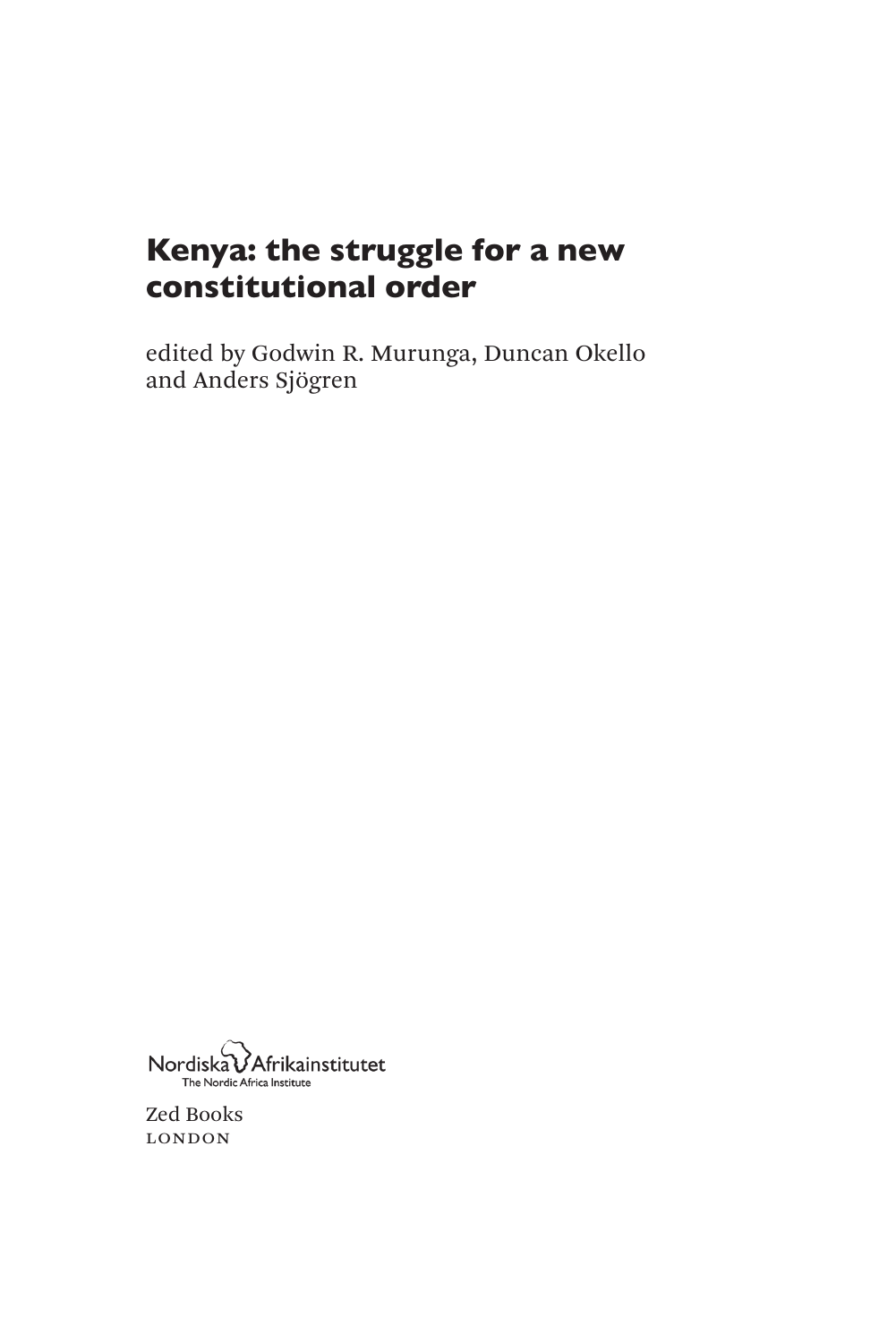*Kenya: the struggle for a new constitutional order* was first published in 2014 in association with the Nordic Africa Institute, PO Box 1703, se-751 47 Uppsala, Sweden by Zed Books Ltd, 7 Cynthia Street, London N<sub>1</sub> 9JF, UK.

www.zedbooks.co.uk www.nai.uu.se

Editorial copyright © Godwin R. Murunga, Duncan Okello and Anders Sjögren 2014 Copyright in this collection © Zed Books 2014

The rights of Godwin R. Murunga, Duncan Okello and Anders Sjögren to be identified as the editors of this work have been asserted by them in accordance with the Copyright, Designs and Patents Act, 1988

Set in OurType Arnhem, Monotype Gill Sans Heavy by Ewan Smith Index: ed.emery@thefreeuniversity.net Cover designed by www.roguefour.co.uk

All rights reserved. No part of this publication may be reproduced, stored in a retrieval system or transmitted in any form or by any means, electronic, mechanical, photocopying or otherwise, without the prior permission of Zed Books Ltd.

A catalogue record for this book is available from the British Library

```
isbn 978-1-78032-366-4 hardback
isbn 978-1-78032-365-7 paperback
isbn 978-1-78032-367-1 pdf
isbn 978-1-78032-368-8 epub
isbn 978-1-78032-369-5 mobi
```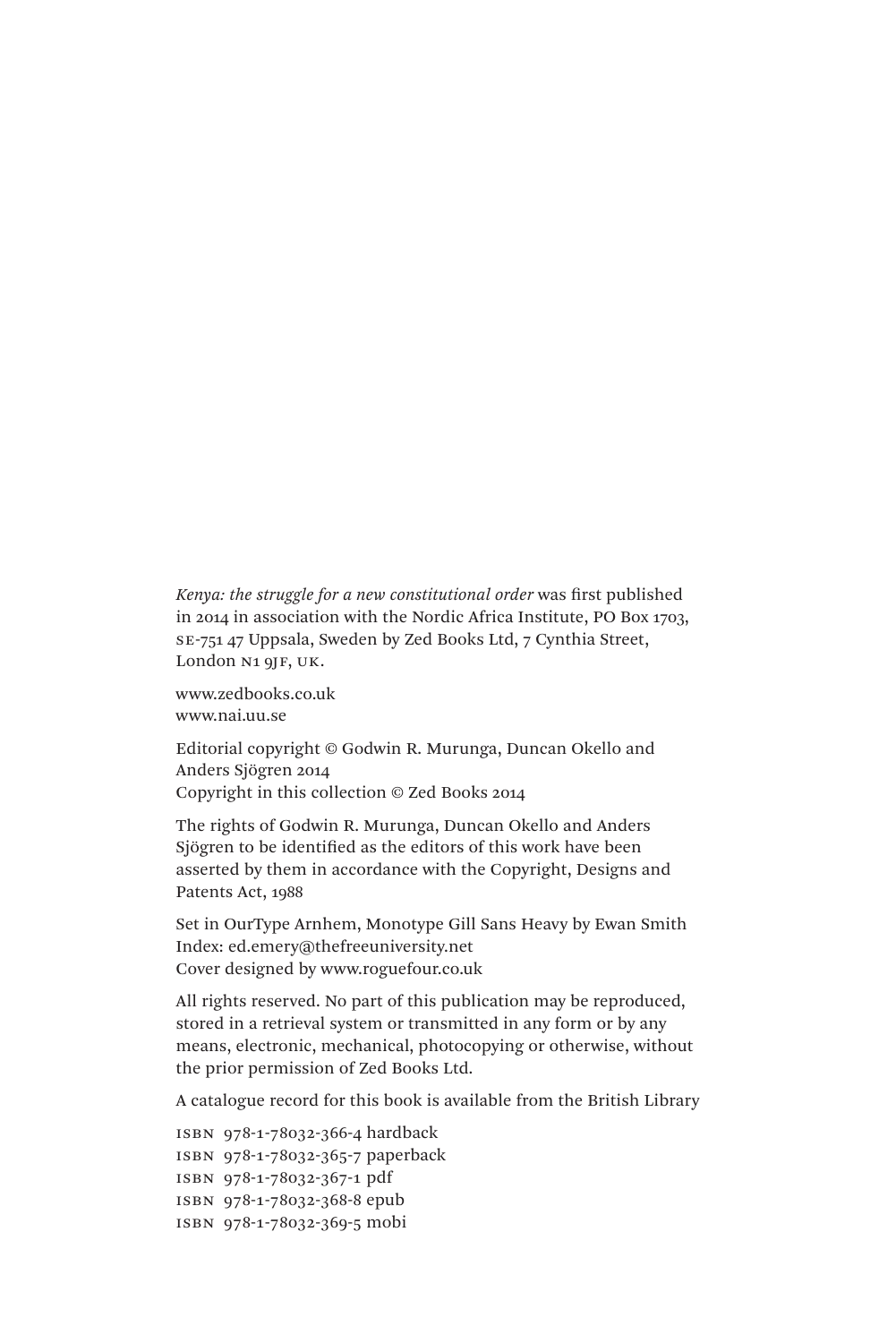## **Contents**

 Acronyms and abbreviations | vi Preface | viii

Towards a new constitutional order in Kenya: an introduction . . . . 1 godwin r. murunga, duncan okello and anders sjögren

**PART ONE** Contexts and actors in the making of a new constitution

| <b>I</b> The protracted transition to the Second Republic in Kenya. $\ldots$ . $\ldots$ 17 |  |  |  |
|--------------------------------------------------------------------------------------------|--|--|--|
| PAUL TIYAMBE ZELEZA                                                                        |  |  |  |

- 2 Fuelling the violence: the print media in Kenya's volatile 2007 postelection violence . . . . . . . . . . . . . . . . . . . . . . . 44 sammy gakero gachigua
- 3 Mediating Kenya's post-election violence: from a peace-making to a constitutional moment . . . . . . . . . . . . . . . . . . . 66 e. njoki wamai
- 4 Instrumentalism and constitution-making in Kenya: triumphs, challenges and opportunities beyond the 2013 elections . . . . . . 79 raymond muhula and stephen ndegwa
- 5 Revisiting 'the two faces of civil society' in constitutional reform in Kenya . . . . . . . . . . . . . . . . . . . . . . . . . . . 97 wanjala s. nasong'o

**PART TWO** The content, challenges and opportunities of a new constitutional order

- 6 Constitutions and constitutionalism: the fate of the 2010 constitution . . . . . . . . . . . . . . . . . . . . . . . . . 119 YASH PAL GHAI 7 Elite compromises and the content of the 2010 constitution . . . . 144 godwin r. murunga
- 8 Security and human rights in the new constitutional order in Kenya . . . . . . . . . . . . . . . . . . . . . . . . . . . . 163 mutuma ruteere

 About the contributors | 181 Index | 184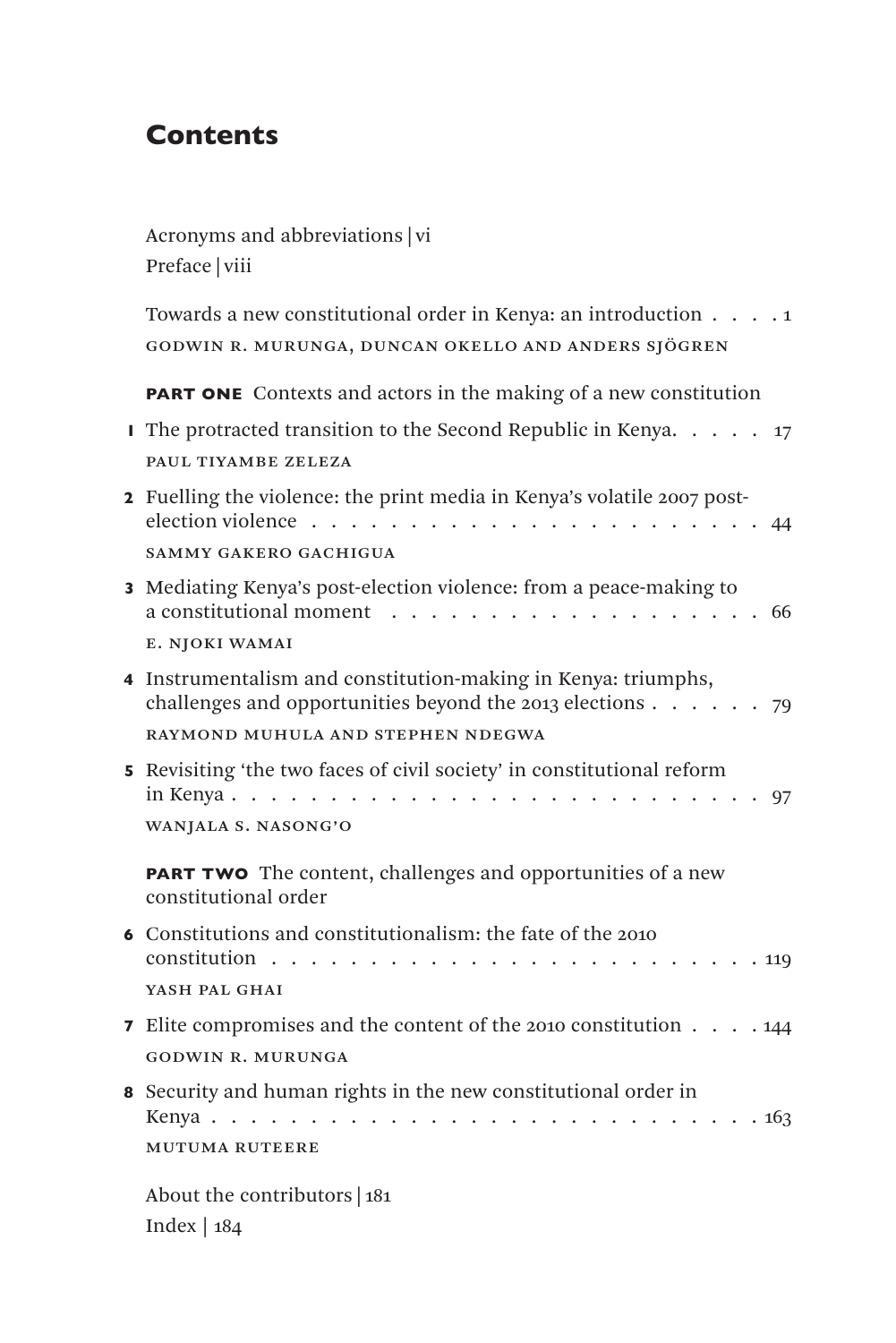# Acronyms and abbreviations

| 4Cs           | Citizens' Coalition for Constitutional Change         |
|---------------|-------------------------------------------------------|
| AU            | African Union                                         |
| <b>CCP</b>    | Concerned Citizens for Peace                          |
| <b>CCRC</b>   | Comprehensive Constitution Reform Coalition           |
| <b>CIC</b>    | Commission for the Implementation of the Constitution |
| <b>CIPEV</b>  | Commission of Inquiry into Post-Election Violence     |
| <b>CKRC</b>   | Constitution of Kenya Review Commission               |
| $CMD-K$       | Centre for Multiparty Democracy-Kenya                 |
| <b>CNC</b>    | Coalition for a National Convention                   |
| CoE           | <b>Committee of Experts</b>                           |
| <b>CORD</b>   | Coalition for Reforms and Democracy                   |
| <b>COTU</b>   | Central Organisation of Trade Unions                  |
| <b>CPJC</b>   | Catholic Peace and Justice Commission                 |
| <b>CRECO</b>  | Constitution and Reform Education Consortium          |
| CSO           | civil society organisation                            |
| DP            | Democratic Party                                      |
| <b>ECK</b>    | Electoral Commission of Kenya                         |
| <b>ELOG</b>   | Kenyan Elections Observation Group                    |
| EU            | European Union                                        |
| <b>FORD</b>   | Forum for the Restoration of Democracy                |
| <b>FORD-A</b> | Forum for the Restoration of Democracy-Asili          |
| <b>FORD-K</b> | Forum for the Restoration of Democracy-Kenya          |
| <b>GEMA</b>   | Gikuyu, Embu and Meru Association                     |
| ICC           | <b>International Criminal Court</b>                   |
| <b>IEBC</b>   | Independent Electoral and Boundaries Commission       |
| <b>IPOA</b>   | Independent Policing Oversight Authority              |
| <b>IPPG</b>   | <b>Inter-Party Parliamentary Group</b>                |
| <b>IDF</b>    | Joint Dialogue Forum                                  |
| <b>ISC</b>    | Judicial Service Commission                           |
| <b>KADU</b>   | Kenya African Democratic Union                        |
| <b>KANU</b>   | Kenya African National Union                          |
| <b>KHRC</b>   | Kenya Human Rights Commission                         |
| КI            | Katiba Institute                                      |
| <b>KNCHR</b>  | Kenya National Commission on Human Rights             |
| <b>KNDR</b>   | Kenya National Dialogue and Reconciliation            |
| <b>KPTI</b>   | Kenyans for Peace, Truth and Justice                  |
| <b>KPU</b>    | Kenya People's Union                                  |
| <b>KYFM</b>   | Kenya Youth Foundation Movement                       |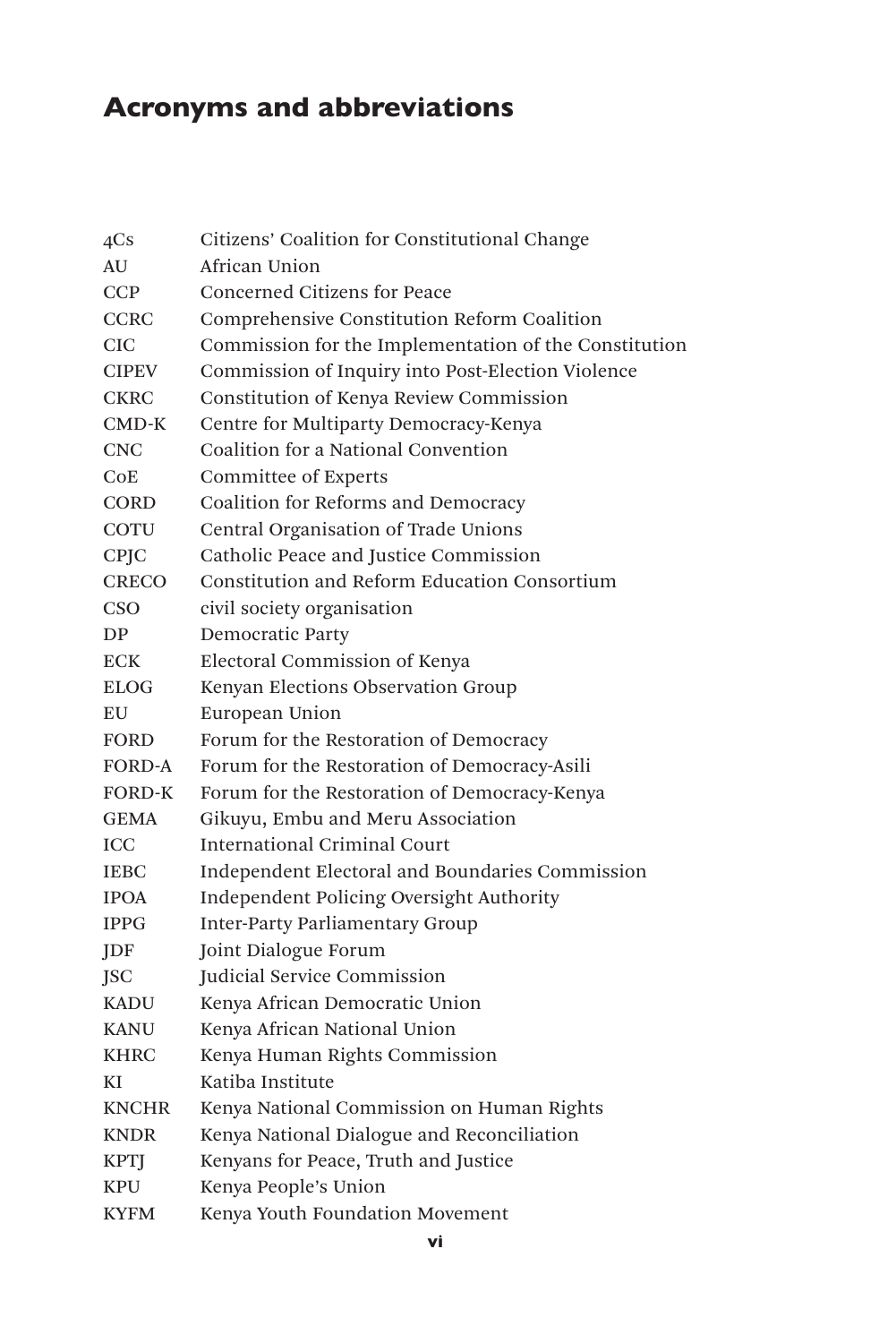| LDP           | Liberal Democratic Party                    |
|---------------|---------------------------------------------|
| LSK           | Law Society of Kenya                        |
| MoU           | memorandum of understanding                 |
| МP            | member of parliament                        |
| <b>MSRF</b>   | Multi-Sectoral Review Forum                 |
| <b>NAK</b>    | National Alliance Party of Kenya            |
| <b>NARC</b>   | National Alliance Rainbow Coalition         |
| <b>NCCK</b>   | National Council of the Churches of Kenya   |
| <b>NCEC</b>   | National Convention Executive Council       |
| <b>NCPC</b>   | National Convention Preparatory Committee   |
| <b>NDC</b>    | National Dialogue Conference                |
| <b>NDP</b>    | National Democratic Party                   |
| NGO           | non-governmental organisation               |
| <b>NIS</b>    | National Intelligence Service               |
| <b>NSIS</b>   | National Security Intelligence Service      |
| <b>NUKS</b>   | National Union of Kenya Students            |
| <b>ODM</b>    | Orange Democratic Movement                  |
| ODM-K         | Orange Democratic Movement-Kenya            |
| <b>PAF</b>    | Policy Advisory Foundation                  |
| <b>PCK</b>    | People's Commission of Kenya                |
| <b>PNU</b>    | Party of National Unity                     |
| <b>PSC</b>    | parliamentary select committee              |
| <b>RPP</b>    | Release Political Prisoners                 |
| SAP           | structural adjustment programme             |
| <b>SCOK</b>   | Supreme Court of Kenya                      |
| <b>SODNET</b> | Social Development Network                  |
| <b>SONU</b>   | Students Organization of Nairobi University |
| TI            | Transparency International                  |
| TNA           | The National Alliance                       |
| UN            | <b>United Nations</b>                       |
| <b>UNDP</b>   | United Nations Development Programme        |
| <b>URP</b>    | United Republican Party                     |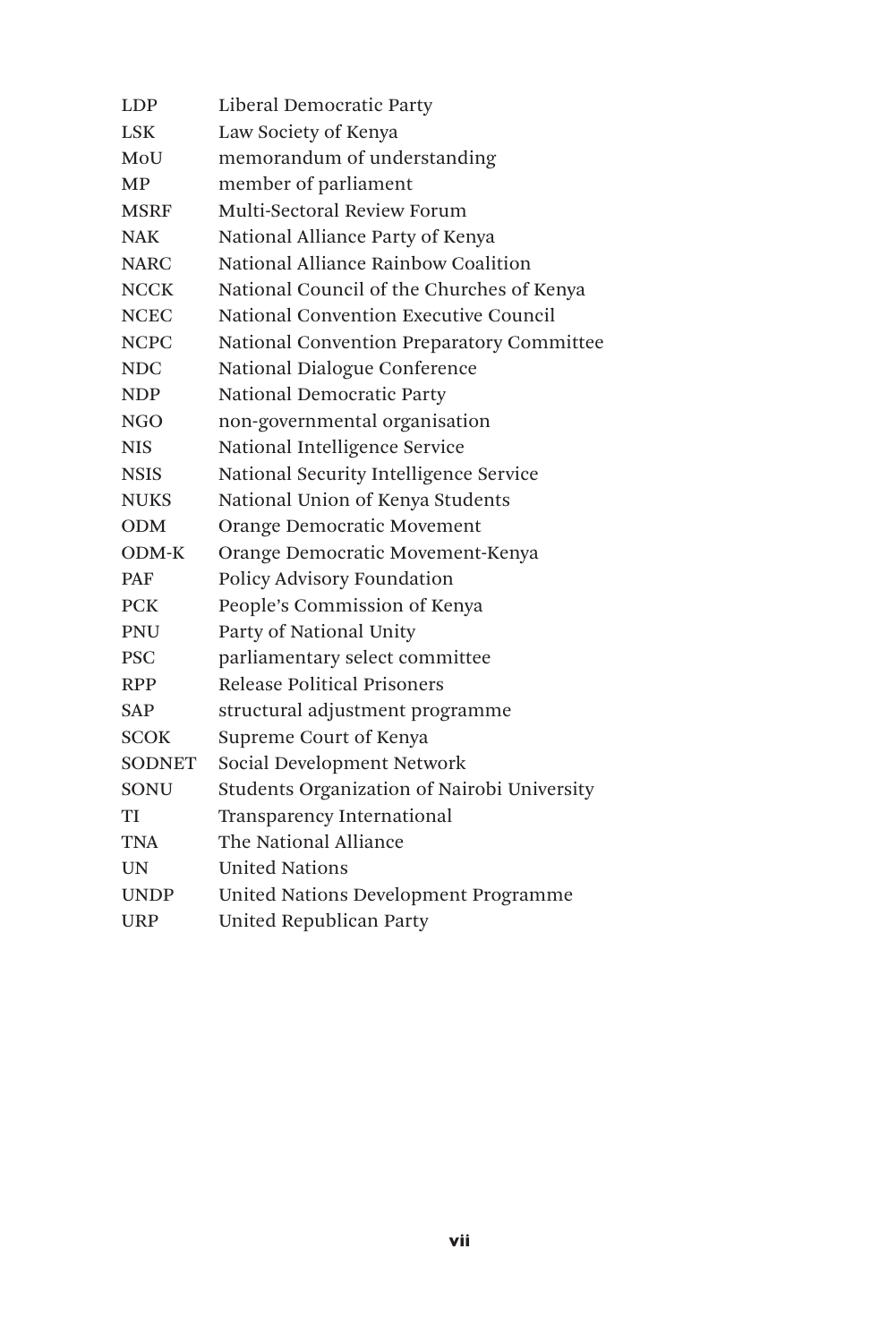### Preface

This study of Kenya's constitution-making process is a joint initiative between the Nordic Africa Institute and the Institute for Development Studies, University of Nairobi. It was motivated by several concerns, foremost among these the need to document a remarkable and historic people-driven process of constitution-making in Kenya. Second, the study aimed to go beyond a mere celebration of the promulgation of the constitution in August 2010 in order to highlight the challenges that most attempts at implementing a new constitution often confront. There was no shortfall of examples of such challenges in Africa. For too long, the experience in Africa since the attainment of the second *uhuru* has been that new constitutions are promulgated in euphoric moments, as happened in Benin, Nigeria and Uganda, followed by attempts by the political elite to torpedo moves towards entrenching the culture of constitutionalism. This has turned several potentially innovative, people-centred constitutional dispensations into moments of utter frustration and despair.

We felt that thinking about and envisioning constitutionalism would be an indispensable contribution to a better understanding and implementation of the Kenyan constitution, but also hoped that such thinking would inform a policy advocacy position in relation to the gains of the new constitution. The Kenyan constitutional story has not received academic treatment commensurate with its importance, and comprehensive studies of the constitution are few and far between. This is the case even though Kenyan intellectuals, such as the late Professor Hastings W. Okoth-Ogendo and Professor Yash Pal Ghai, are trailblazers in the theoretical study of constitutionalism and are world-renowned figures in constitution-making. Among the few notable studies of constitution-making in Kenya are the late Peter Habenga Okondo's *A Commentary on the Constitution of Kenya* (Nairobi: Phoenix Publishers, 1995) and Willy Mutunga's *Constitution-making from the Middle: Civil society and transition politics in Kenya, 1992–1997* (Nairobi: SAREAT, 1999). Although these studies offer an important analysis of the challenges of constitution-making and constitutionalism, they could not provide the kind of updated and indepth study of the content of the constitution over a longer-term historical period.

The challenges to the establishment of a culture of constitutionalism are many. Indeed, Kenyans were under no illusion about whether the implemen-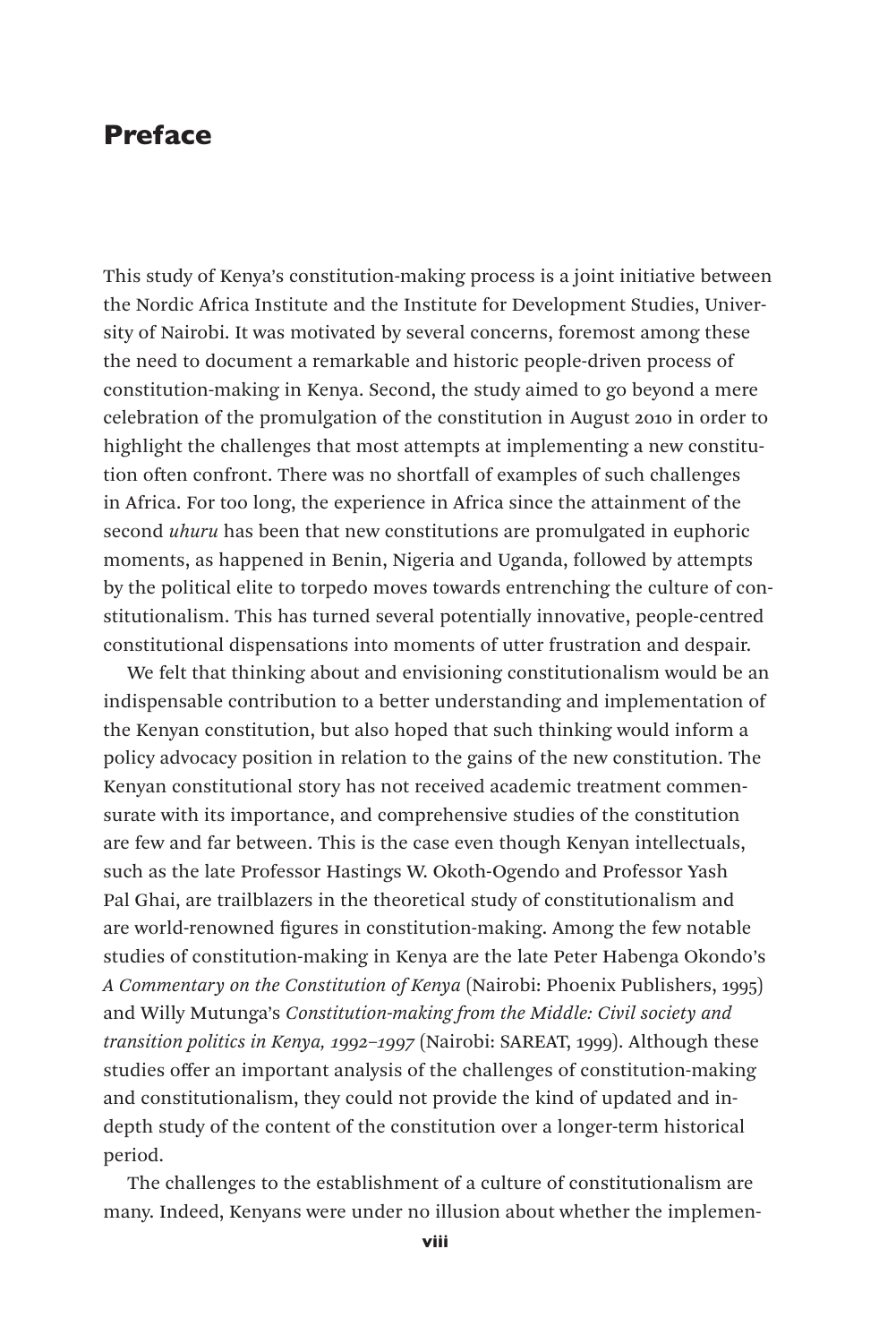tation of the new constitution would be smooth. However, the expectations put on a new constitution have long been enormous and the hype during the 2010 referendum campaigns only raised them. Since the promulgation, the process of implementing the constitution has faced several anticipated and unanticipated challenges, some of which are simply the work of those who opposed it and continue to manipulate every opportunity to derail its implementation. Soon after the constitution was passed, for instance, the then President of Kenya, Emilio Mwai Kibaki, tested the resolve of Kenyans by seeking unilaterally to appoint the chief justice, the director of public prosecutions and the attorney general. In doing this, he ignored the provisions of the law that set up a transparent mechanism for appointing these officers. This first salvo against the new constitution was met with vigorous resistance from Kenyans, resistance that confirmed that the many years spent negotiating the new constitution had introduced into the Kenyan body politic a fresh civic sensitivity against rule by presidential fiat. The president withdrew the appointments and a constitutionally compliant process was initiated soon afterwards; this led, for example, to the appointment of Dr Willy Mutunga as chief justice. The story of the implementation of the constitution since then has included periodic gains and instant reversals.

The reversals, however, have been alarmingly many and consistent, confirming Yash Pal Ghai's argument that 'the internal logic and dynamics of the constitution will have to compete with the larger social forces, the most powerful of which may have little commitment to its values' (see page 127). The 2013 elections did not help matters. Not only did the pre-election period witness many instances in which the Kibaki government either ignored or abused aspects of the new constitution, but the contentious declaration of Uhuru Kenyatta and William Ruto as president and vice president and the confirmation of this by the supreme court of Kenya raised many questions about the capacity of institutions charged with protecting the constitution to actually do so fairly, vigorously and consistently. In particular, these institutions skirted around the provisions of Chapter 6 of the constitution on leadership and integrity and managed somehow to 'allow' persons indicted before the International Criminal Court to run for the presidency. Not only did this failure to fully address the leadership and integrity issue test the viability of the provisions, it also opened the way to more attempts to evade constitutional provisions through political manoeuvres that in themselves position politics as more important than constitutionalism.

Since assuming power, the Jubilee Alliance, with its majority in the National Assembly, has continued with attempts to sidestep, mutilate or ignore certain provisions of the constitution. The Jubilee Alliance has been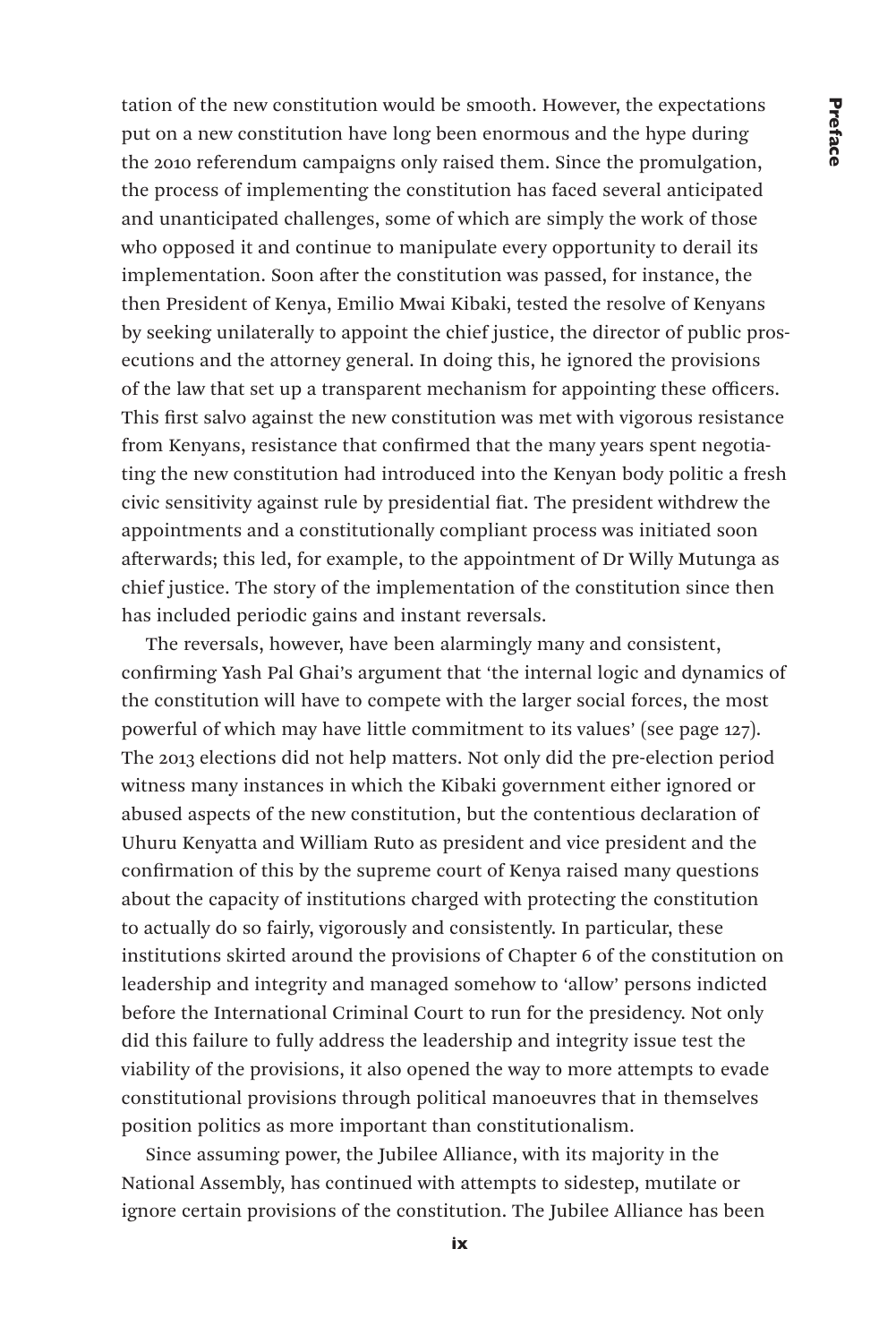selectively strategic about how to accomplish these goals, including occasionally co-opting Coalition for Reforms and Democracy (CORD) members into this agenda. Key members of the Alliance have on occasion publicly acknowledged the importance of some provisions while working behind the scenes to undermine other provisions they do not like. For example, the provisions on devolution have been the subject of occasional advances, with generous amounts of funds devolved to counties but with oversight retained at the centre in ways that reveal the Jubilee Alliance's uneasiness with the complete overhaul of the centralised presidential system. More recently, and through careful deployment of constitutional provisions, the presidency has entrenched powers in county commissioners, who appear more as competitors to governors than as complementary officers in the counties.

The fear of constitutionalism has also been expressed with respect to the security sector, where the executive, working closely with its majority in the National Assembly, has submitted a bill that would undermine civilian oversight of the sector by increasing executive control and entrenching the power of the inspector general of the police to a level never previously attained in Kenya, not even under the authoritarian rule of President Daniel arap Moi. Further, the relationship of the executive to the judiciary has revealed presidential suspicion of the latter. Not only have Jubilee Alliancealigned politicians threatened the independence of the judiciary through the National Assembly – often threatening to use their power to reduce funding to the judiciary or summoning the Judicial Service Commission (JSC) on issues where parliament has no such mandate – the presidency also showed its complicity in this when the president appointed activists with links to the Jubilee Alliance to lead a tribunal to inquire into the conduct of some members of the JSC. The extent of the challenge to constitutionalism is illustrated by the fact that this has been done with the occasional complicity of CORD members such as Ababu Namwamba (MP for Budalangi Constituency) and Agostinho Neto (MP for Ndhiwa Constituency), both of whom made acerbic contributions during one of the motions against the judiciary.

These examples, by no means exhaustive, paint a picture of the challenges facing the constitutional implementation process in Kenya. Perhaps we should not be surprised. After all, the Jubilee Alliance onslaught on the constitution is consistent: its bedrock in Rift Valley voted overwhelmingly against the constitution. This provides a historical context for understanding the current experiences with implementation. This is the reason why a study of this kind is not only necessary but urgent. In publishing this book, we hope to highlight the contexts for the constitution-making process, and the cumulative gains resulting from the redrawing of the political map and power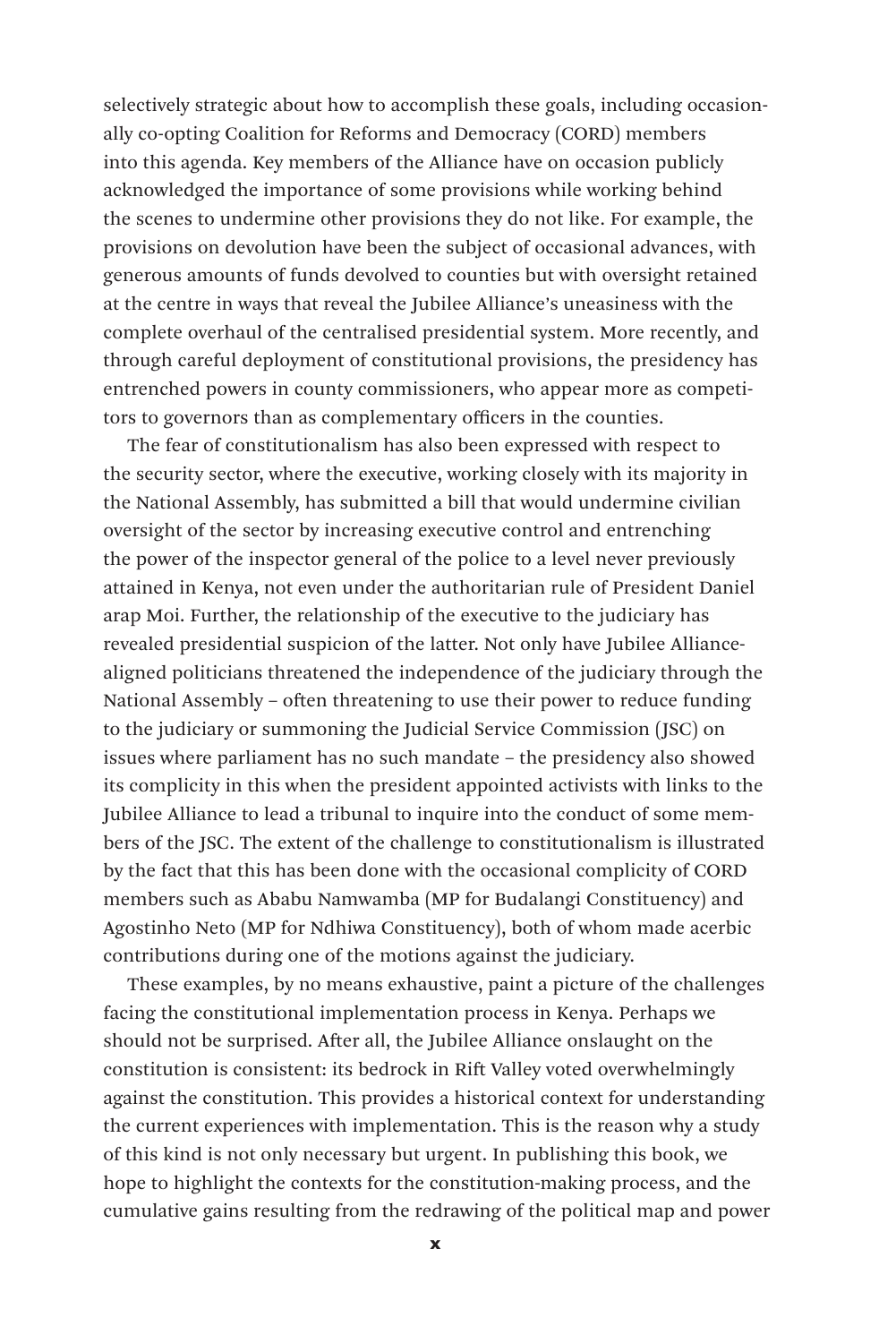bases of Kenyan politics. The study delves into diverse aspects of Kenya's constitution, its making and the resulting content, its promises and how their realisation has been tested over time. We hope that the study provides inspiration for more studies on Kenya's political development in recent times and helps educate those seeking local perspectives on the struggle for a new constitutional order.

A study like this one would not have been possible without the direct and indirect assistance of many. We would therefore like to conclude by thanking those many institutions and people whose input has enabled the publication of this book: the Nordic Africa Institute, the Institute for Development Studies, University of Nairobi, the African Leadership Centre in Nairobi and the Society for International Development, where Duncan Okello worked when the idea of this manuscript was initiated. We would also like to thank our respective families for cheering us on even when we played less of the roles we would want to. Colleagues who have provided different kinds of assistance deserve a special mention. At the African Leadership Centre, we thank Mr Sylvanus Wekesa for stepping in for Godwin R. Murunga whenever he was called upon. Many heartfelt thanks are due to Ken Barlow at Zed Books for his patience and confidence. Finally, a very special *asante sana* goes to the members of *The Panel*. Its collective insights into Kenyan politics are reflected on and between the lines of our contribution.

*Godwin R. Murunga, Duncan Okello, Nairobi, Kenya and Anders Sjögren, Stockholm, Sweden*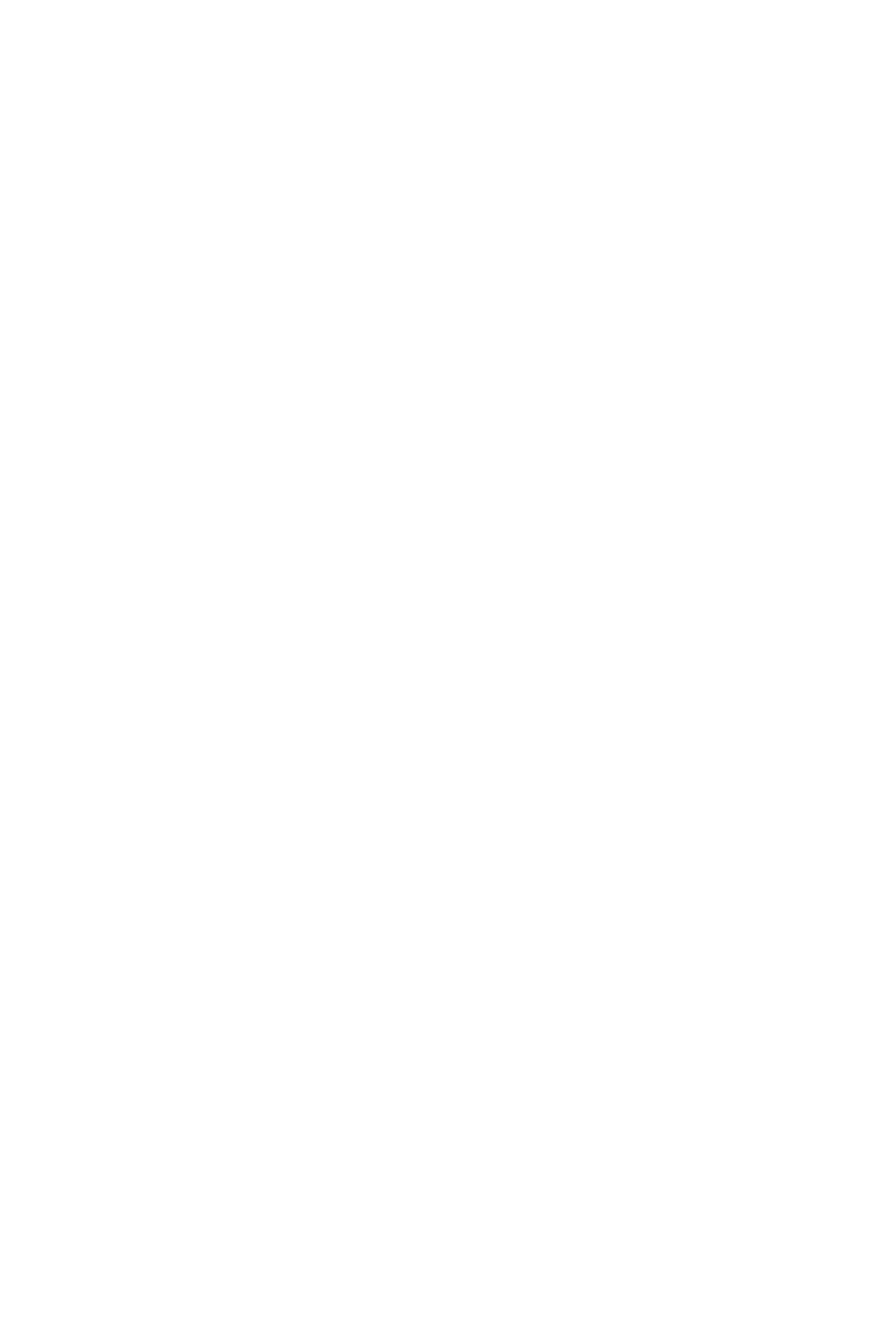### Towards a new constitutional order in Kenya: an introduction

Godwin R.Murunga, Duncan Okello and Anders Sjögren

The decision by the Kenyan electorate in the 2010 referendum to support the proposed new constitution was the culmination of political work carried out over a generation. At least since the reintroduction of multiparty politics in 1991, struggles for democracy had centred on the twin aims of removing from power the Kenya African National Union (KANU) government under President Daniel arap Moi and effecting constitutional change. The latter demand intensified as it became evident, following repeated manipulated general elections in 1992 and 1997, that the mere tweaking of the constitution to reintroduce multiparty politics was insufficient to entrench and safeguard democracy. The architecture of power created by the pre-2010 constitution made the effective practice of plural politics impossible and prevented the country's transition from an imperial presidency to a constitutional democracy (Kramon and Posner 2011; Mati 2013; Mutua 2008; Mutunga 1999). Moi and KANU left power following the 2002 elections, but constitutional reforms remained elusive for almost another decade after Mwai Kibaki, who came to power riding on the wave of democratisation, assumed the presidency.

This book explores the struggles around democratising the Kenyan state, and does so by taking as its point of departure the passing of the new constitution. The contributions to this book place the constitution within its historical and political context. Together, they interrogate its roots and implications. They explain why struggles for reforms were blocked in the past but were successful this time around, and they explore the scope for implementation of the constitution and associated reforms in the face of continued resistance by powerful groups. The contributors set out from the observation that the making and implementation of any constitution is about the organisation and exercise of power. The scope for institutional transformation is constituted by relations of domination, and these relations are partly structurally conditioned, partly politically negotiated. The promulgation of the constitution was, of course, only the starting point for new efforts to transform the Kenyan state: the new constitution created the possibilities for change but in no way did it guarantee that change. Just as the making of the constitution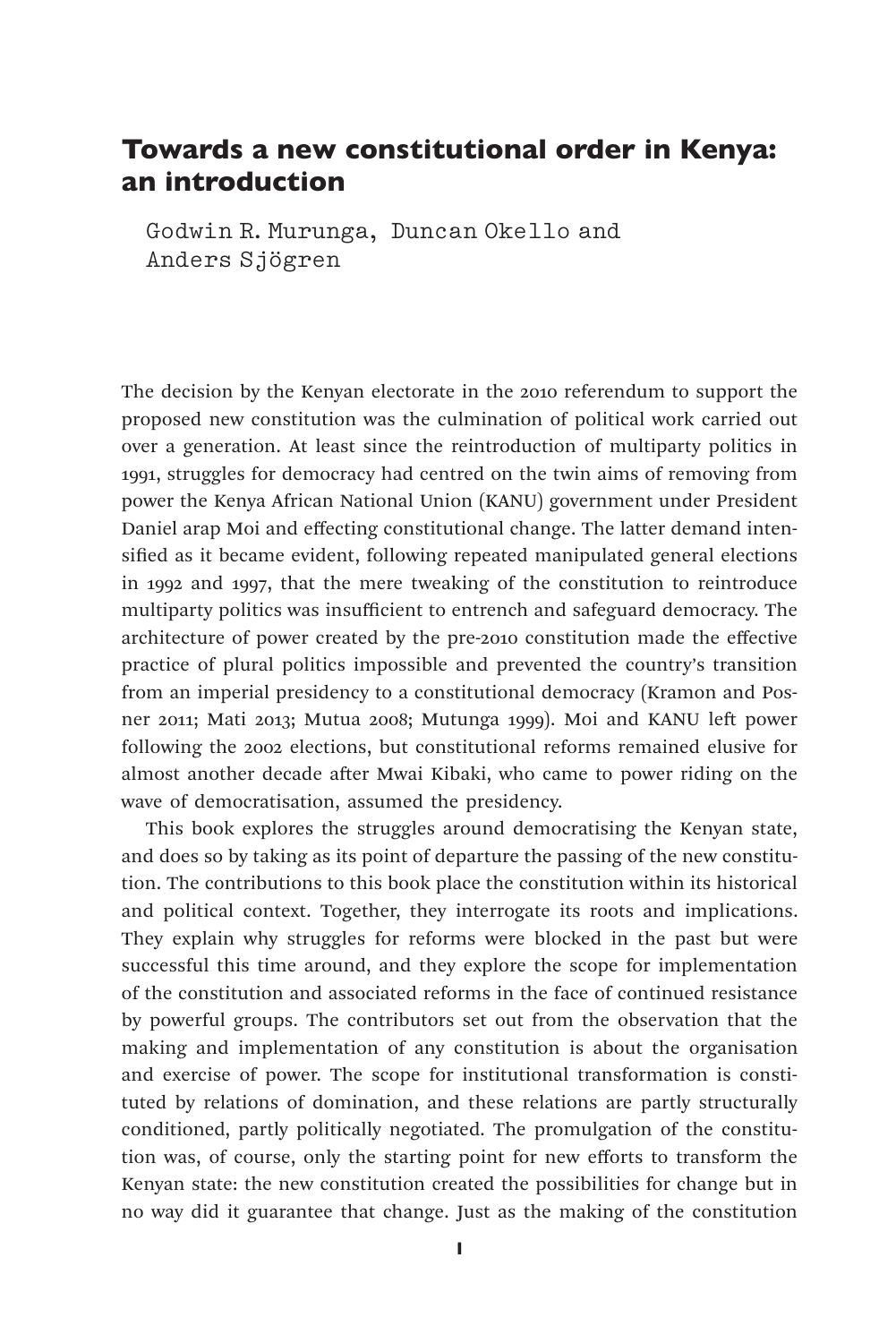was a struggle between political forces resulting in mixed outcomes, so too will be the implementation. Once in place, however, the constitution reshapes the conditions for future political struggles. In this introductory chapter, we review the major issues in the debates on constitutional reform in Kenya as a way of framing the subsequent chapters in this study.

### Struggles for constitutional reform in Kenya: comparative and historical perspectives

The Kenyan experience is of significance well past its borders. It informs debates on fundamental issues of the organisation and exercise of political power, and the scope for democracy, social justice and national cohesion all around the African continent and beyond. Kenya was not alone among African countries in transitioning to multiparty politics in the early 1990s: a great number of countries introduced political pluralism at the time. However, the expectations that first met these changes gradually faded away. Some countries fell back into military or one-party rule. In other cases, formal democratic institutions were established but came to be epitomised by their shallow character and limited reach (Diamond and Plattner 2010; Sandbrook 2000). Such setbacks suggest deeply rooted patterns of political authoritarianism enforced by the structural characteristics of many African social orders, including social and political inequalities; fragile and incapacitated state institutions controlled by elite coalitions; factional political parties without a solid social base; and weak civil societies, often typified by ethno-regional fragmentation and disrupted links between the urban and rural populations (Joseph 1997; Sandbrook 2000). Much of this applies to Kenya too.

The scope for citizens to make effective use of democratic institutions and rights differs markedly between societies; for a long time this has been captured by distinctions between electoral, liberal and social democracy. Over the last decade, however, academic debates relating to political regimes have shifted to conceptualising and theorising those regimes that are neither democratic nor fully authoritarian, a phenomenon discussed in terms of authoritarianism – either competitive (Levitsky and Way 2010) or electoral (Schedler 2006) – referring broadly to polities where elections are competitive but not free and fair, and where these elections are conducted in a broader context of authoritarianism.

Kenya during the 1990s fits the latter description. The elections in both 1992 (Barkan 1993) and 1997 (Barkan and Ng'ethe 1998) were seriously flawed as a result of the machinations by an authoritarian executive. It was against this background that demands for constitutional reforms were raised as a way of safeguarding and effectuating formal institutions and processes. Over the decade following the 1997 elections, such demands would continue to be voiced, albeit in dramatically shifting circumstances. While the victory of the opposition in the 2002 elections reignited Kenyans' belief in change through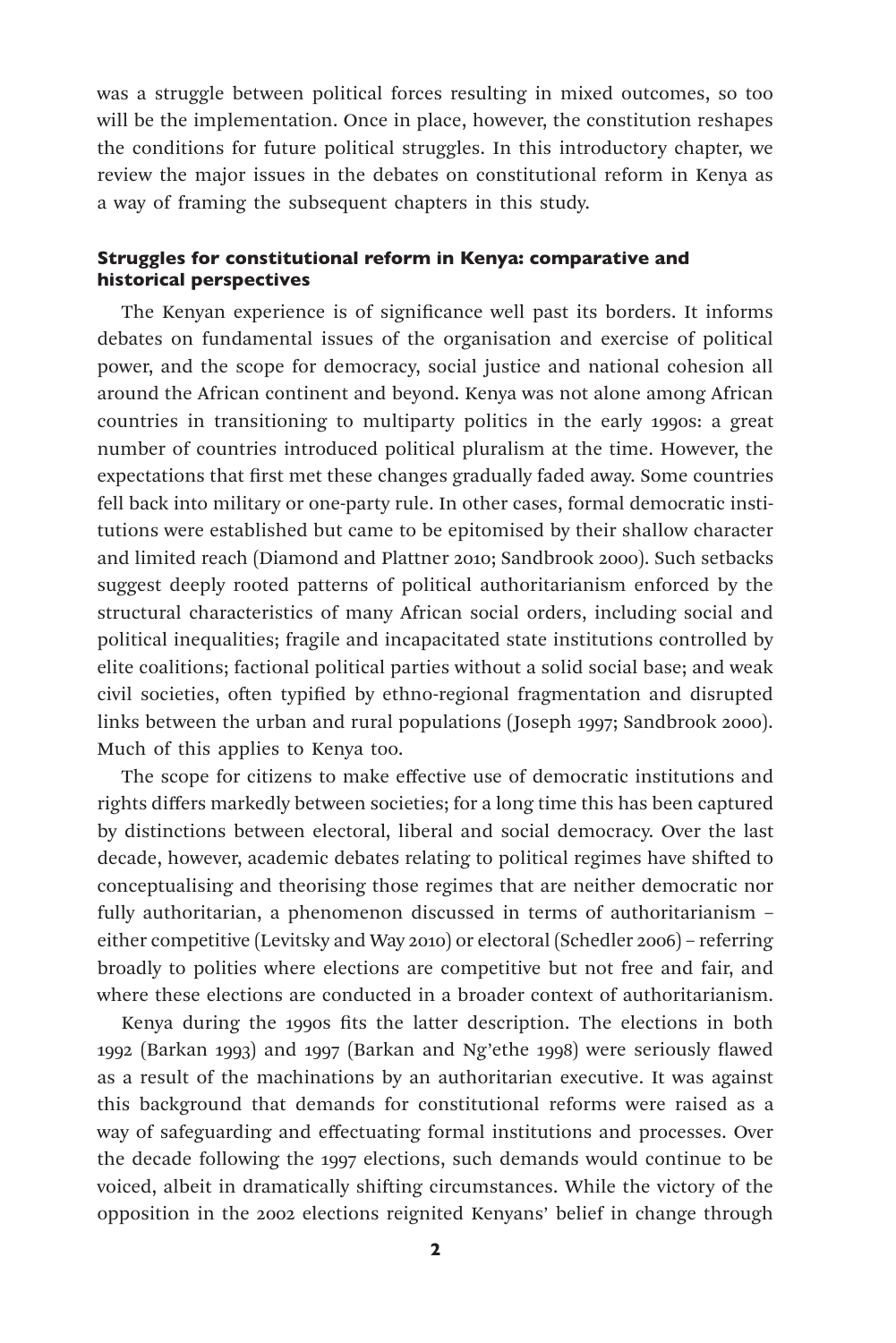the formal political process, the 2007 elections fiasco (Gibson and Long 2009) almost wiped out such convictions. However, and turning the tables again, the negotiated settlement after the 2007–08 elections and violence was crucial in promoting constitutional change in 2010 (see Chapter 3 in this book).

Why has constitutional reform been regarded as so important for democratisation in Kenya and in many other places in Africa? During the early years after independence, a gap developed between the content of the constitutions and the actual practice of constitutionalism, or the lack of it (see Chapter 6). This gap was a consequence of and central to the logic of the struggles for democracy, as it illuminated the need for open and legitimate modes of governance.

The African experience of diluted constitutionalism was anchored in statism, an ideology that sprung directly from discredited notions of colonial developmentalism and was justified and practised by postcolonial African leadership as a trade-off between democracy and development. Consequently, and as the late Joseph Ki-Zerbo quipped, all across the continent the mantra of developmentalism became 'silence, development in progress'. In this trade-off, Kwame Nkrumah's admonition to 'seek ye first the political kingdom' easily translated into a suspension of the constitution in some countries and the mutilation of some of its provisions in others. The cumulative effect of this was that the culture of constitutionalism was undermined in most countries. Three decades later, there was silence in Africa, but also no development. Authoritarianism had flourished while development floundered. As discussed by Zeleza in Chapter 1, overall, neither statist nor neoliberal authoritarianism has succeeded in creating transformative development in Africa.

In Kenya, discomfort with this record initially expressed itself through the demand for plural politics and eventually for constitutional reforms. There were both immediate tactical reasons and long-term general explanations for the latter demand. In the short term, in a country where elections had become a high-stakes zero-sum game, the old constitution made possible their manipulation. In the absence of constitutional reforms guaranteeing fair competition, the opposition feared that it would be very difficult, if not impossible, to remove the ruling party from power through the ballot. The underlying reason why the constitution allowed for electoral rigging was that, over time, it had been changed from a document for democratic governance into an instrument of highly concentrated and authoritarian executive power (Nyong'o 1989). With the provision of a president who was effectively above the law, the constitution could be overridden through presidential fiat, something that was experienced repeatedly under President Kenyatta and President Moi.

According to the government's critics, the problems that plagued Kenya – poverty, inequality and exclusion along lines of region, ethnicity, class and gender – were rooted in the social order but vouchsafed and promoted by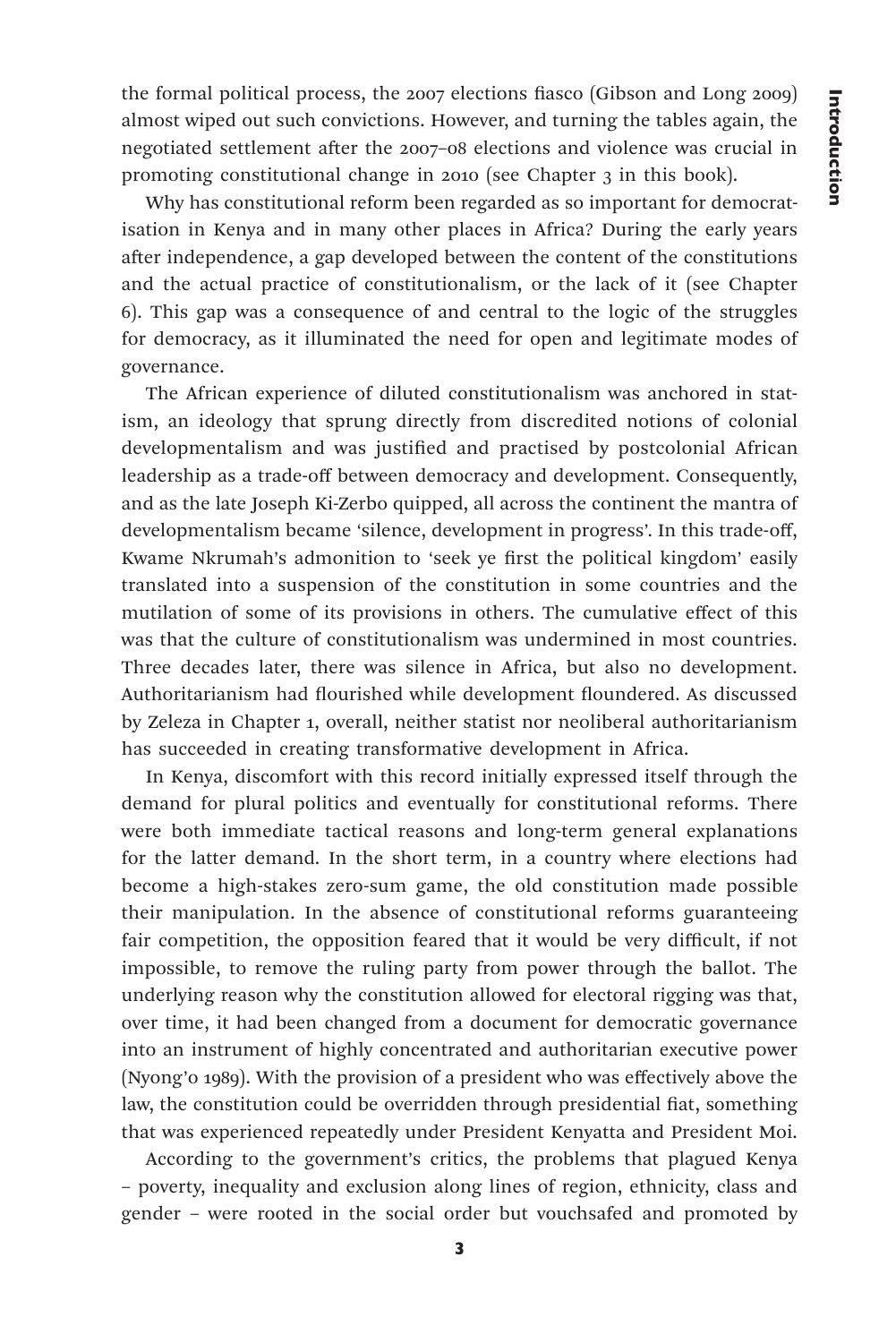the constitution and by state power in general. Thus, the problems, as well as the perceived solutions to them, pointed to the importance of transforming the exercise of state power – and, by extension, political control more broadly – from impunity and exclusion to accountability and inclusion. To grasp the feasibility of this transformation requires an understanding of the history of control and resistance in Kenya since independence as this has been entrenched, constitutionally or otherwise, in the nature of the state.

The postcolonial state in Kenya was transformed from a relatively open multiparty system whose structures were devolved to the regions in 1963 to a de facto single party state in 1978, when Kenya's first president, Mzee Jomo Kenyatta, died. During this time, the basis of an authoritarian state was created, largely following the outlines of similar developments in many other African countries, such as Ghana, Tanzania and Uganda. This pattern was based on the centralisation of power in the presidency and the elimination of any potential foci of organised opposition (Tamarkin 1978). This centralisation was initially a constitutional act, involving changes to the constitution to entrench powers in the presidency, as well as a concomitant process of building an authoritarian structure through the provincial administration that radiated from the presidency outwards into the regions (see Chapter 7). Together with development of this network of provincial administration, there was a concentration of the security powers – the military, paramilitary and police – within the office of the president and their transformation into a key lever of power through repeated public displays to intimidate, silence and instil fear, as Ruteere shows in his contribution to this volume (Chapter 8). The preferred means of securing the loyalty of security agencies was to ethnicise their leadership by appointing into their command structures trusted people from the president's own ethnic group. The enforced disbanding of the Kenya African Democratic Union and, a few years later, the Kenya People's Union (Mueller 1984) meant that KANU emerged as the sole political party and the presidency became the core of any political activity. When the presidency encountered resistance to its centralising agenda in parliament, not only were the dissenting voices hounded out of parliament, others were detained, assassinated or fled into exile, leaving behind a system of politics that reproduced exclusion and impunity (Odhiambo 1987).

When President Moi assumed power in 1978, the stage was set for further constitutional amendments and extrajudicial repression. He transformed the political system into a de jure one-party state controlled by the presidency through a constitutional amendment moved by Mwai Kibaki. Moi channelled this control via the party, KANU, which he used to control or sidestep parliament and to embed a network of provincial administrators whose unquestioning loyalty spread fear, despondency and exclusion in the countryside. The security agencies backed up this system; the spying agencies acquired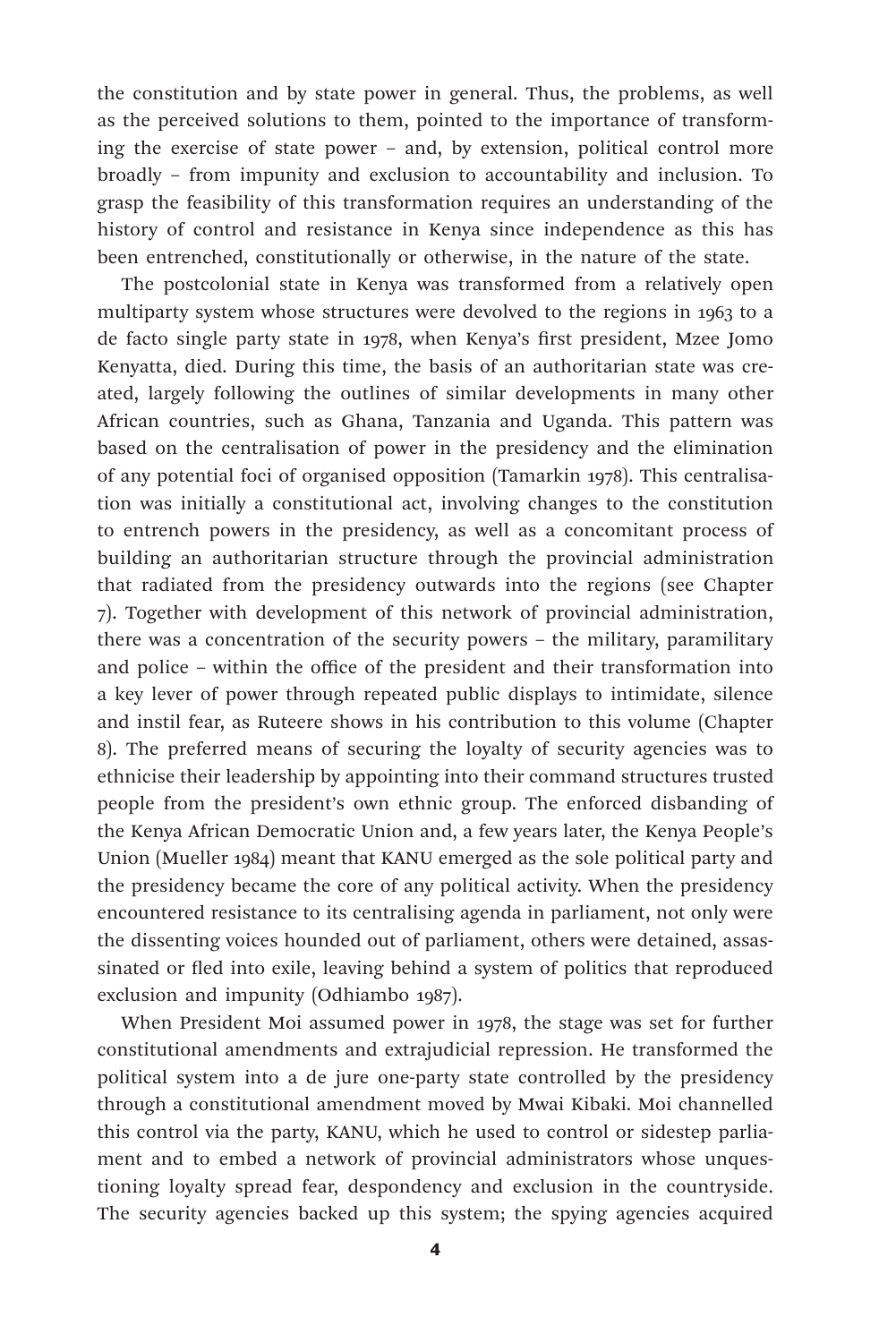notoriety not only for conducting surveillance in the interest of state security but in using the excuse of state security to harass, apprehend, detain and torture real or perceived enemies of the Moi state. The levels of suspicion grew to alarming heights, with special branch officers spreading across all spaces of civic engagement in Kenya, spying in every nook and cranny. The greatest effect of this network of spies was felt in the few remaining sites of resistance, especially the universities (Amutabi 2002). The prominent place that the Nyayo House torture chambers and Nyati House, the headquarters of the special branch, acquired in the 1980s is a reflection of how often extrajudicial means were adopted to asphyxiate civil society discourse.

It did not help matters that judicial means of addressing the situation were undermined or closed. The Moi regime removed the security of tenure of judges in 1988, operated an opaque system of appointments of judges that engendered loyalty, and began a pattern of intimidating judges who displayed any streak of independence. But, where this did not happen, 'judicial subservience', as Makau Mutua (2001) describes it, peppered the growing authoritarianism, with judges taking openly partisan positions that undermined the democratic struggle and often referring to the constitution to back up their claims. Institutionally, the judiciary was emasculated by the executive. In the structure and organisation of government, the judiciary was listed as a mere department under the office of the attorney general, grossly underfunded and understaffed. The bench itself was feeble at best and hostile at worst in the validation of rights. In one prominent case, Justice Dugdale declared Kenya's bill of rights inoperative and unenforceable, setting the stage for what has been described as the rise of delinquent jurisprudence on rights in the Kenyan courts.

Like Kenyatta, Moi developed a network of trusted leaders whom he appointed into positions of authority, both in government and within the party. Their key function was to protect the presidency and they usually unleashed a chorus of condemnation of any leaders whose loyalty they perceived to be below the desired level. By 1988, the Moi regime was at its authoritarian worst and felt confident enough to mercilessly rig the 1988 elections through a *mlolongo* (queuing) system of voting. This ensured that KANU got rid of most of the unwanted politicians in a way that left no means for appeals through the court. This direct assault on parliament, together with the fact that all spaces for civic engagement had been constricted completely, generated a new logic of struggle, one that had to operate outside the constitution and away from formal spaces of civic engagement to achieve its goals. It is precisely because of this logic that the focus on democratic struggle moved quickly, especially in the run-up to the 1997 elections, emphasising constitutional reform as the only way in which the political interests of those outside KANU could be liberated and exercised. Clearly, the old constitution, inherited from colonial times and repeatedly amended to further concentrate power in the presidency,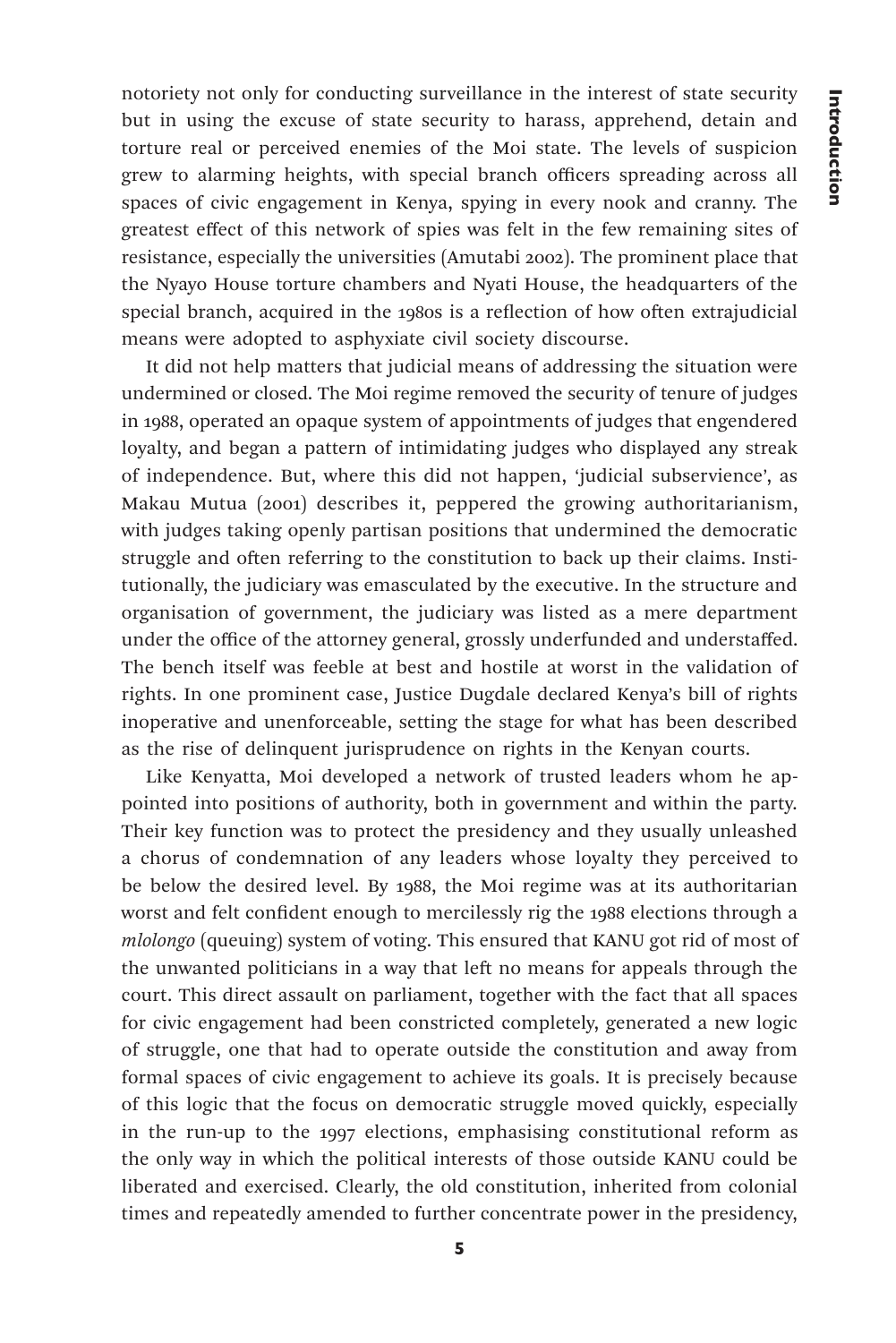had served Kenya poorly. By 1992, all key institutions – the judiciary, public services, security forces, provincial administration and parliament – had been reduced to instruments of authoritarian domination. Thus, when the struggle for the reintroduction of political pluralism peaked in the early 1990s, all of the fundamental issues that shaped the Kenyan state and society – struggles over accountability in the exercise of power and respect for human rights; the distribution of resources; and the politics of ethnic relations and the national question, to name but a few – had, in one way or another, a constitutional dimension. If the struggle for democracy were to succeed, it had to insist on restructuring the state and the political system and to place a premium on sharing and checking power, both at the centre and between the centre and the regions.

The push for constitutional reform that began in earnest in the mid-1990s was beset by a series of subversions and manipulations. The National Rainbow Coalition (NARC) government came to power in 2002 after campaigning on a platform for a new constitution. This promise was to be betrayed too. After a popular-driven draft was torpedoed, the diluted proposal of the conservative wing of the divided government was rejected resoundingly in a referendum in 2005 (Cottrell and Ghai 2006). The resistance of this conservative wing was all the more frustrating as it had previously supported the same provisions of de-concentrating powers from the presidency that they now rejected. The popular frustration with the failed promises of the NARC government, the re-emergence of political privilege organised around what came to be popularly called the Mount Kenya Mafia and the corresponding exclusion of key constituencies that constituted NARC (Murunga and Nasong'o 2006) fed into, as Gachigua argues (Chapter 2), the hardened positions that characterised the 2007 campaigns, reinforced by key institutions including the media. The urge to remove from power the conservative wing of NARC – led by Mwai Kibaki and which reconstituted itself in the run-up to the 2007 general elections as the Party of National Unity – was as strong among the Orange Democratic Movement opponents led by Raila Odinga as was the desire on the part of this conservative wing to retain power at all costs. The result was the 2007 bungled elections and the post-election violence (Berman et al. 2011; Githinji and Holmquist 2008; Mueller 2011; Murunga 2011).

### The making of the 2010 constitution

One outstanding trait about the 2010 constitution is the widely recognised progressive character of some of its content, such as the bill of rights and the checks on power. Given the strong resistance by large sections of the Kenyan ruling elite to political demands seeking to improve and secure freedom and justice, through the constitution or otherwise, this begs the question of how such a constitution was possible.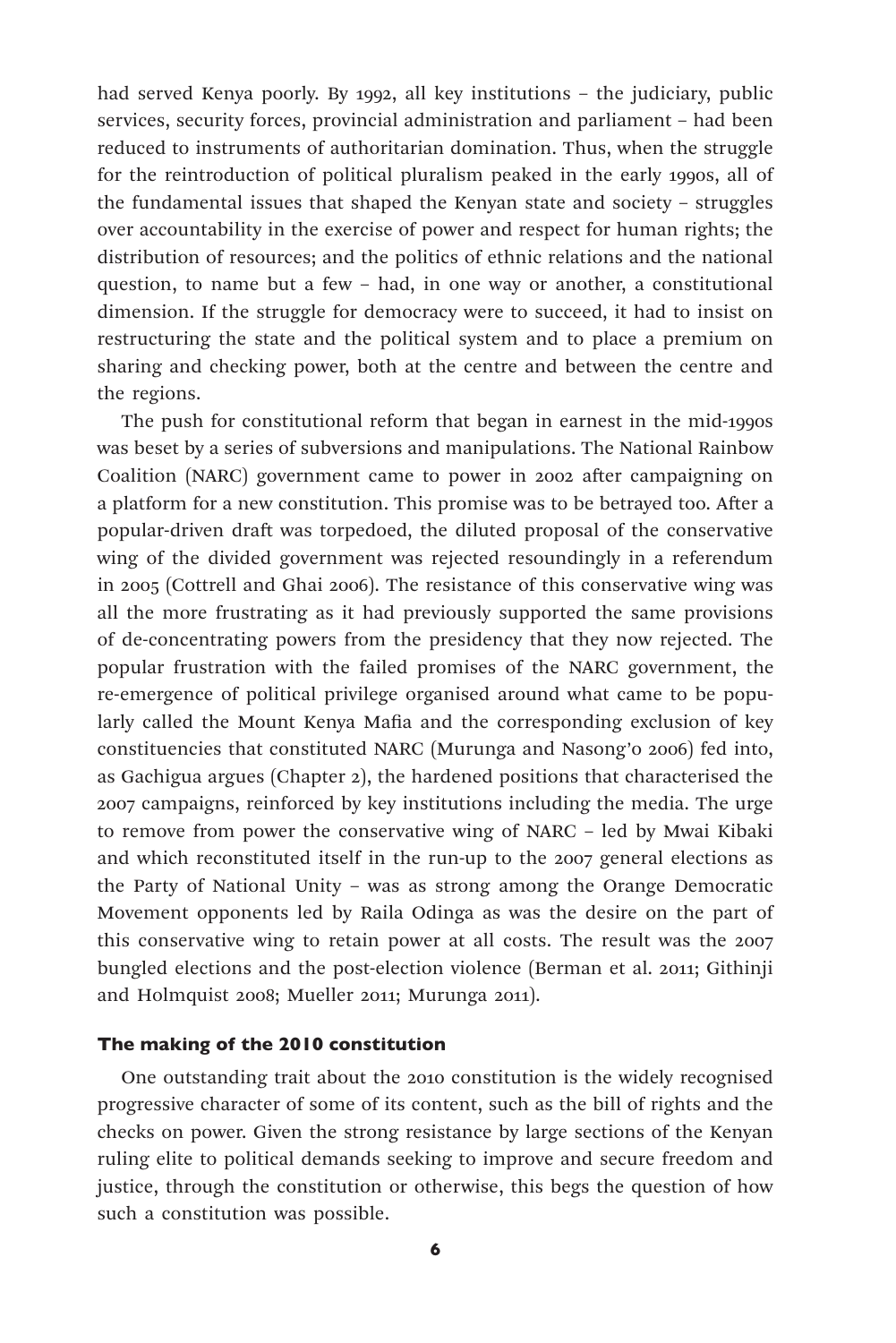The contributions to this book bring out the range of factors and actors involved in the process, from the long-term struggles discussed by Zeleza (Chapter 1) to the immediate shock of 2007–08 highlighted by Wamai (Chapter 3); from people-driven processes spearheaded by civil society that Nasong'o expounds (Chapter 5) to the elite pacts emphasised by Muhula and Ndegwa (Chapter 4). The referendum and the constitution would not have come about without longstanding demands for democracy. But they were also the outcome of the National Accord of 2008, negotiated in the wake of the bungled 2007 elections and their violent aftermath. The crisis brought into focus enduring and deep-running problems of the Kenyan state and society. The agreement, and the mandate for the Grand Coalition Government that it entailed, included a wide range of accompanying reform processes (such as land policy, electoral and security sector reforms) and set off a number of commissions (the Independent Review Commission; the Commission of Investigation of Post-Election Violence; the Truth, Justice and Reconciliation Commission, to mention just some of the most significant). These reform processes and commissions are more or less closely connected to the constitution, being affected by it as well as shaping its implementation (Kanyinga and Long 2012).

How important will the constitution prove to be? How strong will it be, in view of the hostile and powerful forces operating within and outside the political system and the weak individuals and weakened institutions that were meant to strengthen the practice of constitutionalism? The history of Kenya has been marked by false dawns. Conservative forces hijacked earlier achievements, such as independence in 1963, the transition to multiparty politics in 1991 and the ousting of KANU from power in 2002. The vested interests opposing a democratised state and policies for social justice remain extremely powerful. Constant and sustained vigilance by democratic forces in political parties and civil society will be needed to prevent a repetition of that pattern, by blocking attempts to subvert the intentions of the constitution and by realising its potential through giving effect to its words. While longstanding popular struggles laid the foundations for a progressive document, and the immediate post-2008 circumstances triggered the reactivation of the process in a context that conspired against elite manipulation, at least in its crudest sense, one must not be naïve regarding either the document itself or the scope for realising its potential. The tensions revealed by the uncharacteristically strong popular influence on the document are evident and significant, and there are clear signs that powerful interests are busy trying to undercut the democratic advances of the constitution. The 2013 general elections illustrate this with fine clarity.

The 2013 general elections have been the biggest test ever for operationalising the provisions of the constitution. Unlike previous elections, there was a new elite consensus around the new rules of the game and their ability to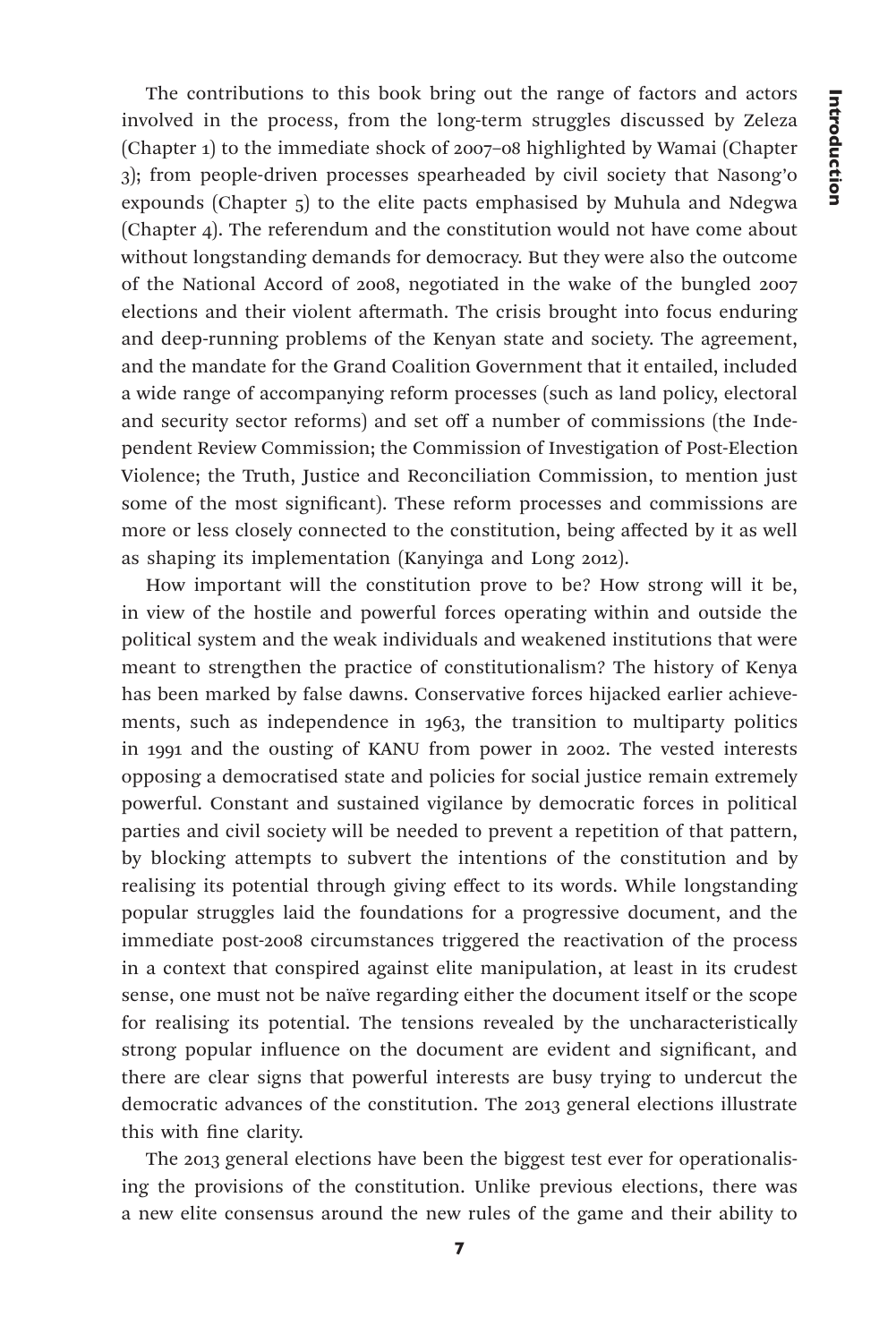guarantee a fair electoral process. Not only was there a new electoral management board in place – the Independent Electoral and Boundaries Commission (IEBC), headed by a commissioner who had been publicly and competitively vetted – there were also public institutions designed to oversee elements of politics considered critical for free and fair elections. These institutions included constitutional commissions and a reformed judiciary with the mandate to adjudicate on election disputes. In fact, the IEBC took the initiative early on to determine independently the date for the general elections almost one year in advance.

As elections approached, the show of fairness and transparency crumbled, however, amid the failure of the IEBC to conduct a transparent process of selecting a company to supply the electronic voting machines, with rumours of infighting within the commission. This soon gave way to the Grand Coalition Government's single-supplier sourcing of electronic voting equipment in a way that illustrated the IEBC's inability to operate independently from government. The electronic equipment was eventually sourced through government, but the process of configuring it to secure efficient balloting, counting and tallying remains one of the major scandals of the 2013 general elections. In some cases, the equipment was never fully configured on time to be used for voting. In others, the laptops either malfunctioned or their batteries were not properly charged to ensure a smooth voting process. The result was that the expected electronic record of the results, against which the paper versions would be confirmed, was abandoned midway as the IEBC reverted to manual methods of tallying, the very method that was widely condemned by the Kriegler-led Independent Review Commission that investigated the 2007 election.

A few weeks before voting, the company contracted to facilitate the transmission of voting data warned that the IEBC was unprepared and unresponsive to key concerns relating to the electronic system. A review of the vote tallies has consequently shown many cases of impropriety, including a significant number of missing balloting forms that should have formed the basis of a proper count and consistent data issued by the IEBC. Worse, by the day voting took place, the IEBC did not have a single register against which vote tallies would be gauged. On the contrary, it had four separate registers, including the Provisional Register, the Gazetted Register, the March Register and the Green Book, each with a slightly different tally of voters. Detailed examinations of the problems that marred the 2013 elections have been undertaken by Barkan (2013), Long et al. (2013) and Ferree at el. (2014). The fact that the supreme court of Kenya legitimised the existence of many voter registers remains one of the key dilemmas facing the future of electoral politics. These electionrelated problems carried immense consequences. The constitution provides that, in order to avoid a run-off, the winner in the first round must get 50 per cent plus one vote. In other words, any slight gaps in the voter data are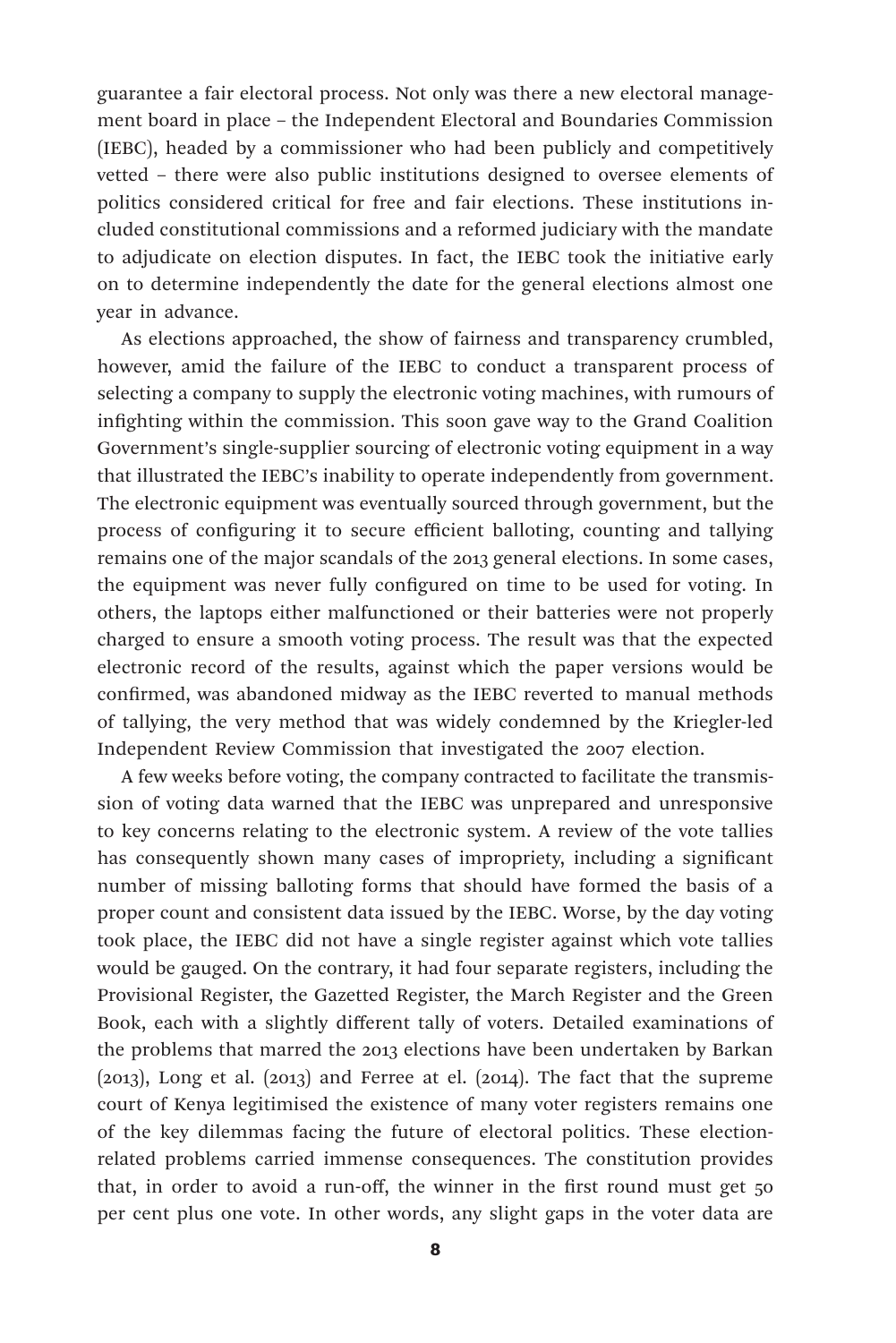of great significance. Uhuru Kenyatta surpassed this requirement by fewer than 10,000 votes.

The legitimacy of any election results in a liberal democratic setting rests with the assumption that there is certainty in the process leading up to balloting and uncertainty with regard to the eventual winner (Mozaffar and Schedler 2002: 11). The overall question for Kenya is whether the challenges affecting the process exceeded the threshold of acceptable error, thereby compromising the possibility of a free and fair process and outcome. For many Kenyan voters, the process leading to the March elections was carefully choreographed to achieve a predetermined outcome, an outcome that left more questions than answers as the media retreated into a mode of operation that silenced voices critical of the conduct of officials and politicians and foregrounded those of peace activists. When Raila Odinga and sections of civil society led by the Africa Centre for Open Governance petitioned the supreme court against the result, the expectation was therefore very high that the court would provide a better means of resolving the silenced and outstanding issues surrounding the elections.

If, in 2007, few thought the judiciary had sufficient credibility for handling the disputes, in 2013 most people easily submitted to the court's discretion. However, the ruling was appalling in its standard of jurisprudence as well as in its public presentation. Reviewing the ruling of the court with respect to its key finding, Wachira Maina described the judgment as 'both detailed and important, but the parts that are detailed are not important and those that are important are not detailed' (Maina 2013). For instance, the court rejected on a technicality voluminous evidence that might have illustrated that the threshold of error was significant enough as to close the 10,000-vote gap between the winner and the constitutional threshold of 50 per cent plus one vote. Further, the court made the aforementioned problematic ruling regarding the voter registers, thereby allowing the IEBC to continue with diverse numbers of registers and total voter tallies. Also significant was the decision of the court to dismiss 'spoilt votes' in calculating the overall percentage. As Maina argues, in dismissing the spoilt votes, the court elevated 'the right to vote' to being 'equal to the right to choose one of the candidates on [the] ballot'. He contends that the right to vote has three elements:

The right to make a choice from among the candidates on the ballot; the right to refuse to participate in the election by abstaining and the right to cast a protest vote by rejecting all the candidates on the ballot. The right to cast a protest vote can be expressed by deliberately spoiling a ballot.

The eventual result of all this is that the supreme court, like the IEBC before it, bungled its constitutional mandate to ensure free and fair elections by ensuring that the level of error did not exceed the threshold of acceptable error.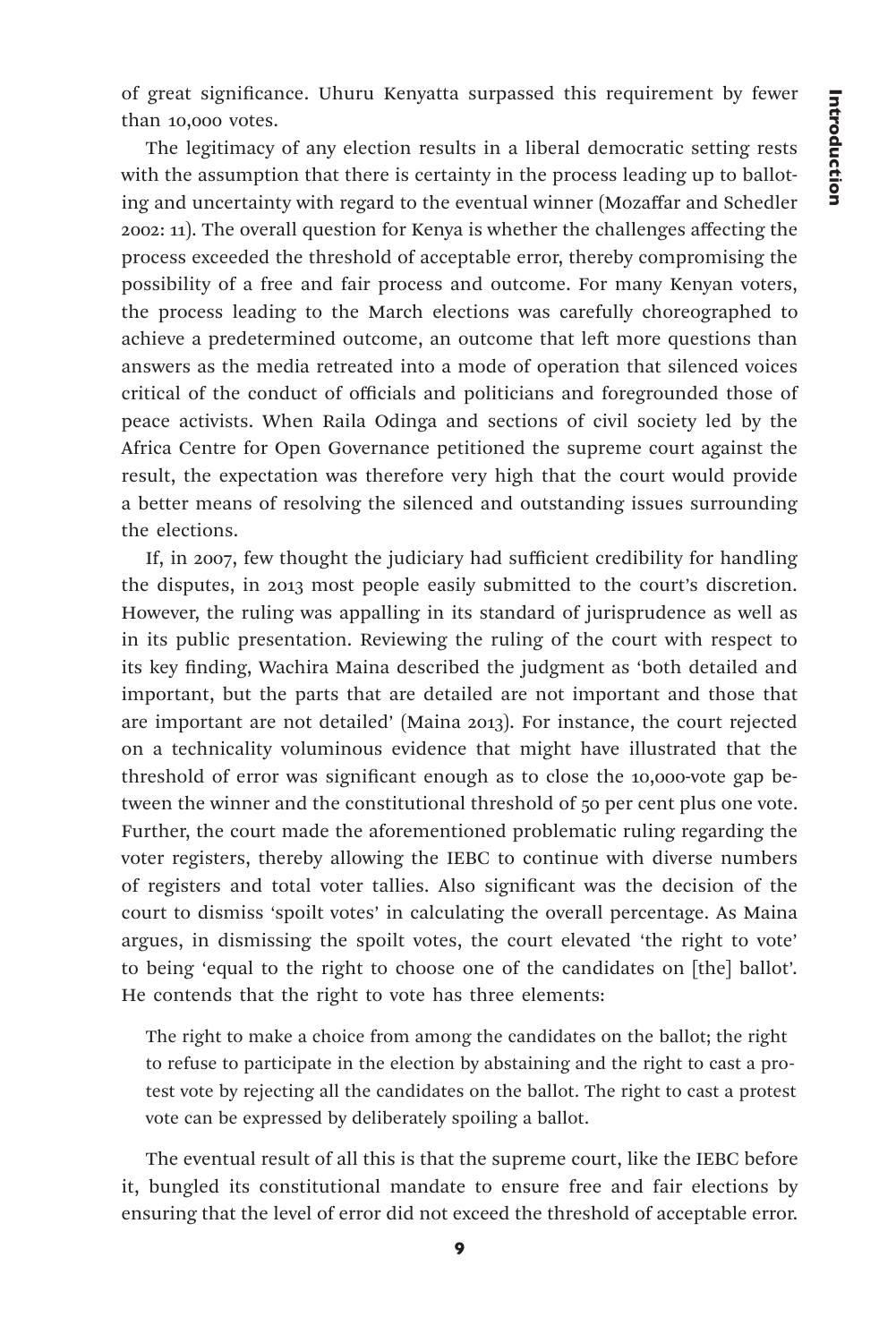The management of the 2013 elections casts serious doubts on the independence and capacity of these important institutional bodies created by electoral and judicial reform. Furthermore, as demonstrated by Ruteere and Ghai in their chapters in this book (Chapters 8 and 6 respectively), there are serious concerns regarding the pace and direction of security sector reforms and devolution – and, one might add, land reforms. Together, this reaffirms the apprehensions about the possibilities of upholding the letter and spirit of the progressive constitution in a society and a political order characterised by inequality and the concentration of power and resources.

#### The contributions to this volume

The first part of the book discusses how the process of constitution-making has been shaped both by longstanding struggles and by the dramatic rupture caused by the violence in 2008 that followed the 2007 elections. It examines the role of actors in political parties and civil society as they operate in the contexts conditioned by political institutions and socio-economic structures.

Chapter 1, by Paul Tiyambe Zeleza, is a broad-ranging chapter locating the constitutional changes in Kenya within the context of Kenya's history. He examines the different epochs in Kenya's constitutional struggle, from independence to the constitutional reform moments from 1992 to 2010. The struggle for constitutional reform in Kenya has been a long one. The first government of independent Kenya emasculated the provisions of the independence constitution and set the stage for the emergence of an imperial presidency. This generated the struggle for the 'Second Liberation', of which the enactment of a new and democratic constitution was a large part. Whereas a number of post-independence struggles did not openly bear the tag of 'constitutional reforms', they were, in substance and essence, of a constitutional nature. The chapter examines the bases for these struggles, their consistency and divergences, and to what extent the new constitution upholds or betrays them.

Chapter 2, by Sammy Gakero Gachigua, discusses a particular dimension of the 2007 post-election violence – the role of the print media. This aspect is important for understanding how key actors in Kenya's struggle for democracy, in this case the media, misjudged the tenor of the electoral debates going into the 2007 elections. In failing to fulfil their mandate of informing the citizenry, the media played into the divisive and ultimately catastrophic manipulation both of the content of news and in the manner in which the news presented the election as a do-or-die struggle. Gachigua analyses the media's role in the public sphere, illustrating how a retreat into the hard news genre not only compromised the media's ability to be objective interlocutors in the range of electoral debates but also presented the media as partisans in the unfolding drama that ended in violence. Although the chapter does not draw a direct link between this model of reporting and the constitutional moment, one can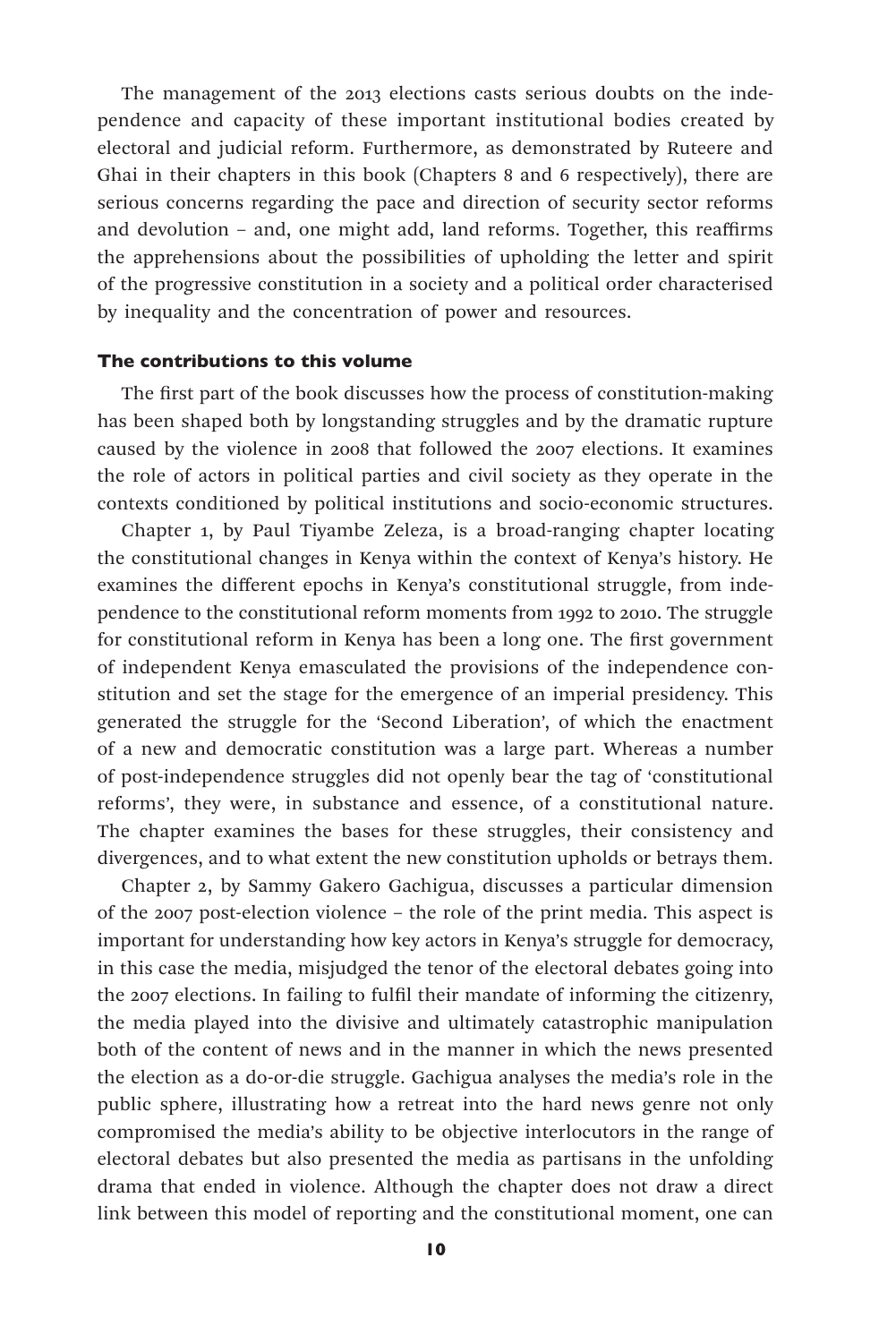easily infer the connection when thinking about the opportunities to inform and critically engage when news is presented in the hard news genre.

Chapter 3, by E. Njoki Wamai, examines how the post-election violence and the subsequent negotiated settlement created a 'constitutional moment'. In other words, the chapter illustrates how the deep crisis was turned into a possibility for substantive change in a way that previous attempts had failed to realise. Focusing its attention on the pre-negotiation and negotiation efforts led by Kofi Annan, the chapter discusses how the mediation approach was built around a strategy that removed all possible competing avenues for the protagonists to sidestep the Annan process, thereby ensuring that items on the agenda were given their undivided attention. The chapter then explores the numerous agenda items, and in particular how the agenda of long-term reforms ensured that constitutional review remained the priority. From the mediation process, Wamai draws three important lessons. One is the need to keep mediation separate from constitution-making; the second is about understanding when the time is ripe for a constitutional moment; and the third is about the relationship between the composition of the mediation team and the outcomes of the process, including, of course, the constitutional review itself.

The last two chapters of the first part of the book address the role of actors at elite and popular levels of politics. Chapter 4, by Raymond Muhula and Stephen Ndegwa, analyses the role of pact-making by political elites. The authors examine the interplay between elite manoeuvring and the context in which these actors operate, and demonstrate that, while instrumentalist pacts blocked constitutional reforms for many years, they nevertheless, under different circumstances following the post-election violence and the National Accord in 2008, made possible the new constitution. This contextual analysis of the content of pacts calls into question the routine critique of political elites as being inherently hostile to democratic reform.

Chapter 5, by Wanjala Nasong'o, interrogates the role of civil society in the making of the new constitution. Organisations in civil society have played a significant part in the push for democratisation in general and constitutional reforms in particular. Civil society has been credited with being the instrument of intellectual and political mobilisation for the successful clamour for a new constitutional dispensation. However, civil society is encumbered by the social, economic and political cleavages that characterise Kenyan society at large. Viewing civil society as a diverse group, the chapter analyses the ways in which the balance of forces for and against constitutional reform played out on the level of society.

Read together, the chapters by Muhula and Ndegwa and by Nasong'o point to more general theoretical reflections about political projects. Political rule is exercised through institutional arrangements of political systems and state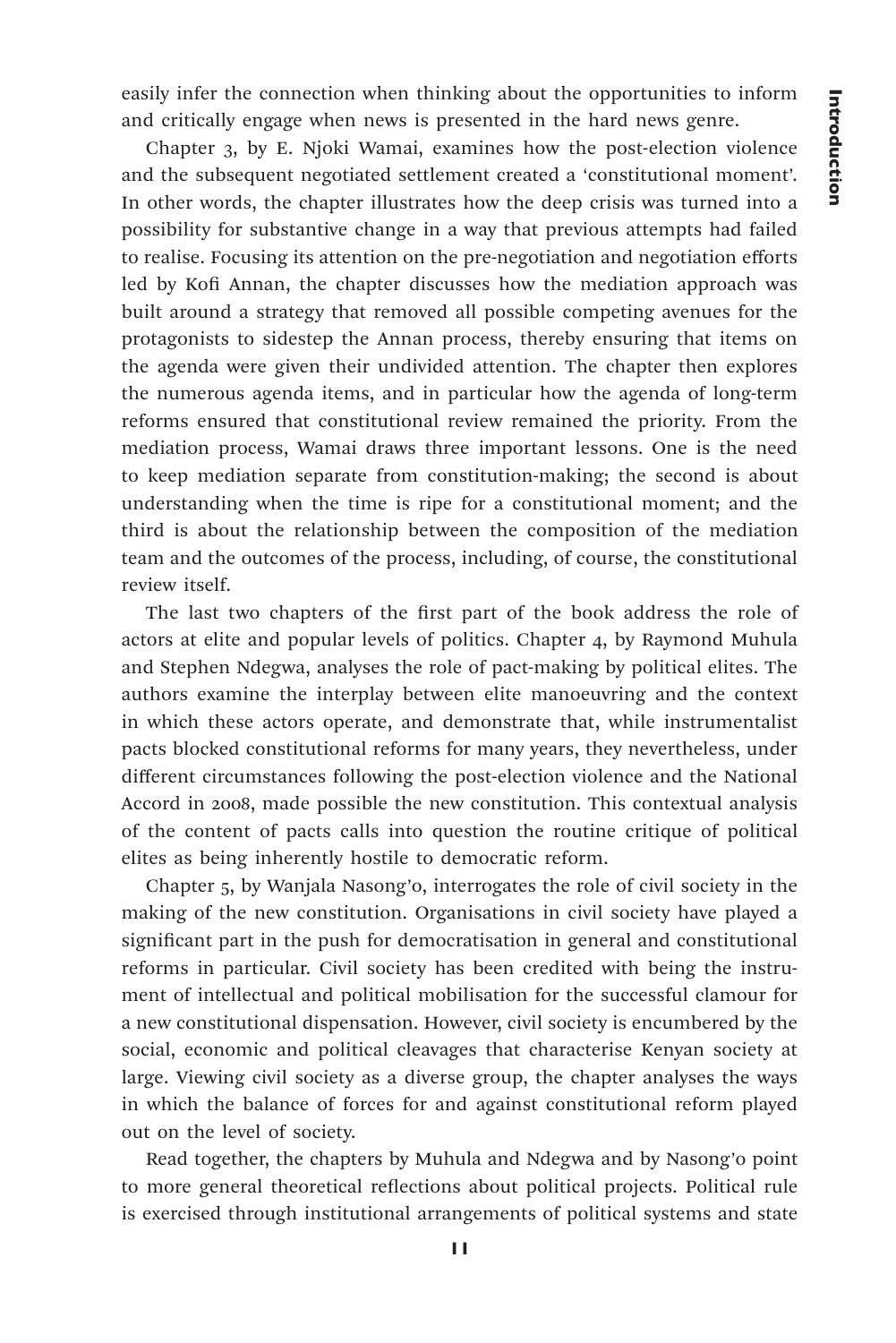structures, but in ways that are rooted in economy and society. Democracy, authoritarianism or hybrid variants of political regimes are promoted and resisted by competing coalitions of political forces, with their bases in both civil society and political parties, as well as in the state itself. Very rarely are lines of conflict drawn between civil society as a whole and the state or the political elite as a unified entity. One factor that needs to be underlined is that, compared with other countries in the region, Kenya has always had a relatively significant number of influential political leaders pushing for political reforms in a forceful way. During critical moments, these leaders have been indispensable in translating popular demands into organised politics, policy and law.

The second part turns to the document itself, and is devoted to an interrogation of the content of the constitution from legal, political and ideological points of view. The chapters in this part also examine the opportunities and challenges of the new constitutional order.

Chapter 6, by Yash Pal Ghai, analyses to what extent the structure and demarcation of power in the new constitution may engender a culture of accountability that will give meaning to the constitution. A major governance problem in Africa is the phenomenon of constitutions without constitutionalism. The difficulty is not so much the absence of good rules as the existence of bad habits: the disinclination to obey rules. Governments routinely ignore constitutional provisions and act capriciously whenever a constitutional provision becomes inconvenient in their exercise of power. This is why a number of constitutional amendments are undertaken with the intention of shifting power from the people to the state. A new constitution, however robust, will not cure the problem if the cultural deficit of obedience persists. Ghai poses the difficult questions of whether Kenya's political economy is inherently antithetical to a constitutional architecture of power, and if the constitution can have a sufficiently restraining effect in the exercise of power.

Chapter 7, by Godwin R. Murunga, interrogates ideological divergences in the struggle surrounding the constitution and the implications they hold for its implementation. Kenya's new constitution is a compromise document; the struggle for constitutional change has been fought against strong proponents of the status quo, organised mainly as competing groups of elites. The eventual victory by the progressives was, however, not achieved without compromises. Through vague phrasing, compounded drafting and deferred legislation, the two sides found ways of dealing with issues on which they could not agree; on others, the pre-eminence of one side or the other is clearly visible. The power relations between the two groups are reflected in different chapters of the constitution. The liberals' greatest imprint can be seen in the bill of rights, while the conservatives are strongest in the system of government and security clauses. Further, cultural wars also emerged in the constitutional process, particularly with respect to women's reproductive rights.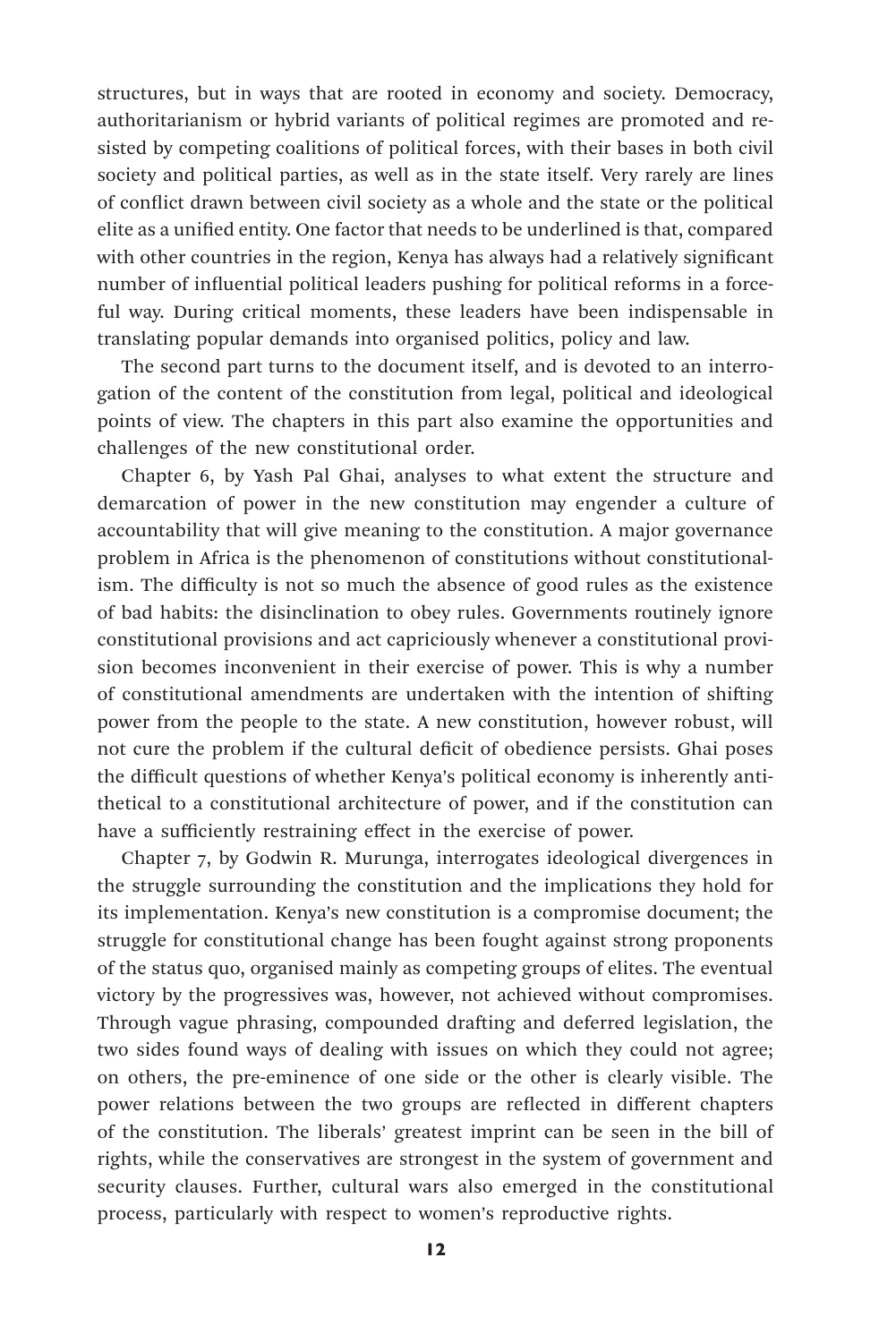Chapter 8, by Mutuma Ruteere, examines the extent to which the new constitution has inverted the state-centric logic of security in Kenya. Security forces have been the leading abusers of human rights; civilian control of the security forces has been weak and accountability mechanisms absent. The training, culture and general orientation of the security apparatus has been decidedly pro-state and hostile to human rights. Whereas the conflict between security and human rights is a universal and old one, two developments have accentuated this problem: first, the 'war on terror', which many countries, including Kenya, have conveniently appropriated as a pretext for clamping down on human rights; and second, the upsurge of militia crimes, through which security forces have tapped into public fears to undermine human rights objectives. Ruteere examines whether the human rights regime adopted in the constitution provides a sufficient check to state excesses; and interrogates the future interplay between security, human rights and global politics within the context of such a liberal constitution.

### **References**

- Amutabi, M. N. (2002) 'Crisis and student protest in universities in Kenya'. *African Studies Review* 45(2): 157–78.
- Barkan, J. D. (1993) 'Kenya: lessons from a flawed election'. *Journal of Democracy* 4(3): 85–99.
- (2013) 'Technology is not democracy'. *Journal of Democracy* 24(3): 156-65.
- and N. Ng'ethe (1998) 'Kenya tries again'. *Journal of Democracy* 9(2): 32–48.
- Berman, B. J., J. Cottrell and Y. Ghai (2011) 'Patrons, clients, and constitutions: ethnic politics and political reform in Kenya'. *Canadian Journal of African Studies* 43(3): 462–506.
- Cottrell, J. and Y. Ghai (2006) 'Constitution making and democratization in Kenya (2000–2005)'. *Democratization*  $14(1): 1-25.$
- Diamond, L. and M. F. Plattner (eds) (2010) *Democratization in Africa: Progress and retreat*. Baltimore, MD: Johns Hopkins University Press.
- Ferree, K. E., C. C. Gibson and J. D. Long (2014) 'Voting behaviour and electoral irregularities in Kenya's 2013 election'. *Journal of Eastern African Studies* 8(1): 153–72.

Gibson, C. C. and J. D. Long (2009) 'The presidential and parliamentary elections in Kenya, December, 2007'. *Electoral Studies* 28(3): 492–517.

- Githinji, M. and F. Holmquist (2008) 'Anatomy of a crisis of exclusion'. *Journal of Eastern African Studies* 2(2): 344–58.
- Joseph, R. (1997) 'Democratisation in Africa after 1989: comparative and theoretical perspectives'. *Comparative Politics* 29(3): 363–82.
- Kanyinga, K. and J. D. Long (2012) 'The political economy of reforms in Kenya: the post-2007 election violence and a new constitution'. *African Studies Review* 55(1): 31–51.
- Kramon, E. and D. N. Posner (2011) 'Kenya's new constitution'. *Journal of Democracy* 22(2): 89–103.
- Levitsky, S. and L. A. Way (2010) *Competitive Authoritarianism: Hybrid regimes after the Cold War*. Cambridge: Cambridge University Press.
- Long, J. D., K. Kanyinga, K. E. Ferree and C. C. Gibson (2013) 'Choosing peace over democracy'. *Journal of Democracy*  $24(3): 140-55.$
- Maina, W. (2013) 'Verdict on Kenya's presidential election petition: five reasons the judgement fails the legal test'. *The East African*, 20 April.
- Mati, J. M. (2013) 'Antinomies in the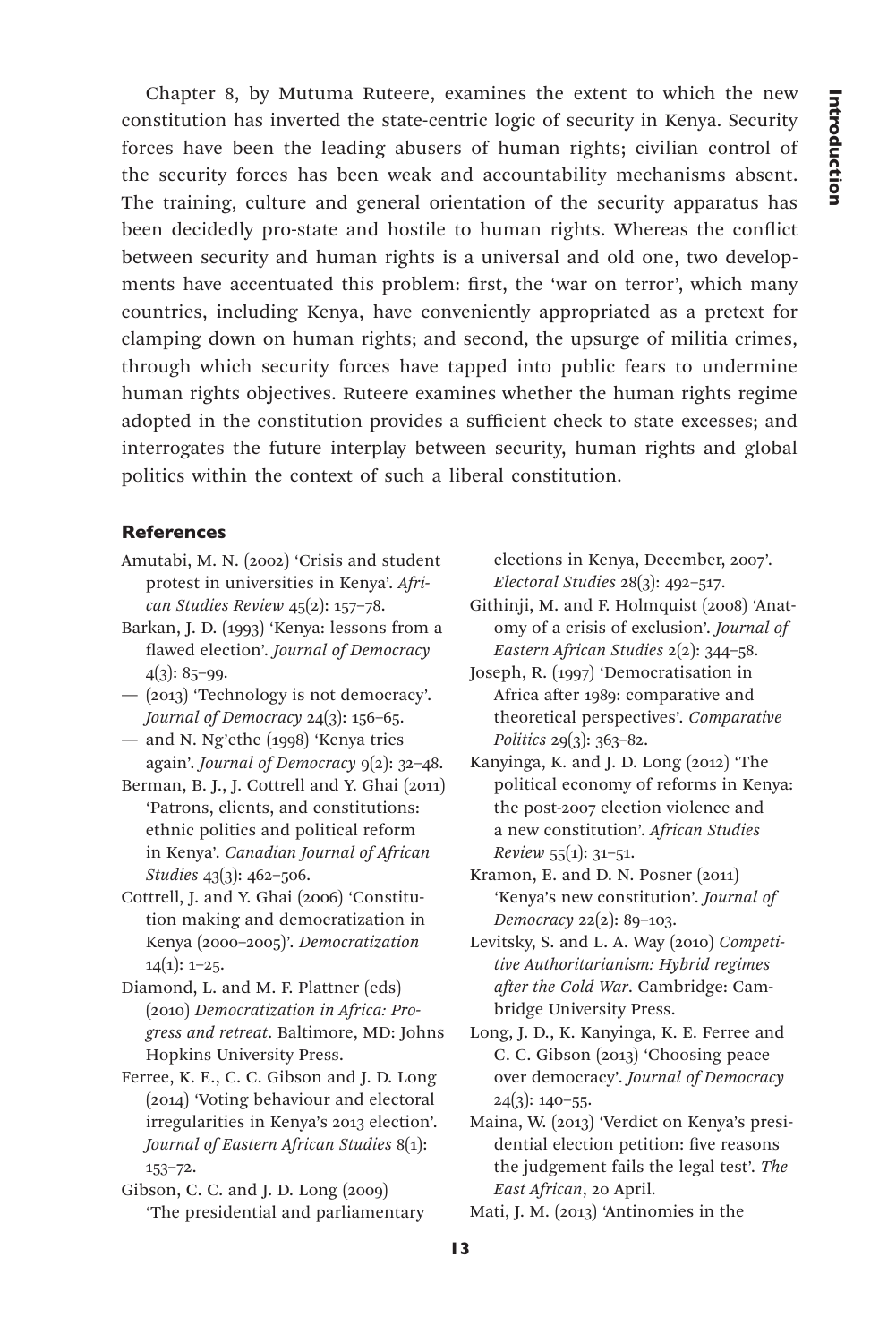struggle for the transformation of the Kenyan constitution (1990–2010)'. *Journal of Contemporary African Studies* 31(2): 235–54.

Mozaffar, S. and A. Schedler (2002) 'The comparative study of electoral governance – introduction'. *International Political Science Review* 23(1): 5–27.

Mueller, S. D. (1984) 'Government and opposition in Kenya, 1966–1969'. *Journal of Modern African Studies* 22(3): 399–427.

— (2011) 'Dying to win: elections, political violence and institutional decay in Kenya'. *Journal of Contemporary African Studies* 29(1): 99–117.

Murunga, G. R. (2011) *Spontaneous or Premeditated? Post-election violence in Kenya*. Discussion Paper No. 57. Uppsala: Nordic Africa Institute.

— and S. W. Nasong'o (2006) 'Bent on self-destruction: the Kibaki regime in Kenya'. *Journal of Contemporary African Studies* 24(1): 1–28.

Mutua, M. W. (2001) 'Justice under siege: the rule of law and judicial subservience in Kenya'. *Human Rights Quarterly* 23: 96–118.

— (2008) *Kenya's Quest for Democracy: Taming leviathan*. Boulder, CO: Lynne Rienner Publishers.

Mutunga, W. (1999) *Constitution-making from the Middle: Civil society and transition politics in Kenya 1992–1997*. Nairobi and Harare: SAREAT and MWENGO.

Nyong'o, P. A. (1989) 'State and society in Kenya: the disintegration of the nationalist coalitions and the rise of presidential authoritarianism 1963–78'. *African Affairs* 88(351): 229–51.

Odhiambo, E. S. A. (1987) 'Democracy and the ideology of order in Kenya'. In M. G. Schatzberg (ed.) *The Political Economy of Kenya*. New York, NY: Praeger, pp. 177–201.

Sandbrook, R. (2000) *Closing the Circle: Democratisation and development in Africa*. London: Zed Books.

Schedler, A. (ed.) (2006) *Electoral Authoritarianism: The dynamics of unfree competition*. Boulder, CO: Lynne Rienner Publishers.

Tamarkin, M. (1978) 'The roots of political stability in Kenya'. *African Affairs* 77(308): 297–320.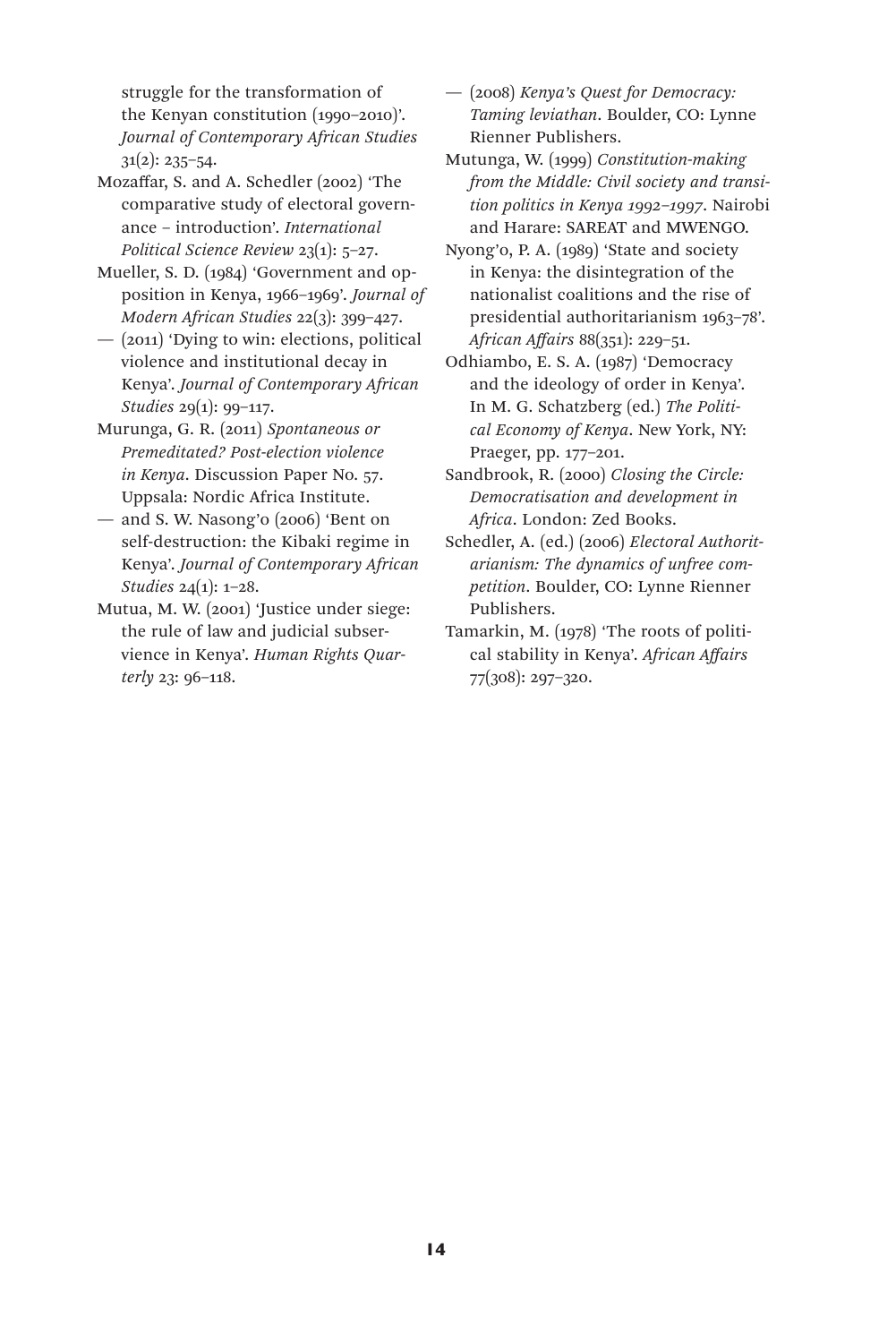PART ONE

# Contexts and actors in the making of a new constitution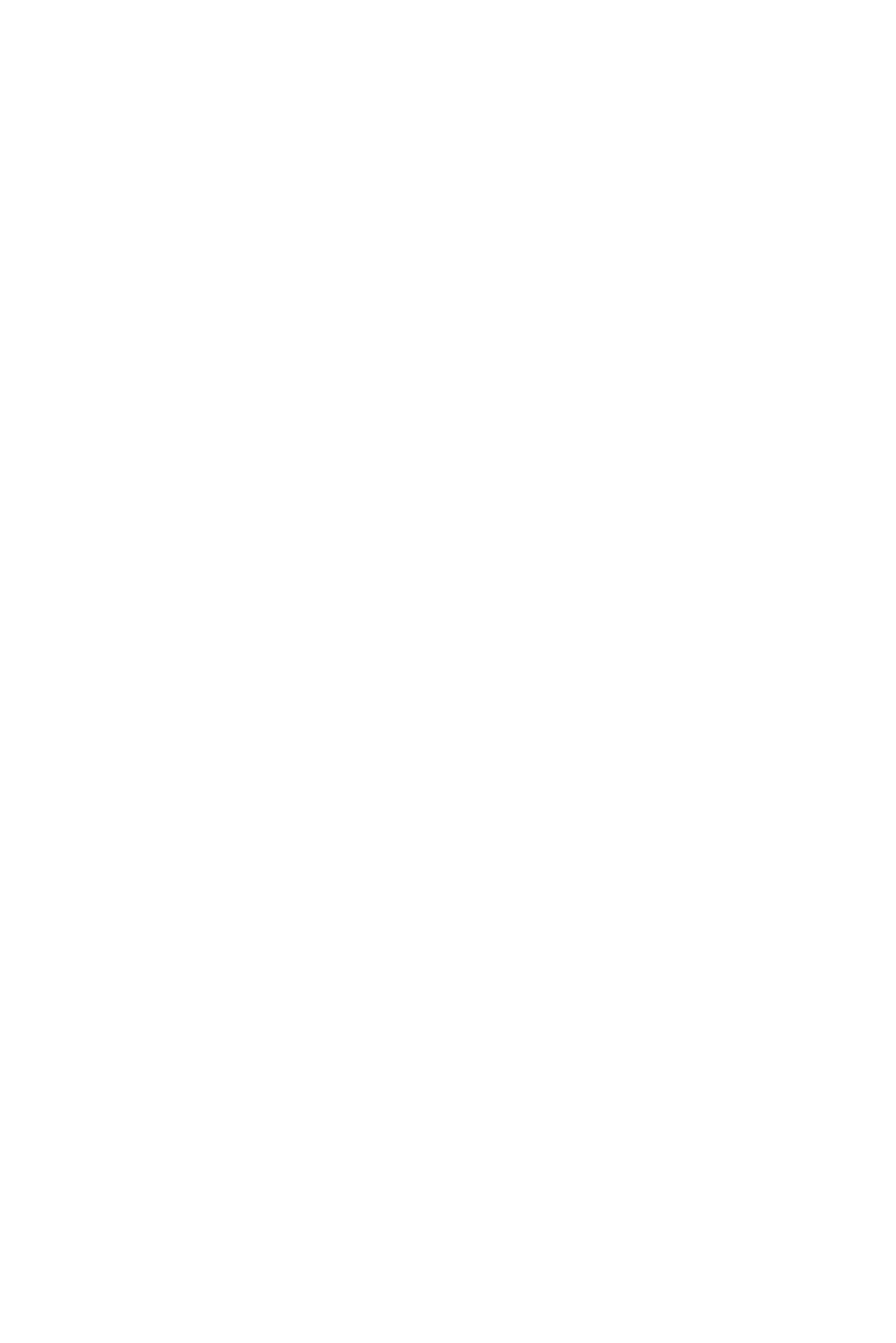### 1 | The protracted transition to the Second Republic in Kenya

Paul Tiyambe Zeleza

In 2007 and 2010, two crucial events took place with profound implications for Kenyan history and society. The first event was the tragedy that followed the disputed general elections of 27 December 2007. The violence that convulsed the country left 1,100 people dead and 600,000 displaced, and threatened the very survival of Kenya.

The second event marked a rare moment of triumph. Kenyans, chastened by the ghosts of 2007 and anxious for new beginnings, voted for change. The voter turnout was high for a traumatised demos that seemed to understand that the referendum offered a historic opportunity for the country to remake itself in the wake of its battered past. If 2007 marked the nadir of the 'First Republic', 2010 represented the possible birth of a 'Second Republic' based on inclusive citizenship, good governance, devolution of power and more equitable development.

The first moment gave rise to profound despair about Kenya's future, while the second has been greeted with exaggerated hopes. Having stared into the abyss in December 2007 and January 2008, the country pulled back, and the political class made tepid compromises to save their nation through the formation of a coalition government, which delivered a new constitution in August 2010. Clearly, the crisis begat the constitution; in short, the possibilities of democracy and development promised by the new constitutional dispensation were incubated in the violent maelstrom two and a half years earlier, a development few could have predicted.

From the moment the implosion started, there was a continuous stream of commentaries and analyses all over the old and new media in Kenya itself, among the Kenyan diaspora, and from the country's friends and foes around the world. The Kenyan observers and intelligentsia were bitterly divided as the crisis unleashed intolerant ideological, political and ethnic chauvinisms. Some were quite apocalyptic about Kenya's future. Introducing a special issue of the *Journal of Contemporary African Studies*, Peter Kagwanja and Roger Southall wrote: 'The post-election crisis of January 2008 brought Kenya close to collapse and the status of a failed state.' They located 'the origin of the crisis in, variously, a background of population growth and extensive poverty; and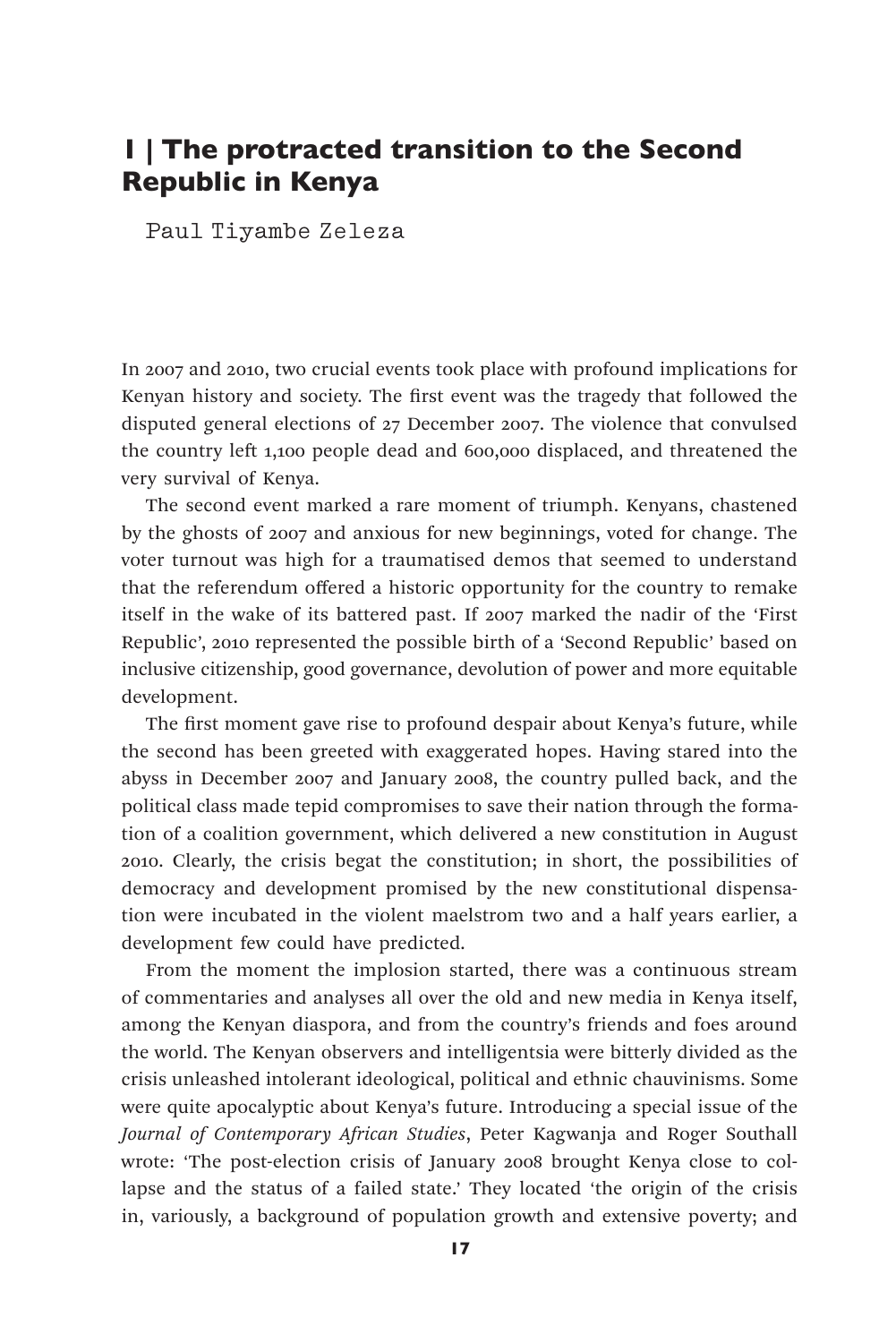ethnic disputes relating to land going back to colonial times (notably between Kalenjin and Kikuyu in the Rift Valley). More immediately, what stoked the conflict is the construction of political coalitions around Kenya's 42 ethnic groups.' And they were not too hopeful about the future, suggesting that 'a reluctance by the Grand Coalition partners to undertake fundamental reform of the constitution means that Kenya remains a "democracy at risk", and faces a real possibility of slipping into state failure' (Kagwanja and Southall 2009: 259). Several articles in this issue and another special issue of the *Journal of Eastern African Studies* variously attributed the crisis to elite fragmentation and the existence of non-programmatic clientelist parties, political liberalisation and institutional fragility, the informalisation and criminalisation of the state, and the decentralisation and privatisation of violence (Branch and Cheeseman 2009; Lafargue 2009; Mueller 2008).

Often thick with political details, many of the existing analyses tend to be thin on the economic dynamics of the crisis, even those that purport to advance a political economy perspective. Also, their nods to the historical context – that this crisis is rooted in Kenya's complex past – tend to be perfunctory in so far as their primary focus centres on the contemporary dynamics of the crisis. In this chapter, I seek to provide a much longer-term mapping of the historical trajectory of Kenya's political economy, which culminated in both the tragic and the triumphant events of 2007 and 2010 respectively. My argument is that both events are rooted in, and reflect, Kenya's contradictory colonial and postcolonial histories; they mirror the intertwined challenges of development and democracy; and they represent simultaneously the failures of, the struggles for, and the possibilities of constructing a developmental democratic state from the debilitating burdens of colonial underdevelopment and despotism and postcolonial developmentalism and dictatorship. The contrasting, yet connected, developments between 2007 and 2009 underscore the challenges of historical analysis and prediction.

I begin with a brief outline of the legacies of British colonialism in Kenya, the structural underpinnings and ideological parameters of which were inherited by the postcolonial state. Then I examine, again sketchily, the modes of governance and development during what I would call the period of authoritarian developmentalism between independence and 1980, which was followed by the era of neoliberal authoritarianism that lasted until 2002. Finally, I focus on the changes and contradictions ushered in by democratisation, out of which erupted both the failed elections of 2007 and the successful referendum of 2010. Throughout, I try to put Kenya in the context of wider trends in African and global histories for the obvious reason that the country is an integral part of both, and its constitutional story is part of this long and still unfolding historical process.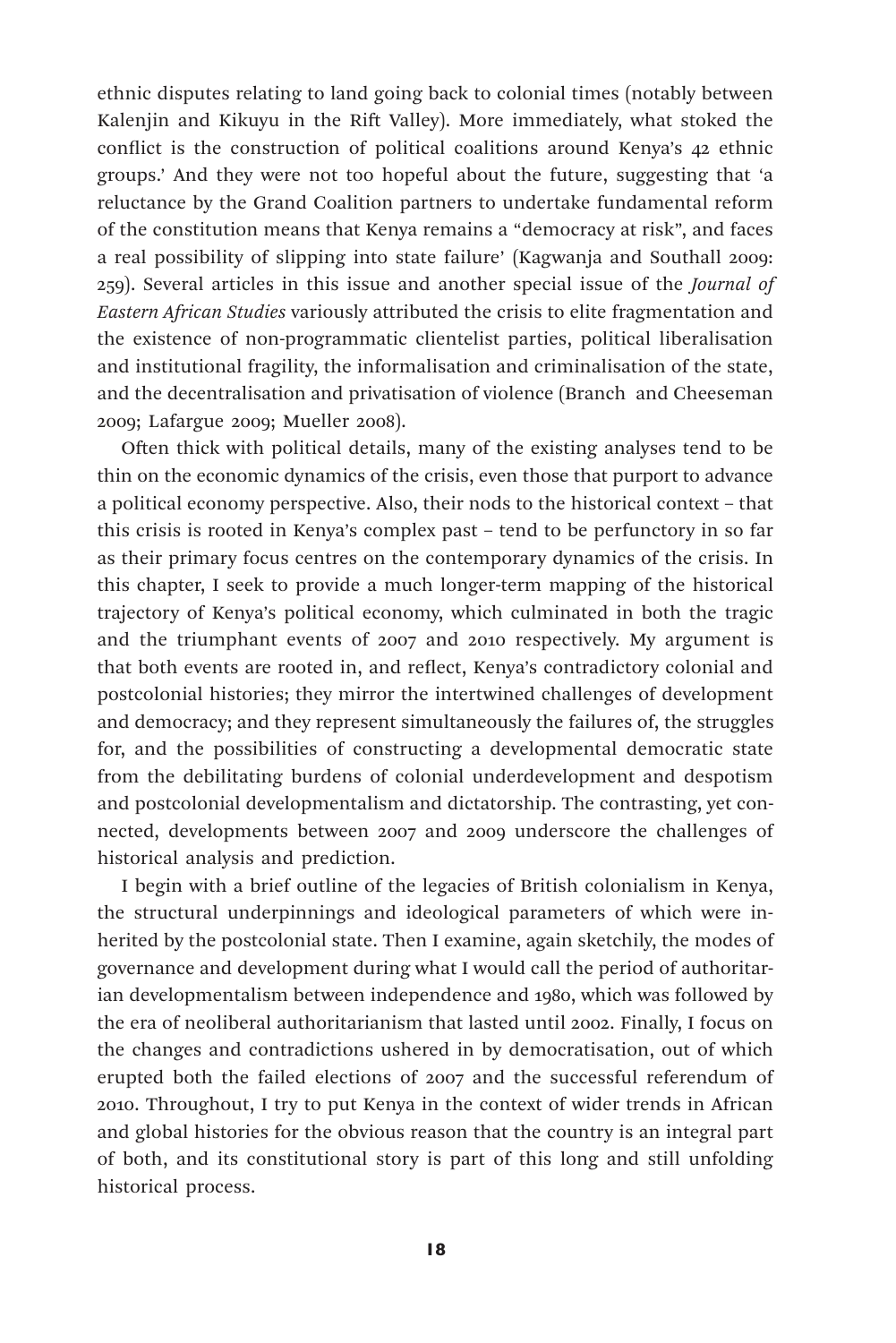#### The political economy of colonialism and its legacies

Colonialism was, fundamentally, an economic enterprise that required political execution and ideological justification. Thus, any meaningful analysis of colonialism and its legacies in Kenya or elsewhere has to examine the nature and dynamics of colonial capitalism, the colonial state and colonial ideology. The construction of these elements entailed the coercive imposition, countervailing resistance and subsequent articulation of European and African systems and structures. The colonisation of Africa was broadly driven by the needs of the industrial capitalist countries to find markets for manufactured goods, outlets for investment and sources of raw materials. It was conditioned in different African regions by more specific dynamics, what I have called elsewhere the imperatives of finance capital in North Africa, merchant capital in West Africa, mining capital in Southern Africa, and speculative capital in Central and Eastern Africa (Zeleza 1993). Typically, colonial economies were extraverted (export-oriented), monocultural (reliant on a narrow range of commodities), disarticulated (their sectors were disconnected and suffered from uneven productivity) and dependent (dominated from outside in terms of markets, technology and capital). They were not designed for the sustainable development of colonial societies. Of course, this does not mean that they did not transform the economic systems of these societies: new modes of production and social relations were established that were to have a profound effect on subsequent African history.

The colonial state was the midwife of colonial capitalism. It was a conquest state, established through physical violence and maintained through political violence. Created as an appendage of the imperial state, the colonial state was peculiar in that it enjoyed only some of the crucial attributes of the modern state and could not exercise many of its imperatives. As a conquest state, its hegemony was excessively coercive, so it enjoyed little legitimacy. Also, its territoriality was ambiguous, its sovereignty disputed, its institutions of rule, legal order and ideological representation were all extraverted and embedded in metropolitan practices and traditions, and its revenue base was weak. Charged with the onerous tasks of creating or promoting colonial capitalism, linking the colony to the metropolis and consolidating colonial rule, it is not surprising that the colonial state was both very interventionist and fragile, authoritarian and weak, and it exercised domination without hegemony, all of which ensured its eventual downfall much sooner than the colonisers had anticipated (Young 1994).

Unsurprisingly, to its architects, colonialism was justified in the noble names of civilisation and pacification, and later, when such patently racist discourses were discarded in the barbarities of the Nazi holocaust and the Second World War, it was recast in the seductive terms of development and modernisation. Colonial rule gave rise to the racialisation and ethnicisation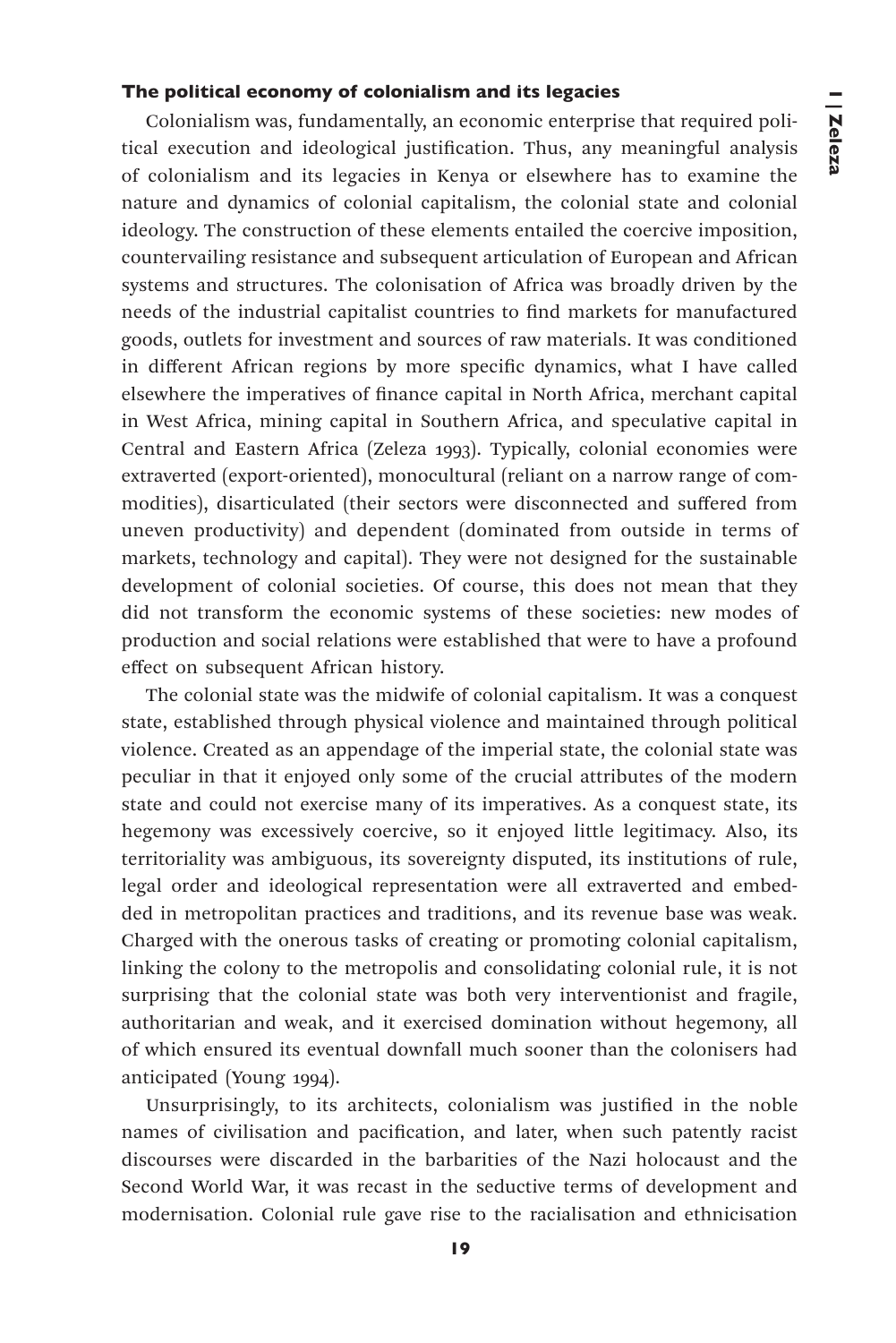of colonial society, and to divisions between the colonisers and colonised and among the colonised. The colonised were denied the rights of citizenship because of race and were subjected to traditions of so-called 'tribal' custom often invented by colonialism itself. Thus, colonial despotism sought to create ethnic identities or to give fluid social and spatial identities ethnographic purity that did not exist previously as instruments of divide and rule. As Mahmood Mamdani (1996) noted, the colonial state ordained and enforced so-called customary traditions, which had the least historical depth and were monarchical, authoritarian and patriarchal.

Colonial economies, states and ideologies were, of course, diverse because of the differences between the European imperial powers and the African societies they colonised. The dynamics of colonialism were determined by each region's precolonial economic, political, social, cultural, religious and gender systems, the length and extent of its contact with Europe, the dynamics of resistance against colonisation, and the presence or absence of European settlers. This has led several scholars to place African colonies into different categories. First, there is the tripartite division of Africa developed by Samir Amin: the Africa of the labour reserves where Africans were primarily expected to provide labour for European colonial enterprises; the Africa of trade where Africa produced the bulk of the commodities traded by colonial companies; and the Africa of concession companies where chartered companies enjoyed economic and administrative control over African labour and produce (Amin 1972). Second, there is Thandika Mkandawire's typology distinguishing between rentier and merchant economies, in which surpluses were extracted from rents from mining and taxes from agriculture (Mkandawire 1995). Third, there is the distinction often drawn between settler and peasant economies, in which production was dominated by either peasants or European settlers. Under these typologies, colonial Kenya could be considered a labour reserve economy, a merchant economy, or a settler economy (Denoon 1983; Elkins 2005b).

Using the latter categorisation explains much about colonialism in Kenya and its legacies. Settler colonialism was characterised by several features: the exclusion of competition because of settler control of key economic resources, including land, the allocation of infrastructure, banking and marketing at the expense of the indigenous people; the predominance of the migrant labour system, which allowed the costs of reproducing labour power to be borne by the rural reserves; generalised repression, whereby direct and brutal force was used regularly; and the close intersection of race and class, in which, as Frantz Fanon stated, 'you're rich because you're white, you're white because you're rich' (Fanon 1967).

In most settler societies, the violence of the conquest state and the bifurcations of colonial society were particularly acute. In such societies, the colonised people faced onerous exclusions from economic and social opportunities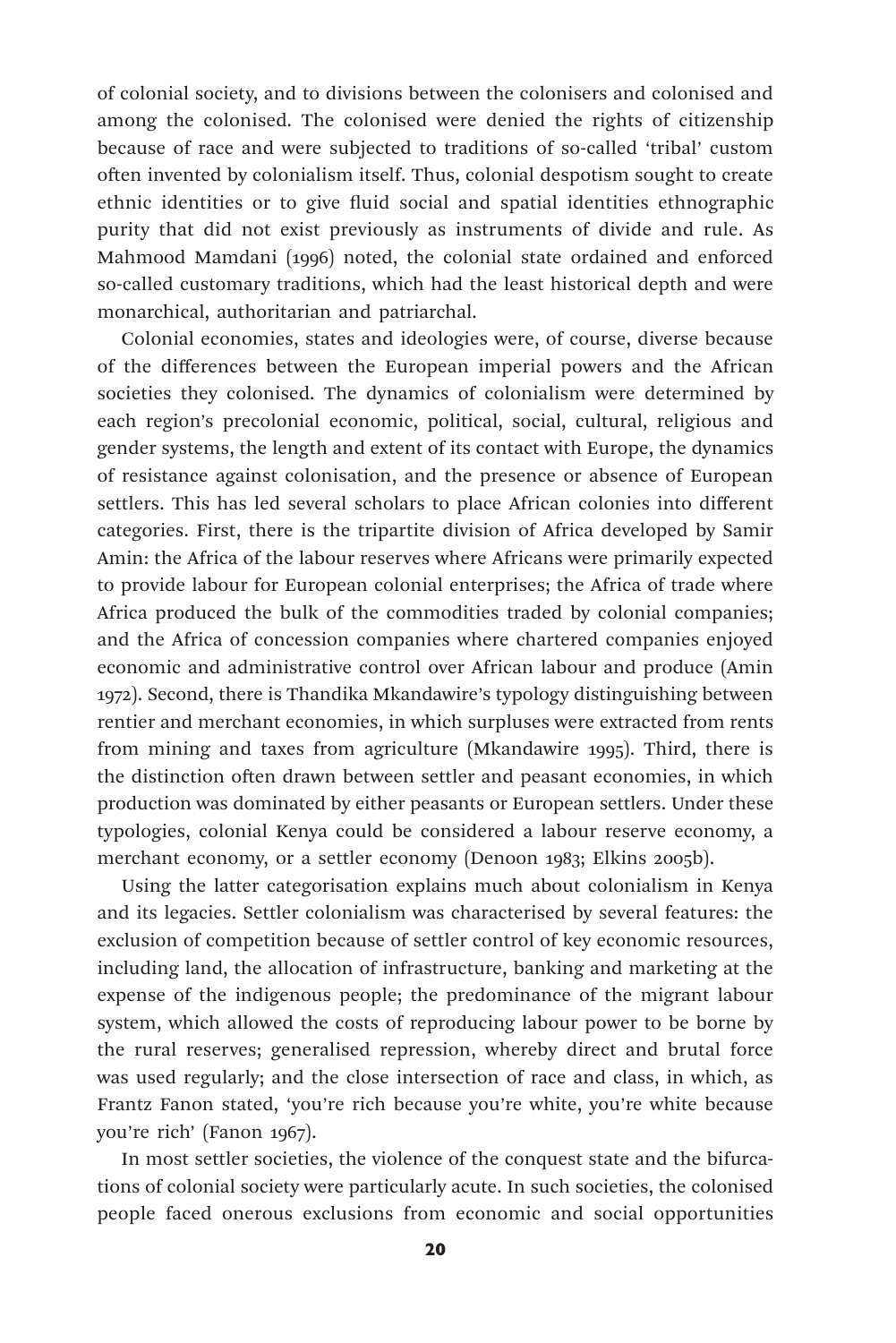including cash crop agriculture, stabilised wage labour, access to education and political representation. Consequently, they were forced to wage protracted liberation wars, and after independence they faced the challenges of how to democratise the state – particularly customary power – de-racialise civil society, promote African accumulation, and restructure unequal external relations of dependency.

Kenya's history as a settler colony is too long and complex to be fully covered in this chapter (see Berman 1999; Berman and Lonsdale 1992a: 1992b; Ochieng' 1988; Shaw 1995). However, the colonial political economy can be divided into three phases: first, from the 1890s to the First World War, when colonial infrastructures, institutions and ideologies were laid in the face of what historians call primary resistance against colonisation. The period was characterised by the development of settler agrarian capital built on the back of massive land alienation, coercive proletarianisation, varied patterns of peasantisation (despite efforts at marginalising peasant production), the growth of Asian and European merchant capital, the construction of new spaces and structures of colonial socialisation – the segregated colonial towns and schools – the creation of racialised social hierarchies, and the reconstruction of class, gender, ethnic and national identities.

This was followed by the interwar period during which these processes intensified. The colonial order became consolidated at the same time as new challenges against it rose from the landless squatters, impoverished workers and restless indigenous elites that were reinforced by the disasters of the Great Depression and the Second World War, which fatally undermined the promises of colonial capitalism and the supremacy of the colonial powers respectively. From these disruptions emerged a changed colonial capitalism in which the settlers who had expanded their production and power were pitted against the swelling armies of squatters desperate for land, and peasants clamouring for access to lucrative cash crops and marketing opportunities. The expanded and increasingly militant labour force became more differentiated with the introduction of import substitution industrialisation and the growth of trade unionism, and elite protest found political muscle in mass nationalism. Kenya, like much of colonial Africa, had entered the final phase of colonial rule – decolonisation.

African nationalism had a dual face: it was a struggle *against* European rule and hegemony and a struggle *for* African autonomy and reconstruction, a drive to recapture Africa's historical agency. It was woven out of many strands. Ignited and refuelled by the specific grievances of different classes, genders and generations against colonial oppression and exploitation, it also drew ideological inspiration from diverse sources – local and transnational, traditional and contemporary. If the nationalist movement constituted the primary institutional vehicle for nationalist expression and struggle, decolonisation was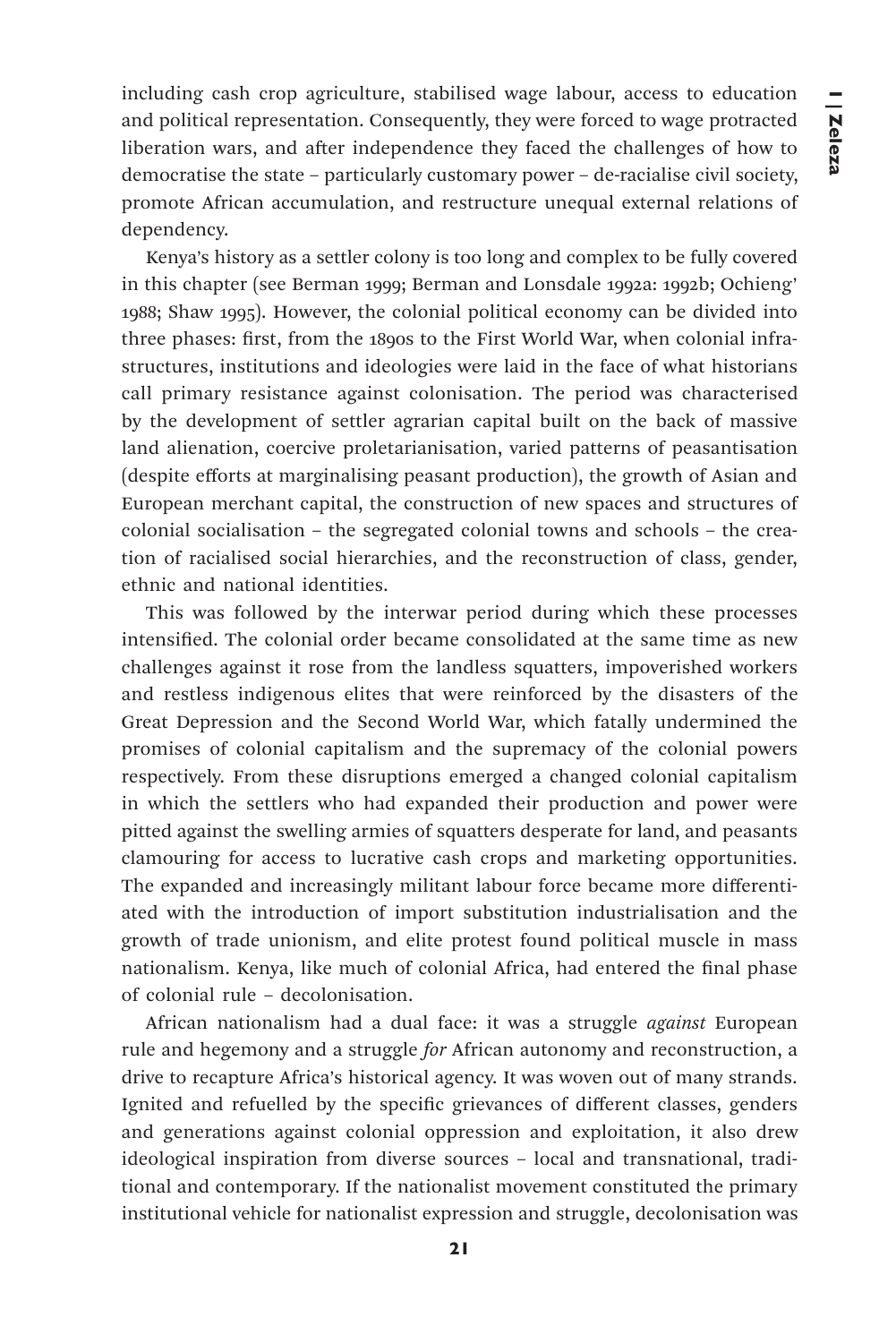the immediate objective. It cannot be overemphasised that the nature and dynamics of African nationalism were exceedingly complex. To begin with, the spatial and social locus of the 'nation' imagined by the nationalists was fluid. It could entail the expansive visions of pan-African liberation and integration, territorial nation-building, or the invocation of ethnic identities. Secular and religious visions also competed for ascendancy (Zeleza 2008).

Articulated and fought on many fronts, nationalism varied from colony to colony, even in colonies under the same imperial power. Nationalist movements encompassed political parties and civic organisations, trade unions, peasant movements, women's movements, religious and cultural movements, and youth movements, each of which waged its struggles using methods, tactics and spaces that were both separate and interconnected. It was the very plurality of nationalist movements that often sowed the seeds of postcolonial discord, as independence removed the lid of unity for the disparate elements struggling for *uhuru*.

In Kenya, the nationalist struggle was dominated by the liberation war, popularly known as Mau Mau, waged from 1952 to the end of the decade by the Land and Freedom Army, although the military phase had peaked by 1955. The war was triggered by colonial state intransigence and refusal to address demands for reform. After failing to stem the rising flames of nationalist rage, as manifested in the Mombasa and Nairobi general strikes of 1947 and 1950, and the growing signs of rural revolt, the colonial state declared a state of emergency in October 1952. Concentrated in central Kenya, where the oppressive and exploitative effects of settler colonialism were most evident, the Mau Mau struggle found support among radical urban trade unionists and attracted the active participation of many women and youths, although it was dominated by dispossessed squatters and poor peasants (Anderson 2005; Atieno-Odhiambo 2003; Branch 2009).

A state of emergency was declared in order to preserve colonialism in Kenya, but, ironically, the settlers, the custodians of that very regime, were the first to be sacrificed. Soon, the Mau Mau fighters also found themselves left in the lurch, denied the right to inherit the political kingdom. In other words, the emergency generated new social and political processes that destroyed the basis of settler power, restructured the class and institutional bases of the colonial state, and altered the balance of class forces, so that both the settlers and the armed freedom fighters, the protagonists in the political crisis of 1952, had become marginalised by the time of Kenya's independence in 1963.

The war was brutal and left behind deep scars that were to haunt postcolonial Kenya. Tens of thousands of workers and squatters were deported en masse from Nairobi and European farms to concentration camps and compulsory villages, where a horrific regime of torture and forced labour led to castration, maiming, insanity and many deaths. Caroline Elkins (2005a)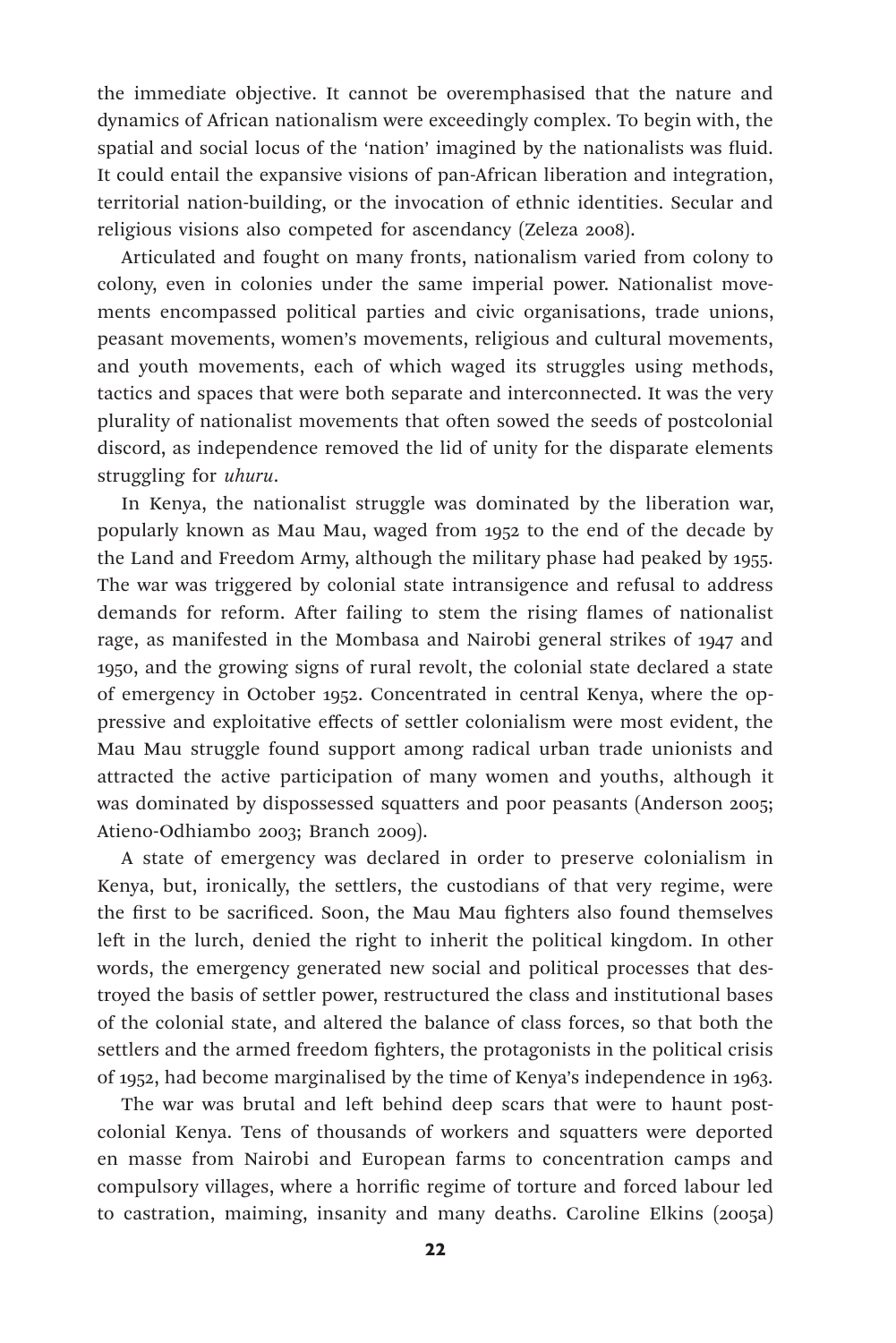claims that tens or even hundreds of thousands died, far more than the 11,000 admitted in official records, and the British sought victory by trying to detain almost the entire Kikuyu population of 1.5 million. At the height of the war, it became clear to the British government, which deployed more than 50,000 troops, that reform was imperative.

A watershed year in Kenya's tortuous road to independence was 1954. Not only was it the year of the draconian repatriations, it also saw the birth of several programmes that, in their various ways, embodied the new state policies; in turn, these reflected, and further shaped, the underlying structural changes in Kenya's political economy that would set its postcolonial path. The Swynnerton Plan, for example, provided the funding and rationale for a programme of capitalist land reform and removed the remaining restrictions against African production of lucrative cash crops. The beneficiaries were the 'loyalists' who became targets of the Mau Mau fighters. The long-term effect was to entrench capitalist agriculture, intensify rural differentiation, and increase landlessness among the poor peasants. Under the Lyttelton Constitution, the process began towards greater African political representation, which only whetted the appetites of the nationalists to demand more power.

In 1960, the principle of African independence was finally accepted, although the next three years were marked by intense political struggles and negotiations over Kenya's political future. It was during this period that political factionalism began to rear its head, something that would haunt postcolonial Kenya. At the root of this factionalism, which became less ideological and more ethnic and regional as time went on, lay the conjuncture of approaching independence in a society suffering from acutely uneven development, corresponding to regional, ethnic and class factors. In spite of the emergency – in fact, because of it – the Central Province, populated mostly by the Kikuyu, had continued its relatively fast rate of development. This ensured that the Kikuyu petty bourgeoisie, numerically the largest in the country, would be central to any postcolonial dispensation. But during the emergency, political leadership of the nationalist movement had passed on to a leadership that was predominantly Luo, the second largest ethnic group in Kenya at the time, who inhabited a region that was also significantly penetrated by colonial capitalism, albeit in different forms. By the time the emergency was lifted and Kikuyu leaders were allowed to re-enter politics, Luo leaders such as Tom Mboya and Oginga Odinga were sufficiently entrenched not to fear for their positions and influence, although the overall scope of leadership conflict was broadened, thus making it more intense and open.

In contrast, in the Rift Valley and the coastal regions, where colonial capitalism was less developed, their petty bourgeois classes were much smaller and more vulnerable at the national level. The Kalenjin peoples of the Rift Valley lived in close geographic proximity to the so-called White Highlands bordering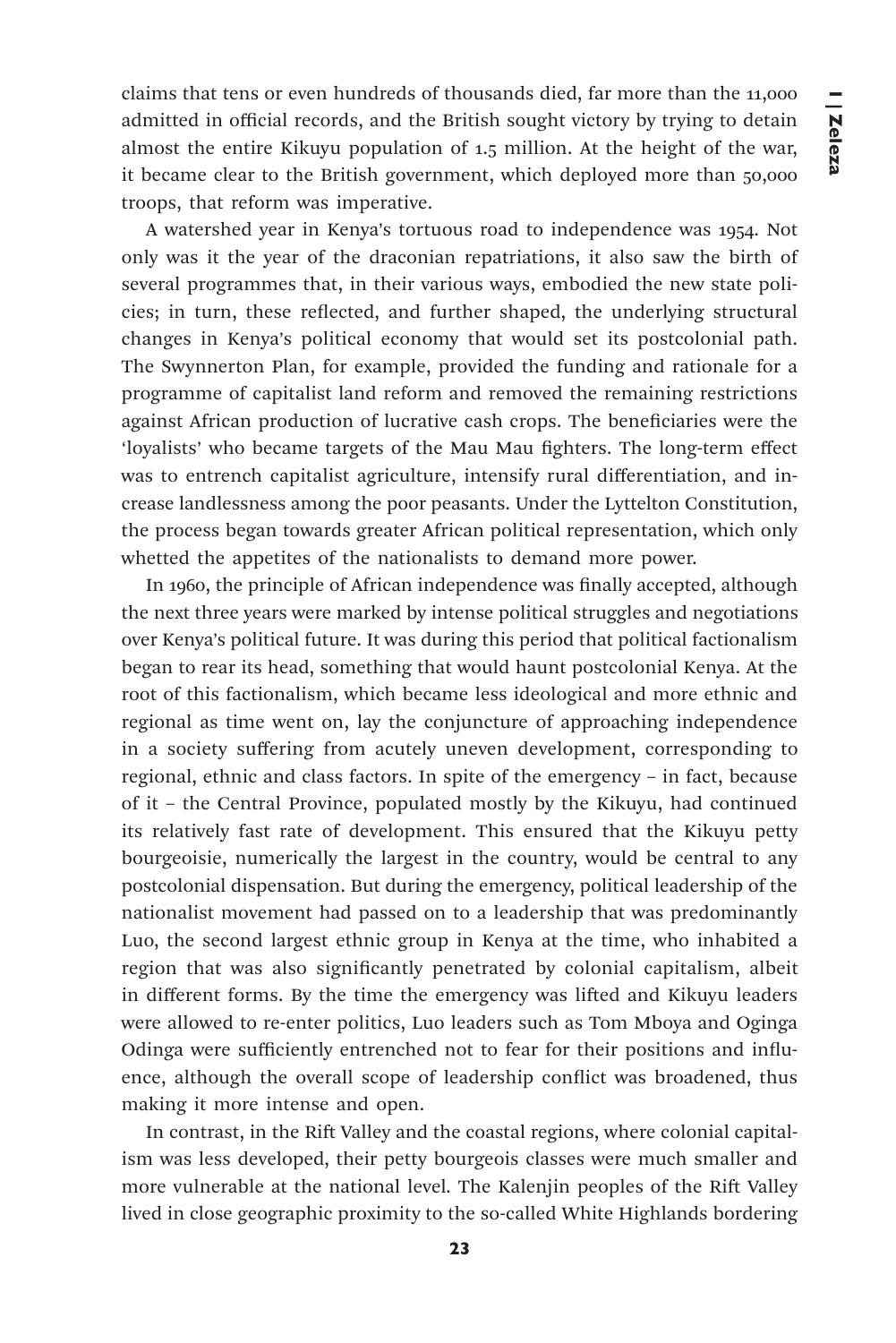their areas. They feared not only the possibility that the Kikuyu would override their territorial claims, but also that they might 'colonise' their areas, especially now that there were tens of thousands of landless Kikuyu agitating for land. The official anti-Kikuyu propaganda of the emergency merely served to inflate these fears. The Kalenjin and other smaller ethnic groups sought to protect their interests by campaigning for regionalism, for federated rather than centralised government.

Underlying the broader regional cleavages, there were local social, economic and political divisions that provided the basis for local factional and leadership rivalries and future inter-ethnic and inter-regional political realignments. In fact, both the Kenya African National Union (KANU) and the Kenya African Democratic Union (KADU), formed following the Lancaster House Constitutional Conference in 1960, were basically loose coalitions with weak central party machinery, so that almost from the beginning they were given to internal political splits and realignments. The fact that these parties were formed in the midst of the transition to independence meant that there was not enough time to consolidate the party structures and therefore to institutionalise interparty competition, hence the relative ease with which KADU dissolved into KANU in November 1964 (Ochieng' and Ogot 1996; Percox 2004; Rothchild 1973; Wasserman 1976).

# The era of authoritarian developmentalism

Decolonisation was undoubtedly a great achievement for colonised peoples, one of the monumental events of the twentieth century. As in much of Africa, at independence euphoric Kenyans were full of great expectations. They had achieved one of the five historic and humanistic tasks of African nationalism – decolonisation – the other four being nation-building, development, democracy and regional integration. The pursuit of the nationalist agendas of development, democracy and self-determination were motivated, but simultaneously constrained, by the legacies of colonialism. Economically, colonialism left behind underdeveloped economies characterised by high levels of uneven development and external dependency, which fostered regional and ethnic tensions and made them extremely vulnerable to external pressures. Politically, the newly independent countries faced the challenges of nation-building – how to turn the divided multi-ethnic, multi-cultural, multi-religious and multi-racial cartographic contraptions of colonialism into coherent nation states; the democratisation of state power and politics – how to wean the state from its deeply entrenched colonial authoritarian propensities; and national development – how to build national economies without colonial despotism.

It is possible to identify three broad trends in Africa's development paradigms and processes since independence. First, the era of authoritarian developmentalism from 1960 to 1980; second, the period of neoliberal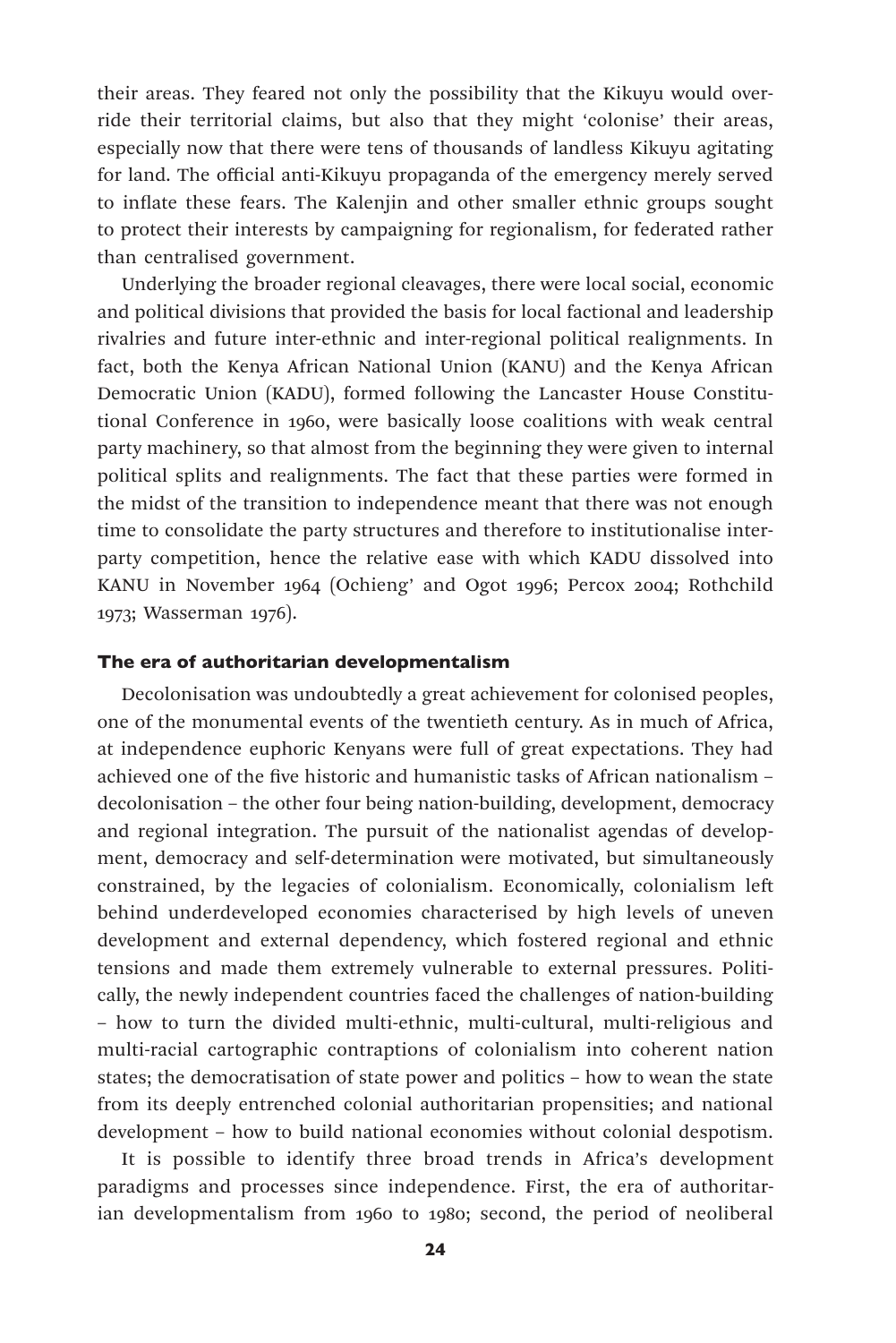authoritarianism from 1980 to 2000; and third, the current phase of possible democratic developmentalism (Kayizzi-Mugerwa 1999; Paulson 1996; van de Walle 2001; Zeleza 1997). In the 1960s, the new independent countries were characterised by statism – the growth of state power – and, driven by developmentalism, the pursuit of development at all costs. The intensification of statism after independence was accentuated by the underdeveloped nature of the indigenous capitalist class and the weak material base of the new rulers. The state became their instrument of accumulation. It is also important to remember that the legitimacy of the postcolonial state lay in meeting the huge developmental backlog of colonialism, and in providing more schools, hospitals, jobs and other services and opportunities to the expectant masses. So, after independence, the postcolonial state was under enormous pressure to mediate between national capital, foreign capital and the increasingly differentiated populace.

State intervention in the organisation of the economic, social, cultural and political process intensified as the contradictions deepened and became more open. The monopolisation of politics by the state was justified in the name of development. Developmentalism and development planning attained the sanctity of religious rituals. But, like many such rituals, the plans increasingly lost touch with reality. As the crisis of growth and accumulation intensified globally from the 1970s onwards, the postcolonial state assumed a progressively more precarious and openly repressive character.

Kenya escaped the fate of many of its neighbours – such as Uganda, Ethiopia and Somalia – that underwent coups, civil wars and, in the case of Somalia, the complete implosion of the state. Living in such a dangerous neighbourhood, its star appeared to shine more brightly than it really did, for Kenya became increasingly authoritarian from the late 1960s until the early 1990s.

The KANU government moved quickly to centralise the state apparatus: regionalism was abolished in 1964, a republican constitution was promulgated, and the senate was abolished two years later. The new ruling class gradually consolidated immense power in the hands of the executive. The civil service bureaucracy, on whom the post-independence administration depended, was dominated by personnel drawn from the loyalist elements first recruited into government during the emergency. Besides the civil service, many other colonial institutions, such as the army, police and judiciary, were left intact, some with Europeans holding key positions.

Clearly, the struggle over state power intensified as the centrifugal forces of nationalism jostled for a share of the fruits of *uhuru*. KADU's dissolution and absorption into KANU marked the beginning of the slide to the one-party state, a slide that was accelerated by the bitter disputes between radicals and conservatives over the direction of the country's political economy. The radicals, organised around Vice President Odinga, pushed for an aggressive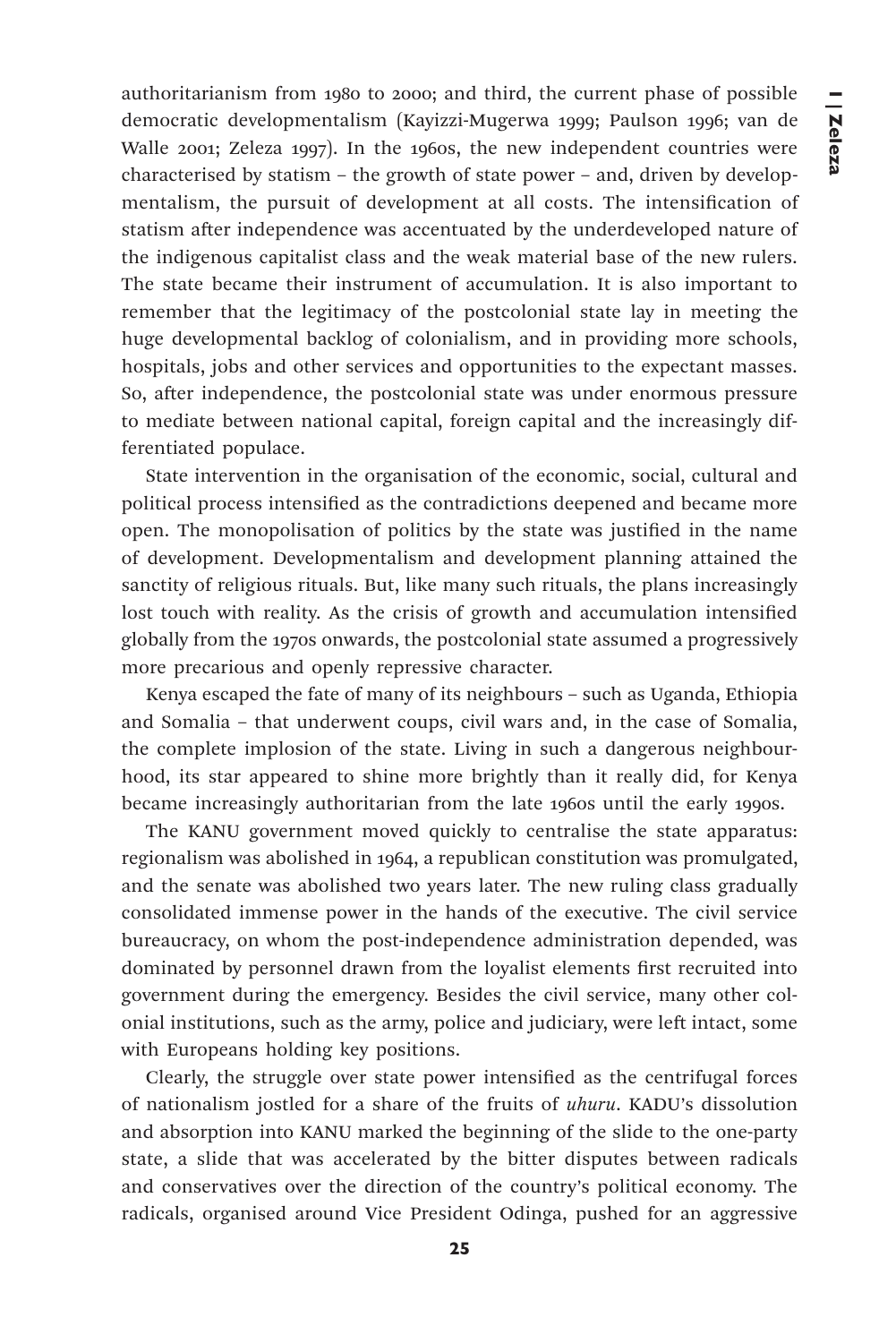programme of distribution of settler lands to the landless; nationalisation of the major means of production, especially foreign-owned enterprises; provision of free social services, including education and health; and adoption of a more progressive, non-aligned foreign policy – all measures that the conservatives surrounding President Kenyatta found anathema. Matters came to a head when Odinga resigned as vice president in April 1966 and formed a new party, the Kenya People's Union (KPU). In the 'Little General Election' of May 1966, the KPU was trounced. Only nine of its twenty-nine members of parliament managed to retain their seats. The government used the state machinery to harass the KPU leaders, who were portrayed as unpatriotic, subversive and 'tribalistic'. The fact that seven of the nine were Luo certainly did not help matters, nor did the August 1969 defection of the Mau Mau hero Bildad Kaggia from the KPU, together with virtually the whole of the rest of the KPU's Kikuyu leadership. Two months later, Odinga and all the KPU leaders were arrested. Three days later, at the end of October 1969, the KPU was banned.

The banning of the KPU not only turned Kenya into a de facto one-party state, it also silenced the radicals, and ruptured the Kikuyu–Luo alliance forged in the heady years of decolonisation in the late 1950s and early 1960s. Broadly speaking, the struggles between the various factions of the political class between 1964 and 1970 were indicative of the disintegrating alliance that had been formed between the restive petty bourgeoisie and disaffected masses in the struggle for independence. New alliances were now emerging, primarily between the landed capitalists, many of whom had been loyalists, the expanding bureaucratic and managerial classes, and those peasants who benefited from the land resettlement schemes – in short, all those who stood to gain if the state used its powers to confirm rights to property acquired during and after the emergency or who wished to break into areas of accumulation formerly reserved for European settlers and Asians (Gertzel 1970; Lamb 1974; Sandbrook 1975).

No wonder the KANU leadership, representing this class alliance, increasingly became conservative or moderate in its political orientation and economic policies. By 1970, the dominance of this new ruling class was firmly established, although that did not mark the end of intense factionalism within the political class. As the parameters of national political discourse and parliamentary debate narrowed and lost their ideological edge, ethnic mobilisation and contestations assumed greater salience. This suggests that authoritarian developmentalism required the suppression of economic and class solidarities and struggles, which could threaten the material interests of the political class seeking to accumulate their way into a hegemonic national bourgeoisie.

Despite the drift to authoritarianism, in the first two decades of independence, Kenya enjoyed the reputation of being a stable country with a rapidly growing economy. The truth was far more complicated. I would argue that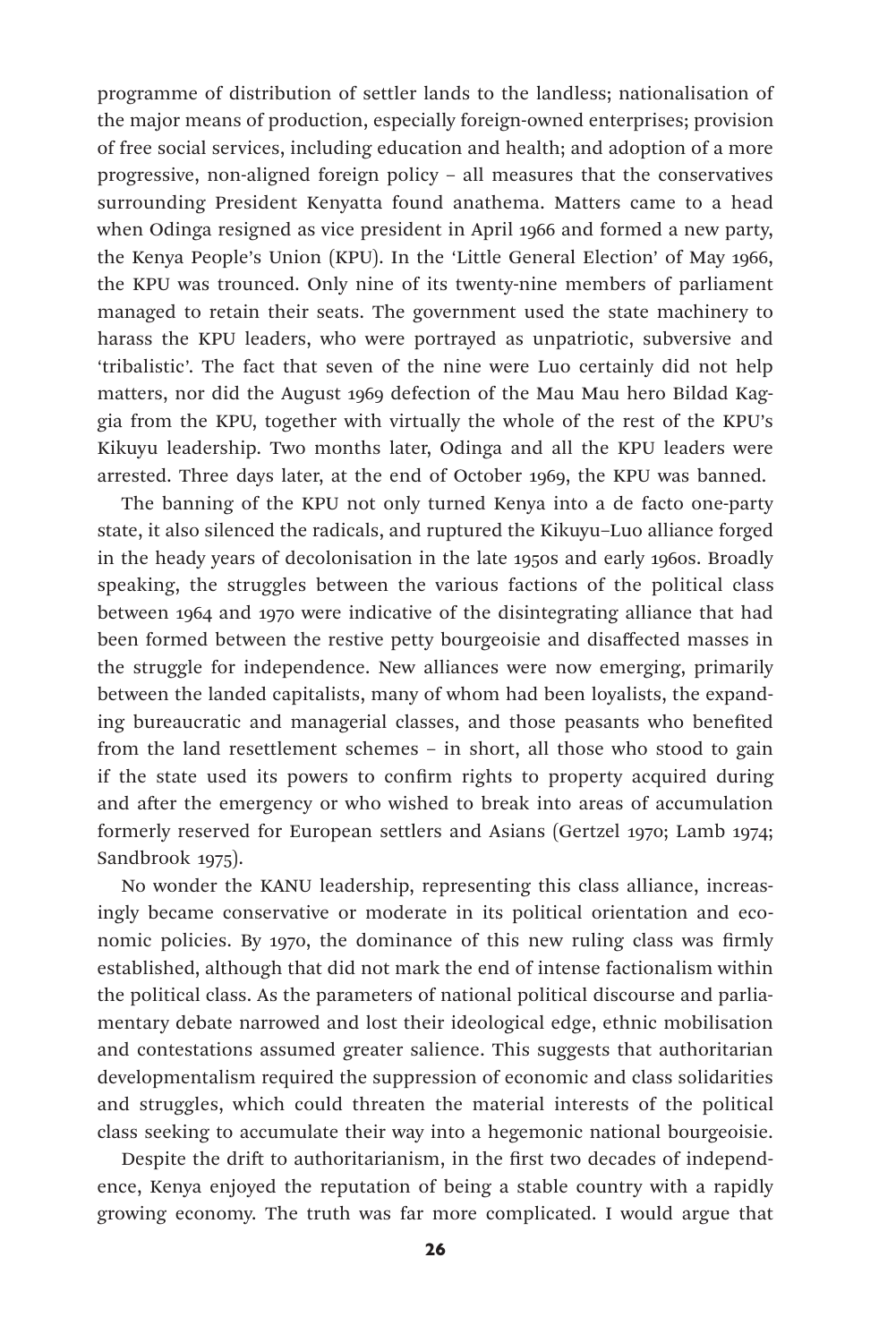since independence, the Kenyan economy has undergone four phases in terms of development policy. In the first decade of independence, official development policy was termed 'African socialism', as outlined in Sessional Paper 10 of 1965 – this term was used more as a sop to the radicals who were then still influential. The policy called for the development of a mixed economy and its 'Kenyanisation', although the framework was undoubtedly capitalist. The state not only encouraged domestic and foreign private enterprise but also created large public sector corporations and invested heavily in the physical and social infrastructure. Growth rates were high, averaging 6.6 per cent between 1963 and 1973. But by the early 1970s it had become clear that growth by itself was not a panacea for the intricate problems of economic development, as evidence mounted that regional and social inequalities, poverty and unemployment persisted and, in fact, were deepening (Kitching 1980; Leys 1975; Swainson 1980).

Meanwhile, a global economic crisis erupted, bringing to an end the long post-war boom. The struggle between the developed and developing countries for a new international economic order intensified. Growth and redistribution on a world scale entered the international political and economic agenda. It was in this context that Kenya adopted the policy of 'redistribution through growth' in the 1970s; this entailed pursuing rapid growth through increased investments to meet the basic needs of the poor, including those in the informal sector. But the basic needs strategy did not survive for long. It was jettisoned in the face of the recessions that hit the world economy and engulfed Kenya in the late 1970s and early 1980s. It once again became fashionable to lay more emphasis on growth than on redistribution.

These two policy regimes coincided with Jomo Kenyatta's presidency. By the time of Kenyatta's death in 1978, a national bourgeoisie had emerged, even if its hegemony was limited by the deepening crises of development and democracy. The Kenya of 1978 was vastly different in its social character from the Kenya of 1963. Settler influence on social life had all but disappeared. The Africanisation of the former White Highlands was unmistakable. The rates of growth and development continued to vary between and within regions along the hierarchies of class, gender and generation. The Central Province maintained its economic dominance, even as it failed to settle the old landless from colonialism and the new landless generated by the postcolonial expansion of commodity production, some of whom found refuge in, or were channelled to, the Rift Valley, thus sowing the seeds of later conflicts. The pastoral regions remained peripheral, and the centrality of the coast to the country's booming tourism and transportation industries did not mitigate the marginalisation of its people.

Thus, the Kenya of 1978 was a capitalist Kenya, more extensively so than the Kenya of 1963. Agriculture, commerce and industry had all expanded, and indigenous capital had become completely dominant in the first sector, was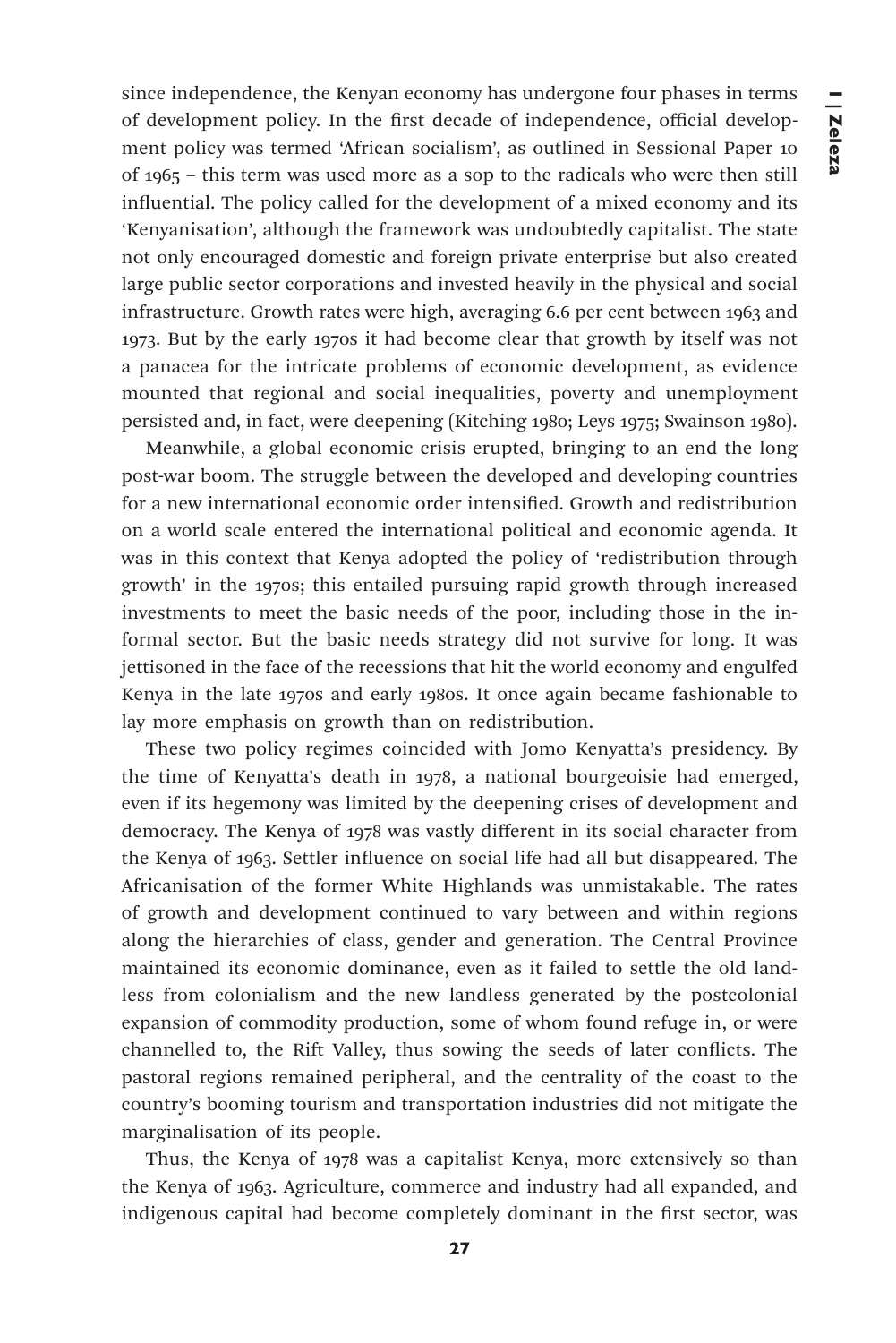preponderant in the second, and was beginning to raise its stakes in the third. The agrarian bourgeoisie had expanded and consolidated itself, just as the class of poor and landless peasants had grown. Manufacturing production had increased, and so had unemployment. In the meantime, the nationalisation of the Kenyan economy was accompanied by its internationalisation. Thus, the dynamics of internal uneven development and integration into the world capitalist system had strengthened. It was during the reign of President Moi, who succeeded Kenyatta, that the contradictions of authoritarian-dependent capitalist development became more evident and explosive, perhaps providing a good pointer to the eventuality that became the 2007 post-election violence.

# The era of neoliberal authoritarianism

Under the Moi presidency, authoritarianism scaled new heights. Following the attempted coup of 1982, a constitutional amendment was passed formally making Kenya a one-party state. The centralisation of power intensified as associational space shrunk; KANU was revitalised, the security apparatuses were strengthened, and a personality cult was enhanced around the president. Civil society organisations with any oppositional potential were banned outright, muzzled by draconian laws, or tamed by being incorporated into KANU, a fate that befell ethnic associations such as the once powerful GEMA (Gikuyu, Embu and Meru Association), the weakened trade union movement, COTU (Central Organisation of Trade Unions), and the women's movement, Maendeleo ya Wanawake. Not even the once vibrant growers' associations escaped as the Moi regime banned or reorganised farmers' unions. Only religious groups and a few professional organisations such as the Law Society of Kenya survived the tightening noose of tyranny (Haugerud 1997; Himbara 1994; Schatzberg 1987).

As social movements were driven underground, KANU was turned into a powerful weapon to discipline members of the political class themselves, and a mechanism for patron–client dispensations of resources. Enforcing the deteriorating political order were emboldened security organs of the state, especially the dreaded police agency (the General Service Unit) and the Directorate of Security Intelligence. The Kenyan state was transformed from what some have called the 'imperial presidency' under Kenyatta to 'personal rule' under Moi, whose often incoherent and paranoid utterances were dignified by his intellectual sycophants as a philosophy – 'Nyayo philosophy'.

The Moi presidency coincided with the bleakest period in postcolonial African history, most notably the era of structural adjustment programmes (SAPs). These programmes created the conditions for the resurgence of struggles for the 'second independence', or for democratisation, although, of course, the architects of these programmes had not intended this, despite their retrospective claims to the contrary. The introduction of SAPs reflected the conjunction of the interests between factions of the national bourgeoisie that had outgrown state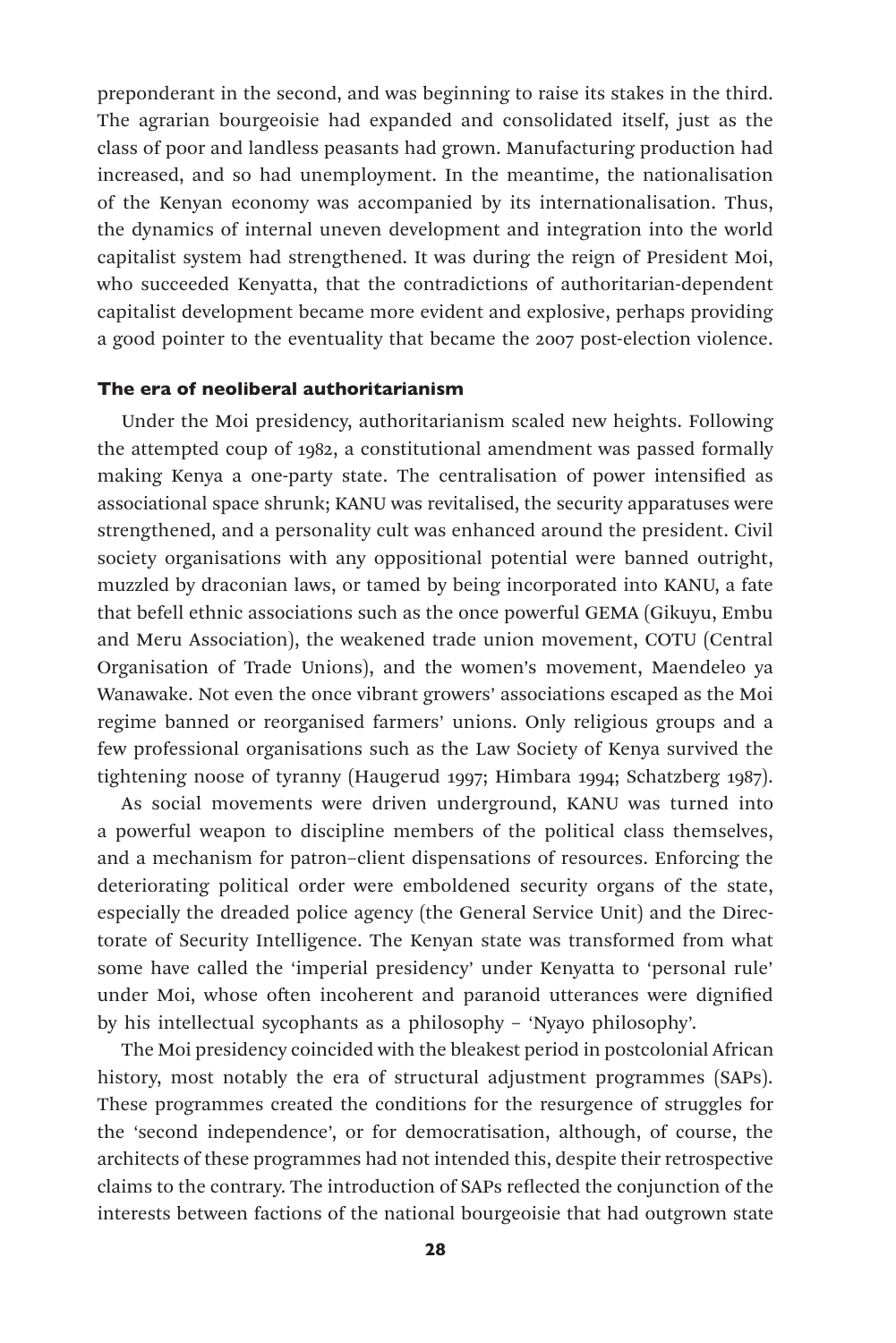patronage with those of global capital that sought to dismantle the post-war fetters of Keynesian capitalist regulation. This argument qualifies conventional analyses of SAPs in Africa as conspiracies against the continent: SAPs were welcomed by sections of the African capitalist class and were applied in the core capitalist countries themselves. The relatively harsher consequences of SAPs for Africa and other countries in the global South reflected the enduring reality that economically weaker countries and the poorer classes always pay the highest prices for capitalist restructuring (Akonor 2006; Mkandawire and Olukoshi 1995; Sahn et al. 1999). The SAPs called for currency devaluation, interest and exchange rate deregulation, liberalisation of trade, privatisation of state enterprises, withdrawal of public subsidies, and retrenchment of public services: in short, for a minimalist state and extension of the market logic to all spheres of economic activity.

The results were disastrous for African economies. Structural adjustment failed to stem the tide of stagnation or even decline, or to stabilise and return these economies to the path of growth and transform their structures. If anything, structural adjustment became part and parcel of the dynamic of decline in African economies. Initially, the International Monetary Fund and the World Bank dismissed the evident difficulties as temporary. As the problems persisted, the blame was shifted to African governments and the behaviour of their supposedly corrupt, rent-seeking elites who were allegedly reluctant to reform and give up their 'illicit' privileges accumulated under the old interventionist model of development that encouraged the flowering of growth-retarding patronage and clientelist systems. By the 1990s, it had become clear that SAPs were deeply flawed in conception and execution, that they had little to show in terms of economic growth, and that it made little sense to apply their lethal medicine in countries with vastly different economic experiences and ailments. Kenya's economic growth rate went from 6 per cent in 1973 to 4 per cent in 1990 and 0 per cent in 2000.

Structural adjustment not only failed to deliver economic development, it bolstered authoritarianism in so far as it was often imposed with little parliamentary, let alone popular, participation. On the one hand, the SAPs reinforced the triple crises of legitimation, regulation and sovereignty in the postcolonial state, and on the other they fuelled struggles for fundamental transformation, culminating in the crusade for the 'second independence'. Structural adjustment did not introduce state monopolies of production and power – in fact, it sought to tame them – but it could be implemented only by authoritarian states. The miseries of the two lost decades of structural adjustment engendered new struggles for democracy and development, as the increasingly pauperised middle classes and the working masses rose in defiance against the tottering leviathan, as re-energised old and new civil society organisations emerged from underground, and as opposition parties resurfaced from the political wilderness.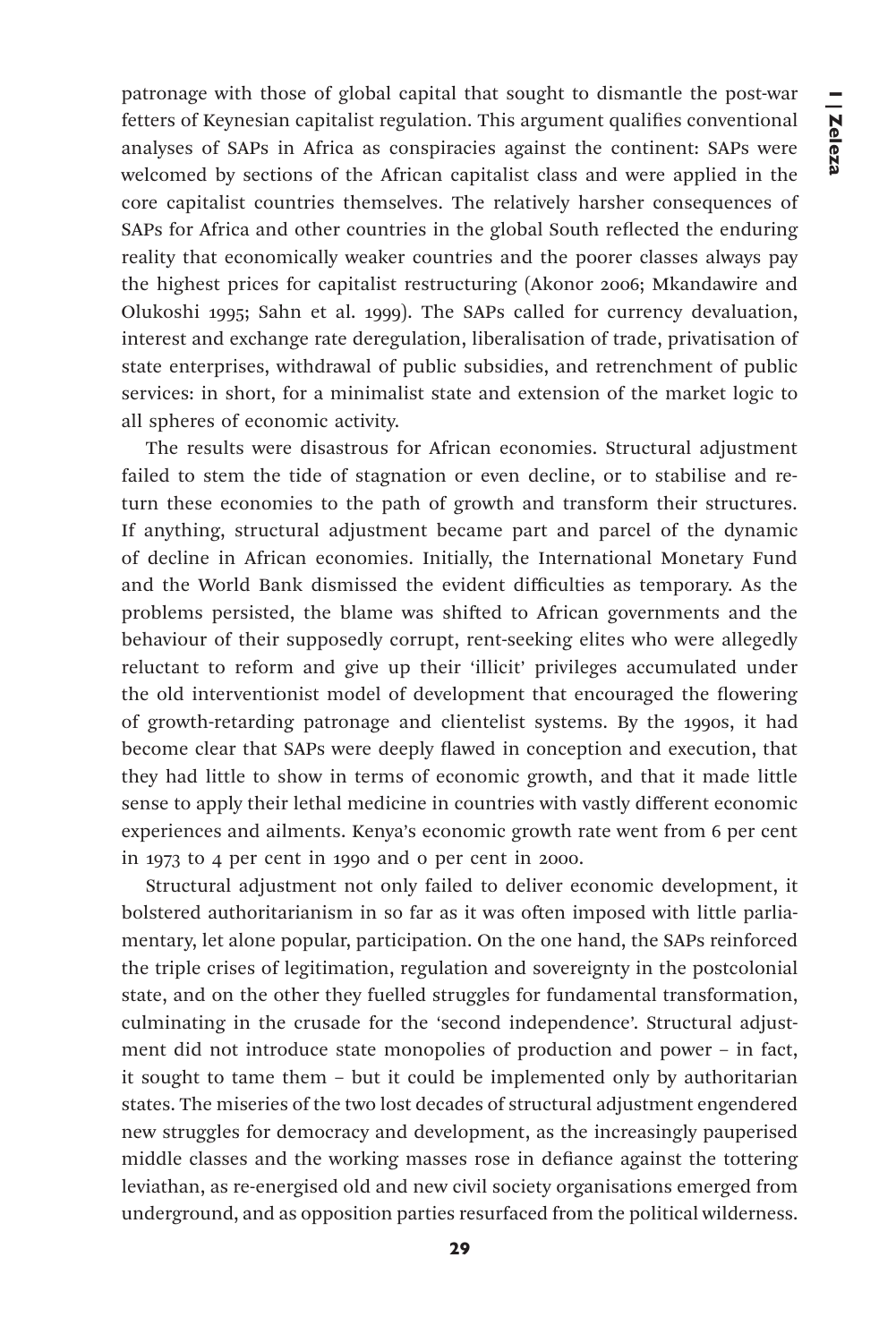## The birth pangs of democratic developmentalism

The road to democracy in Africa has proved long and arduous. In 1990, all but five of Africa's fifty-four countries were dictatorships, either civilian or military. By 2014, the majority of these countries had introduced political reforms and either had become democratic or were in the process of doing so, although instances of reversal, election-related tensions and relapse into post-election tensions and violence threaten the process of political reforms. African transitions to democracy from the late 1980s onwards were varied and characterised by progress, blockages and reversals. However, the mechanisms and modalities of transition from dictatorship to democracy took three broad paths (Ake 1995; Bratton and van de Walle 1997; Lindberg 2006; Woldemariam 2009).

First, there were countries in which opposition parties were legalised and multiparty elections authorised through amendments to the existing constitutions by the incumbent regime. This pattern was followed mainly in oneparty states in which the opposition forces were too weak or fragmented to force national regime capitulation and the regimes still enjoyed considerable repressive resources and hegemonic capacities. Second, there were countries where the transition to democracy was effected through national conferences in which members of the political class and the elites of civil society came together to forge a new political and constitutional order. Finally, there was the path of managed transition pursued by military regimes, which tried to oversee and tightly control the process and pace of political reform. Kenya fell into the first category.

The transition to democracy in Kenya started at the turn of the 1990s with the resurgence of civil society organisations (Kaiser and Okumu 2004; Murunga and Nasong'o 2007; Mutua 2008). These included non-governmental organisations, many supported by Western donors, that had emerged to address the social crises caused by structural adjustment, and religious movements, both old and new, that encompassed the three major religious traditions in Kenya – Christianity, Islam and the traditional religions. They also included the women's movement, which coalesced around new organisations such as the League of Kenya Women Voters and the National Commission on the Status of Women, both formed in 1992, that espoused more radical feminist agendas. And finally, civil society organisations also included the youth movement, which tapped into the frustrations and aspirations of what Mshai Mwangola calls the '*uhuru* generation'. The *uhuru* generation was not 'fixated on the recovery of the lost promises of uhuru', unlike the 'lost generation' that came of age after independence and had been marginalised by the 'Lancaster House generation' that brought about independence, but looked 'forward to implementing its unrealized potential' (Mwangola 2007: 135). The youth movement encompassed groups and activities ranging from youth wings to vigilante groups, such as the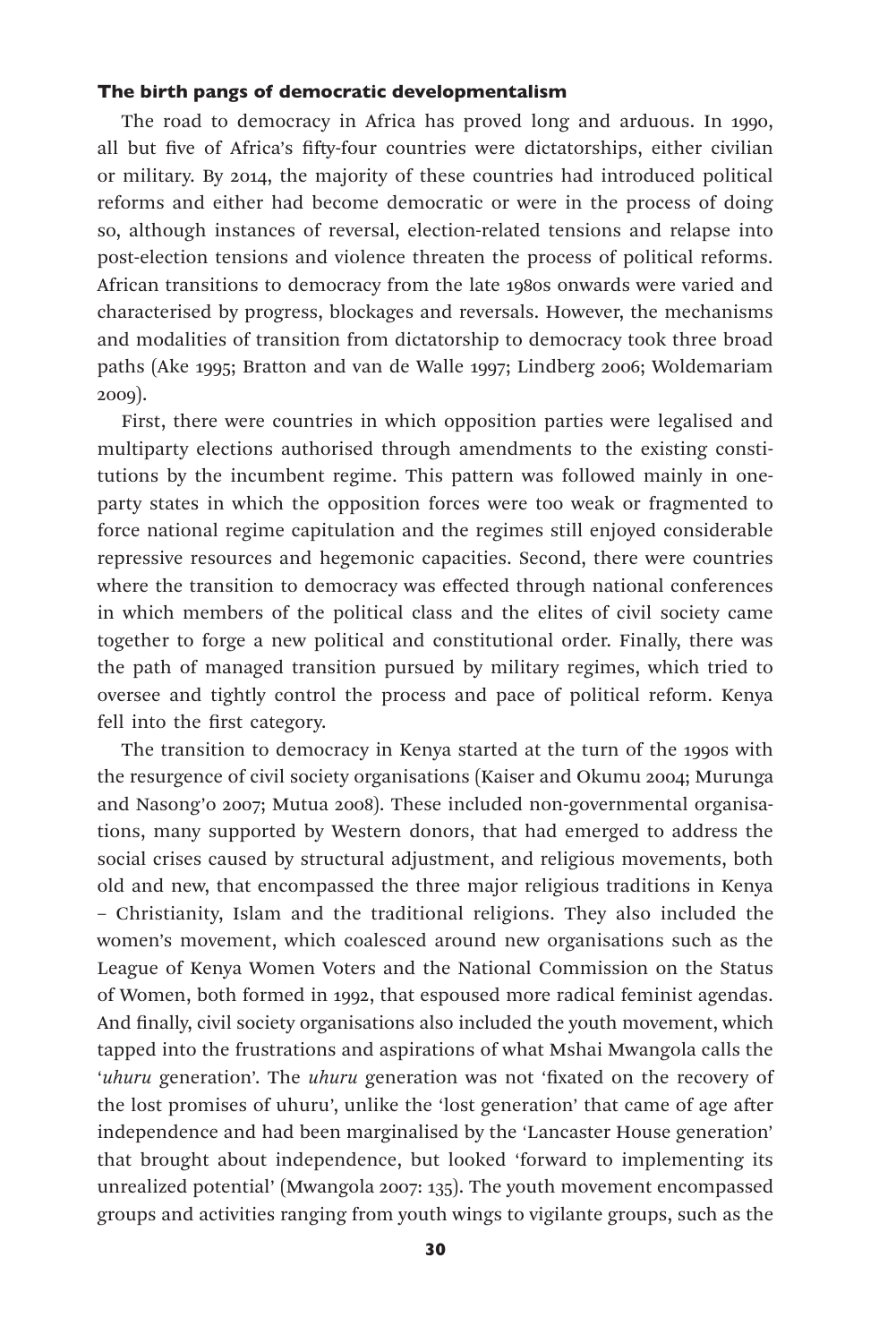dreaded Mungiki, and student activism on university and college campuses (Anderson 2002; Kagwanja 2003).

It was in this climate that the opposition political parties emerged. They were comprised of disaffected renegades from KANU keen to regain their access to the spoils of state power, civil society activists committed to reforming the political system, and underground militants ready to challenge the regime openly. Respectively, the three groups sought restorative, reformative and transformative agendas. As the struggles for democratisation intensified, Western donors rediscovered the virtues of good governance and minimalist democracy and sought to channel the process by increasing political conditionalities for loans prior to the elections of 1992 and 1997 and tempering the demands of the opposition in the intervals between elections. Although the opposition won the majority in both elections, President Moi was returned to office with 36.3 per cent of the vote in 1992 and 40.1 per cent in 1997 because the splintered opposition had fielded several candidates.

The failure to dislodge KANU from power in the two elections showed the limits of the civil society organisations and opposition parties. But KANU's concession to multiparty politics and its revision of key constitutional provisions demonstrated their increasing strength and the crumbling of the authoritarian order. The pro-democracy movement suffered from a lack of clear objectives, failure to articulate a unifying ideology, crisis of leadership, inability to mobilise and retain devoted followers, and dependency on external resources, which compromised its autonomy and made it vulnerable to state attacks on its 'patriotism'. More specifically, the opposition parties were driven by factionalism, ethnocentrism and the egotistical ambitions of their founders, and debilitated by low levels of institutionalisation and internal democracy, resource shortages, and their inability to define distinctive party policies and programmes. This proved perilous in the face of continued dominance by the ruling party and its capacity to harass, intimidate and co-opt members of the opposition, and to sponsor ethnic clashes to undermine the appeal of multiparty politics and terrorise opposition supporters. In 1992, ethnic clashes ravaged the Rift Valley and in 1997 the Coast Province. Altogether, 2,000 people were killed and 500,000 displaced; in fact, the casualties were higher than those of the 2007–08 violence, at least based on the official figures of the latter (Rutten and Mazrui 2001; Throup and Hornsby 1995).

In the 2002 general elections, the opposition parties banded together into the National Rainbow Coalition (NARC), which finally dislodged KANU from office, bringing to an end nearly forty years of KANU rule. Kenyans were electrified by the potential of the new era, by the tantalising possibilities of constructing a new democratic developmental state. In short, a democratic developmental state is characterised by institutional autonomy and coherence and inclusive embeddedness operating in a democratic order marked by competitive and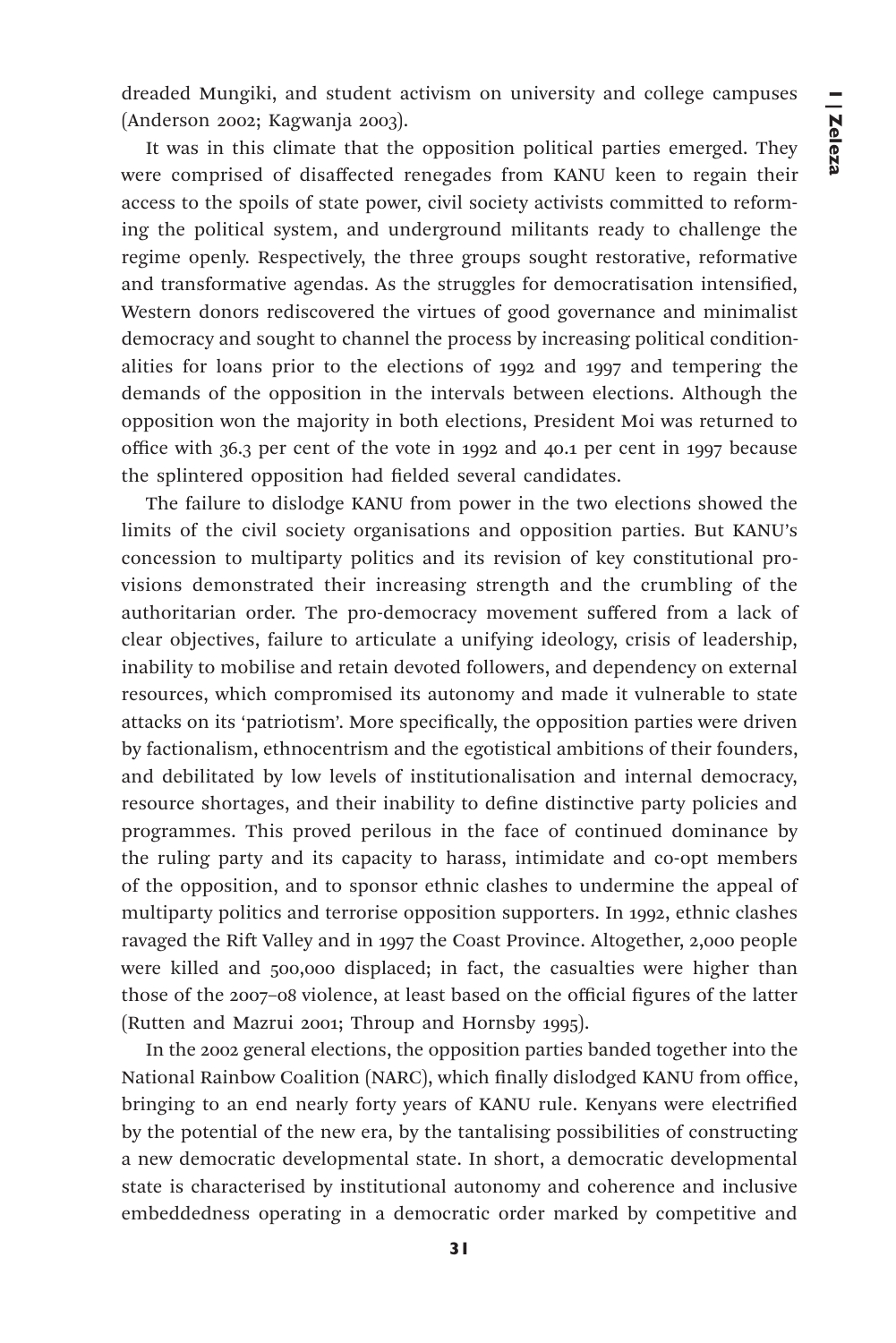accountable electoral systems and has the capacity to promote development and growth (Edigheji 2005; 2010; Leftwich 2001; Mkandawire 2005; Robinson and White 1998).

The early signs seemed promising: political and civil freedoms expanded and the economic stagnation of the Moi years receded; and the country's economic growth rate jumped from 0.6 per cent in 2002 to 6.1 per cent in 2006. Buoyed by this robust growth, the government unveiled its ambitious Kenya Vision 2030, a development blueprint to turn Kenya into a newly industrialising 'middle income country providing [a] high quality of life for all its citizens by the year 2030'. This represented the fourth phase of postcolonial Kenya's development strategy, a phase that sought to reprise the ambitions of the first two and redress the lessons of the third.

But the euphoria did not last, for the social and structural deformities of the post-colony remained as entrenched as ever. Although these five years saw the growth of both democracy and the economy, the marriage between democracy and development remained unfulfilled. The chickens came home to roost following the disputed elections of December 2007 and the violent aftermath. When the presidential election results were hurriedly announced on the night of 30 December, declaring the incumbent President Kibaki the winner over the main opposition leader, Raila Odinga of the Orange Democratic Movement, election observers expressed surprise, the opposition cried foul, riots erupted, and the country teetered on the brink of an unprecedented crisis. The elections had promised to achieve an extraordinary development: the unseating of an incumbent president through the ballot box after only five years in power. This would have been unprecedented in Kenyan history, and is rare in Africa where incumbents typically serve the constitutional two terms and some even try to rig their way into illicit third terms.

The contest between the octogenarian Kibaki and the flamboyant Odinga represented a generational struggle for power. One of the ironies of contemporary Africa is that countries that have enjoyed relative political stability since independence, such as Kenya, Malawi and Senegal, were ruled by the nationalist generation that brought independence for far longer than the countries with more turbulent histories that made the generational transition much earlier. In this sense, the Kenyan election was a referendum between the older and the younger generations, between Mshai Mwangola's 'Lancaster House generation' and the 'lost generation'. President Kibaki and his Party of National Unity ran on their economic record, while the opposition claimed it could achieve even faster growth unadulterated by corruption. One sought continuity (*kazi iendelee*), the other promised change.

The electoral contest between continuity and change partly reflected the glaring mismatch between growth and development, both socially and spatially, and tapped into deep yearnings for a new socio-economic dispensation, a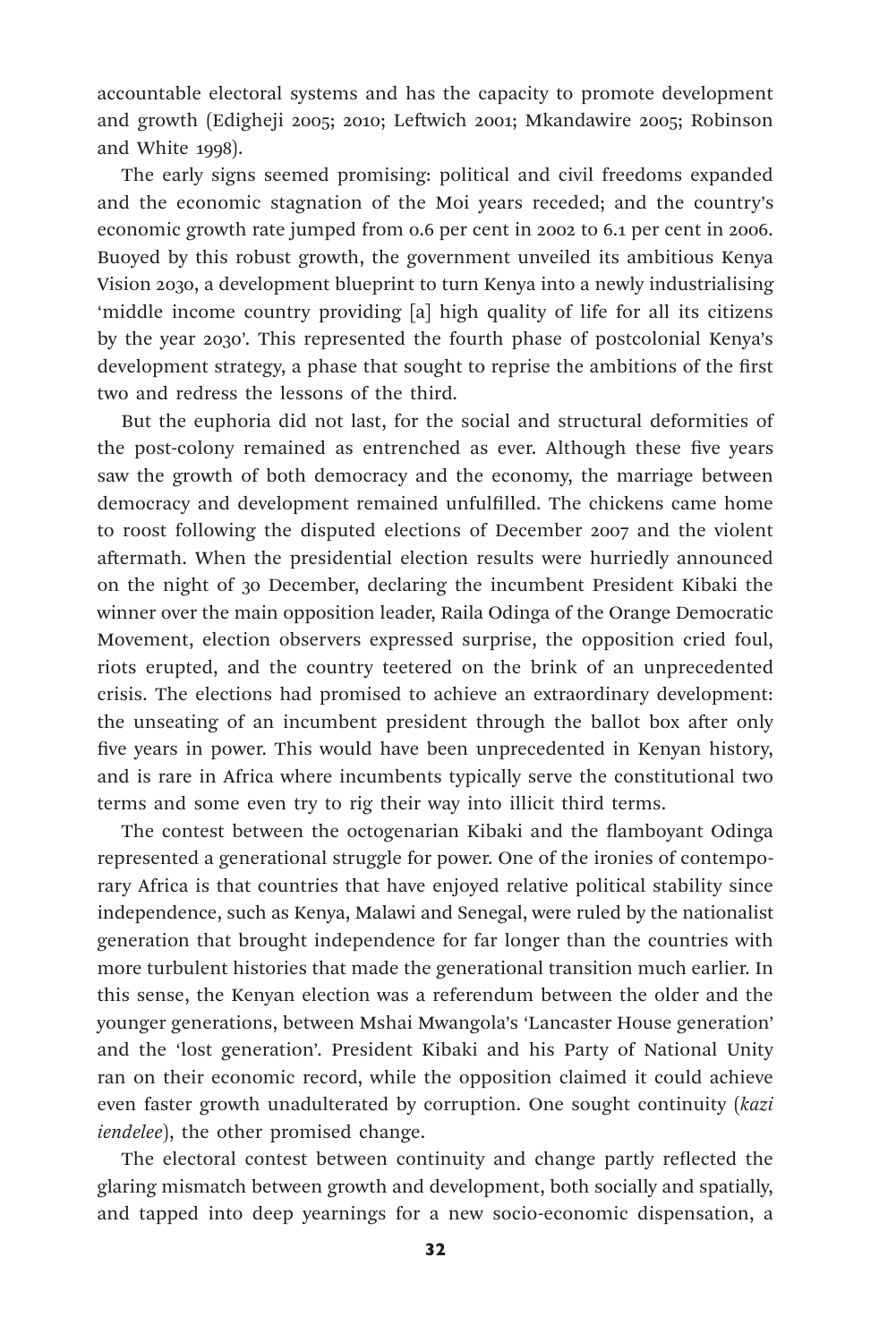restless hunger for broad-based development frustrated by neoliberal growth. Kenya's economic recovery from 2002 largely benefited the middle classes rather than the workers and peasants. Even among the middle classes, the benefits flowed unequally between those in the rapidly expanding private service sectors and those in the retrenched and decapitalised public sectors, which had been under assault since the days of structural adjustment in the 1980s. For many Kenyans, therefore, the economy may have been doing well, but they were not.

If the economic growth after 2002 stoked expectations of development, the unequal distribution of wealth thwarted those expectations and engendered popular frustration, while democracy provided a new vent to express that frustration. Anti-corruption discourse and the widespread popular distaste for corruption were both real and rhetorical in so far as they reflected disgust at actual corruption scandals and invoked deep disaffection among many Kenyans who felt left out of the rapidly growing economy; it was a critique of rising economic class inequalities (Wrong 2009). In the authoritarian past, there was no political alternative to the one-party state; now, the discontented electorate could transfer its hopes for development to the opposition, even if its investment in the opposition did not promise to yield different dividends. In short, the expansion of democratic space led to rising expectations that were increasingly frustrated and manipulated by rival politicians entrenched in the divisive politics of ethno-regional mobilisation.

Class is not a reliable predictor of political loyalties and voting behaviour, even in the so-called developed countries; often, far more powerful are the constructed identities of ethnicity or race. This is not simply because politicians mobilise ethnicity for electoral purposes – which they do, and Kenyan politicians are notoriously adept at playing the ethnic card. Rather, general elections are performances played out on two different levels: elections for members of parliament are local or regional political events, while elections for the president are national events. The former tend to be characterised by intra-ethnic or intra-regional contests in which members of the same region or ethnicity compete and lose to each other; in the latter, electoral competition and behaviour mutate into inter-ethnic or inter-regional contestations. Thus, while many politicians lost in their own constituencies among their 'own' people, the presidential election inflamed regional and ethnic passions.

Ethnicity in Kenya is tied in complex and contradictory ways to the enduring legacies of colonial and postcolonial uneven regional development. The ethnic narrative of Kikuyu–Luo rivalries tends to ignore a simple fact that not all Kikuyus are dominant and not all Luos are disempowered. Colonial, neo-colonial and neoliberal capitalisms have bred class differentiations within communities as much as they have led to uneven growth between regions. In other words, Kikuyu and Luo elites have much more in common with each other than they do with their co-ethnics among the peasants and workers,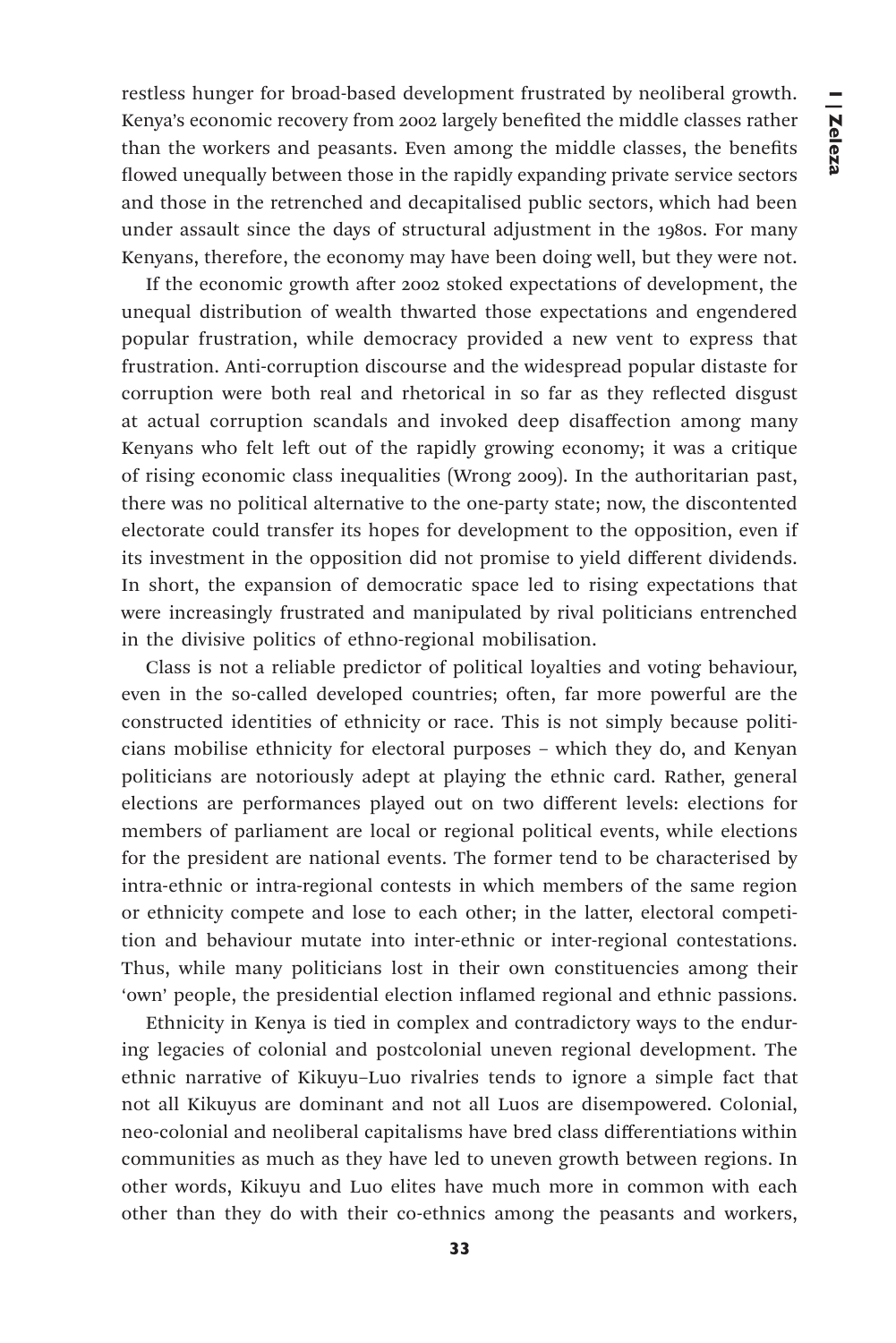who also have more in common with each other across ethnic boundaries than with their respective elites. This is a reality that both the elites and the masses strategically ignore during competitive national elections because the former need to mobilise and manipulate their ethnic constituencies in intraelite struggles for power, and because the latter believe that elections offer one of the few opportunities to shake the elites for the crumbs of development for themselves and their areas.

# The dawn of the 'Second' Republic?

Few could have predicted that a little more than two and a half years after the post-election carnage, Kenya would be celebrating the passage of a new constitution, let alone that the drive for the new constitution would be led by the protagonists of the 2007 post-electoral crisis, President Kibaki and Prime Minister Odinga. The referendum capped more than four decades of struggle for a new constitutional dispensation, which started in the dark days of the de facto, then de jure, one-party state and peaked after the 1990s as pressures escalated from an enraged and energised civil society and from emboldened, if often self-serving, opposition politicians itching to get back into the corridors of power.

The fratricidal post-election violence and explosive political stalemate was brought to an end by the National Accord and Reconciliation Act of 2008. Under the act, the position of prime minister was created and the new powersharing government was committed to establishing a new constitution as a top priority. The new arrangements accelerated the erosion of the symbols and substance of the 'imperial presidency' (Gaitho 2010). Prodded by an anxious population fearful of a repeat of 2007 in the forthcoming elections of 2012 (that were eventually held in March 2013), and by an international community impatient with the dangerous shenanigans of the political class, an ambitious draft constitution was negotiated and agreed upon. In delivering the vote, the president assured himself a burnished legacy as the 'Father of the Second Republic', while the prime minister earned a head start to the presidency in 2012 (Mutua 2010).

The resounding victory of the 'Greens' was a tribute to the virtues of the draft constitution itself; the power of incumbency by the 'Greens', who were led by the president and prime minister; and the ineptitude and bankruptcy of the 'Reds'. The latter trotted out former President Moi, who served only to remind voters of the old Kenya of corruption, tribalism, repression, impunity and stagnation (Onyango-Obbo 2010). The 'Reds' also concentrated on blatant misrepresentations and contrived controversies over abortion from a pro-life perspective (the constitution forbids it except when 'the life or health of the mother is in danger') and the dangers of Muslim courts (Kadhi courts are not new in the country's legal system). The 'No' politicians and church leaders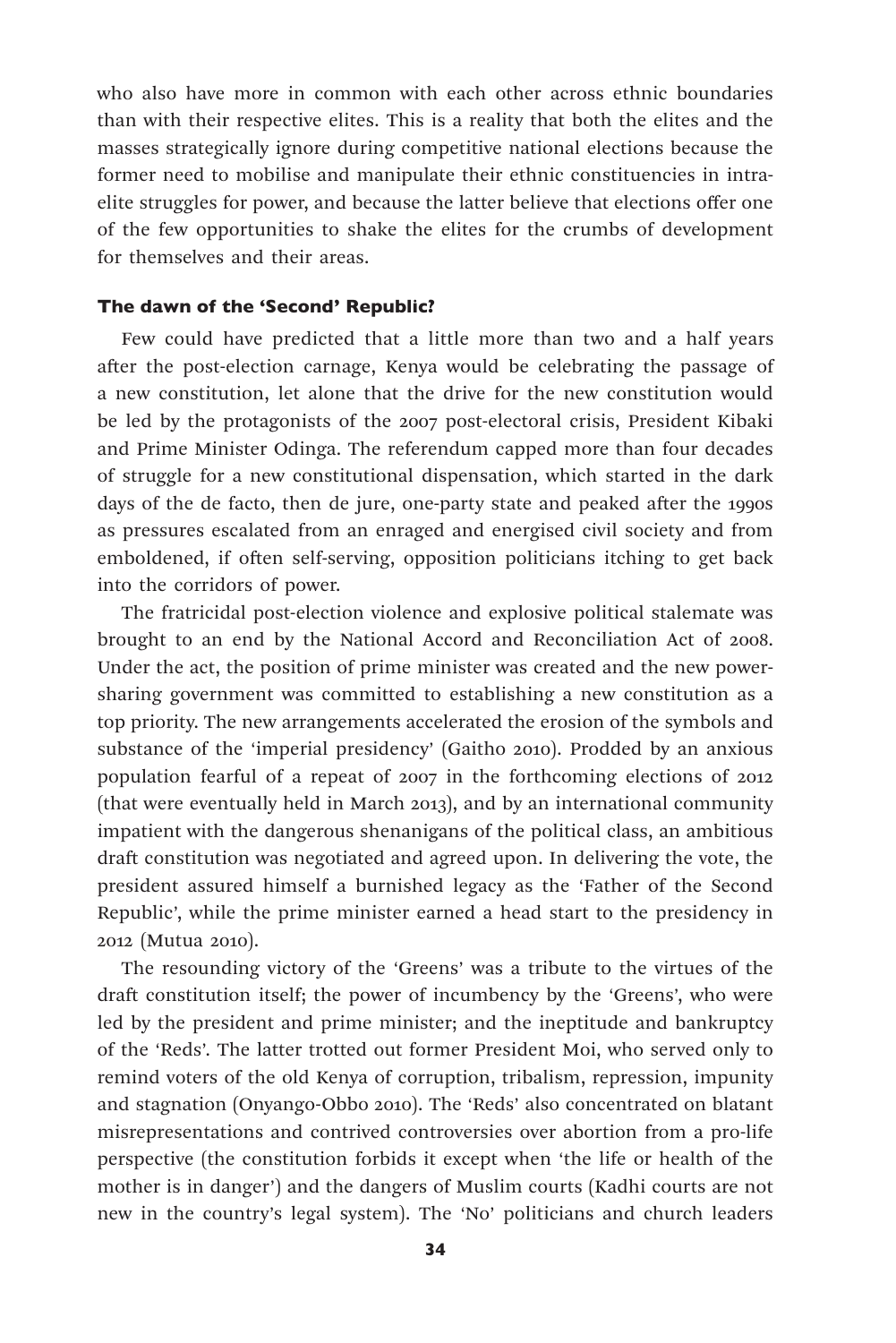seemed to be running a right-wing American campaign; indeed, there were accusations that some were bankrolled by American Christian fundamentalists and anti-Muslim fanatics.

The new constitution goes a long way in dealing with many of the challenges that have bedevilled Kenya since independence. Three features stand out. First, it establishes a bill of rights that recognises all the so-called three generations of rights (civil and political, social and economic, and solidarity rights, including development and environmental rights). Specific provisions are included to promote gender equality (in which women are to get a third of all leadership positions at national and county levels and in the civil service) and the rights of children, people with disabilities, the youth, older members of society, and minorities and marginalised groups. Underpinning the conception and implementation of the bill of rights is an inclusive notion of citizenship in which dual citizenship for Kenya's rapidly growing diaspora is explicitly acknowledged.

Second, the new constitution lays out a clear separation of powers between the executive, legislature and judiciary and their respective limitations. Parliament is expanded to include the national assembly and the senate, which represents the counties. The electorate is given the right of recall. The president is limited to two terms and can be removed on grounds of incapacity or by impeachment. His power to nominate cabinet secretaries, the attorney general, the director of public prosecutions and the chief justice and deputy chief justice is subject to parliamentary approval. As for the judiciary, the chief justice is limited to a maximum term of ten years and can also be removed from office under certain conditions. The constitution identifies three types of courts: the superior courts (supreme court, court of appeal and high court); special courts with the status of the high court and established by parliament to hear and determine disputes relating to employment and labour relations, the environment, and the use and occupation of and title to land; and subordinate courts including magistrates' courts, Kadhi courts and courts martial.

Third, the constitution entrenches the principles and structures of devolved government. The objectives are spelled out with admirable clarity:

to promote democratic and accountable exercise of power; to foster national unity by recognising diversity; to give powers of self-governance to the people and enhance the participation of the people in the exercise of the powers of the State and in making decisions affecting them; to recognise the right of communities to manage their own affairs and to further their development; to protect and promote the interests and rights of minorities and marginalised communities; to promote social and economic development and the provision of proximate, easily accessible services throughout Kenya; to ensure equitable sharing of national and local resources throughout Kenya; to facilitate the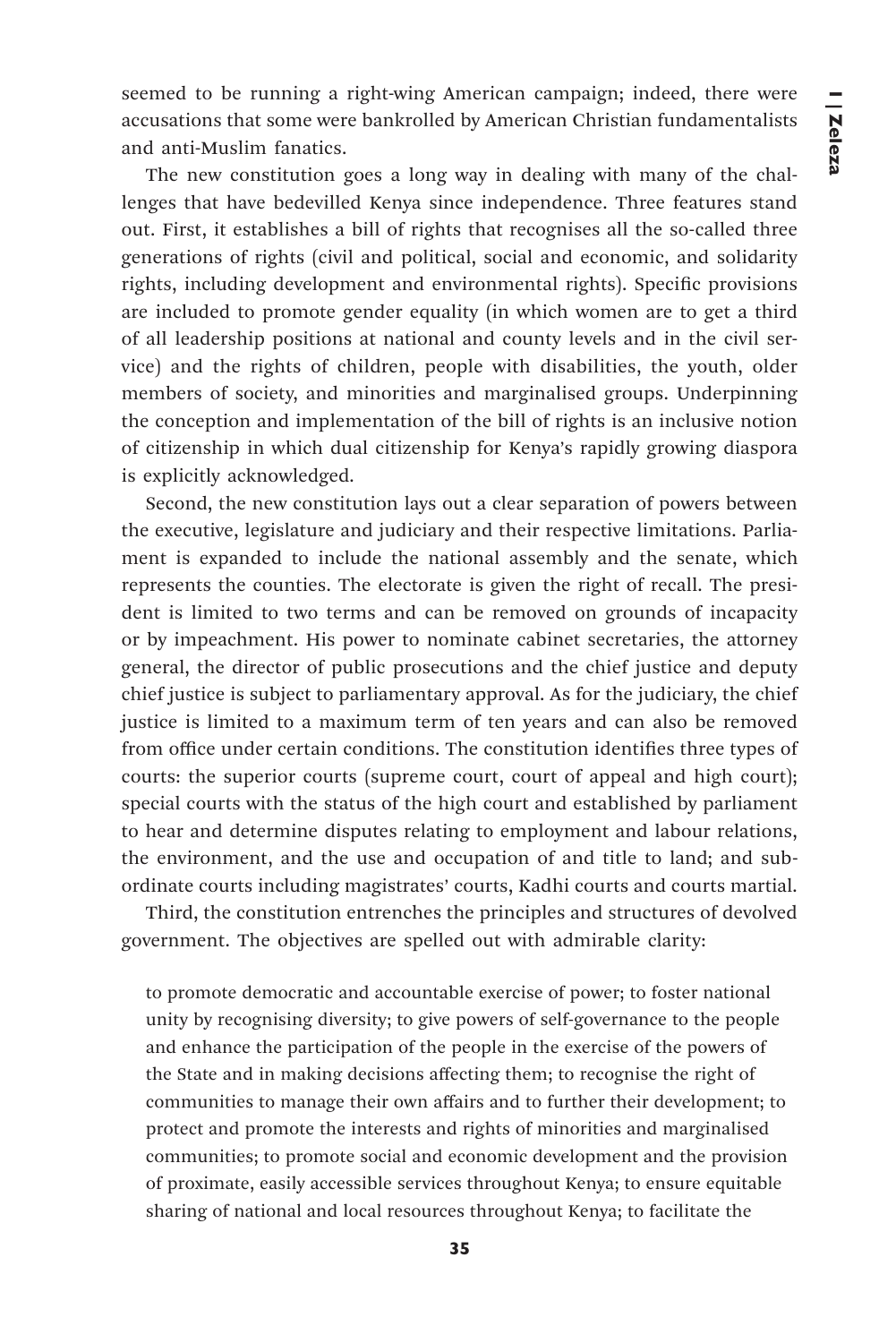decentralisation of State organs, their functions and services, from the capital of Kenya; and to enhance checks and balances and the separation of powers.

There will be forty-seven county governments, each with an executive and an assembly headed by an elected governor and deputy governor who are also subject to removal for violation of the constitution, abuse of office, criminal acts or incapacity.

There can be little doubt that this constitution is far superior to the independence constitution. Unlike the latter, which was drawn up by the imperialists and negotiated with a handful of nationalist leaders at Lancaster House with hardly any public input, the 2010 constitution is home-grown and has involved a protracted participatory process. And if there are any external overseers at all for the new dispensation, they are eminent African leaders led by former UN Secretary General Kofi Annan (Juma 2009). While both constitutional projects were triggered by mass protests and aspirations for self-determination, development and democracy, they represent different dynamics and different historical moments and projects.

In national histories, as is sometimes the case in individual lives, moments of crisis can present new opportunities as nations are forced to confront their political and social demons and begin to muster the will to refashion themselves, to reinvent themselves as imagined national communities of citizens. One possible organised manifestation in this process of national self-reckoning is constitutional reform. Constitutions reflect the prevailing and aspirational political culture and values; they embody abstract and concrete expressions of the national imaginary, a register of the national consensus on the dos and don'ts, of collective rights and responsibilities. Constitutional documents and arrangements represent the working institutions and structures of governance, a kind of 'power map' guiding and governing the allocation of authority and duties among state functionaries as well as relations between the state and civil society (Fombad 2008; Ihonvbere 2000).

Clearly, constitutions do not guarantee constitutionalism, but without wellarticulated constitutional principles and provisions there can be little prospect for constitutionalism. Many African constitutional scholars believe that the core elements of constitutionalism should include, as a minimum, the recognition and protection of fundamental rights and freedoms, the separation of powers, the rule of law, and the protection and promotion of institutions that support democracy. Like other recent African constitutions that have sought to shed their authoritarian colonial heritage, the new Kenyan constitution seeks to incorporate all these elements.

The question that has faced countries that have incorporated the secondand third-generation rights in their constitutions and in their conception of fundamental human rights and freedoms, which is often encapsulated in the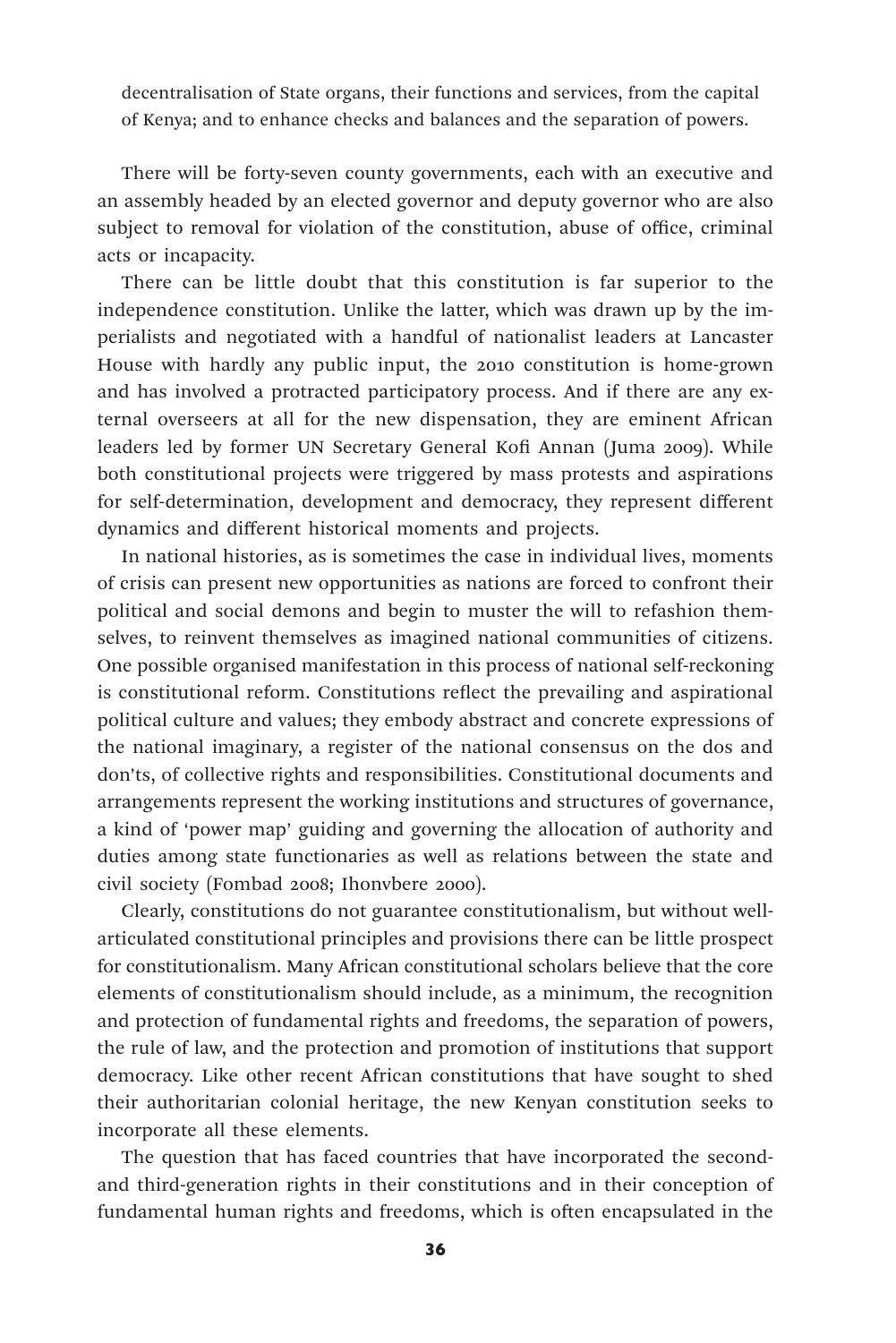notion of the right to development, centres on their justiciability: that is, their enforceability. In some narrow legalistic circles, rights only exist if they are enforceable. Others caution against excessive reliance on justiciability as the primary means to realise the progressive implementation of social, economic and solidarity rights, arguing that such rights can best be mainstreamed principally through political pressure on the elected executive and legislative branches of government (Zeleza 2006; 2007).

In other words, what is at stake is not simply enforceability but implementability, which requires the creation of effective monitoring agencies or consultative forums. This raises the question of resources, and the extent to which the realisation of the right to development should be made dependent on resource availability. To some, this underscores the inherent practical limits of economic, social, cultural and solidarity rights, while to others it is an argument for inaction. They point out that once these rights are recognised, it is the responsibility of states – individually and collectively through international cooperation – to ensure that the available resources are used effectively to safeguard their progressive realisation.

African countries differ in their views on the justiciability of economic, social, cultural and solidarity rights. In Ghana and Nigeria, for example, these rights are cast as directive principles of state policies, while in South Africa they are constitutional obligations; the state is expected to respect, protect and fulfil the right to housing, health and other elements of economic, social and cultural rights. The South African constitutional court has done much to clarify and mainstream the justiciability of these rights.

The new Kenyan constitution also reflects what has now become common practice in recent African constitution-making in the way it frames and seeks to entrench the separation of powers by providing checks and balances and curtailing the authority of the executive. The degree to which this has been achieved in practice continues to vary depending on the clarity and strength of the constitutional provisions and enforcement mechanisms, the relative independence of the judiciary in terms of both relational independence (the nature of judicial appointments and conditions of service) and functional independence, and the prevailing political culture and culture of politics. In many countries, it has proved difficult to wean politicians from the clientelist politics of 'big man' sycophancy, especially where ruling parties enjoy large parliamentary majorities.

The rule of law entails abiding by the principles of legality and protection from the arbitrary exercise of power, as well as the principle of equality before the law. Critical for constitutionalism are the methods by which the constitutionality of laws is determined. South Africa set up a constitutional court that reviews actual violations of existing laws and potential violations of legislation before it has been promulgated. In the new Kenyan constitution,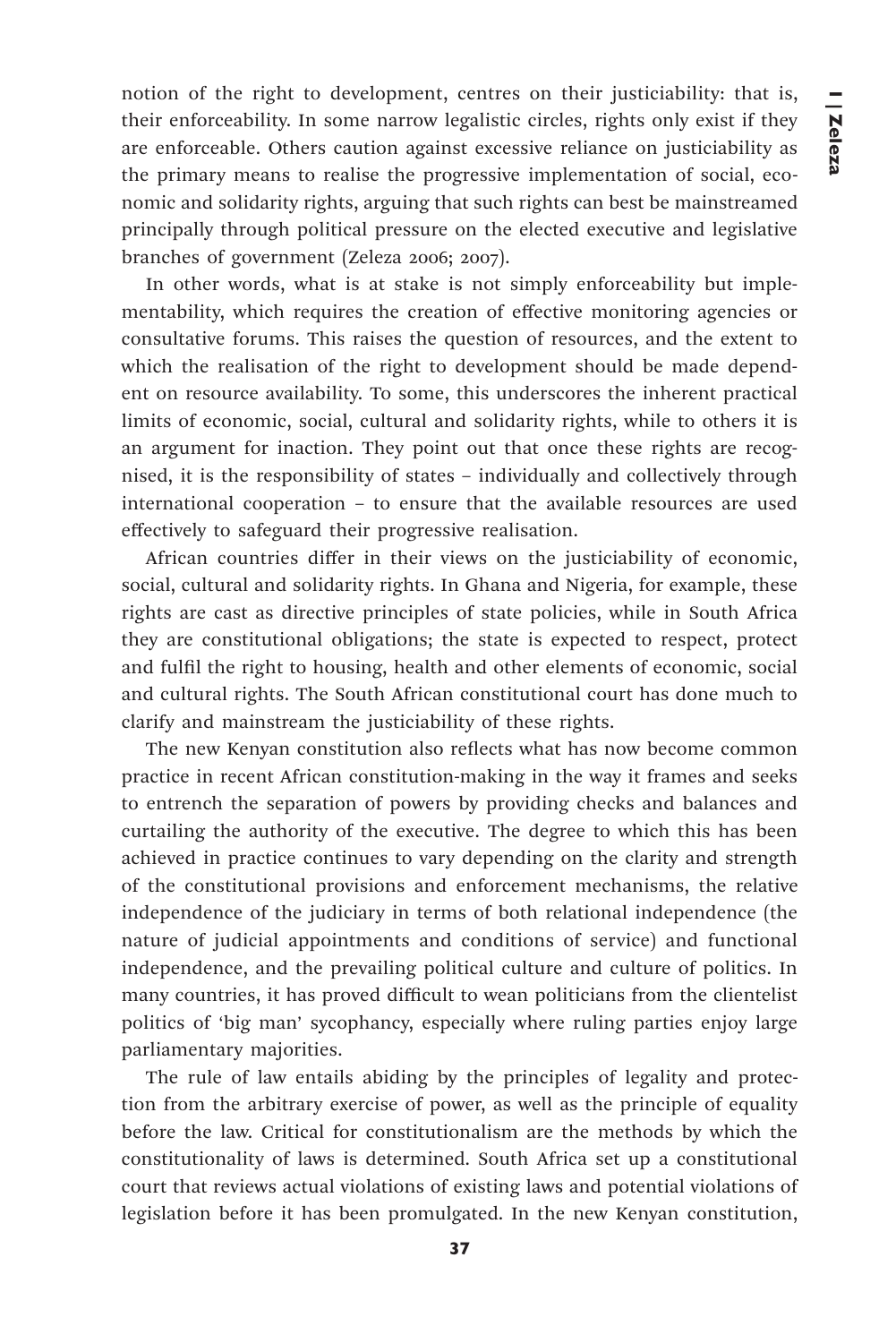judicial review 'for redress of a denial, violation or infringement of, or threat to, a right or fundamental freedom' in the bill of rights resides with the high court.

Also critical has been the question of the process by which constitutional amendments are made. In many of the new African constitutions, great efforts have been made to raise the bar for constitutional amendments to avoid abuses by would-be dictators. Quite well known are efforts to change terms of office, extending them beyond the customary two terms, by leaders who suddenly convince themselves that they are indispensable. There are other, less publicised but equally troubling threats to constitutionalism and the rule of law in many of Africa's new constitutional democracies. The Kenyan constitution provides amendatory procedures through parliament or by popular initiative.

Constitutionalism and democracy, which are not synonymous, need each other for both to thrive. In essence, constitutionalism entails the institutionalisation of respect for human worth and dignity. Crucial to forging the synergistic relationship between constitutionalism and democracy are the creation and entrenchment within the constitution of autonomous institutions whose primary purpose is the promotion of democracy. To use the example of South Africa again, six such institutions are listed, namely: the Public Prosecutor; Human Rights Commission; Commission for the Promotion and Protection of the Rights of Cultural, Religious and Linguistic Minorities; Commission for Gender Equality; Auditor General; and the Electoral Commission.

The Kenyan constitution identifies ten independent commissions specifically charged to '(a) protect the sovereignty of the people; (b) secure the observance by all State organs of democratic values and principles; and (c) promote constitutionalism.' They are: the National Human Rights and Equality Commission; the National Land Commission; the Independent Electoral and Boundaries Commission; the Parliamentary Service Commission; the Judicial Service Commission; the Commission on Revenue Allocation; the Public Service Commission; the Salaries and Remuneration Commission; the Teachers Service Commission; and the National Police Service Commission.

With the passage of the new constitution, Kenya has entered the mainstream of contemporary African constitution-making. This in itself is a welcome development for a country that is so vital for peace and stability in the East African region. It is certainly an achievement for its people in their age-old struggles for a constitutional dispensation that advances the long-cherished dreams of *uhuru* for self-determination, development and democracy. But the drafting and passing of a new constitution is only part of the struggle for a more productive future, and for creating empowered citizens and progressive governments devoted to fundamental social transformation.

In short, constitutions are not a panacea in the absence of political will, the eternal vigilance of the demos, the commitment of the political class and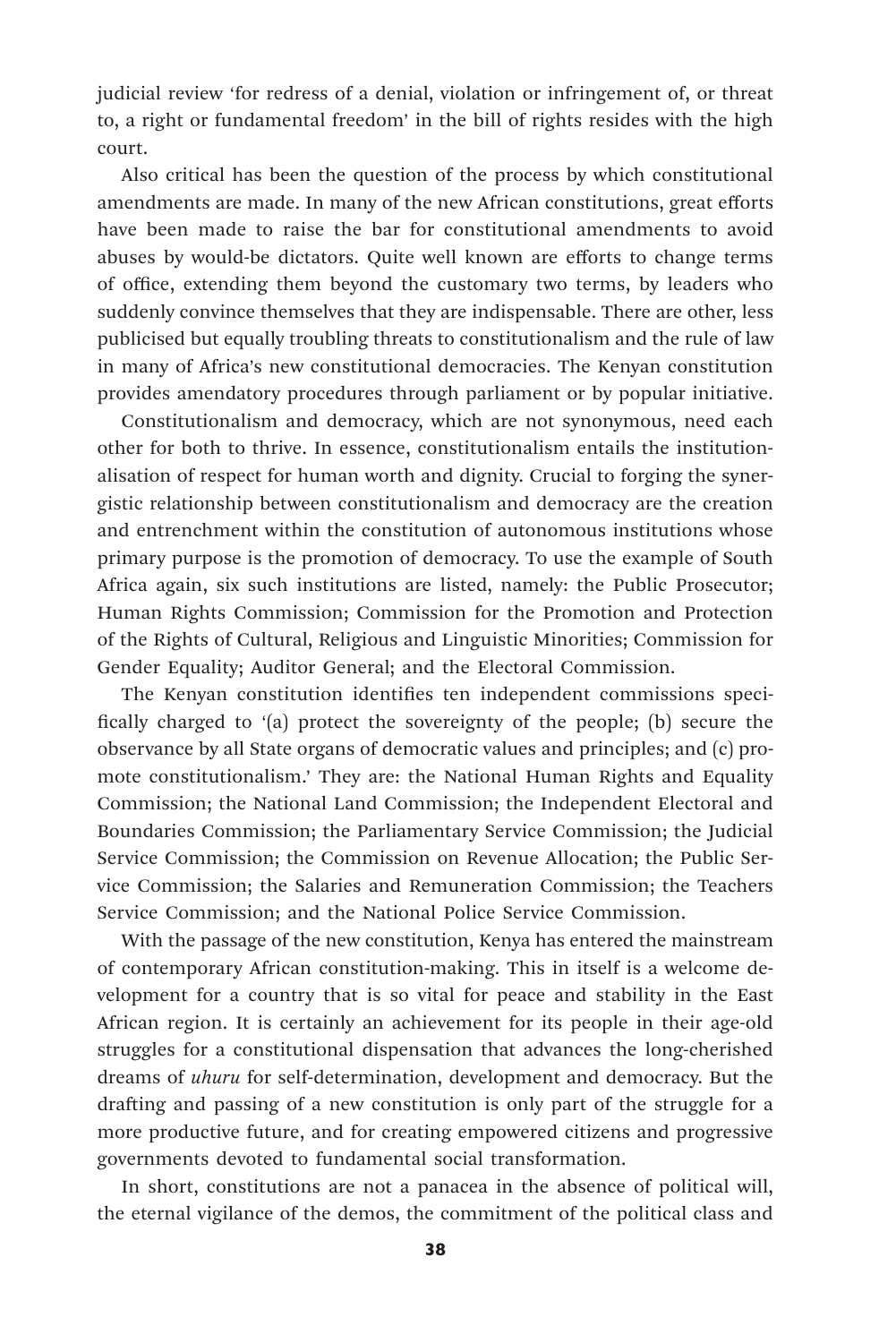the existence of enforcement mechanisms. Both the rulers and the ruled, the political class and the citizens, have to believe in the legitimacy of the constitution and in the core values it espouses and represents, and there has to be institutional capacity for constitutional monitoring and implementation. We are all only too aware of African leaders who have brazenly abrogated or subverted well-crafted constitutions.

Democratisation is a work in progress all over the world, notwithstanding claims of democratic maturity in some countries. The Kenyan crisis underscores the severe challenges of democratic transition, never mind the questions it raises about the prospects of democratic consolidation. Examples abound to show that, as the suffocating lid of state tyranny is lifted during moments of democratic transition, the suppressed voices and expectations of civil society surge, but that the stresses and strains arising from the competitive grind of democracy often find articulation in the entrenched identities, idioms and institutions of ethnic solidarity. The challenges facing Kenya, and Africa's democratic experiments in general, are many and complex indeed. They include reconstructing the postcolonial state, decentralising and devolving power, embedding constitutionalism, safeguarding human rights and the rule of law, instituting structures for the effective management of ethnic and other cultural diversities, promoting sustainable growth, reducing uneven development, empowering women, promoting the youth, and managing globalisation.

All this demands a leadership that is truly up to the challenge: a leadership that pursues a *national* project of profound social transformation and that eschews narrow and short-sighted exclusionary politics and neoliberal economic growth. Kenya's contenders for power in the 2007 elections seemed keen to retain or gain power at all costs. The power struggle was as sinister as the differences between the leaders were small. But it is often the very narcissism of minor differences that breeds gratuitous violence and viciousness, as histories of genocide demonstrate. The trajectory of Kenya's recent politics is part of a much larger story. The absence of articulated and organised institutional and ideological alternatives under neoliberalism is at the heart of the political crisis facing contemporary Africa and much of the world. It has led, thus far, to the ossification of politics and, in some countries, the premature abortion or ageing of elections as instruments of transformative change. The spectre of choiceless democracies (Mkandawire 1999) is not confined to countries in the global South, for in many parts of the global North, including the United States, the ideological divide between the major parties is often indecipherable, the result of which is both political apathy and polarisation as the electoral process is left to fanatics while the majority switch off. For the more fragile postcolonial societies, the danger is not apathy but anarchy.

Having crossed this constitutional Rubicon (Ngumo 2010), Kenya has given itself a fresh start that could rescue it from the debilitating history of political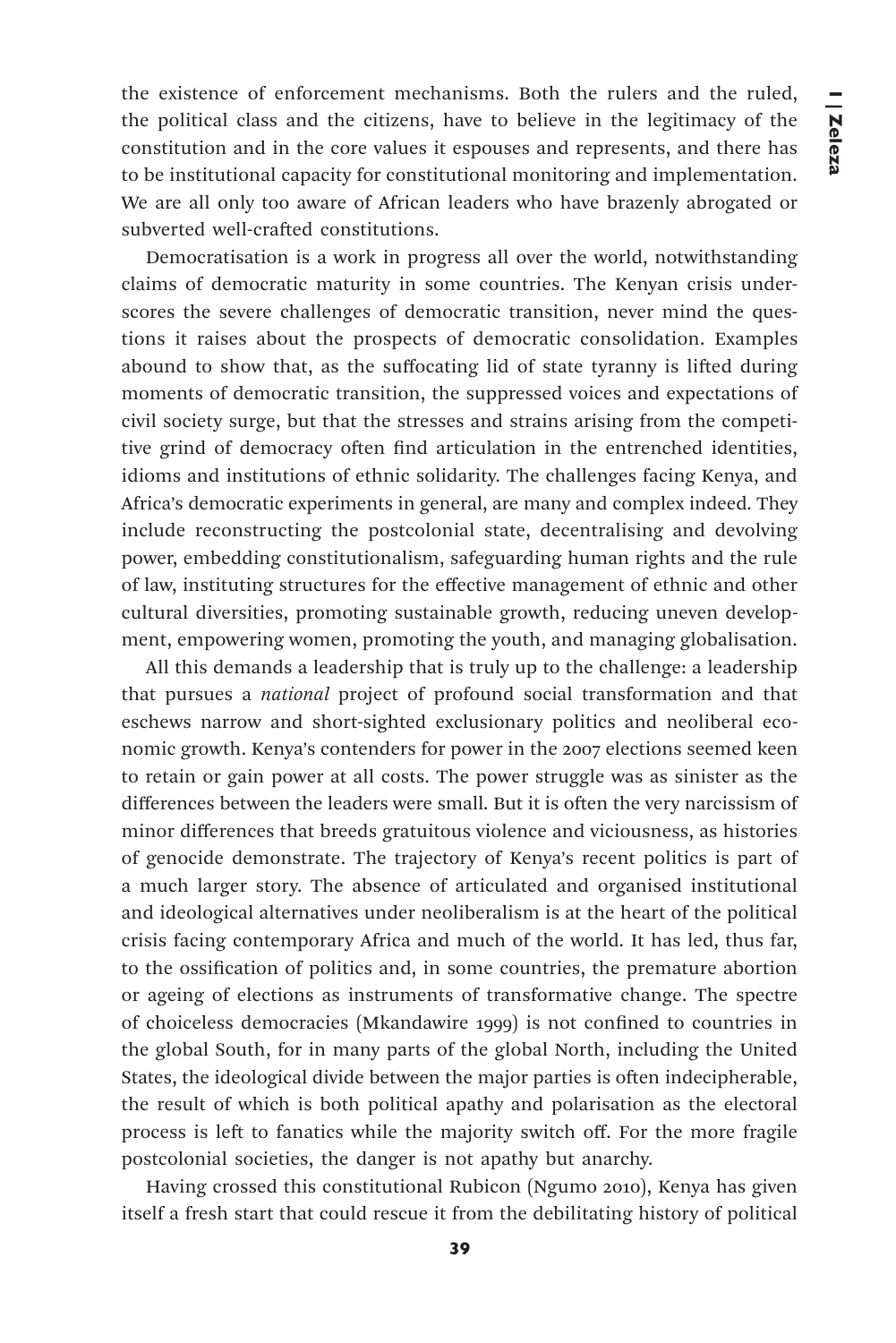instability, economic stagnation and social decay. Over the last two decades, since the onset of the current wave of democratisation, Africa has been awash with constitutional reforms, but the results have not always been edifying. As several prominent Kenyan public intellectuals warn, the people have to keep a watchful eye on the politicians as the country 'has experienced too many false starts in the past' (Mutiga 2010b).

## **References**

- Ake, C. (1995) *Democracy and Development in Africa*. Washington, DC: Brookings Institution Press.
- Akonor, K. (2006) *Africa and IMF Conditionality: The unevenness of compliance, 1983–2000*. New York, NY: Routledge.
- Amin, S. (1972) 'Underdevelopment and dependence in Black Africa: origins and contemporary forms'. *Journal of Modern African Studies* 10(4): 503–24.
- Anderson, D. (2002) 'Vigilantes, violence, and the politics of public order in Kenya'. *African Affairs* 102(405): 531–55.
- (2005) *Histories of the Hanged: The dirty war in Kenya and the end of empire*. New York, NY: W. W. Norton.
- Atieno-Odhiambo, E. S. (2003) *Mau Mau and Nationhood: Arms, authority and narration*. Athens, OH: Ohio University Press.
- Berman, B. (1999) *Control and Crisis in Colonial Kenya: The dialectic of domination*. Athens, OH: Ohio University Press.
- and J. Lonsdale (1992a) *Unhappy Valley: Conflict in Kenya and Africa. Book 1: State and class*. Athens, OH: Ohio University Press.
- (1992b) *Unhappy Valley: Conflict in Kenya and Africa. Book 2: Violence and ethnicity*. Athens, OH: Ohio University Press.
- Branch, D. (2009) *Defeating Mau Mau, Creating Kenya: Counterinsurgency, civil war, and decolonization*. New York, NY: Cambridge University Press.
- and N. Cheeseman (2009) 'Democratization, sequencing, and state failure in Africa: lessons from Kenya'. *African Affairs* 108(430): 1–26.
- Bratton, M. and N. van de Walle (1997) *Democratic Experiments in Africa:*

*Regime transitions in comparative perspective*. Cambridge: Cambridge University Press.

- Denoon, D. (1983) *Settler Capitalism: The dynamics of dependent development in the southern hemisphere*. New York, NY: Oxford University Press.
- Edigheji, O. (2005) *A Democratic Developmental State in Africa? A concept paper*. Johannesburg: Centre for Policy Studies.
- (2010) *Constructing a Democratic Developmental State in South Africa: Potentials and challenges*. Pretoria: HSRC Press.
- Elkins, C. (2005a) *Imperial Reckoning: The untold story of Britain's gulag in Kenya*. New York, NY: Owl Books.
- (2005b) *Settler Colonialism in the Twentieth Century: Projects, practices, legacies*. New York, NY: Routledge.
- Escobar, A. (1997) 'The making and unmaking of the third world through development'. In M. Rahnema and V. Bawtree (eds) *The Post-Development Reader*. London: Zed Books.
- Eyoh, D. (1999) 'Community, citizenship and the politics of ethnicity in postcolonial Africa'. In E. Kalipeni and P. T. Zeleza (eds) *Sacred Spaces and Public Quarrels: African cultural and economic landscapes*. Trenton, NJ: Africa World Press, pp. 271–300.
- Fanon, F. (1967) *The Wretched of the Earth.* Translated by Constance Farrington. Harmondsworth: Penguin.
- Fombad, C. M. (2008) 'Post-1990 constitutional reforms in Africa: a preliminary assessment of the prospects for constitutional governance and constitutionalism'. In A. Nhema and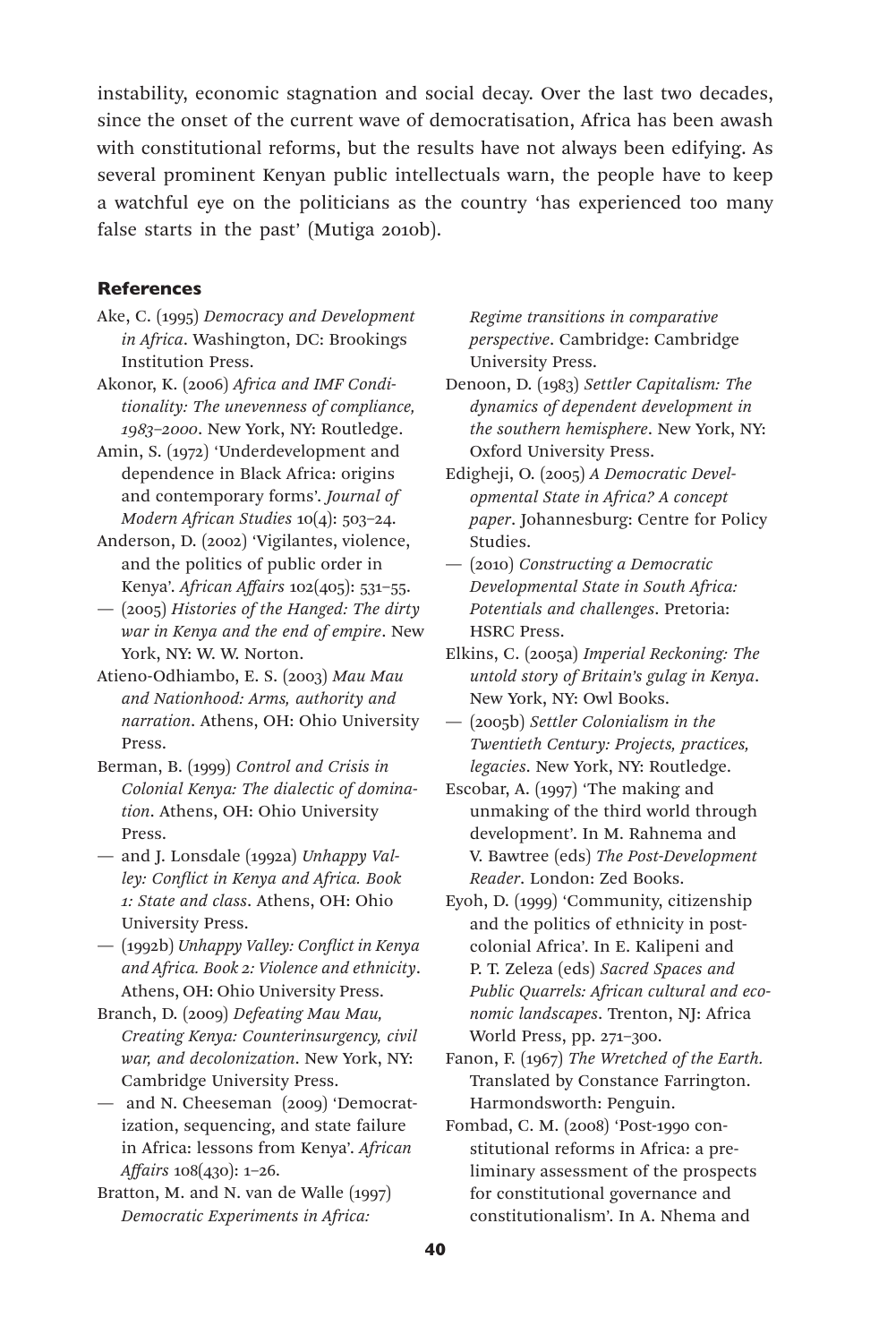P. T. Zeleza (eds) *The Roots of African Conflicts: The causes and costs*. Athens, OH: Ohio University Press, pp. 179–99.

Gaitho, M. (2010) 'Farewell imperial presidency'. *Daily Nation*, 7 August.

Geoff, L. (1974) *Peasant Politics: Conflict and development in Murang'a*. New York, NY: St Martin's Press.

Gertzel, C. (1970) *The Politics of Independent Kenya, 1963–8*. Chicago, IL: Northwestern University Press.

Haugerud, A. (1997) *The Culture of Politics in Modern Kenya*. Cambridge: Cambridge University Press.

Himbara, D. (1994) *Kenyan Capitalists, the State, and Development*. Boulder, CO: Lynne Rienner Publishers.

Ihonvbere, J. (2000) 'Politics of constitutional reforms and democratization in Africa'. *International Journal of Comparative Sociology* 41: 9–25.

Juma, M. K. (2009) 'African mediation of the Kenyan post-2007 election crisis'. *Journal of Contemporary African Studies*  $27(3): 407-30.$ 

Kagwanja, P. (2003) 'Facing Mount Kenya or facing Mecca? The Mungiki, ethnic violence and the politics of the Moi succession in Kenya, 1987–2002'. *African Affairs* 102: 25–49.

— and R. Southall (2009) 'Introduction: Kenya – a democracy in retreat?' *Journal of Contemporary African Studies*  $27(3): 259 - 77.$ 

Kaiser, P. J. and F. W. Okumu (eds) (2004) *Democratic Transitions in East Africa*. Farnham: Ashgate Publishing.

Kayizzi-Mugerwa, S. (1999) *The African Economy: Policy, institutions and the future*. New York, NY: Routledge.

Kelly, K. (2010) 'Obama, Annan laud Kenyans over new constitution'. *Daily Nation*, 6 August.

Kitching, G. (1980) *Class and Economic Change in Kenya: The making of an African petite-bourgeoisie, 1905–1970*. New Haven, CT: Yale University Press.

Klopp, J. M. (2002) 'Can moral ethnicity trump political tribalism? The struggle for land in Kenya'. *African Studies* 61(2): 269–94.

Lafargue, J. (2009) *The General Elections in Kenya, 2007.* Nairobi: Mkuki na Nyota Publishers.

Lamb, G. (1974) *Peasant Politics: Conflict and development in Murang'a.* London: Palgrave Macmillan.

Leftwich, A. (2001) *States of Development: On the primacy of politics in development*. Malden, MA: Blackwell.

Leys, C. (1975) *Underdevelopment in Kenya: The political economy of neo-colonialism, 1964–1971*. London: Heinemann.

Lindberg, S. I. (2006) *Democracy and Elections in Africa*. Baltimore, MD: Johns Hopkins University Press.

Lonsdale, J. (1994) 'Moral ethnicity and political tribalism'. In P. Kaarsholm and J. Hultin (eds) *Inventions and Boundaries: Historical and anthropological approaches to the study of ethnicity and nationalism*. Roskilde: Roskilde University Press.

Mamdani, M. (1996) *Citizen and Subject: Contemporary Africa and the legacy of late colonialism*. Princeton, NJ: Princeton University Press.

Mkandawire, T. (1995) 'Fiscal structure, state contraction and political responses in Africa'. In T. Mkandawire and A. O. Olukoshi, *Between Liberalisation and Oppression: The politics of structural adjustment in Africa*. Dakar: Codesria, pp. 20–51.

— (1999) 'Crisis management and the making of "choiceless democracies" in Africa'. In R. Joseph (ed.) *The State, Conflict and Democracy in Africa*. Boulder, CO: Lynne Rienner Publishers.

— (2005) 'Thinking about developmental states in Africa'. *Cambridge Journal of Economics* 25: 289–314.

— and A. O. Olukoshi (1995) *Between Liberalisation and Oppression: The politics of structural adjustment in Africa*. Dakar: Codesria.

Mueller, S. D. (2008) 'The political economy of Kenya's crisis'. *Journal of Eastern African Studies* 2(2): 185–210.

Munene, M. (2010) 'Raila the man to beat in 2012: poll'. *Daily Nation*, 21 August. Murunga, G. R. and S. W. Nasong'o (2007)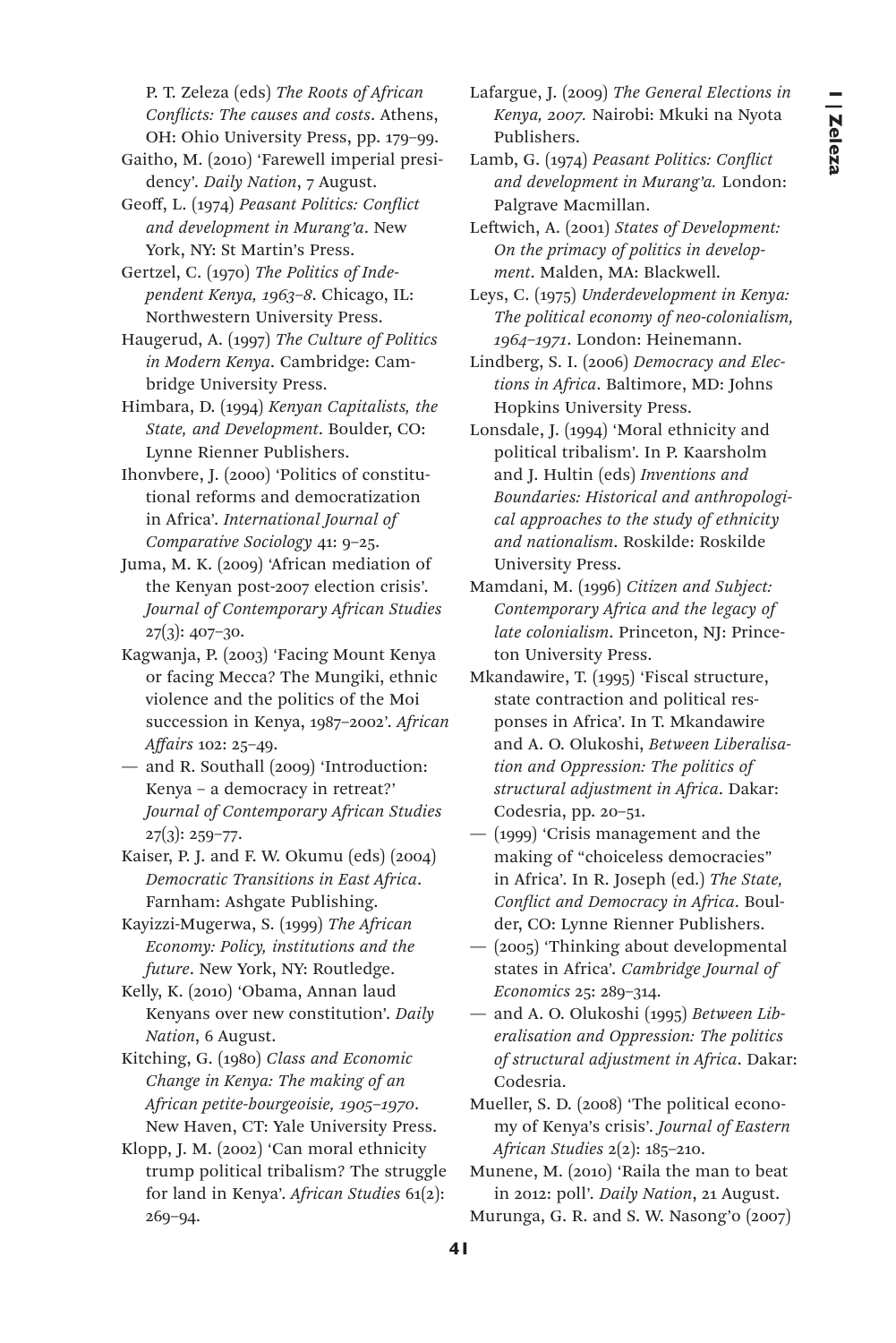*Kenya: The struggle for democracy*. Dakar: Codesria and Zed Books.

Mutiga, M. (2010a) 'Obama: Kenya's new law a boon'. *Daily Nation*, 21 August.

- (2010b) 'Rebirth of a nation'. *Daily Nation*, 7 August.
- Mutua, M. (2008) *Kenya's Quest for Democracy: Taming leviathan*. Boulder, CO: Lynne Rienner Publishers.
- (2010) 'Who won, and who lost, after the poll'. *Daily Nation*, 7 August.
- Mwangola, M. S. (2007) Leaders for tomorrow? The youth and democratization in Kenya'. In G. R. Murunga and S. W. Nasong'o (eds) *Kenya: The struggle for democracy*. Dakar: Codesria and Zed Books, pp. 129–63.
- Ngumo, D. M. (2010) 'Kenyans have now crossed the Rubicon; there's no turning back'. *Daily Nation*, 5 August.
- Nhema, A. and P. T. Zeleza (2008a) *The Resolution of African Conflicts: The management of conflict resolution and post-conflict reconstruction*. Athens, OH: Ohio University Press.
- (2008b) *The Roots of African Conflicts: The causes and costs*. Athens, OH: Ohio University Press.
- Njogu, K. (2009) *Healing the Wound: Personal narratives about the 2007 post-election violence in Kenya*. Nairobi: Twaweza Communications.
- Obiero, C. (2010) *Bloodshed for Mr. President: An insight into Kenya's post election violence*. Saarbrücken: Lambert Academic Publishing.
- Ochieng', W. R. (1988) *A Modern History of Kenya, 1885–1980: Essays in honor of B. A. Ogot*. Nairobi and London: Evans Brothers.
- and B. A. Ogot (eds) (1996) *Decolonization and Independence in Kenya: 1940–93*. Athens, OH: Ohio University Press.
- Onyango-Obbo, C. (2010) 'Why glory of the referendum belongs to "No" campaigners'. *Daily Nation*, 7 August.
- Paulson, J. A. (1996) *African Economies in Transition. Volume I: The changing role of the state*. New York, NY: Palgrave Macmillan.
- Percox, D. (2004) *Britain, Kenya and the Cold War: Imperial defense, colonial security and decolonization*. London: I. B. Tauris.
- Robinson, M. and G. White (eds) (1998) *The Democratic Developmental State: Political and institutional design*. Oxford: Oxford University Press.
- Rothchild, D. (1973) *Racial Bargaining in Independent Kenya: A study of minorities and decolonization*. New York, NY: Oxford University Press.
- Rutten, M. and A. Mazrui (2001) *Out for the Count: The 1997 general elections and prospects for democracy in Kenya*. Kampala: Fountain Publishers.
- Sahn, D. E. et al. (1999) *Structural Adjustment Reconsidered: Economic policy and poverty in Africa*. New York, NY: Cambridge University Press.
- Sandbrook, R. (1975) *Proletarians and African Capitalism: The Kenya case, 1960–1972*. New York, NY: Cambridge University Press.
- Schatzberg, M. (1987) *The Political Economy of Kenya*. New York, NY: Praeger Publishers.
- Shaw, C. M. (1995) *Colonial Inscriptions: Race, sex, and class in Kenya*. Minneapolis, MN: University of Minnesota Press.
- Shimoli, E. (2010) 'The seven steps to a brave new Kenya'. *Daily Nation*, 5 August.
- Swainson, N. (1980) *The Development of Corporate Capitalism in Kenya 1918–1977*. Berkeley, CA: University of California Press.
- Throup, D. and C. Hornsby (1995) *Multiparty Politics in Kenya: The Kenyatta and Moi states and the triumph of the system in the 1992 elections*. Athens, OH: Ohio University Press.
- van de Walle, N. (2001) *African Economies and the Politics of Permanent Crisis, 1979–1999*. Cambridge: Cambridge University Press.
- Wasserman, G. (1976) *Politics of Decolonization: Kenya Europeans and the land issue 1960–1965*. New York, NY: Cambridge University Press.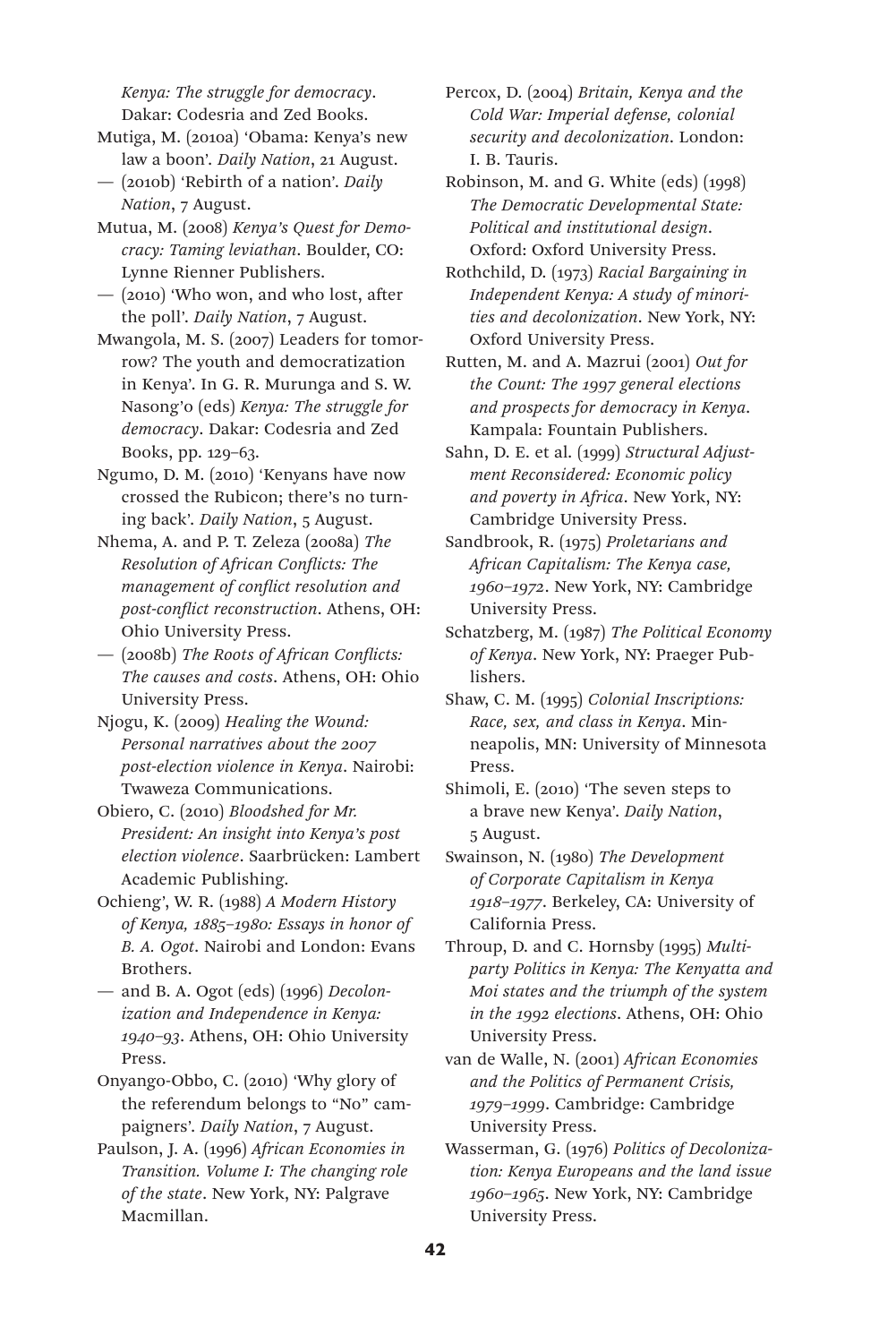- Woldemariam, K. (2009) *The Rise of Elective Dictatorship and the Erosion of Social Capital: Peace, development, and democracy in Africa*. Trenton, NJ: Africa World Press.
- Wrong, M. (2009) *It's Our Turn to Eat: The story of a Kenyan whistle-blower*. London and New York, NY: Harper Perennial.
- Young, C. (1994) *The African Colonial State in Comparative Perspective*. New Haven, CT: Yale University Press.
- Zeleza, P. T. (1993) *A Modern Economic History of Africa. Volume 1: The nineteenth century*. Dakar: Codesria.
- (1997) *Manufacturing African Studies and Crises*. Dakar: Codesria.
- (2003) 'Imagining and inventing the postcolonial state in Africa'. *Contours: A Journal of the African Diaspora* 1(1): 101–23.
- (2005) 'Democracy, Africa'. In M. C. Horowitz (ed.) *New Dictionary of the History of Ideas: Volume 2*. New York, NY: Charles Scribner's Sons, pp. 556–60.
- (2006) 'Human rights and development in Africa: current contexts, challenges, and opportunities'. In L. Wohlgemuth and E. Sall (eds) *Human Rights, Regionalism and the Dilemmas of Democracy in Africa*. Dakar: Codesria, pp. 57–96.
- (2007) 'The struggle for human rights in Africa'. *Canadian Journal of African Studies* 41(3): 474–506.
- (2008) 'The historic and humanistic agendas of African nationalism: a reassessment'. in T. Falola and S. Hassan (eds) *Power and Nationalism in Modern Africa: Essays in honor of the memory of the late Professor Don Ohadike*. Durham, NC: Carolina Academic Press, pp. 37–53.
- (2009) 'The African renaissance and challenges of development in the 21st century'. *Comparative Studies of South Asia, Africa and the Middle East* 29(2): 155–70.
- and P. McConnaughay (eds) (2004) *Human Rights and the Rule of Law in Africa*. Philadelphia, PA: University of Pennsylvania Press.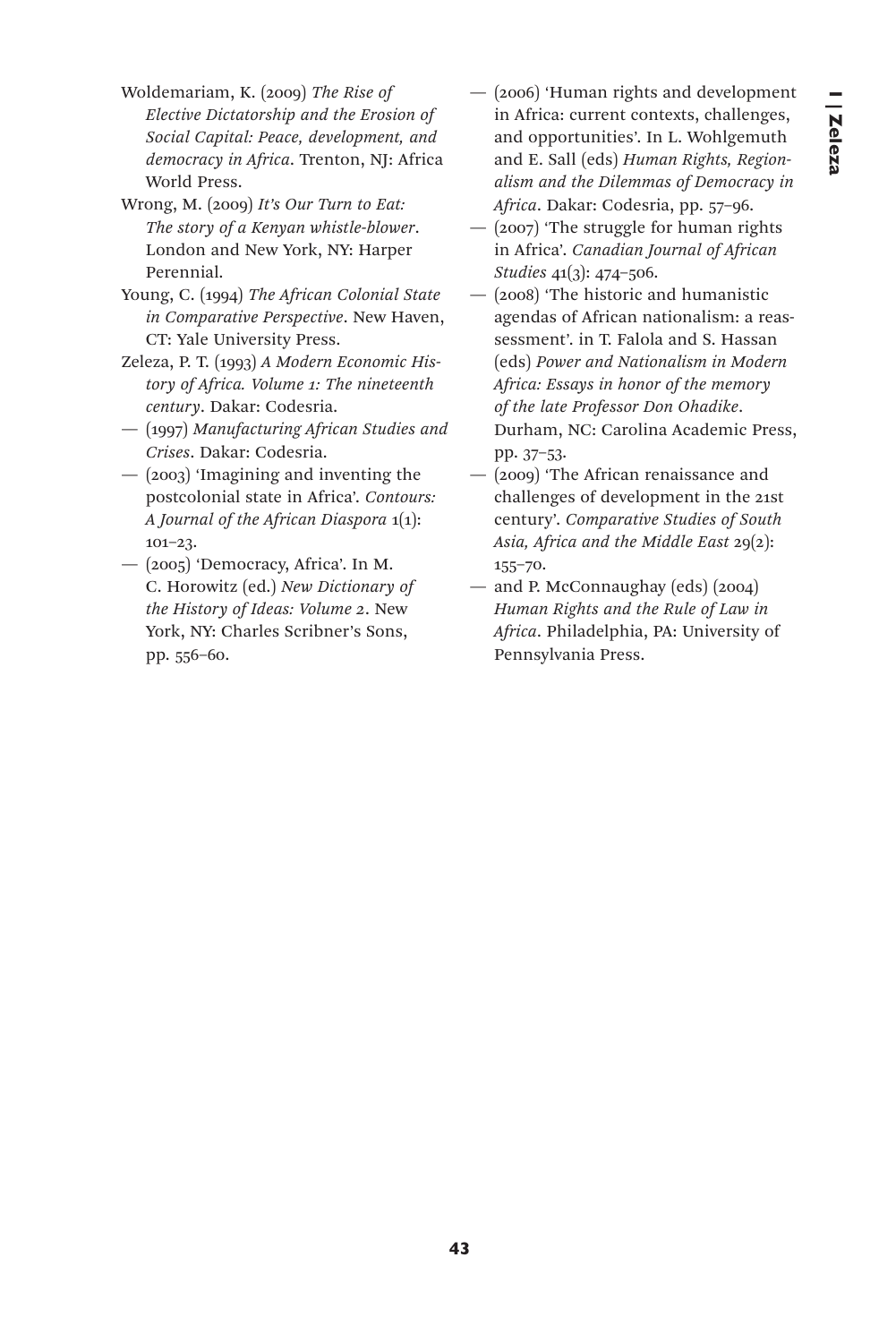# 2 | Fuelling the violence: the print media in Kenya's volatile 2007 post-election violence

Sammy Gakero Gachigua

#### Introduction

The media in society is both an arena and an actor in the public sphere. The notion of the public sphere, which is traced to the writings of German philosopher Jürgen Habermas, refers to the existence of a social space where matters of public importance are discussed to determine the public interest (Stevenson 2002). The media accomplishes the twin roles of arena and actor in the public sphere by mediating arguments and information: in other words, facilitating discourse in the public sphere. In doing so, the media aids in enlightening and provides a forum for information exchange, as well as shaping opinion among the public. In this formulation there is a close link between the public sphere, the media, the public and democracy. The classical public sphere, as Gripsrud (2002) and Stevenson (2002) argue, is tied to the idea of the democratic public sphere, which rests on the premise that every citizen takes part in the formation of public opinion in a free and independent manner by making a judgement on the information and arguments presented on an issue. The essence of public discourse is to determine the general public good through critical reflection on issues of public concern without hindrance. This formulation of the public sphere, as both Gripsrud (2002) and Stevenson (2002) observe, is an ideal of how it might best operate and not a description of how it has operated in a real historical context.

The ideal public sphere is an important normative standard against which media in modern democratic or aspiring democratic societies can be appraised. This appraisal becomes even more pressing during critical moments, as has been the case in the recent past in Kenya during the constitutional review and in the important electioneering process. These two processes have marked an important cycle in the democratic dispensation in Kenya, in which political actors, mainly through the media, sold their socio-political and economic programmes to citizens so that they could secure the rules and their mandate to govern. The appraisal is also important as the media claims to operate on the principles of objectivity, neutrality, public good, the public's right to know and freedom of the press, among others, as well as being society's watchdog.

However, with the transformation of most media as commercial enterprises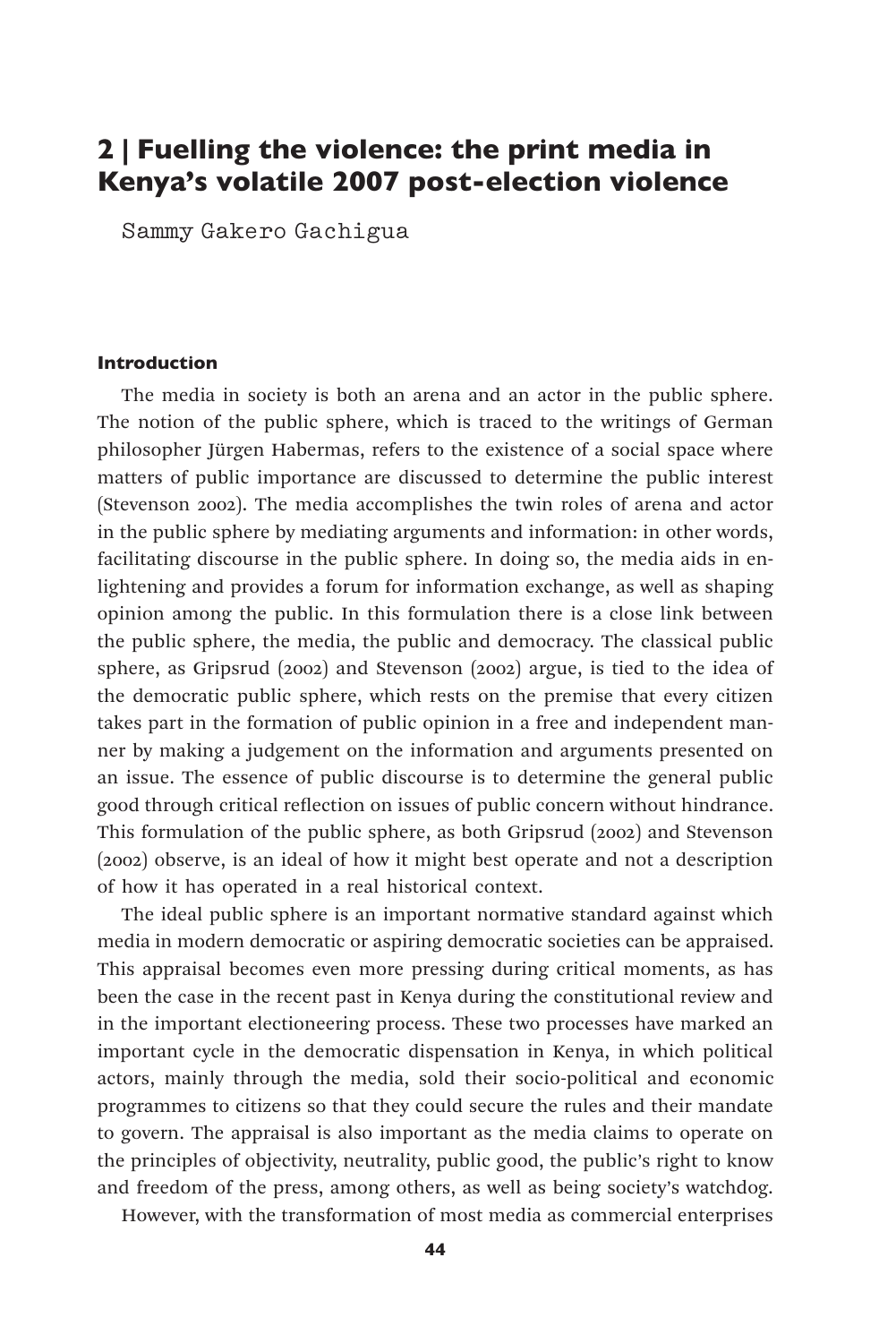in modern societies, Habermas argues that the air has been squeezed out of the public sphere and that commercial and profit concerns increasingly override the media's contribution to enlightenment and the formation of public opinion. As Stevenson comments with regard to Habermas's writings:

Whereas once publicity meant the exposure of domination through reason, the public sphere is now subsumed into a stage managed political theatre. Contemporary media cultures are characterised by the progressive privatisation of the citizenry and the trivialisation and glamorisation of questions of public concern and interest. The hijacking of communicative questions by monopolistic concerns seemingly converts citizens into consumers and politicians into media stars protected from rational questioning (ibid.: 50).

Political processes are therefore reported in the media as personal conflicts, emphasising the dramatic, the sensational and theatrics in what is referred to as 'tabloidization' or 'dumbing down' (Kevin 2003: 229–33). The media becomes an arena for displays, glitz and entertainment as outlets compete to capture the largest audience in order to ensure sustained profitability. Real debates of political issues are thus relegated to the periphery, as the sensational takes centre stage.

It is against this background that this chapter seeks to interrogate the Kenyan print media in the run-up to the 2007 general elections and the role the print media may have played in contributing to the violence that flared up after the elections. Specifically, the chapter focuses on an analysis of the country's two oldest and most widely circulated newspapers – the *Daily Nation* and *The Standard* – from October to December 2007, with particular reference to opinion poll reports, and on their reporting of campaign news from November to December 2007. The focus on these two media outlets is informed, firstly, by an understanding that the print media, a segment that the two papers dominate, targets the Kenyan middle class, who greatly influence the local political process, and that the papers routinely set the news agenda in the country (Ogola 2009). Thus, they form an influential public sphere in Kenya. Secondly, whereas a sizable literature is available that is critical of the conduct of the media in the run-up to 2007's post-election violence – particularly social media (see, for instance, wa-Mungai 2010; Goldstein and Rotich 2008) – the mainstream media (including these two newspapers) has either been praised for balanced reporting (BBC World Service Trust 2008; Kiage and Owino 2010: 312) or criticised in broad terms (see, for example, BBC World Service Trust 2008; Kiage and Owino 2010: 312; Makokha 2010; Ogola 2009). There is a dearth of theoretically informed in-depth analysis of the content of the mainstream media. This chapter is an attempt to fill this lacuna.

A critical appraisal of the Kenyan mainstream print media before the elections and its potential contribution to the subsequent violence is essential in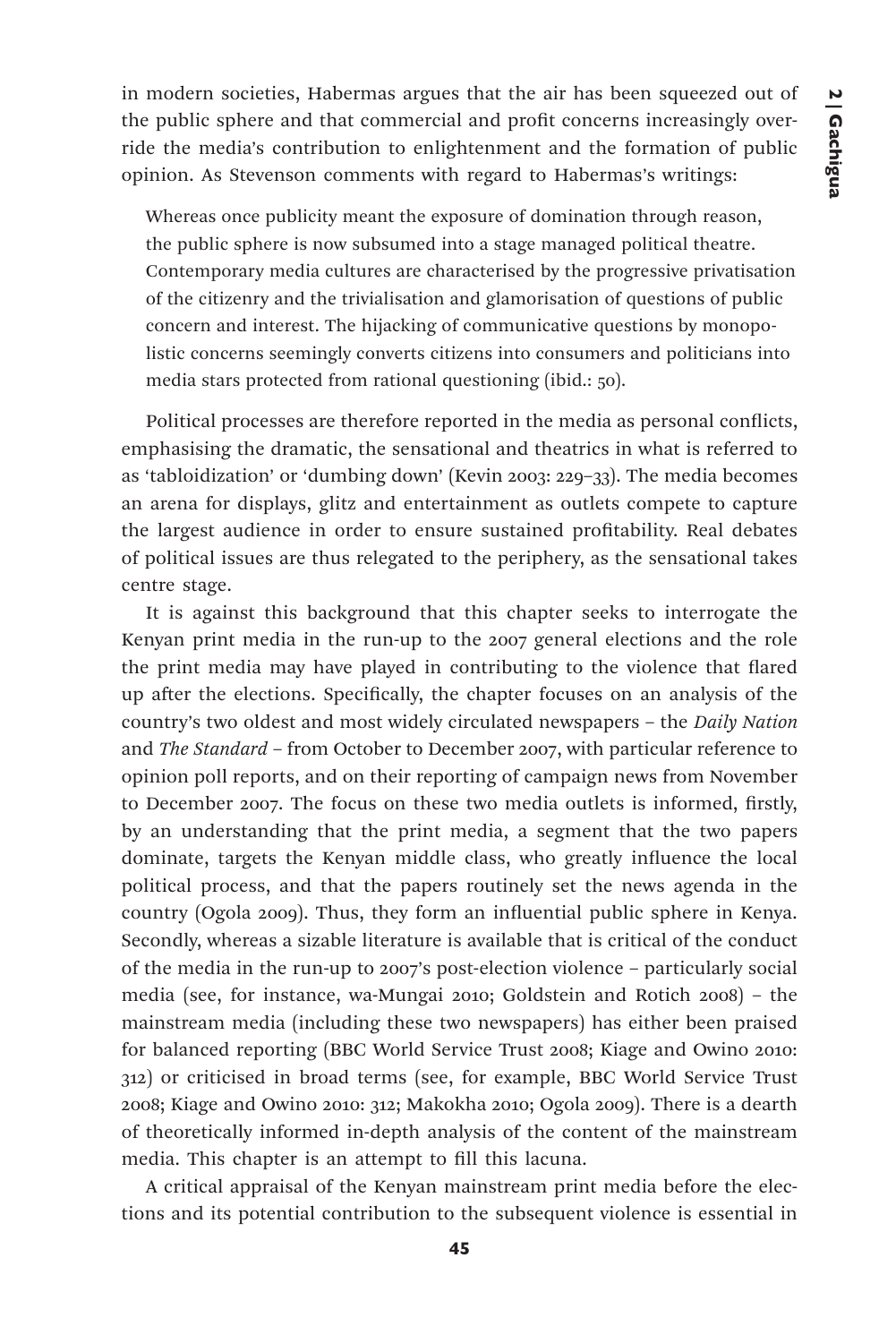the country's struggle for a new constitutional order. This is because, firstly, the mainstream print media formed an influential space in the enactment of the political battles in 2007, which graphically highlighted the need for the constitutional reforms that were mooted in the aftermath of the violence. Secondly, the appraisal of the media as an influential actor and arena in the public sphere – particularly in its performance at critical moments in Kenya's history, as was the case in the 2007 election campaigns – should offer important lessons on how the media can potentially undermine the shaping of public discourses that are invaluable in other critical political moments in a nation, such as during constitutional review and implementation processes.

## Kenya's 2007 election campaigns: a brief background

The immediate historical background to what happened in the 2007 election campaigns and the seeds of the violence that rocked Kenya can be traced to the reneging on the memorandum of understanding (MoU) that led to the creation of the pre-2002 election party, the National Alliance Rainbow Coalition (NARC) (see Branch and Cheeseman 2006; 2008a; 2008b for a longer historical perspective). The MoU was signed in 2002 between the National Alliance Party of Kenya (NAK) and the Liberal Democratic Party (LDP). While the former comprised 11 major political parties, the latter was made up of disgruntled leaders who had decamped from the Kenya African National Union (KANU) in protest at President Moi's unilateral decision to pass them over as senior party leaders and choose as his successor a political novice – Uhuru Kenyatta, the son of Kenya's first president, Jomo Kenyatta. The MoU – the content of which was known at the time only to the political players involved in its negotiation – had reached the understanding that, among other things, the two partners would share cabinet and other senior government positions on an equal basis. It was also reported that the MoU stipulated the creation of a prime minister post, which would be occupied by Raila Odinga of LDP. Two deputy prime minister positions were to be created and shared equally between the partners. The presidency was to be occupied by Mwai Kibaki of NAK, while the vice presidency was reserved for Wamalwa Kijana, also of NAK. The summit, the foremost body that would bring together nine top leaders in the coalition, was to act as an oversight board directing policy and resolving conflict whenever it arose (for a full discussion of the background to the coalition and its dynamics, see Oyugi 2006; Murunga and Nasong'o 2006).

On winning the 2002 elections, Kibaki reneged on the MoU and sought to exercise presidential powers as the constitution at the time provided. Fissures emerged shortly afterwards and were starkly played out in parliament and also at many acrimonious constitutional review forums. The discussions at these forums came up with a draft constitution popularly known as the Bomas draft, named after the venue of the talks. The adoption of the final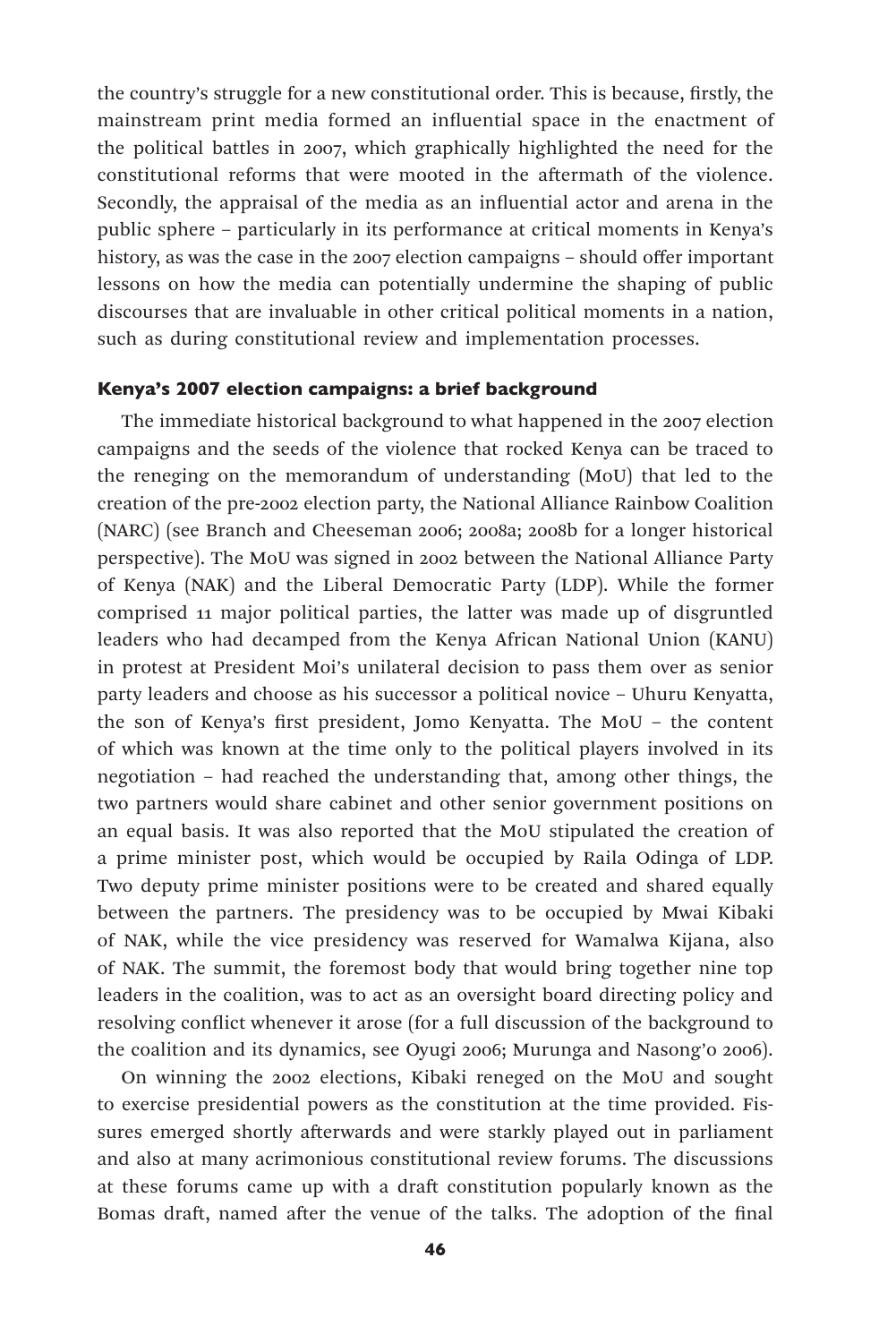draft was marred by a walkout by the pro-Kibaki NARC faction of government in protest at alleged manipulation of the talks by the Raila-led LDP bloc. It was only later that the government formally accepted the draft. As this was playing out, KANU, the ruling party from independence in 1963 until 2002, and at the time the official opposition party, was going through a crisis and trying to reinvent itself. In this moment of crisis, two factions were emerging: one cosying up to the NAK group of the NARC government, and the other coalescing around the LDP-led NARC camp.

The introduction in parliament of the Wako draft constitution, which was a version of the Bomas draft revised under the auspices of the attorney general – Amos Wako – to suit the structure of government favoured by the pro-Kibaki NARC/KANU faction, hardened the positions of the two NARC groups and their partners from KANU. When the Wako draft was passed by parliament and put to a referendum, the ties in the two political camps were cemented, with one emerging as the pro-Kibaki group, which supported a 'yes' vote, while the Raila-led LDP-KANU supported a 'no' vote. The pro-Kibaki group was given the referendum symbol of the banana, while the Raila-led group got an orange symbol. By this time, the political alignments had already started taking ethnic hues, which later gelled in the referendum vote.

The 'no' vote won the referendum with 58 per cent compared with the 'yes' vote's 42 per cent. Riding on the success of the 'no' campaign, political parties and individuals who had supported the 'no' vote decided to register the Orange Democratic Movement Party of Kenya (ODM) as a political party. However, a Nairobi lawyer, Mugambi Imanyara, upset the 'no' team's plans by registering the acronym 'ODM', forcing the team to register as the Orange Democratic Movement-Kenya (ODM-K). Later, in 2007, when ODM-K suffered a split, Kalonzo Musyoka and his political associates took charge of ODM-K, while the group associated with Raila Odinga negotiated for the transfer of ODM from Imanyara to their ownership. These two parties, alongside the Party of National Unity (PNU) – a political coalition put together from the 'yes' campaign less than four months before elections as a platform for President Mwai Kibaki's re-election bid – were the three main political players in the 2007 general elections.

As the country approached the 2007 general elections, many individuals and institutions that would have otherwise acted as voices of reason and provided a moral compass in the disturbing moments before and immediately after the elections had been sucked into the partisan politics of the time. The media was not spared either.

# The media in Kenya in the run-up to the 2007 general elections

The media in Kenya enjoyed an unprecedented boom in the fifteen years starting around 1993. In 1992, for the first time the government broke its firm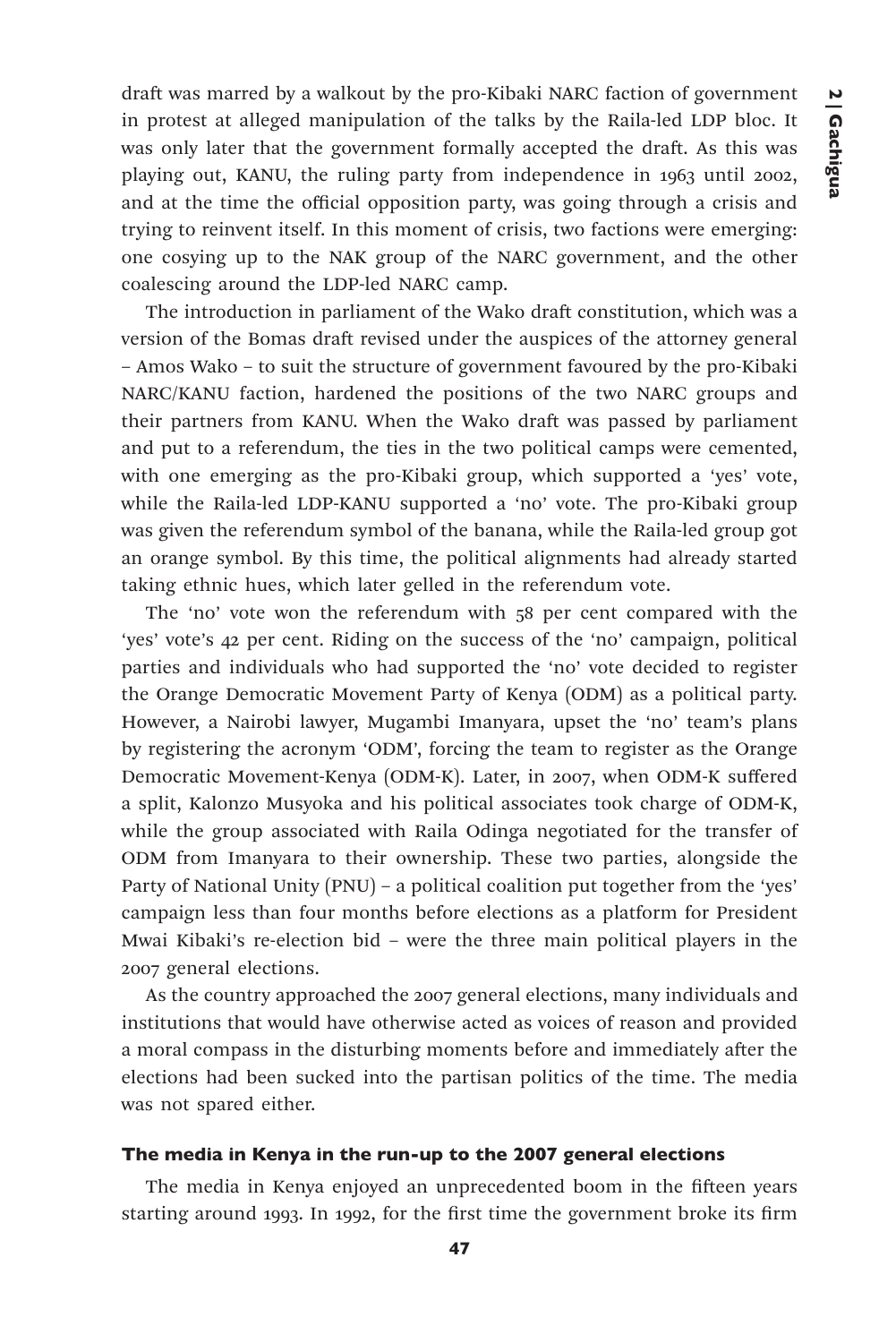monopoly of the airwaves by allowing the privately owned Kenya Television Network to broadcast. In the mid- and late 1990s, the government gave further concessions to private broadcasters, licensing more organisations and providing the media with substantial freedom. This trend was accelerated after the coming to power of the NARC government in 2002, resulting in what the BBC World Service Trust (2008: 15–16) calls 'unsophisticated liberalization of the media', while Makokha (2010: 278) terms it as 'haphazard and not guided by any constitutional, social or legal philosophy'. These views were also supported by Dr Bitange Ndemo, former Permanent Secretary in the Ministry of Information and Communication (Republic of Kenya 2008a).

The print media, on the other hand, amid concerted efforts by the political class to exert influence or to control their editorial policy, had played a critical role in the agitation for democracy by providing a forum for public discourse throughout much of the country's post-independence history, and particularly in the 1990s (Ogola 2011). Makokha (2010: 277), however, seeks to qualify this, pointing out that not all media did so. The country's two oldest and highest circulation newspapers – the *Daily Nation* and *The Standard* – played a dominant role in shaping this legacy. News magazines such as the now defunct *Weekly Review*, *Nairobi Law Monthly*, *Finance* and *Society* also made significant contributions to the fight for democracy and human rights, but most were proscribed for being too critical of the government of the day or compromised by government, as was the *Weekly Review* in its later days before it folded, citing that advertisers had abandoned them.

For nearly two decades prior to the 2002 elections, the grand project of the progressive media, and especially the print media – as indeed was the case for civil society and religious bodies – seemed clear-cut. They aimed for the establishment of a more democratic, just and public-spirited society, which was partly to be achieved by breaking the much discredited KANU hegemony. The coming to power of the NARC government presented an identity crisis for most institutions and individuals, as the KANU hegemony – the common enemy that had helped the media and civil society forge a unified front – had gone. The betrayal of the NARC dream of a united, democratic, public-spirited and responsive government when President Kibaki reneged on the NARC MoU set off bitter infighting in the party that left the Kenyan society restless. This restlessness easily found an outlet in political factions with ethnic hues, which affected the media and civil society by deepening the identity crisis that they were already facing.

In the prevailing circumstances, as the BBC World Service Trust (2008) points out, the media was not spared the factional politics playing out in the wider country. Individual media personalities and media houses supported different politicians and political parties and did not make considerable efforts to find common ground that served the greater national purpose. These media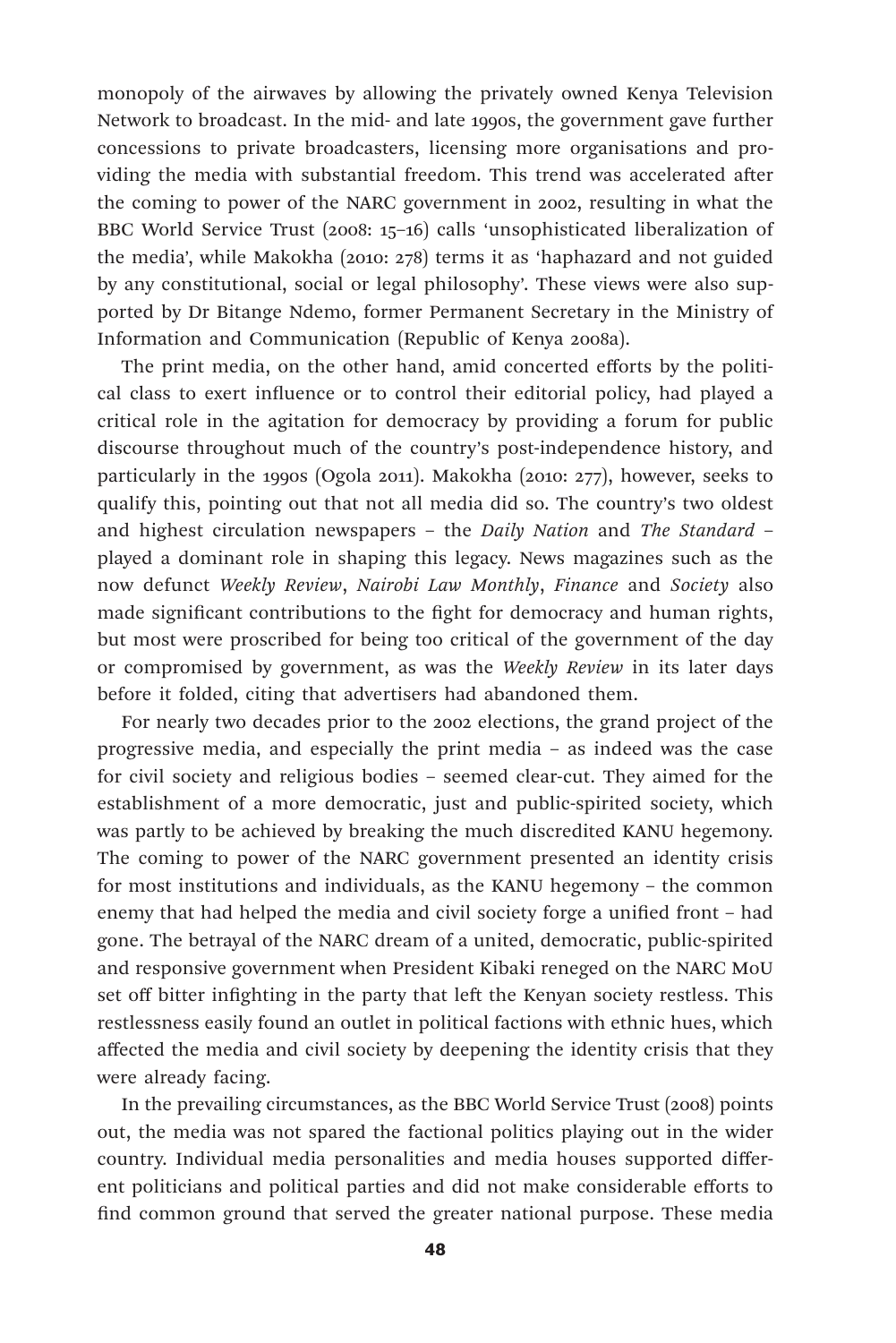outlets and personalities aligned their journalistic practices with their preferred political outlook (Makokha 2010; Ogola 2009), although, as Ogola notes, the mainstream media did so covertly and the vernacular radio broadcasters more overtly, while at the same time maintaining an aura that suggested they were still upholding journalistic principles.

Another challenge facing the Kenyan media in the run-up to the 2007 general elections relates to their commercialisation in a competitive, liberalised economy. This meant that media outlets had to grapple with the tension between operating as commercial entities driven by the profit motive and as organisations entrusted with a vital public responsibility. Commercialisation of the media has a significant bearing on what is treated as being newsworthy, and how news is packaged and relayed. Commercialisation also incites cutthroat competition in the gathering and presentation of news, as the aim is to have the greatest appeal to the audience, an audience whose captivity easily translates into increased revenue from sales and advertising. It is against this backdrop of competitively commercialised media operating in a highly polarised political atmosphere that we now turn to an analysis of election campaign news design and the implications this may have had in Kenya's 2007 general elections and their aftermath.

# Election campaign news designed as a hard news genre

A media genre is a category of media product that has particular features, codes and conventions associated with it (Burton 2002). The features of a genre have come to be well understood and recognised through being repeated over a period of time. These features act as rules both for producers to encode texts and for audiences to decode them. Because of their repetitive nature, the characteristics of a genre are reinforced and therefore become 'natural', believable, and hence amenable to ideological messages (ibid.).

Election campaign news is given extensive focus by the media 'not for impartial or neutral reasons' but, as Dennis (2003: 81) notes, 'because they believe that political power achieved through elections is a vitally important news story' – and this news story can be played out to benefit the commercial media's bottom line. The Kenyan media reaped big rewards from the 2007 election campaigns, but with the violence that followed it saw a sharp decline in revenues (Makokha 2010: 303). It is for this reason that commercial media has a desire for the electioneering process to develop dramatically over a long period because it then attracts audiences – and larger audiences have an impact on the media's profits. One way in which the media sustains the dramatic playing out of the election process is by adopting a 'hard news' approach in the reporting of election news.

Hard news, according to Jamieson and Campbell (2001), is personalised, it is dramatic and conflict-filled, and it involves extreme physical action and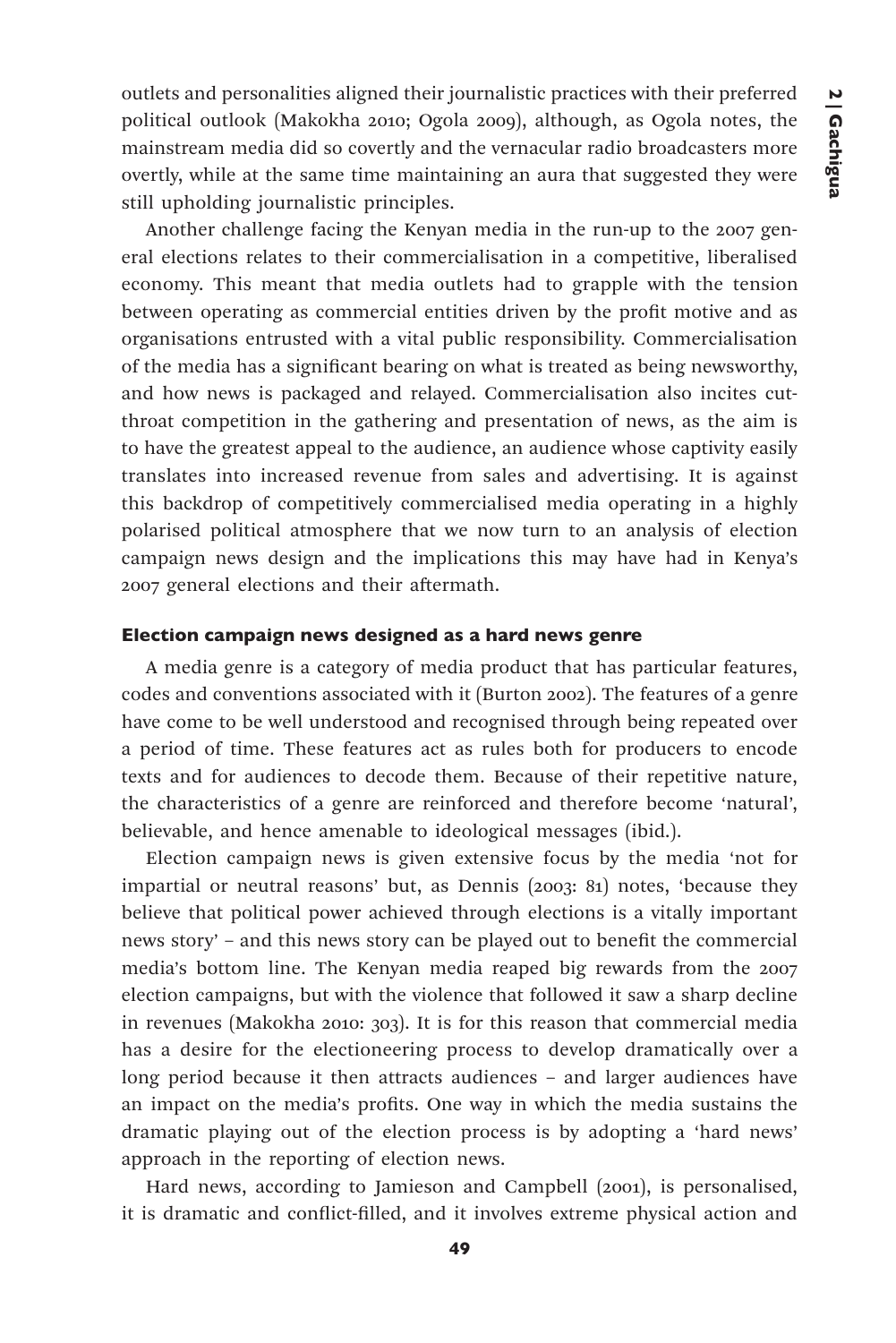emotional intensity. It is also out of the ordinary and controversial, as well as being linked to issues prevalent at the time. This modelling of news, as Jamieson and Campbell argue, is not unproblematic.

Hard news is personalised and individualised because such news is appealing, attention-grabbing, interesting and easy to assimilate by a varied mass audience (Louw 2010). The notion of personalised news can be better understood if one considers the fundamental appeal that lies behind the rise and popularity of the celebrity phenomenon and how it relies almost entirely on recounting the private lives of stars and celebrities (ibid.: Chapter 6). However, the personalising of news has its drawbacks. Firstly, it means that the media has a tendency to seek out news personalities who are spectacular, flamboyant and articulate, because they convey a sense of drama and attract attention, and not for the substance of their contribution or their centrality to the issues under discussion. Secondly, the exploration of issues and ideas surrounding news items may be relegated to the periphery as focus shifts to the theatrics of individuals. Subsequently, important questions that need to be asked on an issue may be glossed over in the search for the personalised angle. Thirdly, when complex issues do not attract news coverage, politicians are likely to ignore them and focus on simpler, more dramatic issues that ensure that they receive continued coverage.

The norm that hard news is dramatic and conflict-filled, Jamieson and Campbell (2001) further contend, influences the structuring of news reports. Conflict becomes an important device for driving forward hard news stories because its unravelling is a sure attention-grabber for the mass audience as well as interesting in providing a break from the routine, everyday occurrences. In the news media's quest to re-create conflict and drama in events, accommodative and consensual approaches and issues may be disregarded or lose out. It is also the case that many issues can be seen from several viewpoints; however, it is common in the news media for two extreme perspectives to be presented as the only existing ones, since in such presentations the conflict seems more clear-cut. In this regard, election campaigns are regularly structured in the form of battles or sporting events, with metaphors from these domains employed extensively to describe the electioneering process.

A third conception of hard news is that it involves action, an event or an identifiable occurrence. Events or occurrences are tangible and distinct and therefore can be captured in a limited time or space. As Jamieson and Campbell (ibid.) point out, the notion that hard news should lend itself to this approach is appealing to news media because the events and occurrences can be captured as single instantiations – in photographs or tape recordings, for example – or, in the case of print media, because it is possible to capture them in a pyramidal structure – a one-sentence introduction conveying the essence of an entire story, which is then elaborated incrementally in the subsequent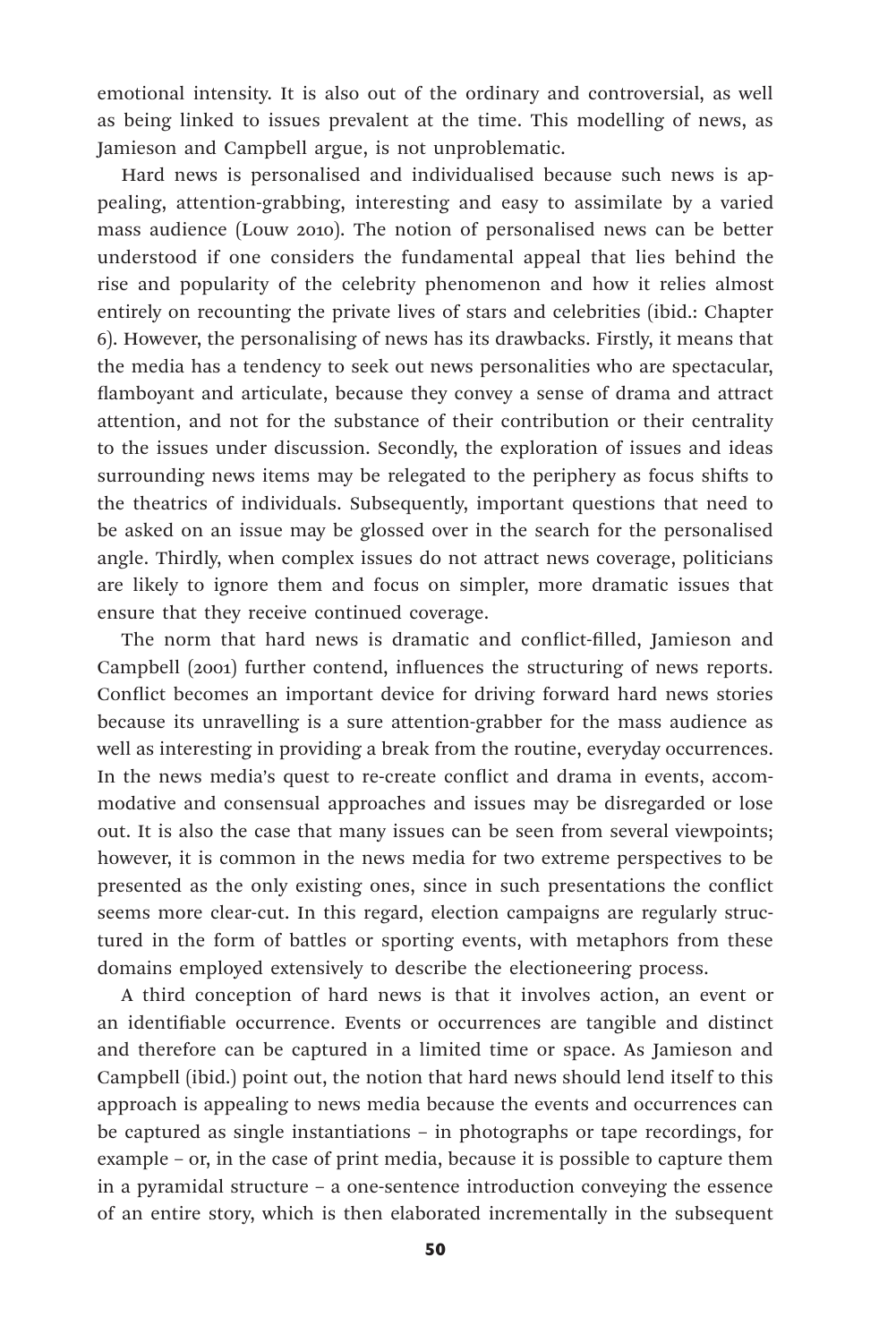paragraphs, with information given in the order of its importance. The distinct events or occurrences are also likely to be dramatic and to involve individuals. This norm is detrimental to coverage of the ideas, patterns, structures and processes underlying the events that are depicted so graphically. The quest to capture events as distinct occurrences may also dislocate those events from their context.

A fourth feature of hard news is that it regularly seems to be about things that are out of the ordinary or novel. This idea may be problematic in that the extraordinary events may just be that – odd events, which, when looked at in terms of their substantive consequences for citizens vis-à-vis other happenings of the time, are simply inconsequential, save for their entertainment value. An awareness of this norm in news coverage may also motivate groups intending to attract media attention to create pseudo-events in order to get publicity (Louw 2010).

The fifth characteristic of hard news is that it reports events that are linked to issues prevalent in the news at the time. The idea here is to provide continuity and pattern to the complexities of modern life. This desire for continuity in news reportage explains why individuals who are recognisably newsworthy or those who have been bankable news sources in the past receive the most coverage. This approach may determine who is covered and who is not, how often, and in what ways in, for instance, election campaigns.

The downside of the hard news model for covering election news – a model that is favoured by the commercial media – is that it lends itself to manipulation by those who understand its workings, as is shown in the next section, which focuses on politicians' exploitation of the hard news arena in the 2007 Kenya election campaigns.

# Manipulation of the hard news model in Kenya's 2007 general election campaign

The modelling of political campaign coverage in the form of hard news and the sensationalising of the news by the media are one side of the coin. The other side, as Jamieson and Campbell (2001) argue, is that people and groups who understand the norms of news coverage can also manipulate news reporting in their favour. Public relations practitioners and politicians are two such groups (see Louw 2010: Chapter 5). The motivation for seeking to influence the news media is tied to an understanding that the media holds the power to set the agenda for the public. As Dennis (2003: 80, citing Cohen) points out, the news media does not tell us what to think as much as it tells us what to think about.

This understanding was keenly appreciated and played out in Kenya's 2007 presidential political campaigns like at no other time in Kenya's history. There was heavy engagement of political campaign consultants, political analysts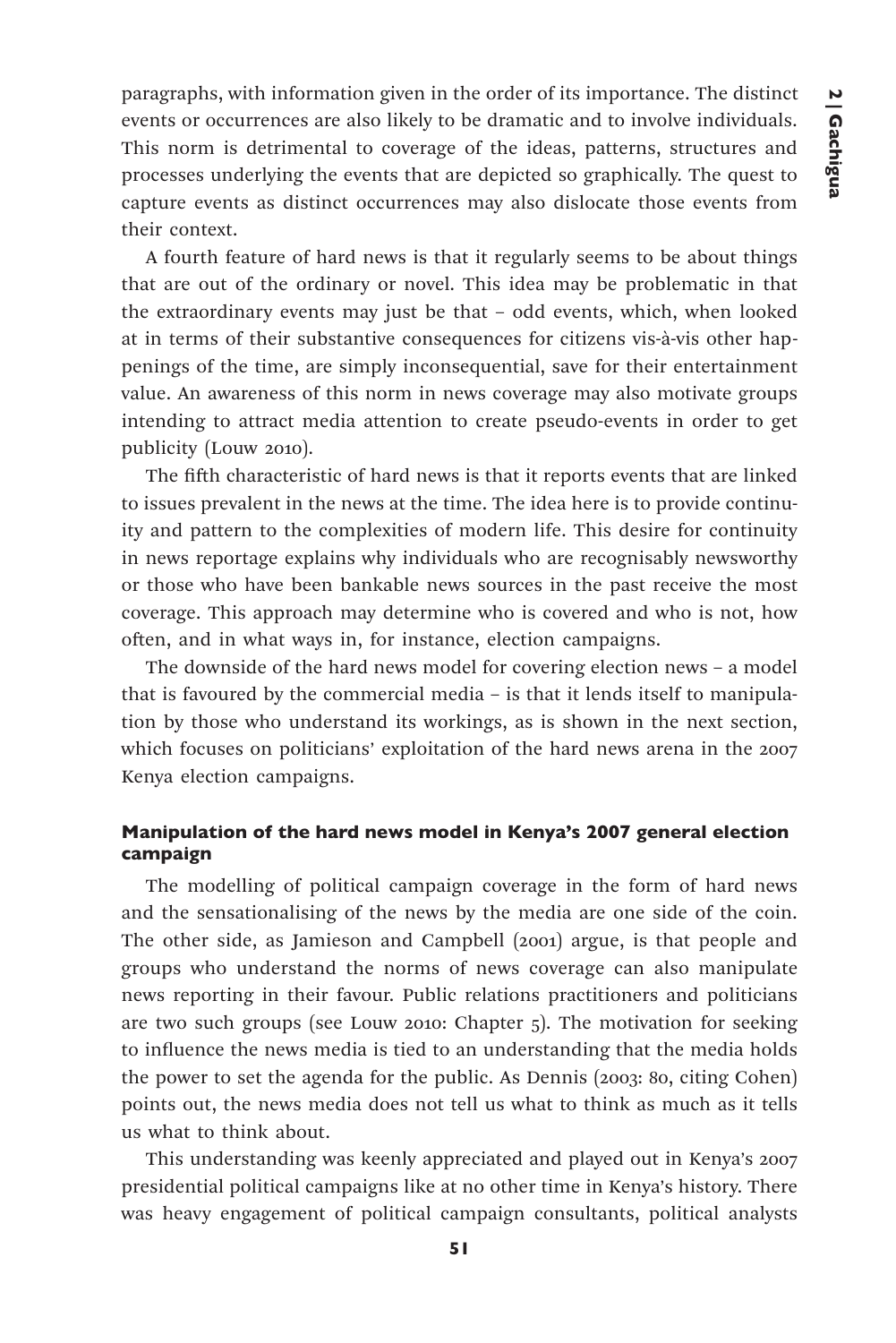and spin doctors by all the major presidential candidates. Most spin doctors were content to work in the background, but their work was discernible in the numerous advertisements in the media as well as in news feeds. Perhaps the most widely publicised of the campaign strategists was Dick Morris, who was brought in to the ODM campaign and paraded by the party's presidential candidate, Raila Odinga, in a press conference on 13 November 2007 as the architect of former US president Bill Clinton's successful re-election in 1996. He was reported to be ready to work for ODM pro bono. Morris was to leave the country two days later after it was established that he did not have a work permit. During his short stint in Kenya, he generated negative publicity for the ODM campaign when the party's opponents and sections of the media latched on to his controversial history in the US involving a prostitution scandal, tax evasion and run-ins with the Clintons.

One area that can be, and has been, used in influencing and even controlling news media, according to Jamieson and Campbell (2001), is the manipulation of deadlines. This involves, for example, releasing controversial information by newsworthy personalities that is harmful to opponents or in favour of the source close to the media deadline, thus leaving little time for it to be verified; the controversial information is therefore likely to be reported as it has been provided. In a competitive commercial media environment, chances of the unverified material being reported are usually higher. This is because, if one media outlet fails to report the story, other media outlets will scoop it. If readers find out about the story from other sources, they may start to question the capacity of the media outlet that did not carry the story to cover news. The unverified information can easily pass unchallenged and thus be legitimised as 'factual' if the media relaying the controversial story either lacks the capacity for investigative journalism or is compromised or biased in favour of the story's source. As the BBC World Service Trust (2008) observed, this applied to the mainstream Kenyan media in the run-up to the 2007 general elections.

A lot of conspiracy theories, claims of plans to rig elections, alleged manipulation of opinion polls, secret pacts – between, for instance, the Muslim leadership and a political party to introduce sharia laws – outright misleading statements by politicians, among other things, gave a field day to the political propagandists. The media seemed content to report such claims in descriptive terms, quoting only the sources, and at times the counterarguments, and only rarely pointing out the contradictions or requiring the politicians levelling the allegations to unequivocally substantiate their claims. Although such allegations could have had some truth to them, they circulated through the media largely through descriptive reports without much analytical insight, thereby leaving the public none the wiser.

In the face of widespread claims made in a highly polarised political cam-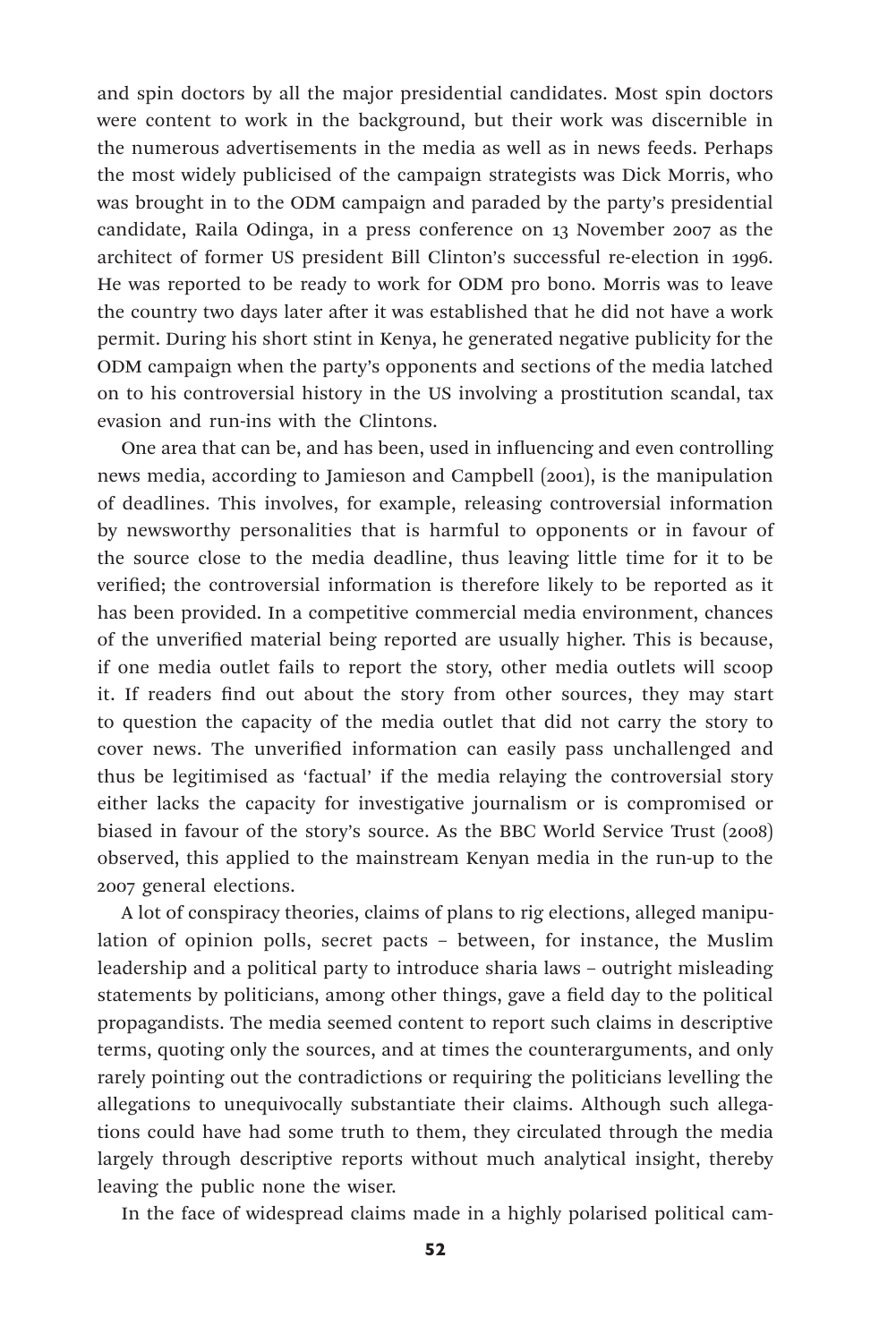paign, a fundamental question that should confront the media is how it should handle serious, unverified allegations emanating from political campaigns, whether these allegations are true or not, especially if they have grave implications for the nation.

This question seems critical when viewed against the backdrop of what happened during the post-election violence that rocked the country. Of course, seen from a long-term perspective, there would have been no reforms relating to the constitution and constitutionalism were it not for the horror of post-election violence. But in the immediate aftermath of the election, there was literally no individual or institution that could stand up as a moral voice to calm the tension and violence that was spiralling out of control. Part of the reason was, of course, that virtually the entire Kenyan citizenry and the country's institutions, including the media and religious organisations, had been sucked into the political feuds that had informed much of the political discourse during the period between 2003 and 2007. The other reason was that, led by the political class, Kenyans had been quick in labelling anybody holding a divergent view from their own as a 'traitor' or as working in the service of the differing camp – however well thought out the divergent views were. In the prevailing circumstances, perhaps many people who had the urge to speak out about the worrying situation in the country kept their thoughts to themselves for fear of being accused of belonging to one or the other political camp – a version of Noelle-Neumann's (1993) spiral of silence. Much of this labelling was communicated through the media. The media, therefore, being a critical and powerful institution in mediating public discourse, should be more keenly aware of the danger that unsubstantiated allegations, claims and conspiracies, which are reported uncritically, may pose to society in the long run, particularly during delicate moments in a nation's history.

An avenue available to broadcast media – one that relates to the manipulation of deadlines in the print media – is the stage-managing of live news coverage. Live coverage could effectively be used to insert questionable or highly controversial material into live news stories in real time in order to reach an exceptionally large captive audience. A blatant case in the 2007 general election period was that of a Mr Julius Bisen, who, in a live media broadcast on 30 December 2007, was presented at an ODM press conference as the 'returning officer' of Molo constituency, claiming that he had announced the constituency's PNU presidential candidate vote tally of 55,755, which was at variance with the 75,261 announced at the Electoral Commission headquarters at Kenyatta International Conference Centre. Mr Bisen was whisked away by ODM stalwarts immediately afterwards, before reporters could ask him questions. As reported in the *Nation* on 28 August 2008, the genuine returning officer for Molo constituency, Mr Laban Arupe Korelach, appeared before the Kriegler Independent Review Commission – which was set up to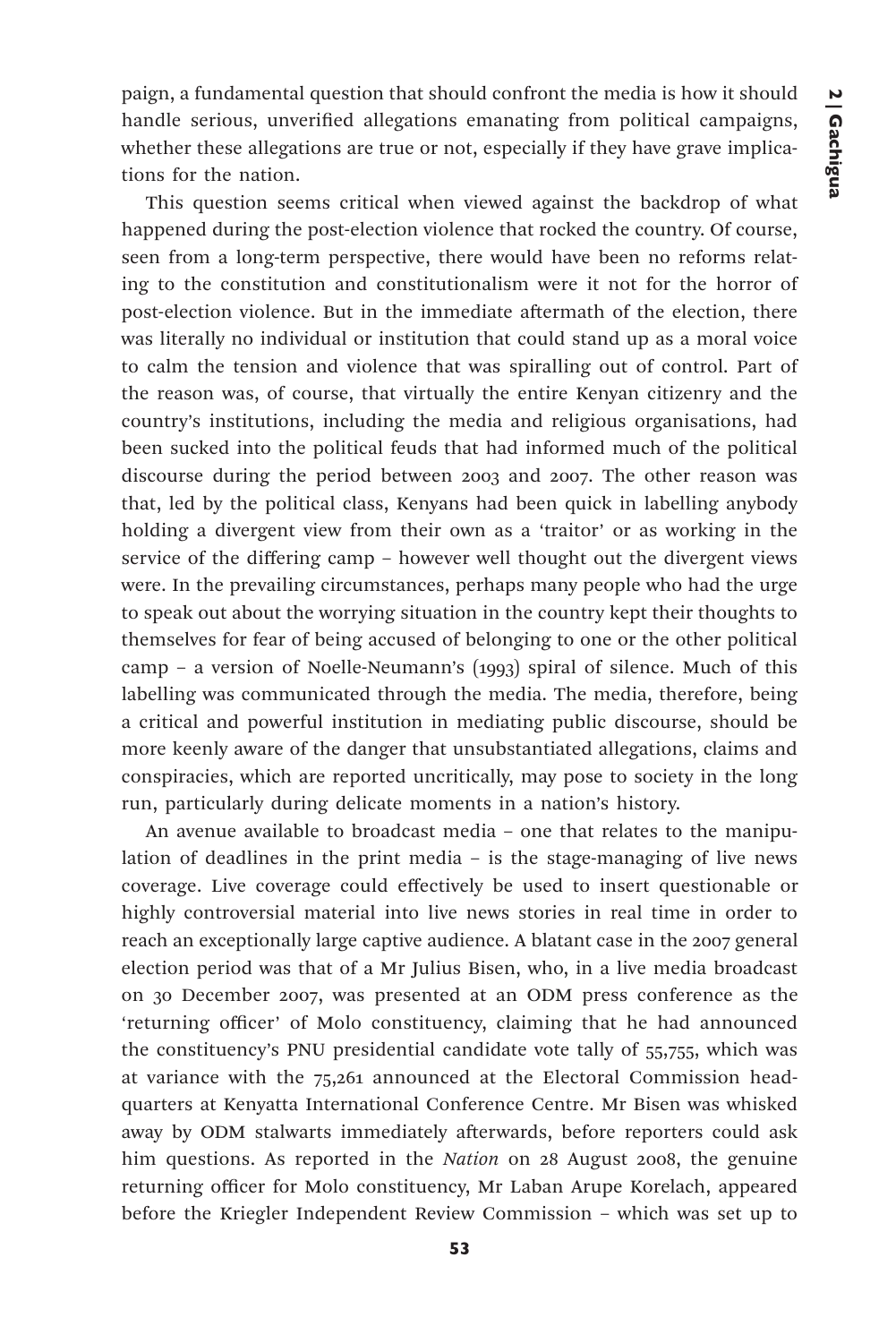investigate the 2007 elections – and recounted how he had been queuing to make a physical presentation of Molo's results to the national tallying officials at the Electoral Commission headquarters when he heard a Mr Bisen being presented as the returning officer for Molo. This planned misrepresentation of the situation, which was carried out in the context of the tensions building up and the claims of rigged elections, definitely added fuel to the friction and violence that started around this period.

A second arena in which journalistic norms and practices can be manipulated by politicians concerns the effective and strategic use of language and symbols. 'Of particular force is the dramatic, visual symbol … It is also possible to attract coverage by tailoring statements and events to the predispositions of the reporter or media outlet' (Jamieson and Campbell 2001: 132–6). Symbols are particularly important in visual media, such as photography and television, and may include symbolic locations, apparel, artefacts and the like. Language, for its part, can be used to manipulate coverage when it is artfully constructed and skilfully delivered in concise and dramatic statements – sound bites – that lend themselves to unedited use by the media. It is always the desire of politicians that these sound bites appear as media headlines.

In 2007, the Kenyan political parties recognised and extensively employed the strategic use of symbols to attract crowds to their rallies, as well as in media coverage. These strategies effectively offered pomp, colour and spectacle to hype the campaigns for the benefit of the live television cameras. And the competing television stations faithfully brought these spectacles to the viewers. Entertainment by musicians, political antics laced with propaganda, sharp dressing in political party regalia, traversing the country in helicopters, elaborately decorated political venues, highly choreographed political events, among countless other tricks and displays of might and glitz, constituted the menu doled out in the campaigns as politicians launched their visions and party manifestos, and held rallies and roadshows.

The print media, like the television stations, provided extensive coverage of the spectacles that attended these events, capturing them in fancy headlines and colour photographs glorifying the shows. There was also regular juxtaposition of stories and photographs of the competing candidates, re-creating boisterous battle metaphors. The following headlines taken randomly attest to this: 'Kibaki: Here I come' (*The Standard*, 1 October 2007, p. 1); 'A red blue and white affair' and 'Pomp and colour as president rolls out poll vision' (*Daily Nation*, 1 October, pp. 3 and 4 respectively); 'ODM paints the city orange' (p. 2); 'Nairobi, Nakuru in campaign frenzy' (p. 3); 'Day of thunder: "The best days of this country are not in the past. The days of this country are yet to come. They are in the future. And the future is Orange" – The pentagon team' (*The Standard*, 7 November, p. 7); 'Kibaki dangles education carrot to seduce voters' (*Daily Nation*, 3 November, p. 6); 'Bitter-sweet orange: a taste of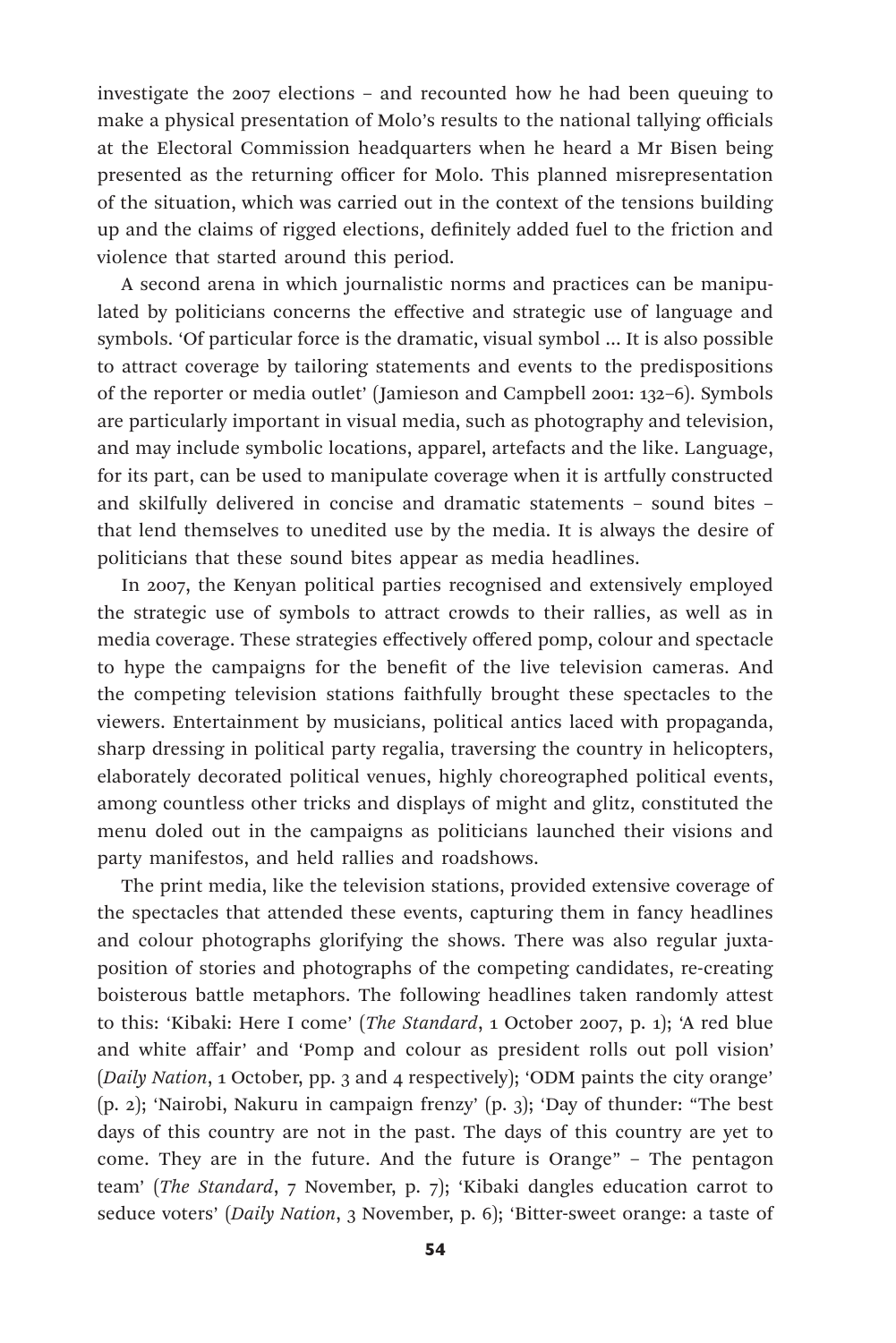the fruit – how ODM's harvest of technocrats, professionals, former top civil servants and experts is causing disquiet ahead of primaries' (*The Standard*, 9 November, p. 1).

With the knowledge that the hard news media prefers such dramatic presentations of news stories and the emphasis placed on the visual symbol, political campaigns are presented gleefully, taking advantage of the possibility to influence the news to their advantage through pre-packaged pseudo-events that take into account what news gatherers consider to be newsworthy. As Jamieson and Campbell (2001) argue, the ideal pseudo-event conforms to the norms of what is considered hard news. It is filled with drama and conflict, it is personalised and novel, a discrete event yet part of an ongoing theme in the news. Pseudo-events work best when timed to take place on the basis of the deadlines that the news media has to meet, and when they leave little time for any verification of the assumptions that underlie the point of view packaged by those managing the pseudo-event. A commentator observing the sensational turn that the 2007 political campaigns and their reporting in the media had taken lamented:

A great paradox evident in Kenya's emerging democratic polity is the lack of grasp of fundamental economic issues that underpin everything else … The majority of voters are always deeply steeped in campaign euphoria, showbiz spectacles and meaningless sloganeering and other rhetoric that have no bread and butter value (Ngugi 2007).

An additional drawback of the overemphasis on the dramatic and visual symbol in politics and its reporting is that quite a number of questions that need to be raised in such displays go unasked in the media (Louw 2010). For instance, how much did it cost to put together such spectacles? Where did the money come from? In a modest audit of money spent on the political parties' campaigns, the non-governmental organisation Coalition for Political Campaign Accountability gave an estimate in excess of 5.6 billion Kenya shillings (about US\$86 million) in a report released on 23 April 2008. An earlier report published by the *Daily Nation* newspaper on 5 November 2007, under the banner 'Campaign billions', unquestioningly reported that the campaigning parties had 'set up war chests to finance the hunt for votes in readiness for poll battles'. It did not delve into the critical question about the sources of the funding, or indeed the desirability of such ostentatious displays. A further question that remained unasked was whether African states can afford to enact such showbiz politics in the face of the myriad problems that require serious political attention.

A third avenue in which politicians can, and indeed do, exploit news media routines and norms is through the understanding of the journalistic conception of the political process. The media reproduces the idea that political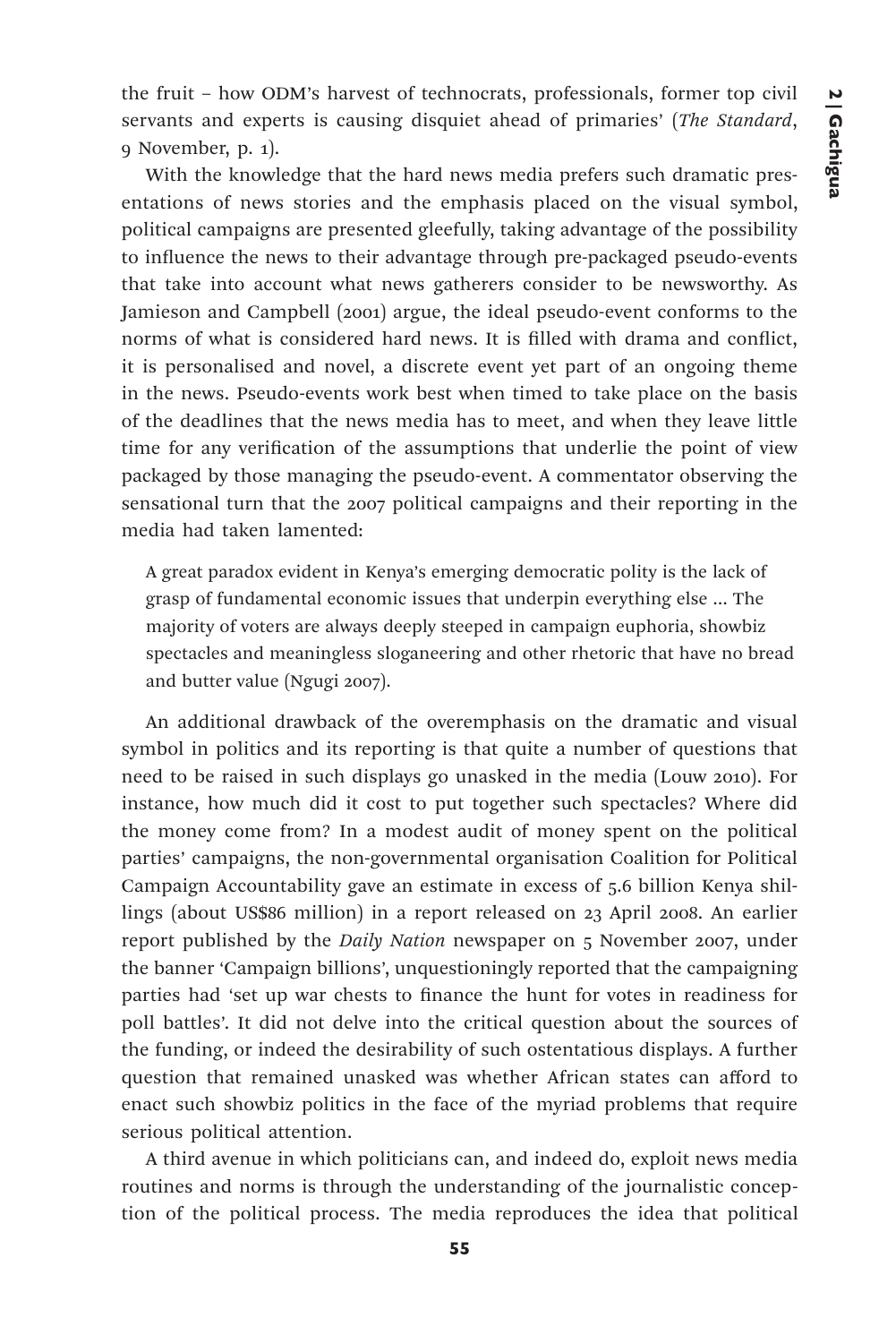campaigns are contests and candidates are adversaries, and so the campaigns are reported in mainly battle metaphors. In this view, politics is seen as a bruising fight, emphasising winners and losers, divergence rather than consensus, even when divergences may be minimal. An example of such a conception was given in the *Nation* newspaper on 5 October 2007 with a subhead that read: 'President shares campaign platform with ODM pentagon William Ruto'. The sharing of a campaign platform between Kibaki and Ruto was reported as an oddity, given that the two politicians were in different political parties competing in the elections. This view ignores the fact that electoral campaigns are not meant to be a do-or-die affair between enemies. Unfortunately, and to the great detriment of nation states in Africa, this is how politics has been perceived (Ake 2002). This conception of politics also personalises what is at stake in the political process, making it seem to be a matter between individuals and parties while downplaying the fact that ideally the political process is only a means to achieving the good and the interests of the nation, not the vanquishing of political opponents. Such media reporting legitimises as the norm the notion that competing politicians should not see eye to eye, let alone share a platform.

Further examples of the media reporting campaigns as battles include the headline of a lead story that read: 'Show of might: Raila launches all-out battle for power, describing Kibaki as a failure'. Below the lead story, another headline was juxtaposed to reinforce the battle imagery: 'Kibaki digs in to stay at State House' (*Daily Nation*, 7 October 2007, p. 1). Other headlines blasted 'ODM moves to defend its turf as Kibaki casts his net for Rift Valley vote' (*Daily Nation*, 2 December 2007) and 'Raila team storms North Rift' (*The Standard*, 1 October 2007, p. 1). In another instance, the *Daily Nation* newspaper on 12 December 2007 (p. 4), reported Raila saying – apparently borrowing from Winston Churchill's declaration in World War Two – 'We shall attack the enemy from every direction. We shall launch a simultaneous attack from the land, the air and the sea until we secure victory.' This is a case of a politician using battle sound bites to describe the election process, seemingly aware that the media interprets the process in such mental frames, and thus aligning his descriptions accordingly with the knowledge that the likelihood of the sound bite being reported verbatim is almost certain.

In yet another example indicating the zero-sum game playing out in Kenya's 2007 general elections, *The Standard* on 7 December 2007 carried the headline: 'Why a win is a must: high stakes game – for Kibaki, a loss would make him the first incumbent to do so; if he doesn't win, Raila will have missed his best bet yet; if he fails, Kalonzo could be back in 2012.' The story, which was peppered with combat terms, related the reasons why the 2007 campaigns were played out using vicious propaganda, advertising blitzes and an obsession with opinion ratings. The tone of the story did not envisage the possibility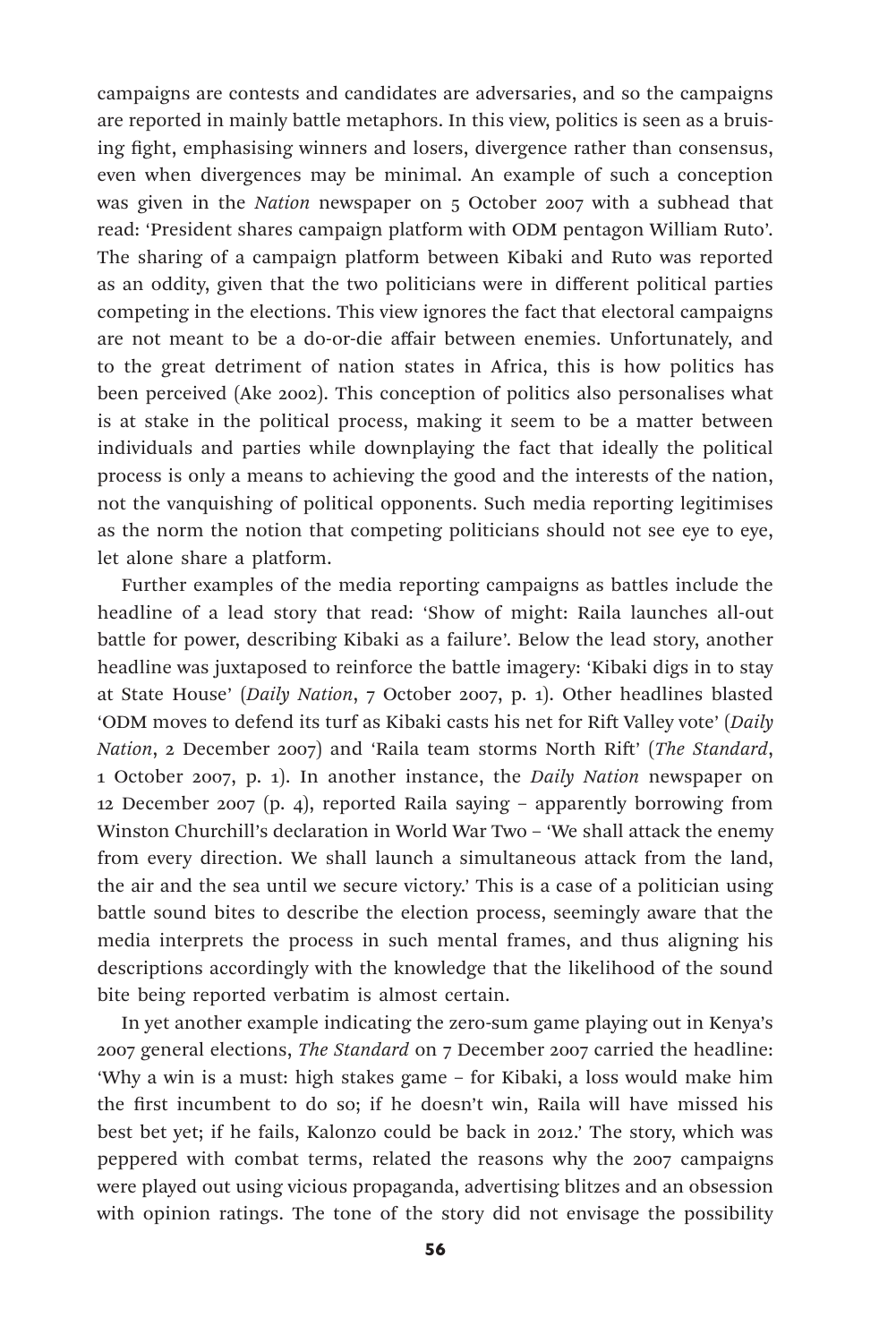of a life out of power for the two major presidential candidates, Raila and Kibaki, nor did it suggest that this was something they might countenance.

The corollary of presenting the political process as a combat is that perceived minor candidates in the process are mainly ignored and their policies, despite their merits, are also ignored. Kalonzo's case is germane here, especially his proposal to introduce a twenty-four-hour economy in the capital, Nairobi, in order to create more employment. Also relevant was the case of his public declaration of his wealth, and his proposal that other candidates do likewise – a proposal that has been resisted aggressively by the political elite although such declarations are widely acknowledged as important in stemming corruption in the public sector (see Gachigua 2012). These were potentially important campaign issues that were generally given minimal media coverage and ignored by the other major presidential campaigns.

Another effect of presenting the political process as a contest is that personal attacks rather than advocacy of policy become the defining basis of political campaigns. Policy issues in this approach are given short shrift as the dramatic and conflictual aspects are emphasised. Questions that emerge from this conception of politics include: does this notion of politics resonate with the African socio-political psyche? Does playing politics in an all-out adversarial manner not damage further the already fragile ties that make up many African societies? Does the media reporting of elections in overly antagonistic, conflictual and combative metaphors polarise fragile African societies?

# Media reporting of opinion polls in Kenya's 2007 general election campaigns

In the three months before the 2007 elections, opinion polls were conducted extensively, with the media both commissioning and reporting them. Starting in late September 2007, the Steadman Group began a fortnightly poll that ran up to about eleven days before the elections. In the three months prior to the elections, the Steadman poll was almost always reported on the front pages of the two dailies under review, either as the lead story or, less often, as the second story.

The history of widely published political opinion polling in Kenya is rather brief and became both emotive and divisive in the run-up to the 2007 general elections (Kiage and Owino 2010). The first widely acknowledged political opinion polls emerged in the 2002 general elections, which rightly predicted the victory of Mwai Kibaki, the then NARC presidential candidate, and foresaw a margin of 65 per cent. The actual figure turned out to be fairly close at 62.21 per cent. The Steadman Group established its presence in opinion polling in the intervening period, most notably during the 2005 referendum on the constitutional review. After that time, the pollster affirmed its presence through a quarterly poll gauging the popularity of political players, their parties, and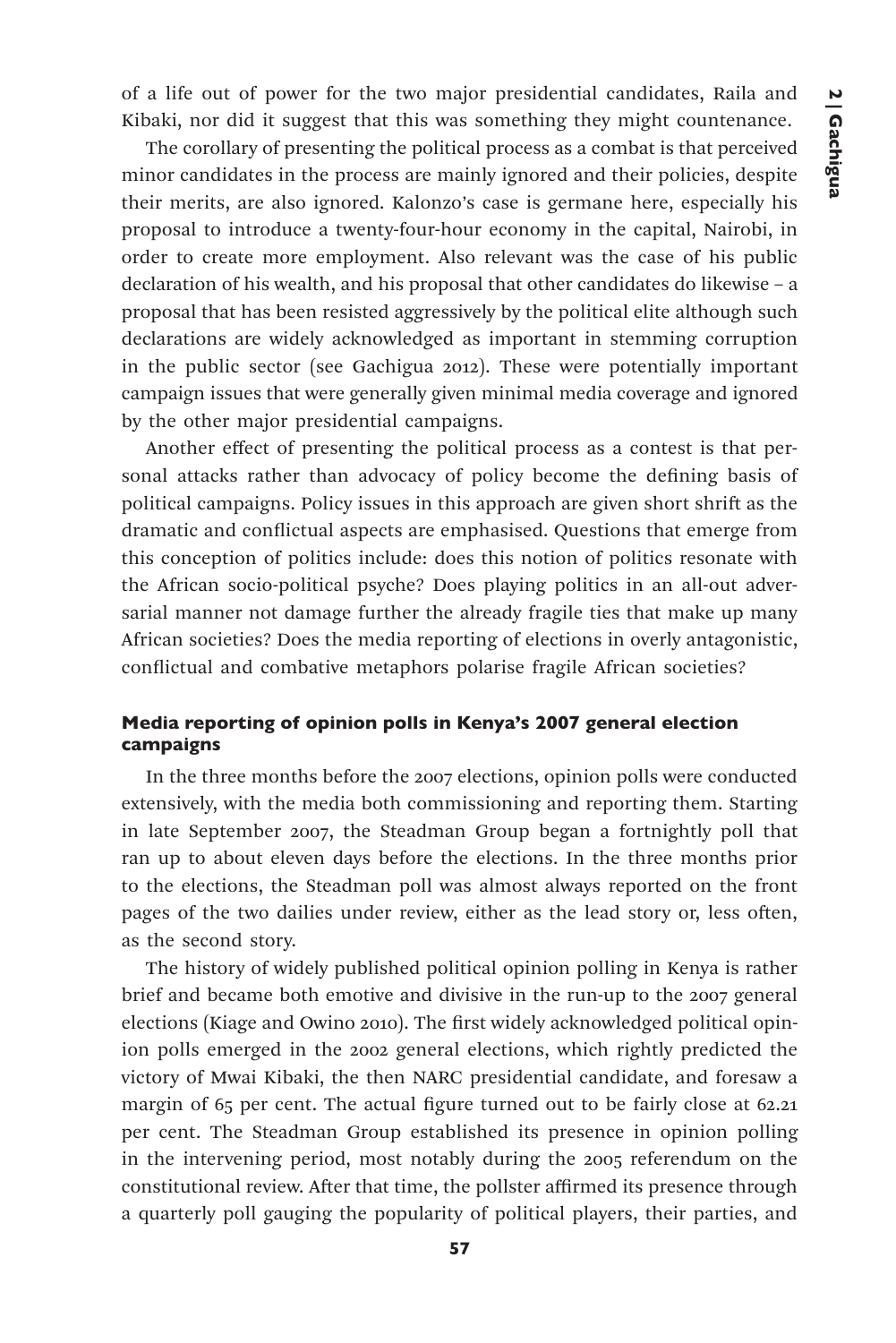opinions on issues that were thought to be of concern to citizens. Critics have argued that, in concentrating on measuring the popularity of potential presidential candidates long before the elections, the polls unduly put the country in a perpetual election mood and unnecessarily fuelled competition among political players and, by extension, the communities they represented.

In addition to the Steadman Group opinion polls, Nation Media Group also commissioned a weekly opinion poll dubbed *Barometer*, which was conducted by three groups – Strategic Public Relations Research, Infotrak Harris and Consumer Insight. The results were published every Sunday; later, they appeared on Saturday, in the period between 30 September and 16 December 2007. Within this period there were also two reported polls conducted by Gallup. The first one, announced on 22 November, indicated a very tight race between the two top contenders, with Raila scoring 45 per cent, Kibaki 42 per cent and Kalonzo 11 per cent, while 1 per cent were undecided and a further 1 per cent refused to answer. The second Gallup poll, reported on 19 December, predicted a Kibaki win with 44 per cent of the vote, Raila with 43 per cent and Kalonzo at 12 per cent. A further 1 per cent was unaccounted for in the reports of both the *Daily Nation* and *The Standard*.

Philip Ochieng, a veteran *Sunday Nation* columnist, summed up the media interest in opinion polls in the following terms on 21 October (Ochieng 2007: 11):

Whatever the political leaning of each editor, there is no way that he can ignore Mr. Steadman. For news is his stock-in-trade. And, just a few weeks to the General Election, nothing can be more 'newsworthy' than Steadman's polling figures. A commercial newspaper ignores these figures only at its own peril.

Underlying this comment is the observation that opinion polls are seen as an important attention-grabber that can offer a good storyline that will help bolster revenues, which in turn drive commercial media.

Indeed, the 2007 opinion polls consumed Kenyans' imagination as never before. The polls were the subject of heated debates among the political classes and their supporters, with those who had been rated favourably praising the polls as a 'reflection of what is on the ground', while those rated badly fervently contested the poll results or dismissed them as inconsequential. Given the interest and heat they generated, it is instructive to ask how the media treated these opinion polls? Did the media report the polls in a manner that advanced enlightened debate on the issues of the day? Could the opinion poll results have been used by interest groups and reported in a manner that would have contributed to the violence that shook the country after the 2007 elections? And, as one commentator asked (Mbugua 2007: 7): 'Are Kenyans savvy consumers of opinion polls?' In response to his question, he observed (an observation with which I concur) that 'there is a tendency in this country to view opinion poll results as an "interim election" or a "mandate from the people"'.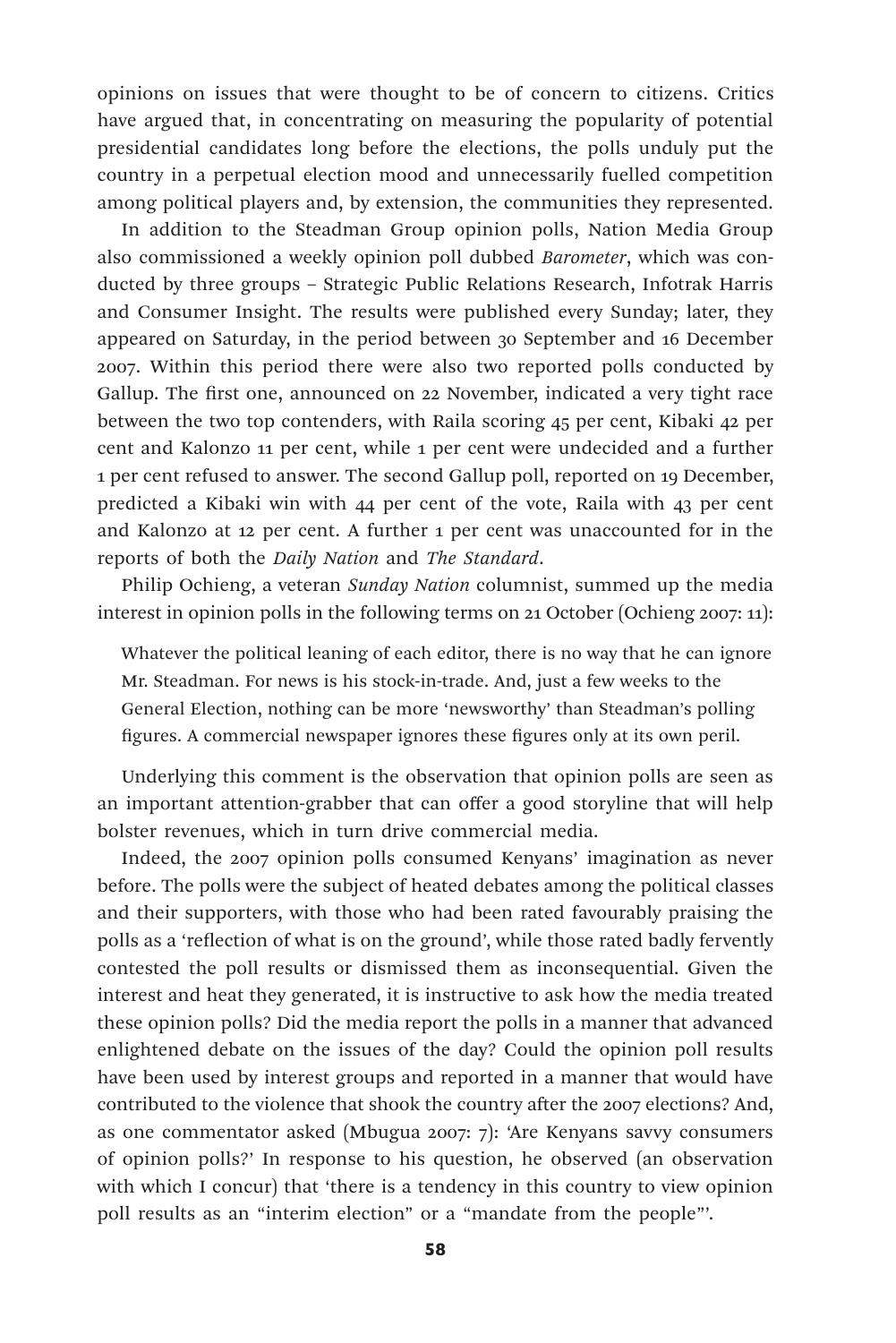It is notable that, when conducted by reputable organisations in a scientific manner, opinion polls do provide a 'snapshot in time' on a particular question (Dennis and Merrill 2003: 84). However, opinion polling is not unproblematic; indeed, the conduct of the Kenyan 2007 opinion polling and reporting did raise pertinent issues. Firstly, the opinion polls and their reporting tended to personalise the campaigns, making them a dramatic popularity contest between individuals and, by extension, between the ethnic communities or coalitions of communities the presidential contestants represented. The positions and issues espoused by the candidates were given only token consideration in the polling, with reports consumed by who was ahead of whom. This was aptly captured in nearly all the opinion poll headlines, which overwhelmingly gave prominence to the ratings of the presidential candidates and very rarely, or only as a secondary issue, to policy. These headlines picked at random demonstrate this: 'Raila tips scale but Kibaki stays close', 'Raila widens gap', 'Kibaki gains two points but Raila still leads in latest opinion poll', 'Raila's third win', 'New poll shows mixed fortune for candidates', 'Kibaki narrows gap on Raila in new poll', 'The last sprint'.

Secondly, the opinion polls commissioned by the Nation Media Group, *Barometer*, despite the positive review by Kiage and Owino (2010: 312), posed some serious questions. Even though they were seemingly acknowledged by the *Daily Nation* newspaper, these questions were not addressed satisfactorily in order to offer enlightened direction. To begin with, there were quite significant disparities between the highest and lowest rating of the same candidate by the three pollsters; for instance, on 14 October 2007, the discrepancy in the rating for Raila was 8 percentage points, as was the difference for Kibaki; on 21 October, it was 9.8 percentage points for Raila and 7.2 percentage points for Kibaki; and on 11 November, it was 12.2 percentage points for Raila and 9.2 percentage points for Kibaki. There were also major discrepancies in the margins reported between the two leading candidates that should have been accounted for: for instance, on 14 October, the Strategic Public Relations Research poll reported a margin of 17 percentage points between Raila and Kibaki, Infotrak Harris gave it as 15.9 percentage points, while Consumer Insight stated that the margin was only 3 percentage points. On 21 October, Strategic Public Relations Research reported a margin of 16 percentage points between Raila and Kibaki, Infotrak Harris 21.2 percentage points, and Consumer Insight 5 percentage points. These disparities were more telling given that the same set of questions had ostensibly been asked of respondents by the three pollsters (for example, see *Sunday Nation* of 4 November 2007 – p. 13 – for an explicit statement).

There was also a revealing difference in opinion reported by the *Barometer*  poll when compared with that of the Steadman Group on the controversy surrounding whether the country should adopt the *majimbo* (federal) system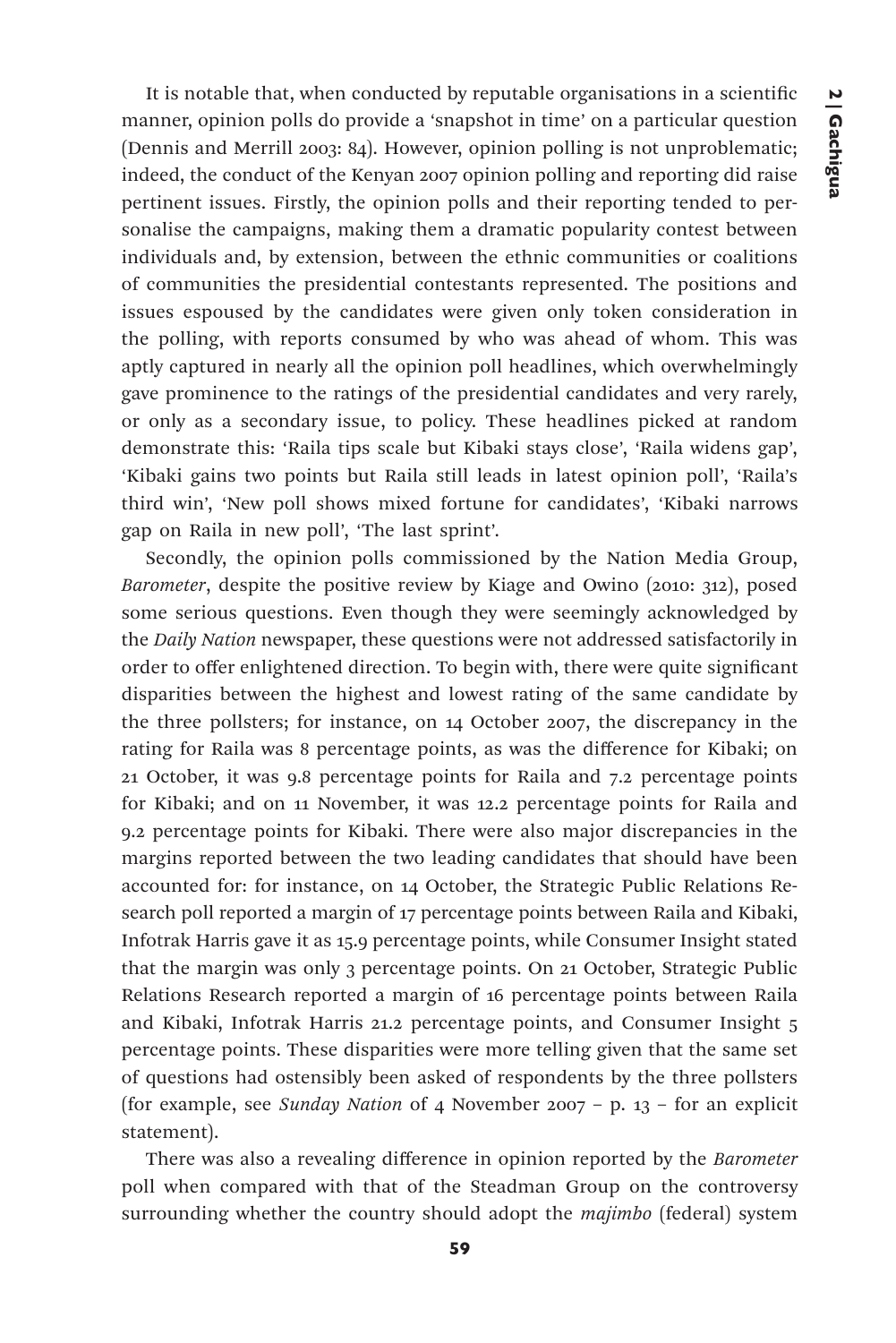of government. *Majimbo* is a historically contested term (see, for instance, Anderson 2005; Odhiambo 2004; Brown 2004) but an enduring one (Anderson 2005). ODM's campaign advocated a *majimbo* system whose devolutionary structure and meaning, as reported by Anderson and Lochery (2008: 330), were 'persistently left vague', while ODM-K had a variant version dubbed 'economic *majimbo*'. However, of particular concern in this study is the way in which polling was conducted on the subject of *majimbo*. On 28 October 2007, Strategic Public Relations Research reported that 62 per cent of the people polled were in favour of *majimbo*, Infotrak Harris showed 57 per cent support, Consumer Insight had 51 per cent in favour of the system, while the Steadman Group indicated that only 44 per cent supported the adoption of *majimbo*. Given the extreme opposing passions that the *majimbo* debate generates in Kenyan politics, the fact that these varied polls showed a discrepancy between the highest and lowest reported levels of support of only 18 percentage points helped to add confusion to an already polarised discussion of the issue. It did not help matters when the same opinion polls indicated that different people had different understandings of the meaning of *majimbo*. For example, it was reported that 'a significant number were ignorant of the concept', while 'to some it meant returning land to its "original" owners'. For others it meant 'uprooting people from their land'; for yet others *majimbo* would 'come with re-allocation of land' (*Sunday Nation*, 28 October 2007, p. 13). If, then, the term *majimbo* meant different things to different people, could it have been possible to provide a common rating of support? Wouldn't it have been prudent to rate the various versions of *majimbo* separately, for example?

It would seem that the Nation Media Group was aware of the potential controversy raised by the *Barometer* polls it had commissioned, as reflected in the disclaimer printed below the poll results: 'Caution: Readers are advised that all opinion polls have a sampling error. This error is not the only source of bias.' Seemingly after the discrepancies became more stark, and possibly also because quite a number of questions could be raised regarding the commissioned polls, the media house upgraded the disclaimer from a caution to a warning, from 4 November 2007 onwards:

Warning: Readers are advised that all opinion polls have a sampling error. This error is not the only source of bias in opinion polls; Readers are further cautioned that the *Sunday Nation* has not confirmed the accuracy of the findings published here. The accuracy of the data is the sole responsibility of the contracted polling companies. Should you have any concerns, please send them to Sundaynation@nation.co.ke/Saturdaynation@nation.co.ke when published on Saturday.

The warning carried by the Nation Media Group relating to the subsequent publication of the commissioned polls could be questioned on various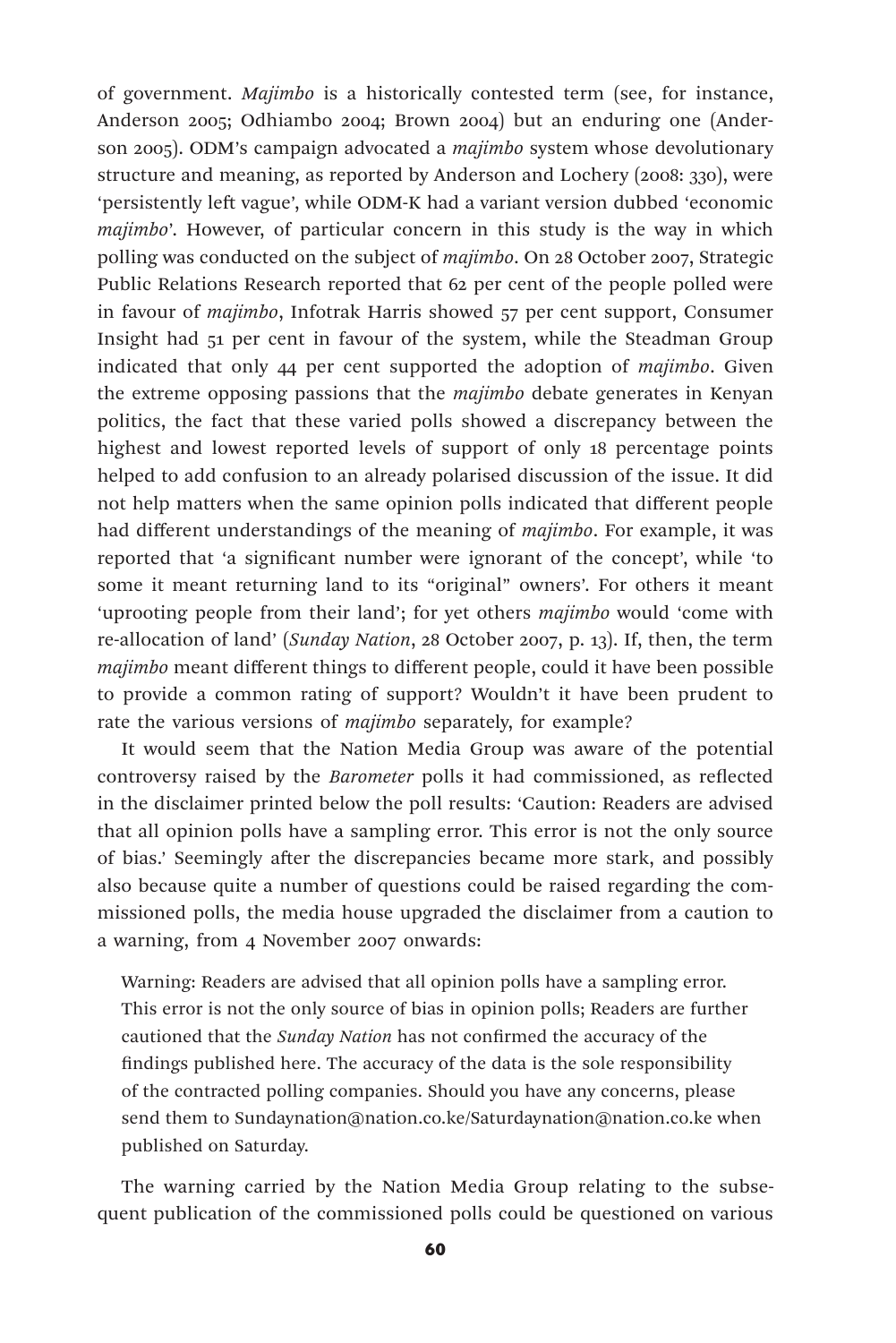accounts. To begin with, what other errors and sources of bias were to be taken into account when reading the polls? How were the readers supposed to interpret the polls? Was the warning implying that it left the responsibility of confirming the accuracy of the polls to the readers? Did the readers have the capacity to verify the findings? Was the Nation Media Group not abdicating its responsibility for investigating the accuracy of the polls, which it had taken upon itself to commission in the first place? If the accuracy of the polls seemed uncertain, of what value were they to the public? Indeed, why peg news reports to unauthenticated polls? And, more importantly, how could the polling companies be held responsible by the public? A related issue that one may raise concerns the use of disclaimers on potentially problematic or hazardous material. It has been pointed out that it is usually written in small print below the main message and, therefore, normally goes unnoticed by readers.

A third problem was that quite a number of the *Barometer* opinion polls did not provide sufficient information on the methods or procedure of the survey or give the sample questions in order to enable readers to judge the authenticity of the results. It therefore became quite problematic when the results of the polls were used to support assertions regarding campaign predictions. This was the case with, for example, a poll reported in *The Standard* on 14 December 2007, where the front page lead story read: 'Voters have decided, says opinion survey'. The story quoted pollster Infotrak Harris: 'Once again Kenyans insist they have made up their mind on who they will vote for.' The report also indicated that the new findings showed 'that most Kenyans are not ready for hereditary kind of leadership' and went on to assert that 'Kenyans have also said a thumping "No!" to a succession arrangement that would install a dynasty, with 93 per cent saying they are totally opposed to the concept'. The only background information that hinted at how the poll was conducted stated that 'at least 2,400 people were interviewed in the poll conducted between December 9 and 11, with a rural–urban split ratio of 56:44'. The colourful language used here and the scant information about the purpose of the poll made the poll questionable.

A fourth problematic issue in opinion polling in Kenya's 2007 general election campaigns concerned commentaries carried in the news sections in which some material was couched as fact but in fact sounded more like a pitch for a specific candidate. In the *Saturday Standard* (13 October 2007, p. 3), a columnist wrote, in a story following on from a Steadman opinion poll reported on the front page of the paper, which had Raila Odinga leading with a 53 per cent rating, Kibaki at 37 per cent and Kalonzo at 8 per cent:

There are two clearly known scientific facts about political opinion polls, the world over. First, once ratings of an individual start plummeting, it is unlikely that such a politician can weave his way back to a favourable position. The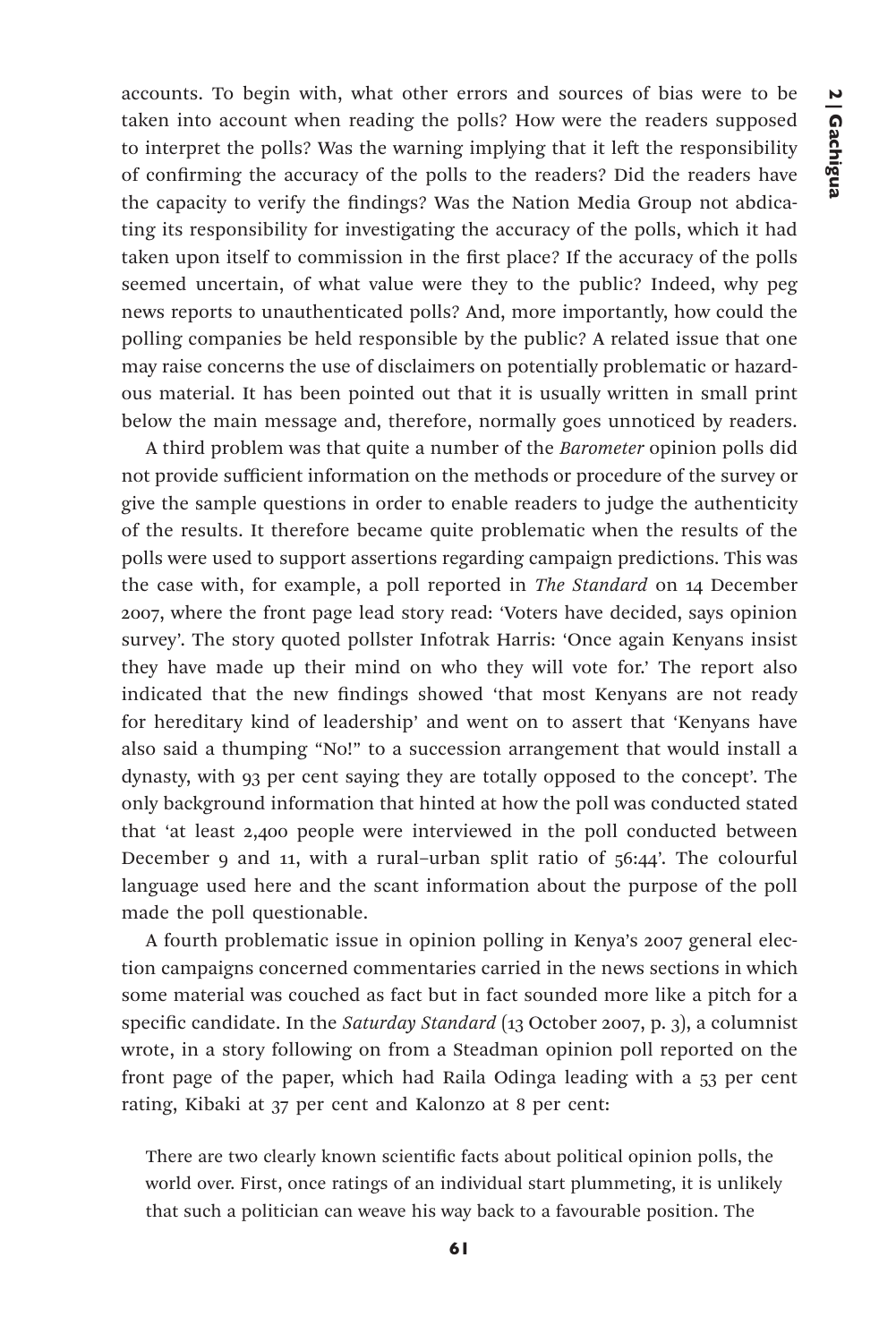simple logic of this is that as the voting date gets closer, political players and voters want to associate with the winning side.

The columnist then offered background details on how Kalonzo Musyoka had led in the opinion polls for ten months after the referendum in 2005, Mwai Kibaki had then taken the lead from 25 July 2006 but had lost that position to Raila Odinga the previous month, 'three months away to the polls'. The columnist cited the case of the UK Prime Minister Gordon Brown and how he had lost the lead in opinion polls to the Conservatives' David Cameron, thus plunging Brown into uncertainty over calling an election for fear of the imminent loss. Although the columnist suggested that Raila's triumph in the polls was not guaranteed to translate to a victory in the actual elections, the overtones of this article seemed to leave the impression that the scientific facts alluded to were sufficient to secure Raila's triumph, and that the lessons from Gordon Brown's situation in the UK confirmed this. Bearing in mind the tendency for Kenyans, as indicated earlier, to view opinion poll results as an 'interim election' or a 'mandate from the people', this kind of commentary could prove sensitive if such predictions did not come to pass.

Some reporting of opinion polls could also be viewed as potentially inciting sentiments along ethnic lines. For instance, the *Saturday Standard* (13 October 2007, p. 2), reporting a Steadman opinion poll, wrote: 'on the negative score, 68 per cent of voters in Central Province would *never* vote for Raila, while only 43 per cent of voters in Nyanza would *not* vote for Kibaki' (italics mine). Notice the use of the negatives 'never' – denoting an extreme, permanent condition – and 'not' – a moderate, less permanent state. It is not clear what question might have been asked in order to elicit the contrasting responses offered here, nor the range of possible responses that were given. However, the media should have exercised more caution in the choice of language as it reported the polls, lest their reports aggravated ethnic hostility, given their knowledge of the ethno-political context: firstly, Central Province is predominantly composed of the Kikuyu community while Nyanza Province is predominantly Luo; secondly, the two leading presidential candidates, Kibaki and Raila, were from the two communities respectively; and thirdly, the 2007 general elections were held within an ethnically polarised atmosphere.

#### Conclusion

This chapter has analysed the campaign news reports in the run-up to the 2007 Kenyan elections as published in the country's two oldest and leading newspapers – the *Daily Nation* and *The Standard* – critiquing the performance of these papers against the ideal role of the media in the democratic public sphere. The analysis specifically focused on the newspapers' failure to live up to that ideal. This appraisal has been made within the context of the political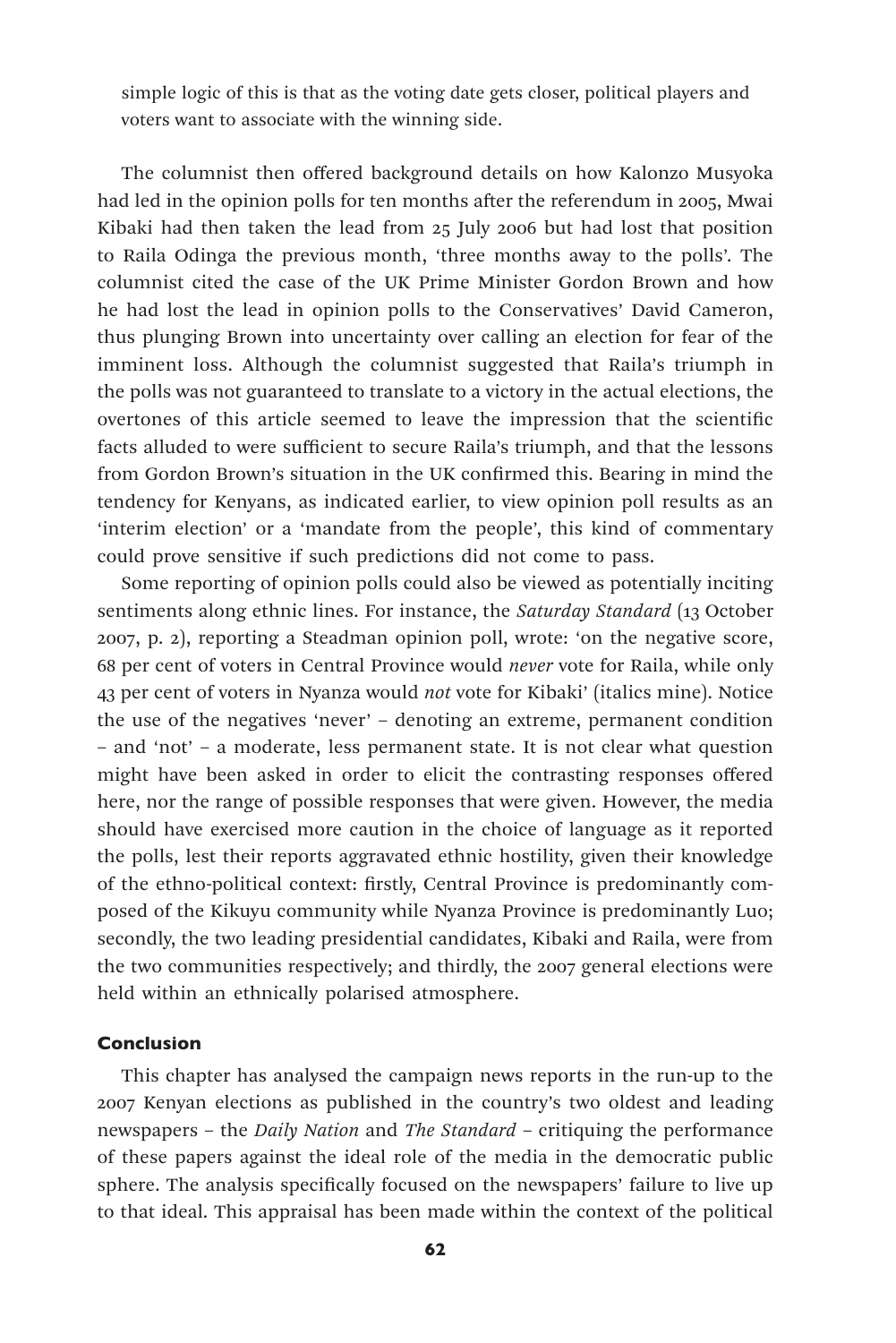environment in which the media was operating at the time. According to the perspective provided here, the media increasingly models campaign news in the form of the hard news genre, in which such news is personalised, dramatic and filled with conflict, and involves extreme physical action and emotional intensity. It is also out of the ordinary and controversial, as well as being linked to issues prevalent at the time. The motivation for structuring campaign news as hard news is that such a characterisation appeals to readers, and this appeal is desirable in order to sustain competition and media profits, which are the driving forces of media outlets operating as commercial entities in a liberalised economy.

As discussed above, this conception of news is problematic in a number of ways that undermine the ideal role of the media as an arena and actor in the public sphere. In the context of the transitions the elections were expected to facilitate, the media played a role that exacerbated tensions and made it difficult to achieve clarity on the core questions at the heart of the elections. Furthermore, I would argue that politicians' understanding of the media's hard news norms and routines allowed them to manipulate such norms in their favour. In this regard, the chapter analysed instances in which politicians in the 2007 Kenyan general election campaigns, through the engagement of media consultants and spin doctors, manipulated hard news norms to achieve the publicity they desired. In addition, some critical shortcomings in the reporting and commissioning of opinion polls by the two leading newspapers have been noted through an examination of these processes. While acknowledging that the media would not in itself have been the cause of the 2007 post-election violence, this analysis shows how media channels contributed to the polarisation of society, or, in other cases, did not do enough to steer the campaign debates in a more enlightening manner. Therefore, this study illustrates some useful lessons on how the media has the potential to undermine the promotion of public-spirited discourses in critical political moments.

At the moment, the government is hampered in fulfilling its media oversight role because of the genuine fear that most of its interventions in the past have been far from benign (see Ogola 2011). However, self-regulation and introspection by media bodies has not been very successful (Makokha 2010); for instance, despite the Media Society of Kenya resisting attempts by the government to institute a formal review of the media through claims that the body would conduct its own review, this has not happened. Furthermore, starting from the time when the major media organisations in Kenya adopted a joint editorial at the height of the post-election violence – entitled 'Save Our Beloved Country' (3 January 2008) – the media began modelling a narrative about the resolution of the escalating conflict by urging for unconditional unity, reconciliation and patriotism, and by downplaying the necessity for truth and justice and an alternative resolution of the post-election violence.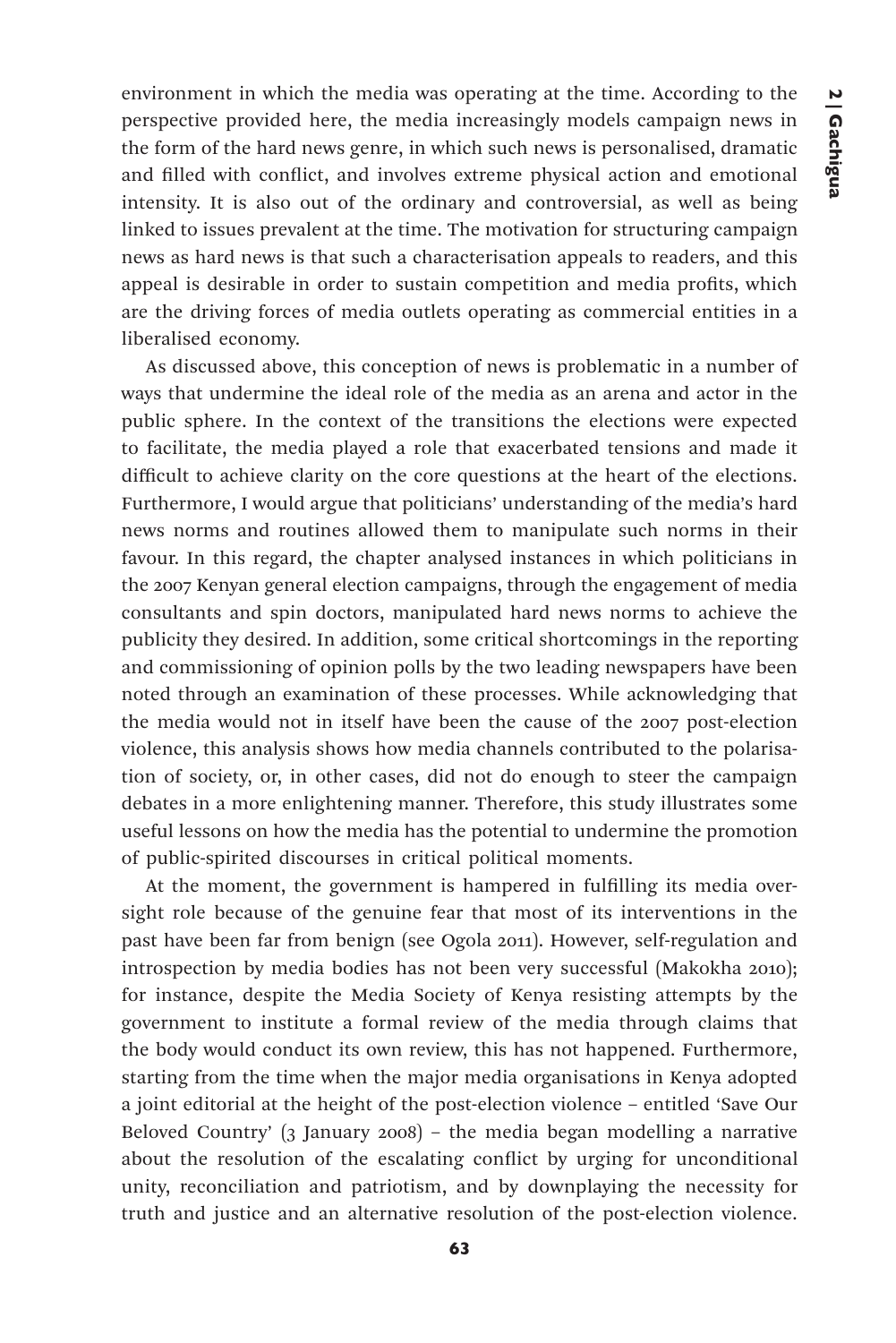As the mediation process took off, this seemed to be the overriding narrative among the key political elite and the media. It was the same narrative that many critics view the Kenyan media as having adopted with regard to the International Criminal Court prosecution of those thought most culpable for the post-election violence, and indeed the aftermath of the contested 2013 general elections. If that is the prevailing narrative in the Kenyan media, the reasons why it is (re)produced, how this is done, and its socio-political implications in the struggle for a new political and constitutional order need to be the subject of sustained critical media scholarship.

#### **References**

- Ake, C. (2002) *The Feasibility of Democracy in Africa*. Dakar: Codesria.
- Anderson, D. M. (2005) 'Yours in struggle for majimbo: nationalism and the party politics of decolonization in Kenya, 1955–64'. *Journal of Contemporary History* 40(3): 547–64.
- and E. Lochery (2008) 'Violence and exodus in Kenya's Rift Valley, 2008: predictable and preventable?' *Journal of Eastern African Studies* 2(2): 328–43.
- BBC World Service Trust (2008) *The Kenyan 2007 Elections and their Aftermath: The role of media and communication*. Policy Briefing No. 1. London: BBC World Service Trust.
- Branch, D. and N. Cheeseman (2006) 'The politics of control in Kenya: understanding the bureaucratic–executive state, 1952–78'. *Review of African Political Economy* 33(107): 11–31.
- (2008a) 'Democratization, sequencing and state failure in Africa: lessons from Kenya'. *African Affairs* 108(430): 1–26.
- (eds) (2008b) 'Election fever: Kenya's crisis'. *Journal of Eastern Africa Studies* 2(2) (special edition).
- Brown, S. (2004) 'Theorising Kenya's protracted transition to democracy'. *Journal of Contemporary African Studies* 22(3): 325–42.
- Burton, G. (2002) *More Than Meets the Eye: An introduction to media studies*. 3rd edition. London: Arnold.
- Dennis, E. E. (2003) 'The media influence – and often control – elections'. In E. E. Dennis and J. C. Merrill (eds)

*Media Debates: Issues in mass communication*. 3rd edition. London and New York, NY: Longman, pp. 79–81.

- and J. C. Merrill (2003) 'Public opinion and the polls'. In E. E. Dennis and J. C. Merrill (eds) *Media Debates: Issues in mass communication*. 3rd edition. London and New York, NY: Longman, pp. 84–99.
- Gachigua, S. G. (2012) 'Should public officers make open declarations of their wealth? Kenyan parliamentary discourse on the fight against corruption'. In J. Iwaniec and H. West (eds) *Papers from the Lancaster University Postgraduate Conference in Linguistics and Language Teaching (LAEL PG) 2011*. Volume 6. Lancaster: Department of Linguistics and English Language, Lancaster University, pp. 114–32. Available at www.ling.lancs.ac.uk/pg conference/v06.htm.
- Goldstein, J. and J. Rotich (2008) *Digitally Networked Technology in Kenya's 2007– 2008 Post-election Violence*. Internet and Democracy Case Studies. Cambridge, MA: Berkman Center for Internet and Society, Harvard University.
- Gripsrud, J. (2002) *Understanding Media Culture*. London: Arnold.
- Jamieson, K. H. and K. K. Campbell (2001) *The Interplay of Influence: News, advertising, politics and the mass media*. 5th edition. Belmont, CA: Wadsworth.
- Kevin, W. (2003) *Understanding Media Theory*. London: Arnold.
- Kiage, O. and K. Owino (2010) 'History, politics and science of opinion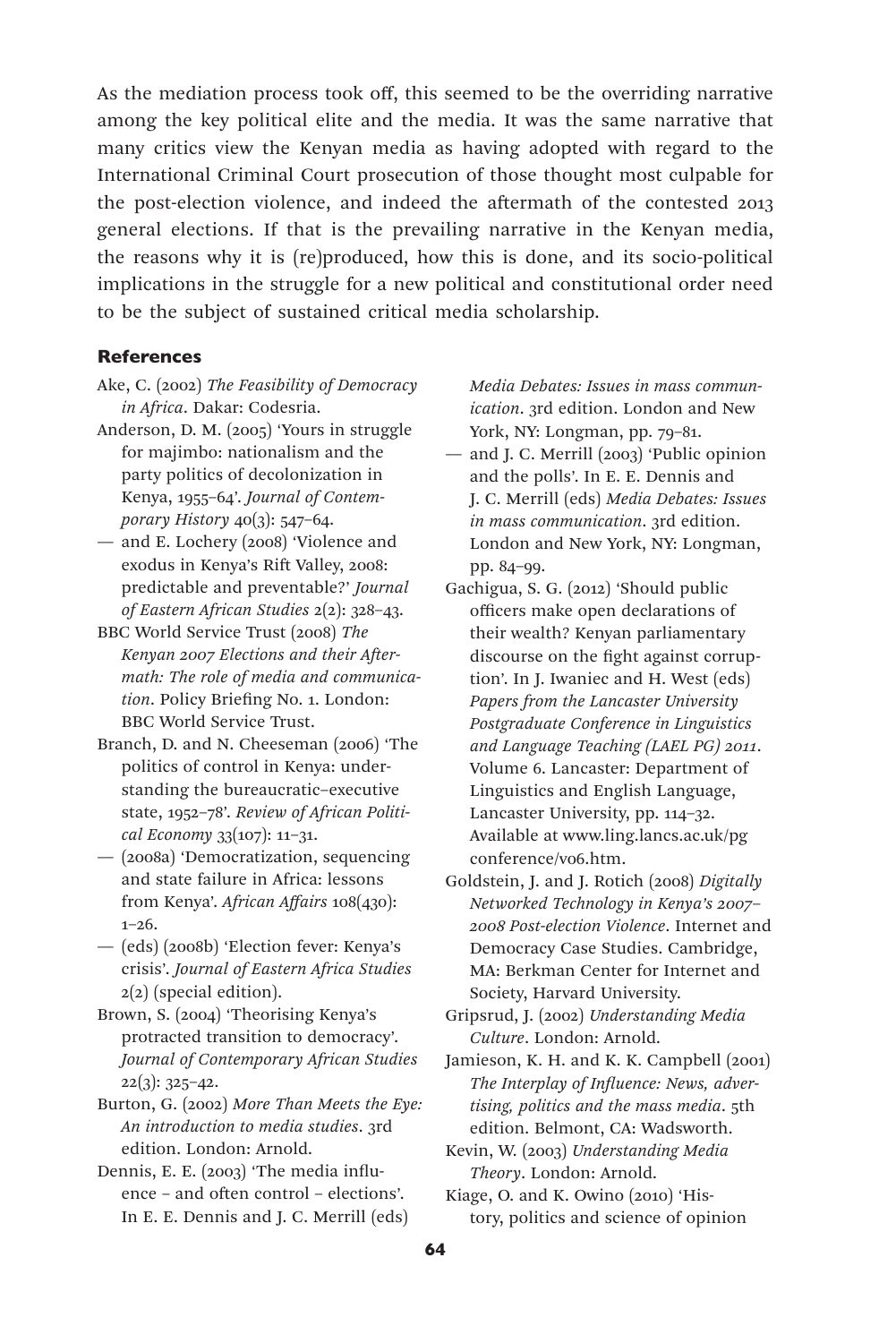polls in Kenya'. In K. Kanyinga and D. Okello (eds) *Tensions and Reversals in Democratic Transitions: The Kenya 2007 general elections*. Nairobi: Society for International Development and University of Nairobi, pp. 311–71.

Louw, E. (2010) *The Media and Political Process*. 2nd edition. Los Angeles, CA: Sage.

Makokha, K. (2010) 'The dynamics and politics of media in Kenya: the role and impact of mainstream media in the 2007 general elections'. In K. Kanyinga and D. Okello (eds) *Tensions and Reversals in Democratic Transitions: The Kenya 2007 general elections*. Nairobi: Society for International Development and University of Nairobi, pp. 271–308.

Mbugua, K. (2007) 'Do opinion polls inhibit choice in a democracy'. *The Standard*, 17 October.

Murunga, G. R. and S. W. Nasong'o (2006) 'Bent on self-destruction: the Kibaki regime in Kenya'. *Journal of Contemporary African Studies* 24(1): 1–28.

Ngugi, A. (2007) 'Vision 2030 neglected in campaign'. *Daily Nation*, 19 October.

Noelle-Neumann, E. (1993) *The Spiral of Silence: Public opinion – our social skin*. Chicago, IL: University of Chicago Press.

Ochieng, P. (2007) 'Why poll ratings can't be ignored'. *Sunday Nation*, 21 October. Odhiambo, E. S. A. (2004) 'Ethnic cleansing and civil society in Kenya'. *Journal of Contemporary African Studies* 22(1): 51–79.

Ogola, G. (2009) 'Media at cross-roads: reflections on the Kenyan news media and the coverage of the 2007 political crisis'. *Africa Insight* 39(1): 58–71.

— (2011) 'The political economy of the media in Kenya: from Kenyatta's nation-building press to Kibaki's locallanguage FM radio'. *Africa Today* 57(3): 77–95.

Oyugi, W. (2006) 'Coalition politics and coalition governments in Africa'. *Journal of Contemporary African Studies*  $24(1): 59-71.$ 

Republic of Kenya (2008a) *Commission of Inquiry into Post-Election Violence*. Nairobi: Republic of Kenya.

— (2008b) *Independent Review Electoral Commission*. Nairobi: Republic of Kenya.

Stevenson, N. (2002) *Understanding Media Cultures*. 2nd edition. London: Sage.

wa-Mungai, M. (2010) '"Soft power", popular culture and the 2007 elections'. In K. Kanyinga and D. Okello (eds) *Tensions and Reversals in Democratic Transitions: The Kenya 2007 general elections*. Nairobi: Society for International Development and University of Nairobi, pp. 217–69.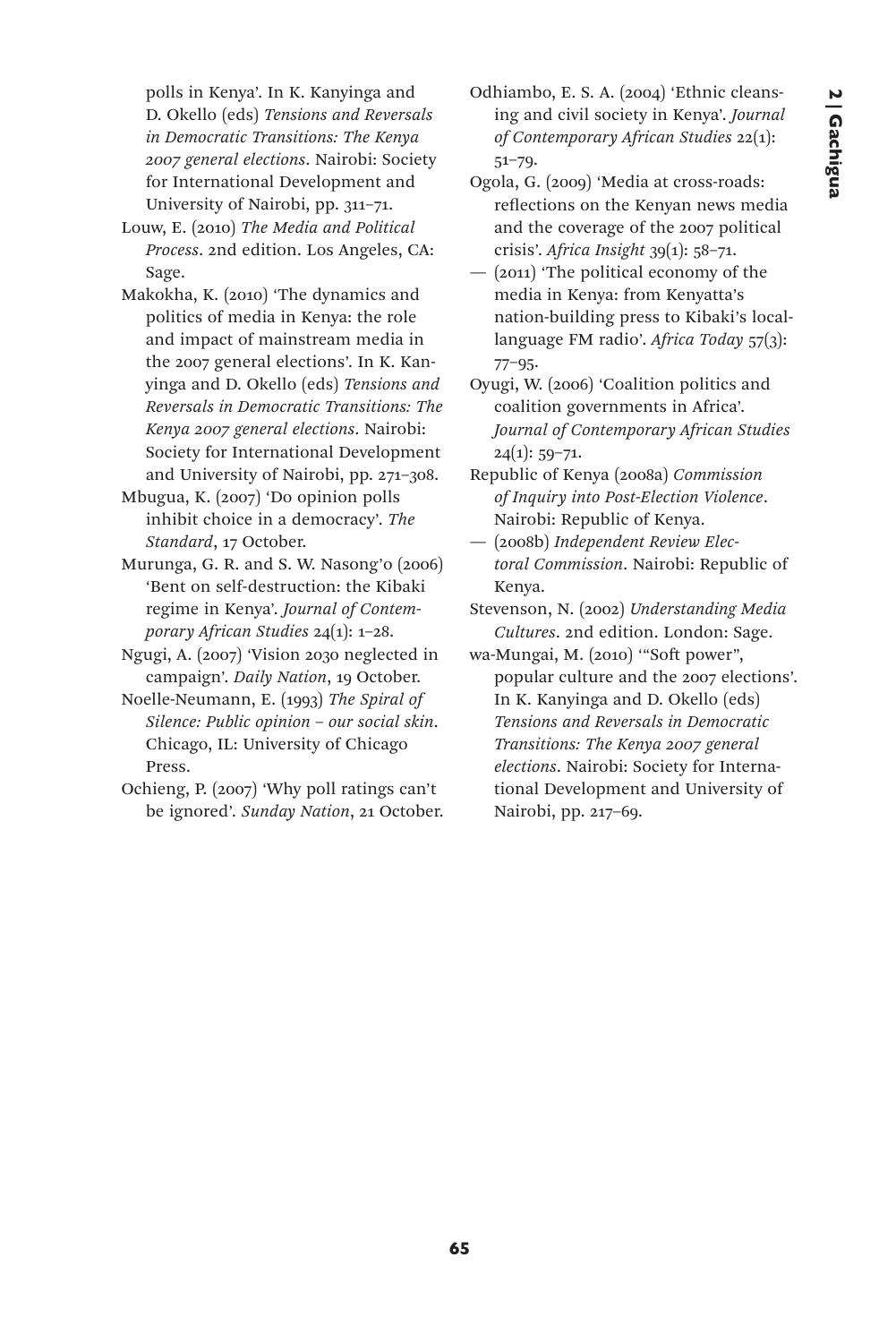# 3 | Mediating Kenya's post-election violence: from a peace-making to a constitutional moment

E. Njoki Wamai

#### Introduction

The mediation process led by the African Union (AU) in Kenya was initiated after the 2007–08 post-election violence. The violence was triggered by the alleged rigging of the 2007 presidential elections, and resulted in 1,133 deaths and the displacement of more than 650,000 (GoK 2008). This led to the demand for a peace-making process. As a term, peace-making was introduced into greater usage in the 1992 report *Agenda for Peace*, by the then United Nations Secretary General Boutros Boutros-Ghali. In this report the secretary general called for greater involvement of regional organisations in preventive diplomacy, peacekeeping, peace-making and post-conflict reconstruction (UN 1992). He defined peace-making as actions to bring hostile parties to an agreement, essentially through such peaceful means as those foreseen in Chapter VI of the United Nations (UN) Charter (ibid.).

Mediation is one such activity defined in Chapter VI that is carried out as part of the peace-making process to end hostilities between the antagonists and to design new governance structures that can prevent a recurrence of a similar crisis. Mediation is defined by Bercovitch as a 'process of conflict management related to but distinct from parties' own negotiations where those in conflict seek the assistance or accept an offer of help from an outsider to change their perceptions or behaviour and to do so without resorting to force or invoking authority of law' (Bercovitch et al. 1991). Mediation and negotiation in the postconflict situation provide a transitional moment, but in this Kenyan case under study, it also provided a constitutional moment for antagonists to reorder the governance structures through the introduction of a new constitution.

The term 'constitutional moment' was popularised by Bruce Ackerman (1991) when he argued that constitutional moments in America were transformative times of political crisis in which the electorate had succeeded in effecting constitutional changes collectively as a movement through extra-constitutional means. In this respect, he argued that a 'rising political movement succeeds in placing a new problematic at the center of … political life' (ibid.: 20). Drawing on Ackerman, this chapter defines a constitutional moment as that rare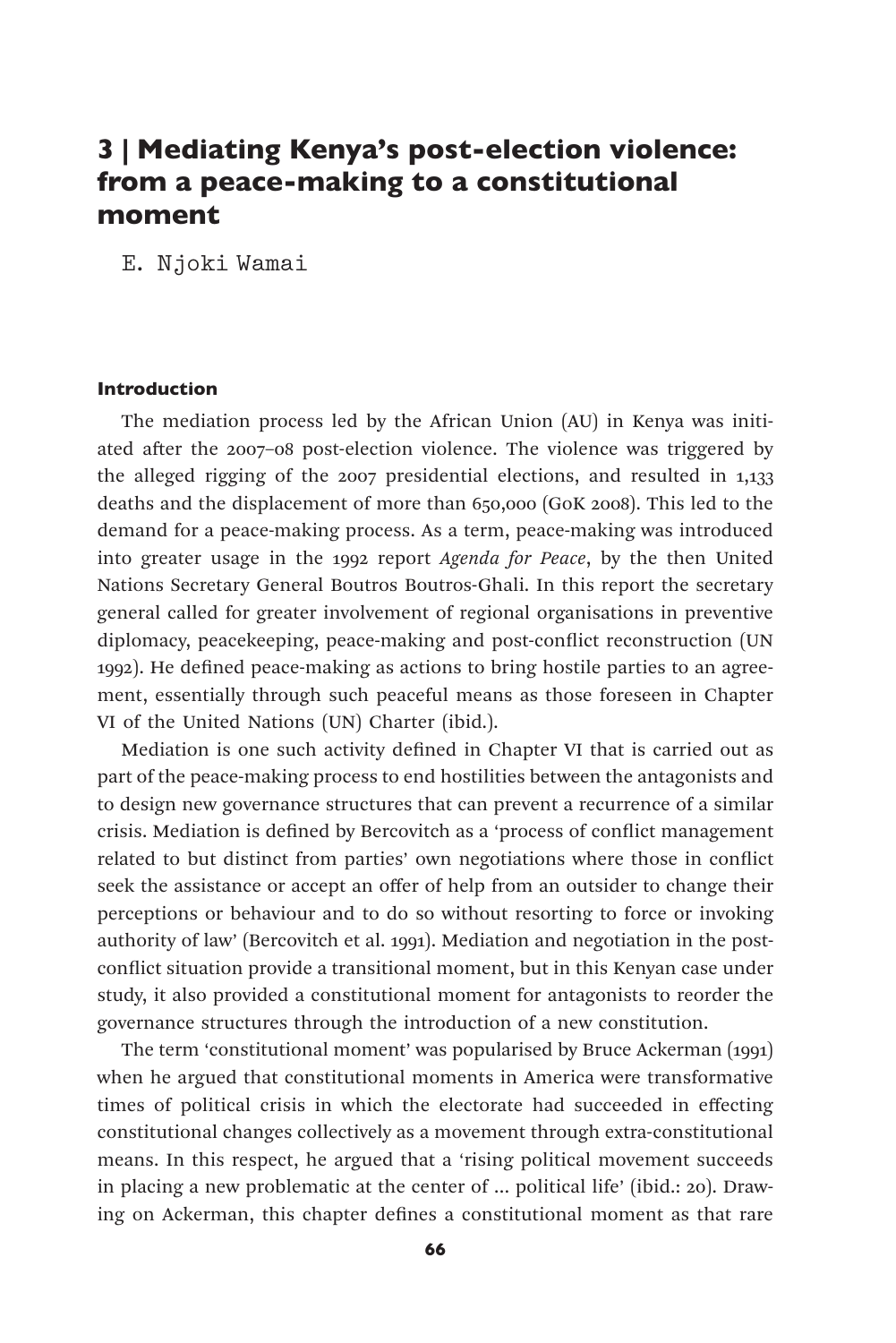opportunity when previous forces against constitution-making converge to usher in an opportunity for the state to either revise or overhaul a constitution that cannot mediate aspirations and conflicts between different groups.

Kenya had been governed for more than four decades using the Lancaster House Constitution agreed upon in three conferences in London between 1960 and 1963. This constitution, according to Cottrell and Ghai (2007: 1–8), was premised on the protection of human rights, including those of minorities, but after several amendments to suit the Kenyatta and Moi regimes, which were increasingly authoritarian, these provisions were removed. Several civil society organisations, individual intellectuals, human rights activists and progressive parliamentarians were incarcerated by the Kenyatta and Moi regimes for agitating for the bill of rights and revision of the then draconian constitution (Mutunga 1999).

The first constitutional reforms that the government accepted were proposed by the government-led Inter-Party Parliamentary Group in 1997. This later culminated in a constitutional conference at the Bomas of Kenya which delivered the Bomas draft constitution under the chairmanship of constitutional law expert Professor Yash Pal Ghai. The Bomas draft was further amended by President Kibaki's Party of National Unity (PNU) under the leadership of the then attorney general, Amos Wako, to produce the contested Kilifi draft; this was subjected to a constitutional referendum in 2005. The draft was rejected by the electorate, bolstering political support for the 'no' campaign led by Raila Odinga of the Orange Democratic Movement (ODM). Those who rejected the draft alluded to the non-participatory nature of the post-Bomas process and they accused Kibaki of sabotaging the widely agreed Bomas draft. The constitution-making process suffered another hiatus after the referendum results of 2005. The 2008 mediation process after the post-election violence provided a ripe moment to restart a conversation about the constitution.

The Kenyan mediation was known as the Kenya National Dialogue and Reconciliation (KNDR) process. It had four mediation outcomes produced from four agenda items, including: 1) a ceasefire agreement to end the violence; 2) an agreement to support and allow for humanitarian access; 3) a political agreement to amend the constitution for power-sharing; and 4) an addressing of the structural causes of the conflict through long-term measures such as implementation of a new constitution. A new constitution was promulgated in August 2010 to address the root causes of the conflict in a number of ways: by introducing affirmative action in resource distribution to address ethnic, gender and geographic inequality; by enhancing the rule of law by reducing the powers of the executive and strengthening accountability institutions such as parliament and the judiciary; and by reducing the powers of the president and the central government by introducing devolution and encouraging public participation in governance. The chapter will focus on how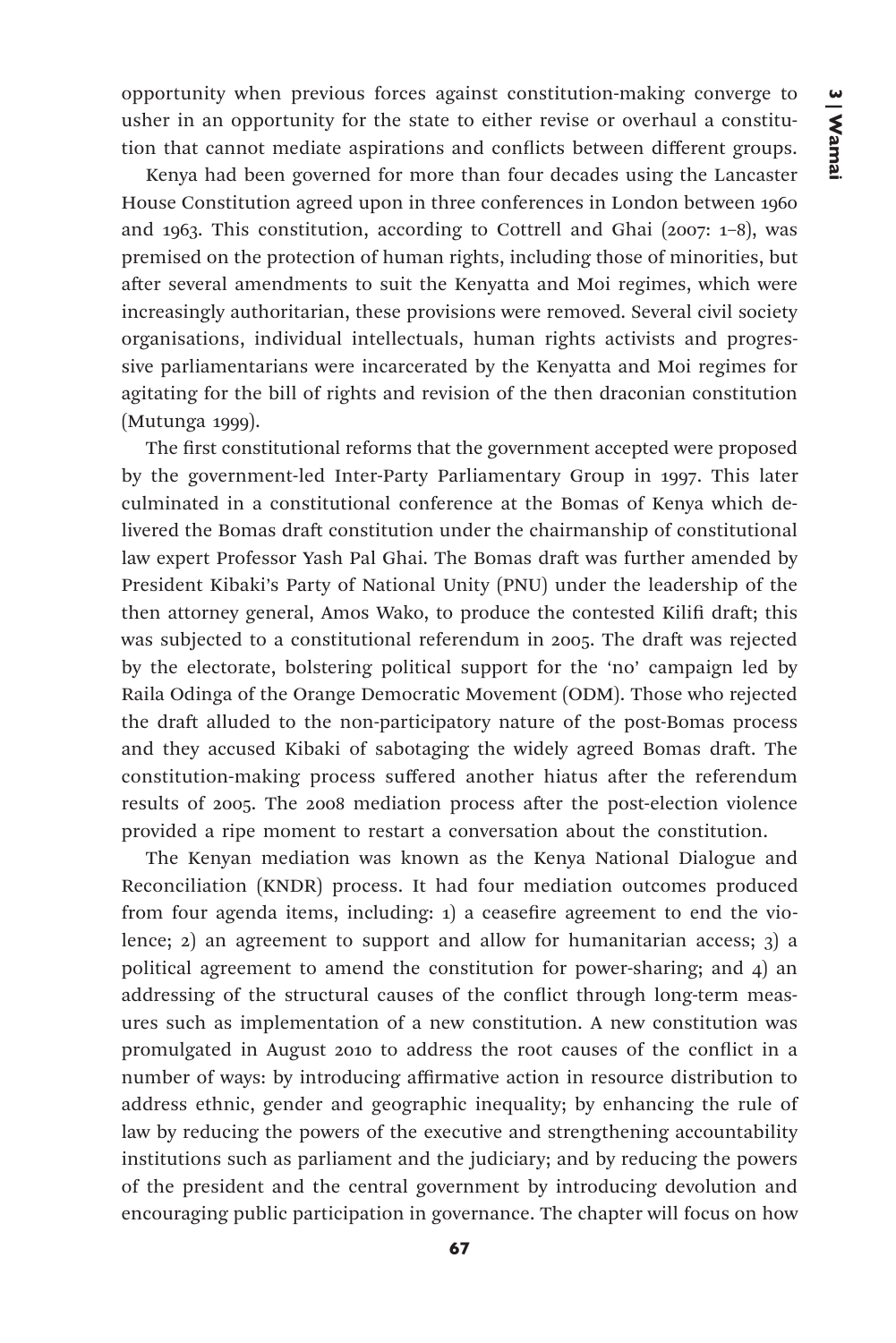the Kenyan mediation process (the KNDR) provided a constitutional moment. I argue that the Kofi Annan-led panel of eminent personalities orchestrated a constitutional moment by urging the mediation team and Kenyans at large, through parliament, to accept a constitutional amendment. This resulted in a power-sharing arrangement between former president Mwai Kibaki and the former prime minister Raila Odinga, providing another chance to jump-start the stalled constitutional reform process.

## The root causes of Kenya's post-election violence

A discussion of the root causes of the post-election violence also provides both an overview of Kenya's political history and the basis of why Kenya needed a constitution that would address these causes. Scholars focusing on the background to the Kenyan crisis have pointed to several causes. These include the creation of ethnic administrative provincial boundaries by the colonial administration, which resulted in politicised ethnicity that was further encouraged by the postcolonial leadership (Oucho 2010); ethno-nationalism and diffused violence (Kagwanja 2009); diffused violence and failure to reform the security sector (Katumanga 2010; Mueller 2008); failure to deal with the land question (Kanyinga 2009; Mghanga 2010; Oucho 2010); and a centralised presidency and weak institutions, including political parties (Anyang Nyong'o 1989; Kagwanja and Southall 2009).

Kenya's first president, Jomo Kenyatta, inherited the ethnic administrative provincial boundaries and a looming land crisis in the former white highlands caused by annexing the highlands from the British (Oucho 2010: 498). Instead of reforming the flawed boundaries and land system he inherited from the British, Kenyatta skewed the system further under an imperial presidency he created after several amendments to the independence constitution. He did this to reward disproportionately his Gikuyu ethnic group, and in particular the Gikuyu elite, with *matunda ya uhuru* (fruits of independence) (see also Mueller 2008). *Matunda ya uhuru* here symbolises various socio-economic and political benefits that accrued to his cronies, such as prime land in Central, Coast and Rift Valley provinces, and political appointments and economic opportunities in government, further exacerbating horizontal inequalities between the Gikuyu and other ethnic groups (Okello and Gitau 2007; Stewart 2010); this strengthened and entrenched ethno-nationalism and political tribalism (Ajulu 2002; Leys 1975). Kenyatta is criticised for contributing to the land ownership challenges by supporting his ethnic group in acquiring land in the former Rift Valley without consultation with the locals – the Kalenjin and Maasai ethnic groups – using the 'willing buyer willing seller' slogan. This created an insider (Kalenjin) versus illegitimate outsiders (Gikuyu and others) binary on which politicians have capitalised in sponsoring violence during elections to evict the so-called 'outsiders'.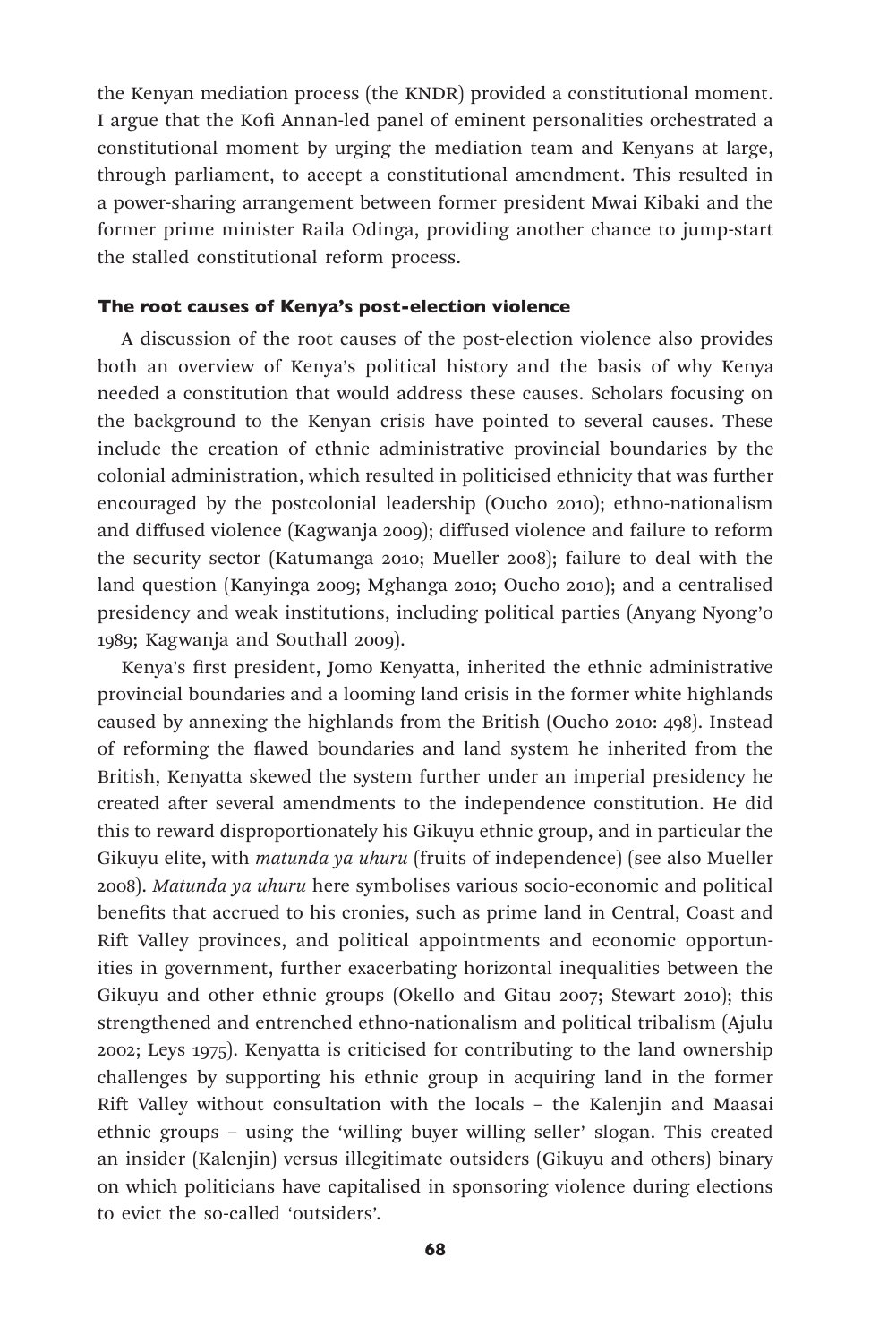After the death of Kenyatta in 1978, his vice president, Moi, a Kalenjin, succeeded him. Moi is accused of diverting socio-economic entitlements such as infrastructure development (roads, education and healthcare provision) to his Rift Valley region (Ajulu 2002; Stewart 2010). The slogan 'It is our turn to eat' found meaning among the citizens who were convinced that the only way to access state resources was to have 'one of our own' in power. This prompted outrage from brave politicians, civil society, university students and staff. Moi responded by institutionalising repression using the security forces, who detained, tortured and assassinated any critics under the guise of 'state security' (Throup and Hornsby 1998). Internal and external pressure to reform led to the reintroduction of multiparty elections from 1992, albeit marred by state-sponsored violence resulting in the displacement of those who did not support Moi in the Rift Valley and the Coast provinces (GoK 2008: 67).

Tired of Moi's autocratic leadership, opposition parties united under one presidential candidate, Mwai Kibaki, in 2002. Moi's preferred successor lost to Mwai Kibaki, who was overwhelmingly elected on a platform to correct the horizontal inequalities between ethnic groups, reduce the powers of the president, address historical injustices, including land injustices, punish largescale corruption and improve the economy. One of his outstanding campaign promises was a commitment to enact a new constitution within the first 100 days of his presidency in order to address these challenges.

During his first term (2002–07), Kibaki succeeded in turning around the economy, with the growth rate in GDP increasing from 0.6 per cent to 7 per cent (GoK 2007: 3). But he failed to respond to the political aspirations of Kenyans, such as delivering a new constitutional order that would punish large-scale corruption, limit presidential powers and reduce ethnic and regional inequalities (Murunga and Nasong'o 2006; Prunier 2008: 2). Prunier has asserted that, by the 2007 elections, most Kenyans were frustrated by Kibaki's politics; Odinga's ODM party easily capitalised on Kibaki's failures by invoking various types of motivation in the ODM presidential campaign (Prunier 2008: 2).

The declaration of Kibaki as the winner in the 2007 presidential election by a compromised Electoral Commission of Kenya on 30 December 2007, Odinga's refusal to concede defeat and the immediate secret swearing-in of Kibaki as the president provided the immediate trigger for the post-election violence (CCR 2014: 18). Kenya descended into anarchy as protests, riots and violence broke out nationwide, especially among ODM leadership and supporters who were outraged by what they considered electoral fraud, while PNU leadership and their supporters obstinately insisted that they had won the election fairly and Kibaki should be recognised as the president (ICG 2008: 2) The violence has since been classified in three categories: organised violence by the Kalenjin against the Kikuyu in the Kalenjin-dominated regions; retaliatory violence by the Kikuyu against other ethnic groups in Kikuyu-dominated regions; and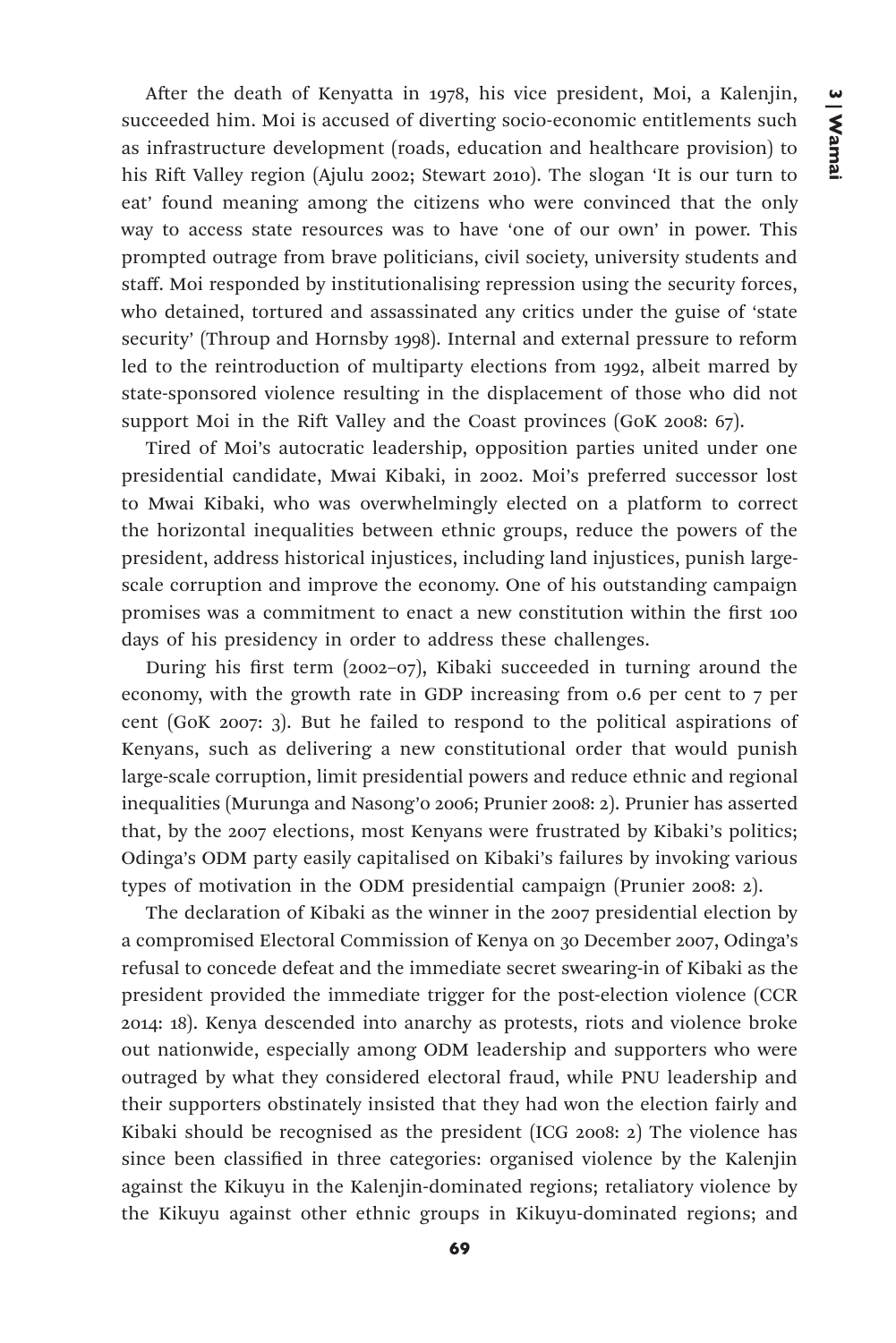spontaneous violence in urban centres by mainly unemployed youth (GoK 2008; Murunga 2011). Lack of a proper constitutional framework that ensured equality for all ethnic groups and equal distribution of resources (including land and economic and political appointments) only heightened the tensions that culminated in the post-election violence of 2007–08.

## Mediation efforts prior to the Annan-led panel of eminent personalities

Before the Kofi Annan-led mediation process took off in February 2008, there were several attempts at mediating between Kibaki's PNU and Odinga's ODM. The first attempt was made by local mediators under the umbrella forum called Concerned Citizens for Peace. They consisted of the late Dekha Ibrahim, a renowned peace activist in Kenya, Ambassador Bethwel Kiplagat and Lazarus Sumbeiyo. These mediators had previously worked to restore peace in Somalia and Sudan. Their attempts in Kenya, however, were in vain (*East African Standard*, 12 January 2008). The next person to try was retired Archbishop Desmond Tutu from South Africa, the first international intervener; he also failed. Since Kibaki had already been declared president controversially, he was against international mediation because he saw it as an affront to his 'sovereignty', as well as to Kenya's national pride after years of mediating among its turbulent neighbours (Khadiagala 2008: 6). At the same time, external pressure to accept an AU-led mediation process increased with Gordon Brown, then British Prime Minister, British Foreign Secretary David Miliband and US Secretary of State Condoleezza Rice calling for a compromise between the two politicians that would put Kenya's interests first (*Daily Nation*, 3 January 2008).

At the regional level, a number of presidents and leaders attempted to mediate between the two: President Museveni of Uganda and the then chair of the East African Community; Colin Bruce, the World Bank country director in Kenya; and Cyril Ramaphosa, then a South African politician and businessman and the current vice president of the Republic of South Africa. However, their mediation efforts were unsuccessful due to their lack of legitimacy with the PNU and ODM parties (Khadiagala 2008: 8). In fact, President Museveni's attempts have been ridiculed as a trap designed to torpedo the Kofi Annan process, as he timed his arrival and his offer to mediate to coincide with the arrival in Nairobi of Mr Annan (Annan 2012: 191). Four other former African heads of states (Tanzania's Benjamin Mkapa, Mozambique's Joaquim Chissano, Botswana's Ketumile Masire and Zambia's Kenneth Kaunda) also joined the frantic shuttle diplomacy activity in Nairobi – but all in vain (Okello and Sihanya 2010: 675). The lack of a single legitimate authority to lead the process ensured that PNU and ODM could buy time with the different mediators.

Finally, on 15 January 2008, PNU and ODM agreed to mediation by the former UN Secretary General Kofi Annan following discussions with the then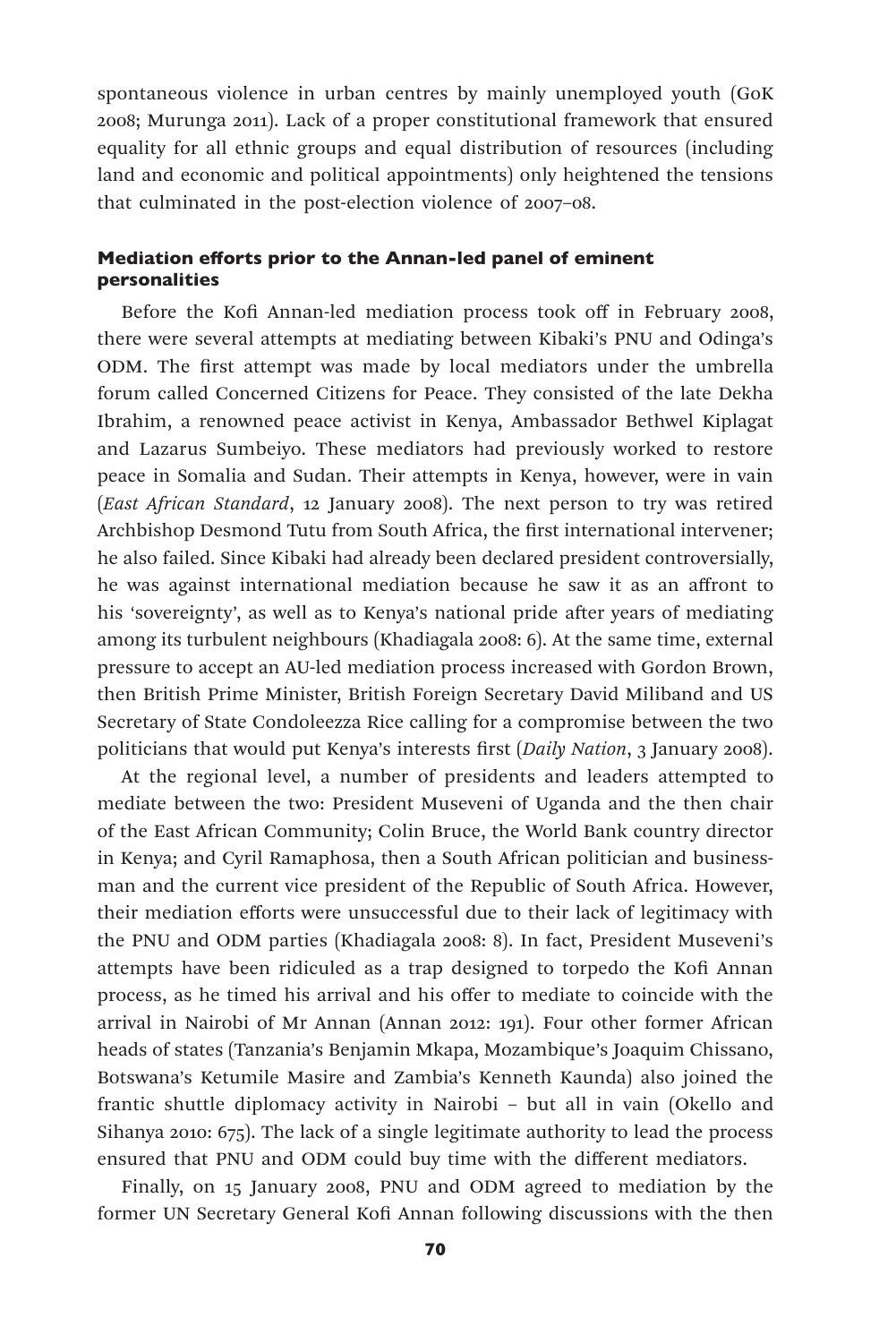AU chairman, and president of Ghana, John Kufuor. Despite the acceptance of international mediation, PNU continued to ignore Kofi Annan's attempts to commence discussions (*Daily Nation*, 20 January 2008). In response to this, the European Union (EU) Development Commissioner Louis Michel threatened to reduce EU aid (Okello and Sihanya 2010: 676). By mid-January, the disruption of transport networks by ethnic militias threatened to choke other economies in the region (*Africa News*, 31 January 2008), prompting Rwanda's President Kagame to suggest a military intervention if the crisis continued in order to prevent Kenya from sliding into genocide, as his country Rwanda had done in 1994 (Lindermayer and Kaye 2009: 5). Eventually the parties agreed to the Annan-led mediation panel and the process started, providing for a constitutional moment as discussed in the next section.

# The Kofi Annan mediation team and creation of a constitutional moment

On 23 January 2008, Kofi Annan's three-member mediation panel, known as the 'panel of eminent personalities', began the task of resolving the conflict through a mediation process the parties called the Kenya National Dialogue and Reconciliation (KNDR) process. Apart from himself, Kofi Annan's team comprised Benjamin Mkapa, whose advantage was his familiarity as a former neighbouring president, and Graça Machel, former education minister in Mozambique and the then Kenyan Africa Peer Review Mechanism team leader, who was critical in helping the team understand the root causes of the conflict and conveying the situation of vulnerable constituencies, such as children, the displaced and women, away from the mediation table (McGhie and Wamai 2011: 10). This team largely succeeded because of the nature of the lead mediator, who had the experience (having mediated other international conflicts as the UN head), skills (strategic, manipulation and formulation), status, leverage and resources from the AU, UN and EU – and the absence of other competing centres where either protagonist could go to seek alternative support. Annan relied on the resources of the AU, EU and UN to influence the antagonists to a compromise using their expertise, sanctions and threats. Disclosing this in an interview, Annan stated:

I came with unique skills and attributes and also the ability to pick up the phone and speak to anyone around the world. Even [George] Bush spoke to me from Tanzania next door ... That helped and they also knew that I had the entire international community behind me. It wasn't me saying that, they were the ones saying, 'We are 100 per cent behind Kofi – we support him fully.' It gave me a leverage that other mediators wouldn't have had (Griffiths 2008).

Annan's experience and skills in mediation were evident at the beginning of the process when he established three critical elements for managing it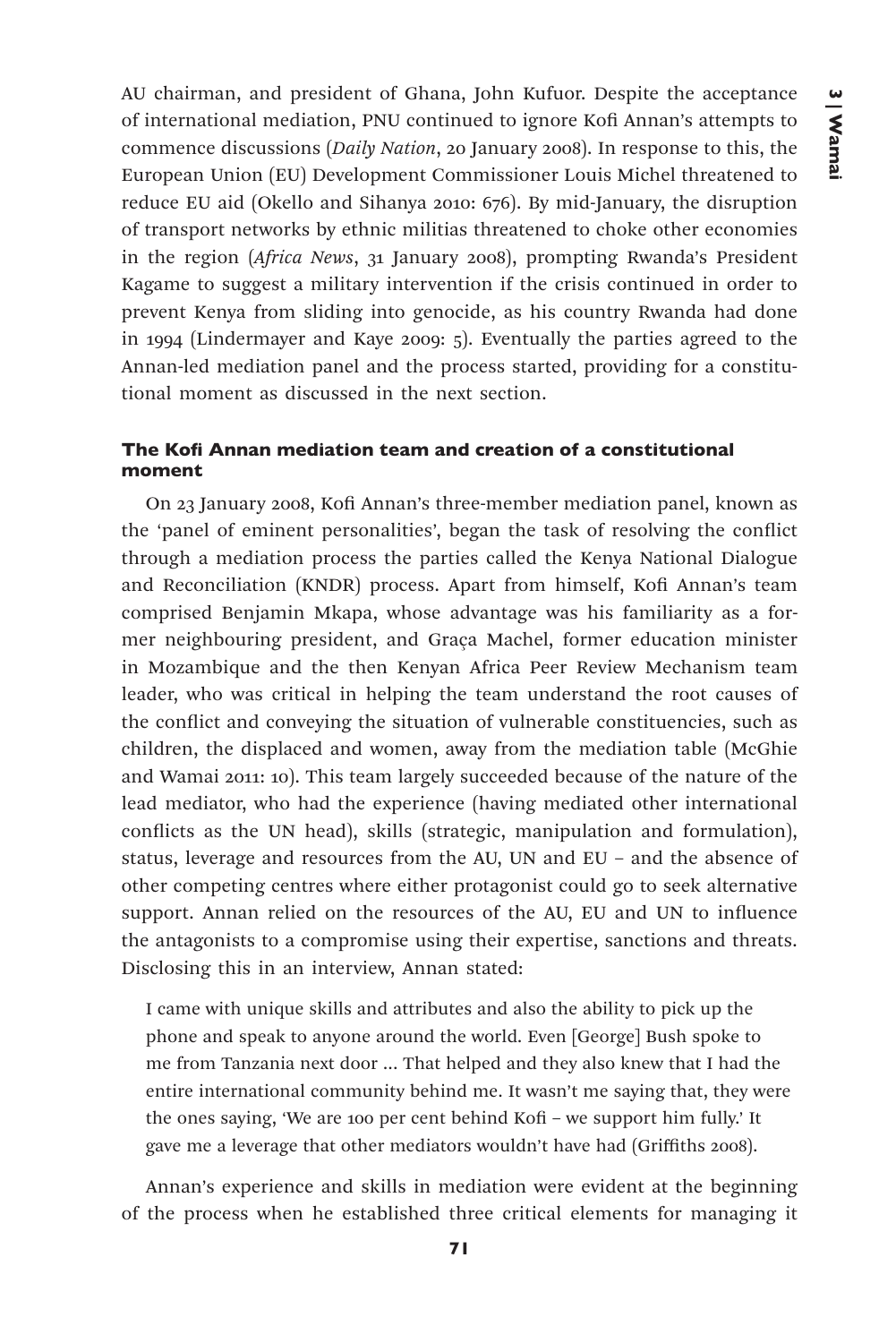(Khadiagala 2008: 12). The first element was ensuring that there would be only one process led by his team of eminent personalities:

When we got there, three of the four leaders in the Africa Leaders' Forum were in town … They thought they could stay on – they were establishing an office – to deal with the social aspects by encouraging social cohesion. And I said, 'No, I think that will lead to confusion, when you have the panel of eminent persons negotiating and three or four former heads of states leading a process that is trying to get the Kenyans to talk to each other.' … And they understood, so they left town (Griffiths 2008: 4).

The second element that underpinned the mediation process was deliberate consultation with groups away from the mediation table through regular meetings, and using the media to inform the wider public of progress (Baldauf 2008). These groups included the business community, civil society, youth, women and religious leaders (Kenyan Women's Consultation Group on the Kenyan Crisis 2009). The third element Annan devised was the use of a two-prong mediation strategy, with the principals (Raila Odinga and Mwai Kibaki) on the one hand, and, on the other, the eight PNU and ODM negotiators appointed by the principals as the main mediation team (Khadiagala 2008: 12). The two principals were engaged only intermittently as Kofi Annan worked full time with the eight negotiators. This strategy was critical to salvaging the talks when they hit a deadlock later. Communications at a higher level during a negotiation are decisive because heads of state or other senior officials are likely to bring commitments, set agendas and reach agreements faster than the negotiators (CCR 2014; Mwagiru 2008). Annan and his team of mediators and experts also guided the negotiators to agree on the mediation process. They were directed collectively by four agenda items discussed below.

*Agenda items 1 and 2: Ending violence and addressing humanitarian access*  These two agenda items (ending the violence and addressing humanitarian access) were agreed upon by both the PNU and ODM sides immediately, since it was clear by early January 2008 that the state and its organs no longer had the monopoly of violence; violence was continuing to spread, making areas in the former Rift Valley, Nyanza and Coast provinces ungovernable (Kofi Annan Foundation 2009).

Both parties had agreed very quickly on the need to address the humanitarian situation and to take measures to end the violence, despite their disagreements on the political issues. That had been particularly important in giving the people confidence to lay down their weapons and in creating a space for dialogue (ibid.: 10).

By then, ethnic militias allegedly sponsored by PNU and ODM officials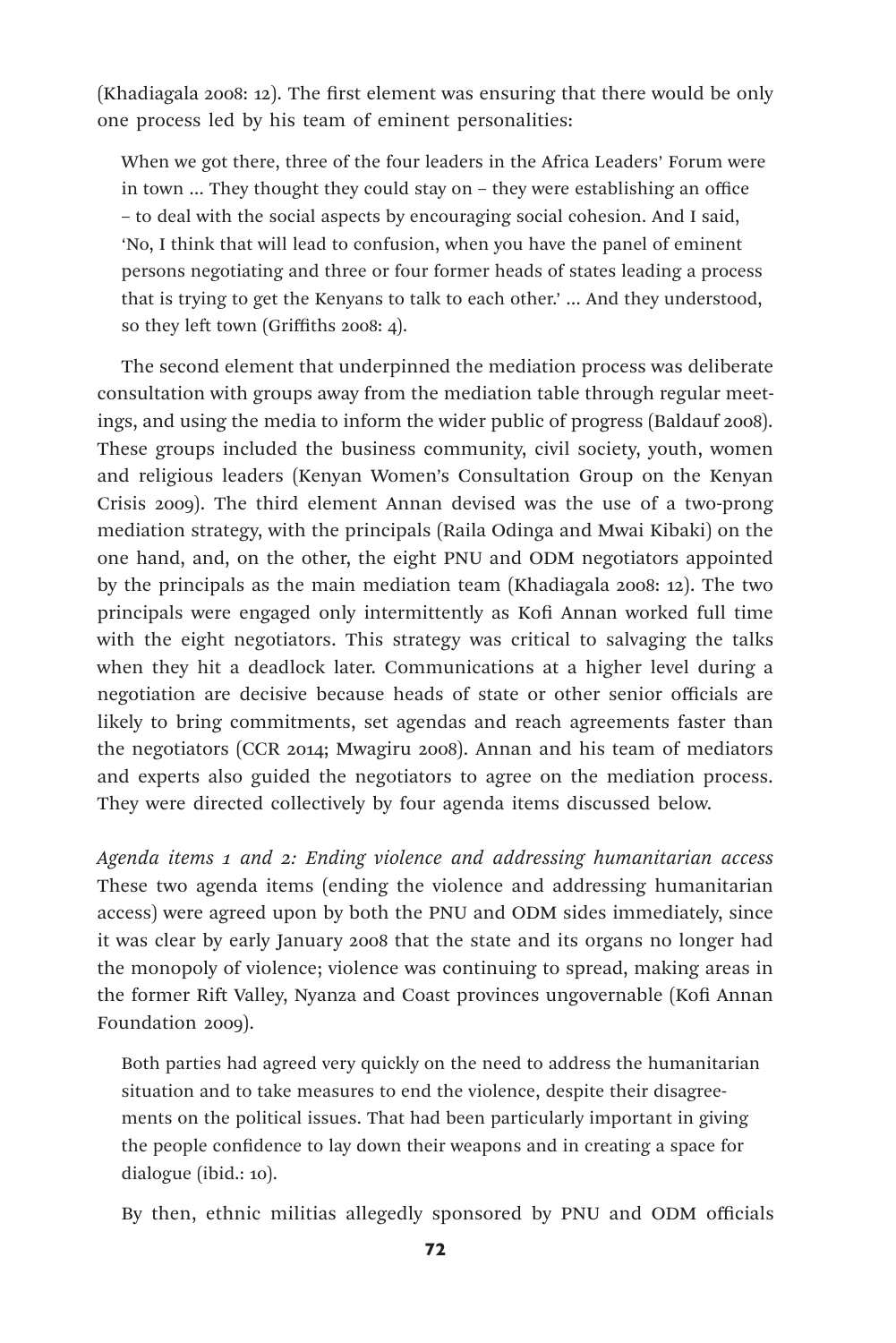had emerged and were violating civil liberties and creating no-go areas. The consequences of the alleged involvement of political leaders lies behind the ongoing trials of President Uhuru Kenyatta and his deputy, William Ruto, at the International Criminal Court following their indictment by the same court.

*Agenda item 3: Resolving the political crisis using a constitutional amendment* This was the most difficult and lengthy agenda item due to a stalemate when the parties failed to agree on how to resolve the political crisis. ODM and PNU could not agree on a way forward that would end the crisis, because both sides believed that they had won the elections and neither party could allow the other to form the government. The mediation team presented a number of options out of the crisis that were considered, such as re-tallying of the votes and fresh elections, but these were untenable due to the divisions among the Kenyan people at that time. Kofi Annan has reported in an interview that he proposed a power-sharing agreement through a constitutional amendment, hoping that both sides would agree since it presented the best compromise.

I had come to an early conclusion that a rerun would be a bad decision, and bad decisions get more people killed. Enough had been killed already, and in that environment any kind of election was going to be acrimonious and was going to get people killed. So I felt that we needed to find a way of dealing with the disagreement over the election by looking forward, and not trying to rerun, repeat or something that would not give you the result you want, but may also get people killed. And when looking at the election results, it was clear to me that there was no way that either party could run the government effectively without the other. So some type of partnership/coalition was going to be necessary (Griffiths 2008).

The eight PNU and ODM negotiators he was working with refused for days to agree to this proposal, which would allow Raila Odinga to become an executive prime minister after a constitutional amendment. The PNU side was opposed to the position of a prime minister unless the prime minister position was non-executive, meaning that he would be a ceremonial head without much power in government. This stalemate threatened to trigger more violence and prompted Annan to insist that he would stay until a sustainable deal had been reached, because peace in Kenya was important. 'I will stay as long as it takes to get the issue of a political statement to an irreversible point. I will not be frustrated or provoked to leave ...' (*Daily Nation*, 16 February 2008).

Drawing on his mediation skills, status and leverage, Annan abandoned the negotiators at the mediation table to consult groups away from the table using the two-prong strategy discussed earlier. He informed the media about the state of the talks and the challenges he received from the negotiating team, and he focused on convincing Kibaki, who was already president, why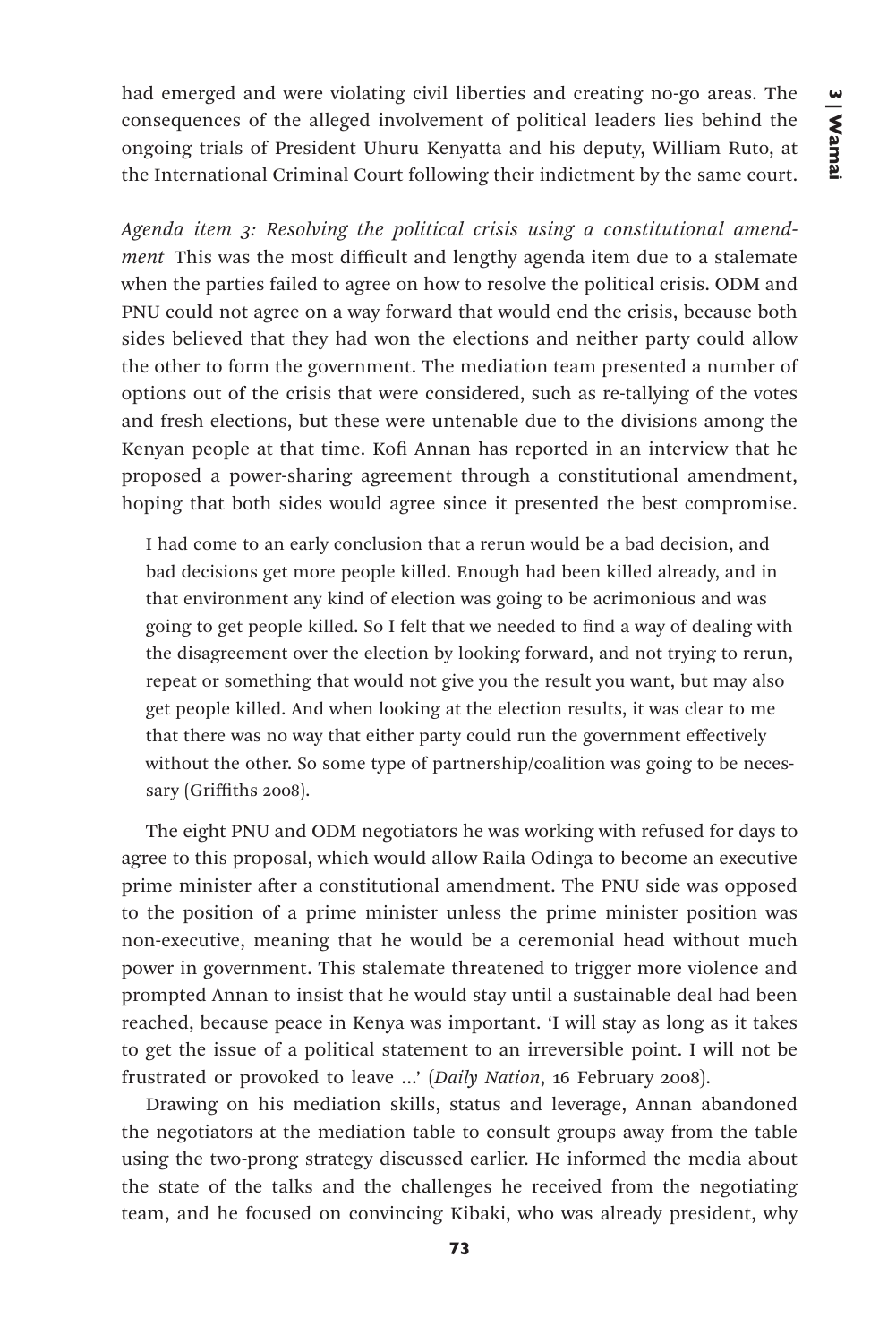a constitutional amendment to allow for an executive prime minister was the best way out of the crisis. Kibaki finally agreed to this after further persuasion by the incoming AU chairman, Jakaya Kikwete, the president of Tanzania. Annan's next task was to convince parliament to introduce an amendment to the constitution that allowed for an executive prime minister. The Kenyan parliament, conscious of the situation, unanimously agreed to amend the constitution in record time to allow for the position of an executive prime minister with two deputies. PNU and ODM would share power on a fiftyfifty basis under the National Accord and Reconciliation Act, which reduced the tension that had been growing greatly. As the BBC reported, 'the legal changes will be greeted with a huge sense of relief by millions of Kenyans' (*BBC News*, 18 March 2010). This amendment led to a constitutional moment by providing for a coalition government that could initiate the reform process through a constitutional overhaul, since the two main rival parties were now in government.

*Agenda item 4: Addressing long-term issues* Although the flawed elections had been the immediate cause of violence, it was widely agreed that the root causes were long-term political, social and economic issues that could be resolved only through an overhaul of the constitution. The constitutional amendment discussed earlier ensured that ODM and PNU were in the same government with sufficient goodwill to ensure the constitutional review process was started and completed, since both parties in the coalition did not want to be blamed for failing the process. A Committee of Experts on the constitution was appointed to lead the process of review and a referendum was successfully carried out, leading to promulgation of the new constitution on 20 August 2010. Other reforms which were agreed upon included: electoral reforms, judicial reform, security sector reform, land ownership reform and addressing youth unemployment but the constitution was considered most fundamental in addressing the governance crisis and ending impunity.

# Lessons learned from the Kenyan mediation process for constitutionmaking

The Kenyan mediation process was unique. Indeed, it has been touted as the first successful implementation of 'Responsibility to Protect'. Attempts to replicate it in Zimbabwe and Syria, however, came to naught. Thus, while the lauding of its success might be a little too excessive, the process has a number of lessons worth concluding this chapter with.

*Keep the mediation process separate from the constitution-making process* Past experience of constitution-making and peace-building by the United Nations Development Programme (UNDP 2003) demonstrates that when negotiations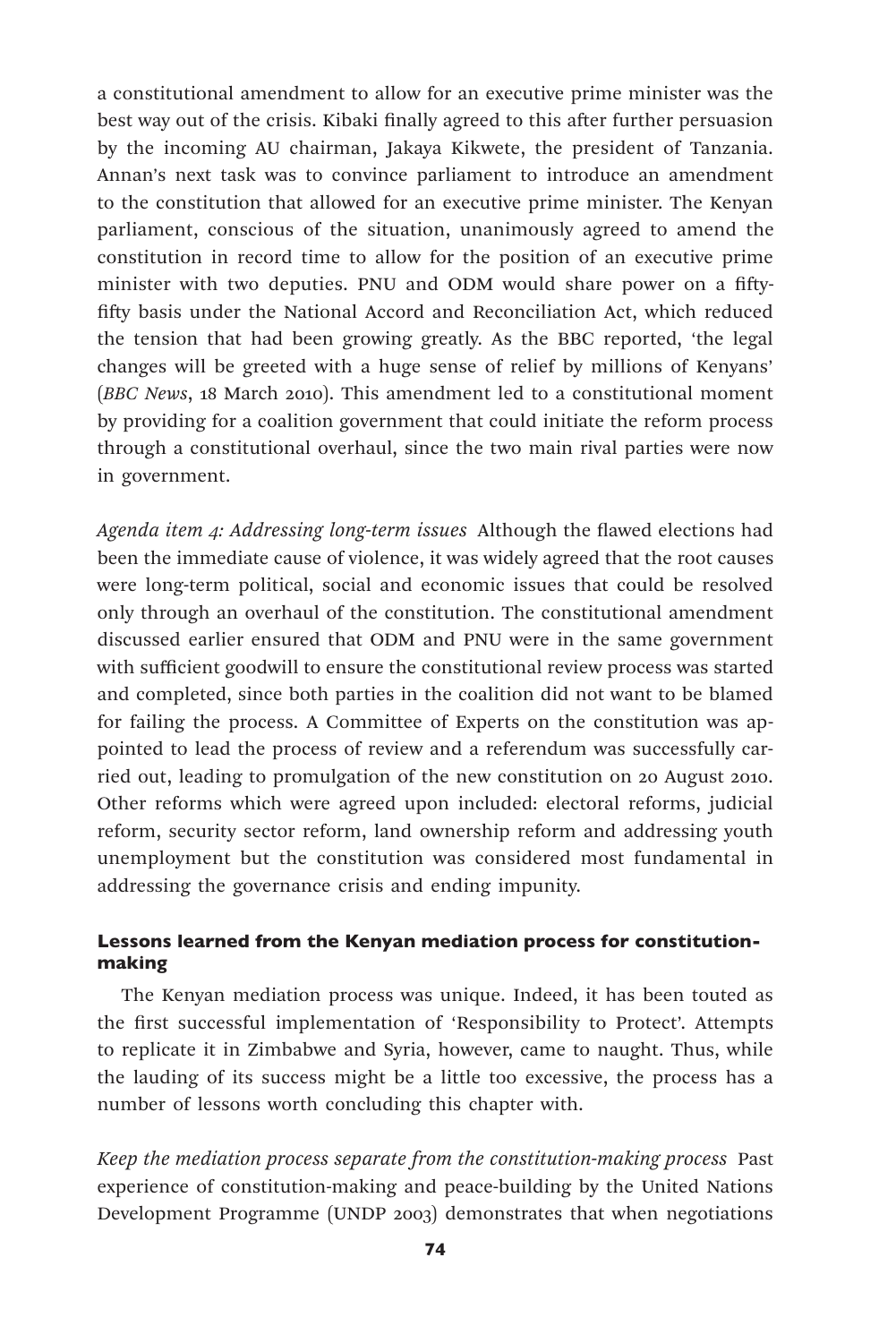on a peace agreement are conflated with constitution-making processes, more often than not the principles of constitution-making are compromised. For instance, the peace processes in Bosnia Herzegovina (1995) and Zimbabwe (1980) conducted the two processes simultaneously, further entrenching the divisions between the warring parties in the new constitution. As a result, the constitutions they made lacked the capacity to ensure sustainable peace and the countries are currently in the process of revising these constitutions. Discussing the right time for constitution-making, Ludsin (2011: 241) and Samuels (2005) warn against combining constitutional drafting with peace-making processes because of the differing goals they each have. Samuels concludes that the drafting of a new constitution should wait for more peaceful, secure and stable times.

It is therefore advisable for the two processes to be separated, as in the Kenyan peace-making process in 2008 and a separate constitution-making process led by the Committee of Experts in 2009. In the Kenyan case, minimum conditions for constitution-making were already guaranteed since agenda items 1, 2 and 3 had been implemented; this allowed for negotiations on constitutionmaking to proceed separate from the mediation process. The importance of constitutional experts being present during the mediation process to advise the mediation team on various aspects cannot be overemphasised. Indeed, this was a critical part of the Kenyan mediation process, which involved experts on mediation and constitutional review.

*Identify constitutional moments during a peace process* A constitutional moment arises when all previous forces against the constitution-making process converge to deliver a constitution. Mediated peace-making presents opportunities for reconciliation and for addressing long-term issues, and a deft mediation team should take advantage of this opportunity to convince the warring parties of the need for a constitution-making process while orchestrating occasions that force the antagonists to work together for peace, as in the Kenyan case.

Emergence of a constitutional moment within peace-making is dependent on the confluence of various factors. First, there must be an agreement between the warring parties on the need for a new constitution as a way out of the crisis. Second, mediators must have a level of engagement with other stakeholders away from the mediation table. Ensuring that other parties outside the warring factions, such as civil society, have an opportunity to engage with the mediation team is critical in ushering in a constitutional moment. The Kenyan public and civil society, including the business community and religious groups, were significant in reminding the mediation team of the need for a constitution process to address the structural causes of violence. Third, the Kenyan parliament was, by force of circumstances, committed to a revision of the constitutional order, judging by its speedy action to amend the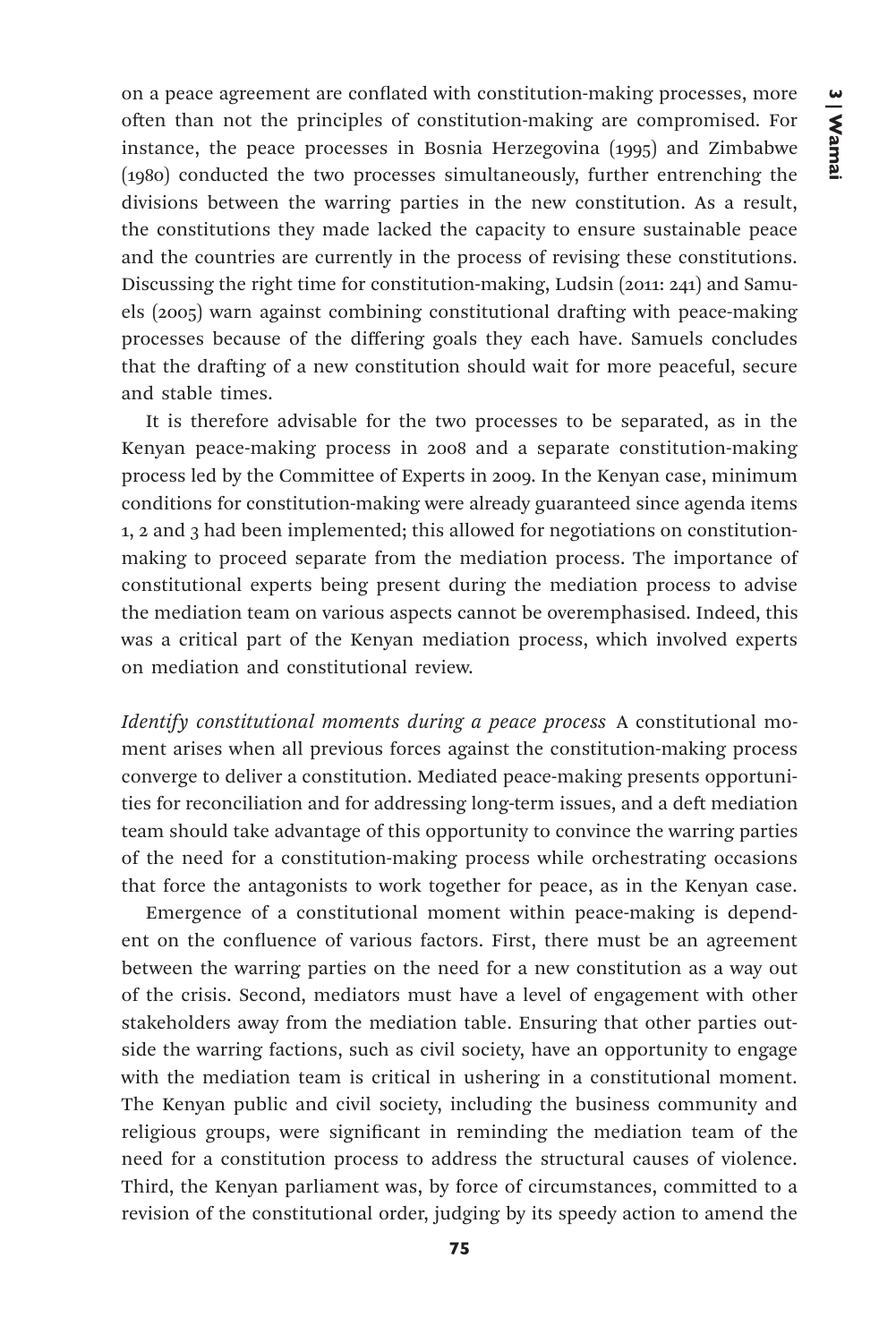constitution for power-sharing when the National Accord and Reconciliation Act was passed in record time without disagreements.

*The nature of the mediation team is critical for a constitutional moment* The mediator's understanding of the root causes of a crisis is important in encouraging the conflicting parties to allow a settlement and a constitutional moment. Kofi Annan's team was comprised of three elders who had the benefit of international experience in peace-making and an understanding of Kenyan political history. In addition to a great understanding of the Kenyan crisis, the mediation team had the resources to hire constitutional experts from the AU, UN, EU, think tanks and local academics. This included, for instance, Hans Corell, the former legal counsel of the UN, and Margaret Vogt, then deputy director of the Africa I Division in the UN Department of Political Affairs, and think tanks such as the Centre for Humanitarian Dialogue. They advised the team on how to orchestrate ripe moments and convince the parties of the need for a new constitution at critical junctures.

## Conclusion

This chapter has argued that the Kofi Annan-led panel of eminent personalities orchestrated a constitutional moment by ensuring that Kenyan political leaders accepted a constitutional amendment that allowed for power-sharing, guaranteeing support for a new constitution. This chapter has traced the background to the mediation process of Kenya's post-independence regimes, and further examined the efforts made by various actors before and during the process to rescue Kenya from the brink.

However, despite the success of the Kenyan government in delivering a new constitution in 2010, that constitution has been mutilated through various amendments by the former and current parliament due to the leadership's lack of political will to implement it. The Kenyan constitutional process has suffered from an absence of mechanisms to ensure full compliance with the provisions of the promulgated constitution. More vigilance from citizens is called for to ensure the implementation of Kenya's new constitution, a product of the mediation process and one that promises to address the root causes of Kenya's nationhood crisis.

Finally, this chapter, like others in the study, recognises that constitutionmaking processes are complex and unique, and the Kenyan case study cannot define the generic conditions that can guarantee success in capturing constitutional moments during a peace-making process. This is merely an attempt to understand the relationship between Kenya's peace-making process and the emergence of a subsequent constitutional process.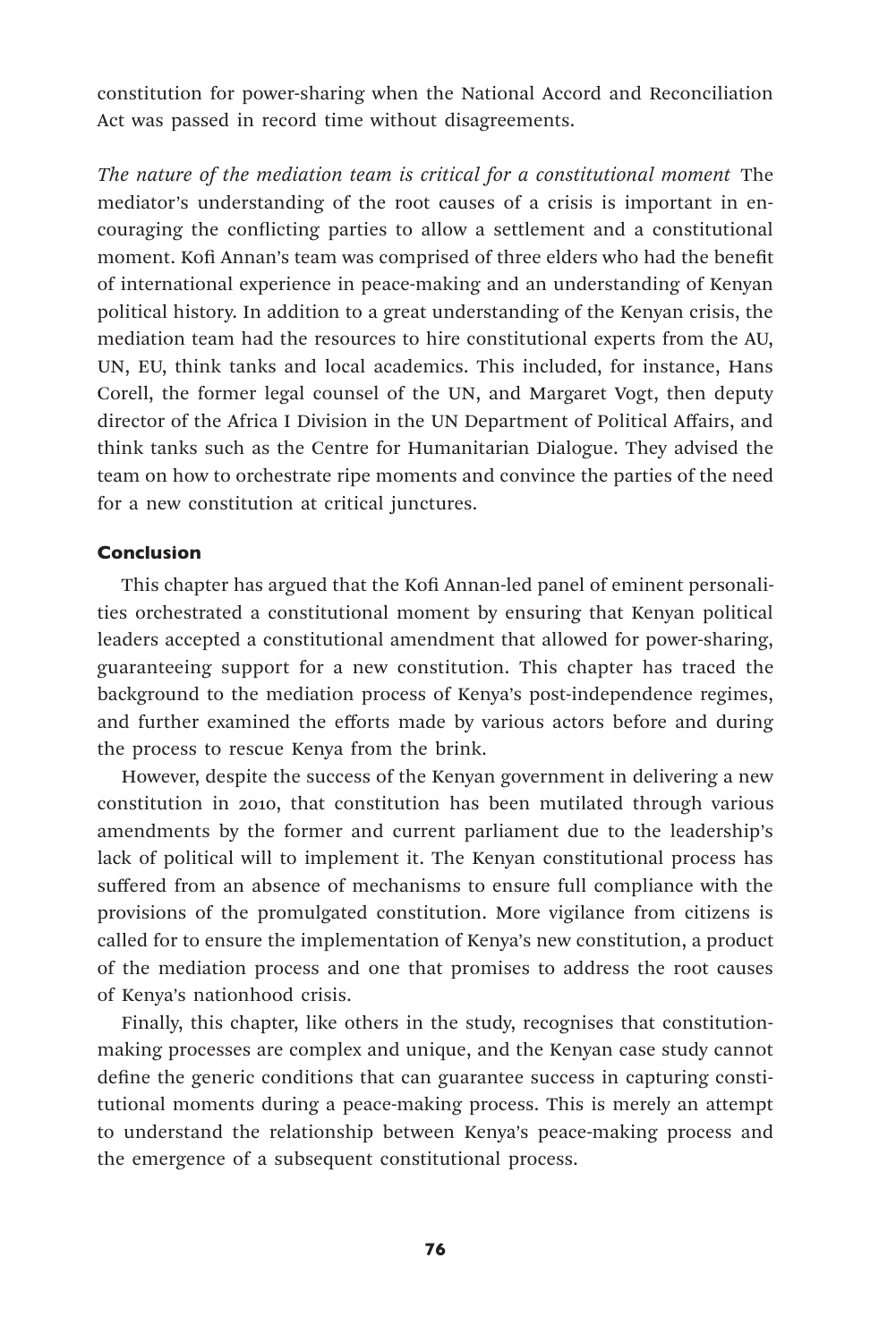## References

- Ackerman, B. (1991) *We the People. Volume 1: Foundations*. Cambridge, MA: Harvard University Press.
- Ajulu, R. (2002) 'Politicised ethnicity, competitive politics and conflict in Kenya: a historical perspective'. *African Studies* 61(2): 251–68.
- Annan, K. (2012) *Interventions: A life in war and peace*. London: Penguin Books.
- Anyang Nyong'o, P. (1989) 'State and society in Kenya: the disintegration of the nationalist coalitions and the rise of presidential authoritarianism, 1963–78'. *African Affairs* 88(351): 229–51.
- Baldauf, S. (2008) 'After two months of discourse, finally a handshake'. *Christian Science Monitor*, 8 August. Available at www.csmonitor.com/ World/Africa/2008/0808/p25s04-woaf. html (accessed 11 July 2011).
- Bercovitch, J., J. T. Anagnoson and D. L. Wille (1991) 'Some conceptual issues and empirical trends in the study of successful mediation'. *Journal of Peace Research* 28(1): 7–17.
- CCR (2014) *Towards a New Pax Africana: Making, Keeping, and Building Peace in Post-Cold War Africa*. Seminar Report 46. Cape Town: Centre for Conflict Resolution (CCR), pp*.* 18–19.
- Cottrell, J. and Y. Ghai (2007) 'Constitution making and democratization in Kenya (2000–2005)'. *Democratization*   $14(1): 1-25.$
- GoK (2007) *Kenya Vision 2030: A globally competitive and prosperous Kenya*. Nairobi: Kenya Vision 2030. Available at www.opendata.go.ke/download/ jih3-amby/application/pdf (accessed 11 August 2014).
- (2008) *Commission of Inquiry into Post-Election Violence Report*. Nairobi: Government Printers.
- Griffiths, M. (2008) *Interview: The prisoner of peace. An interview with Kofi A. Annan*. Geneva: Centre for Humanitarian Dialogue.
- ICG (2008) *Kenya in Crisis*. Africa Report 137. Brussels: International Crisis Group (ICG). Available at www.crisis

group.org/en/regions/africa/horn-ofafrica/kenya/137-kenya-in-crisis.aspx (accessed 11 August 2014).

- Kagwanja, P. (2009) 'Kenya's uncertain democracy: the electoral crisis of 2008'. *Journal of Contemporary African Studies*  $27(3): 365 - 87.$
- and R. Southall (2009) 'Introduction: Kenya – a democracy in retreat?' *Journal of Contemporary African Studies* 27(3): 259–77.
- Kanyinga*,* K. (2009) 'The legacy of the White Highlands: land rights, ethnicity, and post-2007 election violence in Kenya'. *Journal of Contemporary African Studies* 27(3): 325–44.
- Katumanga, M. (2010) 'Militarized spaces and the post 2007 electoral violence'. In K. Kanyinga and D. Okello (eds) *Tensions and Reversals in Democratic Transitions: The Kenyan 2007 general elections*. Nairobi: Society for International Development and Institute for Development Studies, University of Nairobi, pp. 533–65.
- Kenyan Women's Consultation Group on the Kenyan Crisis (2009) 'Women's memorandum to the mediation team' in *Pambazuka News*, issue 340. Available at www.pambazuka.org/en/ category/comment/45740 (accessed 20 May 2011).
- Khadiagala, G. (2008) 'Forty days and nights of peacemaking in Kenya'. *Journal of African Elections* 7(2): 4–32.
- Kofi Annan Foundation (2009) *The Kenya National Dialogue and Reconciliation: One year later. Geneva, 30–31 March 2009: Report of the meeting*. Geneva: Kofi Annan Foundation. Available at http://kofiannanfoundation.org/sites/ default/files/KA\_KenyaReport%20Final. pdf (accessed 18 April 2014).
- Leys, C. (1975) *Underdevelopment in Kenya: The political economy of neo-colonialism, 1964–1971*, London: Heinemann.
- Lindermayer, E. and J. Kaye (2009) *A Choice for Peace? The story of 41 days of mediation in Kenya*. New York, NY: International Peace Institute.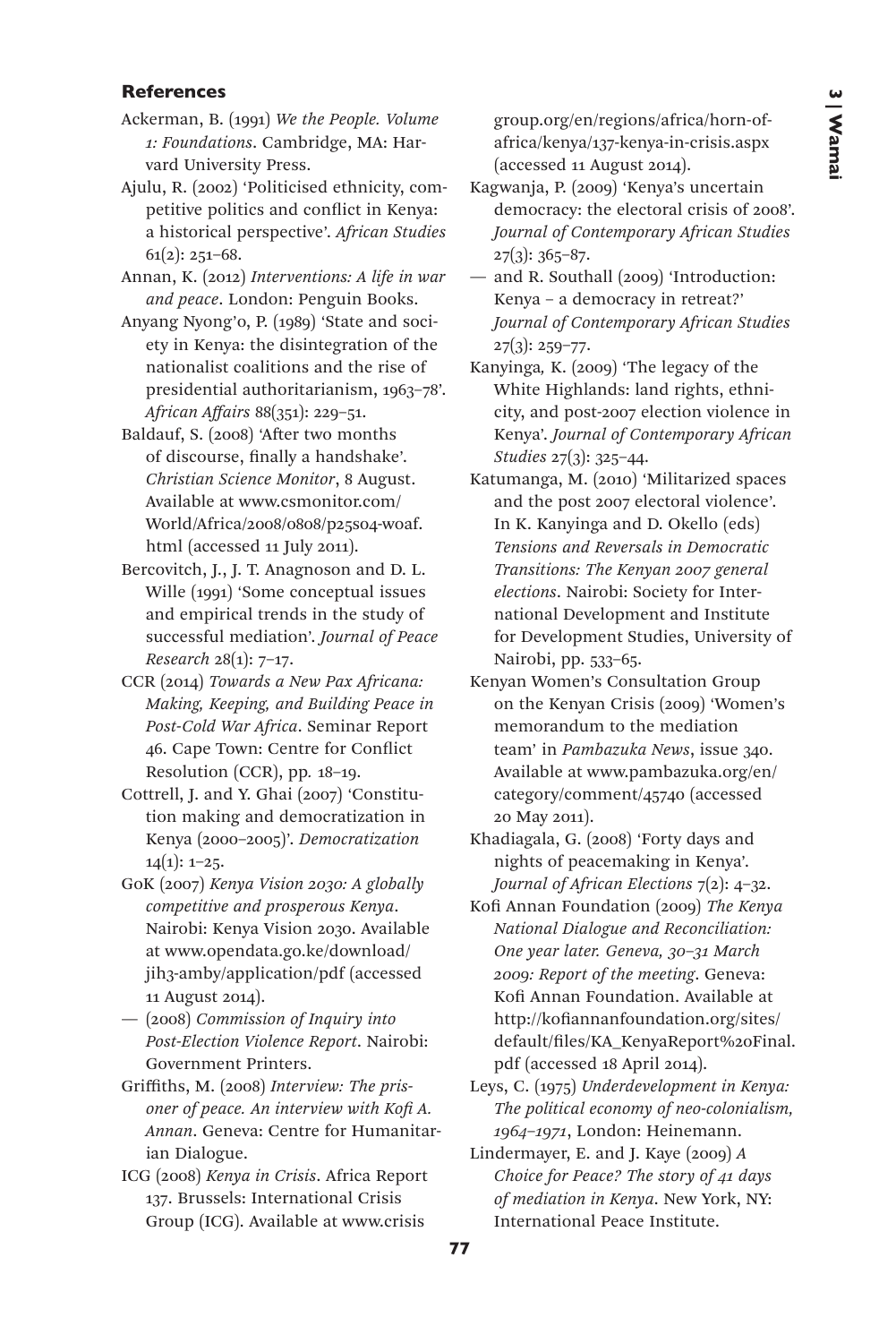Ludsin, H. (2011) 'Peacemaking and constitution-drafting: a dysfunctional marriage'. *University of Pennsylvania International Law Journal* 33(1): 239–311.

McGhie, M. P. and N. Wamai (2011) *Beyond the Numbers: Women's participation in the Kenyan mediation process*. Geneva: Centre for Humanitarian Dialogue.

Mghanga, M. (2010) *Usipoziba Ufa Utajenga Ukuta: Land, elections, and conflicts in Kenya's Coast Province*. Nairobi: Heinrich Boll Foundation.

Mueller, S. D. (2008) 'The political economy of Kenya's crisis'. *Journal of Eastern African Studies* 2(2): 185–210.

Murunga, G. R. (2011) *Spontaneous or Premeditated? Post-election violence in Kenya*. Discussion Paper 57. Uppsala: Nordic Africa Institute.

— and S. W. Nasong'o (2006) 'Bent on self-destruction: the Kibaki regime in Kenya'. *Journal of Contemporary African Studies* 24(1): 1–28.

Mutunga, W. (1999) *Constitution-making from the Middle: Civil society and transition politics in Kenya, 1992–1997*. Nairobi and Harare: SAREAT and MWENGO.

Mwagiru, M. (2008) *'The Water's Edge': Mediating violent electoral conflict in Kenya*. Nairobi: University of Nairobi.

Okello, D. and M. J. Gitau (2007) *Readings on Inequality: Sectoral dynamics and perspectives*. Nairobi: Society for International Development.

Okello, D. and B. Sihanya (2010) 'The constitutional politics of Kenya's post elections mediation process'. In K. Kanyinga and D. Okello (eds)

*Tensions and Reversals in Democratic Transitions: The Kenyan 2007 general elections*. Nairobi: Society for International Development, pp. 653–704.

Oucho, J. (2010) 'Undercurrents of post election violence in Kenya: issues in the long-term agenda'. In K. Kanyinga and D. Okello (eds) *Tensions and Reversals in Democratic Transitions: The Kenyan 2007 general elections*. Nairobi: Society for International Development, pp. 491–533.

Prunier, G. (2008) 'Kenya: roots of crisis'. *openDemocracy*. Available at www. opendemocracy.net/article/democracy\_ power/kenya\_roots\_crisis (accessed 21 May 2011).

Samuels, K. (2005) 'Post-conflict peacebuilding and constitution-making'. *Chicago Journal of International Law*  $6(2): 663 - 82.$ 

Stewart, F. (2010) 'Horizontal inequalities in Kenya and the political disturbances of 2008: some implications for aid policy'. *Journal of Conflict, Security and Development* 10(1): 37–41.

Throup, D. and C. Hornsby (1998) *Multiparty Politics in Kenya: The Kenyatta and Moi states and the triumph of the system in the 1992 election*. London: James Currey.

UN (1992) *Agenda for Peace*. New York, NY: United Nations (UN).

UNDP (2003) *Constitution-making and Peace Building: Lessons learned from the constitution-making processes of postconflict countries*. New York, NY: United Nations (UN).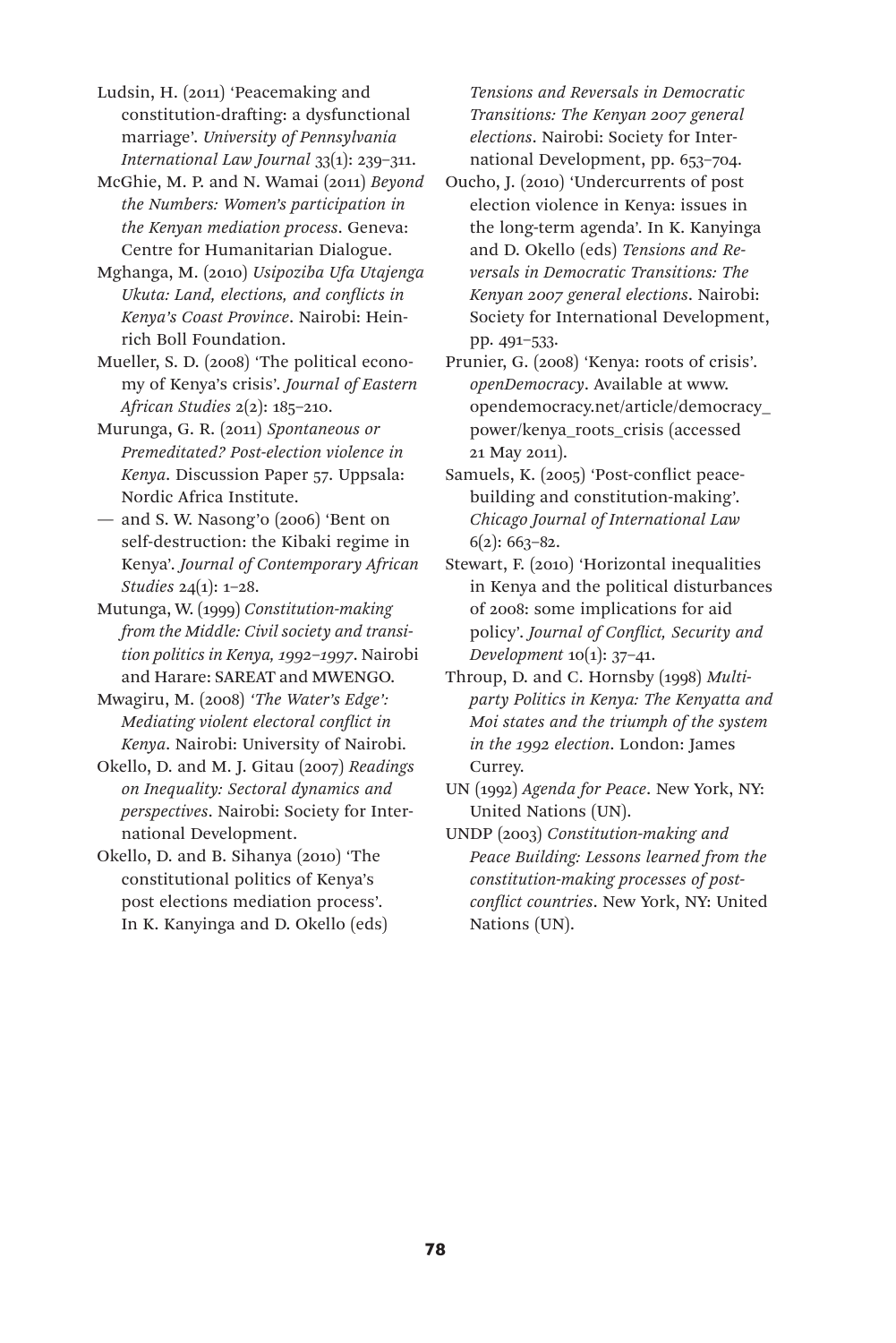# 4|Instrumentalism and constitution-making in Kenya: triumphs, challenges and opportunities beyond the 2013 elections

Raymond Muhula and Stephen Ndegwa

## Introduction

On 5 August 2010 Kenya adopted a new constitution, the culmination of various campaigns over nearly two decades. The serious efforts to change the colonial era constitution started with the transition to democracy that was launched in 1990 and led to the multiparty elections of December 1992. The now discredited independence constitution crafted at Lancaster House, United Kingdom, on the eve of Kenya's independence from British colonial rule in 1963 had been amended nearly thirty times, establishing a legal matrix that severely constrained dissent and sustained authoritarian rule spanning nearly five decades. The 2010 constitution, a product of varied processes, themselves contentious (but all radically different from the elite negotiation under British tutelage), promises a sharp departure from the imperial characteristics of its predecessor. It both reflects and continues a transformation of the state–society compact since independence. It has a far-reaching bill of rights, provides for a devolved system of government, dissolves the provincial administration (a notoriously heavy-handed executive machinery linked to the presidency), and provides for a bicameral parliament. It has been compared with the 1996 South African constitution in its 'progressiveness'. For example, it mandates the protection of minorities, and guarantees parliamentary seats for women, the youth and the disabled.

In this chapter we seek to explain the success – i.e. the eventual completion – of the review and promulgation of the constitution in 2010. We examine both the immediate instrumentality of politics (pact-making) and the shift in structural conditions that enabled change. We argue that the resulting 2010 constitution was the result of intense elite pact-making and shifting positions in response to the political conditions of the day. We offer this Kenyan example as a lesson to enhance our understanding of the nature of political change – in particular, the tension between sharp breaks versus incremental change. Especially, we underscore the significance of intermediate events in the interregnum before changes are openly observable, a period of incomplete transition that often attracts pejorative adjectives that tend to be static and do not help us understand change.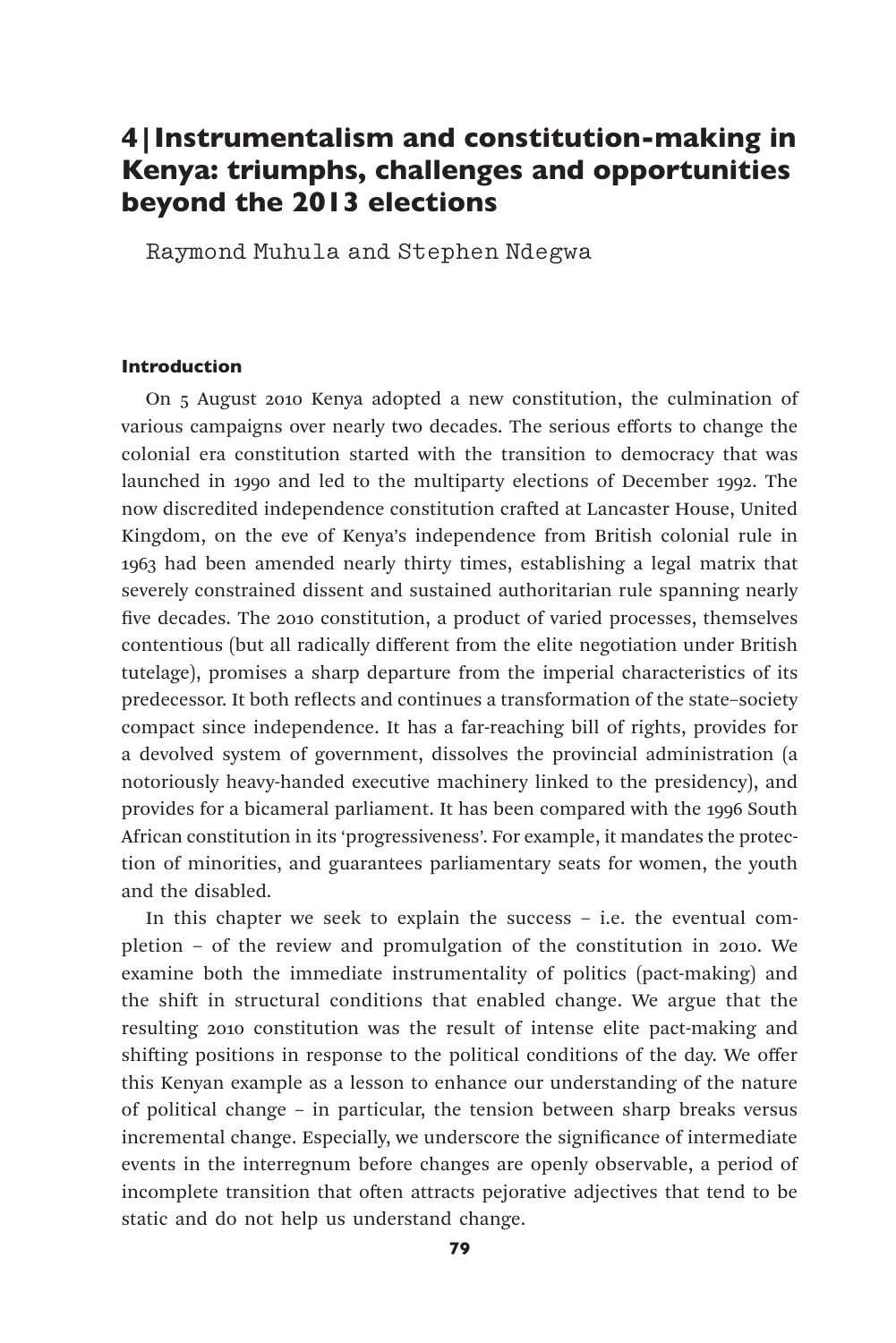Political activity in Kenya is usually explained in terms of ethnic dominance (for example, Ghai and Cottrell 2013; Ndegwa 1997). Yet, unpacking the ethnic argument reveals that a distinctive feature of Kenyan politics is the resilience of pact-making as an immutable part of the country's political life. Pact-making is as old as the Kenyan state – starting with the decision of the leadership of the Kenya African Democratic Union (KADU) to dissolve and join the Kenya African National Union (KANU) party in 1964. In the 1990s there were similar pacts: the Inter-Parties Parliamentary Group dialogues that led to minimum reforms in the constitution; the decision of Raila Odinga's National Development Party to enter into a working agreement to support KANU – thereby giving the ruling party a numerical advantage over the opposition; and the much referenced memorandum between Raila Odinga and Mwai Kibaki before the 2002 elections which ended KANU rule and brought Kibaki to power under the National Alliance Rainbow Coalition (NARC). More recently, pactmaking has led to a coalescing of political parties into two major political alliances – on the one hand, the Jubilee Coalition – bringing together Uhuru Kenyatta's The National Alliance (TNA) and William Ruto's United Republican Party (URP), and helping the pair win the 2013 presidential elections – and, on the other, the Coalition for Reforms and Democracy (CORD), which brings together three major political parties under the leadership of Raila Odinga, including the Orange Democratic Movement (ODM), FORD-Kenya and Wiper Democratic Party. Most of these pacts have not been without reversals, yet they have demonstrated the tugs and pulls that are characteristic of Kenyan politics, a trait that also influenced the behaviour of key actors during the constitution-making process.

## Framing the debate: pact-making and transition politics

The literature of democratisation is replete with cases of pact-making in processes of democratic transition. These are the formal and informal processes that shape debates and help key protagonists arrive at a settlement on important questions on a political issue, such as representation, boundaries and coalition formation, among others. O'Donnell and Schmitter (1986) define pacts as:

explicit, but not always publicly explicated or justified, agreements among a select set of actors which seeks to define (or better, to redefine) rules governing the exercise of power on the basis of mutual guarantees for the 'vital interests' of those entering into it.

Further, O'Donnell (1989) refers to pacts as agreements between incumbents and opposition actors. Notwithstanding this highly laudatory endorsement of pact-making in resolving political grievances, a section of the literature is also critical of the dampening effects of pacts on the democratic process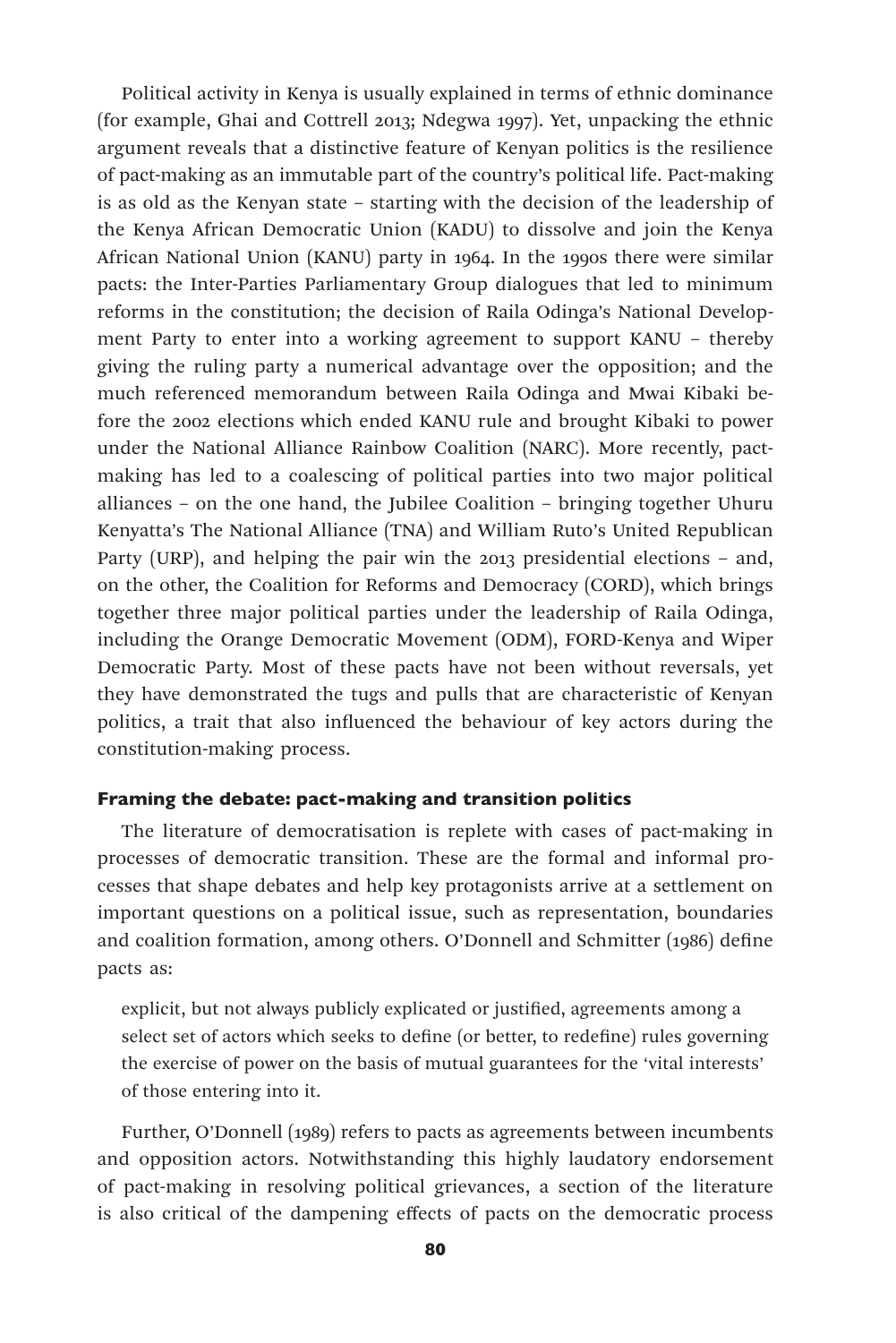(for example, O'Donnell and Schmitter 1986). Hagopian (1990), for instance, suggests that pacts undermine majority rule as they give voice to only the key actors engaged in making them. More importantly, as observed by Przeworski (1991), while pacts may protect emerging democratic institutions by reducing immediate conflict, they may also exact a long-term burden on emerging democracies. This is largely because of the tendency of such arrangements to exclude others and create a monopoly of a few key actors in the democratic process – thus excluding the rest of the society. These negative sentiments regarding pacts are well described by O'Donnell and Schmitter (1986) thus: pacts 'tend to reduce competitiveness as well as conflict; they seek to limit accountability to wider publics; they attempt to control the agenda of policy concerns; and they deliberately distort the principle of citizen equality' (ibid.). Recent works (such as Jamal 2010) find that inclusive political settlements have important positive effects on building representative political institutions. Additionally, Encarnación (2003) finds no evidence suggesting that pact-making 'either slowed the transition or undermined the quality of the emerging democracy' (ibid.).

We argue that the product that is the 2010 Kenyan constitution was the outcome of the contentious engagement of reform advocates and organic political processes, as well as formal debates guided by parliament and the national apparatus on constitutional reform. In the process, there were gains and losses, occasional exclusion and even subversion of other key players, yet, in spite of these tugs and pulls, emerging windows of opportunity were exploited to support the development and conclusion of the 2010 constitution. Following on from earlier works on the democratic transition debate, notably Sklar (1996), we argue that in contested political environments that are usually generated by constitution-making, institutional reforms tend to be negotiated and largely depend on instrumentalist framing and windows of opportunity (McAdam et al. 2001; Sklar 1996). We therefore call for an approach that recognises the developmental nature of such reforms (democracy in parts), rather than a focus on 'lack' and 'deficits'. In this argument, we are also influenced by the literature on contentious politics that seeks to locate popular participation – windows of opportunity and framing – as important aspects of political participation (see Giugni et al. 1998; Ibarra 2003; McAdam et al. 2001; Tarrow 1998). This literature acknowledges, much like Sklar's 'developmental democracy', the protracted nature of political processes, such as democratisation and constitution-making, principally because claims made in the name of these processes may threaten certain interests (McAdam et al. 2001). We argue further that the culmination of the constitutional reform movement in Kenya provides a useful opportunity to restate the need for caution in how analysts evaluate the performance of recent democratic transitions in Africa and elsewhere.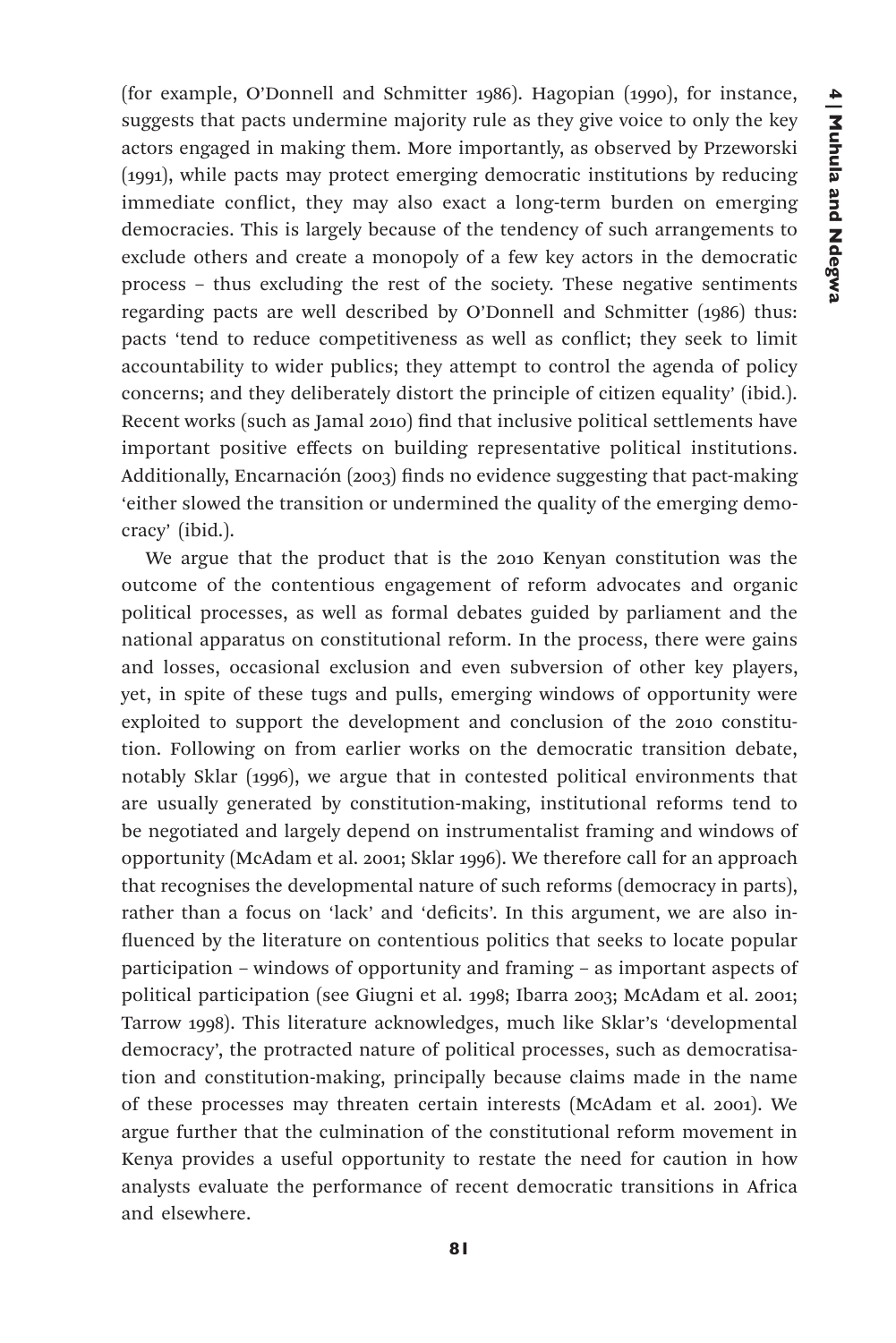Thus, in the case of Kenya, despite the near consensus on the negative aspects of pact-making, the potential of pacts to move processes of constitutionmaking forward has emerged as the single most important contributor to the emergence of a new constitutional dispensation. This is not to say that the final product was flawless, but it recognises that in highly contested issues such as constitution-making, it is inconclusive to assign success to a single path, nor is it analytically useful to view these processes in terms of what is missing. Rather, as the case of Kenya suggests, there is a need to appreciate the value of cumulative processes of change and counter-change, of progress and reversals, and of viewing the final products as another stop in the evolution of credible institutional governance architecture.

#### Pact-making and promulgation of the 2010 constitution

Given the two-decade attempt to change the constitution in order to align the political apparatus with the post-1992 dispensation, it is important to explain why this effort succeeded in 2010 but not in previous periods, and especially in 2005 when a referendum on a draft constitution was conducted. Regardless of the debates and pretence around 'people-driven' processes of constitution-making, we suggest, first, that constitutions are essentially elite compacts. As such, the interesting question is why the elite were able and willing to compromise in 2010 but not earlier. We offer three reasons: first, the failure of the initial attempts to remove Moi from power in 1992 and then in the 1997 election. Although the latter ushered in a new dispensation of multipartyism, it failed to bring the expected democratic reforms, largely because opposition politicians were pulling in opposite directions, including on the question of constitutional reforms. This provided important lessons that would become useful in the later years of strategising for constitutional reform. Second, opportunities were missed during Mwai Kibaki's first term, during which time instrumentalist grandstanding led to delays in producing the new constitution. And, finally, there was the jolting effect of the post-election violence of 2008 (see also Chapter 3).

The violence stemmed directly from the nature of the existing constitution, which promoted a 'winner takes all' mentality and supported the unequal distribution of the national wealth (Muhula 2009). The violence was thus a result of disenchantment with the immediate electoral cheating overlain by deep discontent about marginalisation, brutalisation, and exclusion by the state and the narrow band of elites capturing it. The violence reflected the extent to which citizens had lost confidence in the incumbent state elites and in the regime's ability to represent and mediate between popular interests, allocate resources fairly, and act as the guardian of a representative republic. The only way to restore this confidence would be through constitutional reforms.

Second, as argued previously, the rancorous Kenyan elite are in fact given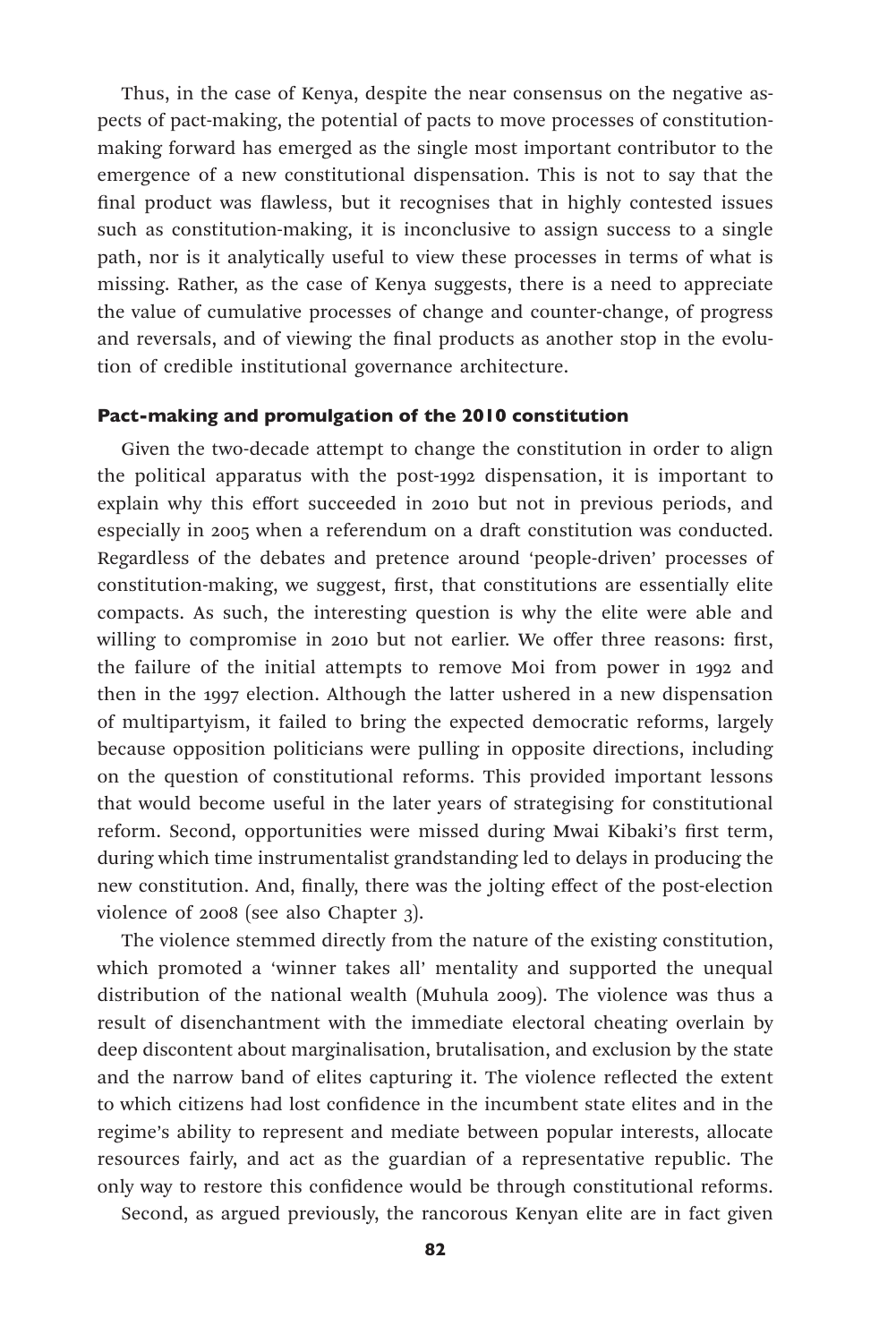to pact-making (even if their pacts are only temporarily stable) more than to violent ruptures that would threaten a break-up of their collective privilege. From this perspective, the violence of 2007–08 was an aberration, resolved once again by a pact. Third, the negotiated end to the violence reasserted pact-making as the principal instrument of credible commitment among elites. This was underscored by the codification of the pact in the National Accord and Reconciliation Act of 2008, which also gave renewed impetus to the constitutional reform movement. We discuss each in turn.

## Multipartyism without democracy: the elections of 1992 and 1997

The repeal of section  $2(A)$  of the 1963 Kenyan constitution (as previously amended) to legalise the formation of political parties other than KANU in 1991 introduced a new era of competitive politics. The subsequent elections in 1992 and 1997, which KANU won, forced the pro-democracy forces to reassess their strategies for dislodging the former single party from power. In the runup to both elections, political actors had been confident that only minimum reforms in the constitutional structure – basically allowing competing parties in 1992 and allowing some electoral changes in 1997 – were required to usher in a new dispensation within which they would prevail. They subsequently relaxed the push for major political reforms, which would have included the overhaul of the constitution, and agreed to reforms that were based on agreements outside parliament and sometimes, but not always, written into law. In both cases, the pursuit of electoral success – after which, it was hoped, the full dispensation would be amended via political practice rather than by constitutional prescription – failed to produce fundamental change. By 1997, even though calls for a new constitution had been intensifying in the interim, parliament agreed to basic reforms to level the playing field for the upcoming elections that year but not to adopt a new constitution. A political pact, the so-called Inter-Parties Parliamentary Group agreement, allowed the elections of 1997 to proceed, but did little to transform the institutional architecture of a basically authoritarian state run by the former single party.

After losing a second time in 1997, the opposition's lack of unity delayed the process of political reform and the attainment of a new political order.<sup>1</sup> This outcome, however, ignited even greater reform fervour among the public, moving both civil society and the political opposition to view constitutional reform as a prerequisite for change. The opposition parties, civil society and ordinary citizens continued to demand fundamental political reforms in the form of a new constitution, and eventually forced parliament to enact the Constitution of Kenya Review Act of 2000 to formally institute a process for writing a new constitution. The act provided for the collection of views nationwide through a travelling commission, the creation of the National Constitutional Conference to debate these views and to draft the constitution, and a subsequent referendum.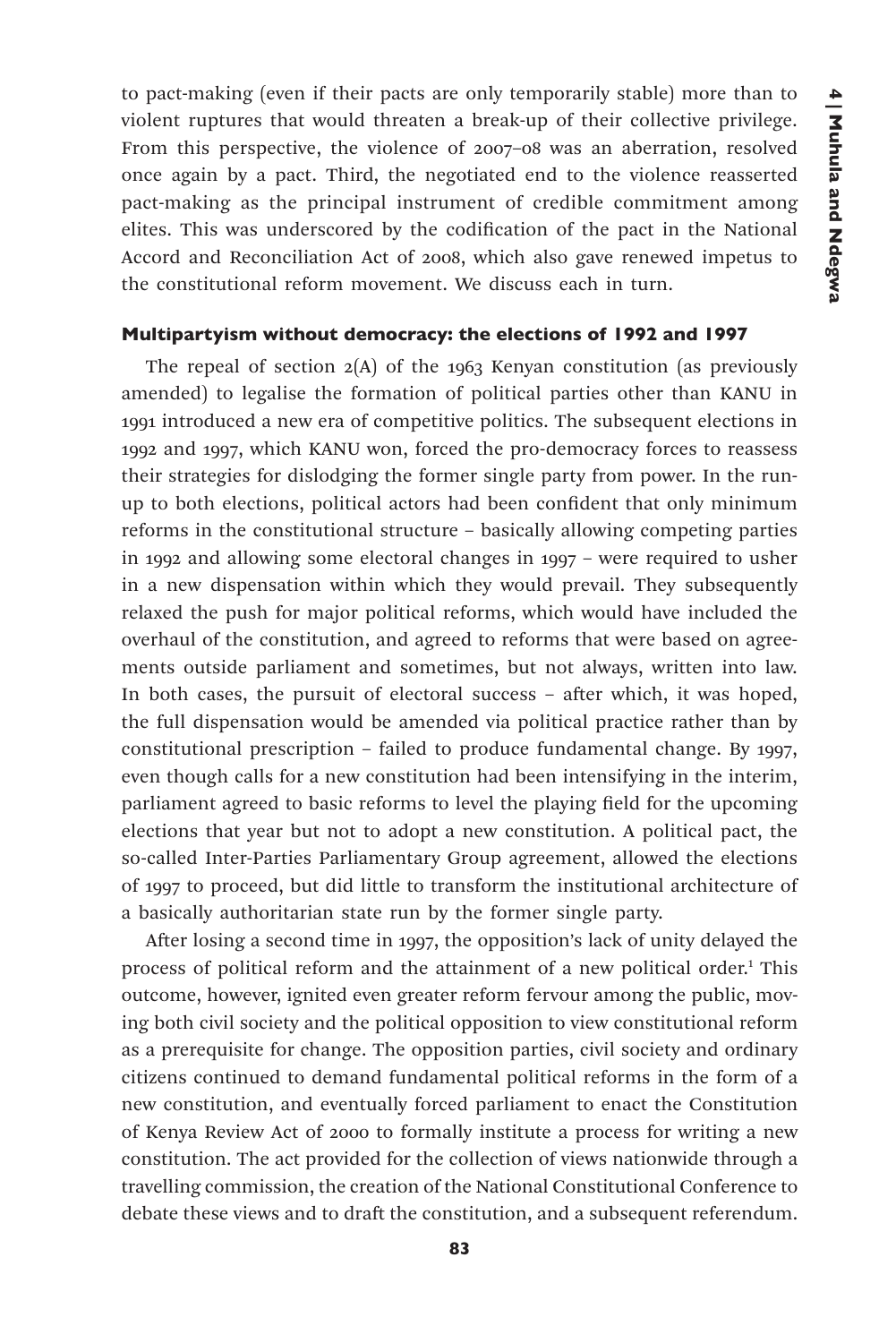The ensuing manoeuvring after the formal commencement of this process has been documented elsewhere (for example, Cottrell and Ghai 2007; Diepeveen 2010). Nevertheless, it is worth emphasising the level of resistance that encumbered the process and demonstrated how reluctant the political elites were to facilitate a process that would upend the old older. By this time, even though it was clear that incumbent President Daniel Moi would not run, having served his second and final term, it was anticipated that, as chairman of KANU, he would still have influence over the next president, and over the government of that president. It did not help that among the proposals in the new constitution were: the possibility of recalling non-performing members of parliament (MPs); the likelihood of a new election as soon as a new constitution was adopted (thus cutting short Moi's own tenure and that of all MPs); and the possibility of a truth commission to investigate political and economic crimes, presumably since independence.

The Moi administration, extremely wary of the far-reaching proposals of the reform movement, was rightly convinced that any document coming out of this process would not be friendly to its interests as the incumbent or to those of its allied groups. It, therefore, sabotaged the process through procedural and logistical hindrances from the start. Unable to put a stop to it, Moi finally used presidential authority provided by the constitution to prorogue parliament in late October 2002, a few days before the National Constitutional Conference at Bomas of Kenya started the final discussions on the draft that would end up in parliament for review and passage and would hence structure the forthcoming elections. Not only were MPs now rendered ineligible to participate at Bomas by Moi's order, the government also sent police to guard the assembly hall when members insisted on attending to continue with deliberations. That put an end to the quest for a new constitution, at least temporarily.

However, the machinations of the incumbent were only partially to blame for the evasive tactics in the process of change. The last term of President Moi also gave the principal presidential contenders in the opposition little interest in weakening the centre of power that was now clearly within their reach. Given the presidential term limit, Moi (who had an unmatched, decades-old patronage network and a provincial administration loyal to the incumbent) was no longer a candidate and the principal contenders – Raila Odinga, Mwai Kibaki, Uhuru Kenyatta and Charity Ngilu – could imagine success. For example, Raila Odinga's recruitment into KANU before being bypassed for Uhuru Kenyatta as Moi's anointed heir – which itself triggered a new momentum for the opposition to unite under the one candidacy of Mwai Kibaki – provided an important window of opportunity for reform-minded politicians to influence Moi's decisions and, eventually, KANU's implosion. The unified opposition candidacy – long held as the only way to defeat KANU – was entirely a utilitarian and ethnically calculated agreement to create a winning coalition,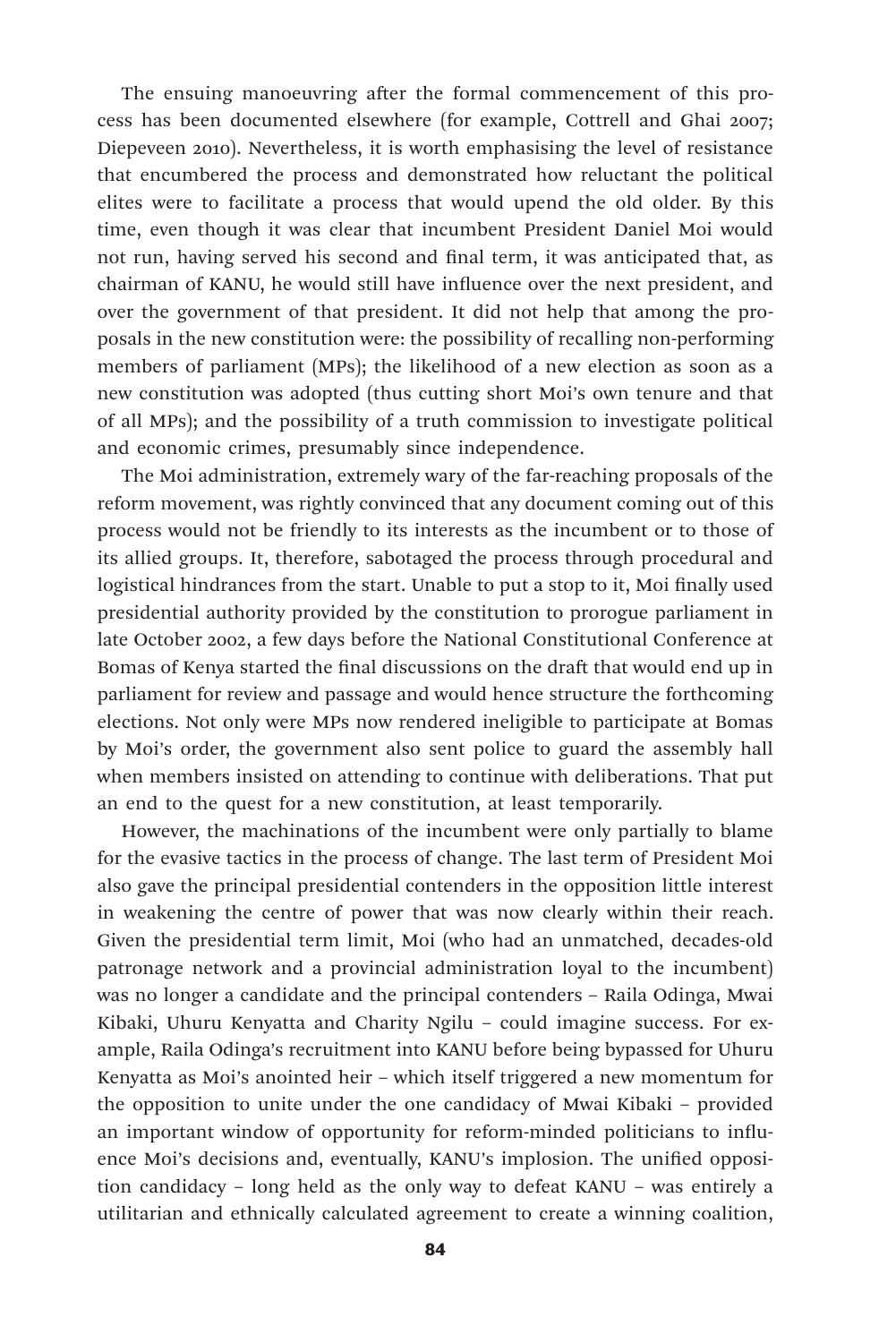rather than the result of a conjoining of coherent ideas or ideologies, much less a constitutionalist vision. An example of the pact-making at the peak of elite politics, documented in a memorandum of understanding (MoU) (never made public), this agreement for a unified candidacy allowed the opposition to prevail in the 2002 elections. The breakdown of this MoU provided the seed for the three ensuing conflicts that saddled the new coalition government: disagreement over parity between principals to the pre-election MoU (Ngilu and Odinga) and the post-election president (Kibaki); the division of government ministries among followers of each principal; and corruption within the ranks of the Democratic Party, the party that most squarely captured state power by assuming the presidency on behalf of NARC.

# Regime transition without change: the NARC and Kibaki election of 2002

NARC, the multiparty coalition that swept to power with a landslide victory over KANU to make Mwai Kibaki Kenya's third president, campaigned on a reform platform. Chief among the immediate reforms that NARC promised was the completion of the constitution-making process within the first 100 days of the party coming to power. After years of stalled transition, Kenyans were hopeful that the process of enacting a new constitution would begin afresh, with a new team, a new dispensation, and a positive conclusion. The NARC government was an amalgam of characters and interests that had only occasionally converged in the decade-long reform movement: Mwai Kibaki, Raila Odinga, Kiraitu Murungi, Anyang' Nyong'o, Kivutha Kibwana and Charity Ngilu, to name a few iconic and somewhat representative figures of the reform streams and ethnic composition that emerged between 1992 and 2002. Having passed the electoral threshold and now occupying state power under the extant constitution, interests shifted. Soon, the clash of those interests, asymmetrical expectations and sectarian concerns would combine to derail the reform process, undermine the unity of the coalition and extinguish the hopes for a new constitution.

The emergence of a new anti-reform group within the newly incumbent coalition was first evident during the election of the chairman of the parliamentary select committee (PSC) on the constitution, the committee that would guide the promised constitution change effort. Raila Odinga, a key member of the coalition who had been chair of the PSC in the outgoing parliament, hoped to be re-elected following parliamentary tradition and given his status as a principal partner in NARC. This was not to be the case, as the election became so personalised that even members of his NARC coalition voted against him, eventually handing the chairmanship to Paul Muite, a member of the opposition party, Safina. More significantly, the government repeatedly plotted to take over the review of the constitution through an expert team that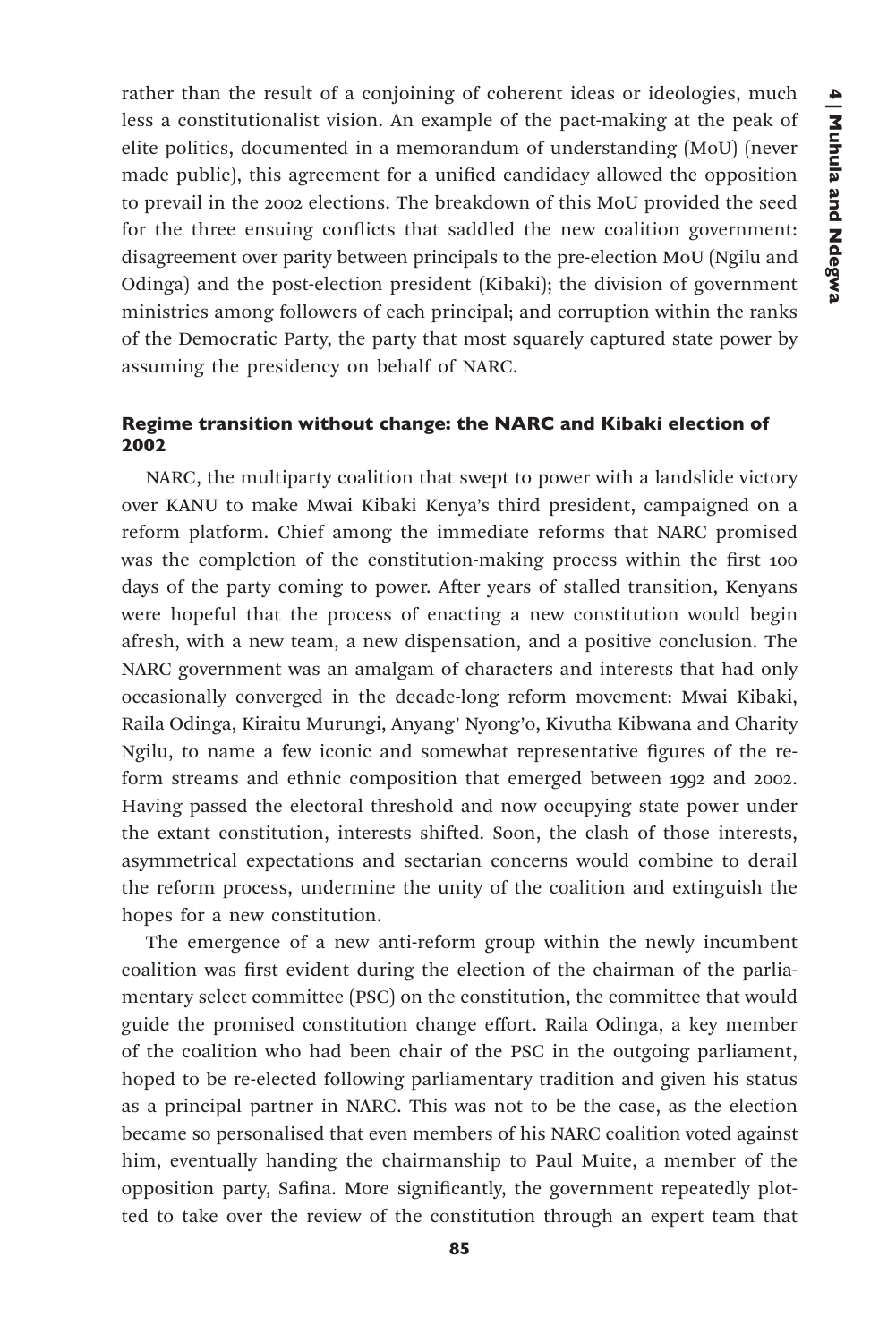would circumvent popular participation through the National Constitutional Conference. At the same time, parliament was keen to stamp its authority on the new constitution, preferring to debate and pass it without a referendum – contrary to what several of the new MPs had argued for before ascending to parliament. Both attempts, including repeated court-induced delays, were defeated by a more resolute civil society, a more energised reform lobby within parliament, and a new chairman of the Constitution of Kenya Review Commission, Professor Yash Pal Ghai, who insisted that he would take his position only once consensus on the process was achieved among the contending groups.

It was not lost to observers that as early as 2004 the next elections in 2007 were now foremost in the minds of major players, and no card was too small to play. Key political players in President Kibaki's team, among whom were some Moi-era reform stalwarts such as Kiraitu Murungi, Martha Karua and Kivutha Kibwana – seemingly ironically, yet quite consistent with our argument of instrumentalist behaviour – opposed the very ideas they had supported while in opposition or in civil society. The emerging divide revolved around those for the parliamentary system of government led by Raila Odinga, and those firmly supporting a presidential system, the Kibaki-friendly team led by Justice Minister Kiraitu Murungi. Thus, grandstanding became the defining characteristic of the constitution-making process, with pro-Kibaki allies focused on blocking provisions that were deemed favourable to Raila Odinga and vice versa.

The hardening of positions continued for most of the time, with delegates aligned to the government trying every trick to derail the process, especially when it became clear that the majority of the delegates preferred the parliamentary system. For many in government (i.e. the rump NARC, essentially the old Democratic Party), the feeling was that this position would favour Raila Odinga in the very immediate future. This was exacerbated by the acrimony surrounding the pre-election MoU between Odinga and Kibaki, in which the latter was accused of reneging on his undertaking to support the creation of the post of prime minister for Odinga. It was therefore not surprising when the government side, led by Kiraitu Murungi, walked out of the National Constitutional Conference at Bomas of Kenya. The remaining delegates were not deterred, and went ahead in voting to adopt a draft constitution, later known as the Bomas draft, with sweeping changes, including the establishment of the office of an executive prime minister who would be the head of government (Republic of Kenya 2004). Following the adoption of the Bomas draft by the conference, parliamentary and executive counter-manoeuvring began. This process led to the alteration of the draft by the attorney general, Amos Wako; via a secondary process, the alteration was opposed by the Raila-led team, which favoured the Bomas draft. One of the major differences between the Bomas (conference) draft and the one submitted by the attorney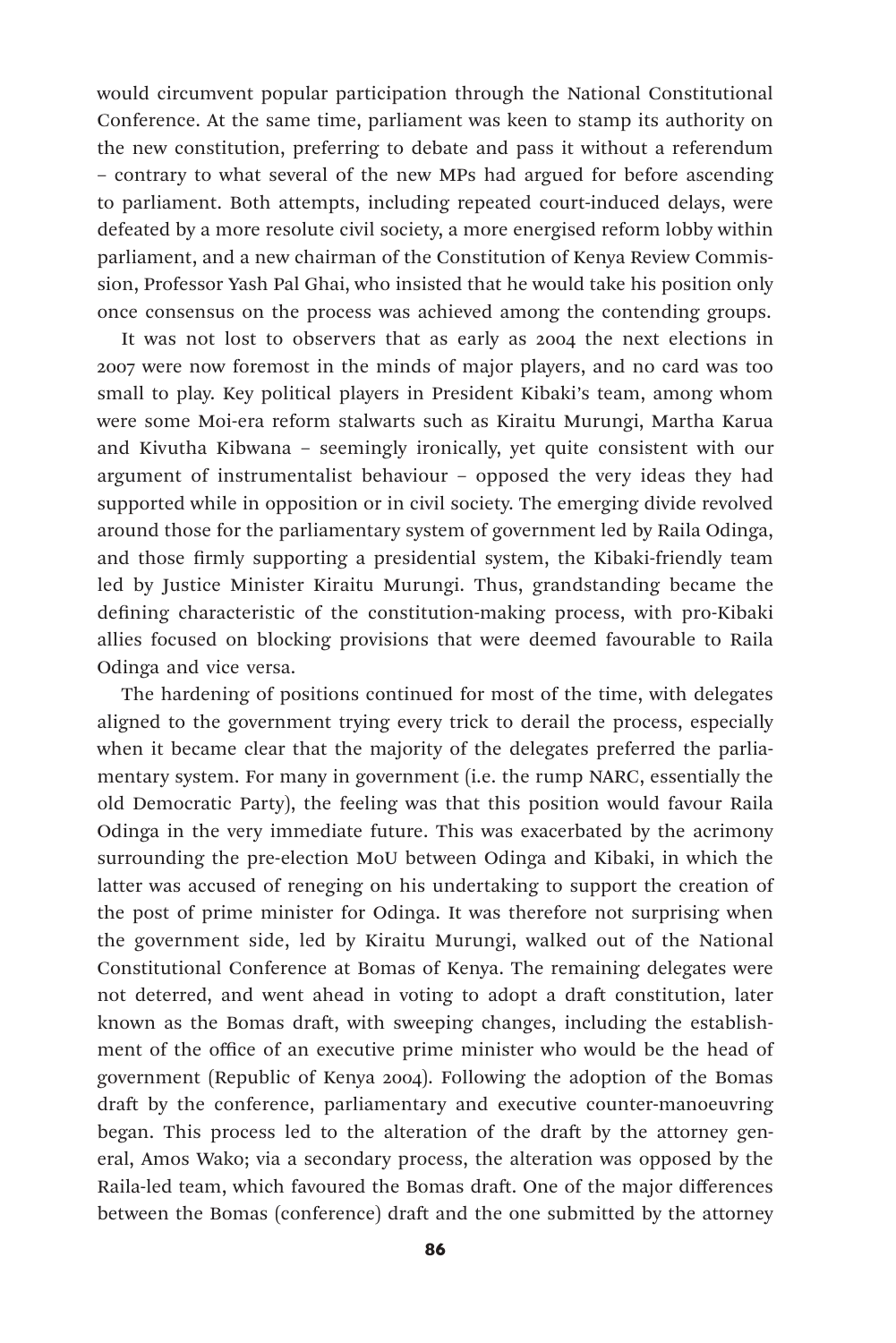general as the draft to be subject to a referendum was the watering down of the powers of the prime minister. Under the revised draft (the Wako draft), the prime minister would be appointed by the president, and would thus be accountable to him. Additionally, instead of being the leader of the government, as mandated by the Bomas draft, under the Wako draft the prime minister would merely be the leader of government business in parliament. A truly people-driven process was subverted by the dominant partner in the executive, leading to an irreconcilable split between the governing coalition partners. The Banana and Orange factions – as they were later to be known, after the electoral symbols for and against the draft constitution respectively, as assigned by the Electoral Commission – would polarise the country along the lines of the ethnic coalitions. These had once come together under NARC to fight KANU, but now were severely opposed to each other. When the outcome of the 2005 referendum was announced, the Orange side – the side opposed to the adoption of the proposed new constitution – had 58 per cent of the votes cast, and the quest for a new political dispensation premised on a new constitutional order would have to wait. The voting results reflected deep ethnic fissures, mainly pitting Kibaki's Kikuyu community against the rest of the country's other ethnic groups.<sup>2</sup> It was these fissures, and the coalitions arrayed against each other, that would frame the intense competition in the 2007 elections and the subsequent violence.

## The post-election violence and the National Accord of 2008

The 2007 elections were largely a rerun of the factional competition ranged in the referendum two years earlier. The Orange team, which had led the onslaught against the Wako draft of the constitution, now turned itself into a political party, the ODM. The ODM was led by Raila Odinga as the presidential candidate against the incumbent, President Kibaki, whose camp had reconfigured into a new Party of National Unity. While the campaign rhetoric was centred on standard Kenyan election platform issues – services, economic opportunity, corruption, nepotism and inequality – underpinning the rhetoric were strong references to a new dispensation that would be anchored in a new constitution. In order to get the support of the populous and cosmopolitan Rift Valley Province, the ODM assured voters that a new constitution would guarantee devolution not only of fiscal resources but also of governance structures, facilitating the development of the region. Thus the discourse on the constitution took advantage of immediate local concerns, and ceased to be merely a debate on an organisational remaking of the state or the constraint of state power. In the context of election campaigns, it took on the added dimension of being regarded as a use of state power to achieve certain marginalised political interests. It was therefore not surprising that among the regions with the most intense levels of violence after the 2007 elections was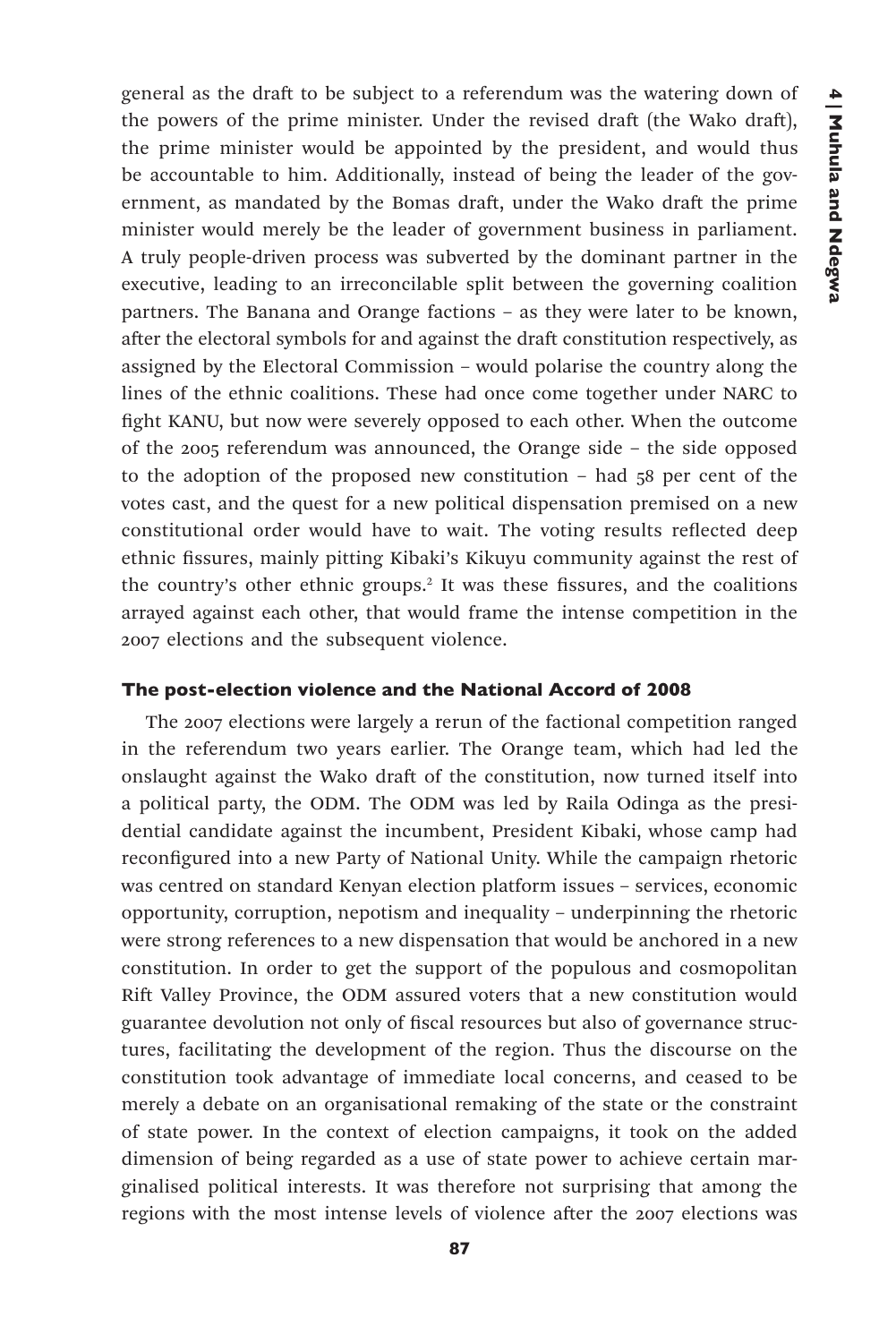the Rift Valley Province, where devolution and land are of immediate import to power relations among ethnic communities.

The 2007 election campaigns demonstrated the temporal and instrumentalist nature of Kenyan politics in the formation of alliances. The high stakes of the elections placed the country on edge during the campaign period and at the end of the voting process. After two days of waiting, the Electoral Commission of Kenya announced that Kibaki had garnered 46 per cent of the votes cast, while Raila had secured 44 per cent. Several other election observers, especially the European Union (EU), had declared in a preliminary statement that the credibility of the election process was questionable. The Electoral Commission announcement immediately stoked up violence in the entire country, violence that would last for over a month, claiming over 1,100 lives and leaving several hundreds of thousands homeless and internally displaced in several camps around Kenya. The signing of the National Accord between rivals Raila Odinga and Mwai Kibaki in February 2008 brought a halt to that violence.

The post-election violence, and the internationally mediated National Accord that followed, became a major turning point in the search for a new constitution. The violence unearthed the tensions underlying the myth of Kenyan exceptionalism (as 'an island of peace in a region awash with conflict') and of an enduring elite consensus. The accord reflected the balance between instrumentalist politics and recognition of the need for a new compact that would deal with the fundamental issues of state power, citizenship and order. For the first time, the political class was willing to accept, albeit through external prompting, that Kenya's institutions were fragile and unable to resolve historical grievances, and that the only antidote to this was a reordering of the constitution and state power rather than temporary majorities via elections.

The signing of the National Accord in 2008 was a reflection of the penchant for pact-making among the political class but also an instrument to shift the structural conditions that would constrain choice in the next stage of contests. We will revisit the logic of this instrumentalist structuring and its importance in how it influenced the range of possible options and outcomes, but also how instrumentalism determines the actual choices that emerge. For instance, the National Accord recognised that for the post-electoral moment, but also for the future, the 'winner takes all' political system was unsustainable given the tendency of Kenyan presidents to favour their generally ethnic traditional voting blocs. In addition to crafting a power-sharing formula that created the position of prime minister (the leader of the party with the majority of MPs), the National Accord also outlined a series of measures the government needed to undertake in order to fully place the country on a path to reform. Known collectively as agenda 4 items, they included, among others, the enactment of a new constitution.3

The panel of eminent personalities led by former UN Secretary General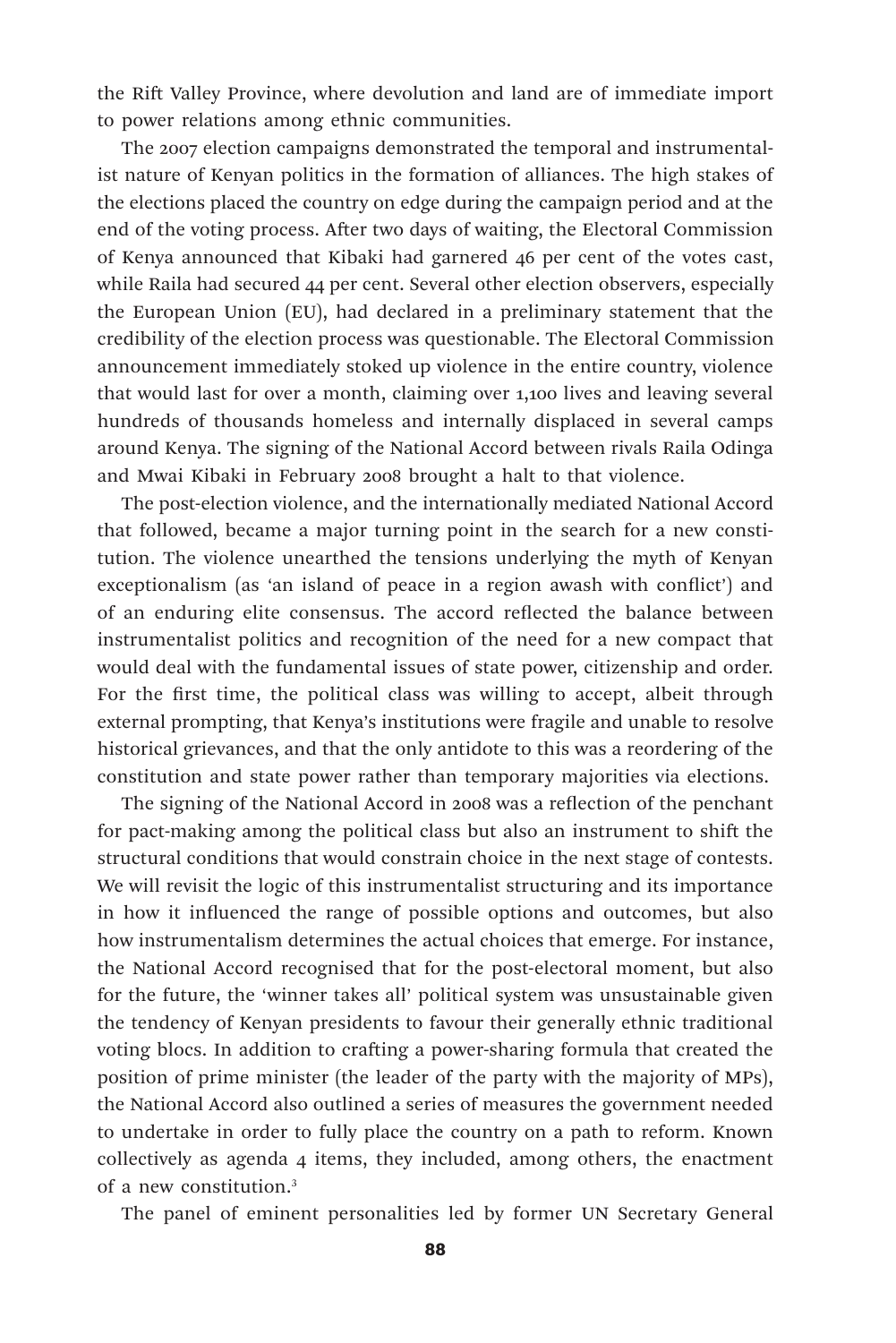Kofi Annan called for comprehensive legal and constitutional reforms within one year. And, while it would take slightly over one year for the work on producing the new constitution to begin, it is worth noting that the parliamentary process that produced the Constitution of Kenya Review Act (2008), the enabling legislation that anchored the new process, sought to shield it from political manoeuvring inside parliament of the kind that had created the conditions leading to the violence of 2007–08. For instance, apart from insisting that parliament could not change anything in the draft constitution, except by a two-thirds majority vote, the act also gave enormous powers to the newly created Committee of Experts to ignore the suggestions of both the parliament and the PSC on the Constitution.

Thus insulated from the rough and tumble of everyday short-term, advantage-seeking politics, the process was able to run its course, albeit with occasional administrative setbacks. It was also helped by the fact that the watchful eyes were on it, including those of the international community (the US government and the EU, for example), the panel of eminent personalities, Kenya's civil society, the parliamentary reform caucus and ordinary citizens. In addition, there was the spectre of International Criminal Court (ICC) indictments for the post-election violence. In the end, the newly enacted constitution covers all the areas identified in agenda 4 without any major party disagreeing with the process or the content of the changes. In this respect, while instrumentalism would have been ordinarily constrained, key political players still found opportunities to create political advantages around these episodes. Thus, the involvement of the international community, the indictment of powerful figures by the ICC and the process of implementing agenda 4 all became important points of contest among political players for their own benefit.

## The 2010 constitutional referendum and the rebirth of a republic

To a limited degree, the campaigns for the 2010 constitutional referendum replayed the same political arguments that various political interests had used to undermine the search for a new constitution. The same political factions that emerged in various forms during periods of political contests emerged once more, positioning along ethnic lines and reiterating historical grievances. However, there was a display of national cohesion and a singular focus on the impending transformation. President Mwai Kibaki and Prime Minister Raila Odinga, foes in 2005–07, were now united around the draft constitution and determined to see it through. For Kibaki, it was a chance to burnish his reform credentials and salvage his legacy as a reformist president, rather than an illegitimate claimant of power, a veritable certainty given the events surrounding the disputed 2007 elections. For Odinga, the stakes of the impending elections had become increasingly clear given the constitutional limitations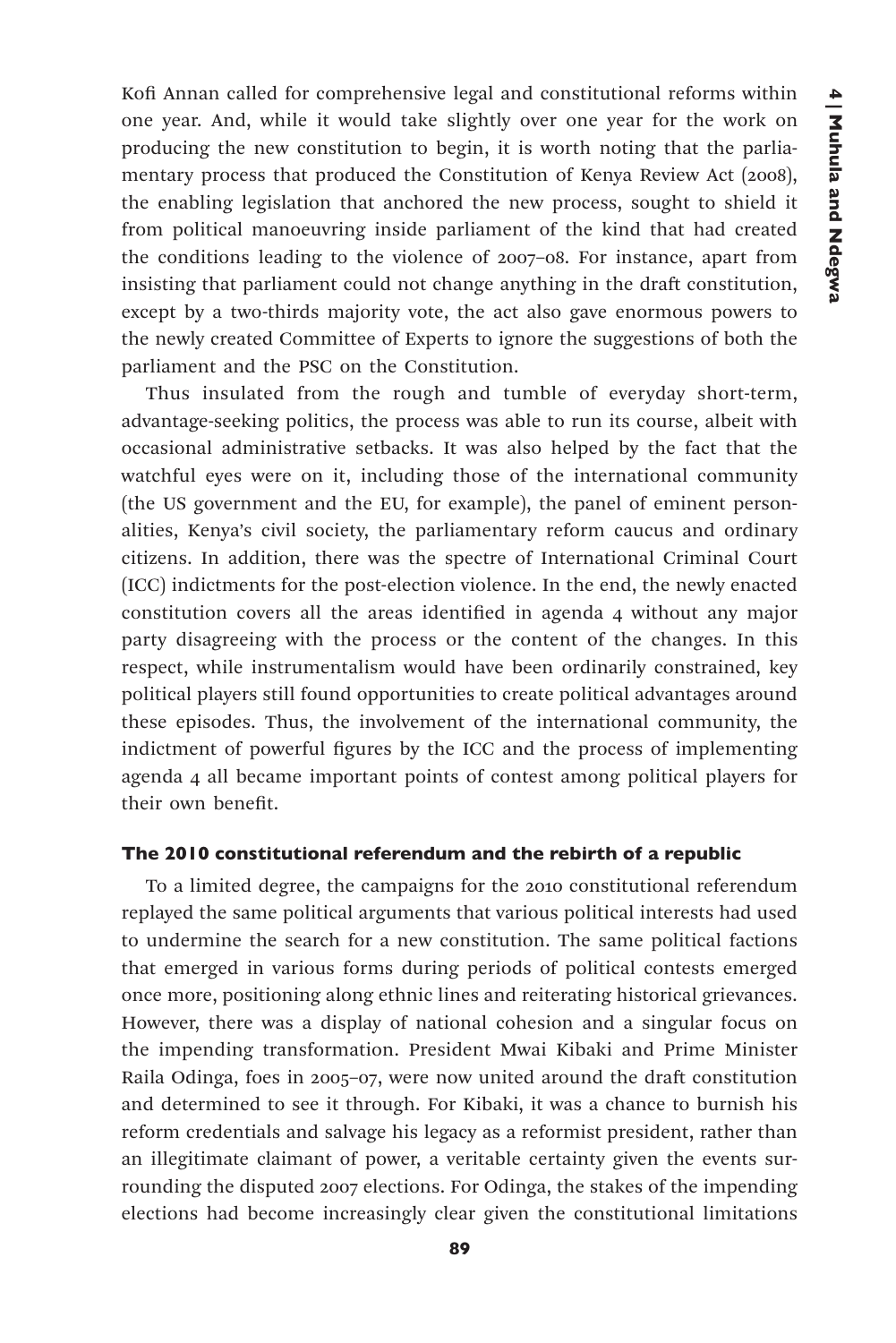imposed on the incumbent president, suggesting that he was the best placed aspirant. Odinga had staked his political career and personal reputation on the passage of the draft constitution, having spearheaded the defeat of the 2005 draft and having sustained a reformist posture through the 2007 elections. Failure to enact a new constitution would have severely weakened his credentials, which were now also tied to commitments under the National Accord that had created the position of prime minister, which he held.

However, the ODM coalition that defeated the 2005 constitutional draft was no longer intact or available to support the new preferred outcome. An important realignment had arisen, partly as a result of substantive disagreements on the constitution and partly from the positioning for leadership in the coming elections. Led by renegade ODM deputy leader William Ruto, this group was supported by retired President Moi, a Ruto mentor, and fronted for the interests of Kalenjin ethnic groups, mostly resident in the Rift Valley. This group resuscitated Moi's traditional argument that a new constitution would divide the country along tribal lines and argued that the new draft was a creation of the West, had foreign backing, and did not reflect the wishes of the majority in the country. Their presumed motivation for rejecting the draft constitution was twofold. Firstly, it would ensure the personal preservation of Moi, and of some of the key figures in the opposing side. The proposed constitution would create a land commission with the mandate, among other things, to repossess all public land that may have been irregularly allocated by previous governments. The key figures in the opposing camp, who included Moi, Ruto and former Moi campaigner Cyrus Jirongo, had been among the biggest beneficiaries of Moi-era excesses, and their benefits had included huge acreages of land in Rift Valley and other parts of the country.

The second reason was political. Rift Valley, long a cosmopolitan region, was a hotbed of political conflict. The area boasts the highest number of political constituencies and was instrumental in providing the large number of votes that the ODM obtained in the 2007 general elections. In the interim years, there was a political fallout between Raila Odinga – ODM leader and 2007 presidential candidate – and William Ruto, the presumed Rift Valley king-maker. Ruto's anti-constitution posture was thus a direct rebuttal of Odinga's support for the constitution. It was also a direct repudiation of the perceived popularity of Odinga within the Kalenjin community, and, even more significantly, it was evidence of Ruto's desire to stamp his authority on the Kalenjin vote. It was therefore not surprising that Rift Valley Province had the largest percentage of votes against the adoption of the 2010 constitution.4

#### Pact-making, beneficiaries and the 2010 constitution

The instrumentalist position among key political actors that has been described above led to three main related outcomes. Each of these outcomes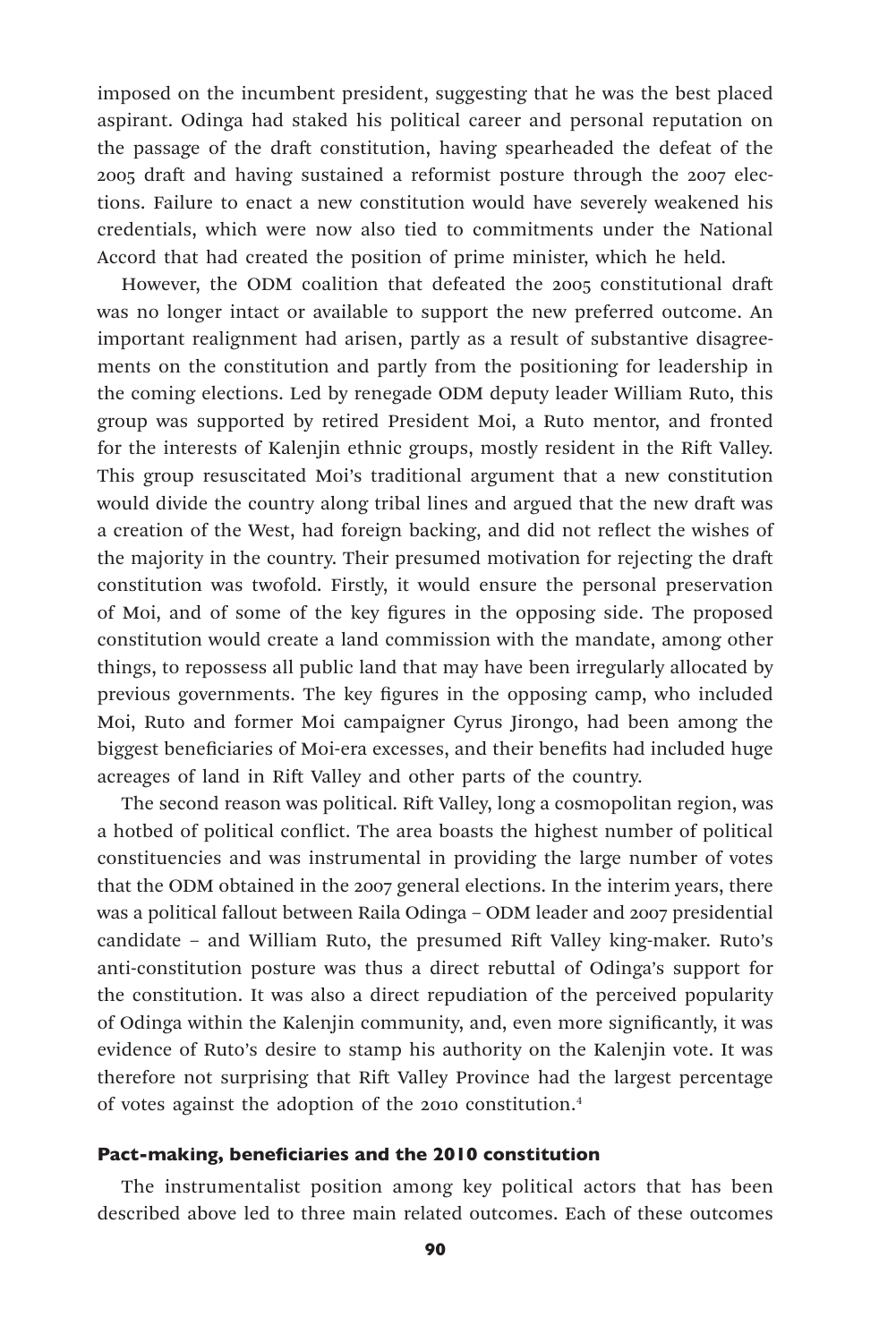represented the product of intense bargaining, and sometimes internal settlements between the key political players. These outcomes were: 1) the apportioning of political power via the ways in which state structures are organised; 2) the definition of citizenship and rights, especially with respect to the state; and 3) the process used to produce a legitimate constitution. Indeed, we find that these issues dominated the process of constitution-making in Kenya to the end, and provided a template for negotiating pacts among key stakeholders. In this section, we examine how the question of the structure of the state, how power is apportioned and the question of citizenship, including representation and the rights of individuals, were settled through processes of bargaining between political elites in the process of making the constitution.

Regarding the structure of the state, the dominant narrative in Kenya's reform movement has concerned the stifling effects of unconstrained state power, especially of the executive. Like many African constitutions inherited at independence, the Kenyan constitution provided for a strong executive whose main bureaucratic apparatus, the provincial administration, ensured the ubiquity of state power all over Kenya. The provincial administration controlled access to political and development resources, determined political careers, and permanently secured order at the behest of the ruling elite. As such, it was the desire to dismantle the coercive structure of the state and its abuse of power that fuelled the demand for a new constitution.

The structure of the postcolonial state remained dominant in the postindependence constitution for several years after independence. In order to continue benefiting from it, the ruling elite in independent Kenya expanded it and insisted on maintaining its pre-eminence. Successive regimes, from Kenyatta through Moi to Kibaki, manipulated constitutional provisions, giving extensive autonomy to the president to entrench their power, counter dissent, and guarantee a stranglehold on the affairs and resources of the state. The manoeuvring over the draft constitution in 2005, which led to its subsequent defeat at the referendum, demonstrates the extent to which the ruling elite were willing to protect this apparatus. The newly enacted constitution has substantially revised the structure of the state, has put a high burden on the state to protect individual rights, and has made state organs subject to a wide range of oversight measures and sanctions. The centralised bureaucratic state, which dominated citizens' lives for a long time, has largely been replaced by a more devolved one, in which citizen participation and people's ability to restrain the state are assumed to be central to state–society relations. For example, the provincial administration that had characterised the Kenyan state has been dissolved while the executive powers of the president have become increasingly subject to parliamentary oversight and public sanction.

The second key issue in the debate on constitutional reform was the question of representation. At the core of this argument was the apparent silence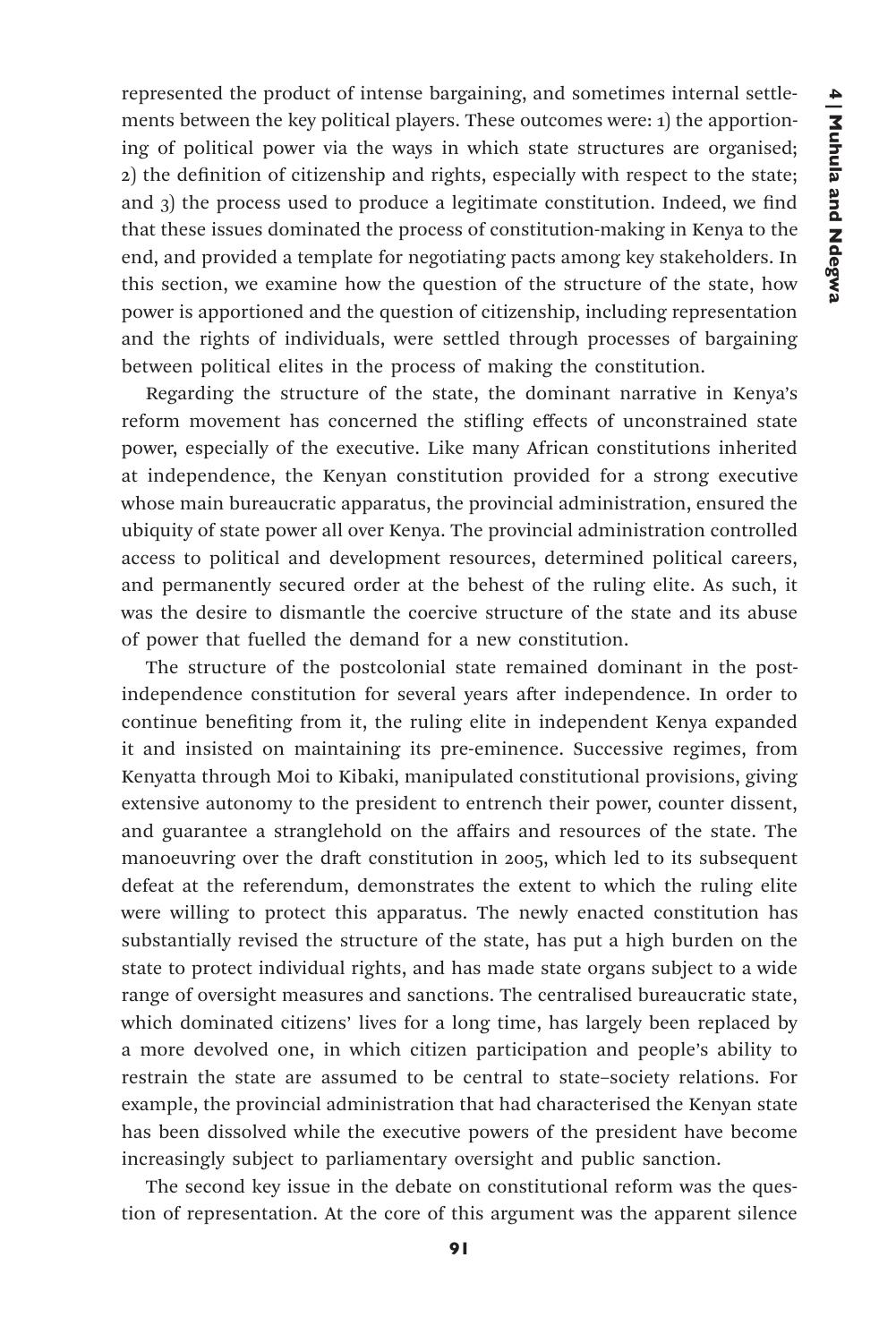of the previous constitution on minority rights and women's representation, omissions that had always been criticised. The new constitution, however, lays specific emphasis on protecting minority rights, including those of women and the disabled, and recognises the position of minorities as special groups. On the question of minority rights, apart from providing broad constitutional protection for all vulnerable groups, the constitution also allows for specific affirmative action covering minorities and marginalised groups. This includes representation in governance; special opportunities for education and employment; the development and protection of culture, values and languages; and, finally, access to basic social services (Republic of Kenya 2010). Similarly, the new constitution has robust provisions for women's representation in the affairs of governance, including representation in the national and county assemblies, as well as additional affirmative action provisions: for instance, in addition to affording protection to women as a minority and marginalised group, the constitution provides for the direct election of forty-seven women, one from each of the forty-seven counties, to the national assembly.<sup>5</sup> Also, sixteen women are to be nominated by political parties as members of the senate – again, this is notwithstanding the fact that women can run for any of the forty-seven seats of the senate.<sup>6</sup>

Finally, individual rights and the broader question of citizenship have been foremost in the quest for a new constitutional dispensation. The clamour for constitutional reform owes its origins to the emergence of an authoritarian state in the Moi era. After an abortive coup in 1982, the Moi regime severely restricted the political space. Not only did the state abrogate individual rights, it also excluded critics from participating in political contests. The emergence of the one-party state and the subsequent application of the notorious Public Order Act to detain citizens without trial increasingly impinged on citizens' rights, called into question the responsibilities and obligations of the state, and created a space in which claims for constitutional reform could be framed. At the core of these claims was whether the state had unfettered juridical powers to subvert rights granted by citizenship, such as the right to form and participate in a political party.

Here, the right to religious practice is of particular importance as it relates to Muslims and the entrenchment of Kadhi courts in the constitution. An important philosophical justification for the importance of these rights, as contained in this constitution, is that the rights belong to each individual and are not derived from the state. The bill of rights is one of the longest sections of the new constitution, and arguably one of the most far-reaching. The issues covered in the bill of rights reflect an unwavering articulation of the constitutional rights that citizenship accords to the individual. More importantly, in a clear departure from the previous constitution, it recognises the obligation of the state to provide a supportive environment for the realisa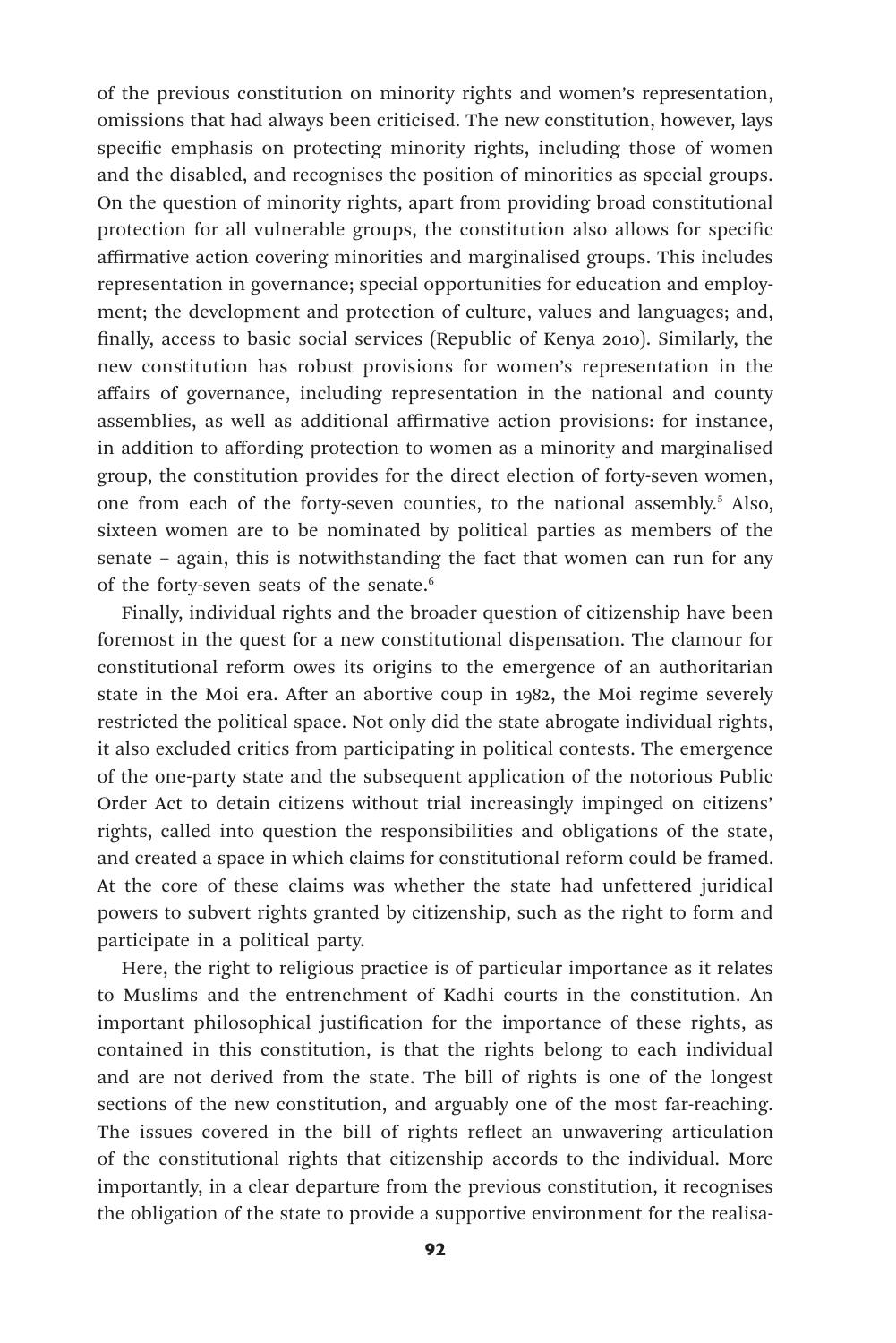tion of these rights; it requires the state to respect international obligations that it is bound to by signature; and, even more importantly, it entrenches the Kenya Human Rights and Gender Commission and the National Gender and Equality Commission into the constitution.

#### The nature of the process of change

The see-saw of politics described above illustrates at least three lessons about change. First, the union between the pursuit of principle-based politics and instrumentalist politics can be uncomfortable. Successful political actors understand that the instrumentality of politics is what makes possible the pursuit, installation and defence of principles. However, the outcomes are not guaranteed – in part because political actors prefer the instrumental politics of winning elections, forming winning coalitions, preserving unstated rules (such as those that allow impunity in certain issues) and restricted competition over principles.

Second, the realignment of coalitions – based on issues or any other factor – occurs with such rapidity in the fluidity of transition and weak party environments that any set of constitutionalist (or any other) principles is only temporarily cohesive at best. Plural politics within shifting ethnic boundaries and the trading of bloc votes result in sharp, sudden breaks rather than subtle shifts that can benefit from incremental incentives. This also means that every major success produces a realignment that is valid until the next major contest. In this context, the interests with the best chance of surviving and being rewarded are the lowest common denominator interests of regime survival.

The third lesson about change in the turmoil of transition politics concerns the penchant for pact-making (some codified) as coalitions resolve particular contests. Pacts in Kenya have been institutionalised as a solution to the problem of weak aggregation, adjudication and execution institutions, and have become the preferred method for resolving conflicts that the established institutions are unable to solve. They also provide safe havens in which the political class can craft agreements that circumvent the press of outsiders (civil society, churches, the poor, etc.), who, by their numbers or their rhetoric, can force issues on to the agenda but cannot necessarily conclude agreements that in other circumstances would be executed by the state through, for example, national conferences.

#### Conclusion: challenges beyond constitution-making

In this chapter we have argued that the adoption of the new constitution in Kenya was the outcome of contentious engagement and pact-making among reform advocates at various stages of the process, as well as of formal debates guided by parliament and the national apparatus on constitutional reform. From this discussion, it is clear that game-changing political events may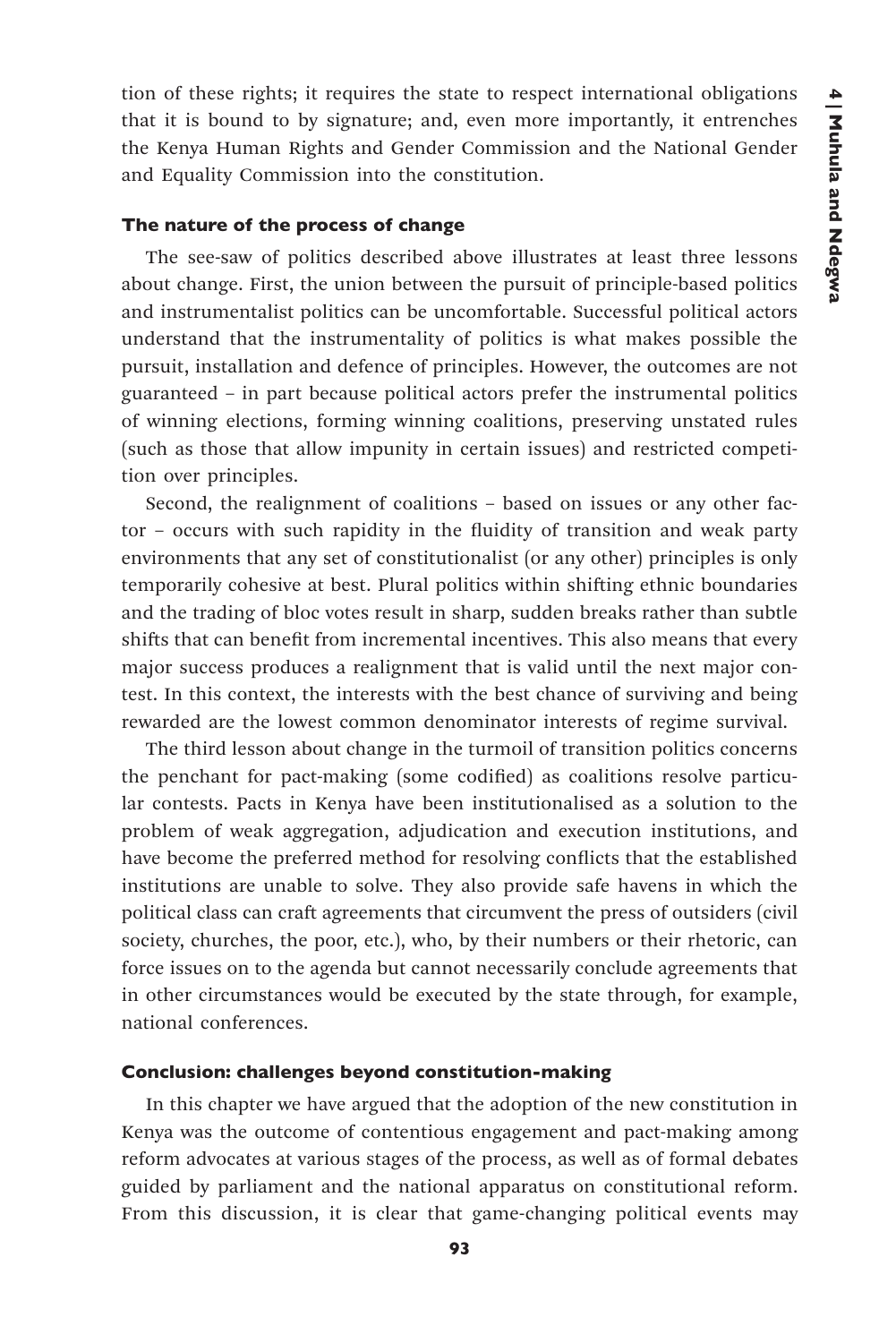provide the requisite impetus for political reforms, but political gamesmanship rather than the niceties of principle and values shapes the outcomes. For Kenya, it was the post-election violence and the overwhelming coalescing of international effort to forestall further conflagration that structured politics in a way that directed elite compacts towards a new constitutional dispensation. Moreover, while it is clear that constitution-making is an inherently organic social process, political groupings must converge incrementally to provide a bulwark for a sustainable reform agenda. Clearly, the emergence of constitutionalism is a cumulative process that defies linearity. There is no single path or sequence to achieve political consensus on the need to restrain the executive exercise of power, and every step of the process contributes to the whole.

Yet theoretically – and also given the two decade-long experience of legal reform that did not induce consistent change in political practice – it is worth recognising that the adoption of a new constitution is not a sufficient catalyst for the emergence of a new dispensation. Opportunistic triggers occasioned by political actors may also act as proximate contributors to the reform agenda. As the recent history of constitution-making in Kenya demonstrates, this process is always driven or supplanted by political realities, alignments, coalitions and deal-making. In this context, we see three dominant challenges for the immediate future, including for the period after the 2013 elections. The first is the need to institutionalise constitutionalism rather than continually subordinate the constitution to the dominant elite's political imperatives of the day. This includes the danger that many articles could be reversed as soon as they become inconvenient (as in 1964). Secondly, there needs to be a resolution of the foundational challenge in Kenya of group versus individual rights, and of how to structure the public realm in ways that actualise these rights without mutual denigration – and especially without adding to the weight of the state or the expense of public goods. Finally, it is especially critical to establish institutional settlements that provide stable and fair outcomes, given the re-emergence of ethnicity as a superlatively salient political category, as demonstrated by the alliances formed ahead of the 2013 elections and enhanced further by the lack of aggregating and mediating non-state institutions in the weakened civil society and ineffective institutions. All these three issues, like most enduring questions relating to Kenya's political economy, are likely to be negotiated with persistent reversals, coalition formation, and ultimately some form of pact-making.

Given the path to reform laid out above, we argue that the resolution of these questions presents both an opportunity for deepening democracy and a risk of increased violence, and, we dare say, even both. This is not an argument for the preordination of violence and breakdown (on the path to or instead of) stability and progress, but rather a suggestion that precisely because of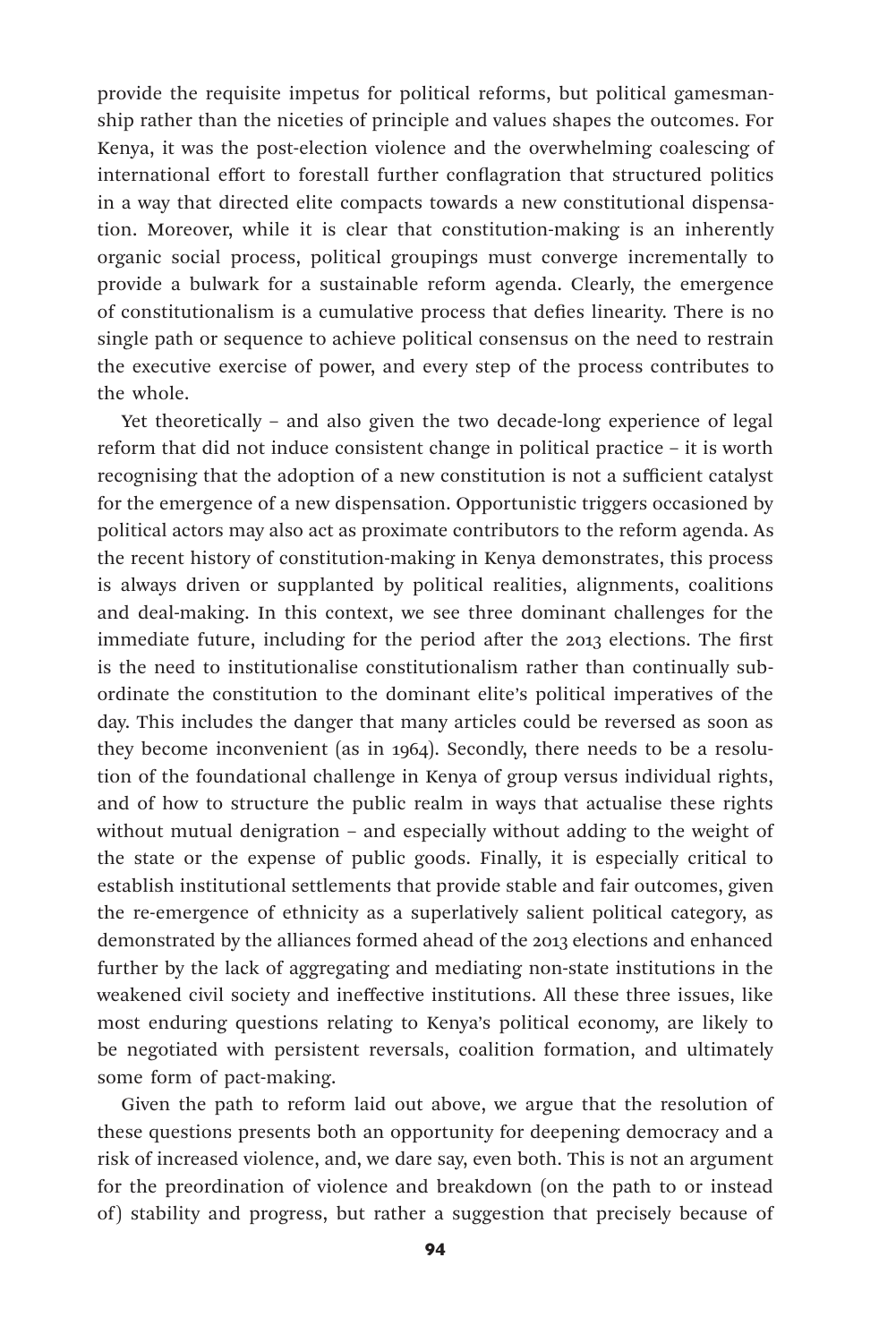the contingent nature of change, it is both important to support the forces of change and non-violence, and to demand that the state, encased in this new constitutional form, functions according to those foundational rules.

In this chapter, we have pursued a few related arguments. First, we sought to explain the success of the constitution-making process that led to the adoption of the 2010 constitution. We have done so more in terms of the finalisation of the process than of an assessment of its implementation so far. We examined both the immediate instrumentality of politics and the shift in structural conditions that enabled change. Second, we offered this Kenyan example as a lesson to enhance our understanding of the nature of political change – in particular, the tension between sharp breaks versus incremental transformation. Specifically, we underscored the significance of intermediate events in the interregnum before changes are openly observable, a period of incomplete transition that often attracts pejorative adjectives that tend to be static and do not help us understand change. Third, we discussed the content of this constitution and its promises of fundamentally altering the political landscape. In view of the second point, we discussed the constitution not as a finished product but as a new plateau of contestation – which, we argued, is at the centre of evolving institutional governance, not static but full of tugs and pulls in the struggle to establish constitutionalism. Finally, given our analysis, we highlighted the challenges that are in store for the next decade.

## Notes

1 Moi's total vote of 40 per cent was much lower than that of the three opposition candidates combined, which came to over 50 per cent.

2 Central Province recorded the highest support for the constitution, at 93 per cent, while Nyanza, Rift Valley and Coast provinces (now part of Odinga's fledgling coalition) rejected the draft with over 80 per cent voting against it.

3 Other agenda 4 items included land reforms, inequality, youth unemployment, national cohesion and transparency. See the Kenya National Dialogue and Reconciliation 'Statement of principles' of 30 July 2008 at http://peacemaker.un.org/ kenya-statementlongtermissues2008 (accessed 30 July 2014).

4 Another important opponent of the draft constitution was, surprisingly, the church, which incorrectly suggested that the draft constitution allowed abortion.

5 This provision does not preclude

women from running for any of the statutory 297 seats of the national assembly.

6 For a thorough discussion, see Articles 21(3), 27(3), 97(1)(b), 98(1)(b) and 100(a) of the Kenyan constitution.

#### **References**

- Cottrell, J. and Y. Ghai (2007) 'Constitution making and democratization in Kenya (2000–2005)'. *Democratization*  $14(1): 1-25.$
- Diepeveen, S. (2010) 'The Kenya we don't want: popular thought over constitutional review in Kenya, 2002'. *Journal of Modern African Studies* 48(2): 231–58.
- Encarnación, O. G. (2003) *The Legacy of Transitions: Pact-making and democratic consolidation in Spain*. Working Paper 193. Madrid: Instituto Juan March de Estudios e Investigaciones, p. 15.
- Ghai, Y. P. and J. G. Cotterell (eds) (2013) *Ethnicity, Nationhood and Pluralism: Kenyan perspectives*. Nairobi and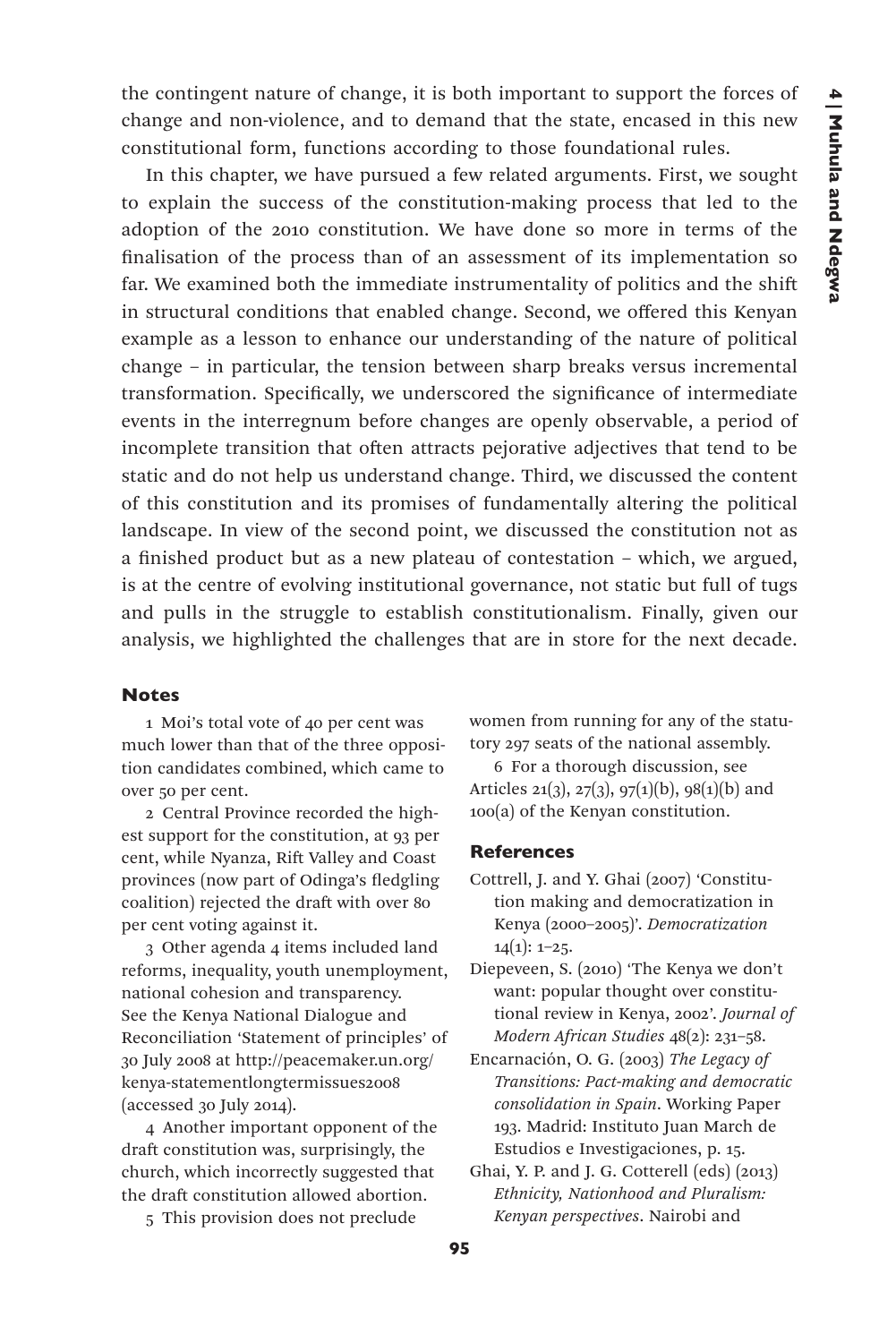Ottawa: Katiba Institute and Global Center for Pluralism.

- Giugni, M. G., D. McAdam and C. Tilly (1998) (eds) *From Contention to Democracy*. Lanham, MD: Rowman and Littlefield.
- Hagopian, F. (1990) '"Democracy by undemocratic means?" Elites, political pacts, and regime transition in Brazil'. *Comparative Political Studies* 23(2): 147–70.
- Ibarra, P. (ed.) (2003) *Social Movements and Democracy*. New York, NY: Palgrave Macmillan.
- Jamal, M. A. (2010) 'Democracy promotion, civil society building, and the primacy of politics'. *Comparative Political Studies* 45(1): 3–31. Available at http://cps.sagepub.com/content/45/1/3.
- McAdam, D., S. Tarrow and C. Tilly (2001) *Dynamics of Contention*. New York, NY: Cambridge University Press.
- Muhula, R. (2009) 'Horizontal inequality and ethno-regional politics in Kenya'. *Kenya Studies Review* 1(1): 85–105.
- Ndegwa, S. (1997) 'Citizenship and ethnicity: an examination of two transition moments in Kenyan politics'. *American Political Science Review* 91(3): 599–616.
- O'Donnell, G. (1989) 'Transitions to democracy: some navigation instruments'. In R. Pastor (ed.) *Democracy in the Americas*. New York, NY: Holmes and Meier, p. 63.
- and P. Schmitter (1986) *Transitions from Authoritarian Rule: Tentative conclusions about uncertain democracies*. Baltimore, MD: Johns Hopkins University Press.
- Przeworski, A. (1991) *Democracy and the Market*. New York, NY: Cambridge University Press.
- Republic of Kenya (2004) *Draft Constitution (Bomas Draft) of Kenya, 2004*. Nairobi: Government Printers. Available at www.lcil.cam.ac.uk/sites/default/files/ LCIL/documents/transitions/Kenya\_4\_ Draft\_Constitution\_Bomas\_Draft\_2004. pdf (accessed 30 July 2014).
- (2010) *Constitution of Kenya*. Nairobi: National Council of Law Reporting.
- Sklar, R. (1996) 'Towards a theory of developmental democracy'. In A. Leftwich (ed.) *Democracy and Development: Theory and practice*. Cambridge: Polity Press, pp. 25–44.
- Tarrow, S. (1998) *Power in Movement*. Cambridge: Cambridge University Press.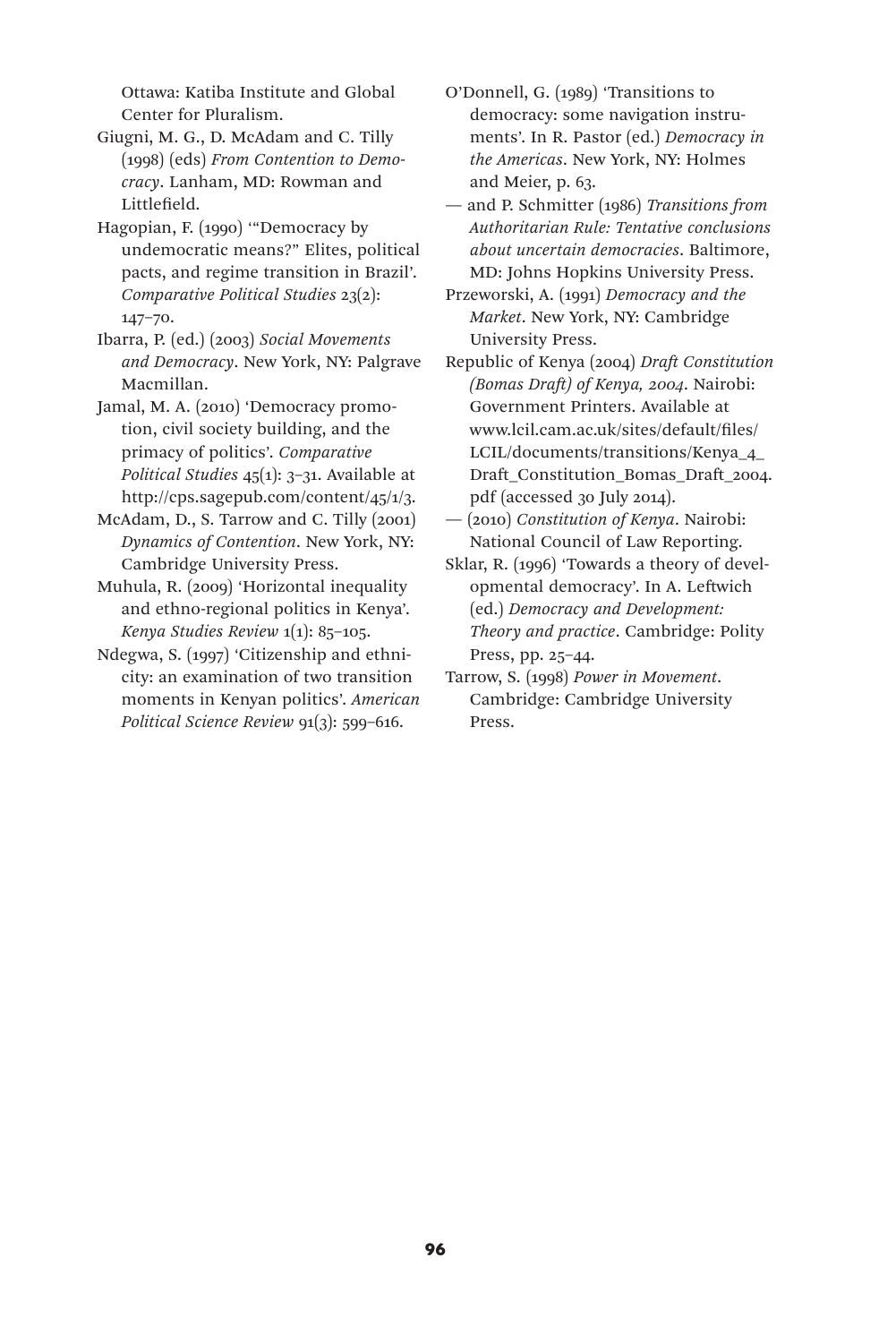# 5 | Revisiting 'the two faces of civil society' in constitutional reform in Kenya

Wanjala S. Nasong'o

Civil society has played a significant role in the push for Kenya's democratisation in general, and in constitutional reform in particular. It is credited as being the instrument behind the intellectual and political mobilisation for a new constitutional dispensation. However, civil society is encumbered by the social, economic and political cleavages that characterise Kenyan society at large. This chapter examines the role of civil society in pushing for a progressive constitution. It examines this process from the 1990s in order to longitudinally map out the multiple, and at times contradictory, roles played by civil society in this process. My main thesis is that beyond the notion of civil society manifesting the ambivalent 'two faces' is the reality of civil society as a realm of contradictory possibilities replete with actors with multiple motivations – some benign, others inherently odious and self-serving – but collectively constituting a critical actor in the country's politics of constitutional re-engineering.

# Civil society and political reform: theoretical and empirical considerations

The literature on the theoretical conceptualisation of civil society, its essence and its significance to political reform and democratisation is vast and extensive (see, for example, Bayart et al. 1999; Chabal and Daloz 1999; Diamond 1999; Harbeson et al. 1994; Migdal et al. 1994; Murunga 2000; Nasong'o 2002; 2005; 2007a; 2007b; Nyang'oro 2000). Essentially, civil society is that realm of organised social life that is open, voluntary, self-generating, at least partially self-supporting, autonomous from the state, and bound by a legal order or set of shared rules (Diamond 1999: 21). In this sense, Diamond argues, civil society is different from society in general in that it involves citizens acting collectively in public spaces to express their interests, passions, preferences and ideas, to exchange information, achieve collective goals, make demands on the state, improve the structure and functioning of the state, and hold public officials accountable.

Accordingly, Diamond contends that civil society facilitates the transition from authoritarianism to democracy and helps deepen and consolidate democracy in four main ways: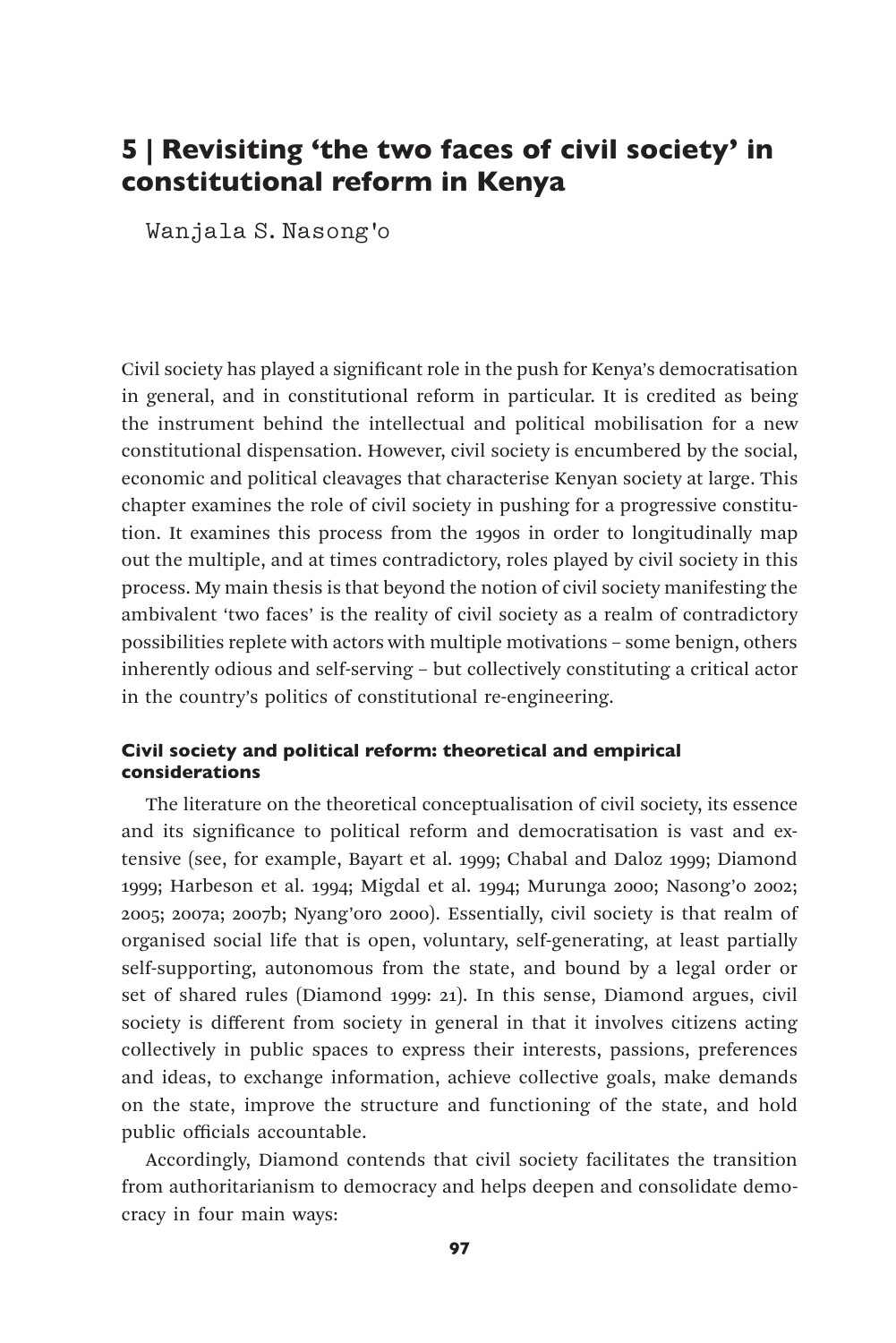- As an intermediary phenomenon located between the private sphere and the state, civil society provides the basis for the limitation of state power, for the control of the state by society, and thus for democratic political institutions as the most effective means for exercising that control.
- Civil society supplements the role of political parties in stimulating political participation, increasing the political efficacy and skill of citizens, promoting an appreciation of the obligations and rights of democratic citizenship, and articulating, aggregating and representing interests.
- Civil society promotes civic awareness through civic education for democracy and recruits and trains new political leaders.
- Civil society disseminates information widely and so empowers citizens in the collective pursuit and defence of their interests and values.

Overall, therefore, civil society strengthens the social foundation of democracy and, by enhancing the accountability, responsiveness, inclusiveness, effectiveness and legitimacy of the political system, it gives citizens respect for the state and positive engagement with it (ibid. 239–50).

It is this view of civil society as the vanguard of African democratisation that legitimised the explosion in the number of non-governmental organisations (NGOs) in Africa in the early 1990s as representatives of civil society in the struggle for political reform and democratisation. These groups thrust themselves into the political arena to help push the agenda of what was regarded as the continent's second liberation. According to one analyst at the time, John Harbeson (1994: 1), 'today, grassroots movements have arisen in nearly every sub-Saharan country to remove autocratic, repressive governments and empower African people to reclaim control over their political destinies'. In this regard, civil society was assigned a central place in the process of democratising Africa. Harbeson, for instance, argued that civil society was the hitherto missing key to sustained political reform, legitimate states and governments, improved governance, viable state–society and state–economy relationships, and the prevention of political decay. Scholars taking this view argued that the structural adjustment programmes initiated in Africa in the early 1980s did not succeed largely because they failed to emphasise the political role of civil society (see Mkandawire and Soludo 1999; Murunga 2007). Instead, they consigned civil society to the realm of market economics and private enterprise.

The central thesis of the civil society discourse in relation to democratisation is that civil society's political role is indispensable to political transformation towards greater democracy in Africa. As Thomas Callaghy (1994: 233) argues, 'Teleologically, civil society comes to stand for reinvigorated forms of participatory politics, for forces pushing toward some form of democracy. Society strikes back against oppression in the form of "civil" society.' Civil society, it is argued, is critically central to the politics of democratisation through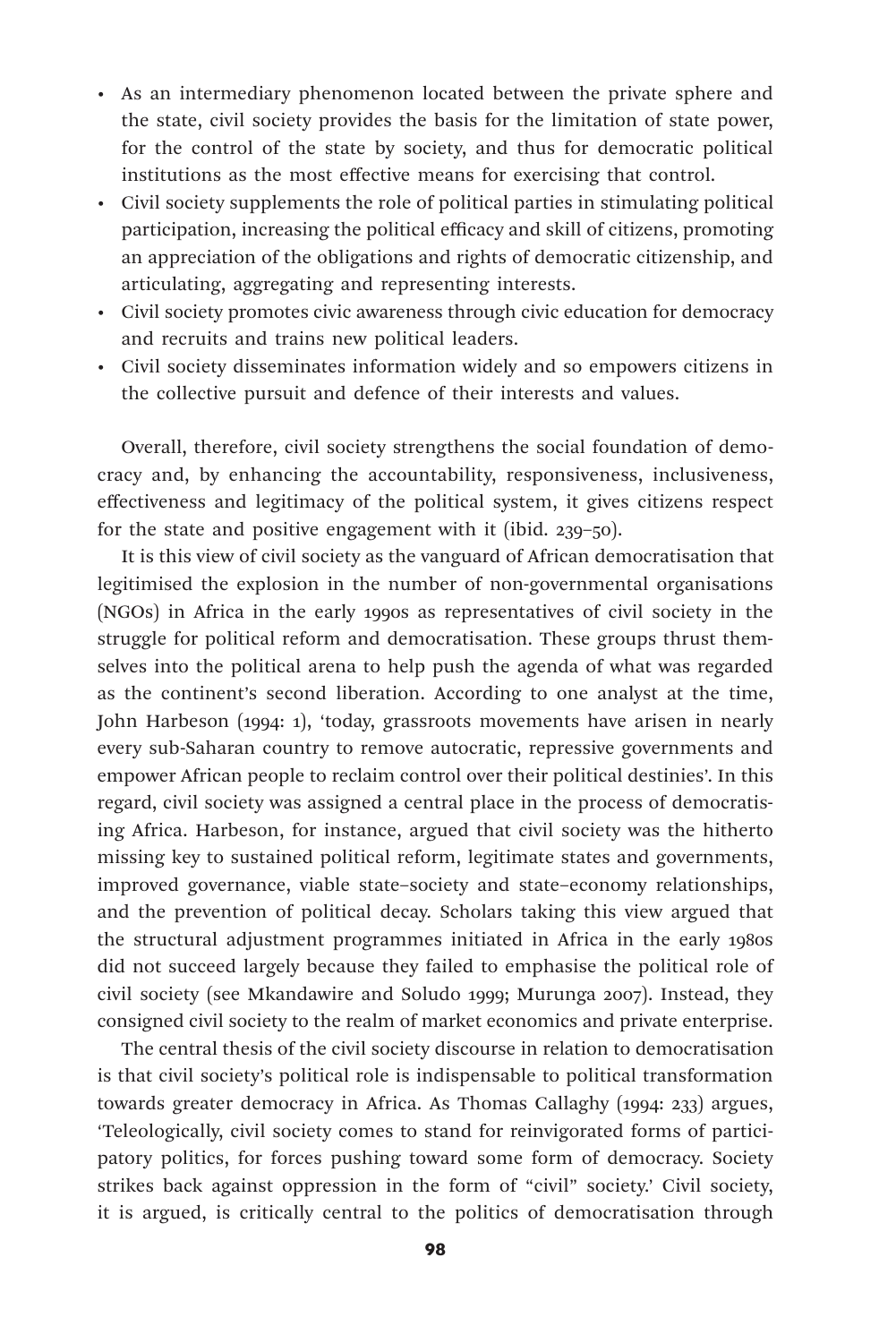the effective negotiation of new rules of the political game (Nasong'o 2007b). However, a review of electoral politics and regime transformation in Africa in the two decades beginning in the 1990s reveals that civil society has had an ambivalent role. In some cases, civil society is hailed as having played a central role in authoritarian regime change, as illustrated by the case of Zambia in 1991 (see Ihonvbere 1996; Nasong'o 2005). In other cases, authoritarian regimes have managed to remain in power in spite of a vibrant civil society, as was the case in Kenya (see Brown 2001; Nasong'o 2005). This eventuality points to the reality of the ambivalence and inherent contradictions within the ranks of civil society with regard to its supposed vanguard role in struggles for democracy.

Stephen Ndegwa (1996) analysed the contribution of NGOs to democratisation in Kenya, and what conditions facilitate or inhibit their contributions. His comparative analysis of two local NGOs in Kenya – the Green Belt Movement and the Undugu Society of Kenya – examined the interface between NGOs and the state in the process of democratisation, how the process unfolds, and its determinants and limitations. Ndegwa argued that for NGOs and other civil society organisations (CSOs) to advance democratisation, four conditions must exist: 1) organisation; 2) resources; 3) alliances; and 4) political opportunity. He found out, however, that these four conditions are not enough: in the cases of the two NGOs he examined, a discrepancy emerged between their actions – one actively advocated for political pluralism while the other remained politically obtuse despite the similarity of the NGOs and their circumstances.

This reality is what Ndegwa (ibid.) called 'the two faces of civil society', which, according to him, strikes at the heart of the thesis that CSOs such as NGOs necessarily invest their resources in support of democratisation efforts. He hypothesised that an important determinant of whether a well-endowed NGO is transformed into an activist organisation is whether the organisation's leadership chooses to commit its resources to a progressive political agenda. According to his study, Undugu Society of Kenya had a well-structured and institutionalised leadership and well-developed mechanisms for generating its own resources, but remained politically uncommitted to activism for good governance. Conversely, the Green Belt Movement had a highly personalised leadership in the form of its founder and coordinator, Wangari Maathai, and was highly donor-dependent, yet it was the most vocal on issues of governance and human rights. This reality is quite problematic in democratic terms, and, in Ndegwa's estimation, calls for the need to re-examine present assumptions about the real and potential contribution of organisations in civil society to democratisation in Africa.

According to Ndegwa, the thesis that civil society actors are important contributors to democratic change is essentially a statement on their positive contribution to altering power relations in Africa. He argues that analysts should raise fundamental questions about where civil society actors derive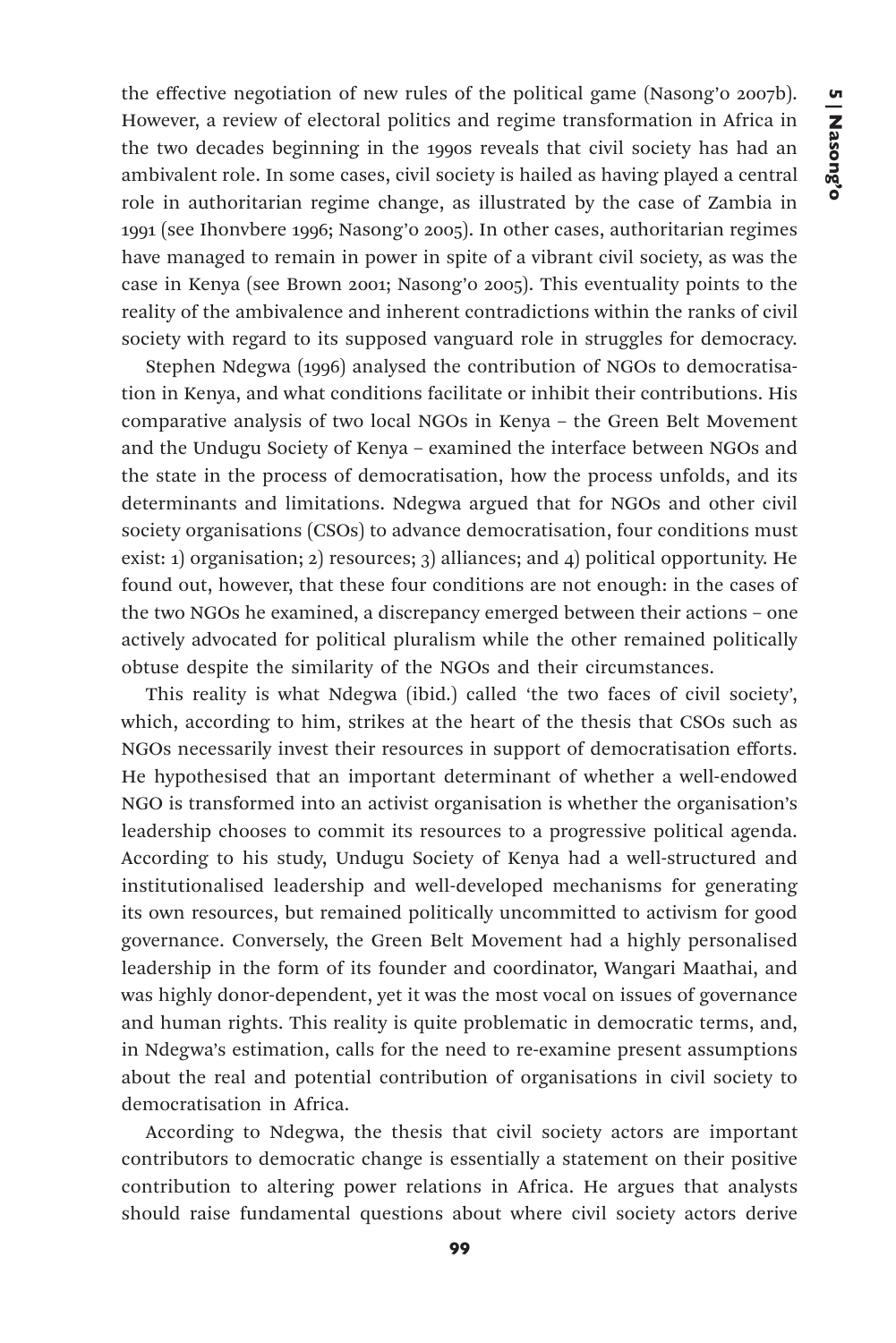their power to oppose the state and, even more importantly, where this power resides. To Ndegwa, if power resides in grass-roots mobilisation and participation and if it resides with citizens at the local level or in representative and accountable elites, only then can civil society be said to hold the promise of democratising African states. Otherwise, he posits, it is a mistake for analysts to view CSOs as steadfast supporters of democratisation. Evidence suggests that the only interests such organisations are likely to represent forcefully are those that are intimately tied to their own institutional survival.

Nevertheless, there is no gainsaying the fact that certain CSOs have played a critical role in the democratisation process in Kenya in general and in the quest for constitutional reform in particular. In spite of such organisations' bifurcated and contradictory nature, the new constitutional dispensation in Kenya is very much a product of concerted efforts by CSOs in collaboration with other progressive forces. This eventuality in Kenya is a product of initiatives from above and from below, the former being characterised by popular demands for a people-driven broad-based constitution-making process and the latter as a reaction against procrastination from incumbent elites. The protracted nature of the process has been a consequence of a delicate balance between incumbent regimes buffeted by broad-based critiques and weakened by elite defections on the one hand, and civil society and opposition groups on the other. The latter have been emboldened by gradually widening public spaces and exemplars of democratic advances across the continent (see Nasong'o 2010: 222–4; Ndegwa 2005).

#### Civil society and constitutional reform in Kenya

After two decades of heightened activism for constitutional reform in Kenya, a new constitution was finally adopted via a referendum on 4 August 2010 in which 67 per cent of the voters approved the new document. It was officially promulgated soon afterwards, on 27 August 2010, heralding the dawn of Kenya's second republic (see Akech 2010). The hallmarks of the new constitution, as previous chapters have described in detail, include the creation of a twochamber legislature with a national assembly and a senate as well as the establishment of a devolved system of governance with forty-seven counties, each with its own executive and legislative institutions. The promulgation of the new constitution was a culmination of concerted and protracted struggles for constitutional reform in which CSOs played a critical role (see Kennedy and Bieniek 2010; Maingi 2012; Vliet et al. 2012). Among the leading CSOs in the push for constitutional reform were the Citizens' Coalition for Constitutional Change (4Cs), Centre for Multiparty Democracy-Kenya (CMD-K), Kenya Human Rights Commission (KHRC), National Council of the Churches of Kenya (NCCK), Catholic Peace and Justice Commission (CPJC), Law Society of Kenya (LSK), Release Political Prisoners (RPP), Constitution and Reform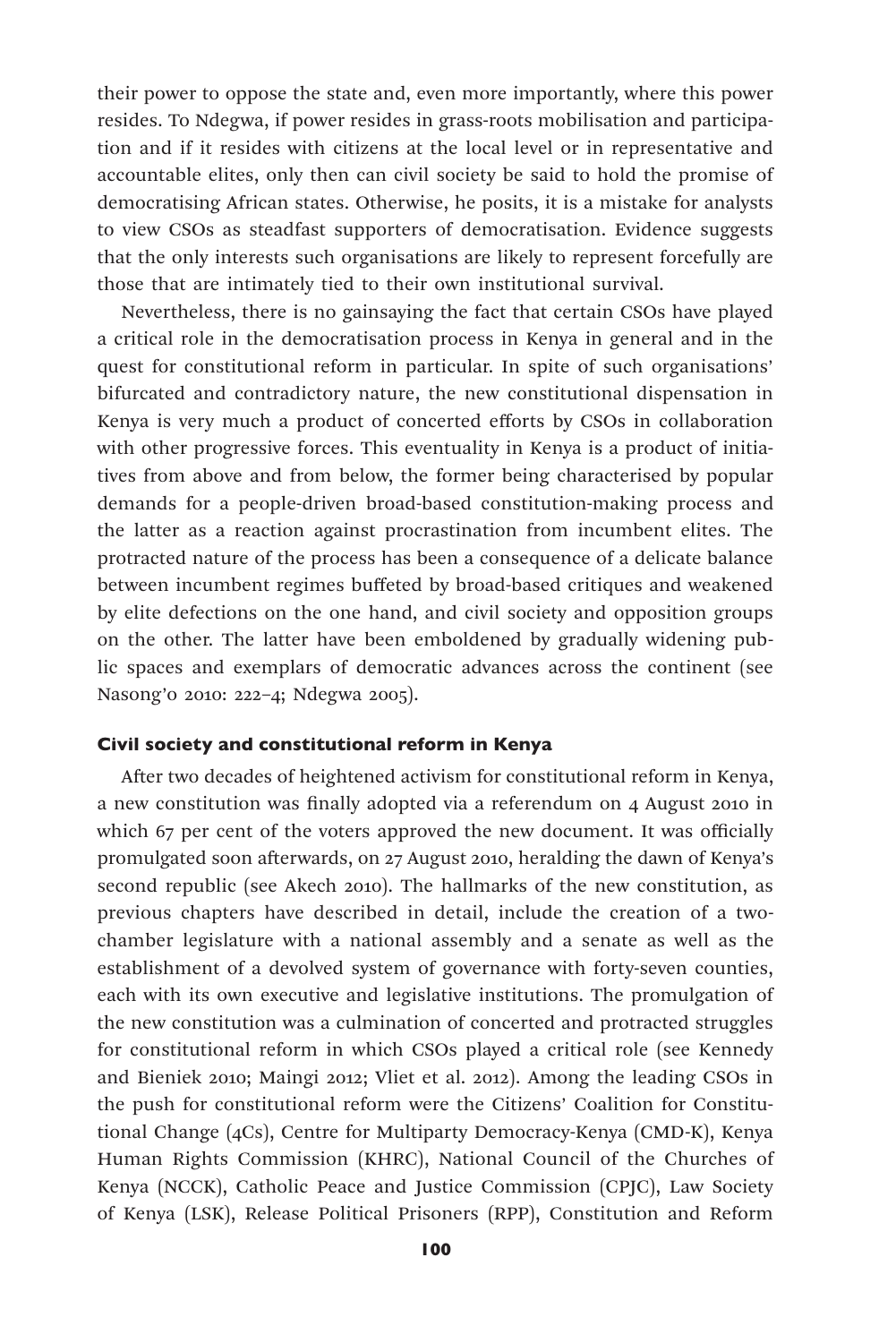Education Consortium (CRECO) and Social Development Network (SODNET), among a host of others.

Following concerted activism for political reform on the part of CSOs, coupled with opposition political society, especially as embodied in the Forum for the Restoration of Democracy in Kenya (FORD), and the support of external forces, Section 2(A) of the Kenyan constitution was repealed in 1991, paving the way for the first multiparty elections in December 1992. In the run-up to these elections, however, the opposition was terribly splintered between Oginga Odinga's Forum for the Restoration of Democracy-Kenya (FORD-K), Kenneth Matiba's Forum for the Restoration of Democracy-Asili (FORD-A) and Mwai Kibaki's Democratic Party (DP), with each of the three leaders gunning for the presidency against the incumbent President Daniel arap Moi of the Kenya African National Union (KANU). The NCCK took the initiative to hold two symposia with a view to mobilising for opposition unity and the possibility of a single opposition presidential candidate to face the incumbent. During the second symposium, the KHRC and the RPP decided to push for the release of political prisoners and the holding of a national convention to discuss a new constitution. Although the two symposia failed to galvanise opposition unity, their major outcome was the emergence of the Coalition for a National Convention (CNC), led by KHRC and RPP, and supported by the Kenya Youth Foundation Movement (KYFM), Policy Advisory Foundation (PAF), National Union of Kenya Students (NUKS) and Students Organization of Nairobi University (SONU), among others (see Nasong'o 2010: 226; 2007b: 39–44).

#### From the 4Cs to the NCEC

After the victory of the incumbent in the 1992 general elections with just 37 per cent of the votes cast, the CPJC's eighteen bishops issued a pastoral letter calling for the complete overhaul of the constitution by a constituent body of competent and experienced Kenyans representing all sectors of society (see *Daily Nation*, 16 March 1994). Sixteen other CSOs, led by the KHRC, went a step further to commission a constitutional lawyer to draft a model constitution – the 'Kenya We Want Constitution' – as a basis for mobilisation (Vliet et al. 2012: 21). CSO consultations over the 'Kenya We Want Constitution' resulted in the formation of the Citizens' Coalition for Constitutional Change (4Cs). At its first meeting on 31 May 1996, the 4Cs transformed itself into the National Convention Preparatory Committee (NCPC), with the goal of facilitating a broad-based constitutional review process. The NCPC undertook the tasks of: 1) drawing up minimum constitutional, legal and administrative reforms to constitute the framework for advocacy in the run-up to the 1997 elections; 2) proposing the means and strategies for achieving these minimum reforms; 3) suggesting a framework for holding a national convention to discuss comprehensive reforms; 4) proposing modalities for participation in the constitutional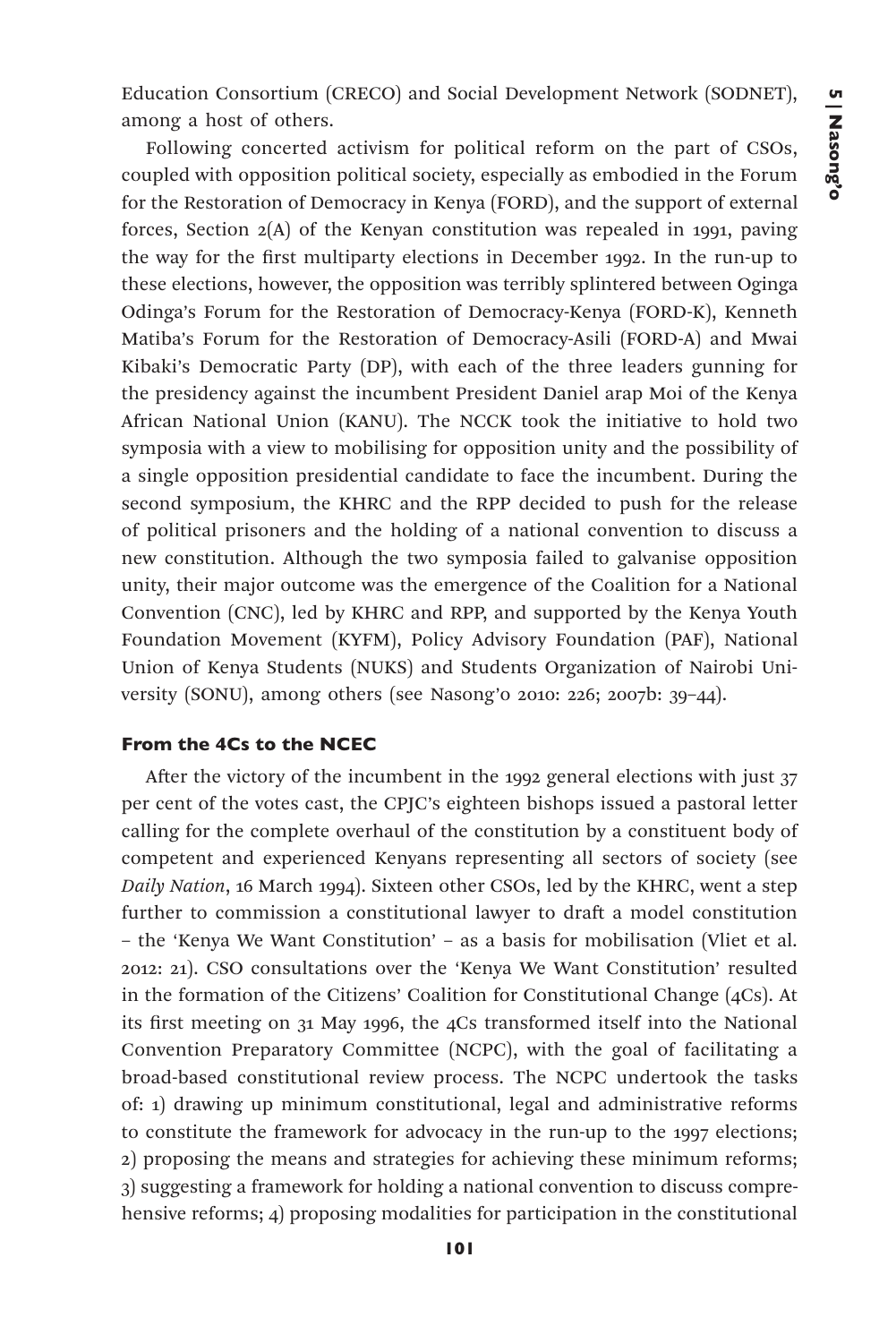review process; and 5) drafting a programme for the convention and drawing up the timeframe for holding it (Nasong'o 2010: 226–7).

At its first 'National Convention Assembly' at Limuru on 15 November 1996, the NCPC adopted a 'minimum constitutional reform agenda' to be implemented prior to the 1997 general elections. The agenda included:

- reform of the Electoral Commission of Kenya (ECK), particularly Sections 41 and  $42(A)$  of the constitution to allow for vetting of nominees to the ECK;
- amendment of Sections 15, 16 and 19 of the constitution to allow for the formation of a coalition government;
- repeal of the Public Order Act (Cap. 56), the Chief's Authority Act (Cap. 128), the NGO Coordination Act (Cap. 19 of 1990), the Societies Act (Cap. 108), the Penal Code (Cap. 63), and the Preservation of Public Security Act (Cap. 57); and
- amendment of the National Assembly and Presidential Elections Act (Cap. 107).

This agenda constituted the basis of deliberations at the second NCPC 'National Convention Assembly' in April 1997, but was expanded to include: the Films and Stage Act, Plays Act, Public Collections Act and Election Code; resettlement of victims of ethnic clashes; prohibition of illegal presidential decrees on elections; prevention of the provincial administration from interfering with the electoral process; release of all political prisoners; registration of unregistered political parties; and replacement of the 25 per cent rule with one requiring a presidential candidate to garner at least 50 per cent plus one of the votes cast to be declared the winner. The former rule simply required a candidate to win a plurality of the votes cast plus at least 25 per cent of the votes in at least five of the country's provinces, which then numbered eight.

Predictably, the 'minimum reforms agenda' excited the political opposition, who saw it as levelling the political playing field for them vis-à-vis the incumbent. However, it did not attract much support from the more progressive wing of activist CSOs, which interpreted political change in transformative rather than mere reformative terms. This CSO wing therefore emphasised the idea of 'maximum constitutional reform' (see Yahya-Othman and Warioba 2007: 12–15). To mobilise for such fundamental reform, the second 'National Convention Assembly' converted the NCPC into the National Convention Executive Council (NCEC), which organised civil disobedience and demonstrations under the slogan 'No Reforms, No Elections' as a way of pressurising the incumbent government to adopt the comprehensive constitutional review agenda prior to the 1997 general elections.

To buttress the chances of achieving its objective of 'maximum' constitutional reform, the NCEC adopted the 'zero option' strategy. The logic behind it was that, given its intransigence, the government would implement reforms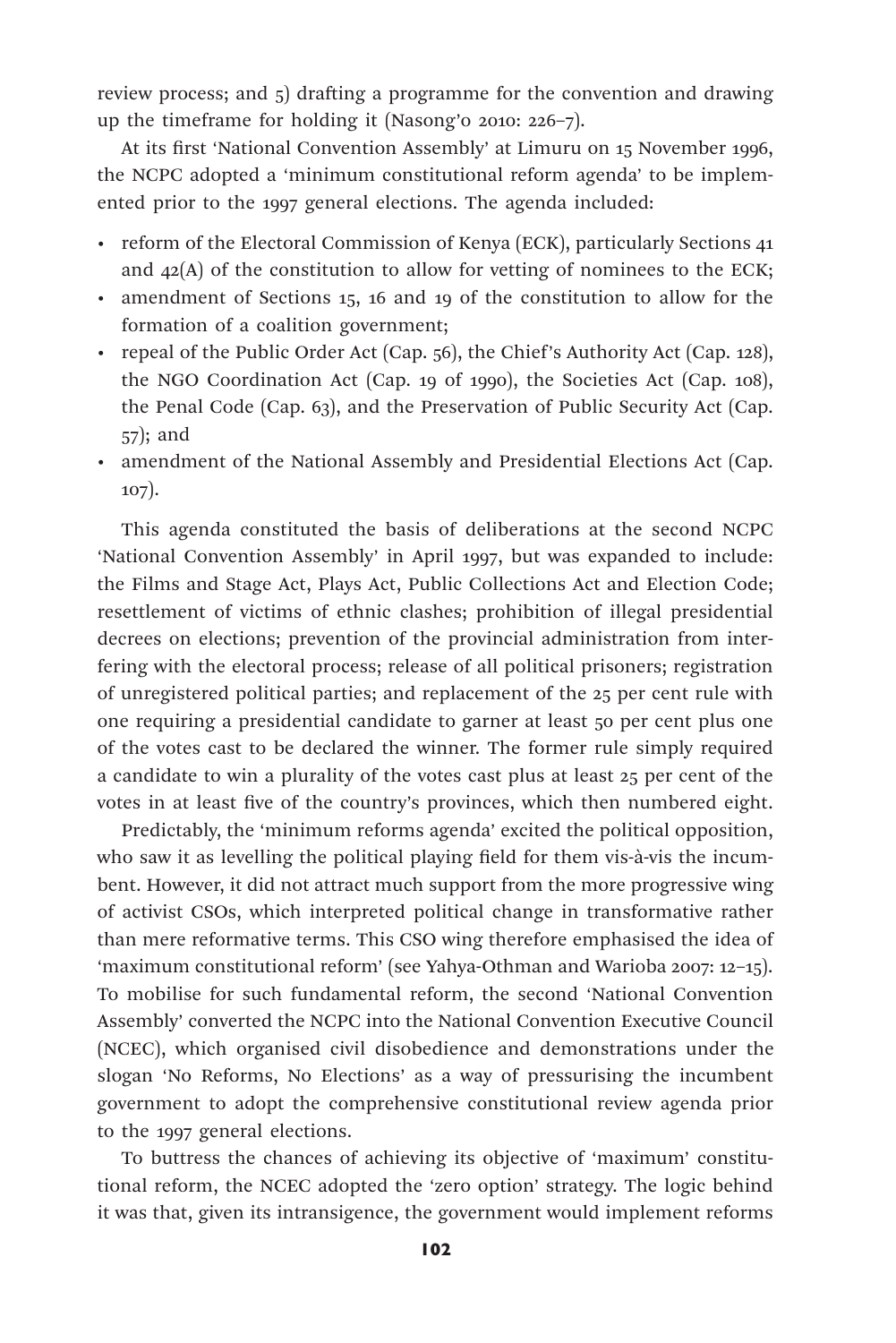only if it were confronted with a crisis of such profundity that it would have no other option. Hence the NCEC decided to confront the regime in order to simultaneously demystify it by challenging its authority and delegitimise it by provoking its violent response to organised civil disobedience (see Katumanga 2000; Mutunga 1999). In pursuit of its strategy, the NCEC convened a mass action rally at Kamukunji Grounds in Nairobi on 3 May 1997, which the government declared illegal. Nevertheless, multitudes converged on Kamukunji for the rally and, predictably, the regime unleashed paramilitary forces on the people. By defying the ban on the rally, the NCEC succeeded in delegitimising the government in the eyes of the public. Consequently, as Katumanga (2000) points out, political elite factions both within and outside government were forced to seriously rethink their position on constitutional reform, which became an agenda that every opposition politician sought to identify with. However, the state remained intransigent with regard to commencing dialogue on constitutional reform. The NCEC quickly followed with another mass action rally on 31 May 1997. During the rally, two people were shot dead by the paramilitary General Service Unit deployed to disperse the rally.

The third NCEC mass action rally was called for 7 July 1997. More than fourteen Kenyans were killed in the ensuing demonstrations and disorder, which itself was a huge embarrassment for President Moi, given that the Inter-Governmental Authority on Development conference was taking place at the time in Nairobi. The state violence against demonstrators during this rally had the impact of legitimising the mass movement for reform while simultaneously delegitimising the state for unleashing violence against unarmed civilians. The NCEC pressed on with its constitutional reform mass action and called on Kenyans to disrupt the budget-reading ceremony scheduled for 19 July 1997. The NCEC argued that, over the years, the government had continued to read budgets without tabling its expenditure statements, and so the very action of presenting the budget was, *ipso facto*, illegal. It further contended that having refused to institute constitutional reform, the state had lost the legitimate right to table budget estimates. In doing this, the NCEC had two objectives. Firstly, it sought to put the constitutional reform debate not only before the Kenyan public and the president himself, but also the entire world, as represented by the ambassadors present in parliament for the budget ceremony. And secondly, the NCEC aimed to demonstrate to the country as a whole, and to the assembled diplomats in particular, that the president was not in charge of the political situation. The government responded to the threat of budget-reading disruption by garrisoning parliament and hiring a private vigilante group, Jeshi la Mzee, to counter pro-reform activists' attempts to assemble at parliament buildings. While the skirmishes between private thugs and pro-reform crowds went on, the government faced heckling within parliament, with opposition MPs demanding to listen to demonstrators outside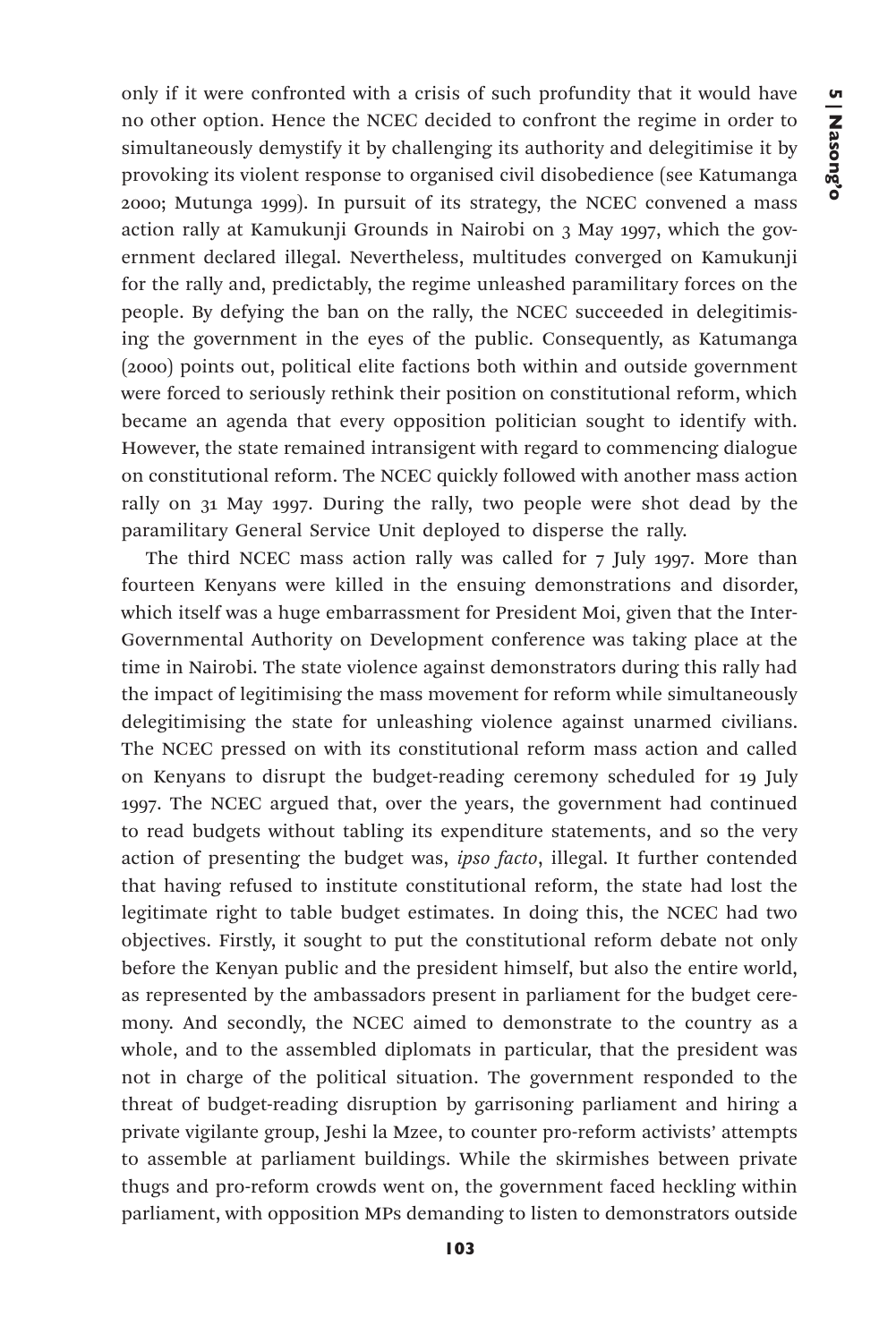parliament. For the first time in the history of the country, the budget speech was switched off from the national airwaves. The 'zero option' strategy seemed to have achieved the desired impact.

On account of its tarnished image, the regime softened and agreed in principle to constitutional reform. It convened a meeting of the ruling party's National Executive Council to deliberate the issue. The ruling party, KANU, published a list of reforms for the government to implement. These included repeal of the Public Order Act, the Chief's Authority Act and the Presidential Elections Act. Furthermore, President Moi announced that he had lifted the requirement for permits for public rallies. On the basis of these concessions, Moi appealed to religious leaders to facilitate dialogue between the government and the pro-reform movement and to persuade the NCEC to call off a national strike it had called for 8 August 1998 (Nasong'o 2010: 228–30; 2007b: 42–4). Religious leaders and the diplomatic corps viewed the reforms proposed by KANU as indicative of the government finally embracing the idea of constitutional reform, and both sectors impressed upon the NCEC to call off the scheduled national strike to 'give dialogue a chance'. Nevertheless, the NCEC forged ahead with the strike with the support of opposition leaders Raila Odinga, James Orengo and Mwai Kibaki, plus thirty other parliamentarians (see *East African Standard*, 8 August 1997). During the rally, at Nairobi's Central Park, a policeman was killed, and there followed violent demonstrations in Nairobi, Kisumu, Nakuru and Kiambu.

Against this background, the government denounced the NCEC as a lawless organisation bent on violence and thus sought to pull the reform agenda initiative from the CSOs' ranks. This was accomplished, in the run-up to the 1997 elections, by the Inter-Parliamentary Parties Group initiative, which effected the minimum constitutional reforms proposed earlier by KANU, including the requirement that, to win the presidency, one needed to garner a plurality of the votes cast as well as at least 25 per cent of the votes cast in at least five of the country's eight provinces. The reforms also included expansion of the ECK to include members nominated by parliamentary political parties on the basis of their parliamentary strength. Once these reforms were put in place, the political opposition was enticed into abandoning civil society and commenced their campaigns for the December 1997 elections, which once again were won by the incumbent party and president, with 40 per cent of the votes cast.

# The Government Review Commission versus the Ufungamano Initiative

Pressure from CSOs for a comprehensive review of the constitution continued after the 1997 elections. In 1999, parliament finally enacted the Constitution of Kenya Review Act, establishing the Constitution of Kenya Review Commission (CKRC), which was to collect and collate views from Kenyans and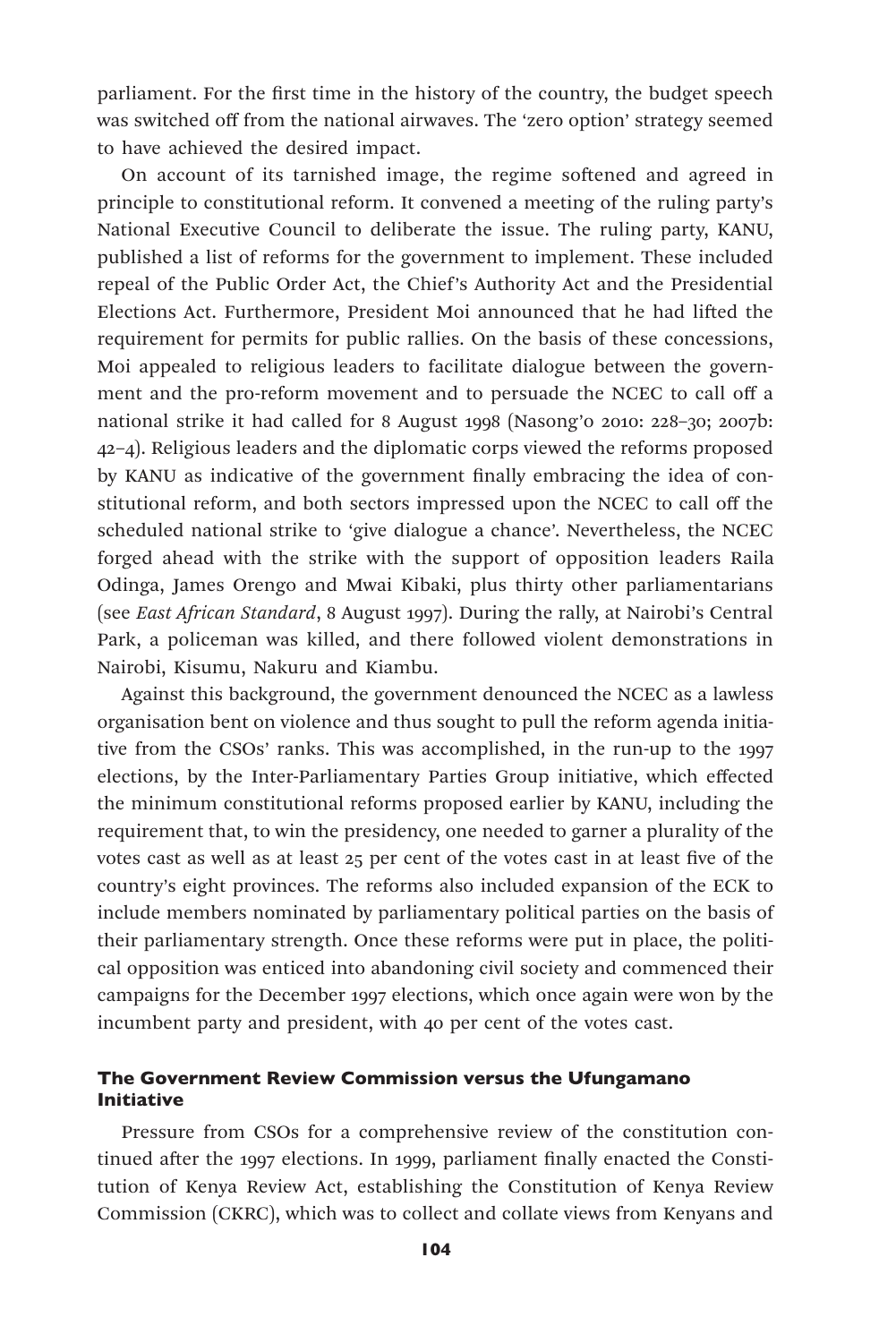make recommendations to parliament. On account of the fact that the review process was to be controlled by parliament, with no provision for structured, broad-based participation, CSOs led by the NCEC, KHRC, LSK, the Green Belt Movement and the Presbyterian Church contested the constitutive and procedural provisions of the Constitutional Review Act. They rejected parliament as the only forum for constitution-making, arguing that it was not representative of all the voices of Kenya, and they demanded an all-inclusive process to culminate in a national conference. Their mantra was a 'peopledriven' constitutional review process. Contestations between the two sides resulted in a series of consultative meetings, from Bomas I and II to Safari Park I to IV. The government acquiesced to the establishment of the organs for constitutional review, including a commission appointed by the president, constituency deliberation forums, and a national dialogue conference, of which all sitting MPs would be members as well as two representatives from each of the country's administrative districts. This would result in the promulgation of a new constitution by parliamentary vote and presidential assent (see Vliet et al. 2012: 28–30).

Wary of the government's motivations and suspicious of its commitment to the constitutional review agenda, CSOs convened a meeting on 15 December 1999. This was attended by 400 individuals representing various CSOs and some opposition political parties. The meeting, held at Ufungamano House, Nairobi, and led by Catholic, Hindu, Muslim and Protestant clergy, initiated a parallel constitutional review process under the name of the 'People's Commission of Kenya' (PCK), popularly referred to as the Ufungamano Initiative. The PCK, chaired by the late Dr Oki Ooko Ombaka, was to use churches, mosques and temples as forums for collecting and collating views from Kenyans on the constitutional review process. Once Professor Yash Pal Ghai was appointed to chair the CKRC, he successfully negotiated a merger of the CKRC and the PCK and the review process commenced in 2000. The merged constitutional review commission announced its mandate as a 'comprehensive review' whose output would be a new constitutional order rather than a revised version of the 1963 constitution.

The CKRC published a new draft constitution (later dubbed the Bomas draft), along with its report, in 2002. This draft became the focus of a national multi-stakeholder dialogue convened at the Bomas of Kenya in Nairobi, following the historic 2002 elections that were won by the opposition alliance, NARC, and which ended KANU's forty-year rule. As Vliet et al. (2012) point out, the key political parties at Bomas soon split into two camps as the pre-election unity among opposition parties foundered. One party camp (the president's) led a walkout from Bomas in 2004 and refused to participate any further. Later that year, the Bomas talks wound up the dialogue with the Bomas draft, which was presented to the attorney general for publication and tabling in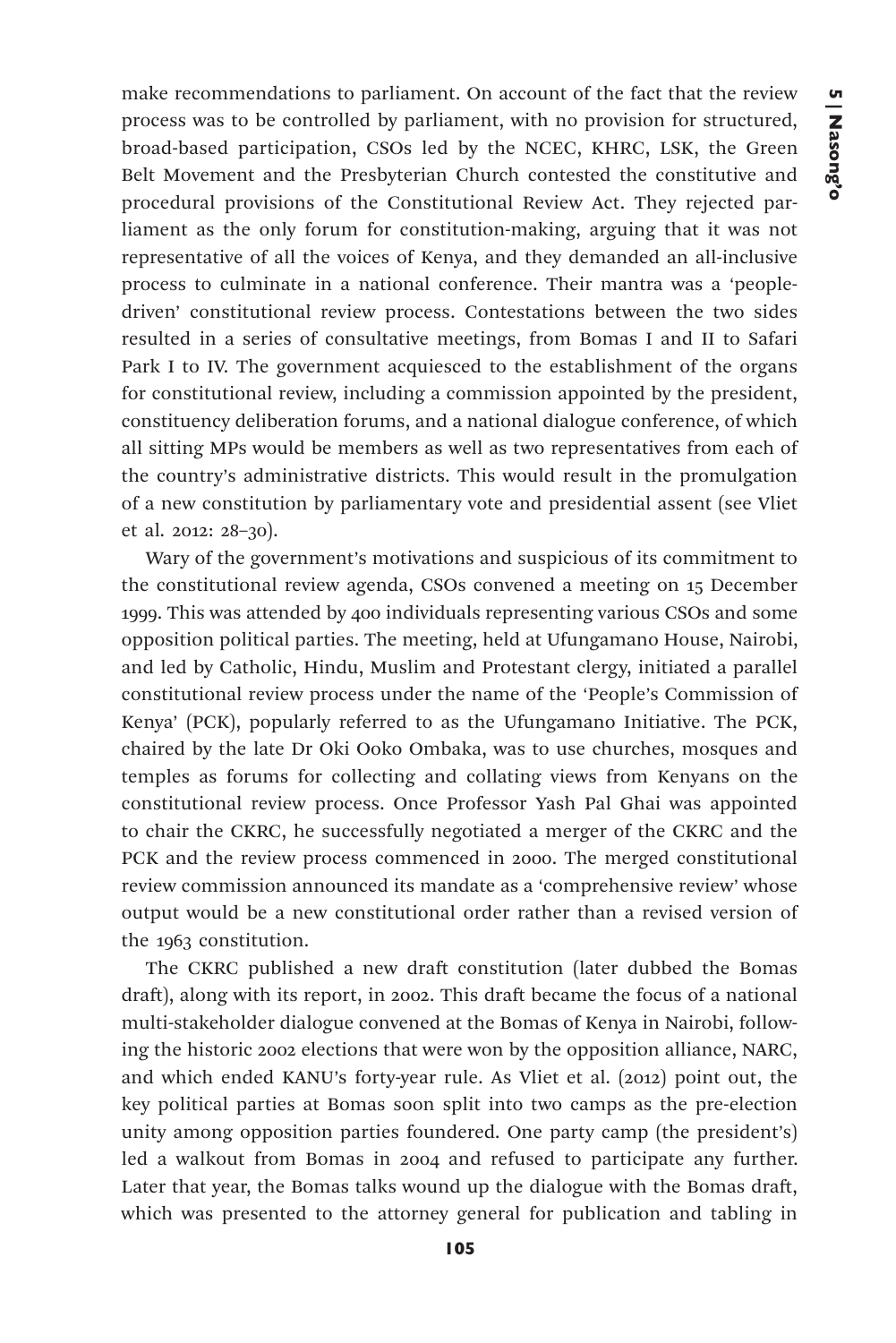parliament. The Bomas draft proposed a bicameral legislature and a dual executive system with a prime minister as head of government and a president as head of state. It also proposed far-reaching devolution of power at three levels: regional, district and local. Although bound by the review legislation to publish the draft constitution as it emerged from Bomas, the attorney general made alterations that effectively reintroduced a presidential system of government, watered down devolution, and eliminated the provisions for dual citizenship, the creation of a senate and the protection of minorities and marginalised groups, among other changes. This draft – known as the Wako draft, named after the then attorney general – was presented to a national referendum in November 2005 and was rejected by 58 per cent of the votes cast.

#### Post-election violence and momentum for a new constitution

The coming to power of the NARC government following the 2002 general elections had two major consequences for CSOs. First, the new government recruited quite a number of seasoned CSO leaders into its ranks, while many others joined elective politics and ended up as parliamentarians, or were even appointed as cabinet ministers. Second, the NARC government began speaking the language of human rights, of equality, of justice and of political reform, and initiated a number of programmes that had hitherto been the province of civil society advocacy. This turn of events not only depleted the CSO sector of effective leaders experienced in the art of advocacy, lobbying and mobilisation for reform, it also seriously weakened the sector's capacity to play a watchdog role, especially given its support for the opposition NARC in the run-up to the 2002 elections (see Kanyinga 2011; Murunga and Nasong'o 2006).

Within this context of a post-transition crisis marked by a loss of leaders to political parties and to government, a high level of mistrust emerged among civil society actors. Consequently, civil society's response to fundamental constitutional issues became rather fractured and disjointed, so that, for every CSO agitating for reform, there was a corresponding one working in the opposite direction. For instance, in a call by CSOs for minimum reforms before the 2007 elections, the Catholic Church broke ranks with civil society and resorted to supporting the government (Yahya-Othman and Warioba 2007: 18–19). Part of the mistrust within civil society stemmed from the perception that there was a lack of unity of purpose and effective control over the constitutional process. As Yahya-Othman and Warioba (ibid.) note, there was no agreement on whether constitutional reforms should be minimum or comprehensive at this stage. Many perceived the constitutional issue as being used as a campaign tool for the imminent 2007 elections. Whereas traditionally civil society had been the natural ally of the political opposition, there now developed a high degree of mistrust between these two groups. CSOs saw themselves as playing an important role in checking the president and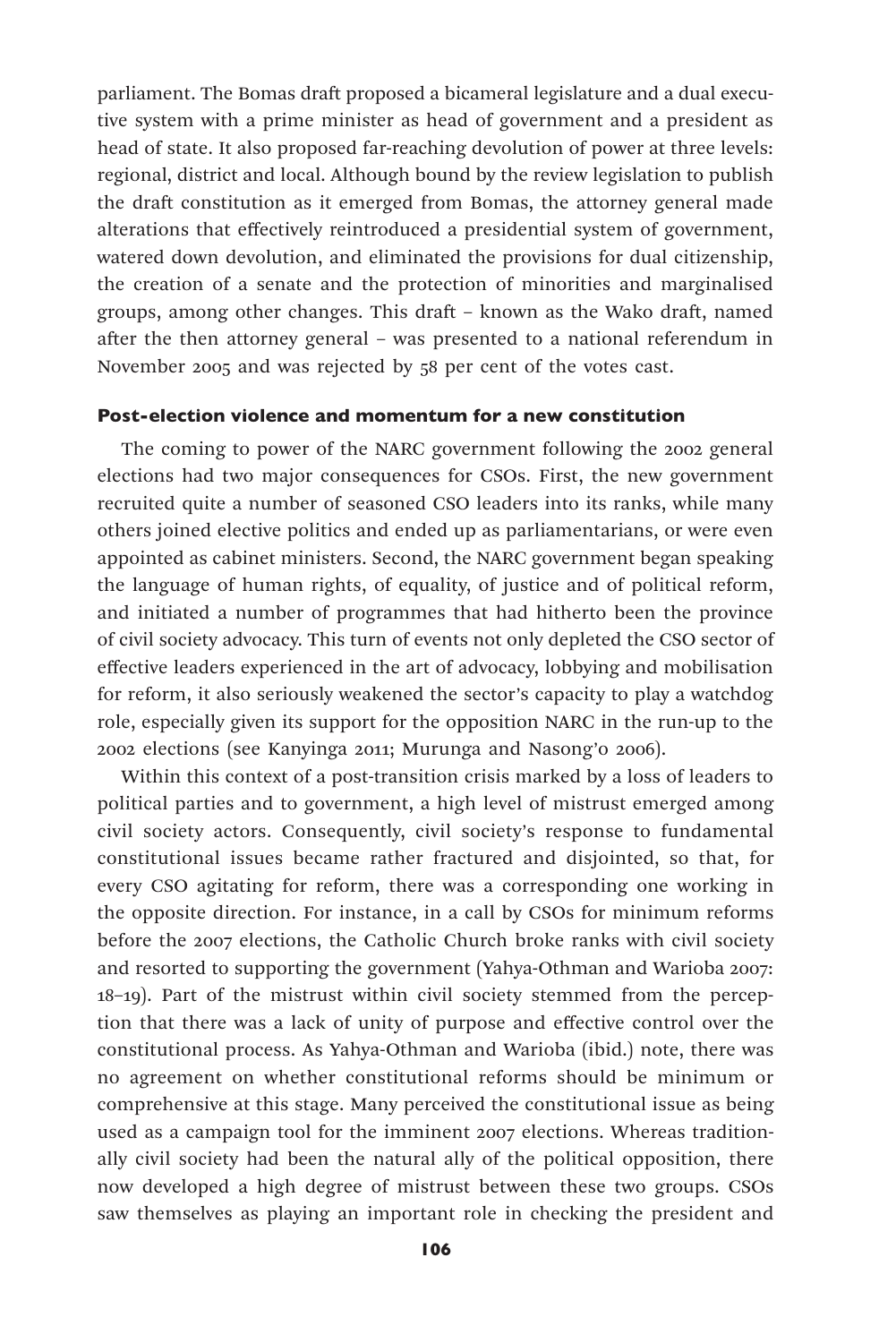preventing him from becoming dictatorial, given the leeway provided by the constitution in place at the time. However, they viewed the political opposition as focusing too narrowly on personal rather than national interests. On the other hand, the political opposition regarded CSOs as part of the political problem, maintaining that CSOs had been taken over by the political class, especially the incumbent government, which had managed to exert great influence on civil society.

The post-2007 election violence of January and February 2008 clarified the urgent need for fundamental reform in Kenya's political architecture (see Chapter 3). Indeed, Kofi Annan, the lead mediator in the crisis, saw it both as a profound threat to the East African state, which had long been viewed as an island of peace in a region engulfed in incessant political crises, and as a great opportunity to remake the country's political institutions and address the long-held historical grievances on the part of some communities (see Annan 2012: 148–208). In the face of the post-election violence, CSOs found some semblance of common ground and rallied to contribute to the resolution of the crisis. CSOs were, however, divided on this issue and two broad groups emerged. The first, led by faith-based organisations with a smattering of former soldiers and diplomats, were more moderate in their approach, arguing for peace as an end in itself. They constituted the Concerned Citizens for Peace (CCP) to articulate their demands. On the other hand, CSOs in the human rights and governance sector were much more progressive in their approach. They held that sustainable peace could be guaranteed only by resolving the questions of justice and truth about flawed election results, truth and justice about the ubiquitous violence in the country, and justice for victims of the violence. These groups constituted the grouping Kenyans for Peace, Truth and Justice (KPTJ) to pursue their concerns (see Kanyinga 2011).

Overall, CSO diversity, strength, experience and knowledge of regional and international advocacy options, as well as credible contacts therein, proved crucial for their role in the resolution of the crisis. Of particular importance was prior work on the part of CSOs on key issues up for mediation, as well as previously established contacts with key organs of the state on those issues. Therefore, CSOs energetically contributed through monitoring and documentation to provide data and analysis of both the elections and the violence; ensured domestic contributions to and leadership of the humanitarian relief effort; generated an internal demand for peace, truth and justice; and developed scenarios and recommendations for the mediation process, even as they applied pressure for a final political settlement (see Wanyeki 2010). Vliet et al. (2012: 21) note that for many years the CMD-K had facilitated informal inter-party dialogue sessions on constitutional content and process-related matters, and, parallel to the political negotiation process led by Kofi Annan after the troubled elections, CMD-K set up a broad platform of political and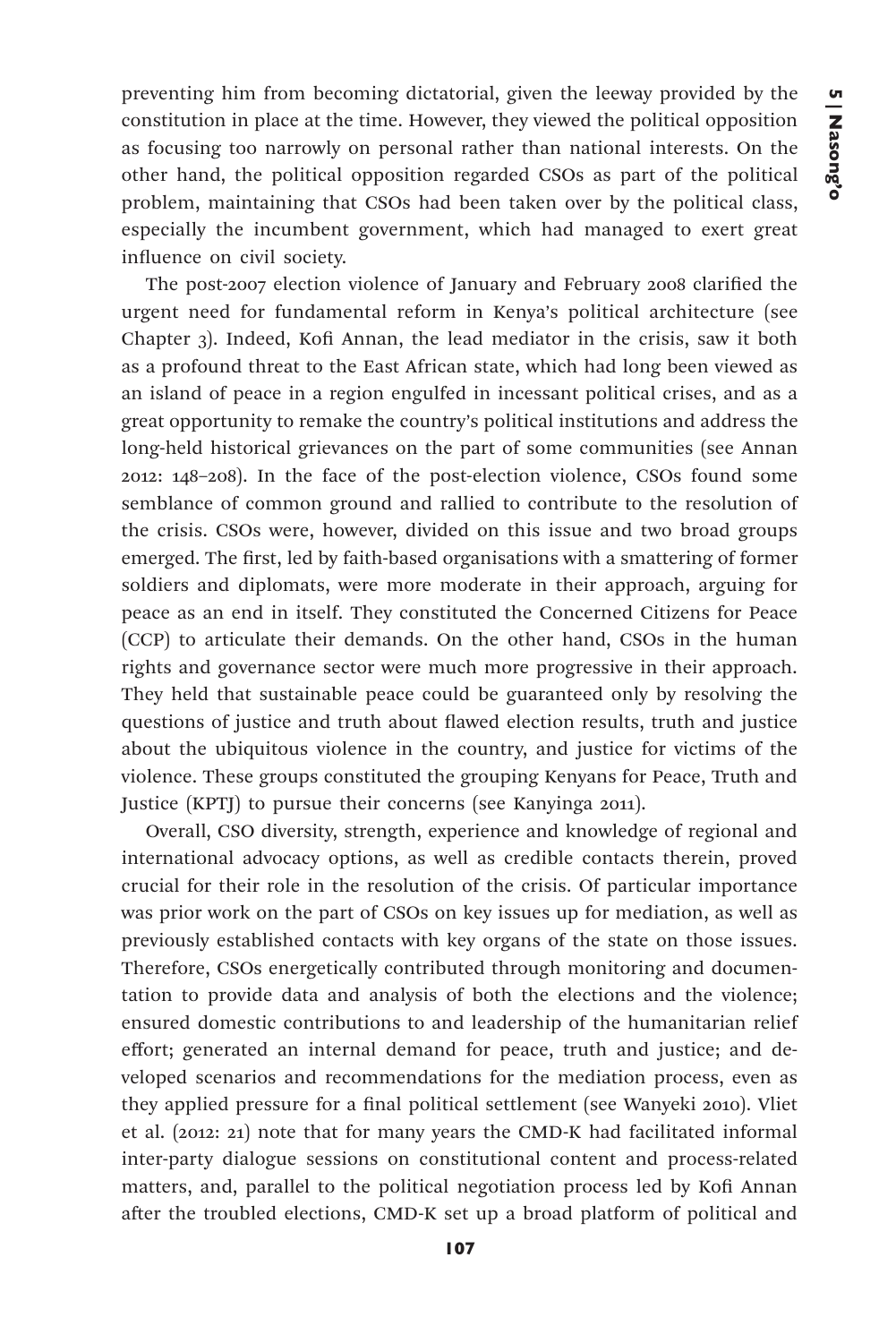civil society representatives. They successfully influenced the agenda of the final agreement, in which constitutional reform featured prominently.

The imperative need for constitutional reform was thus recognised within the National Accord brokered by the Kofi Annan-led panel of eminent personalities. Nevertheless, from previous constitutional reform experience, CSOs were alive to the fact that new efforts would require stringent safeguards against partisan manipulation of the reform process. Accordingly, a host of CSO forums emerged to help shepherd the process, sustain momentum, and ensure that the process was as comprehensive and inclusive as possible. These included, among others, the Comprehensive Constitution Reform Coalition (CCRC), the Multi-Sectoral Review Forum (MSRF), the National Dialogue Conference (NDC) and the Joint Dialogue Forum (JDF) (see Yahya-Othman and Warioba 2007: 30). Continuous efforts of inter-party dialogue and proactive lobbying culminated in the Constitution of Kenya Review Act of 2008, which identified four main institutions that would be involved in the reform process and their mutual relations: the Committee of Experts (CoE), the parliamentary select committee, the national assembly and a popular referendum.

The CoE comprised six Kenyan experts – Nzamba Kitonga (chair), Atsango Chesoni (vice-chair), Otiende Amolo, Bobby Munga Mkangi, Abdirashid Abdullah and Njoki Ndung'u (members) – assisted by three foreign nationals (Christina Murray, Chaloka Beyani and Frederick Ssepembwa), a director of the committee (Ekuru Aukot) and the attorney general (Amos Wako), the latter two as *ex officio* members. For over a year, the CoE worked hard to temper national sentiments in the post-conflict period. Its mandate was mainly to reconcile the contentious issues in the two previous constitutional drafts, the Bomas and Wako drafts. Public consultation was mandated to obtain more information on how to effect reconciliation and harmonisation of the two constitutional drafts. According to Kennedy and Bieniek (2010), the presence of the three foreign experts helped to raise the CoE's profile and reinforce its credibility as a technical rather than a political committee. A two-thirds majority in parliament was required to adopt the CoE's proposed amendments to the new constitution, thereby limiting individual politicians' and parties' ability to influence its content on the basis of their specific interests. Inter-party negotiations and consensus on two contentious issues – namely, the type of political system and the level of devolution – proved crucial in helping to generate the requisite political support base needed to ensure the new constitution's adoption by parliament.

Eventually, the new constitution was adopted in a referendum on 4 August 2010. The voter turnout was over 70 per cent, with 67 per cent, slightly over two-thirds, voting for the new constitution, which was officially promulgated on 27 August 2010. Wary of the electoral shenanigans that occasioned the conflagration following the 2007 general elections, CSOs were keen to ensure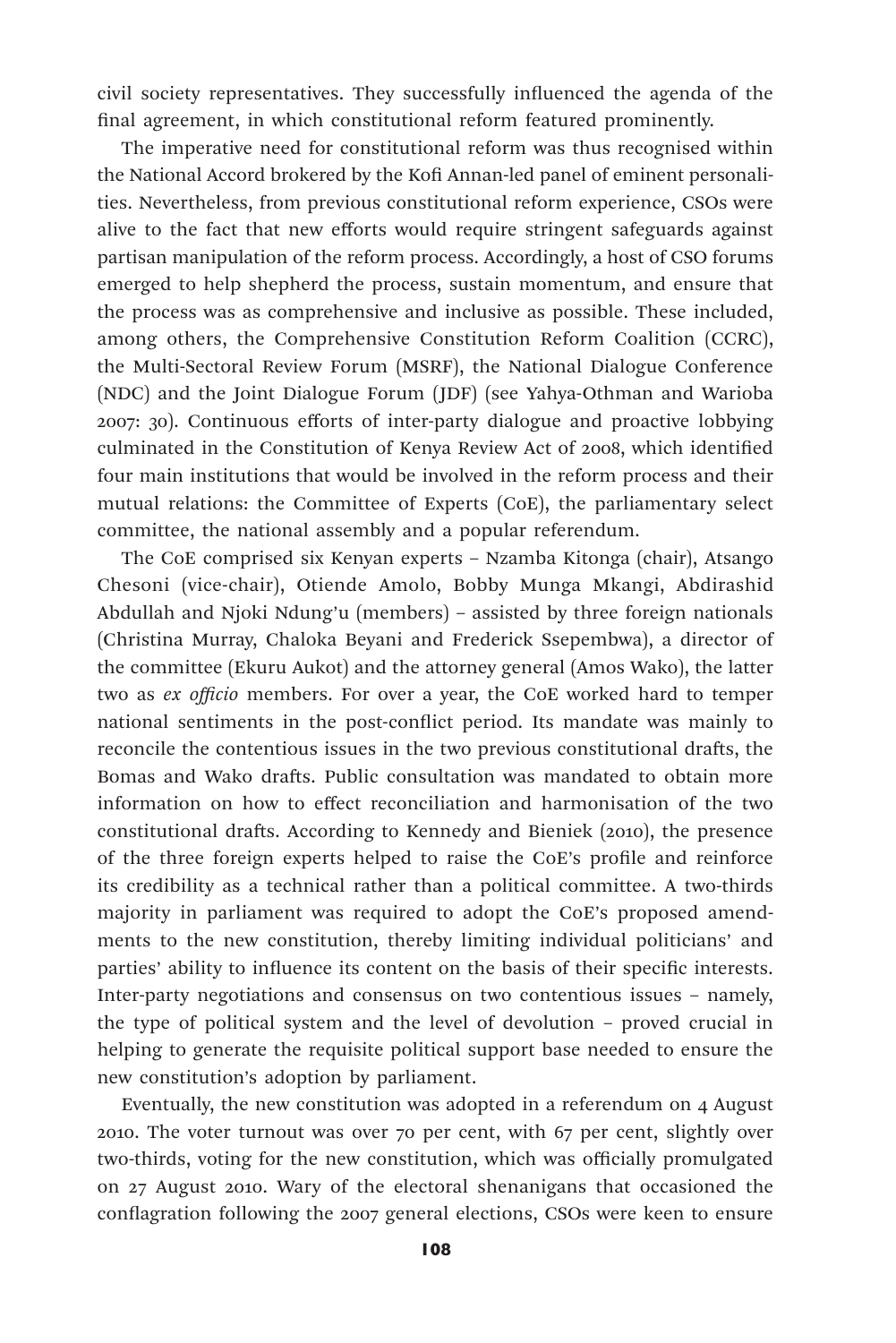fairness in the referendum vote. They constituted themselves under the rubric of Kenyan Elections Observation Group (ELOG) and under the chairmanship of Kennedy Masime. Through ELOG, Kenyan civil society managed to play a useful and important role in the referendum process. ELOG provided diverse and bipartisan monitoring and observation and acted as a watchdog for election spoilers. In addition, the group conducted parallel vote tabulations for the referendum, constructively contributing to the success of the vote by providing a comprehensive check on the Interim Independent Electoral Commission tally (Kennedy and Bieniek 2010: 5). After two decades of troubled constitutionmaking, Kenyans finally had a new constitution. The challenge that lay ahead now was one of effective implementation of the new social contract and of ensuring fidelity to its provisions, especially on the part of the political class (see the extended discussions of this in Chapters 6 and 8).

The CSO imprints on the new constitution include progressive provisions in the ambitious bill of rights that protect the rights of Kenyans, especially women and the vulnerable; environmental protection; the provision for dual citizenship; and the provision for women's representation in parliament, including in the senate and national assembly, among a host of other novel and progressive provisions. It provides enhanced checks and balances in governance and facilitates broad-based participation of citizens in the decision-making process through a devolved system of county governments. It is a major source of empowerment for reform activists, within both civil society and government, who are likely to further commit themselves to ensuring its successful implementation.

# Beyond 'the two faces of civil society'

From developments in the constitutional reform process in Kenya since Ndegwa's 1996 'two faces' thesis, there is ample evidence that the contradictions inherent in the realm of CSOs go beyond the fact that they manifest two faces. It is true, as Ndegwa hypothesised, that some well-endowed CSOs choose to remain politically obtuse, thereby debunking the optimistic scholarly perspective that CSOs constitute an unmitigated bastion of liberty and are steadfast crusaders for political reform and democratisation (see Barkan 2004; 2005; Callaghy 1994; Chazan 1994; Diamond 1999; Harbeson 1994; Orvis 2003). Most importantly, even CSOs that commit themselves to the struggle for political reform display contradictory tendencies with regard to the interests and motivations of actors therein. It is this reality that leads Mahmood Mamdani (1995) to conclude that civil society is a realm of 'contradictory possibilities' while I (Nasong'o 2010: 225) refer to the 'bifurcated nature of civil society'.

As argued elsewhere (Murunga and Nasong'o 2006; Nasong'o 2010: 231), Kenyan civil society is replete with actors of varied persuasions and multiple motivations. Whereas many actors within civil society were genuinely committed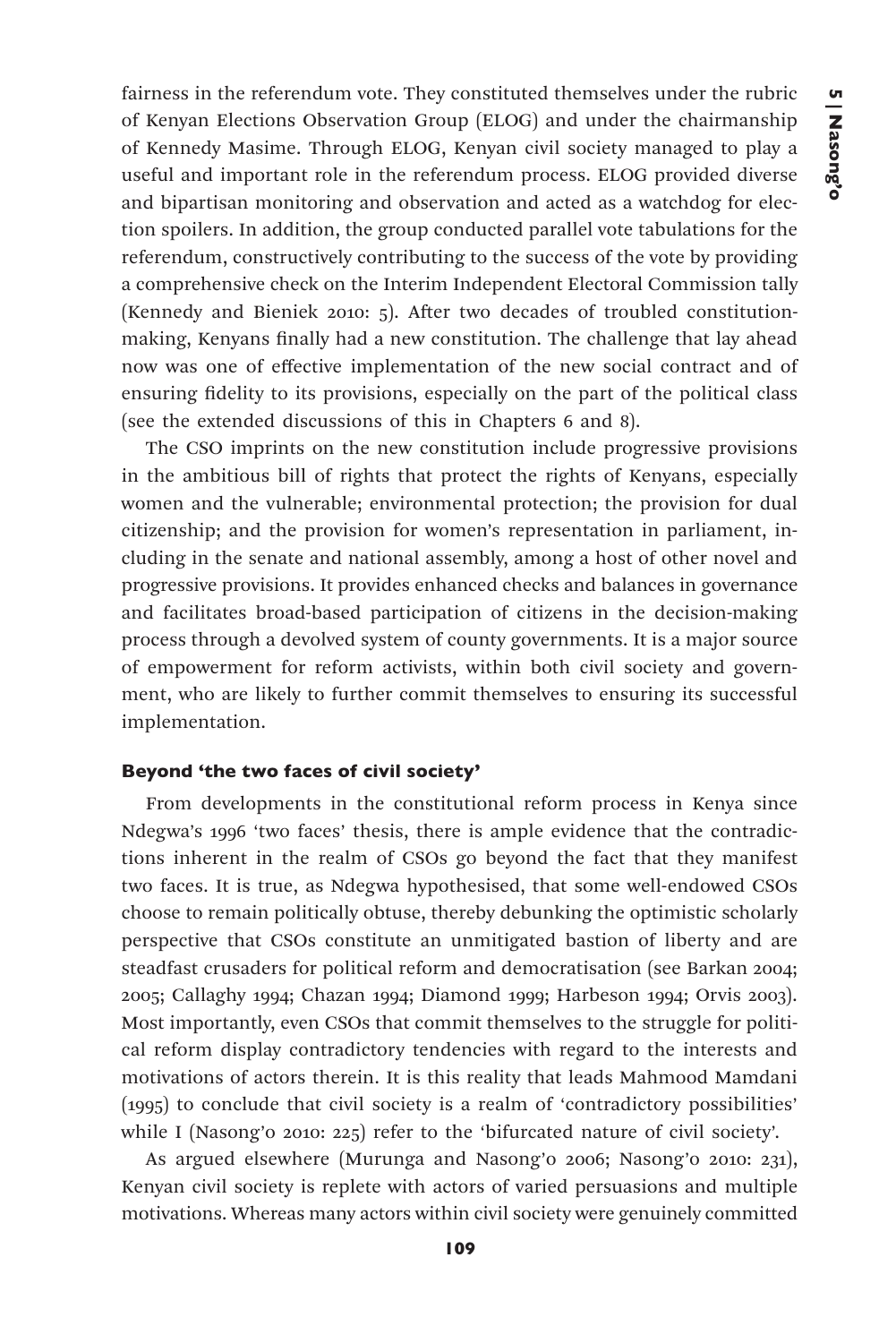to the political reform agenda for the sake of advancing democracy and good governance, quite a number of others saw political activism for reform as a gateway to power, wealth and privilege. Willy Mutunga, Gladwell Otieno, Maina Kiai, John Githongo, Japheth Shamallah and John Khaminwa, among others, are good examples of civil society activists whose activism for political reform was not motivated by selfish personal gain but was premised on a genuine concern that Kenyans deserved a more open, accountable and democratic political system under a new social contract. Lawyers Khaminwa and Shamallah actively participated in the pro-reform movement of the 1990s, with the former providing legal services to activists who fell foul of the incumbent regime. Robert Press (2004; 2012) documents how Shamallah's law offices in Corner House, downtown Nairobi, were used as the planning headquarters or command post for the 'foot soldiers' of the reform movement. Yet neither of these two parleyed this role into a seat at the table of power. As for Maina Kiai, he was appointed as chair of the Kenya National Commission on Human Rights by the NARC government, but his loyalty to his progressive political ideals remained intact, his new location notwithstanding.

Willy Mutunga and John Githongo are particularly emblematic of this principled cadre of CSO activists. Mutunga began his political activism in the 1980s as a university lecturer, suffering arrest and detention without trial in the process. He was a founding member of the 4Cs and was the second executive director of the KHRC, one of the leading CSOs in Kenya. Mutunga's personal integrity and steadfast commitment to the ideals of political reform were demonstrated twice – in 1992 and in 2003. Amid a splintered political opposition that could not agree on a single presidential political candidate to face the incumbent President Moi, Mutunga was approached with the proposal to have him nominated as the opposition's compromise candidate. Whereas a self-interested individual would have readily jumped at such an opportunity for potentially becoming president, Mutunga rejected the entreaties. His argument was that the opposition, and some within the CSO ranks, were overly focused on simply replacing President Moi, when the fundamental issue was the need to reform the political system to engender and institutionalise a just and democratic order.

Following the democratic assumption of power of the opposition coalition NARC in 2003, President Mwai Kibaki appointed Willy Mutunga as a member of the council of the Jomo Kenyatta University of Agriculture and Technology. Mutunga rejected this appointment on the grounds that he had not been consulted prior to his appointment, a reality that harked back to the modus operandi of the previous Moi regime when appointments to senior state and parastatal positions – as well as dismissals from the same – were done impersonally via government-owned media broadcasts. He also wondered whether he was the best qualified person for the position (see Mutunga 2003).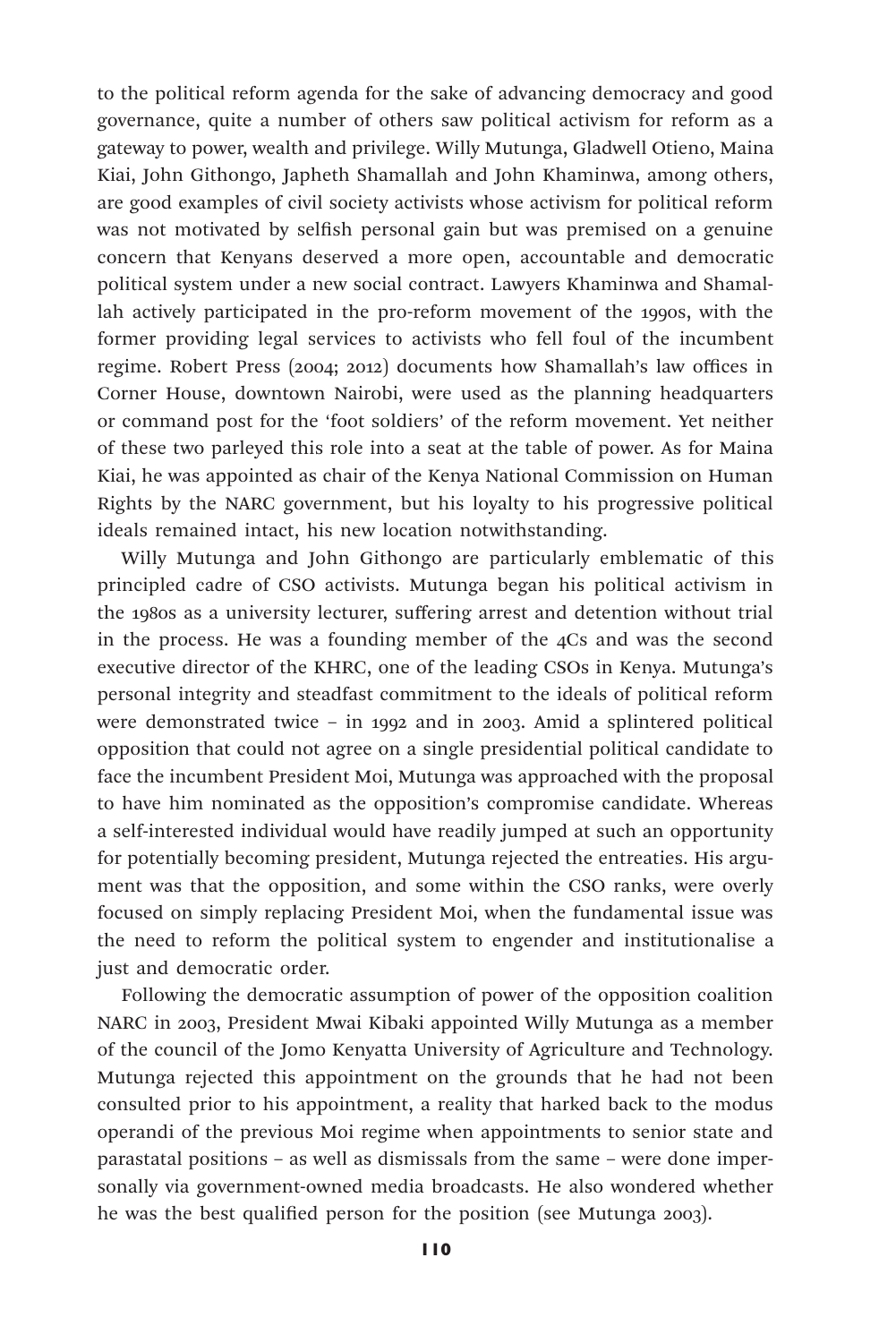For his part, John Githongo was headhunted from the Kenya chapter of Transparency International (TI) and appointed by President Kibaki as Permanent Secretary for Governance and Ethics, signalling his government's commitment to fight corruption. Githongo, dubbed the 'anti-corruption tsar' because of his impeccable credentials honed at TI, went about his new job with zeal, doggedly going after the shenanigans behind the Anglo Leasing financial scandal, as well as ministers in President Kibaki's government. Soon, Githongo realised that the new government's anti-corruption rhetoric was just that – there was neither the political will nor a firm commitment to fighting corruption. In fact, the opposite was the case. The new power elite considered their new positions as their turn to eat and could not understand why one of their own was keen on outing them for corrupt activities (see Wrong 2009). It was within this context that Githongo resigned his position and went into self-imposed exile in the UK, where he continued his anti-corruption crusade, appearing at various forums including the Cato Institute in the US.

At the other end of the scale are civil society activists who used their activism as an avenue to power and prestige, utilising their 'reform credentials' to access a seat at the table of 'eating chiefs'. Representative of this group are Paul Muite and Kiraitu Murungi, two lawyer activists who gallantly fought for human rights and good governance against the authoritarian Moi regime. Once NARC took over following the 2002 elections, Murungi was appointed Minister for Justice and Constitutional Affairs while Paul Muite was appointed to chair the parliamentary select committee on constitutional reform. In contrast to their previous calls for a people-driven process and for devolution of power from the 'imperial presidency', the two leaders now led a pro-establishment struggle to retain the powers of the presidency; they stonewalled the review process, frustrated the CKRC chair, Yash Pal Ghai, leading to his resignation, and manoeuvred the review process from Bomas back to parliamentary control. When faced with questions on this contradictory behaviour, Muite famously asserted that his new role was to protect the government of President Kibaki (Murunga and Nasong'o 2006: 25). John Githongo lamented that, after the collapse of Bomas, 'I realised we had never been serious about power-sharing. Kiraitu Murungi, the very man who had written about ethnicity, was the first to use the term "these Jaluos" in my presence' (Wrong 2009: 74).

Two other examples include academics Kivutha Kibwana and Macharia Munene. Kivutha Kibwana was deeply involved in the struggle for a new constitutional dispensation in Kenya. As leader of the NCEC, he was the face of the mass action activities of the organisation at the height of its political activism. Taking advantage of his name recognition and popular activist credentials, Kibwana parleyed these into electoral politics and easily won the Makueni parliamentary seat in the 2002 elections and was subsequently appointed Minister for the Environment in the NARC government. Unlike Maina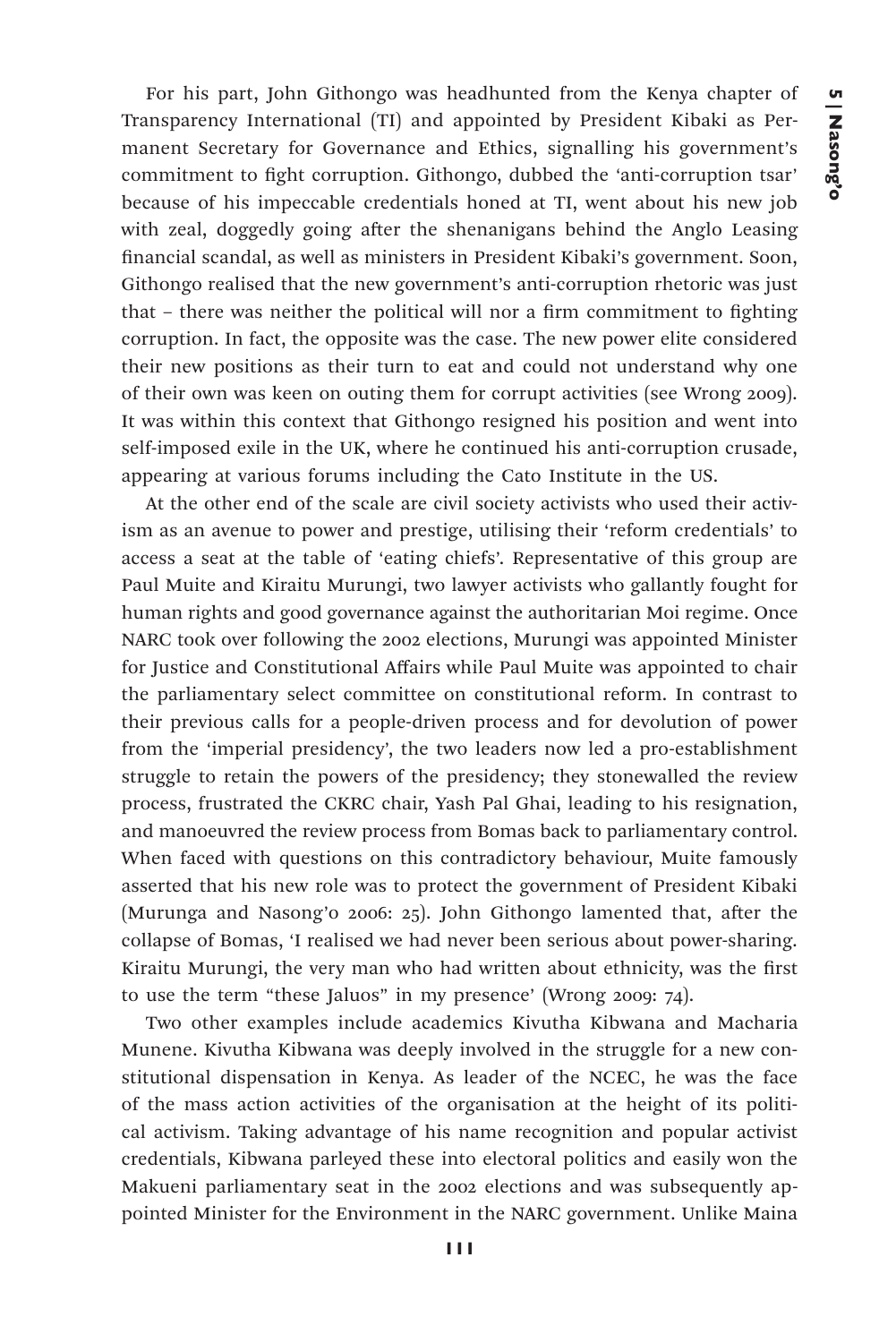Kiai, however, Kibwana seems to have been effortlessly socialised into the modus operandi of the status quo and abandoned the principles he stood for while in the civil society trenches. Indeed, after losing his parliamentary seat in the 2007 elections, Kibwana was appointed as adviser to President Kibaki, demonstrating his complete metamorphosis from a reform agent to a pro-establishment operative who had secured his place at the seat of power.

Perhaps no one exemplifies the odious side of the contradictory nature of civil society actors more than Macharia Munene, professor at United States International University, Nairobi. A rabid critic of the Moi regime during its heyday, Munene became a staunch supporter of President Mwai Kibaki, a fellow co-ethnic, to the extent of being an apologist for electoral fraud. With the possibility of losing the presidency to Raila Odinga looming in the run-up to the 2007 elections, Macharia Munene quipped that '[President] Kibaki is aware that it is bad manners for a sitting president to lose [an election]' (Murunga 2011: 6; *East African Standard*, 12 July 2007). It is this win-by-all-means mentality, driven by the perception of political power through the ethnic prisms of 'us and them' that triggered the post-election conflagration, the magnitude of which pushed Kenya to the brink of collapse in 2008.

### Conclusion

This chapter demonstrates that there is more to Kenyan civil society than the mere manifestation of 'two faces'. The CSO sector is a complex and dynamic one replete with multiple actors imbued with different motivations – some benign, others not so benign; most progressive, but some moderate, conservative, or even outright retrogressive. In spite of the contradictions inherent in the realm of civil society in Kenya, and despite the constrained nature of the context in which CSOs have operated over time, they have contributed immensely to the struggles for democratisation in general and for constitutional reform in particular, as the analysis here amply illustrates. When civil society first took root in Kenya in the 1990s, it reflected a narrow, relatively elite network based primarily in Nairobi. It was the examination of this nascent group of CSOs on the part of Stephen Ndegwa (1996) that yielded conclusions about the two faces of civil society. By 2002, with the assumption of power by NARC and the supplanting of the entrenched KANU ruling party, much of the leadership of this first generation left civil society to go into politics. However, a new generation of leaders is rising to forge a more grass roots-oriented network. Gaining energy after the 2007–08 post-election violence, this new cohort is transforming what was once focused on the elite into a more representative and extended civil society. Although largely dependent on international support and funding, Kenyan CSOs act as an important alternative power within the space between local communities and government.

The downside is that the CSO network in Kenya still struggles from a lack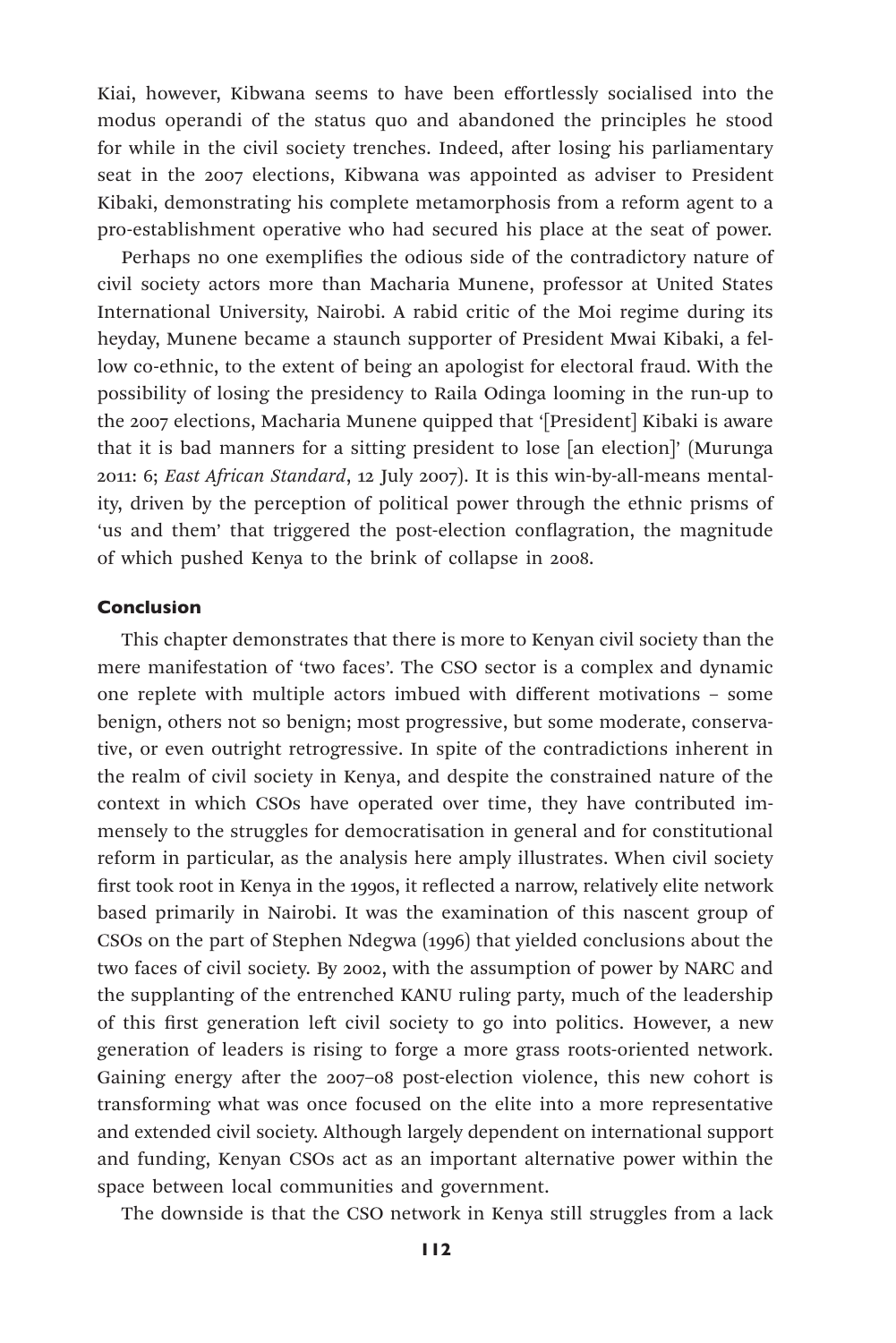of institutional capacity, autonomy, clear vision, domestic funding, and a strong base of local support (see Kennedy and Bieniek 2010; Nasong'o 2009). CSOs thus need to build upon the momentum gained during the constitutional referendum to enhance their role in the implementation stage and in having an impact on government policy in the future. In order to do so – and, in the process, to build a concrete, sustainable, grass roots-focused civil society that represents the interests of the Kenyan people – CSOs need to do the following:

- Dedicate time, energy and resources to becoming informed advocates. This is not narrowly limited to knowing and mastering one's argument and position on a given issue. It is critical to understand all perspectives in the policy debate, the history of the issue at stake, and the current status of new thinking or positions on that issue.
- Develop a clear and coherent strategy, which is a fundamental step in effective policy work. It is critical to have clarity and coherence on the exact changes or reforms one is seeking to effect. Of crucial importance is the need to decide whether an 'outsider' or 'insider' strategy would be more effective. Adopting an insider strategy means working within the corridors of power and aligning closely with those who have significant power to influence decisions or guide behaviour in the policy process. Such strategies call for relationship-building with key state actors, stimulating empathy with governmental agencies and individuals, and creating space for dialogue and reflection wherein ideas and methods can be devised and debated to address issues of conflict.
- Develop a professional approach in all their engagements with key stakeholders and be cognisant of the appropriate policy institutions with which to engage.

Overall, therefore, there is a crucial need for CSOs to enter into effective partnerships with policy-makers and to work alongside each other, ensuring that each is aware of alternative possibilities in the multiple policy areas they address. Whereas this role is relatively new, it is the key to increasing CSO capacity for leverage and extending their power in their quest to ensure implementation of the new constitution and to effectively impact upon policy-making.

#### **References**

- Akech, M. (2010) *Institutional Reform in the New Constitution of Kenya*. Nairobi: International Centre for Transitional Justice.
- Annan, K. (2012) *Interventions: A life in war and peace*. London: Penguin Books.
- Barkan, J. (2004) 'Kenya after Moi'. *Foreign Affairs* 83(1): 87–100.

— (2005) 'New forces shaping Kenyan politics'. *Africa Notes*, no. 18.

Bayart, J.-F., S. Ellis and B. Hibou (1999) *The Criminalization of the State in Africa*. Oxford and Bloomington, IN: James Currey and Indiana University Press.

Brown, S. (2001) 'Authoritarian leaders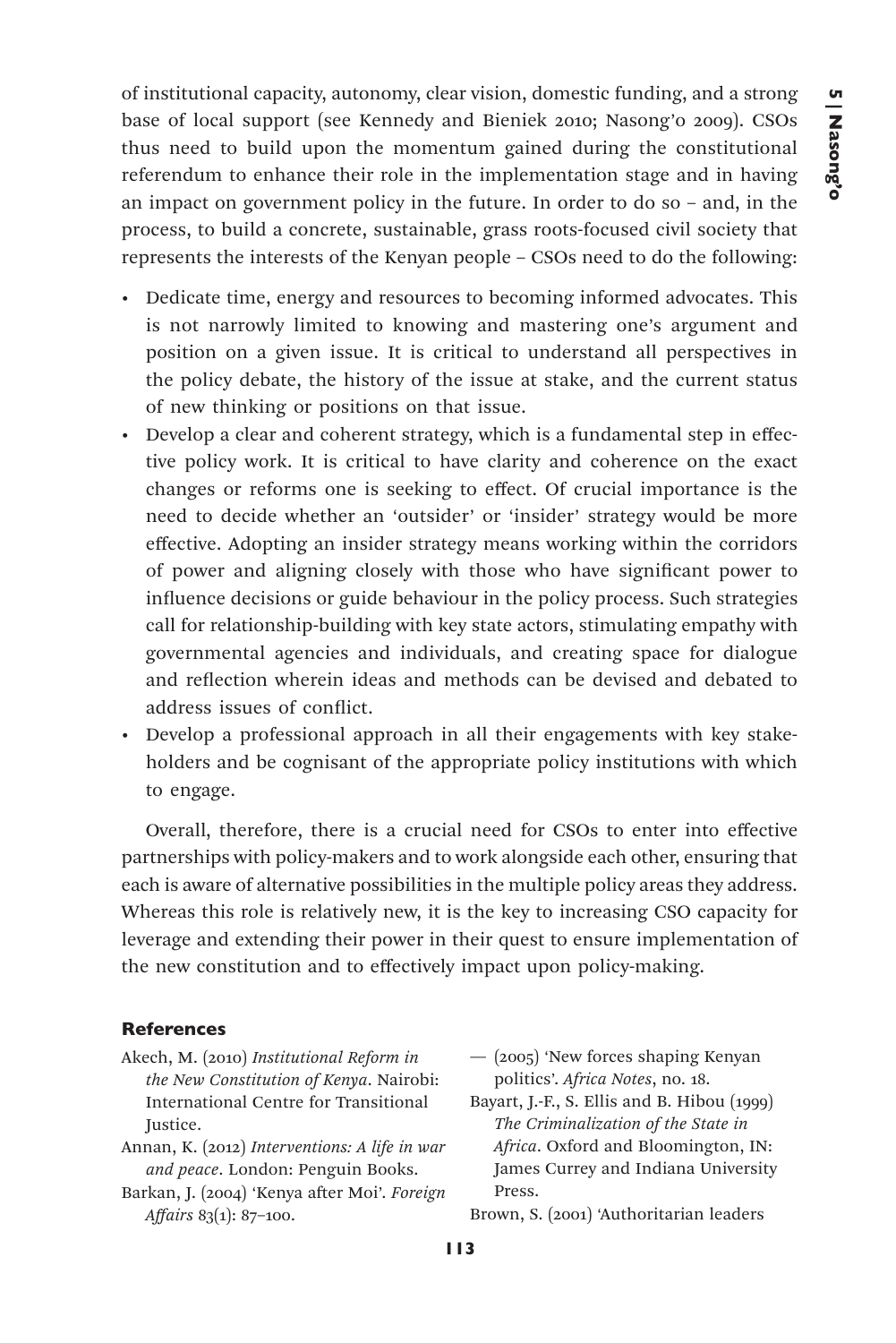and multiparty elections in Africa: how foreign donors help to keep Kenya's Daniel arap Moi in power'. *Third World Quarterly* 22(5): 725–39.

- Callaghy, T. (1994) 'Civil society, democracy, and economic change in Africa: a dissenting opinion about resurgent societies'. In J. W. Harbeson, D. Rothchild and N. Chazan (eds) *Civil Society and the State in Africa*. Boulder, CO: Lynne Rienner, pp. 231–53.
- Chabal, P. and J. P. Daloz (1999) *Africa Works: Disorder as political instrument*. Oxford: James Currey.
- Chazan, N. (1994) 'Engaging the state: associational space in sub-Saharan Africa'. In J. S. Migdal, A. Kohli and V. Shue (eds) *State Power and Social Forces: Domination and transformation in the third world*. New York, NY: Cambridge University Press, pp. 255–89.
- Diamond, L. (1999) *Developing Democracy Towards Consolidation*. Baltimore, MD: Johns Hopkins University Press.
- Harbeson, J. W. (1994) 'Civil society and political renaissance in Africa'. In J. W. Harbeson, D. Rothchild and N. Chazan (eds) *Civil Society and the State in Africa*. Boulder, CO: Lynne Rienner, pp. 1–34.
- D. Rothchild and N. Chazan (eds) (1994) *Civil Society and the State in Africa*. Boulder, CO: Lynne Rienner.
- Ihonvbere, J. O. (1996) *Economic Crisis, Civil Society, and Democratization: The case of Zambia*. Trenton, NJ and Asmara: Africa World Press.
- Kanyinga, K. (2011) 'Stopping a conflagration: the response of Kenyan civil society to the post-2007 election violence'. *Politikon* 38(1): 85–109.
- Katumanga, M. (2000) *Civil Society and the Politics of Constitutional Reform in Kenya: A case study of the National Convention Executive Council (NCEC)*. Research Report. London: Institute for Development Studies.
- Kennedy, P. and L. Bieniek (2010) *Moving Forward with Constitutional Reform in Kenya: A Report of the CSIS Africa Program*. Washington, DC: Centre for

Strategic and International Studies (CSIS).

- Maingi, G. (2012) 'The Kenyan constitutional reform process: a case study of FIDA Kenya in securing women's rights'. *Feminist Africa* 15: 63–81.
- Mamdani, M. (1995) 'A critique of the state and civil society paradigm in Africanist studies'. In M. Mamdani and E. Wamba-dia-Wamba (eds) *African Studies in Social Movements and Democracy*. Dakar: Codesria.
- Migdal, J. S., A. Kohli and V. Shue (eds) (1994) *State Power and Social Forces: Domination and transformation in the third world*. Cambridge: Cambridge University Press.
- Mkandawire, T. and S. Soludo (1999) *Our Continent, Our Future: African perspectives on structural adjustment*. Dakar: Codesria.
- Murunga, G. R. (2000) 'Civil society and the democratic experience in Kenya: review essay'. *African Sociological Review* 4(1): 97–118.
- (2007) 'Governance and the politics of structural adjustment'. In G. R. Murunga and S. W. Nasong'o (eds) *Kenya: The struggle for democracy*. London and Dakar: Zed Books and Codesria.
- (2011) *Spontaneous or Premeditated? Post-election violence in Kenya*. Discussion Paper 57. Uppsala: Nordic African Institute.
- and S. W. Nasong'o (2006) 'Bent on self-destruction: the Kibaki regime in Kenya'. *Journal of Contemporary African Studies* 24(1): 1–28.
- Mutunga, W. (1999) *Constitution-making from the Middle: Civil society and transition politics in Kenya, 1992–1997*. Nairobi and Harare: SAREAT and MWENGO.
- (2003) 'Mutunga: why I turned down university job'. *Sunday Nation*, 20 April.
- Nasong'o, S. W. (2002) 'Civil society and African democratization: the flip side of the coin'. *Studies in Democratization*  $1: 1-16.$
- (2005) *Contending Political Paradigms*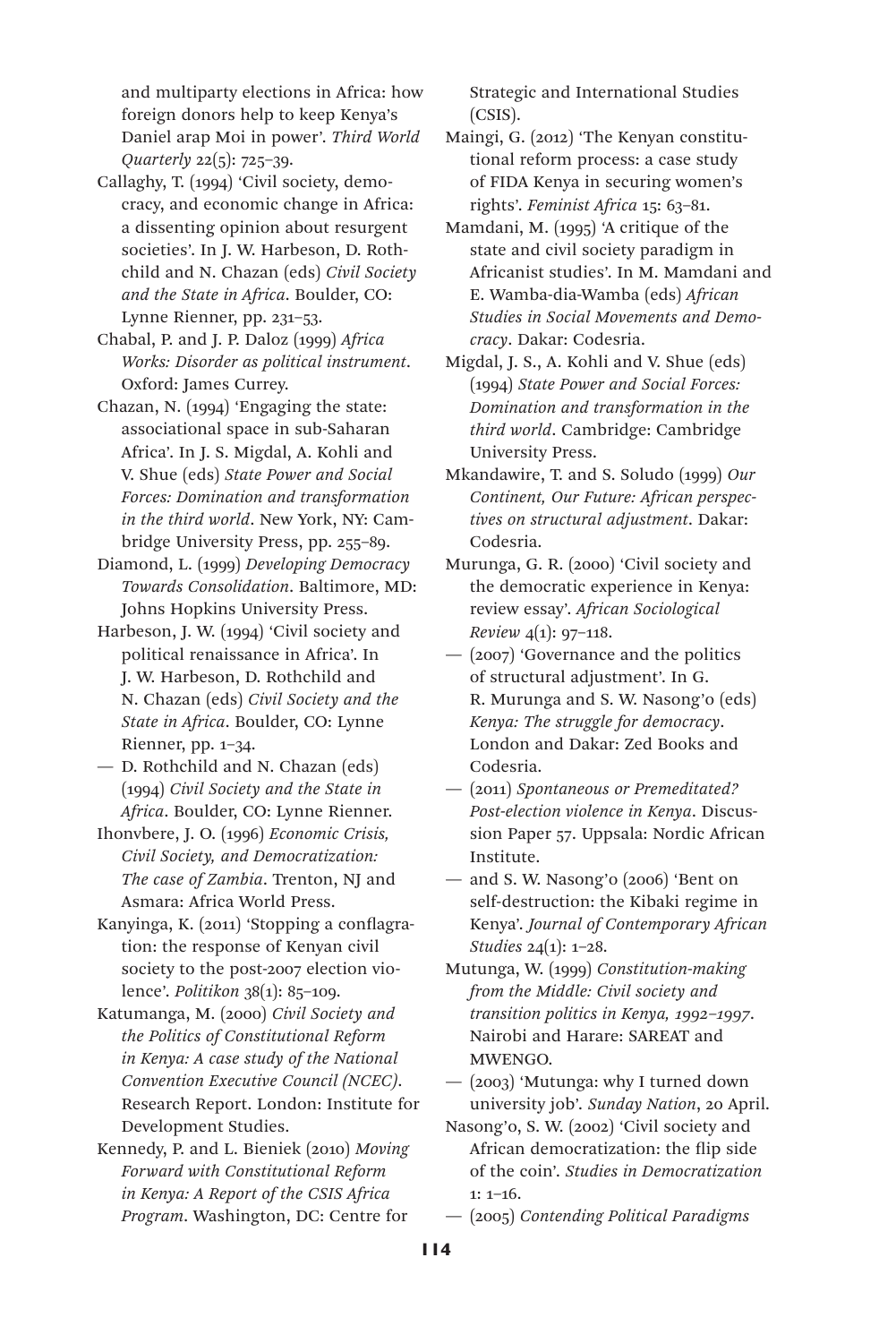*in Africa: Rationality and the politics of democratization in Kenya and Zambia*. New York, NY: Routledge.

- (2007a) 'Transition without transformation: the dialectic of liberalization without democratization in Kenya and Zambia'. *African Studies Review* 50(1): 83–207.
- (2007b) 'Negotiating new rules of the game: civil society, social movements and the Kenyan transition'. In G. R. Murunga and S. W. Nasong'o (eds) *Kenya: The struggle for democracy*. London and Dakar: Zed Books and Codesria.
- (2009) *The Human Rights Sector in Kenya: Key issues and challenges*. Nairobi: Kenya Human Rights Institute.
- (2010) 'Constitutional reform and the crisis of democratization in Kenya'. In D. Branch, N. Cheeseman and L. Gardner (eds) *Our Turn to Eat: Politics in Kenya since 1950*. Berlin: LIT Verlag, pp. 221–41.
- Ndegwa, S. N. (1996) *The Two Faces of Civil Society: NGOs and politics in Africa*. West Hartford, CT: Kumarian Press.
- (2005) 'Constitutionalism in Africa's democratic transitions'. *Taiwan Journal of Democracy* 1(1): 133–68.
- Nyang'oro, J. E. (2000) 'Civil society, structural adjustment, and democratization in Kenya'. In R. B. Kleinberg and J. A. Clark (eds) *Economic Liberalization and Civil Society in the Developing World*. New York, NY: St Martin's Press, pp. 91–108.
- Orvis, S. (2003) 'Kenya civil society: bridging the rural–urban divide?' *Journal of Contemporary African Studies* 41(2): 247–68.
- Press, R. (2004) 'Establishing a culture of resistance in an authoritarian regime: the role of individual activists in Kenya, 1987–2002'. Presented at the 47th African Studies Association Annual Meeting, New Orleans, 11–14 November.
- (2012) 'Kenya's political "transition" through the eyes of its "foot soldiers" for democracy and human rights'. *Journal of Contemporary African Studies*  30(3): 441–60.
- Vliet, M., W. Wahiu and A. Magolowondo (2012) *Constitutional Reform Processes and Political Parties: Principles for practice.* Leiden: Netherlands Centre for Multiparty Democracy and Centre for African Studies.
- Wanyeki, M. (2010) 'Kenyan civil society and the 2007/2008 political crisis: towards and following the Kenya National Dialogue and Reconciliation (KNDR)'. Paper prepared for the African Research and Resource Foundation, Nairobi.
- Wrong, M. (2009) *It's Our Turn to Eat: The story of a Kenyan whistle-blower*. London and New York, NY: Harper Perennial.
- Yahya-Othman, S. and J. S. Warioba (eds) (2007) *Moving the Kenyan Constitutional Review Process Forward: A report of the fact finding mission to Kenya*. Kampala: Fountain Publishers.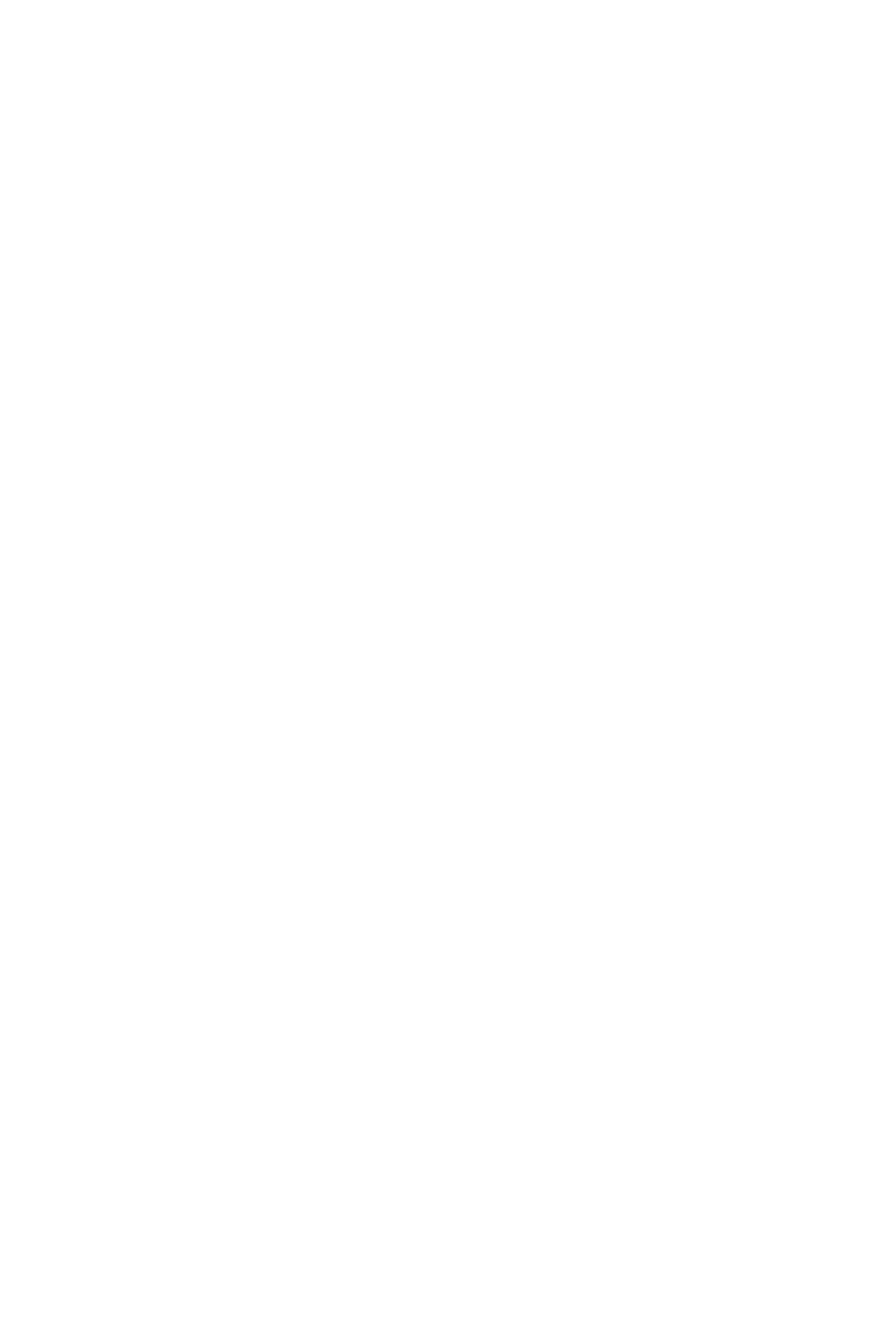PART TWO

# The content, challenges and opportunities of a new constitutional order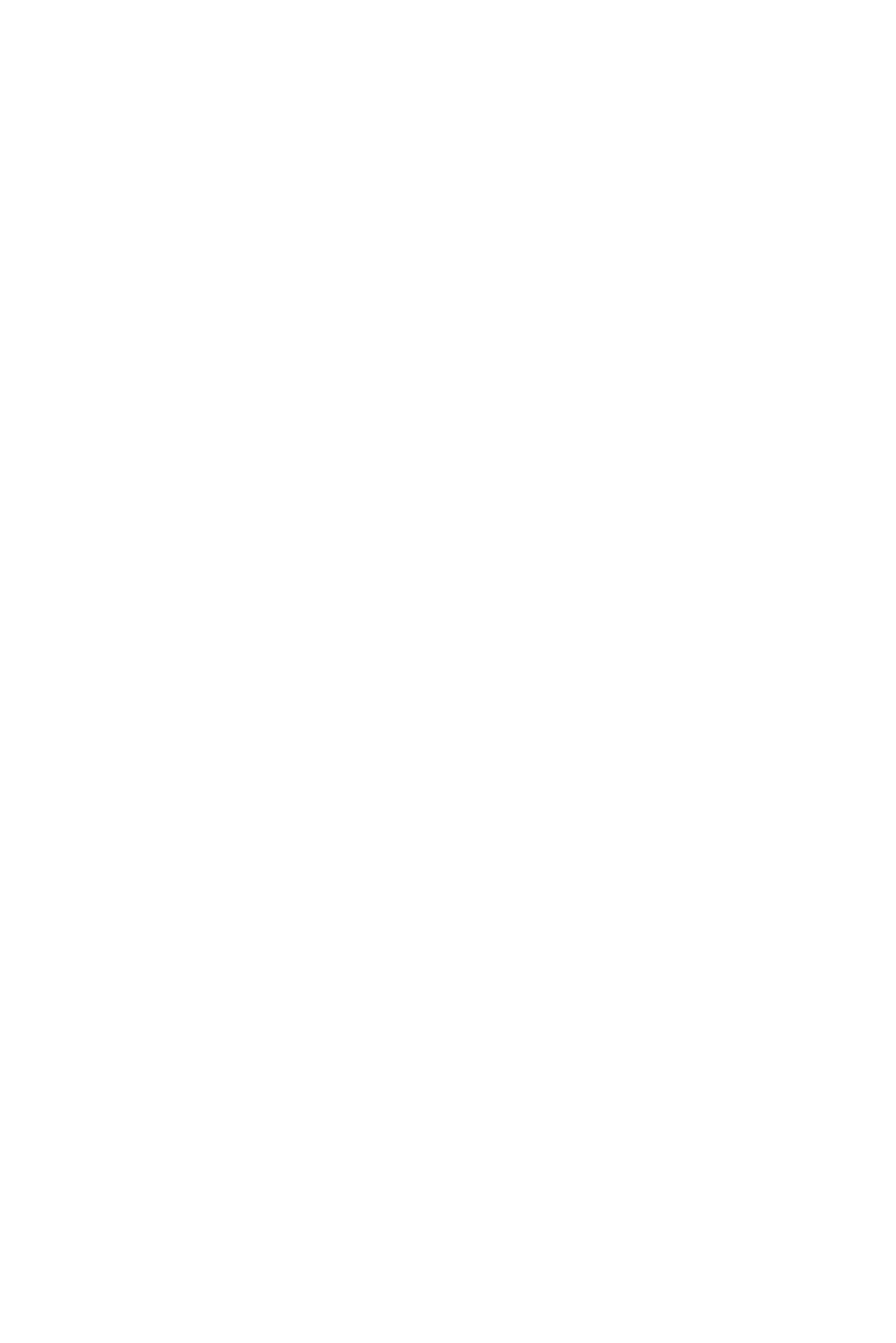# 6 | Constitutions and constitutionalism: the fate of the 2010 constitution

Yash Pal Ghai

This chapter examines the concept of constitutionalism in order to assess the prospects for the realisation of the objectives of the 2010 constitution. Constitutionalism is a form of governance that has been credited with progress and development in the West. Not every constitution conforms to the objectives and values of constitutionalism. Indeed, before 2010, Kenya's constitutions were antagonistic to these values. Earlier constitutions were problematic for the people, as the people suffered from arbitrariness on the part of the government, and more generally from the non-recognition, and denial, of their rights and freedoms. But they were not problematic for the governments, because they were given more or less absolute power to rule the people.

The 2010 constitution represents a radical departure from the earlier constitutions. It is written to serve the people, and it puts serious restrictions on the authority of the government and prescribes how it must exercise the powers of the state. It would be inaccurate to say that it has pitted the people against the government, for people do not necessarily understand how they were exploited under the past constitutions. A major reason for this lack of awareness is the politicisation of ethnicity by 'leaders' whereby they invoke tribalism to obscure class exploitation. The ruling class is well aware of the challenge posed by the constitution to their plunder of state resources. It is therefore no surprise that the ruling class has embarked upon its sabotage.

#### Constitutions and constitutionalism

The constitution is a set of rules and institutions that regulate the governing of the country. Constitutionalism is an ideology based on certain values, procedures and practices. At one level, the concept of the constitution is very simple: it is a text that is the supreme law of the land. Constitutions have been a way of consolidating power – as is well illustrated by colonial constitutions, but also by experiences elsewhere. The concept of constitutionalism at first focused on the supremacy of the constitution, as a means to control the people. Later, it was used to limit the power of the state. A pioneering scholar of constitutionalism, Charles Howard McIlwain, said that 'in all its successive phases, constitutionalism has one essential quality: it is a legal limitation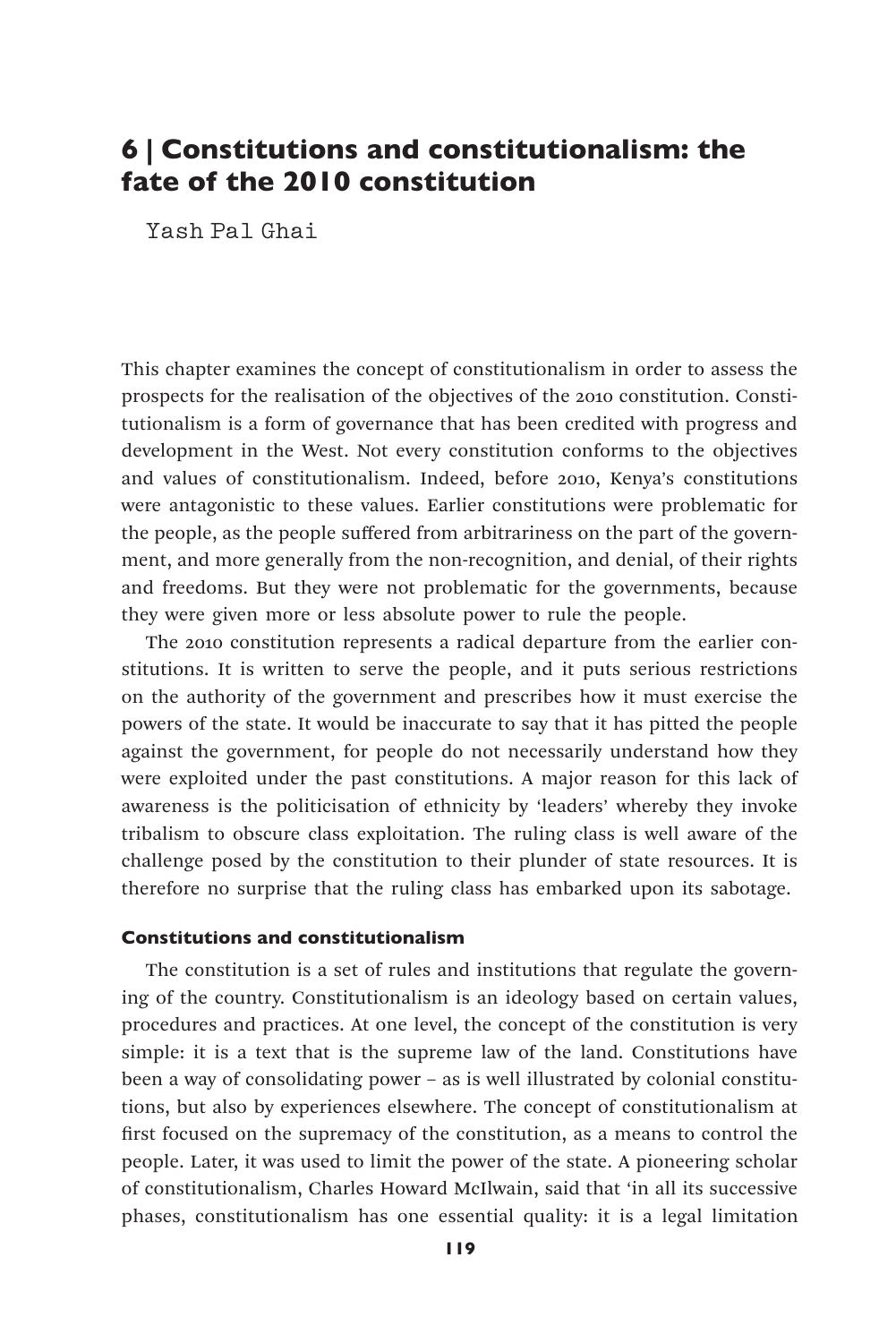on government; it is the antithesis of arbitrary rule; its opposite is despotic government, the government of will instead of law' (McIlwain 1947; see also Poggi 1978). In brief, a central feature is the impersonalisation of power.

Today, constitutionalism, though focused principally on the exercise of state power, encompasses a wider set of values and principles that must regulate the governance of the country. These concern not only limits on state power, but may require that state power be exercised positively to promote objectives such as equality and human rights, social justice and fair procedures. The granting of wider powers to the government so that it may fulfil this mandate also makes the control of power harder. This is the dilemma of modern constitutionalism, which brings in the sovereignty and participation of the people, and independent institutions to reinforce the protection of constitutional values and procedures.

Constitutionalism is a complex concept, involving both the source of power and limits on that power. It transcends the text and supremacy of the constitution. The origins of the concept lie outside the legal text. Constitutions used to be largely about the allocation of public power and the structure of the state, rather than values and principles. The ideas that we now associate with constitutionalism emerged in society, not the state, and to a great extent reflected changing economic and class structures. These ideas served to mould the working of the constitution; they became the basis of conventions – that is, understandings in society on how constitutional powers and procedures would be exercised or applied. Conventions reflected public morality and values, legitimacy of the political order, relations of citizens with the state and of citizens among themselves. In a sense, the values underlying conventions became more important than the text; they were internalised and became the rules of the political game.

The idea of constitutionalism sketched out above is based on the experience of Western states, emanating from changing configurations in society. Its implementation or operation was therefore not problematic, except when fundamental changes in society took place. Then the problem was solved by another constitution imposed by the ascendant social group, assuring convergence between the new dominant social group and the constitution.

Constitutionalism began to emerge as a political and legal concept in the eighteenth and nineteenth centuries, in part due to the rise of industrialisation and the market economy. It succeeded absolutism, under which the authority of the ruler, usually a monarch, could not be challenged. Over time, civil society developed, largely as a result of economic changes towards the market economy. Constitutions increasingly replaced the royal prerogative as the ultimate source of state authority. For various well known reasons, constitutionalism or the rule of law is critical to the market, allowing people to make transactions for the future, keeping the state at a distance, protect-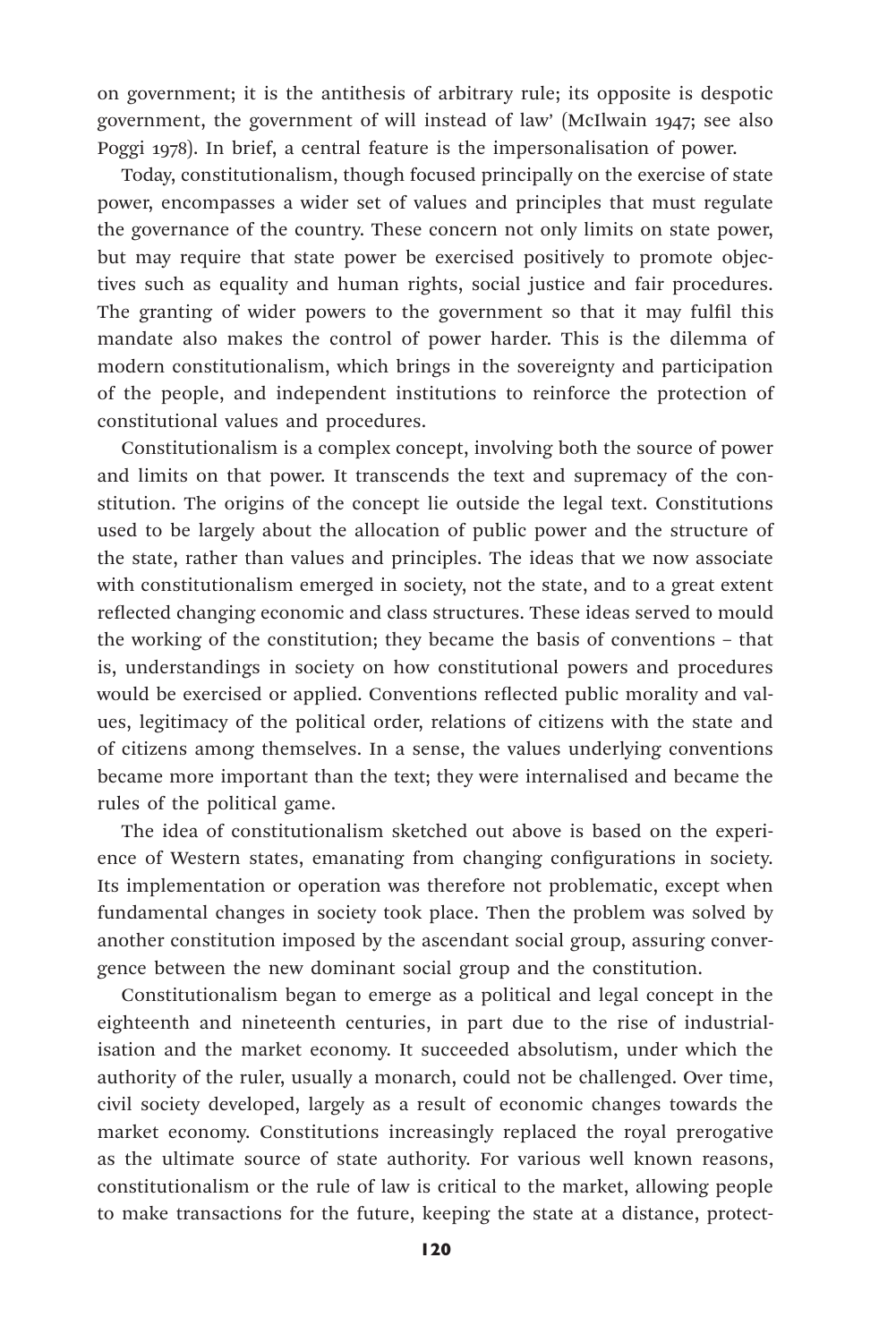ing property and securing the impartial enforcement of agreements. Marxist and liberal scholars agree that the dominant ideology of the liberal economic order is constitutionalism or the rule of law. At first, the rule of law hid the reality of power politics and the domination over the workers, but because of the very power of this ideology, overt behaviour inconsistent with its norms raised questions about the exercise of power. In this way, constitutionalism acted to restrain government action and to secure to a significant extent the liberties and freedoms of citizens.

The experience in Africa has been quite different. Constitutionalism is not a weapon in the armoury of the ruling class. On the contrary, it is conceived of as a weapon to fight, or at least restrict, the ruling class – as is illustrated by the aspirations that led to contemporary constitutions, especially in Africa and Latin America.

### Colonial and postcolonial constitutions

*Colonial constitutions* In Kenya, constitutions have served the function of usurping power and appropriating land and other property and other rights and liberties. They have been the means of dominating society by those in charge of the state. I look first at colonial constitutions, because in some ways the roots of colonial constitutions and state institutions, largely in violence and the selective but destructive use of armed force, continue to be the basis of state power today (Ghai and McAuslan 1970).<sup>1</sup>

Aside from when independence was imminent, constitutions were decided upon and enacted by the imperial power in London without any consultation with the local people, the exception being European settlers and civil servants. They were driven entirely by imperial interests. They vested the plenitude of powers in the colonial government, under the overriding power and supervision of the governor, subject only to imperial laws. They said little about the rights of indigenous peoples. They were racially structured, prescribing the unequal status and rights of the various racial groups. They, or other constitutional instruments, registered fresh acquisitions of territory – from the Sultan of Zanzibar, the protectorate of Uganda and Somalia – again without consultation with the communities who were regrouped or the people they were merged with, and with a consequent effect on local communities and their rulers, whose rights were frequently disregarded when it suited the imperial agenda.

There was no accountability of government to the people they ruled. There was virtually legal immunity for the colonial administration under the Act of State doctrine, especially in respect of liability to local people. The government was free to change the law when it suited it. Nor was the judiciary independent, since the power of appointment and dismissal rested with the governor, who, for a period, also personified legislative and executive powers – and certainly dominated these institutions until independence. When the local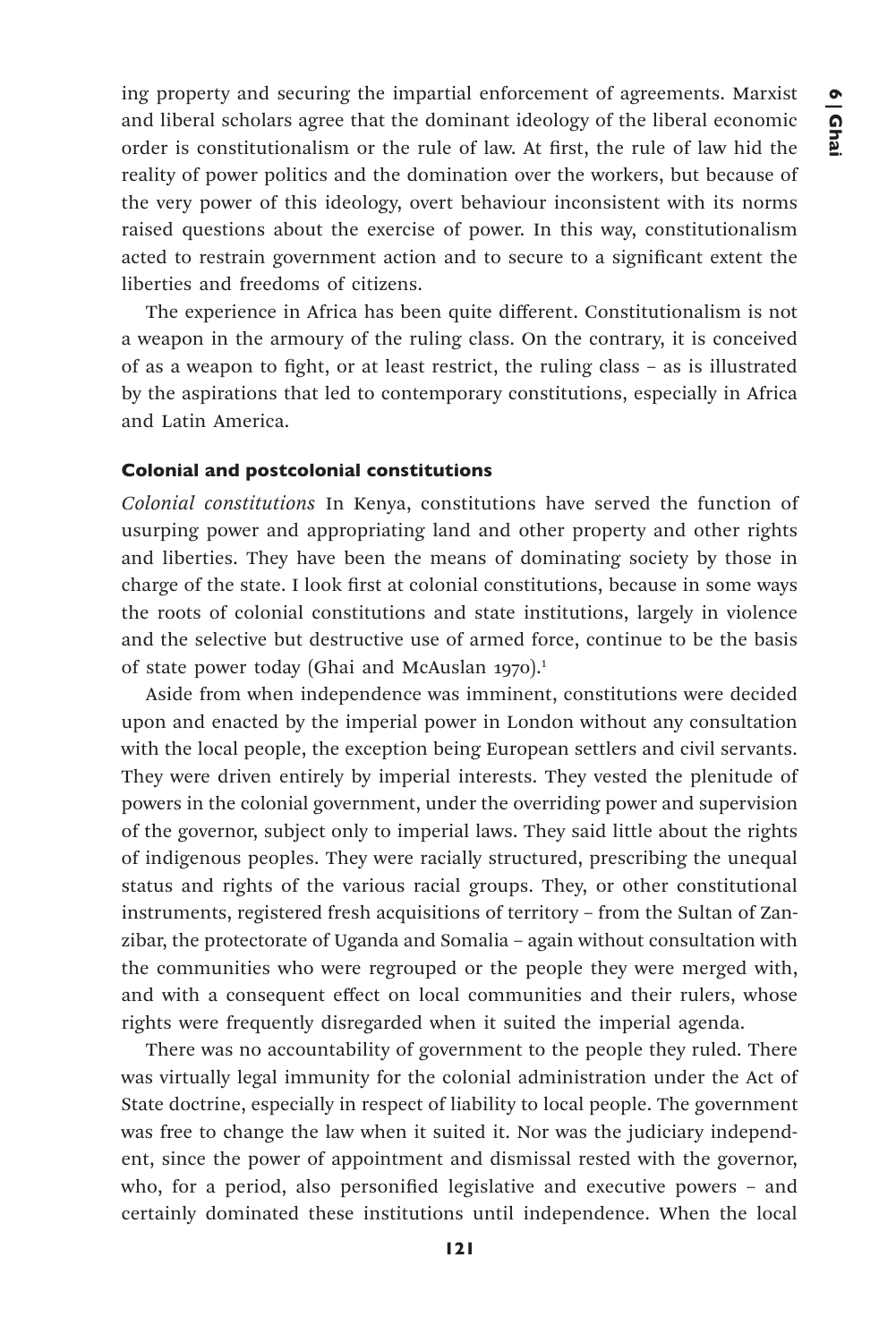legislature was established (initially with a government majority and with only white representatives), its laws could be vetoed by the British government. Even as the three institutions of government emerged, there was no effective separation of powers. Franchise was at first restricted to Europeans, then other communities were given the right to elect their own representatives, but African representation came last – and late. Thereafter, the rules of franchise was changed constantly to suit local Europeans. Until the very end of colonial rule, the system of government and administration was based on what a distinguished scholar of the colonial system had described as the two great principles of subordination of the colonised: '(1) The legislature is subordinate to the executive; and  $(2)$  the colonial government is subordinate to the imperial government' (White 1952: 17).

Such a constitutional model was not calculated to inspire respect for the idea of a constitution, or to provide a training in or experience of the principles of democracy. Nor was it likely to lead to the growth of a common identity or national unity among the people – who were divided for political and administrative reasons into so many communities – as antagonists facing each other in the legislature or the executive. Any openings to democracy and grudging inclusion of human rights came too late to educate budding politicians in their values and practice. On the contrary, decisions taken under the constitutions routinely violated principles of democracy and human rights (Ghai and McAuslan 1970).<sup>2</sup>

The colonialists' legacy to Kenya is an oppressive state, towering over society, dependent on brute force. The nature or use of force did not feature in the colonial constitution, although it constituted an essential component of colonial rule. The police, but not other armed forces, appeared for the first time in any constitutional instrument in the *madaraka* constitution of 1963. It was placed there to allay the anxieties of the minority tribes under the umbrella of the Kenya African Democratic Union (KADU) and was part of the scheme of *majimbo* (Chapter VIII).3 It sought to break the centralisation of control over the police by the national government and to establish a National Security Council representative of the central and all regional governments to regulate police matters. An independent police service commission was to appoint members of the police force, including the inspector general. In addition to the national police contingent, there were to be regional contingents under regional police commissioners. There was no provision for other armed forces – presumably they were part of British troops and would remain under the authority of the governor. These provisions were largely reproduced in the independence constitution (Chapter IX) – and there was still no mention of other armed forces.

*The independence constitution* The rest, as they say, is history. The history is the mutilation of the independence constitution – a constitution that had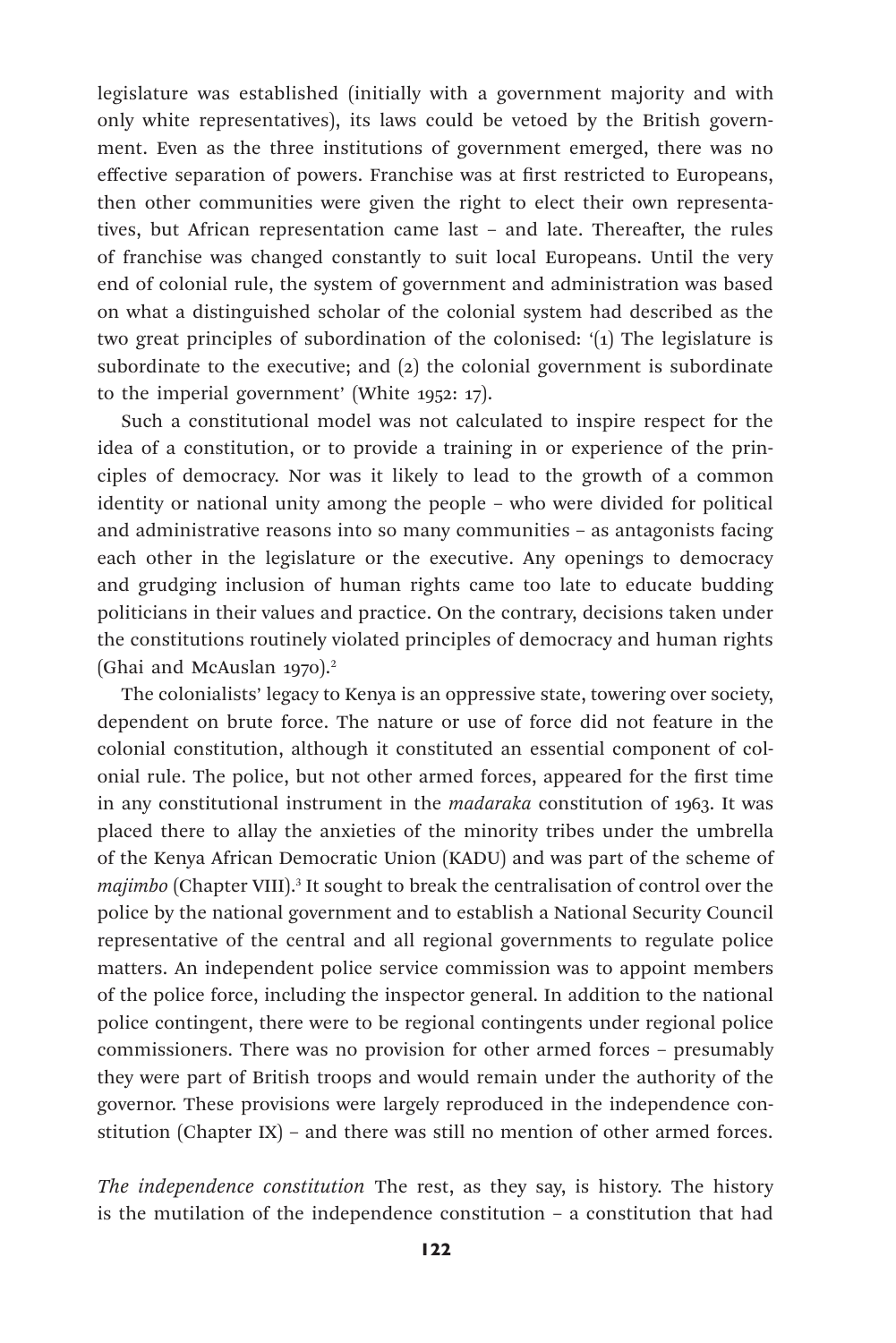been agreed to by all parties after prolonged and intense negotiations. The important chapter on the independence of the police was removed, enabling the government to revert to the colonial practice of using the police to harass and subvert political and civil society organisations given protection by the bill of rights. Jomo Kenyatta's government did more. It abolished *majimbo* (devolution) and with it the senate. (The rumours were that each of the senators was bribed to vote for its abolition, in addition to being transformed into a member of an enlarged national assembly with tenure extended by two years – setting the style of political bargaining and corruption that has characterised Kenyan politics ever since.) A full-blown parliamentary system was replaced by a semi-presidential or -parliamentary system, in which the head of the government, the president, became also the head of the state. Thus, with one stroke, the contours of the state were restored to their colonial origin: a highly centralised government and administration, under the governor/president, with a firm control of provincial administration and no *majimbo* (Gertzel 1970: 23–7).4

As if Jomo Kenyatta had not done enough damage to the *uhuru* constitution, his successor, Daniel arap Moi, returned to the task with renewed enthusiasm, destroying the independence of many critical public bodies and officers, rigging elections, and making liberal use of laws that the departing British colonists had bequeathed to the government to fight secession and other 'terrorist' activities. Space does not permit discussion of how these presidents ravaged the framework of constitutionalism that had been crafted into the 1963 independence constitution (a good source is a 1991 report by Human Rights Watch, *Taking Liberties*). Suffice it to say that the opposition parties were harassed and a law was passed to disqualify those MPs who had crossed the floor to join the opposition (Ghai and McAuslan 1970: 321–3). In due course, Moi, with Kibaki's support, made the country into a one-party state by amending the constitution. Wide-ranging power was given to the president to detain a person without trial for long periods. There is reliable evidence that several leading politicians opposed to government policies (Pio Gama Pinto and J. M. Kariuki) or who were seen as a threat to Kenya African National Union (KANU) leadership (Tom Mboya and Robert Ouko) were assassinated on the orders of the government (Branch 2011).<sup>5</sup> Others, like Raila Odinga, spent long periods in detention or worse in torture chambers. Many fled the country. Civil society came under considerable pressure and harassment. The media were harassed. The judiciary was brought under the control of the president and the attorney general; it became an additional source of the harassment of government opponents, and a haven of impunity for its friends (ibid.; Human Rights Watch 1991).<sup>6</sup> Political rulers wanted the state to be absolutist: immune to democratic rules and practices and not accountable to anyone. All controls and scrutiny over the powers of the executive were removed.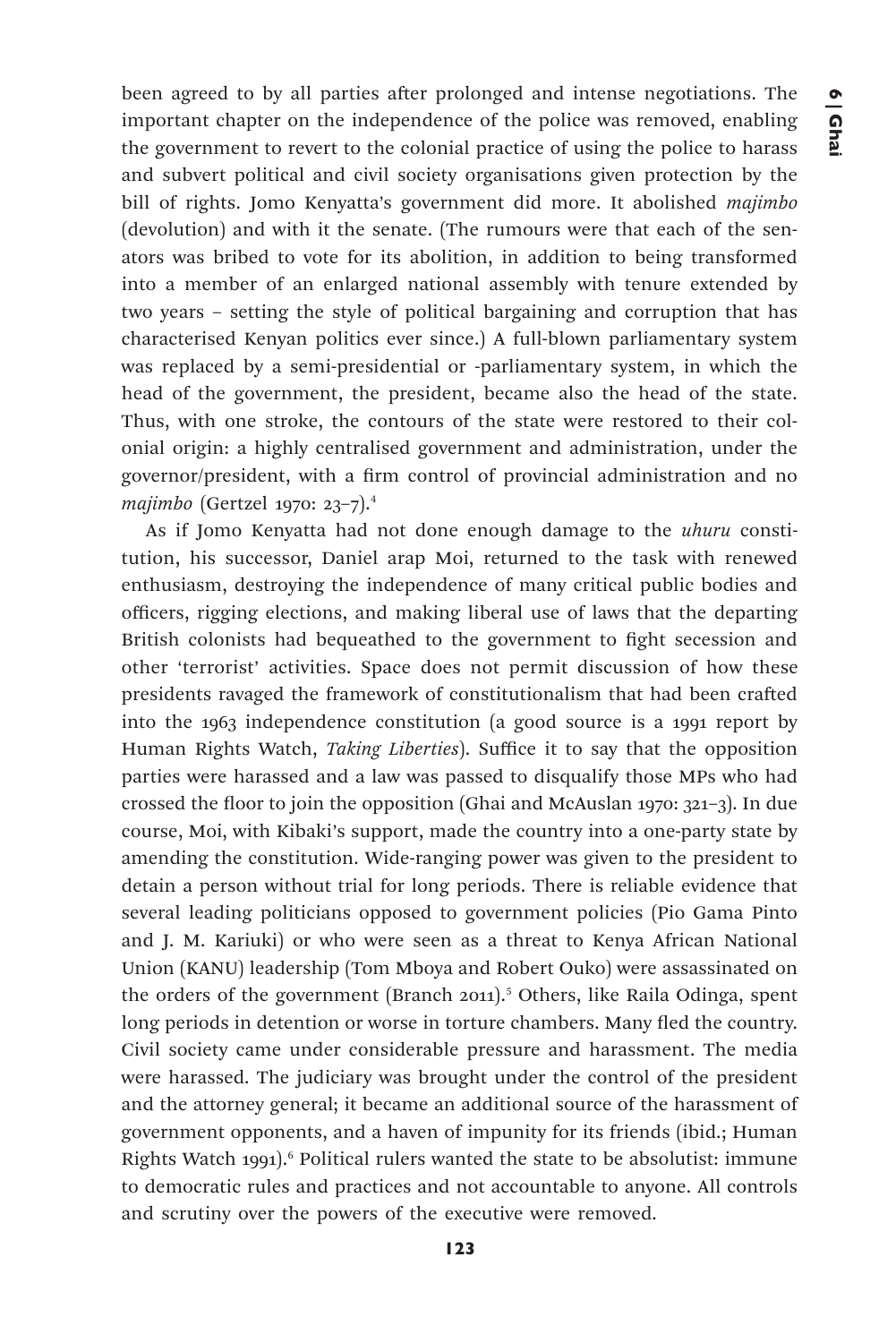What Britain bequeathed to Kenyans was a country with its many communities brought together under political structures and with an economy based on their subordination, but with the additional problem of finding and creating a common identity and destiny: a state without a nation. But it also gave Kenyatta a constitution with a state geared to political and economic reform and development within the framework of democracy. It represented an opportunity to promote Kenyan identity and national unity and to pursue consensual policies for the goals that had motivated the freedom struggle. In his greed for accumulation of wealth and his loyalty to his tribe, Kenyatta squandered that opportunity – and built a model for other politicians.

This was possible because of the role of the state in respect of the economy and its control over considerable resources (Hino et al. 2012).7 This encouraged patronage and ethnic politics as each community focused on this vital political prize. The centrality of the capture of the state is demonstrated by the intense anxieties and intrigues, and shifting alliances, that attend each succession. Combined with the lack of accountability, the system led to massive corruption, benefiting principally the president's ethnic cronies. The control of land by the government and by county councils, and in particular the president's power to grant land without any legal process or consultation, led to massive abuse, illegal land transfers and the dispossession of many, widening the gulf between rich and poor. Pervasive corruption undermined state resources, distracted the president, ministers and senior bureaucrats from their ministerial and official responsibilities, and led to declining levels of social services, the emergence of slums, acute poverty for many and obscene affluence for a few. State policies and practices became exclusionary, intensifying ethnic discrimination and conflict, and encouraging the militarisation of politics and armed tribal conflict, causing many deaths and still more displacements, together with the assassination of a few politicians committed to reform and social justice. The rule of law could not survive the huge powers of the president, some under the law but many with no legal foundation. The impunity of the president and his associates became a licence for many acts of violence, corruption and theft of state resources.

All this made people distrust government and caused suspicion and conflict between ethnic communities, as politicians played on ethnic fears and promoted ethnic animosities, weakening national solidarity and threatening the very integrity of the country. The logic of these developments was fully demonstrated in the terrible violence following what were widely perceived to be the rigged elections of 2007.

With the end of the Cold War, the US and Britain began to put pressure on their allies to democratise their political and governmental systems. The new wave of democracy prompted by developments in Europe encouraged civil society in Kenya to campaign for constitutional reform. Moi, then presi-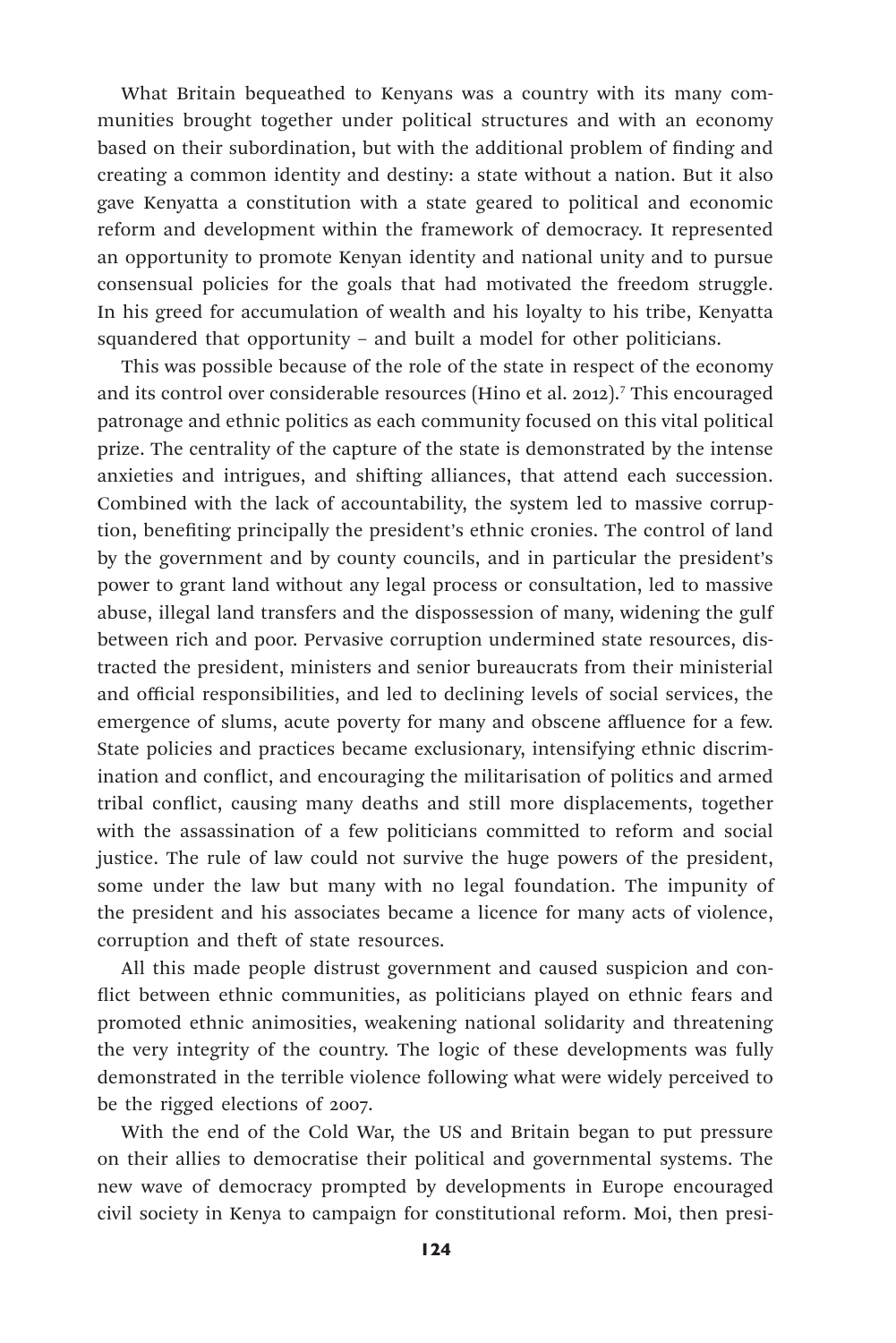dent, came under intense pressure from external and national groups and had to initiate a constitutional reform process. I will not describe the long and tortuous process that led eventually to the 2010 constitution, but rather will examine key aspects of it.

#### Objectives of the 2010 constitution

In order to analyse the scope for, and limits to, constitutionalism after the promulgation of the 2010 constitution, a brief summary of its main objectives is necessary.8 As analysed by the Constitution of Kenya Review Commission (CKRC), there were two major problems – a corrupt and coercive state and the lack of national identity.

The stated objectives of the new constitution with regard to nation-building and state restructuring are interconnected (Ghai and Ghai 2011). As regards nation-building, the emphasis is on unity, patriotism, equal rights, inclusiveness and social justice, which are described as national values and principles to suffuse all state institutions (Article 10). There is considerable stress on redress for past injustices (e.g. Article  $67(2)(c)$ ), positive steps to deal with the marginalisation of deprived and vulnerable communities (e.g. Articles 56, 81(b) and  $(c)$ , 100 and 174 $(e)$ ), respect for cultures and religions, and the promotion of local languages (Articles 11, 32 and 44). By implication, exclusionary ethnic politics are incompatible with these national values; political parties are to have a national character (Article  $91(1)(a)$ ).

As regards state restructuring, the dominant principles and objectives are integrity in public life and among state officials, transparency, accountability, people's participation, ending of impunity (Chapter 6), a greatly strengthened judiciary (Chapter 10) and reform of political parties (Article 91). Devolved government as a form of power-sharing, self-government and public participation have elements of both nation-building and state restructuring (Article 174). The constitution prescribes high standards of financial probity, including transparent and competitive processes for state procurements (Article 227) and fundamental reforms in the state's financial management (Chapter 12), and it provides for an independent commission to fix the salaries of senior officials, including legislators (Article 230). A number of independent commissions and offices are established to protect human rights; ensure fair land policies and transactions; recruit to state services on merit, while promoting equitable distribution of posts on ethnic and regional bases; conduct free and fair elections; and promote probity and accountability in public finance (Chapter 15).

The constitution also emphasises public welfare – addressing the question of poverty, essentially by the introduction of social and economic rights, health, education, housing, sanitation, food and social security (Article 43) – and measures against corruption (Article 79). It recognises the importance of land to economic development and equity, as well as the fact that the current laws on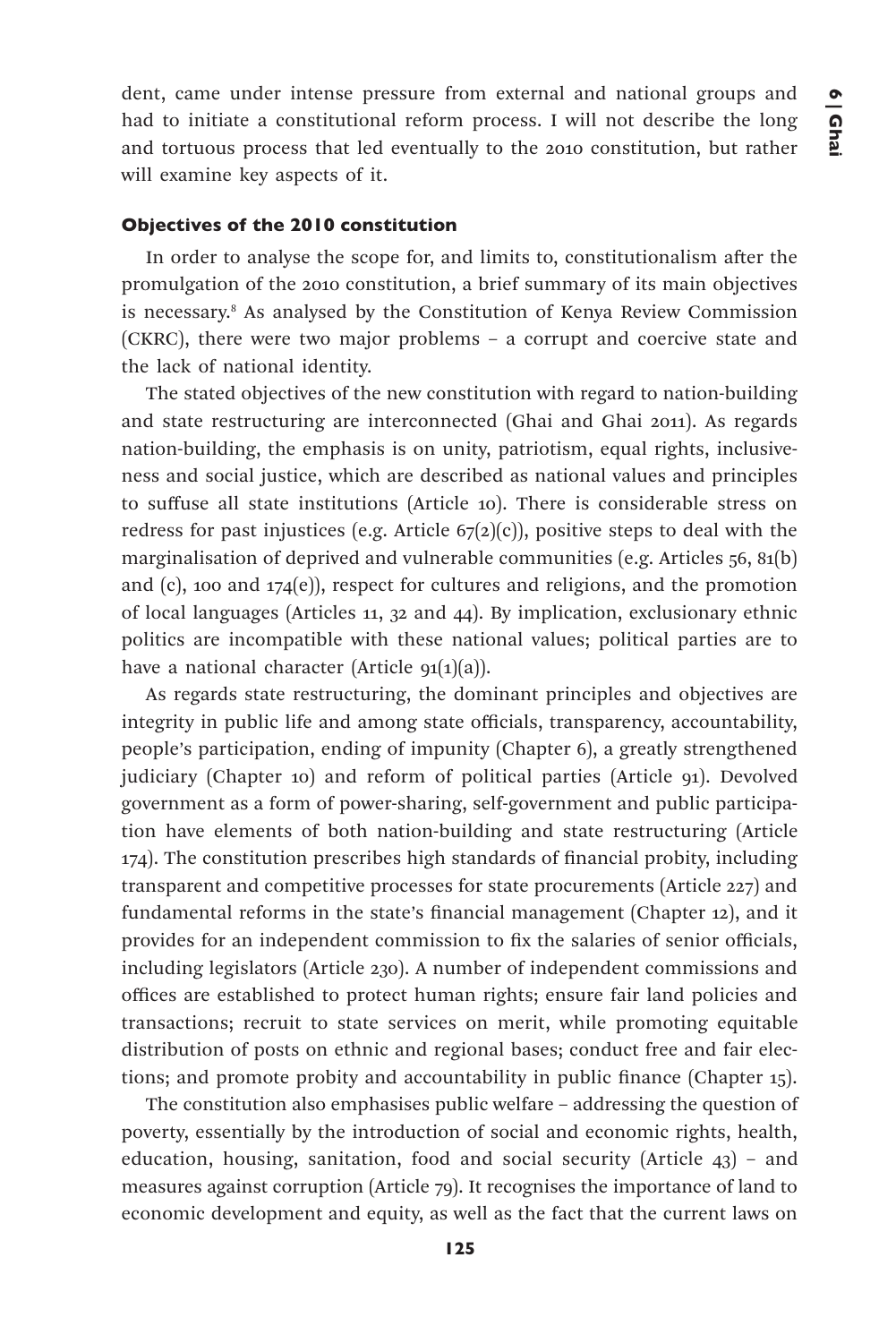land and its administration are riddled with corruption (Article 60). In order to hide this corruption, the distinctions between different categories of land were blurred and its administration built on deliberate obscurity. Recognising also that much land has been acquired illegally, the constitution denies such land constitutional protection against state takeover and mandates an independent land commission to investigate illegal acquisitions (Articles 40 and 60). A strong bill of rights gives individuals protection against undue interference by the government and against unfair administrative practices while protecting their privacy (Chapter 4). It gives various rights to the media. The protection of individual and community rights, with an emphasis on the central values of human dignity, equality and participation, indicates that the constitution is best implemented through a 'human rights-based approach to development' (UNDP 1998).9 Human rights constitute the parameters within which state laws and policies must be made (Article 19). The approach encompasses both procedures and goals. It empowers individuals and communities and requires that they play a central role in decision-making (Articles  $10(2)(a)$ , 118 and 174(c)).

The constitution makes a stab at regulating the coercive basis of the state. For the first time the definition of national security includes the protection of the 'people, their rights, freedoms, property, peace, stability and prosperity', and is subject to the authority of parliament (Article 238(10) and (2)). National security is to be pursued in compliance with the law and 'the utmost respect for the rule of law, democracy, human rights, and fundamental freedoms', and security forces are to respect 'the diverse culture of' Kenya's communities (Article 238(2)). Unlike past practice, security organs must 'reflect the diversity of the Kenyan people in equitable proportions' (Article 238(d)).

Together, these provisions seek to bring about a fundamental change in nation and state. The constitution defines the nature of democracy for Kenya, not as majoritarianism, but as the balance of different interests of communities, and the preservation and promotion of constitutional principles. Indeed, the constitution is rich in values and principles. It sets the objectives for which state power may be exercised. It creates a participatory democracy in which people play an important role on a continuous basis. It seeks to deal with past injustices. It addresses the issues of exclusion and poverty – and of gender inequity. It disperses the power of the state to all regions of the country, dismantling the monopolisation of its powers at the centre. The constitution addresses several sensitive and difficult balances between diversity and nationhood, which may be hard to sustain, given the strong ethnic, cultural and religious background of most communities (Ghai and Cottrell 2013). It sets high standards of integrity and fairness – and of service to the people.

*People power* An important strategy of the CKRC was to empower the people in order to facilitate achievement of constitutional objectives. There is a constant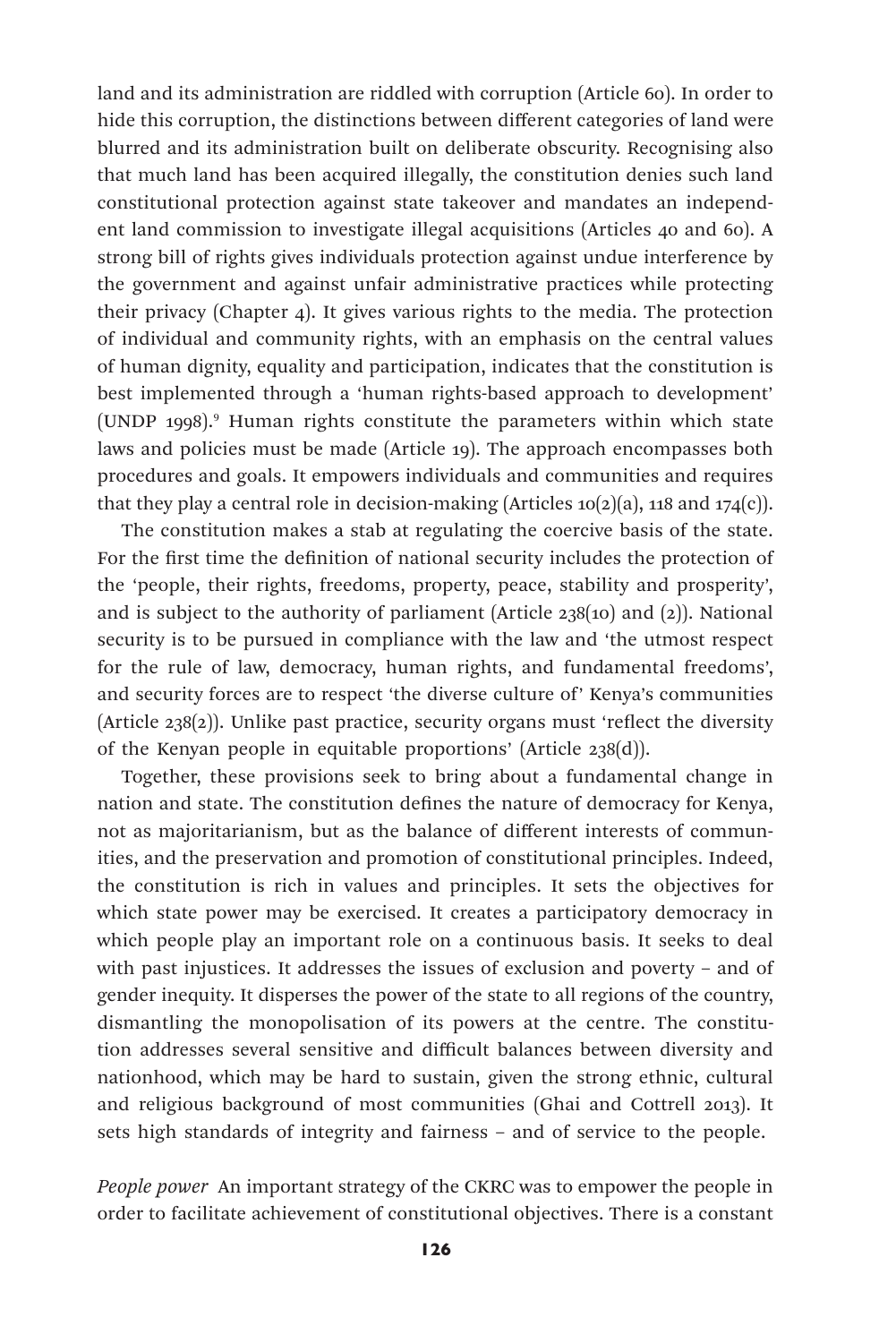emphasis on the participation of the people in public affairs (e.g. Articles  $10(2)(a)$ , 118 and 196(a)); they have easy access to courts and other institutions that receive and deal with complaints; they have the right to form associations (Article 36) and to assemble, demonstrate, picket and petition public authorities (Article 37); they can recall legislators (Article 104); and, through referendums, they can protect important constitutional provisions (Articles  $255(2)$  and  $257(10)$ ). Most importantly, every five years, the people elect the president, governors, parliament and county assemblies. And the constitution keeps reminding the people that sovereignty lies with them.

#### Challenge of implementation

A great deal of effort has gone into crafting the constitution so that its values and structures will impose themselves on the state and society, with much attention given to enforcement and remedies. However, the internal logic and dynamics of the constitution will have to compete with larger social forces, the most powerful of which may have little commitment to its values. The fortunes of a constitution are shaped by many factors: personalities and elites, political parties and other organisations, social structures, economic changes, traditions of constitutionalism – and by the rules and institutions of the constitution itself (Ghai 2010: 313–31).

It is important to note that this constitution was imposed on politicians and bureaucrats by the people (a revolutionary constitution but no revolution), unlike the previous ones that were imposed by politicians on the people. Those familiar with Kenya's past regimes will immediately recognise how it seeks to revolutionise state and society. A major obstacle to its implementation is that the state is the primary source of power and wealth in society. Corruption is the principal vehicle for accumulation. Since a major preoccupation of the constitution is the safeguarding of public resources from plunder, the only way in which the ruling class could achieve its objectives is by systematic violation of the constitution, benefiting from impunities that the political and legal systems have bestowed upon them. The question is whether those who are committed to the reform of the state will be able to impose the discipline of the constitution on the ruling class.

*Planning implementation* The drafters of the constitution were well aware of the resistance that the constitution would encounter from vested interests in state and society. They were also aware of the complexity of the political and administrative system they were recommending; the vast number of new laws to be made, and some to be repealed; new institutions to be established, while some old ones were to be dismantled; the redeployment of civil servants; reallocation of financial and other resources; a new electoral system; and a host of independent commissions to be created or modified.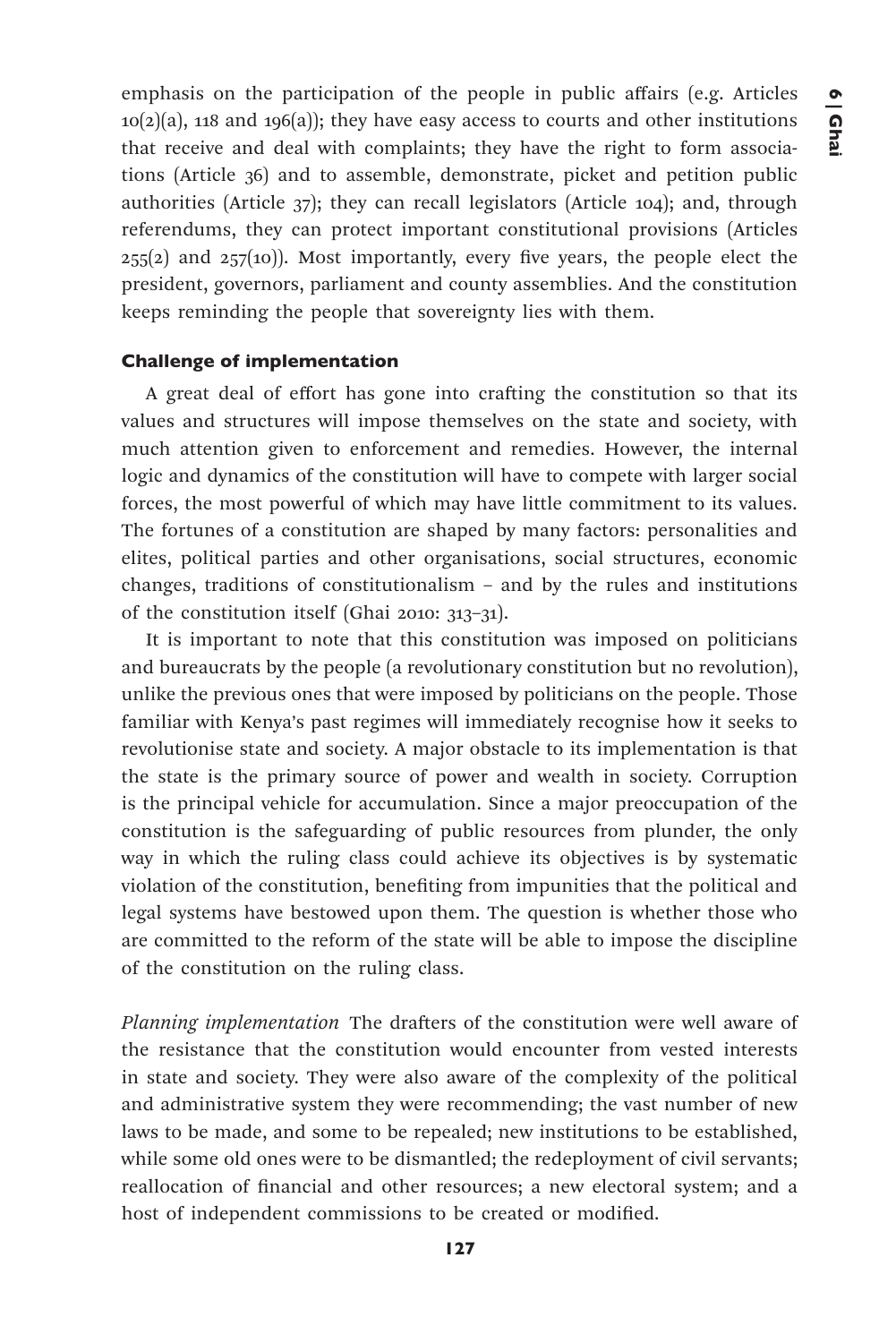A constitution's success depends both on factors internal to the constitution (its structures, incentives, enforceability, clarity, and so on) and on outside factors (social and economic classes, legitimacy of the constitution, support for and opposition to the constitution). Drafters can do something about the former, but little about the latter (see ibid.). However, the long period of the constitution-making process, during which considerable civic education as well as consultations with Kenyans took place, enabled the people to understand the objectives of the constitution. The anticipated challenges to the constitution would be both political and technical or legal, and would include:

- resistance by the political, bureaucratic and business elites to the objectives of the constitution;
- the considerable amount of legislation necessary to implement the principles of the constitution (for example, integrity, land, recall of legislators, an electoral system handling simultaneously the election of six categories of representatives, representation of marginalised groups, independence of the judiciary, parliamentary control over the security forces and oversight by an independent authority, a financial management system, and, perhaps the most difficult of all, devolution – forty-seven counties with totally new institutions, the allocation and transfer of functions, their relationship with central authorities, dispute resolution, the setting up of sub-county authorities, etc.) and the establishment of a number of new institutions, including the senate, independent commissions and office-holders, and the revenue allocation mechanism;
- issues of sequencing and coordination between different steps (for example in making major changes to the judiciary and the police);
- cooperation between and coordination of different bodies charged with implementation;
- treating the process of implementation, especially the drafting of laws, as not just a routine exercise but one that itself reflects the values and processes of the new constitution, with a new stress on participation; and
- preventing government departments, and others, from reasserting the way things have always been done.

*The implementation scheme* The CKRC analysed carefully the new laws and old laws to be reformed, and made it obligatory for the government and the legislature to ensure the passage of these laws within prescribed periods, as set out in the Fifth Schedule; the entire process was to be completed within five years. Failure could bring about a severe penalty – no less than the dissolution of the legislature (Article 261). The attorney general was given the responsibility for the drafting in consultation with the Commission for the Implementation of the Constitution (CIC).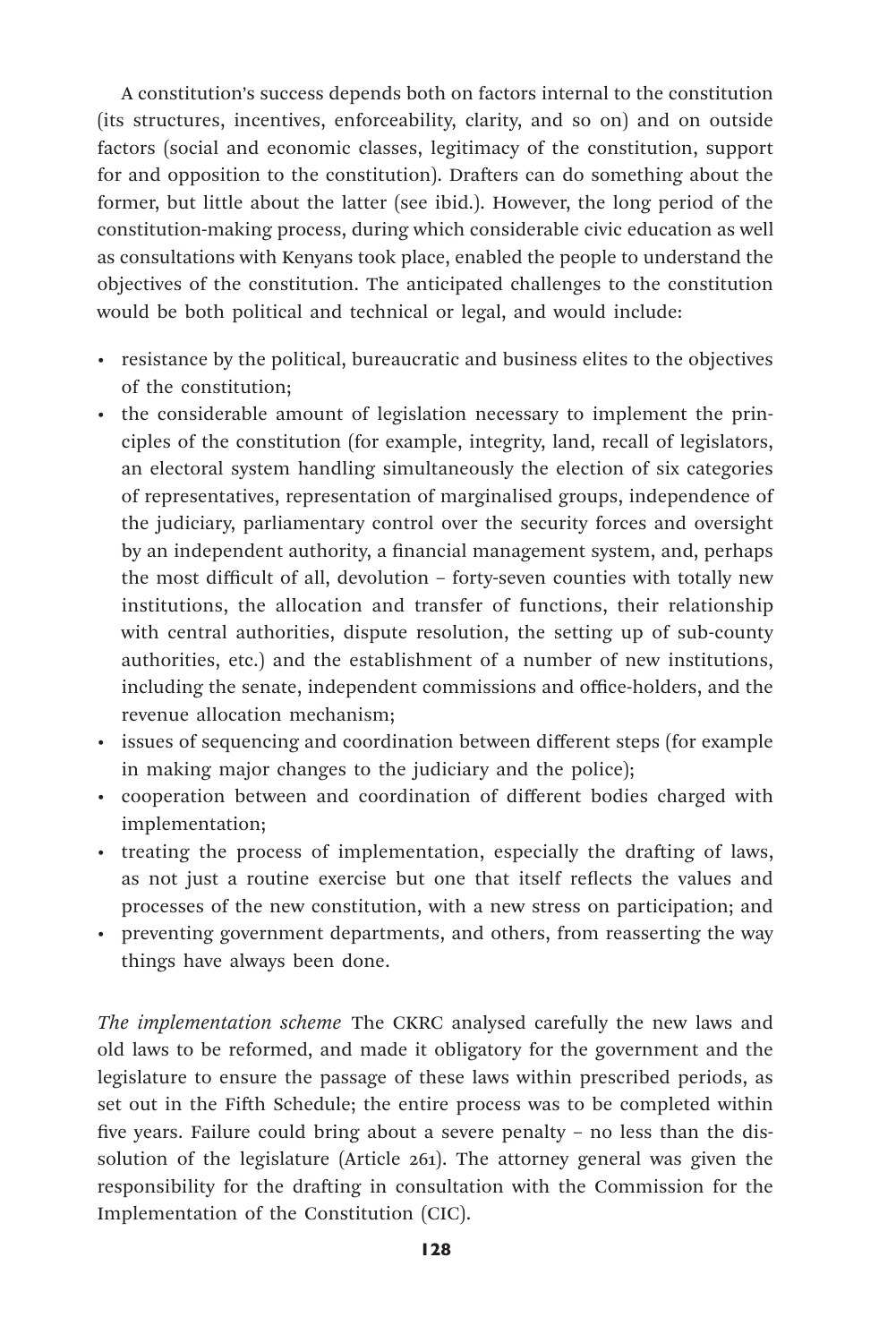The constitution establishes the CIC as a temporary, independent commission to oversee constitutional implementation, although its functions are less critical for implementation than those proposed by the CKRC. Its functions are to monitor, facilitate and oversee the development of the legislation and administrative procedures required to implement the constitution; coordinate with government bodies responsible for preparing the legislation; work with each constitutional commission (including those on human rights, elections, official salaries and remuneration, and the allocation of revenue between the nation and counties, and among counties) to ensure that the letter and the spirit of the constitution are respected; and work with constitutional commissions (clause 5 of the Sixth Schedule).

But it is to the judiciary that the drafters looked for the safeguarding of the constitution in the last resort, and on whom it placed the highest responsibility. Courts play the major role in maintaining the supremacy of the constitution. The constitution strengthens the independence of the judiciary through a more representative Judicial Service Commission (JSC) (Articles 160, 166–8 and 171–2) and through more secure financial resources (Article 173). Ample opportunities are provided for access to the courts. All human rights (including socio-economic rights) are within the jurisdiction of the courts. Every person has the right to institute court proceedings if they can claim that a right or fundamental freedom in the bill of rights has been denied, violated or infringed, or is threatened, on behalf of others (Article 22(1)), or 'acting in the public interest' (Article  $22(2)(c)$ ). Court rules must ensure that formalities relating to the proceedings are kept to a minimum, including, if necessary, beginning proceedings by 'informal documentation' (Article  $22(j)(b)$ ); no fee is charged for commencing human rights proceedings (Article  $22(j)(c)$ ); and, with permission of the court, an organisation or person with particular expertise may appear as a friend of the court (Article  $22(3)(e)$ ). Similar principles apply for non-human rights cases (Article 258).

Along with other state organs, the judiciary has a fundamental duty to 'observe, respect, promote and fulfil the rights and fundamental freedoms in the bill of rights' (Article 21(a)). The judiciary, like other state organs, has the duty to 'address the needs of the vulnerable groups within society, including women, children, youth, members of minority or marginalised communities, and members of particular ethnic, religious or cultural communities' (Article  $21(3)$ ). Courts have to develop the law where it does not reflect the protection of a right (Article 20(3)).

The constitution sets guidelines for courts in the exercise of their authority. These include that 'Justice shall be done to all, irrespective of status' (Article 159(2)). The administration of justice must be directed to the promotion of the purposes and principles of the constitution. There is protection of the right to fair administrative action (Article 47), which gives the courts a specific role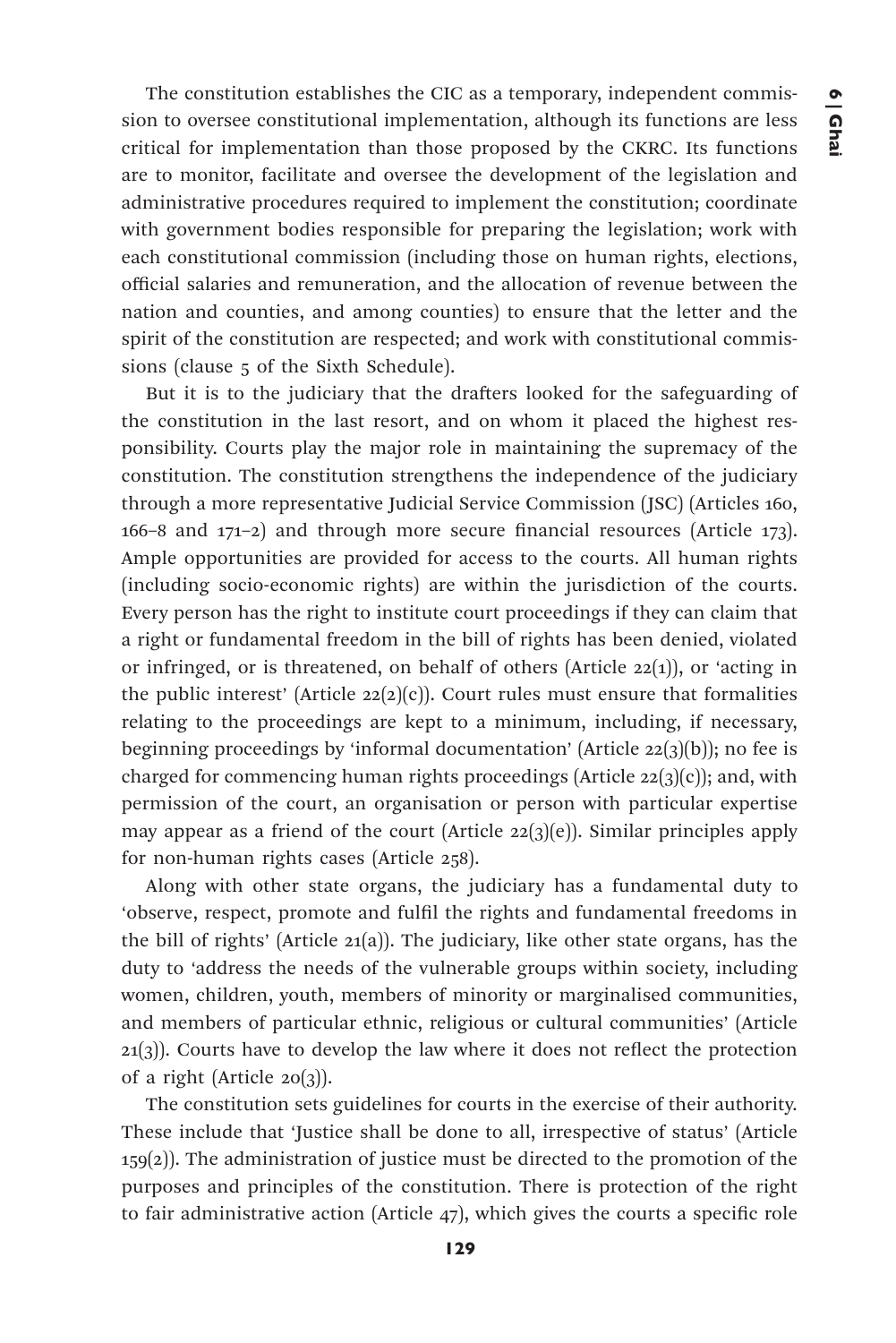in respect of administrative law and practice. It recognises the rights of due process, including the right to free legal representation if substantial injustice would result otherwise (Article 50(g) and (h)). The rules of interpretation (which bind all state and private parties, not merely the courts) require that the constitution should be interpreted to promote its purposes, values and principles, to advance the rule of law, human rights and fundamental freedoms, to permit the development of the law, and to contribute to good government.

*Vetting of the judiciary* In giving this key role to the judiciary, the drafters were aware of the fact that the majority of the judges at that time had become corrupt and were incompetent. They would have neither the will nor the ability to promote or oversee constitutional implementation. Consequently, the drafters recommended that every judge and magistrate in office when the constitution came into effect would be vetted for integrity and competence. With successive drafts, the mechanism for vetting became rather diluted, but it remained a key element in the reform of the judiciary. The vetting seemed to get off to a good start, but some later decisions were quite suspect (people asked whether the vetting process itself became corrupted). And although the judiciary was to be excluded from any review of the decisions of the vetting board, the Court of Appeal chose to intervene, reversing the board's decision (at the time of writing, the matter is before the Supreme Court).

#### The record of implementation so far

The task of the implementation is massive, given that the constitution requires a fundamental change in governance (new values, institutions and structure of power). It is impossible in the space allotted to me to discuss the manifold aspects of implementation. A radical constitution has reasonable prospects of implementation only if its makers are also radical and are in charge of the state. That was not the case in Kenya, where the vast majority of the parliamentarians and ministers – and mainstream churches – opposed the draft constitution, and where key members of the coalition voted into power in 2013 campaigned against the draft. In addition, the fact that parliament and government were only halfway through their term when the constitution was adopted and would not have agreed to immediate elections had two major consequences: firstly, the provisions for the new government system at the national level and the entire devolution system would not come into effect until after the next general elections; and secondly, the major responsibility for implementation fell effectively upon a government and parliament hostile to the constitution.

Moreover, the country was ruled by a coalition government with a huge cabinet, most ministries were fragmented, and the relations between the two sides were so bitter that few cabinet meetings were called and members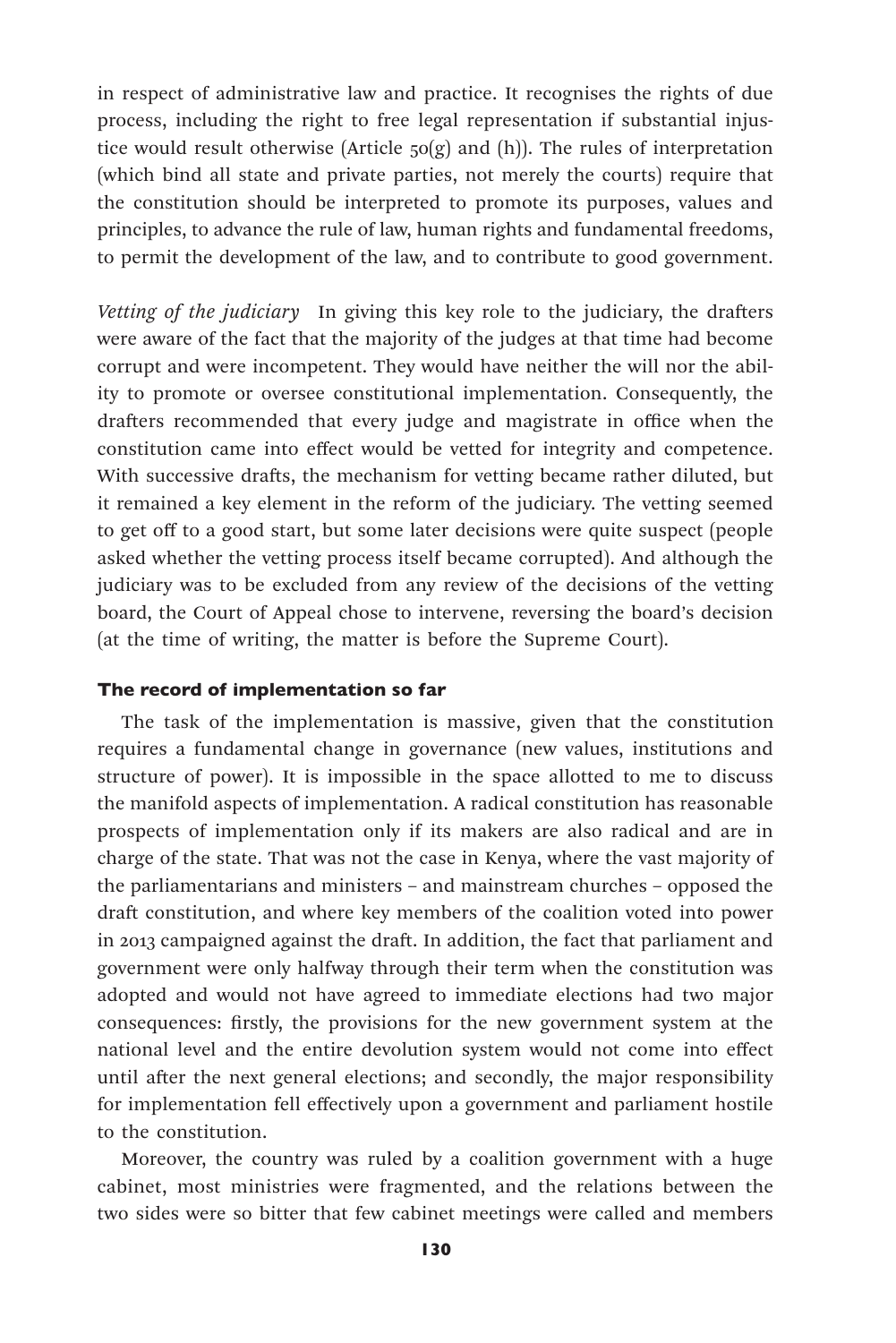were divided on many issues of implementation, such as devolution. And when elections did take place in 2013, old and old-style politicians dominated the elections. The new MPs were so obsessed with their salaries and allowances that, far from implementing the constitution, they sought to change provisions that stood in the face of this selfish agenda. The new president and deputy president were too obsessed by their trial in the International Criminal Court for crimes against humanity to pay sufficient attention to their responsibilities for the implementation of the constitution, using senior officers – including the new cabinet secretary for foreign affairs and international trade and the attorney general – and considerable state revenues to defend themselves even though they are accused as individuals, not as state officials.

On the positive side, it can be said that the government, parliament and even the bureaucrats have gone through the motions of implementation. Although the result of the presidential election as announced by the electoral commission was contested, the ruling of the supreme court was generally accepted, despite trenchant criticism by many. Many new laws were enacted in accordance with the constitutional timetable. All institutions, independent commissions and offices required by the constitution have been set up. The former chief justice and attorney general (neither of whom were known for their reformist tendencies) were removed, as required by the constitution (but the attorney general was elected as a senator, attesting to the persistence of the old order!). The vetting of the judiciary for integrity and competence started on time and led to the dismissal of several high-profile judges. Even the vetting of senior police officers has started (although not required by the constitution). Most importantly, the establishment of devolution has made progress, with the election of governors and assemblies, the appointment of officers and staff, the allocation of revenue, transfers of most prescribed functions, and bold initiatives by some governors. The judiciary seems to have come of age: many people and organisations have invoked its jurisdiction for the protection and promotion of their rights and of the constitution. Already, several critical issues about politics (including the powers of, and relationship between, key governmental institutions), society and economy (regarding gender, property, land, slums and evictions) are being decided by the courts – and, in large part, are being respected, but selectively as far as the state authorities are concerned.

Progress has been made, especially as we realise that these developments are of great importance, usually controversial, and have required a great deal of hard work. But sometimes the form and the formalities have overshadowed the spirit and objectives of the institutions, values and procedures concerned. It is to this matter that I now turn.

*Institutions* I discuss developments in the same order as above, beginning with institutions of government at the national and devolved levels. Critical to their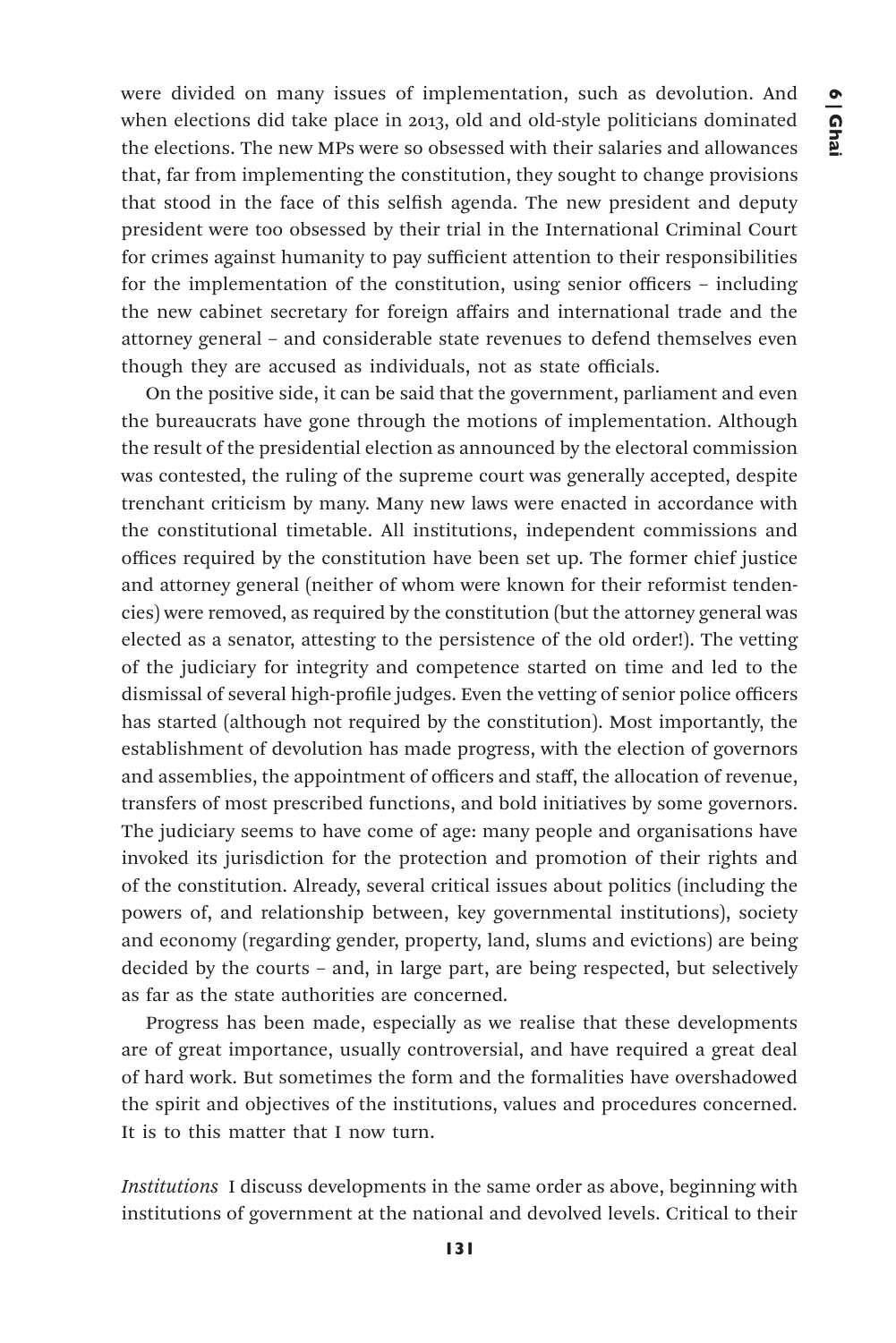establishment were general elections. An analysis of the 2013 elections provides a good perspective on politics and conformity with constitutional standards (Ghai and Cottrell 2013). There is considerable evidence that the Independent Electoral and Boundaries Commission (IEBC) failed in its constitutional and legal responsibilities (Chapter 7, particularly Articles 81, 84 and 86). It was marred by widespread corruption and inefficiency; the expensive electronic technology for registration of voters and the counting of votes broke down due to inadequate preparations and training (some believe deliberately so); it stopped registration of voters well before the elections despite a constitutional requirement of 'continuous registration' (Article 88(4)(a)); it had refused to prescribe the maximum amounts that could be spent on elections by party or candidates despite knowing the propensity towards corruption and bribery; it turned a blind eye to the fraud of parties, bribery by candidates, and failures in the party nomination of candidates; it failed to enforce the rule against change of parties three months before the elections as well as the rule about transparency; and in numerous constituencies there was confusion about the forms registering votes but it failed to provide meaningful voter education.

Political parties paid scant regard to constitutional rules governing their formation and functioning, or regarding manipulation of ethnicity, prohibition of advocacy of hatred, the use of violence or the giving of bribes (Article 91). The parties tolerated and even encouraged shifts in party allegiances, making a mockery of the concept of political parties or of democracy. Altogether, neither campaigns nor the conduct of elections were in the spirit of the constitution or the kind of democracy envisaged by it. It was politics as before, another name for tribalism and corruption.

The confidence the constitution displayed in the good sense and ability of the people to choose their representatives seemed misplaced. Few voters paid attention to the record or policies of candidates. They showed, as previously, that the fundamental criterion was ethnicity – and their vulnerability to manipulation by 'tribal' leaders. The 2013 elections have made it clear that a constitution by itself cannot create democracy from above, even if most principles, institutions, processes and practices of a democratic system are inscribed therein.

To return to institutions, the post-election period, during which the political institutions came fully into being, showed that their members had little understanding of their role or the general constitutional injunction to cooperate and coordinate. Senior politicians who preferred the senate over the national assembly expressed surprise when they found that its powers were quite limited (those same politicians and bureaucrats who had dominated negotiations on the making of the constitution). The lack of understanding of their respective roles, the struggle for perks and the resistance of the government to devolution have led to much hostility and mutual recriminations. There have been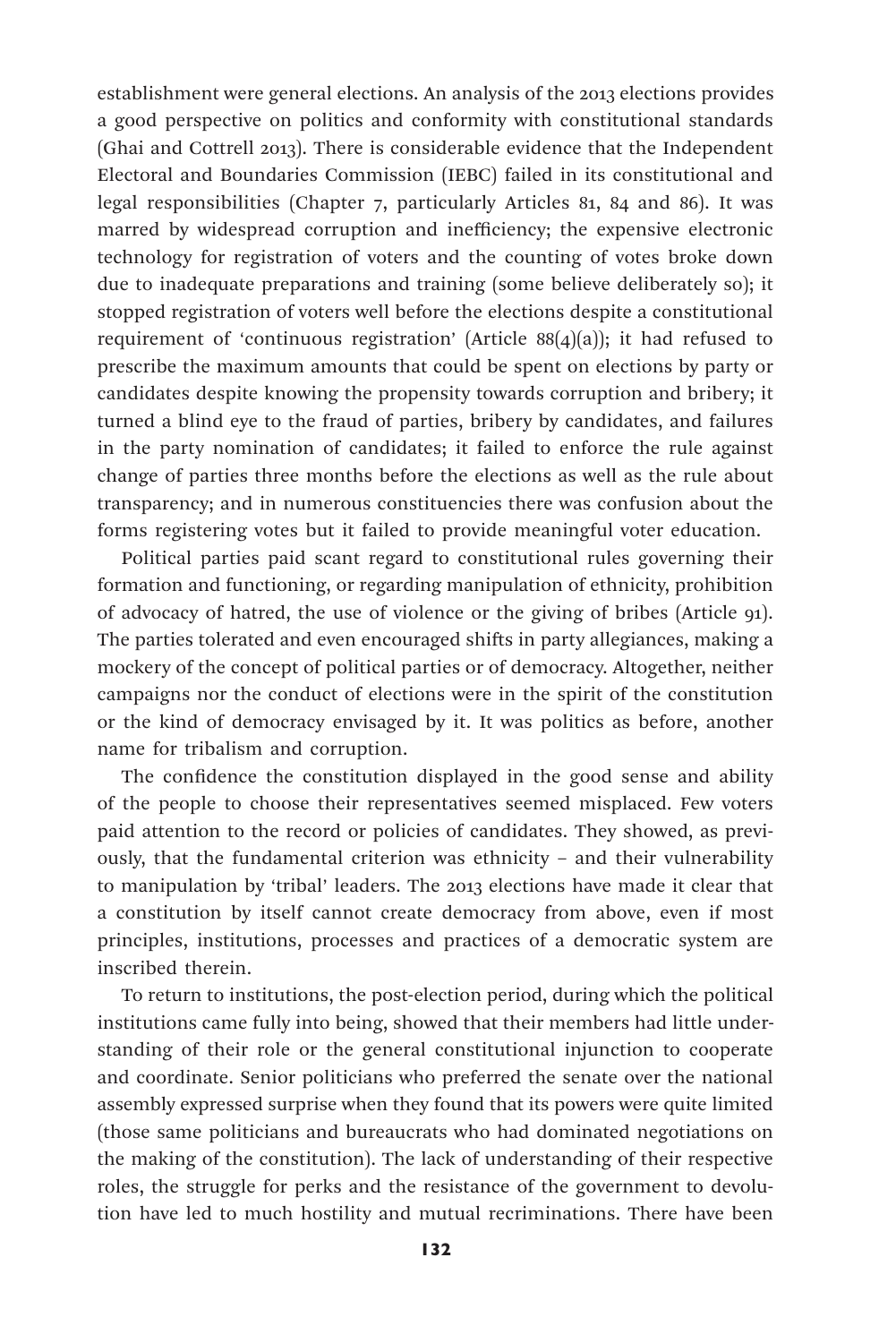many conflicts between institutions at the same and different levels (the senate versus the national assembly, senators versus governors, governors versus the president, county assembly versus the governors), most seemingly petty, which have delayed the proper implementation of the constitution, particularly devolution.10 Few legislators show an understanding of the constitution, for example in relation to the principle of the separation of powers, and fewer still display any loyalty or commitment to the constitution. In several instances, the issue of separation of powers had to be determined by the courts. At the same time, the principle of parliamentary consent for the appointment of state officers has been largely negated; it has become a commodity in the hands of parliamentarians. Bargaining and deals are regular features. Some key positions are held by people against whom allegations of corruption or other breaches of integrity are pending. There is no evidence that any attention has been paid to the evidence given by the people or institutions against particular nominees; perhaps the most outstanding example of this is the appointment of the director of public prosecutions.

The executive has shown even greater resistance to the constitution. As to the nature of the executive, it is not inclusionary in the composition of either the cabinet or the civil service, although it is required to be so. The situation in the security services is even worse: for example, the Kikuyu, Kalenjin, Luhya, Kamba and Luo account for 70 per cent of all service jobs. Of all government workers, 22.3 per cent are Kikuyu, 16.7 per cent are Kalenjin, 11.3 per cent are Luhya, 9.7 per cent are Kamba, 9.0 per cent are Luo and 5.8 per cent are Kisii, while twenty tribes have less than 1 per cent representation in the civil service.<sup>11</sup>

One of the main failures of the constitution is the failure to humanise the armed forces. The greatest user of force is the police, which thrives on the colonial mandate of 'shoot to kill'. It is not only the most violent group in the country, but also the most corrupt. The government has done little to stop this state of affairs; perhaps such is its dependence on the police to maintain its grip on society.

*The judiciary* Of all the institutions, the judiciary has come closest to the spirit of the constitution. The bad reputation of the judiciary before 2010 has not entirely been overcome, and there are serious doubts about the integrity of the vetting process, but some corrupt judges have been removed and some excellent new ones appointed. The judiciary was easily the most favoured and trusted institution at the start of the constitution, especially with the appointment of Dr Willy Mutunga as the chief justice and the promised reform of the judiciary.

However, the judiciary no longer enjoys the same degree of popular backing. It lost considerable support, at least among its most ardent admirers – civil society – as a result of the decision of the Supreme Court on the presidential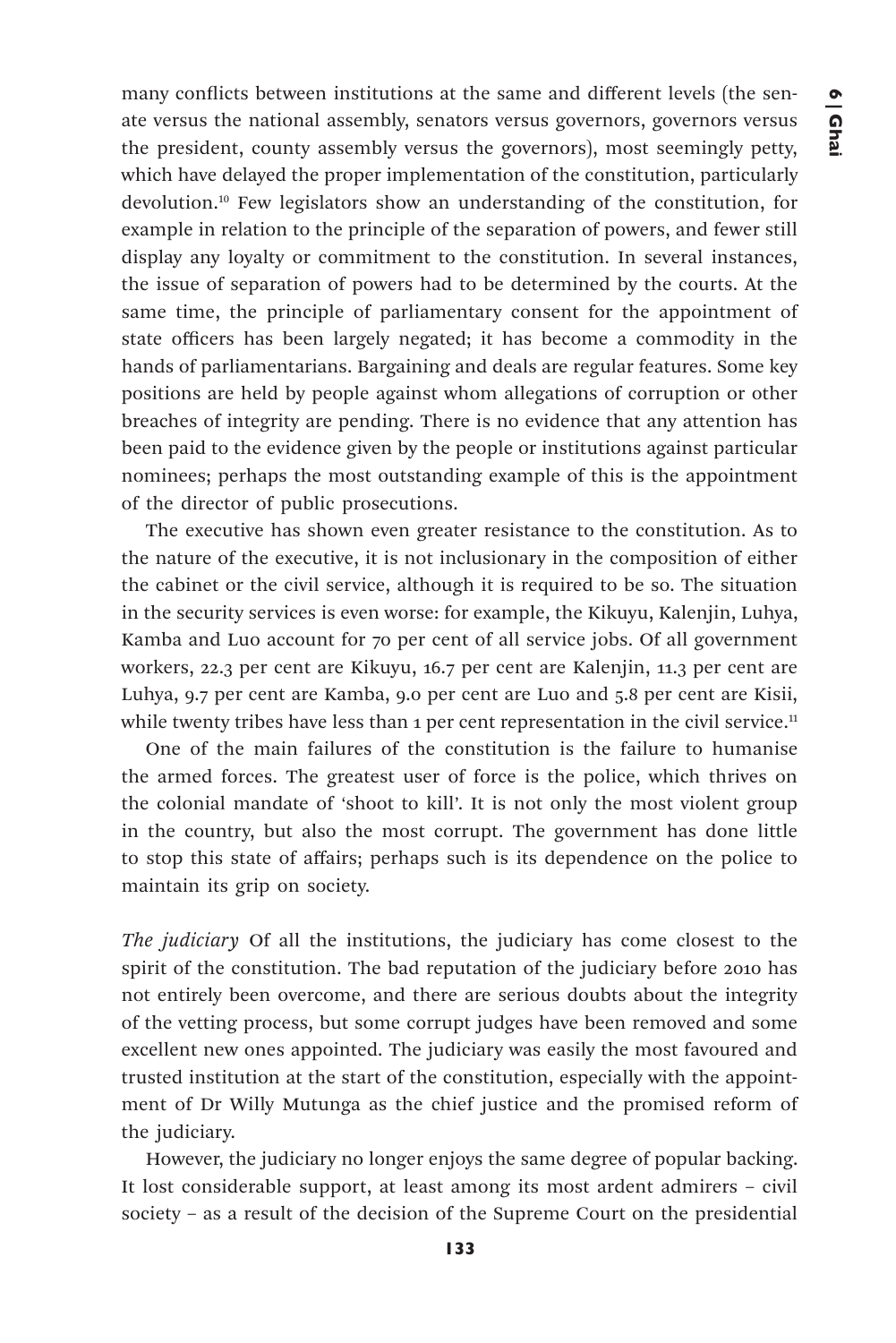elections in April 2013; this was due to both the conduct of the trial and the decision in favour of Uhuru Kenyatta in the face of so many irregularities. While the supreme court has rightly highlighted the transformative nature of the constitution, and consequently the need to interpret it broadly and according to its spirit and aspirations, it failed to do so in this particular case. It refused to admit the Katiba Institute  $(KI)^{12}$  as an amicus because of its alleged bias, but it allowed the attorney general, well known for his support of the government. In this and many other decisions, the judiciary has not appeared fair and unbiased. It therefore failed to address KI's argument that the validity of the elections should be judged against the standards set out in the constitution, rather than simply by assessing whether Kenyatta would have won even if some irregularities were taken into account. Such an approach, which is hard to apply empirically due to differences in opinion about the scale of irregularities, negated the constitutional, ethical and integrity standards of politics and elections, and ultimately the supremacy of the constitution. However, some high court judges have realised the importance of following constitutional prescriptions on integrity and process.13

The second reason why the judiciary has lost significant political support is due to stories of corruption within the JSC and its staff, triggered by the conflict between the commission members and the chief registrar. Each has accused the other of corruption and other forms of misconduct. It also led to conflict between the JSC and the national assembly, whose committee on the judiciary asked the president to appoint a tribunal to investigate six members of the JSC for misconduct that would justify their dismissal. The high court in turn issued an order stopping the presidentially appointed tribunal (widely perceived to be favourable to the government) from proceeding. Therefore little can be said at this stage on this matter, save that there is no doubt that this unseemly quarrel between the three major institutions of the state has done little for the reputation of any of them.<sup>14</sup>

Before these two incidents, the JSC had done much to improve the image as well as the conduct of the judiciary: more training, exposure to progressive foreign experiences, internal discussions on various aspects of its work in the light of the constitution, the participation of the people in public affairs and decisions, and the generation of promising jurisprudence. The judiciary, particularly the supreme court and the constitutional division of the high court, has done much to clarify the constitutional position on controversial issues and has thus facilitated proper implementation. It has provided very useful guidance on the interpretation of the constitution, emphasising its radical and transformative character.

*Laws* A large number of the new laws are of uneven quality. Some are written with great care for the constitutional prescriptions, some almost in disregard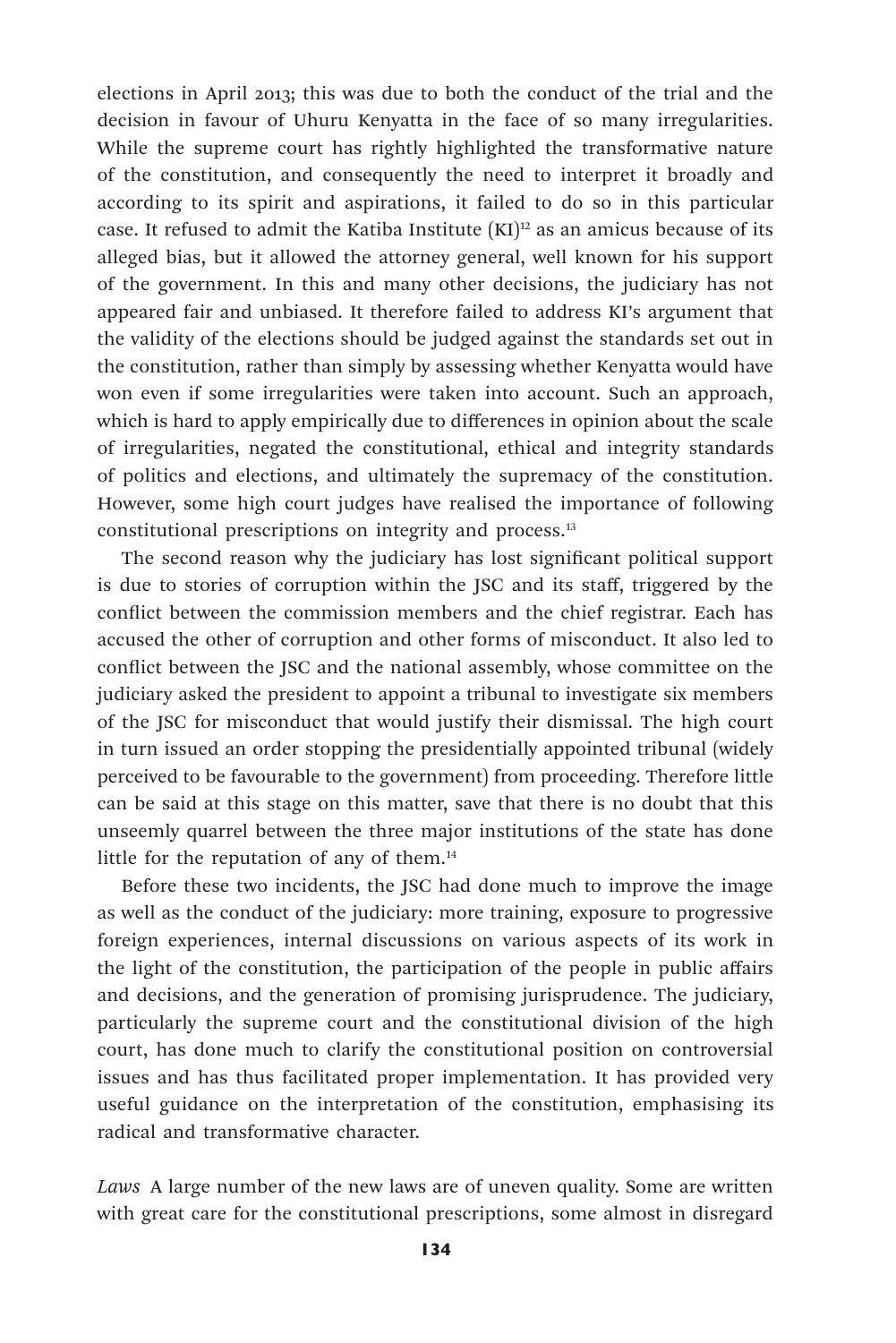of them, and some very hastily (leading to rushed voting, often late at night). The drafting of many bills made it hard to understand them and raised doubts about the quality of the drafters. Most bills were passed without proper consultation with the people, which was required. In most cases where the interests of the parliamentarians were involved, the primary consideration seems to have been their welfare (as in the legislative provisions for recall of legislators, making recall almost impossible). The CIC has commented that legislation was enacted without following due process as provided for in Article 26(4) and had fundamental constitutional flaws.

*Independent commissions* The record of independent commissions and officers is mixed. Unfortunately, the executive has not made it easy for some of them. The CIC believes that the government has undermined their constitutional mandates. The CIC (2013) has itself experienced difficulties despite its mandate to promote and oversee proper implementation of the constitution. It lists, for example, thirty-six laws passed in the year 2012–13 that did not follow proper process, including in most cases ignoring the CIC. The establishment of some commissions was unduly delayed, including that of the Ethics and Anti-Corruption Commission and the National Land Commission. On the whole, the government seems not to respect the role of the commissions; nowhere is this more evident than in the undermining of the Salaries and Remuneration Commission (including ignoring it completely in the enactment of the Presidential Retirement Benefits (Amendment) Act 2013) and, even more blatantly, in moves to abolish the commission altogether.

*Human rights* No government in Kenya has ever shown any interest in or commitment to human rights. As a consequence, the country's colonial and postcolonial history is full of a litany of violations of human rights, inequalities, brutalities wreaked on the poor and the helpless, deprivation of property (mostly land), long detentions in prisons or torture chambers – and impunity for those responsible for these atrocities or other breaches of the law or their public responsibilities. Little has changed, in either the Kibaki or the Uhuru Kenyatta regimes, despite a detailed and carefully drafted bill of rights. People still have difficulty in organising meetings, assemblies and protests – police brutality still has all the hallmarks of a colonial regime. Social and economic rights are completely ignored. Violence in society is pervasive as the poverty of millions deepens.

The CIC has noted the failure of the state authorities to engender a rights-based approach; it illustrates this by the low levels of representation of marginalised groups, particularly women and people with disabilities, in elective and appointive positions, both at national and county government level (CIC 2013: 47). Court rulings on human rights are routinely ignored, for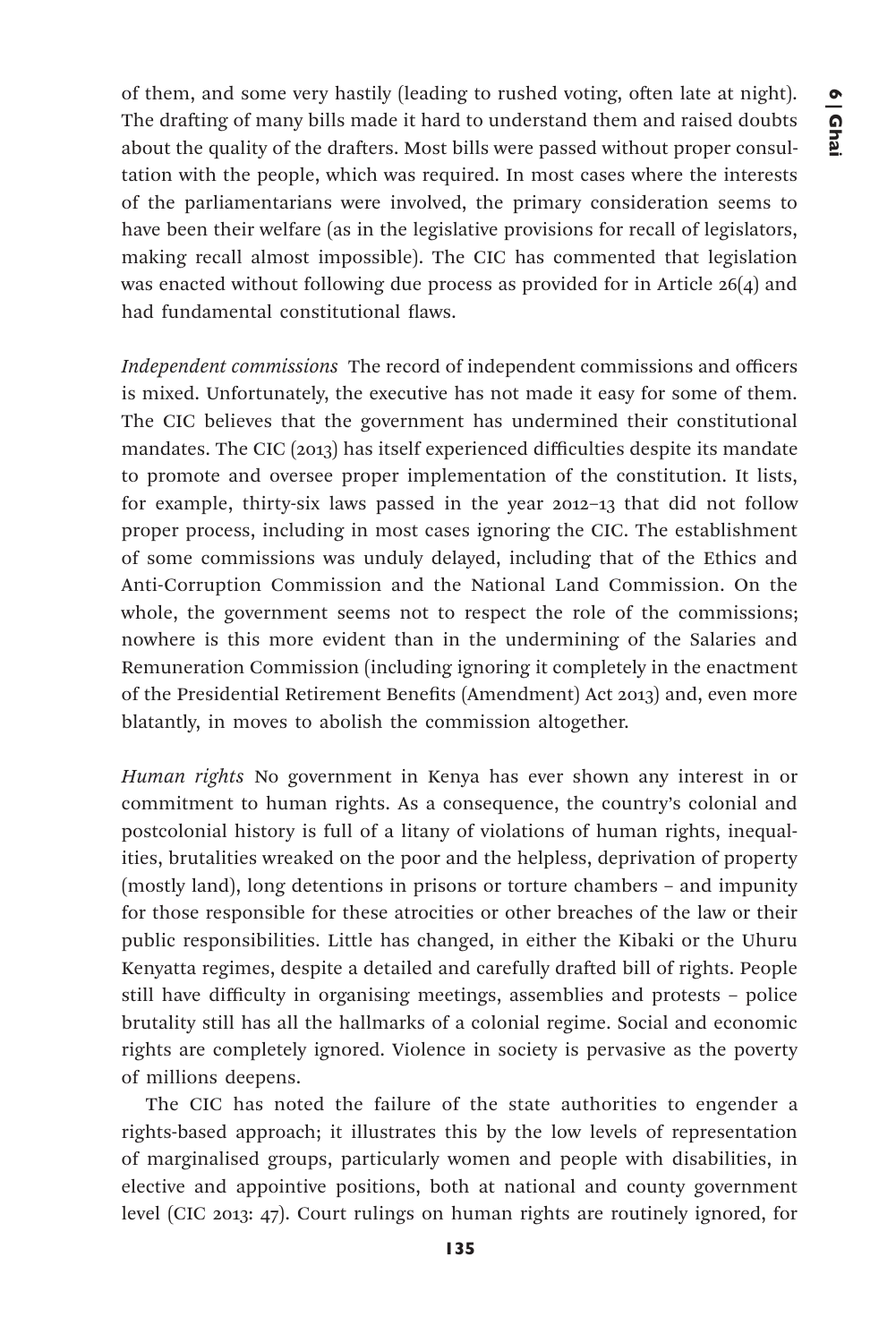example in the area of housing, where most destructive evictions continue despite powerful judicial decisions against such evictions. The government's hostility to human rights and democracy was manifested in its efforts to curb civil society and the media towards the end of 2013. The government has so far ignored the report of the Truth, Justice and Reconciliation Commission (the commission was part of the package of measures in the National Accord following the post-2007 election violence), and the State House altered or deleted portions of the report exposing the land-grabbing of Jomo Kenyatta (Uhuru Kenyatta's father), in complete disregard of the law.

*Public participation* Much was expected of the provisions that give the public the opportunity to take part in public affairs, including petitions to parliament and the right to participate in the law-making process. The fact that the public did *not* take part is due in part to their own apathy or lack of knowledge of these provisions. For their part, the executive and the legislature have done little to encourage people's participation. The CIC's assessment is that:

[the] level of public participation in the development of policies, legislation, administrative procedures as well as in the broader context of Article 10 of the constitution remains low. There is lack of awareness among the population on the constitution and the law enacted there under. This can be attributed to: (i) the low level of awareness perhaps partially due to gaps in the development and implementation of the Kenya Integrated Civic Education (K-NICE) programme; (ii) lack of a framework to ensure structured and broad based public participation and (iii) the Government has hardly budgeted any money for civic education (ibid.).

The CIC summarised the approach of the executive to implementation in the following way: 'Regrettably, though, the Executive continues to breach these guidelines and to offend the constitutional principle of public participation by rolling out policies and publishing Bills without meaningful participation of both the Commission and the public as mandated by Articles 10 and 261(4) of the Constitution' (ibid.: 4). It also says, outlining the guidelines for the process of implementation:

Despite the established process for the development of legislation, the Executive continued to publish Bills in breach of due process. This became rampant towards the end of the quarter, i.e., in December 2012 when 30 Bills went through Parliament and were ultimately enacted on 14 January 2013. The disregard by both the Executive and Parliament of the constitutional process continues to be a major challenge to the implementation of the Constitution (ibid.).<sup>15</sup>

It should also be pointed out that civil society has done too little to promote knowledge of the constitution among the people.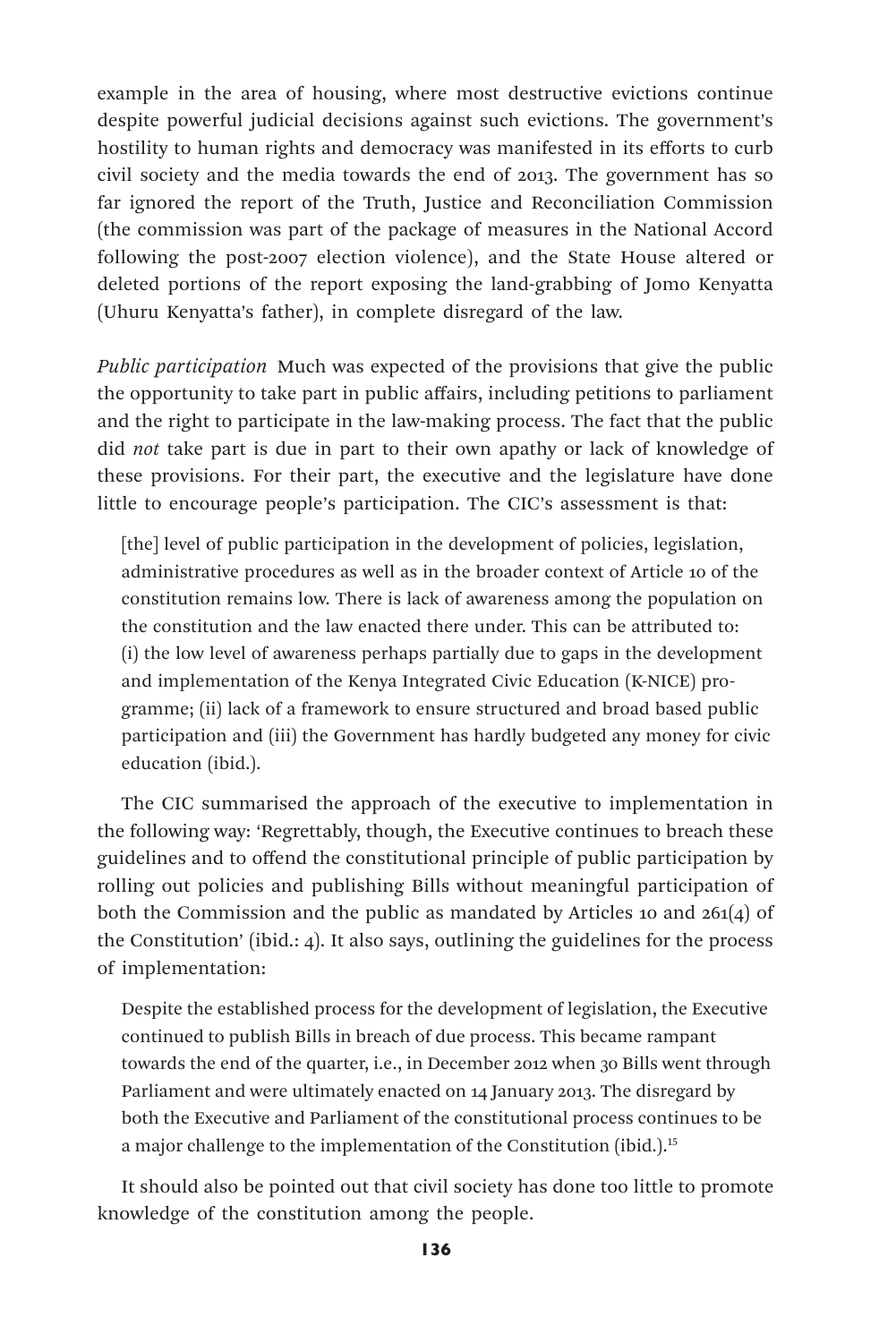*Devolution* Preparations for the establishment of devolution started well before the 4 March 2013 elections. The Commission on Revenue Allocation (charged with recommending allocations of revenue raised nationally between national and county governments and among counties) was set up soon after the CIC. A transitional authority was established in early 2012 to make plans for gradually phasing in the powers and functions of devolved governments. The IEBC factored in county elections as it prepared for the 2013 elections. Several official and unofficial workshops were held to understand the system of devolution. Despite these preparations, the transition to devolution is difficult, confusing, painful and controversial – due not only to the technical aspects and lack of understanding of the system, but principally because of the political significance of county government: high expectations in the counties and the reluctance of the national government to devolve its power and resources.

This last factor is evident daily in the fights between the county administration and the centrally run and managed formerly provincial administration system – the linchpin of the colonial system; the quarrels between the national assembly, which is seen as belonging to the national government, and the senate, seen as belonging to the counties; and between the governor and the senators for ultimate control over the counties. There are differences of opinion on how fast the powers of counties should be transferred, whether all stipulated powers should be transferred at once or gradually, whether the more developed counties should be given greater powers than those that are less well developed, and between the Treasury and county authorities as to the amount and form of financial grants (and between the Treasury and the Revenue Allocation Commission). The lack of political will or political skills means that some disputes have to be referred to the courts; the supreme court has already had to resolve a dispute between the national assembly and the senate. The problems are compounded by the greed of members of the county assemblies, most of whom staged a boycott until their remuneration was are significantly adjusted upwards.

These developments, leading to the steady attrition of the powers and authority of counties, are most unfortunate. The constitution envisages a critical role for devolution, for enhancement of democracy and diversity, accountable exercise of power, protection of minorities, and social and economic development (Article 174). The supreme court decision tries to halt the damage to the concept and practice of devolution through its robust statement of the centrality of devolution.

In the majority decision, the court said:

The Kenyan people, by the Constitution of Kenya, 2010 chose to de-concentrate State power, rights, duties, competences – shifting substantial aspects to county government, to be exercised in the county units, for better and more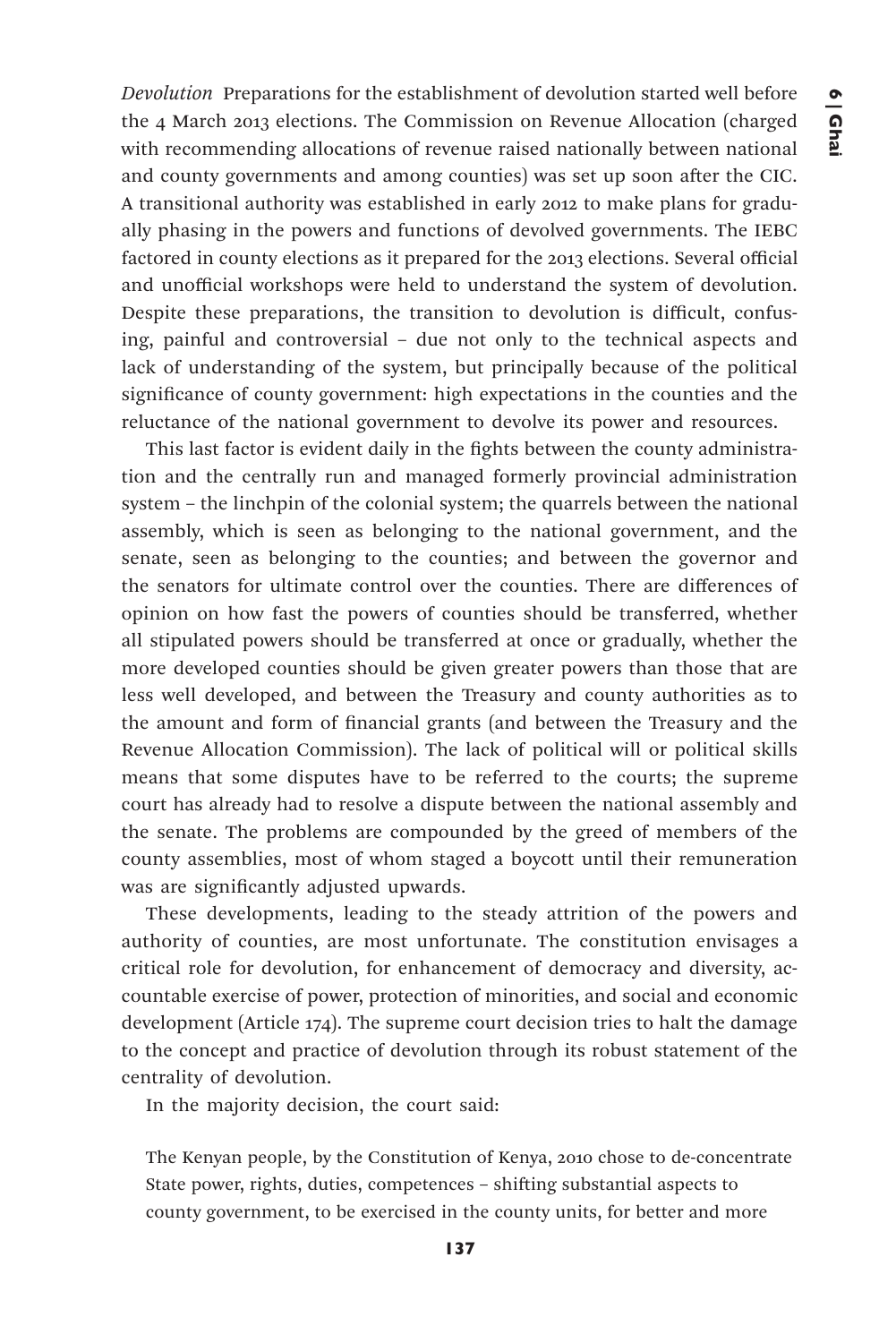equitable delivery of the goods of the political order. The dominant perception at the time of constitution-making was that such a deconcentration of powers would not only give greater access to the social goods previously regulated centrally, but would also open up the scope for political self-fulfilment, through an enlarged scheme of actual participation in governance mechanisms by the people – thus giving more fulfilment to the concept of *democracy* … Devolution as a required constitutional practice runs in parallel with an attendant set of values, declared in Article 10 of the Constitution: the rule of law, democracy, participation of the people, human dignity, equity, social justice, inclusiveness, equality, human rights, non-discrimination, the protection of the marginalized (SCOK 2013: paras 136, 138).

The chief justice, in a separate concurring judgment, was even more emphatic:

The Kenyan state was founded on a partisan, sectarian, and exclusionary logic. It is this logic that the Constitution of Kenya, 2010 sought to deconstruct. There is no doubt that Kenya is a diverse and unequal country. The inequalities within groups and between regions are manifested in the class structure of society, ethno-regional differences, rural–urban divides, and gender biases ... The Constitution's provisions on *Devolution* were key pillars in the deconstruction process. Indeed, a reading of the *Final Report of the Constitution of Kenya Review Commission* (CKRC) shows that vast segments of the Kenyan population felt that they were victims of the state, either in terms of *political repression*, or in terms of *developmental exclusion*. Thus, the Constitution of Kenya, 2010 was attractive to a large number of Kenyans for many reasons. In particular, *devolution* was instrumental in mobilizing support for the Constitution in the referendum, because many people perceived its dispersal of economic and political power as an act of *liberation*. There is a large section of our society for whom the new Constitution is coterminous with *devolution*. It denotes *self-empowerment*, *freedom*, *opportunity*, *self-respect*, *dignity* and *recognition*. This perception is captured succinctly in the principles and objects of devolution, in Article 174. *Devolution* is thus a positively emotive capsule, in the political dispensation (ibid.: para. 173).

# Final reflections

In conclusion, while at a formal level, many constitutional provisions have been implemented, there is scant respect for the spirit and objectives of the constitution. This is not surprising. A constitution operates within society and seeks to influence its development. The distinguished Indian sociologist Andre Beteille suggests that, while a constitution may indicate the direction in which we are able to move, the social structure will decide how far we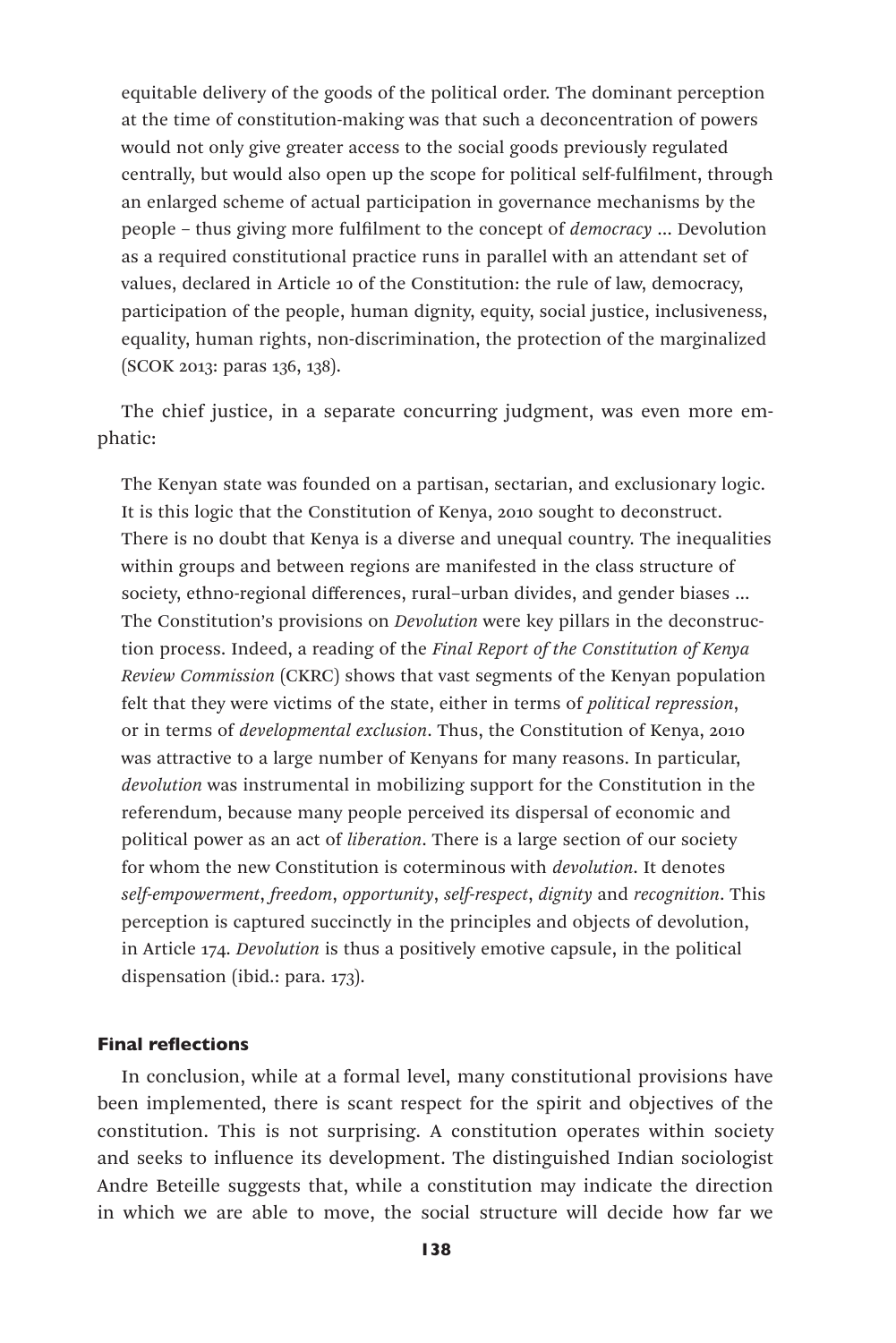are able to move and at what pace (Beteille 1992: 1). The constitution may set out guidelines for the exercise of power and aspirations for the state to meet. But the social reform agenda characteristic of contemporary constitutions challenges existing societal values and prejudices that for the most part favour elites. Constitutional reformers cannot assume that society is uniformly supportive of their proposals. Different sectors have different, often clashing, interests. The constitution's design of a political order competes with other political models and realities. The common constitutional value of impersonal power, for example, contradicts older ideas of how a 'chief' can and should act, ideas that may underlie the 'strong man' syndrome often found in presidential government and equally supportive of politicised ethnicity.

While the African state is strong in its subjugation of society, it is weak in its capacity to direct social change. Most politicians have little desire for social progress, concentrating on their predatory practices, protected by political fragmentation and the ethnification of society. In this vortex of constitutional values and mandates in competition with the ambitions and predations of politicians and bureaucrats, there seems no room for moral values, equality under law, or settled legal principle and practice. These types of both 'strength' and weakness or incapacity are harmful for the growth of constitutionalism. That 'strength' can lead to the disregard of values, and 'weakness' to a failure to implement them.

I have argued elsewhere that the fortunes of a constitution are influenced by three factors: the nature of the state, economy and society (Ghai 2010). The 2010 constitution has changed the form but not the reality of the state: its colonial legacy. It is still dominated by a small class, dependent heavily on armed force. The economy continues to be an administered economy, despite considerable economic development and a growing private sector. In an administered economy, the key levers are in the hands of the state executive. This increases competition for control of the state. The state becomes a major source for the accumulation of private wealth – something that can be secured only by corruption and the disregard of the rule of law or constitutionalism. The conflicts between different legislative bodies and executive authorities, particularly as manifested in the management of devolution, are not about principles but about power. The competition for the capture of the state is fought out through the mobilisation of ethnic support, which downgrades policies and robs politics of its significance. The pervasive use of corruption to buy votes for and in parliament, to secure contracts, to secure appointments, to undermine justice, and so on, negates most constitutional values and principles.

The economy feeds into this system, conforming to its imperatives rather than influencing it, as market capitalism did in Europe and the US. This weakens the challenge to the practices of the state and its disregard for the constitution.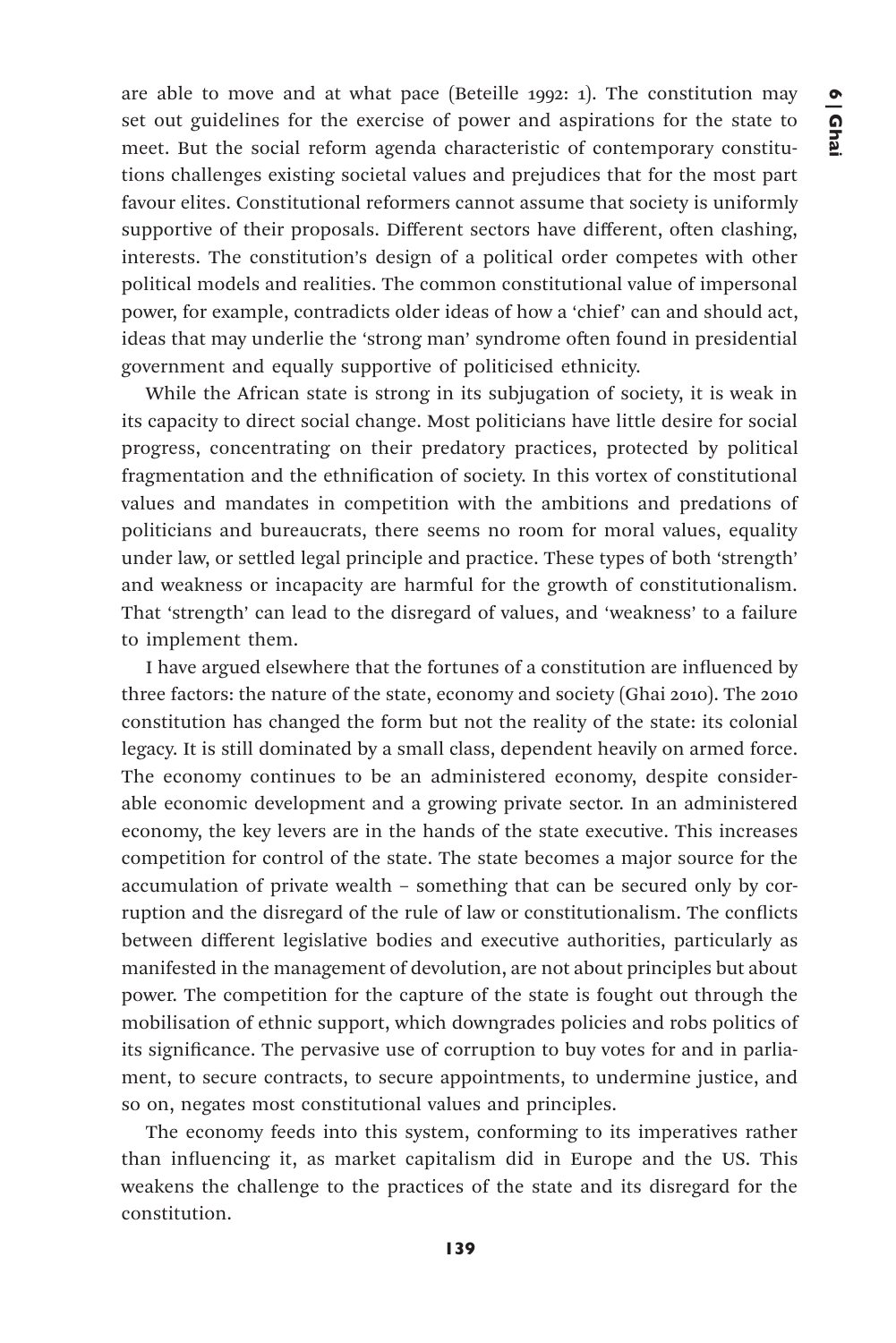Despite the postcolonial rise of an incipient bourgeoisie and other social forces, the overwhelming political factor is the passivity of the majority of the people. By passivity, I do not mean that they do not care – they do care, but they are at the receiving end of the predatory and violent practices of the state. Although peasants and workers constitute a majority, they cannot translate their grievances into political clout or pressure, since they have allowed themselves to be divided by ethnicity. Thus, preventing the growth of their class consciousness is a critical strategy of the political class, the one class united by its many common interests. The most active popular political actions take ethnic forms and occur most patently at election times. There are few political parties in the classical sense of aggregating, articulating and protecting the interests of key sectors of the public – despite legislation that requires these objectives, on pain of a party's dissolution. Non-governmental organisations are still pursuing the politics of the 1990s, with their decreasing relevance.

These weaknesses in civil society (see Chapter 5) make it difficult for it to put any effective pressure on the state. Politics then becomes the occupation of a few professional politicians, and results in fluid parties, few of which are based on membership. Few other voices are given expression by a media that has fallen increasingly into political hands or under their influence, notwithstanding the hostile attitude to it of the Uhuru Kenyatta government.

Finally, we return to the opening of the chapter, on the nature of constitutionalism, not just as the formal supremacy of the constitution but, more importantly, as an attitude to power, a way of thinking and acting on constitutional values as a matter of habit. I end with a quote from Austin's analysis (somewhat rosy in my view) of the Indian constitution. He says that the constitution is 'about politics and economics and conditions and culture, about politicians and civil servants and lawyers and judges and journalists and individuals, rich and desperately poor, and it is about success and failure and hope and despair and power and sacrifice and motivations, selfish and grand'. As a result:

The Indian Constitution is a live document in a society rapidly changing and almost frenetically political. The touchstone for public, and many private affairs, the Constitution is employed daily, if not hourly, by citizens pursuing their personal interests or in their desire to serve the public good. The working of the Constitution so fully expresses the essentialness of the seamless web and so completely reveals the society that adopted it that its study truly is a window into India (Austin 2000: 10).

This is not the case in Kenya, despite a constitution resplendent in principles, values and procedure. While it is too early to despair, as the constitution is new and it is radical, a few pessimistic remarks are in order. Neither the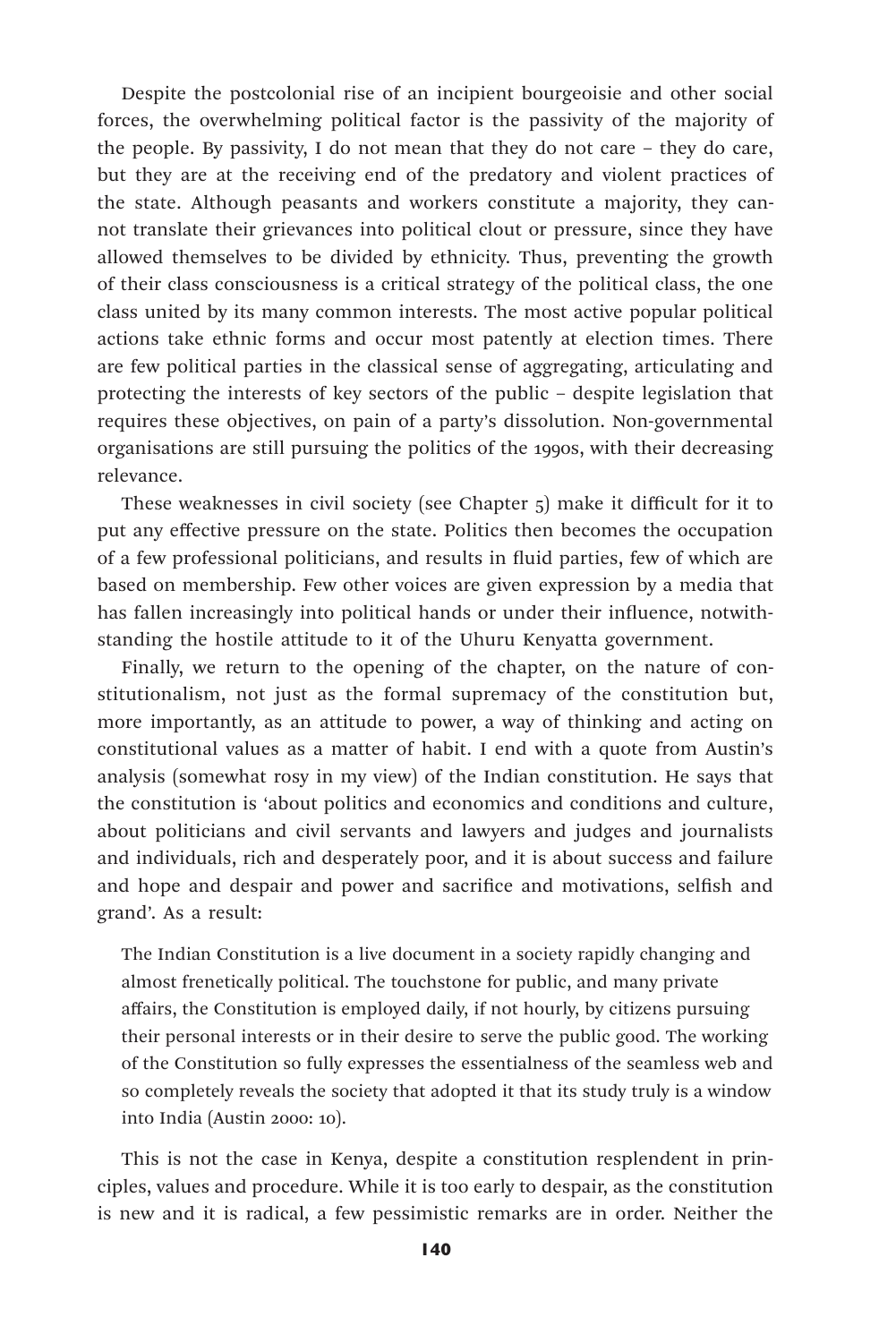executive nor the legislature respects the constitution, both ever ready to amend it at the slightest inconvenience. Many have not read it or do not care. The ethos of the old regime continues to dominate policies and practices, and there are few effective ways to challenge the illegalities of the state.

## **Notes**

1 For a detailed analysis of the forms and purposes of colonial constitutions up to independence, see Ghai and McAuslan  $(1970)$ .

2 See Chapter XI ('Human rights and public order') in Ghai and McAuslan (1970) for laws and practices relating to human rights, and the massive derogations from these rights and freedoms.

3 The independence constitution is available at www.lcil.cam.ac.uk/sites/ default/files/LCIL/documents/transitions/ Kenya\_1\_1963\_Constitution.pdf.

4 Sir Evelyn Baring, the governor during the Mau Mau struggles, decided on increasing the size and power of provincial administration as the chief instrument of the central government to combat the Mau Mau as well as to carry out orders, and maintain the authority, of the State House. The powerful and centralised provincial administration (with full authority over the police) became the lasting legacy of Kenya's presidents, down to the present (see Gertzel 1970: 23–7).

5 See Branch (2011), who has unearthed some interesting information on these assassinations in dispatches from the British High Commission to the Foreign Office in London.

6 A readable account of the disregard for constitutional norms and the atrocities by the government is Branch (2011). For a detailed earlier record of the violation of rights and the oppression of government critics, see Human Rights Watch (1991).

7 I have discussed some points in this section at greater length (in Ghai 2012). The next three paragraphs are taken from that chapter.

8 The constitution itself uses the expression 'constitutionalism' only once, in Article 249, where it states that the

promotion of constitutionalism is among the objectives of independent commissions and offices. The expression is not defined but it is interesting that the other two objectives are the protection of the sovereignty of the people and securing the observance by all state organs of democratic values and principles.

9 'A human rights-based approach is … based on the recognition that real success in tackling poverty and vulnerability requires giving the poor and vulnerable both a stake, a voice and real protection in the societies where they live. A human rights-based approach is not only about expanding people's choices and capabilities but above all about the empowerment of people to decide what this process of expansion should look like' (UNDP 2002, based on Article 2 of UNDP 1998).

10 An example is the dispute between the national assembly and the senate as to their respective roles and powers regarding the budgetary allocation to the counties, which delayed the transfer of funds to counties and had to be resolved in court (*Speaker of Senate* v. *Attorney-General* (Petition No. 518 of 2013)). Disputes have also arisen between the executive, judiciary and legislature, so much so that the high court has proposed, in the case concerning the JSC, 'That the Executive, Legislature and Judiciary develop a Protocol for Engagement between the heads of the three arms of government to facilitate amicable discussion and resolution of issues of governance and areas of potential conflict, in the spirit of cooperation and mutual respect that underlies our Constitution' ( *JSC* v. *National Assembly* (Petition No. 518/2013)).

11 See the report of the National Cohesion and Integration Commission, *Ethnic Diversity of the Civil Service*,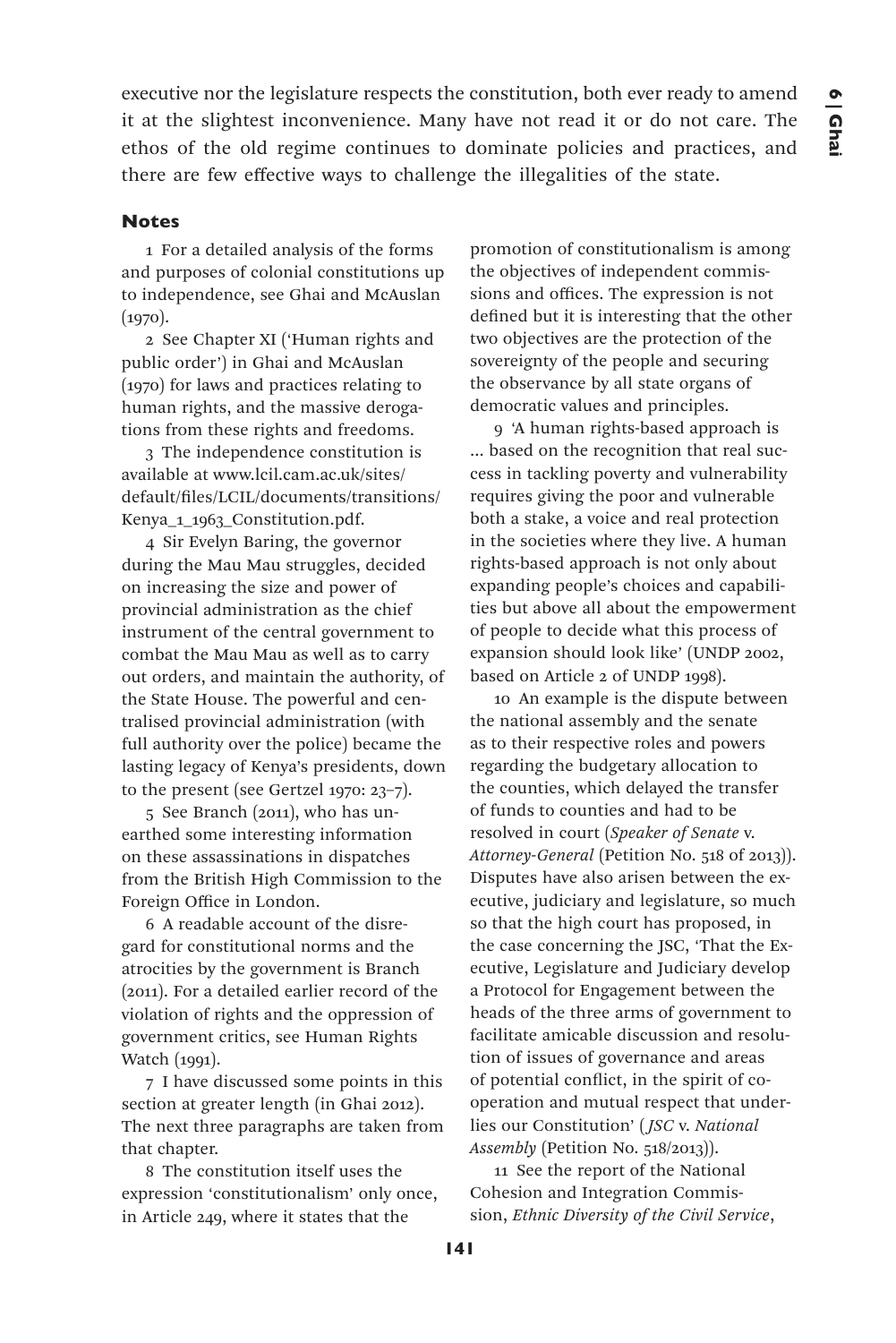available at www.cohesion.or.ke/index. php/resources/downloads.

12 Katiba Institute was set up in March 2011 by Yash Ghai, Jill Cottrell Ghai and Waikwa Wanyoike in order to promote the implementation of and respect for the constitution. Among other activities, it has appeared in several constitutional cases as an amicus or a party – usually with success. Refusal by the supreme court of its application in this case was a great blow, as the institute had prepared a lengthy submission raising issues no other party had raised.

13 In *Richard Kalembe Ndile* v. *Patrick Musimba Mweu* [2013] eKLR [High Court], Justice Majanja emphasised the relevance of Article 81 of the constitution and said, 'Whereas the 1st petitioner emerged with the most votes after the recount, can this court shut its eyes to the evidence that may affect the authenticity of the ballot and say, "Well, the numbers say it all. It is a done deal!" This approach is not consistent with the general principles that underlie a free and fair election. Elections are not about simple arithmetic … They are about embracing standards and values that our Constitution has ordained.' See paragraph 115 at http:kenyalaw.org/ caselaw/cases/view/89879/.

14 A third factor should perhaps be mentioned – the behaviour attributed to the new and now former Deputy Chief Justice Nancy Baraza for extreme rudeness to security staff at the Village Market and refusal to be searched. The incident received much adverse publicity and a tribunal (chaired by a former chief justice of Tanzania) was set up to determine whether her behaviour was a ground for dismissal. The tribunal recommended her dismissal to uphold high standards of integrity, and her removal served to affirm high standards of conduct among judges and other public servants. In this way, the decision thus served to strengthen the image of the new judiciary. For the full report, see *Tribunal to Investigate the Conduct of the Deputy Chief Justice and Vice-President of the Supreme Court of the* 

*Republic of Kenya: Tribunal Matter No. 1 of 2012* (KLR).

15 All CIC comments in this chapter are taken from CIC 2013.

### **References**

- Austin, G. (2000) *Working a Democratic Constitution: The Indian experience*. New Delhi: Oxford University Press.
- Beteille, A. (1992) *The Backward Classes in Contemporary India*. New Delhi: Oxford University Press.
- Branch, D. (2011) *Kenya: Between hope and despair, 1963–2011*. New Haven, CT: Yale University Press.
- CIC (2013) *Annual Report 2012–13*. Nairobi: Commission for the Implementation of the Constitution (CIC).
- Gertzel, C. (1970) *The Politics of Independent Kenya*. London: Heinemann Educational Books.
- Ghai, Y. (2010) 'Chimera of constitutionalism: state, economy and society in Africa'. In S. Devi (ed.) *Law and (In)Equalities: Contemporary perspectives*. Lucknow, India: Eastern Book Company, pp. 313–31.
- (2012) 'State, ethnicity and economy in Africa'. In H. Hino, J. Lonsdale, G. Ranis and F. Stewart (eds) *Ethnic Diversity and Economic Instability in Africa: Interdisciplinary perspectives*. Oxford: Oxford University Press.
- and J. P. W. B. McAuslan (1970) *Public Law and Political Change: A Study of the legal framework of government from colonial times to the present*. Nairobi: Oxford University Press.
- and G. J. Ghai (2011) *The New Constitution: An instrument for change*. Nairobi: Katiba Institute.
- (eds) (2013) *Ethnicity, Nationhood and Pluralism: Kenyan perspectives*. Nairobi: Global Centre for Pluralism and Katiba Institute.
- Hino, H., J. Lonsdale, G. Ranis and F. Stewart (eds) (2012) *Ethnic Diversity and Economic Instability in Africa: Interdisciplinary perspectives*. Oxford: Oxford University Press.
- Human Rights Watch (1991) *Kenya: Taking*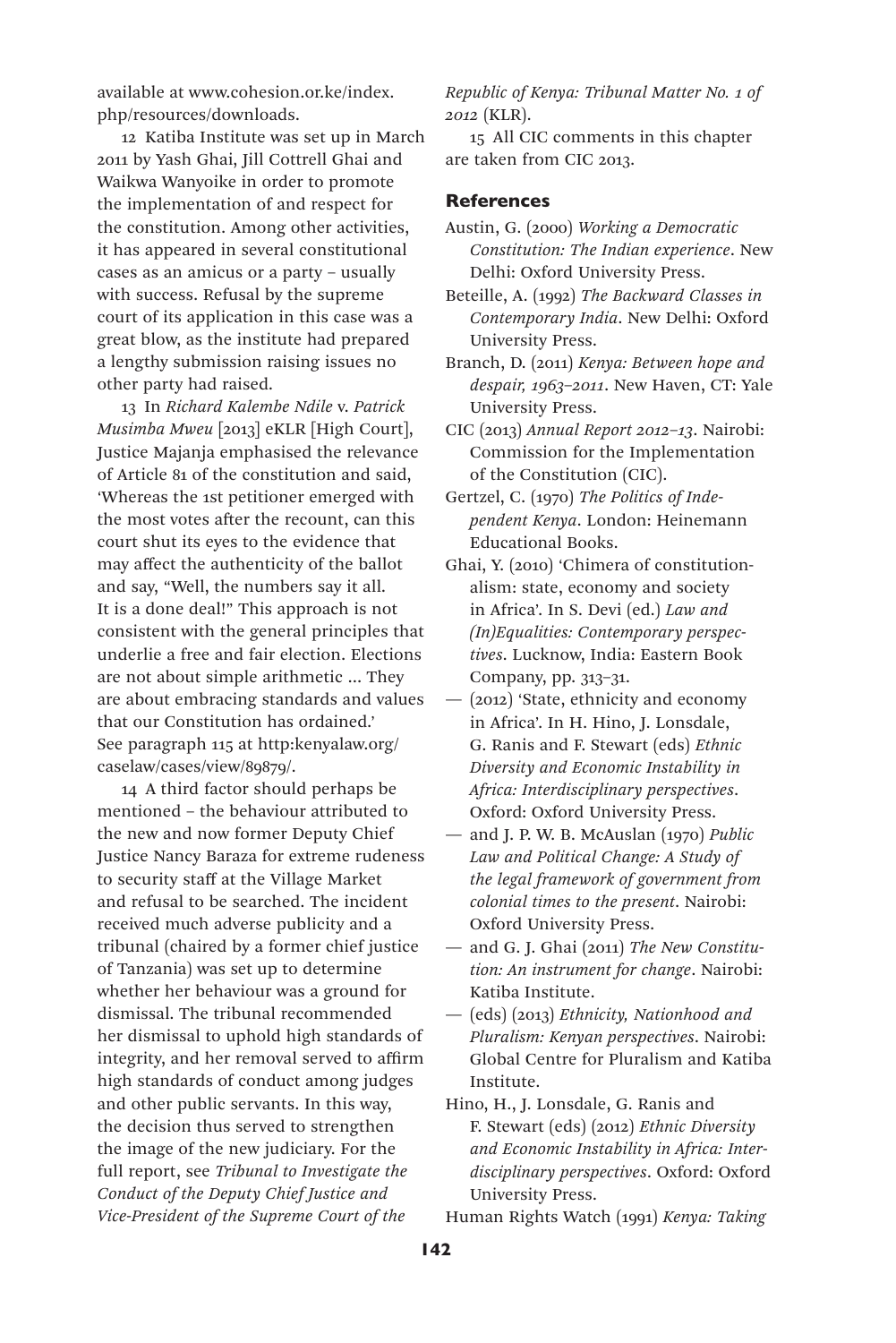*liberties*. New York, NY: Human Rights Watch.

- McIlwain, C. H. (1947) *Constitutionalism: Ancient and modern*. Ithaca, NY: Great Seal Books.
- Poggi, G. (1978) *The Development of the Modern State*. Stanford, CA: Stanford University Press.
- SCOK (2013) 'Advisory Opinion Reference No. 2 of 2013'. Nairobi: Supreme Court of Kenya (SCOK).
- UNDP (1998) 'UN Declaration on the

Right to Development 1998: General Assembly resolution 41/128 of 4 December 1986'. New York, NY: United Nations Development Programme (UNDP).

- (2002) *A Human Rights-based Approach to Development Programming in UNDP: Adding the missing link*. New York, NY: United Nations Development Programme (UNDP).
- White, M. (1952) *British Colonial Constitutions, 1947*. Oxford: Clarendon Press.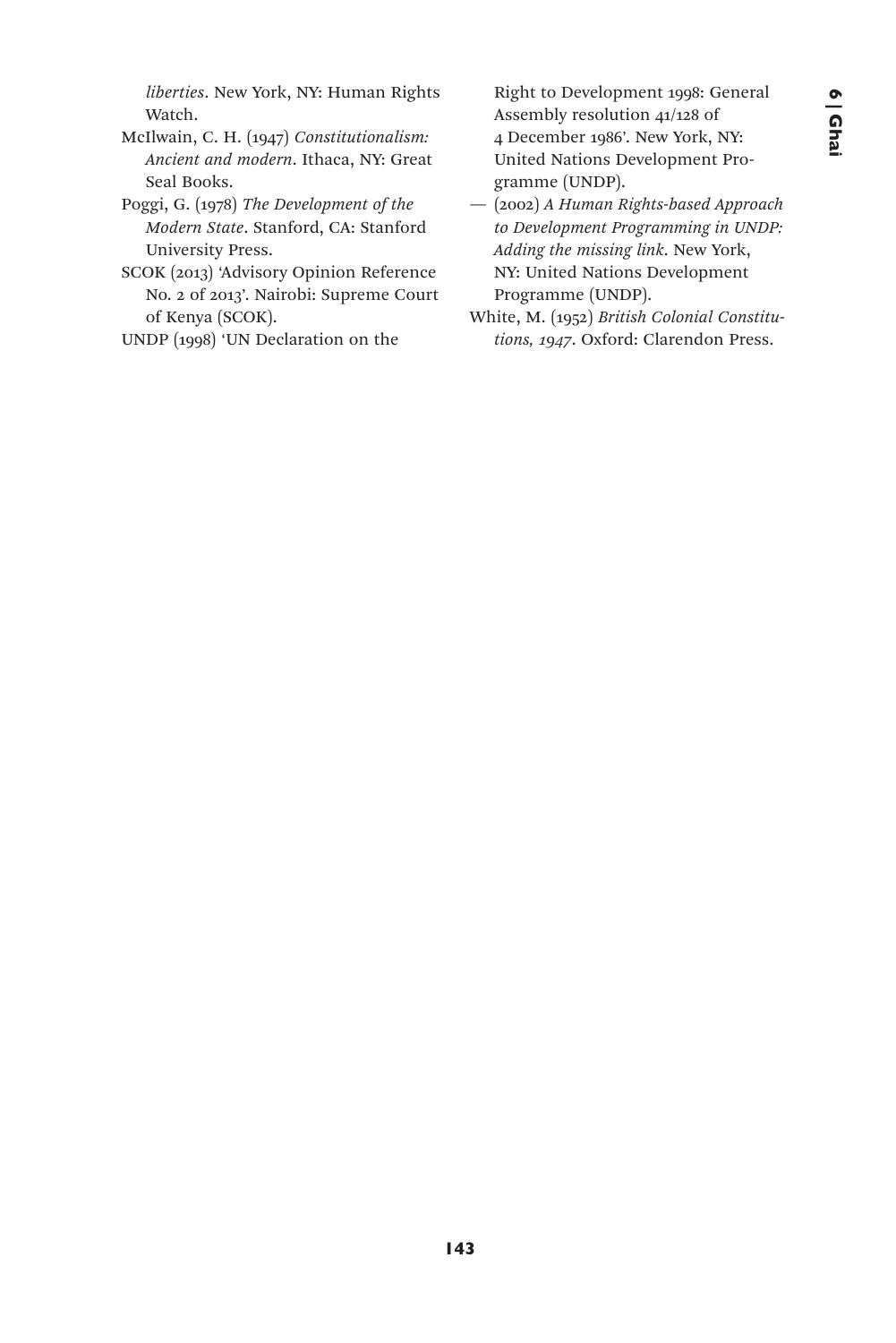# 7 | Elite compromises and the content of the 2010 constitution

Godwin R.Murunga

#### Introduction

Kenya's new constitution, like most constitutions around the world, is a compromise document. The struggle for the new constitution was fought against strong proponents of the status quo and others whose stand was not too clear. The eventual victory by the progressives was achieved after negotiations and compromises. Through vague phrasing, compounded drafting and deferred legislation, the two sides – progressive and conservative – found ways of dealing with some issues on which they could not agree, while on others the pre-eminence of one side or the other clearly shows. The imprint of these two groups is reflected in different chapters of the constitution. The progressives' greatest imprint is in the bill of rights, while the conservatives show their hand in the system of governance relating to devolution of power and security clauses. Further, cultural wars also emerged in the constitutional process, particularly with respect to sexuality and women's reproductive rights. The church took a particular position and eventually mobilised open rebellion against the constitution at the referendum.

This chapter examines the effect of these ideological divergences, tendencies and competing interests on the constitution. It appraises the implications they hold for the implementation process. Specifically, it will address two issues. One, it will characterise the forces behind these tendencies and discuss the extent to which they have changed over time and why they exhibited contradictory inclinations with regard to some elements of the constitution. Two, it will review how the different ideological tendencies influenced the drafting of the constitution and what this influence implies for implementation. This analysis is viewed through a historical lens in order to highlight the cumulative interests over time.

### The historical context of constitution-making in Kenya

*The nature of the state* The demand for democracy in Kenya is rooted in the history of the postcolonial state under Jomo Kenyatta and later Daniel arap Moi. The authoritarian state that Kenyatta built, and that Moi inherited and perfected, embedded all the reasons that forced the demand for reforms in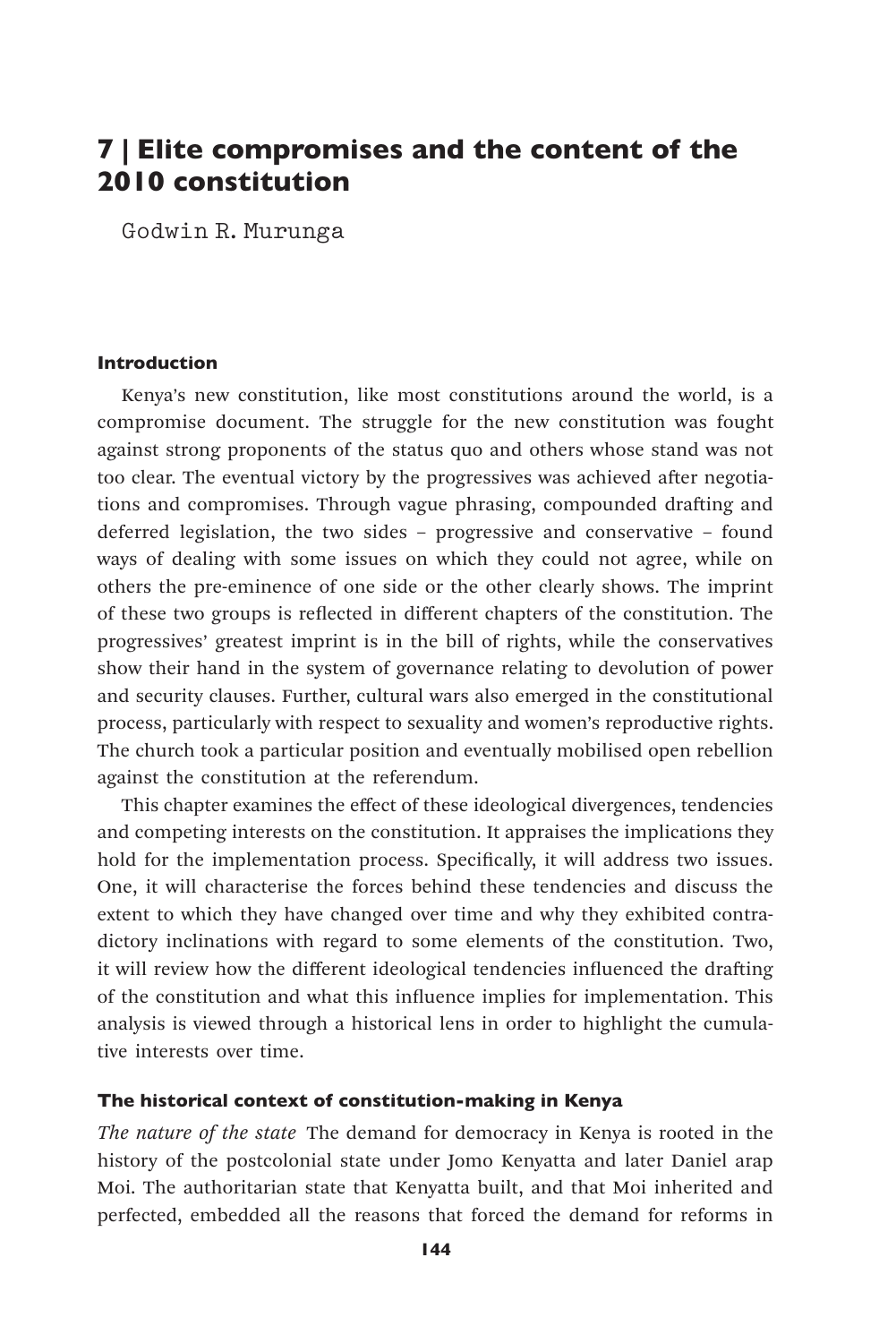the early 1990s. This was especially the case with respect to the kind of politics and the nature of the elite it nurtured (Barkan 1992). Whatever discernible differences there were between the Kenyatta and Moi regimes were in their detail, not their type. The form of this state was marked by a number of features, of which three are important in understanding the character of the elite and the demands for constitutional reform that built up in the early 1990s.

The three key features of the Kenyan state were:

- the centralisation of power in the presidency and concomitant personalisation of the institution of the presidency (Tamarkin 1978);
- the dispersal of these powers in the country from top to bottom through a tightly woven and controlled network of provincial administration and an equally networked security and spying system (Branch and Cheeseman 2006; Tamarkin 1978); and
- the subsequent arbitrary, criminal and murderous deployment of this power to destabilise and neuter potential foci of organised opposition (Tamarkin 1978) and to extract compliance from citizens through the use or threat of force (Ajulu 2000; Mueller 1984).

This state was situated in a social order controlled by a political elite that perceived state power primarily in the form of 'personal gain in terms of wealth, prestige, and social status' (Mutua 2008). Thus, as in many places in Africa, central to the character of the state was its role as an instrument in the accumulation of wealth or the protection of that wealth (Ake 1978).

The exercise of state power gradually became more personalised, and personalisation of the presidency was the first step in using state power for the accumulation and protection of personal wealth. In public discourses, reference was no longer made to simply the state, but to the Kenyatta or Moi state (Murunga 2004). This naming was done in the context of the struggles over the constitution during the 'change the constitution' fights following the death of J. M. Kariuki in 1975. Not only did Kenyatta become 'the object of an official campaign of adulation', as Tamarkin (1978: 298) puts it, but this adulation went to the extreme of entrenching the idea that imagining the death of the president was a treasonable act. This was the attorney general's response to the public debate around succession that had been sparked by fears of Kenyatta's advanced age and the fact that Daniel arap Moi was constitutionally mandated to take over.

By the mid-1970s, the constitution had become a useful instrument for the elite to use to protect their accumulated wealth, but it also became the basis of divergence in their thinking and action relating to the national question. Those in power sought to entrench constitutional provisions that protected their hold on that power, while those outside struggled for change. Quite often, those in power were defined by their close affiliation to Mzee Kenyatta, either as relatives, allies or friends, to the extent that they were commonly referred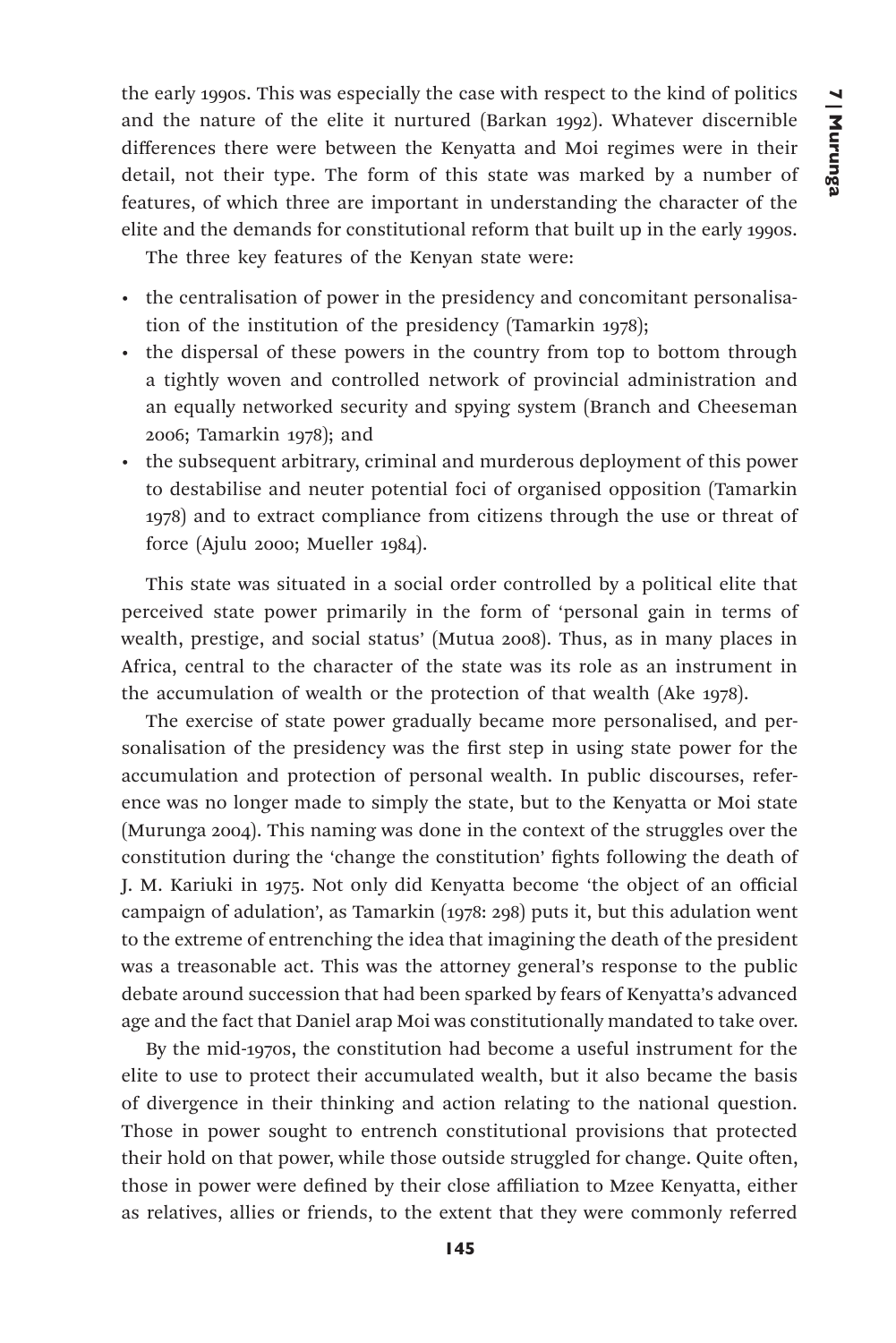to as the 'family'. They were largely Kikuyu, mainly but not exclusively from Kiambu, and understood that they drew their privileged elite status from their closeness to a Kenyatta presidency. This core group of insiders constructed a patronage network of allies, drawn largely from ethnic groups perceived to be acquiescent to a Kenyatta presidency. Those outside the corridors of power were defined by default following their articulation of opposing views to those of the government and by their ethnic distance. The resulting conflict between the insiders and the outsiders was played out in many realms, one of which was the debate about and application of the constitution. Since divergence and convergence in the different camps was not neat, there was always the occasional insider who took a divergent position, as the attorney general did when he warned fellow insiders within the Kenyatta government about imagining the death of the president. In effect, this order went against the wishes of the 'family' and paved the way for Moi's assumption of power, even though it was uttered by someone very close to, and indeed a member of, Kenyatta's inner group.

The constitution therefore became a central cog in elite machinations to reproduce their position in the postcolonial state. The constitution was remade in the image of the elite. The provisions on state security came in handy and were repeatedly used to thwart attempts at organised opposition to the government (see Chapter 8). Where constitutional provisions could be instituted to provide cover for the elite to realise their objectives, amendments were rushed through to serve that specific purpose. In cases where they were not sufficient, extrajudicial means were employed, including the assassination of key opposition voices.

The contour of the Kenyan elite's behaviour mirrors that of elites elsewhere in Africa. A theory of the elite is therefore important in understanding the African experience with constitutions. Makau Mutua has concluded that the Kenyan elite is 'beholden to political myopia and moral bankruptcy' and is incapable of imagining 'a larger national interest' beyond their personal interest (Mutua 2008: 3). Mutua instead vouches for civil society, which he characterises as the 'only sector that can fundamentally renew the political class' (ibid.: 3). He forgets that civil society is interwoven with political class in complex ways and often reinforces the myopia and bankruptcy of the Kenyan political elite of which it is an integral part. The Kenyan elite, like its other African counterparts, is a product of colonial schooling and postcolonial politics. It seeks to reproduce itself in the context of that schooling, politics, and the specific country's socio-economic structures, but all this is within their neocolonial socialisation and ties. Thus, Frantz Fanon's characterisation of the elite as steeped in conspicuous consumption still carries analytical force in the Kenyan instance (Fanon 1963).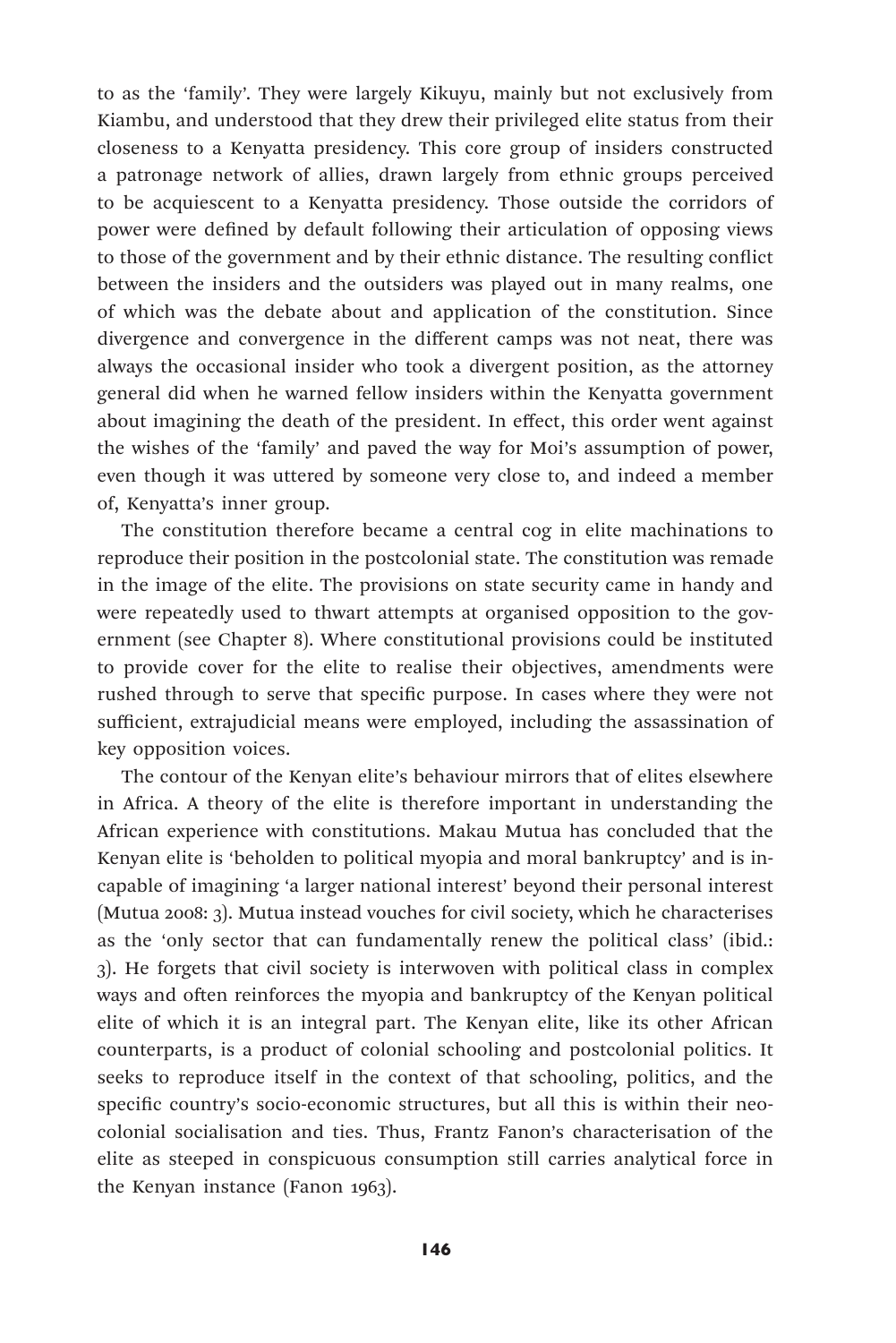*The character of the elite* The elite see power as a means to an end. But the end, for them, is not national well-being, it is personal gain. Founded on a colonial system that was repressive, violent and exploitative, the political elite in Africa reproduced that same logic in postcolonial times. Their key difference from the colonial elite, whom they sought to mimic, was their nationalist cloak. But the colonial schooling system that produced them, the institutions of governance they inherited and the logic of power they understood all pointed to a postcolonial dispensation in which the independence social contract, expressed in constitutions, and the popular aspirations of the majority of citizens, represented by that contract, would be disregarded in favour of a culture of political unanimity (Laakso and Olukoshi 1996: 14–16). Quite often, this was justified in the interests of state security and national development. The preference for national development in exchange for national unanimity was the first sign of a looming dictatorship.

Marxist theories of elites account for this kind of elite behaviour from a structuralist perspective (Nwonwu and Kotze 2008: 4). Elite behaviour is explained in terms of the material conditions of its production and reproduction. These theories therefore pay inadequate attention to the decisions the elites make in the everyday exercise of power that might reflect their material conditions but are nevertheless largely and primarily also the product of individual choice. Liberal elite theories, on the other hand, treat as inevitable the 'emergence or presence of a small group, who will inevitably control political power in society' (ibid.: 3). Precisely because of this inevitability, class dominance is treated as normal, and the desire on the part of the elite to consolidate and protect its power and reproduce itself through exploitation, alienation and violence is excused as being true to its historical mission.

Given the conservative context within which African politics is conducted, liberal postulations of the inevitability of elite existence are often taken for granted in actual practice. The truism, aptly restated by Mutua (2008: 3), asserts that 'although many a society has failed with a visionary elite, not a single one has ever prospered without one since the beginning of recorded history'. This reality has conferred a sense of elite entitlement, on display in their everyday practice of politics and their disregard for constitutionalism. In practice, elites tend to think of themselves as an inevitable part of the architecture of state power in Africa but misinterpret their historic role to assert a level of self-importance that leads them into insecure acts to protect and reproduce themselves. Power has consequently been deployed to assert not just their inevitability but also their sense of self-importance.

Thus, although constitutions in independent Africa represented the contractual 'basis for controlling state power and involving the people in the political process' (Ihonvbere 2000: 343), ultimately this contract was weighted in favour of the elite wielders of state power. In most of the postcolonial experience in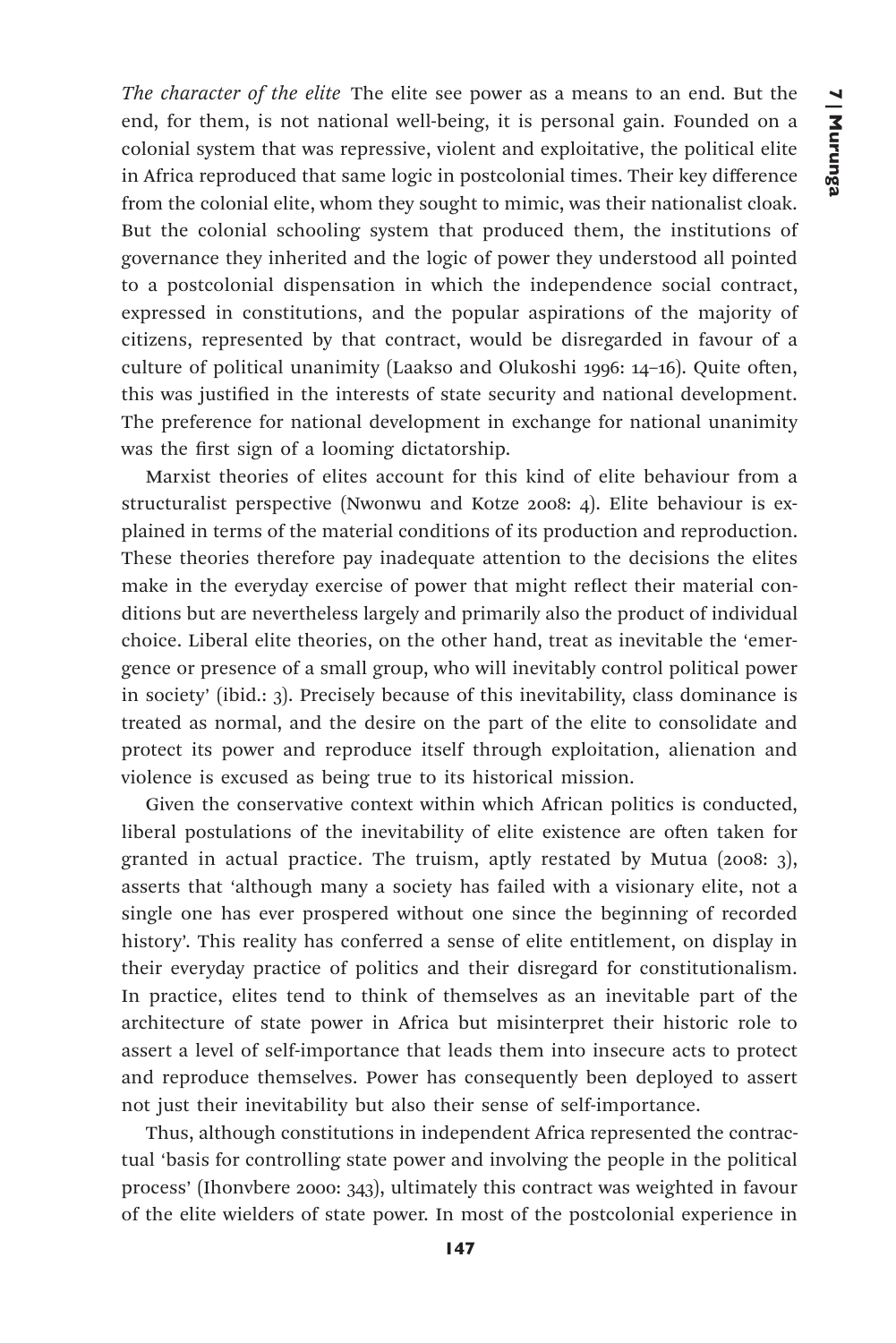Africa, this contract was negotiated, amended and used in the image of the elite. By the early 1990s, the Kenyan constitution had not only been extensively amended, the amendments had mutilated it and created a document that lacked legitimacy in the eyes of the people. How was this done?

### The Kenyatta and Moi state

The Kenya African National Union (KANU) accepted the constitution negotiated at Lancaster House only to facilitate a transition to independence in a classic case of 'seek ye first the political kingdom'. KANU's statement, made in 1961, conceding to that constitution made it clear that 'we might be forced to accept a constitution we [do] not want, but once we [have] the government, we [will] change it' (cited in Ngunyi 1996: 196). Soon after independence, the struggle shifted. The first aim was to take control and construct the state desired by the KANU elite. The second was to entrench that state to secure the interests of that elite. These aims called for a shifting of alliances and restructuring of the architecture of state power in significant ways. The focus of the struggle therefore moved from alliances cobbled together in the fight for independence to new ones designed to secure the interests of the emerging elite. The biggest pivot for this struggle was within KANU, but mainly as it sought to use its newly acquired power to ensure a political rearrangement that suited its core elite group built around Kenyatta and the 'family' (Ajulu 2002; Nyong'o 1989).

To this end, several amendments, facilitated by certain events, were effected on the independence constitution soon after Kenya became a republic. The first phase of these amendments, which lasted roughly until 1965, focused on clauses on power limitation contained in provisions on the regional system. The amendments were facilitated or preceded by the dissolution of the Kenya African Democratic Union (KADU) in 1964. They destroyed the regionalist framework entrenched in the independence constitution and centralised power, mainly in parliament. They especially focused on relocating financial arrangements, including taxation, to the centre and reducing the threshold required for a constitutional amendment from 90 per cent in the senate and 75 per cent in the lower house to 65 per cent across the board. Regional 'presidents' were renamed 'chairmen', 'regions' became 'provinces', while 'regional assemblies' became 'provincial councils'. In effect, the amendments shifted the axis of political action and debate to the centre, where political discussions were now conducted in parliament (Okoth-Ogendo 1972: 19–21).

The method of amending the constitution had two consequences. The first was to centralise politics in Nairobi. This realigned politics in a new arrangement defined by the provincial administration and centralised in the presidency, and therefore working in favour of the elite at the centre. The second was to empty subsequent debate on this issue of any ideological content, eventually personalising politics and political debate. It shifted the earlier focus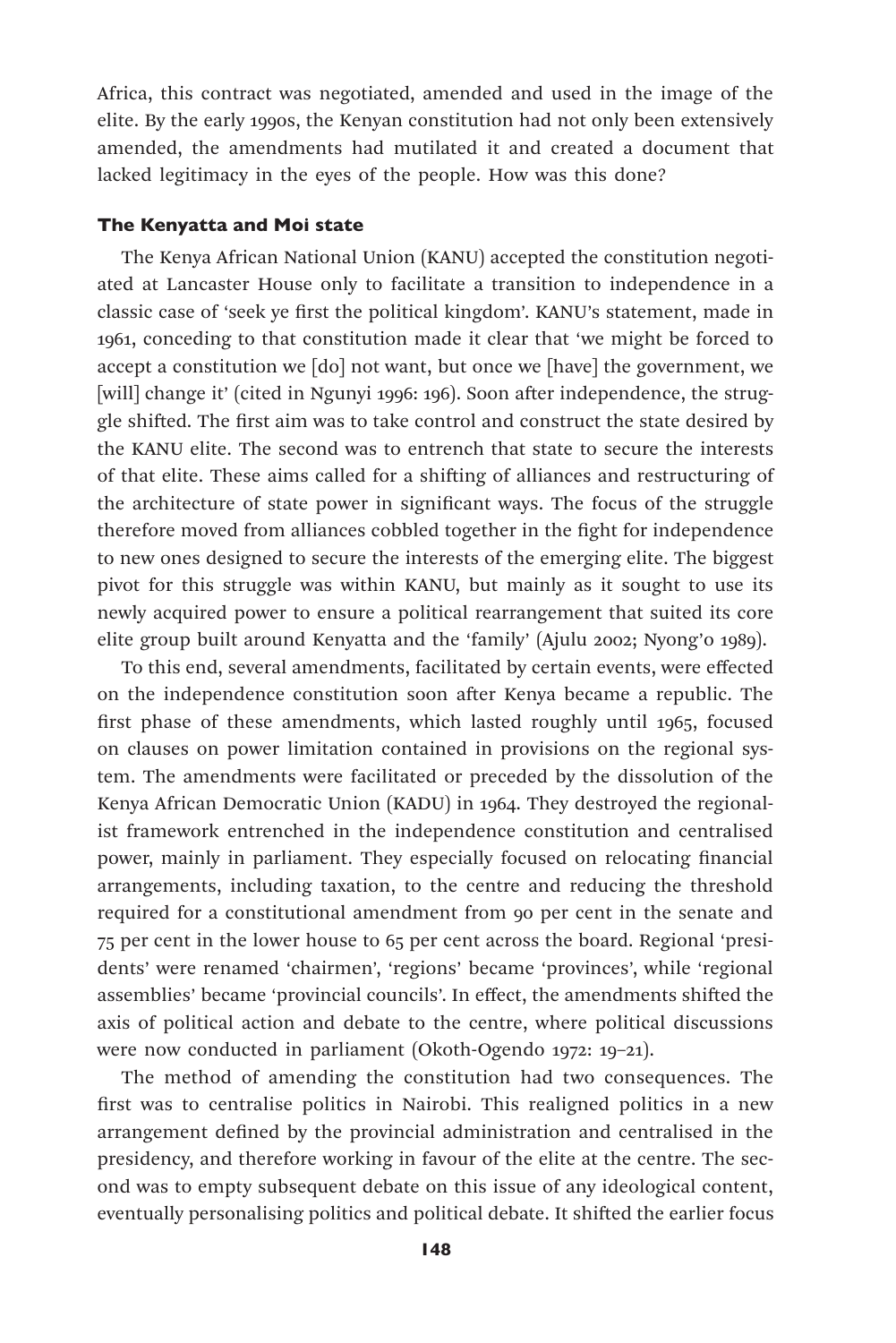from ideological debates on the nature of the state, the national question and the vision of independence development to a debilitating emphasis on individuals. The amendments were made in an ad hoc manner, often simply designed to respond to emerging, mundane everyday 'political problems'. While some of these problems were public and defensible, many others were private and indefensible (ibid.: 11).

But the constitutional amendments failed to stem rivalries within KANU. Instead, parliament became a new site of protest and challenge to the presidency with factional rivalries within KANU assuming prominence. This, it has been argued, was characterised by a lack of political ideology and ethics within KANU, a party in which old rivalries that pre-dated independence were re-emerging in independence with new virulence (Ajulu 2002; Nyong'o 1989; Okoth-Ogendo 1972). Clearly, the shift from regional politics to parliament failed to instil and ensure conformity. Instead, parliament became the site of debate and attack on the state. These debates pitted those on the ideological left against those on the right, but eventually, when Oginga Odinga was 'neutralised' through amendments to the KANU constitution and a declaration of a de facto one-party state, the axis of suspicion shifted to target the ambitious Tom Mboya, leading to his murder in 1969. This paved the way for the 'change the constitution' movement in the later part of the 1970s, this time with Daniel arap Moi as the target.

Throughout this period, the Kenyatta state treated the problem of party indiscipline as a constitutional problem rather than a political challenge. A series of challenges resulted in constitutional amendments being designed; although this was meant to address the challenges, instead these amendments were critical in building an authoritarian one-party state. Among them, the practice that required members of parliament who switched parties to seek a fresh mandate from voters proved very critical. This constitutional amendment was instrumental in reducing Oginga Odinga's party, the Kenya People's Union, into an ethnic outfit and in making it impossible after the 1966 'little general elections' for there to be any effective political opposition in Kenya. This is the context within which Daniel arap Moi assumed state power and went on to use existing practices and provisions to build a dreaded system of rule.

Moi had learned eagerly from the Kenyatta regime, having served under Kenyatta for more than a decade. From 1978, when he assumed power, to 1982, when the attempted coup occurred, Moi was keen to accommodate his erstwhile enemies in KANU, including members of the 'family' and their clients in the police network who had humiliated him during his time as Kenyatta's vice president (Karimi and Ochieng 1980; Morton 1998). However, following the attempted coup in 1982, he moved deftly to dismantle not only the power of the 'family' around Kenyatta and its Kiambu allies, but also their extended ethnic base and patronage networks. One way of doing this was to create an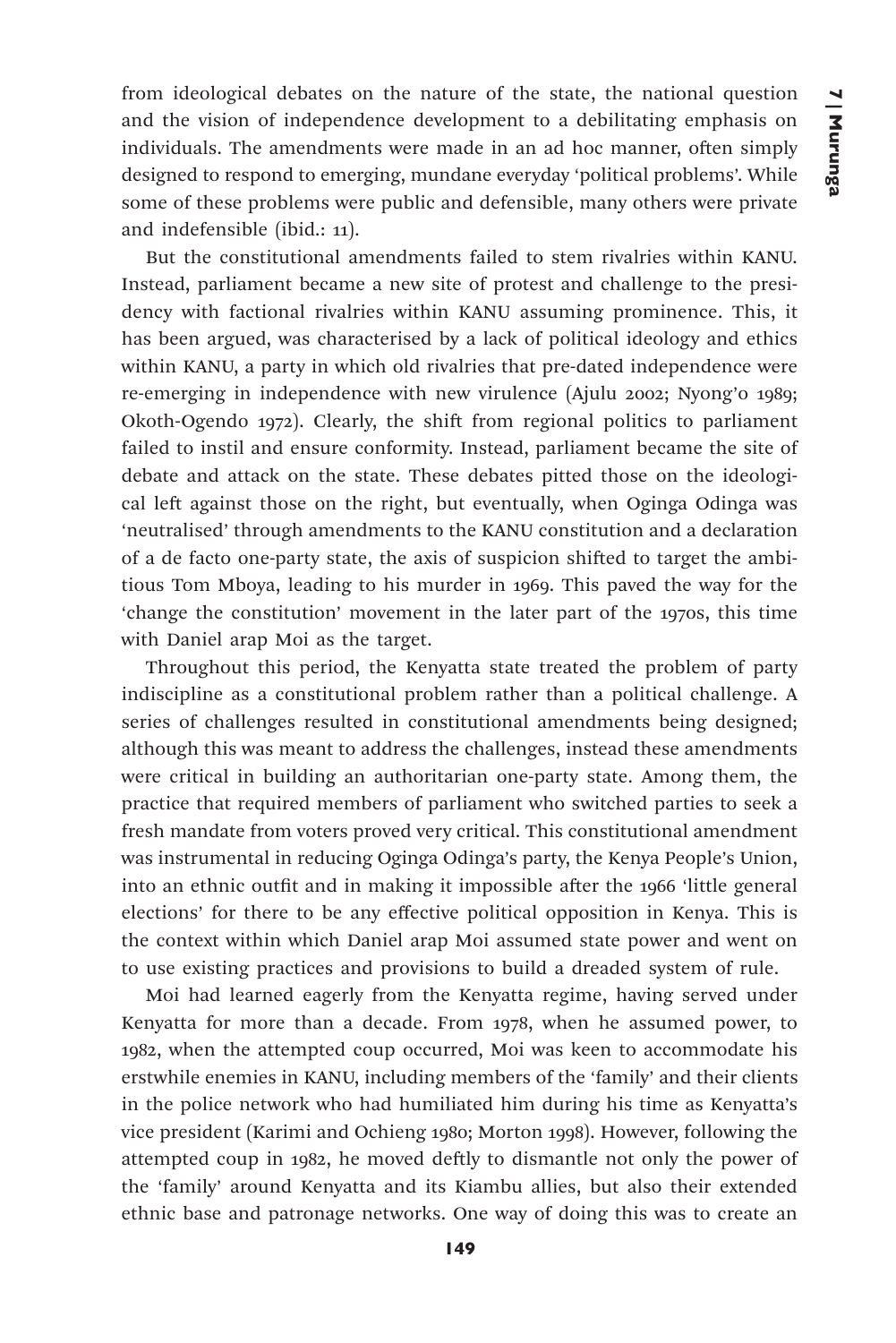alternative Kalenjin base for his rule, which he started to assemble in cabinet in 1979. This became one key element of Moi's strategy from 1982 onwards. The other was to construct a network of alliances anchored in the regions with which he felt comfortable, including power bases in western Kenya created around Moses Mudavadi, among the Maasai around Justis ole Tipis and later William ole Ntimama, and on the coast around Noah Katana Ngala and Sheriff Nassir (Ajulu 2002: 262). To this was added the Asian business class, which was deployed to check the economic power of the Kikuyu entrepreneurs and simultaneously grow Kalenjin capital by commandeering state resources to support joint business ventures between Asians and top Kalenjin politicians (Chege 1998: 225).

In 1982, Moi firmly locked the political system by passing the amendment that turned Kenya into a *de jure* one-party state. Subsequently, he targeted independent offices by eliminating their security of tenure and locating the judiciary as a mere department in the office of the attorney general. Finally, he moved to consolidate the power of the executive over the legislature by, first, enhancing the power of KANU's disciplinary committee and, second, by using the party to eliminate from parliament politicians considered vocal against his government. This culminated in the 1988 general election, which achieved the target of getting rid of politicians not found amenable to Moi's authoritarian designs, such as Martin Shikuku and Joshua Angatia, to name but two.

By 1988, the Moi government had effectively closed all avenues of political expression except KANU. He had driven all opposition forces underground or into exile and had dismantled public avenues for mobilising to challenge his government. The government moved decisively to punish non-conforming politicians. Initially, this included only vocal opposition figures such as Oginga Odinga and Raila Odinga, but it expanded to target others including James Orengo, George Anyona, Koigi wa Wamwere, Chelagat Mutai, Mashengu wa Mwachofi, Lawrence Sifuna and Chibule wa Tsuma. The president went further, dismantling the network of critics within trade unions, universities and civil society. So dire was the situation in the early 1990s that a systematic demand was launched by an incipient team of opposition figures for the repeal of constitutional provisions that limited Kenya to a *de jure* one-party state.

The demand for reform initially emanated from the church, the one remaining space the state could not easily muzzle. Reverend Timothy Njoya and David Gitari pioneered the onslaught against the one-party state, leading a segment of the faith-based groups to support a return to multiparty politics. Their key demand was the repeal of Section 2(a) of the constitution that mandated a *de jure* one-party state, and they soon attracted allies, with many other people and forces joining them. These included those dubbed the 'Young Turks', who coalesced around the historic opposition led by Odinga. Others were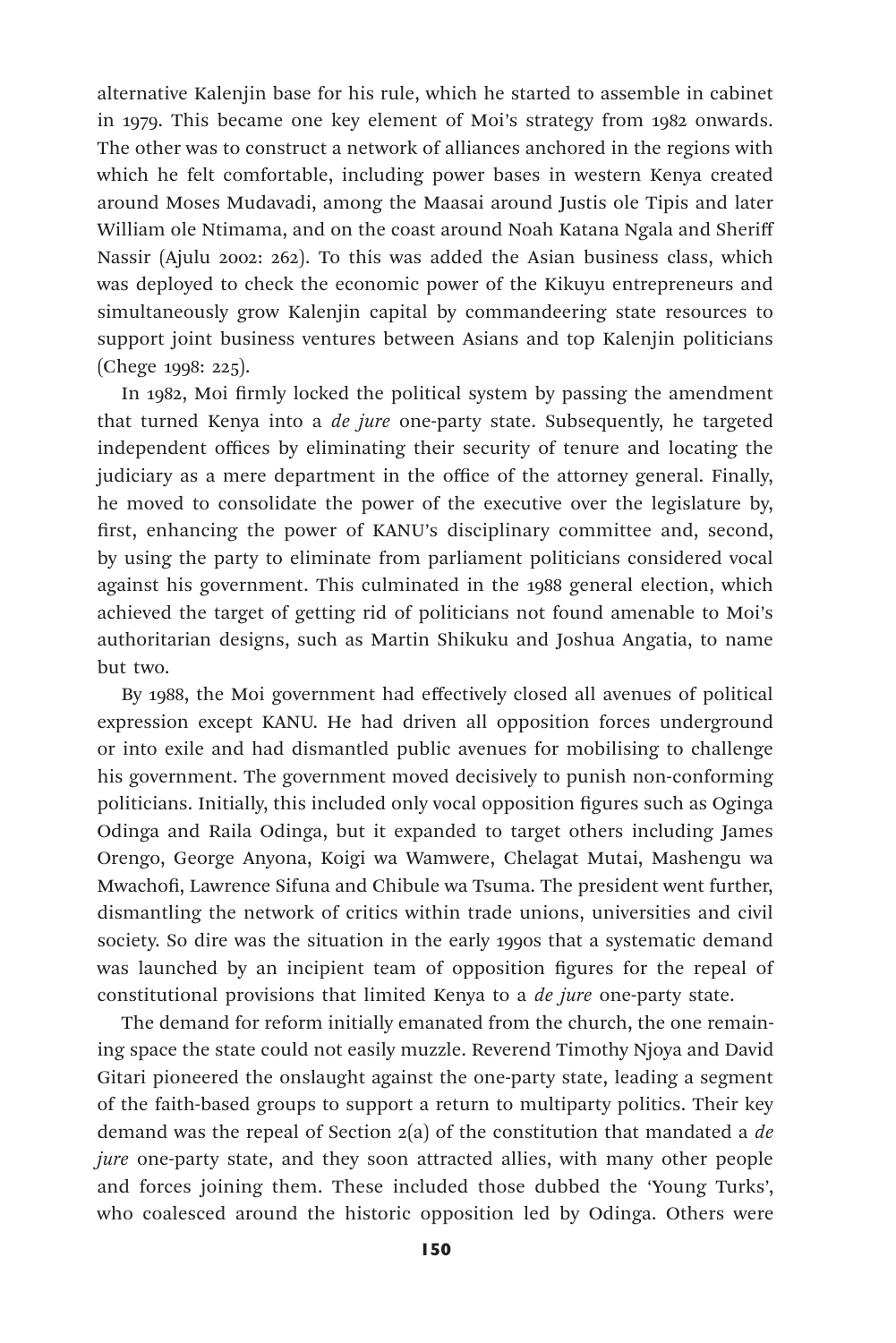new entrants into the opposition, such as Kenneth Matiba and Charles Rubia, who quit or were expelled from KANU and decided to plunge into opposition politics. There were also members of the old but re-emerging professional organisations, including the Law Society of Kenya, and new organisations like Kenya Human Rights Commission (KHRC), which gradually took a leading role within civil society in mobilising the energies of articulate lawyers and human rights defenders such as Maina Kiai, KHRC's founding director. Initially housed in the law firm of Kiraitu Murungi, Aaron Ringera and Gibson Kamau Kuria, KHRC grew to become a key player in the struggle for constitutional reform.

More troubling for the ideological sustainability of the demands for constitutional reform was the alliance of these forces with the historic, largely non-Kalenjin capital dominated by the Kikuyu elites. These had been the target of Moi's vicious post-Kenyatta-era backlash against the Kikuyu; he had worked tirelessly to destroy them. Some, such as Mwai Kibaki, himself a key ally of Tom Mboya in destroying the independence regionalist constitution, had survived in KANU until it was safe to decamp. He left KANU to form the Democratic Party of Kenya (DP) once Moi acceded to multiparty politics in 1991. Feeling distant from the Moi state, or having been forced out of KANU, like Matiba and Rubia, this segment joined the movement for democracy; ironically, it allied itself with the neoliberal World Bank agenda that mandated the retrenchment of the state under structural adjustment programmes – programmes that were to be implemented by the same state that had created this segment of the elite upon which it relied for largesse (Murunga 2007). The problem is that these Kikuyu elites had a minimalist democratic agenda designed to serve their own interests in re-accessing the state, rather than to fight for a total overhaul of the unfair, dictatorial and socially unjust state system. It was in the hands of this segment of the opposition that 'the social and even radical political potential of democracy was diluted, if not repudiated' (Holmquist et al. 1994: 97), leading, in several instances, to abortions in the struggle when success seemed close.

Ultimately, the groupings that developed into a new opposition pressure group, and later a party – the Forum for the Restoration of Democracy (FORD) – were not united by their ideological commitment to reforms or a desire for a new constitutional dispensation. The segments of an incipient civil society had this as their ultimate focus (see Chapter 5), but others, especially the elite recently kicked out of KANU, postured within the realm of the opposition while harbouring a self-serving minimalist reform agenda. Consequently, Kenya's opposition movement was strong only in the superficial sense of being united by a commonality of grievances against President Moi and KANU. This agenda was aptly summed up in the slogan 'Moi must go', but their unity could not survive the removal of President Moi since their grievances were too personalised.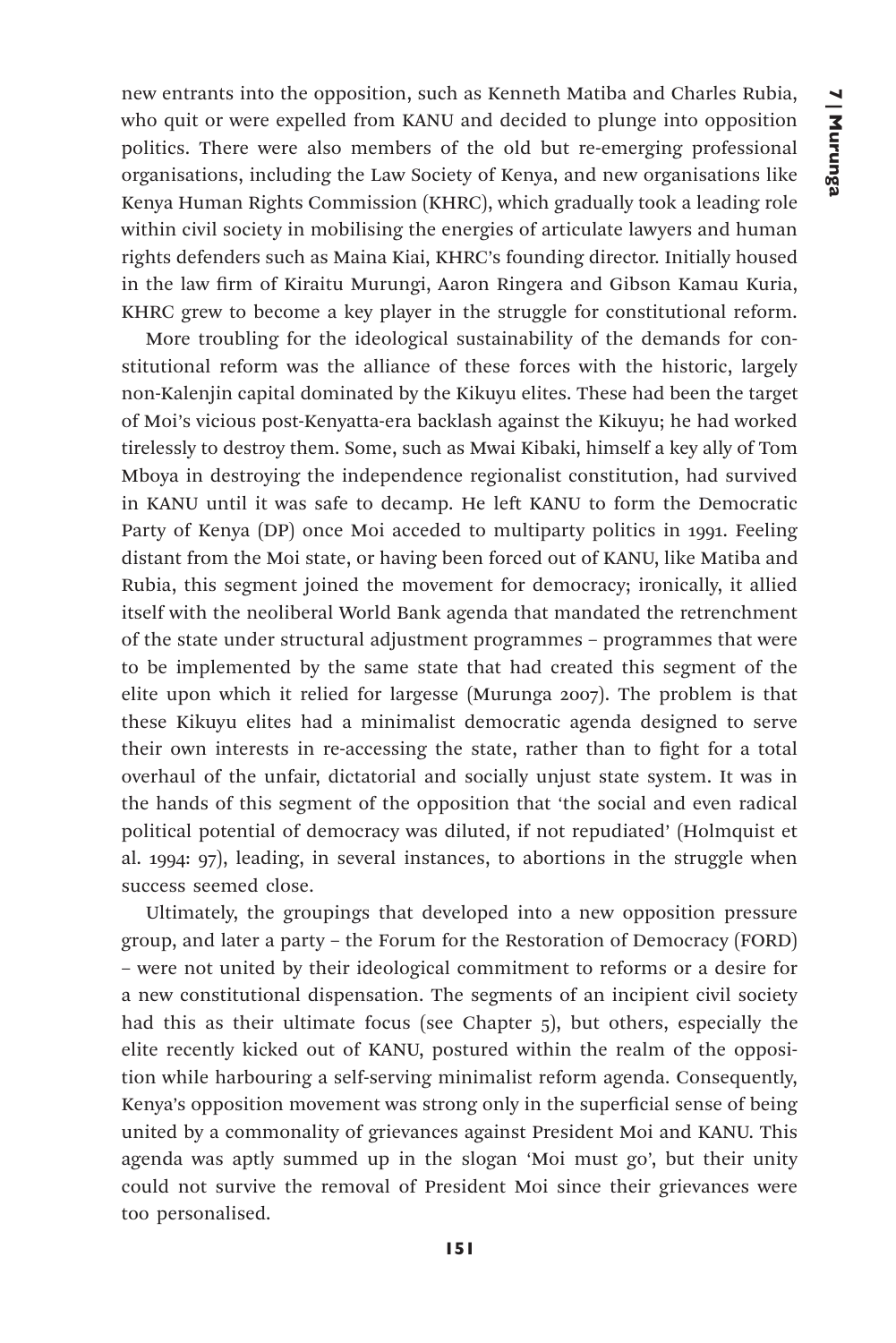*From 'Moi must go' to 'No reforms, no elections'* Knowing that a constitutional amendment freeing politics in Kenya from the *de jure* one-party era was a prerequisite to unlocking KANU's hold on power, the emerging opposition movement, FORD, defined its agenda around the repeal of Section 2(a) of the constitution. This conditioned the strategy and priority advanced by this fragile opposition coalition, which focused on demanding a multiparty dispensation and on minimal constitutional reforms, in that order. Its demand for multiparty politics, articulated through press statements, street protests and lobbying foreign embassies, among other tactics, was granted in 1991. But soon after Moi had acceded to the repeal of Section 2(a), the fragile FORD coalition not only splintered into several groupings (FORD-Kenya, FORD-Asili) but the sphere of opposition politics was also invaded by new but opportunistic entrants such as Kibaki's DP, which became the preferred home for a huge segment of that old Kikuyu capital. The DP lost the first multiparty election to Moi in 1992 but went on to play complicated, if contradictory, roles in the constitutional review process.

The second major reform thrust was started in 1995 but reached a climax in 1997. Here, the forthcoming elections framed the nature of the demands for minimum constitutional reforms before the elections. If in the 1992 context the slogan had been 'Moi must go', in this instance the slogan became 'No reforms, no elections'. This was the subject of the 1997 protests, street skirmishes and Inter-Party Parliamentary Group (IPPG) discussions (Mutunga 1999).

The demand for a new constitutional dispensation had preceded the 'No reforms, no elections' sloganeering. In fact, this slogan represented a step back from the original civil society-led struggles around constitutional reforms as described in Chapters 5 and 6 in this volume. Not only had civil society organised meetings in Limuru to galvanise support for the new constitution and placed on the table the demand for a people-driven constitutional review process, it had even drafted a model constitution that was shared extensively in many forums, including being widely available on the streets of Nairobi. The people who provided the brain power for these initiatives, including Kathurima M'Inoti, Wachira Maina and Davinder Lamba, among others, remain largely unacknowledged. A decision to mobilise the masses for public protests was adopted and the need to enter an alliance with opposition political society was accepted.

Thus, the struggle for constitutional reform was largely led by civil society from the mid-1990s. Partly, this was due to the fragility of the existing opposition, which had cost them the 1992 elections. The fact that this opposition still held a minimalist agenda for democratic reform, focusing simply on accessing the state, remained a major limitation to sustaining the struggle. By allying with the opposition in the new demand for minimum reforms, civil society was able to mobilise huge demonstrations. But this alliance, and the limited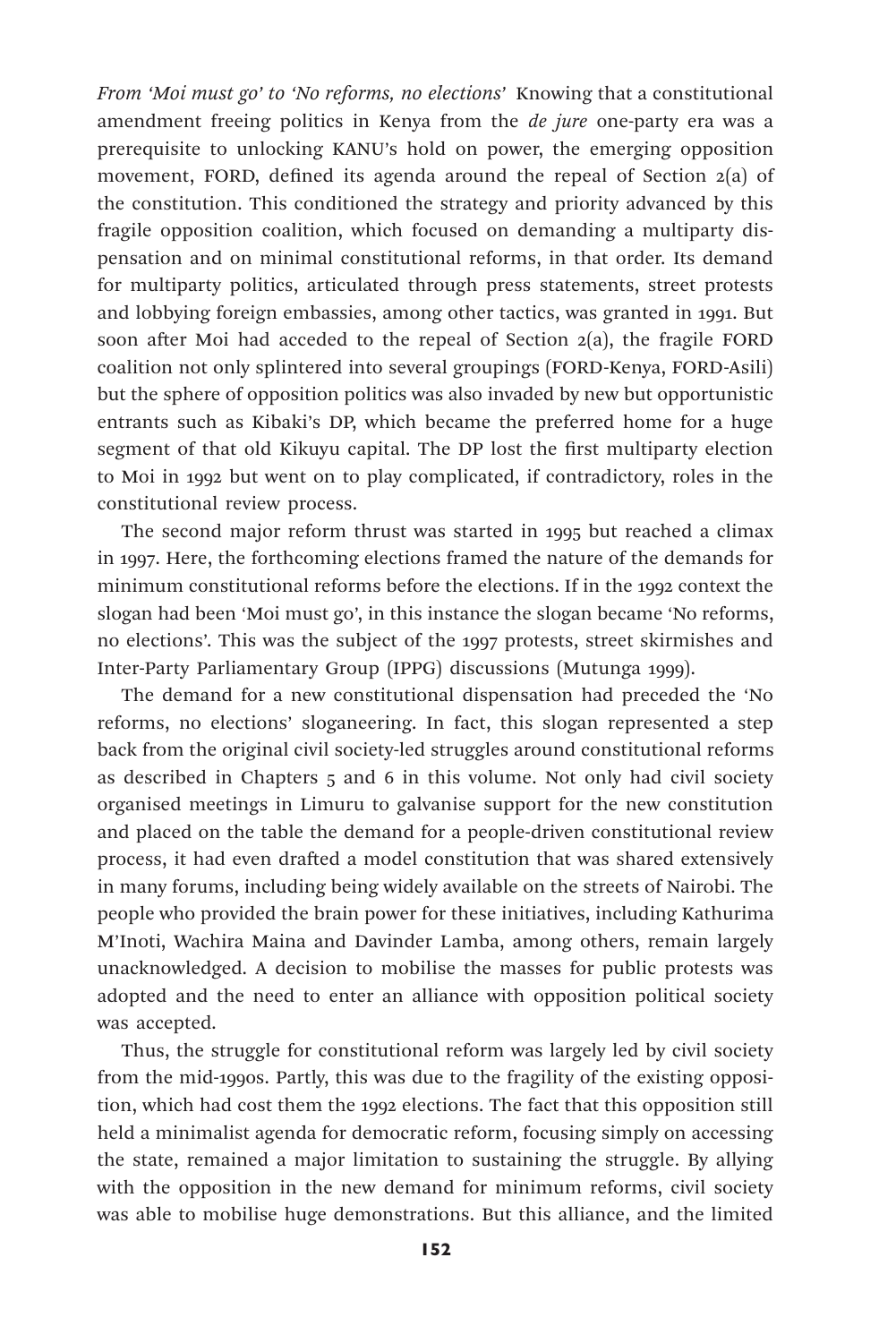focus on the political elite within the opposition, came back to hurt civil society and its agenda. The mobilisation for street protests in 1997 was successful, but only temporarily. Among its key gains were two: first, it forced the Moi regime into a reactive position, unfamiliar ground for the then president; and second, it shifted the discussion on constitutional review from parliament to the streets. Once in the public domain, the elite instinct for self-preservation was halted temporarily. This turned the struggle for constitutional review into a popular exercise, with street demonstrators being attacked violently by the police in the full glare of the local and international media. Moi eventually acceded to the demand for minimum reforms, stepping back from his preferred expert-driven process. This was a major, though short-lived, victory.

While Moi was acceding to a popular constitutional review process, the elite instinct for self-preservation lurked behind the scenes both within the ruling coalition and among the opposition allies of civil society. Having consented to the IPPG discussion on minimum constitutional reforms before the elections, Moi planned to abort the process midway. Not only did he do so, he also encouraged the opposition to disengage from civil society, arguing that the latter were not elected representatives of the people. When word came through that an agreement on minimum reforms had been reached and a few of the targeted reforms had been passed in parliament – including the Constitution of Kenya (Amendment) Bill, a Statute Law (Repeals and Miscellaneous Amendment) Bill and the Constitution of Kenya Review Commission Bill 1997 – Moi suddenly dissolved parliament on 10 November and set the general election for 29 December 1997. Most opposition politicians went into election campaigns, leaving a fuming James Orengo, Paul Muite, Gibson Kamau Kuria and Kivutha Kibwana abusing defectors from IPPG as 'idiots and cowards' and 'political prostitutes' (ibid.: 237).

Clearly, there was no unanimity within the ranks of the political opposition on the fundamental reforms needed and what sustainable form they should take. Such unanimity was, however, very evident among those opposed to any reforms. Two key issues were clear and formed the subject of extended debate: the nature of presidential powers and the issue of devolution. Debates between those who preferred a unitary as opposed to a devolved system of government had been ongoing for quite some time. This issue touched directly on the centralised state, the presidency and its power over resource allocation. While the elite in power preferred to retain a unitary state, the opposition fragmented into those in favour of or against a devolved government. The other area of debate, connected to the above, was the bill of rights and the nature of the rights it aimed to guarantee Kenyans. While those opposed to reforms grudgingly accepted new freedoms, subject to state security, those in favour were unclear about how far the reforms should go. Surrounding these two major reform issues were others that fragmented the opposition and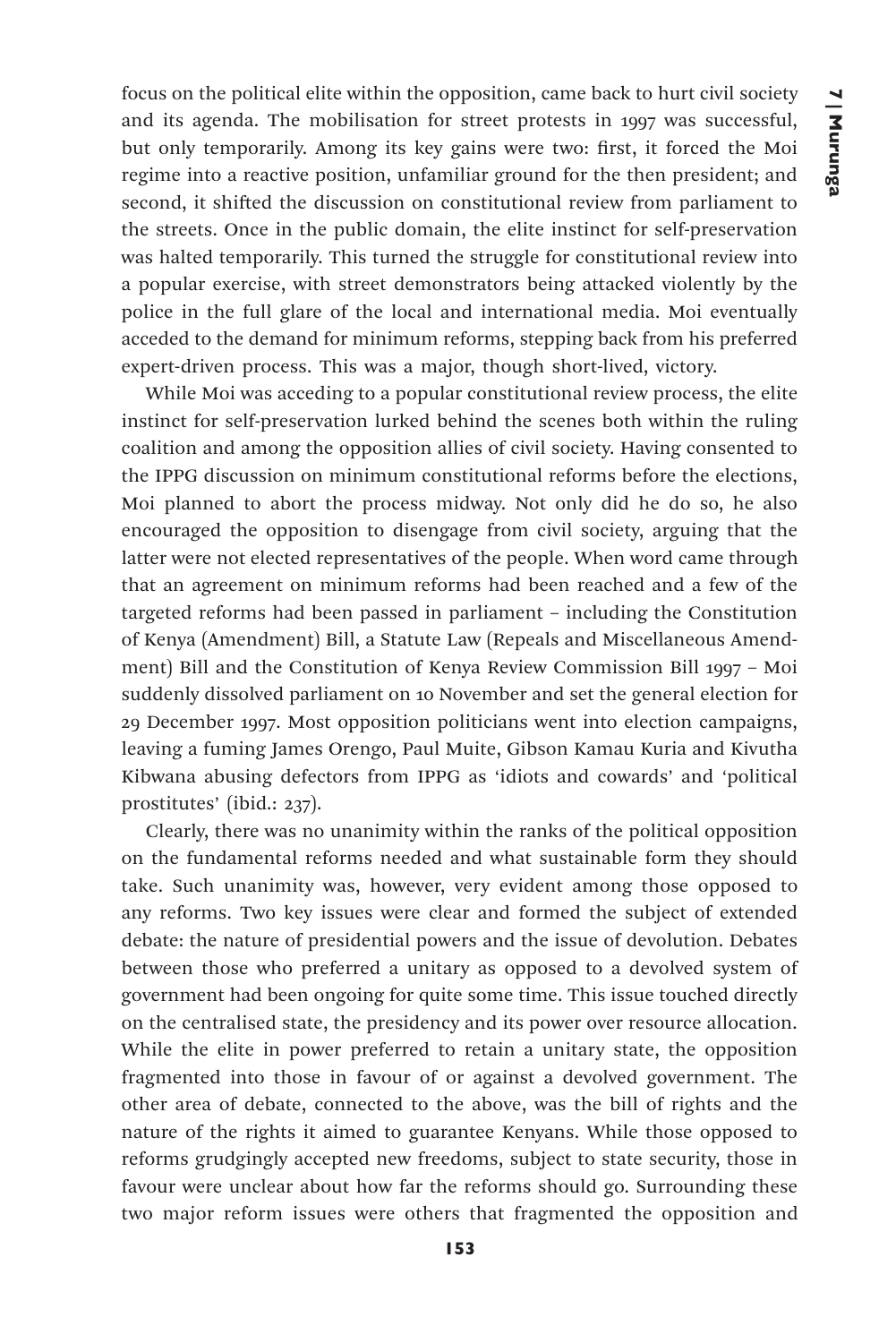rendered their collective voice weak. The resulting discussions reflected the fragile alliance that civil society and the opposition had created after losing the 1997 elections to Moi.

### Elites and the tribulations of a constitutional commission

The constitutional reform process after 1998 followed the framework elaborated in the Constitution of Kenya Review Commission Act of 1997. Civil society and opposition forces that had fallen out following the aborted IPPG meetings reconvened in 1999 when parliament jump-started the review process. But they came back less in the form of a formalised alliance for constitutional review than as different factions each bumping into the review process through a series of coincidences. Some of these coincidences thrust the groups together while others divided them. This is a familiar story that has defined elite behaviour in Kenya in or out of power, and one that has been told in greater detail in numerous publications by participants in the review process, including Yash Pal Ghai (Chapter 6 in this volume), P. L. O. Lumumba (2008) and Zein Abubakar (2013).

From 1999, the political manoeuvring and elite interests of the time shifted politics in a different direction. The first change was apparent in the context of political realignment, with Raila Odinga's National Democratic Party (NDP) joining an alliance with KANU to give that coalition a majority in parliament. KANU's ability to control the legislative agenda that had been whittled down at the election was re-established. As a consequence, a parliamentary motion was passed in 1999 that set up the parliamentary select committee for constitutional review, on which Raila Odinga was appointed chair. Subsequently, the committee issued a report recommending that a fifteen-member committee be appointed by parliament and chaired by someone to be selected by the president to commence the review process. It seemed at this point that Raila Odinga was amenable to an expert-driven review process. Eventually, it was through this process that Professor Yash Pal Ghai was approached to chair the Constitution of Kenya Review Commission (CKRC).

The faith-based groups, on the other hand, led by the secretary general of the National Council of the Churches of Kenya, Mutava Musyimi, was organising an alternative review process around the Ufungamano Initiative. They were supported by broad segments of the opposition and civil society, especially those politicians in DP such as Kiraitu Murungi who had boycotted the Raila Odinga-led select committee. They in turn established a People's Commission of Kenya, dubbed the Ufungamano Initiative, led by Dr Oki Ooko Ombaka.

When the two parallel commissions were amalgamated under the leadership of Ghai, deputised by Oki Ooko Ombaka, they proceeded in an uneasy manner to conduct a people-driven constitutional review process. The uneasiness stemmed from several sources, partly because of the difficulties in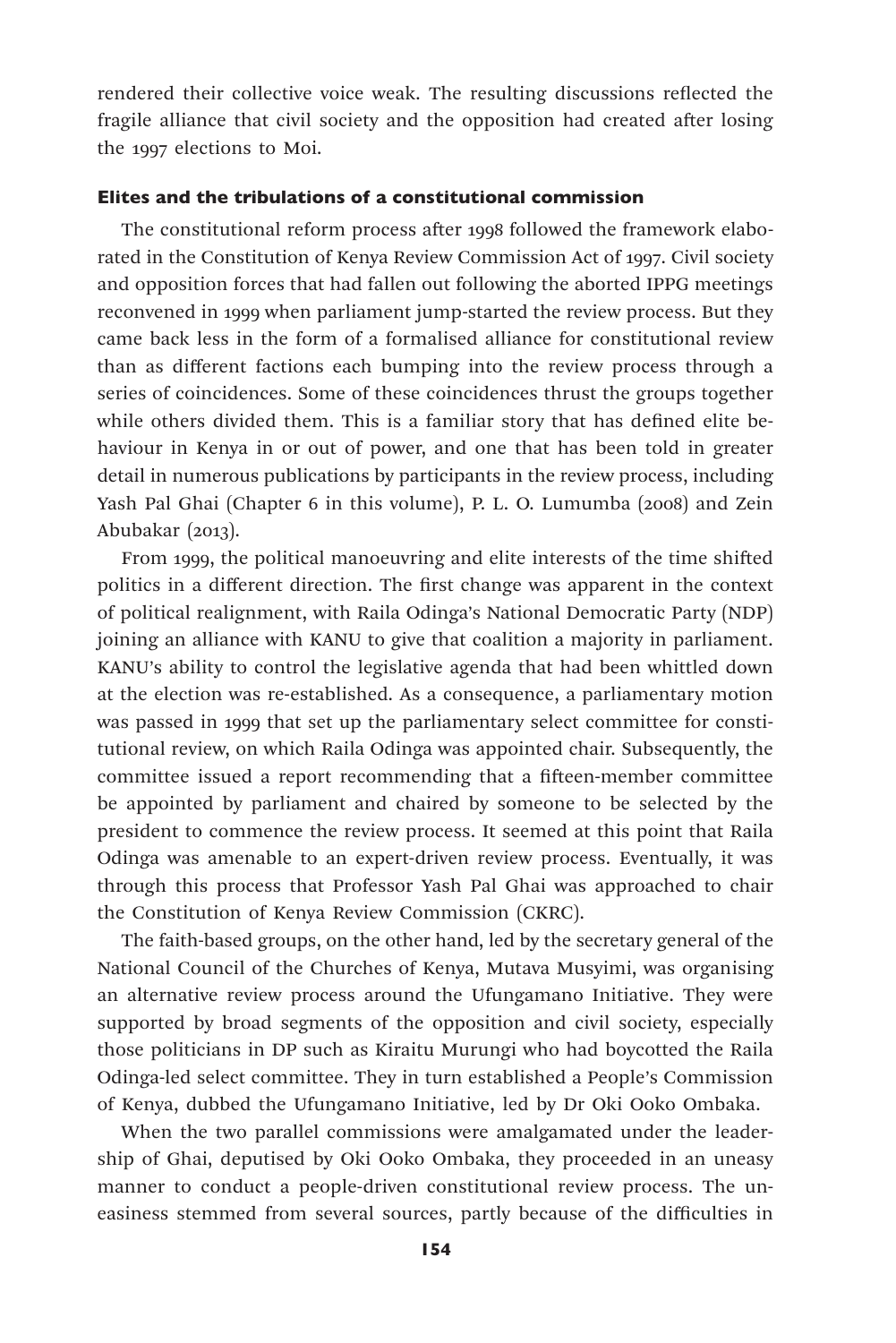merging the two initiatives, but also because of the interests, actions and behaviour of some of the commissioners. Some of the commissioners had avaricious intentions, insisting on huge allowances and overly comfortable travel conditions and filing exaggerated travel claims. In addition, it soon became clear that some commissioners were in fact moles planted within the CKRC by different elite interests seeking to subvert the process in order to ensure their own survival. It is no secret that segments of the ruling elite in KANU and its allies remained strongly opposed to this people-driven process, dismissing it as a waste of resources. They sought out any information they could use to cast the commission in a bad light and launched attacks that were diversionary and aimed at sidetracking the review process to benefit the ruling elite's desire for self-preservation. The views collected in the wide national exercise and the elements of information leaking from the private discussions of the commission clearly suggested a draft constitution that would torpedo the elite from power. To facilitate a counterattack and delegitimise the CKRC, the elite relied on their spies within the commission who leaked private discussions and documents to stay abreast of developments.

Several notable figures within the review commission, including P. L. O. Lumumba and Yash Pal Ghai, have directly and publicly singled out Keriako Tobiko for 'constantly report[ing] to the President and some ministers [CKRC's internal discussions], in clear breach of confidentiality and impartiality' (Ghai 2011). These leaks served the political elite well, for example former cabinet minister Mr Julius Sunkuli. In one bizarre incident, the commission was in private session, proofreading the draft constitution, when it was reported in the news that President Moi, at a public rally in Kajiado, had dismissed the draft as terrible and had claimed that it contained un-African things. This theme of un-African clauses was picked up later by William Ruto and the faith-based organisations when they mobilised against the draft constitution during the referendum in 2010. But in this particular instance, Moi had dismissed a draft that was not yet complete and not yet in the public domain (Ghai 2012; Lumumba 2008: 84). Many other politicians went on to mount sustained attacks not just on the draft but also on some commissioners who were perceived as resisting elite attempts to torpedo the process. Yash Pal Ghai, for example, was attacked by no less a person than President Moi for being a foreigner, despite the fact that he held a valid Kenyan passport issued by Moi's government. In a strange turn of events, he was also later fervently attacked by Kiraitu Murungi and Paul Muite when the National Alliance Rainbow Coalition (NARC) was in power for refusing to alter the provisions of the draft constitution (Murunga and Nasong'o 2006: 18).

The attempts by the political elite to interfere with and ultimately scupper the constitutional review process did not end with KANU. By the second half of 2002, the focus had shifted, once again, to elections. The review process did not register on the radar. Instead, what did register were the elite interests that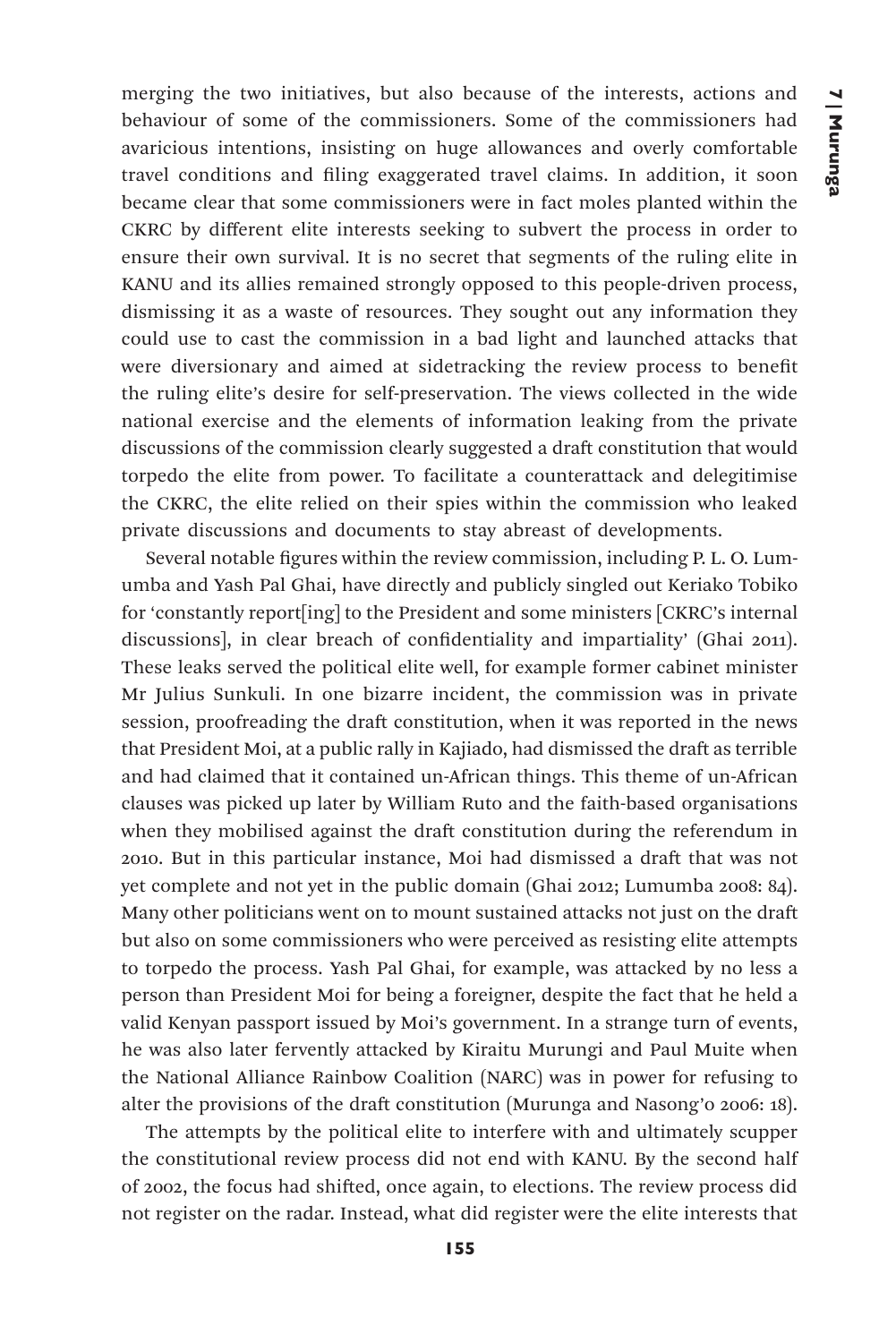elections channelled and the opportunities they could open up for those in opposition. The signs were clear: KANU's alliance with NDP was faltering in the face of Moi's attempt to unilaterally nominate his heir, Uhuru Kenyatta. That eventuality gave hope to the emerging opposition alliance crafted around Mwai Kibaki, Charity Ngilu and Wamalwa Kijana. Instincts for self-preservation were high, and both opposition politicians and KANU were united in seizing the moment. While KANU saw the chance to halt the review process by dissolving parliament on 27 October 2002, the opposition was clear that it was not going to offer KANU another extra day in power. Both, however, were driven by the desire to benefit from an old constitutional dispensation and were united in halting the National Constitutional Conference set for 28 October.

# NARC turncoats and the content of the 2010 constitution

The 2002 elections were won by NARC, an alliance that brought together the old Kikuyu capital coalescing around Kibaki's DP, the historic opposition led by Raila Odinga, and a splinter group from KANU led by George Saitoti and supported by earlier rebels such as Simeon Nyachae who felt ignored when Moi unilaterally anointed Uhuru Kenyatta as his heir. This group formed a fragile coalition united by their grievances against Moi and little else. The old Kikuyu capital, however, had the upper hand given the endorsement of Mwai Kibaki as presidential candidate and his eventual win against Uhuru Kenyatta with a huge margin. In this group were the old elite of the Kenyatta era, including John Michuki, who had made a name for himself and a fortune as a colonial loyalist and a key part of the Kenyatta-era provincial administration structure discussed earlier.

Once Kibaki was sworn into power, two things became clear. First, signs of internal conflicts emerged within the coalition that touched directly on the constitution-making process. Second, these conflicts would soon be exacerbated by the return of the old Kikuyu capital that Kibaki represented. The reconciliation between Kibaki and Njenga Karume, Kibaki's friend and former ally in the DP, was an initial sign. Later, when Kibaki fell out with Raila Odinga, he went to form an alliance with Nyachae and a segment of KANU that included Nicholas Biwott. Thus, the constitution-making process would soon face challenges similar to those the exiting KANU had generated in order to torpedo the process, thereby influencing the content of the constitution delivered in 2010.

NARC had promised to deliver a new constitution to Kenyans within the first 100 days of their government. Aspects of this promise were entrenched in the gentlemen's memorandum of understanding between coalition members. But signs that this would not happen emerged when a portion of the ruling coalition, led primarily by Kiraitu Murungi, manoeuvred to replace Raila Odinga, a key member of the coalition, with Paul Muite, an outsider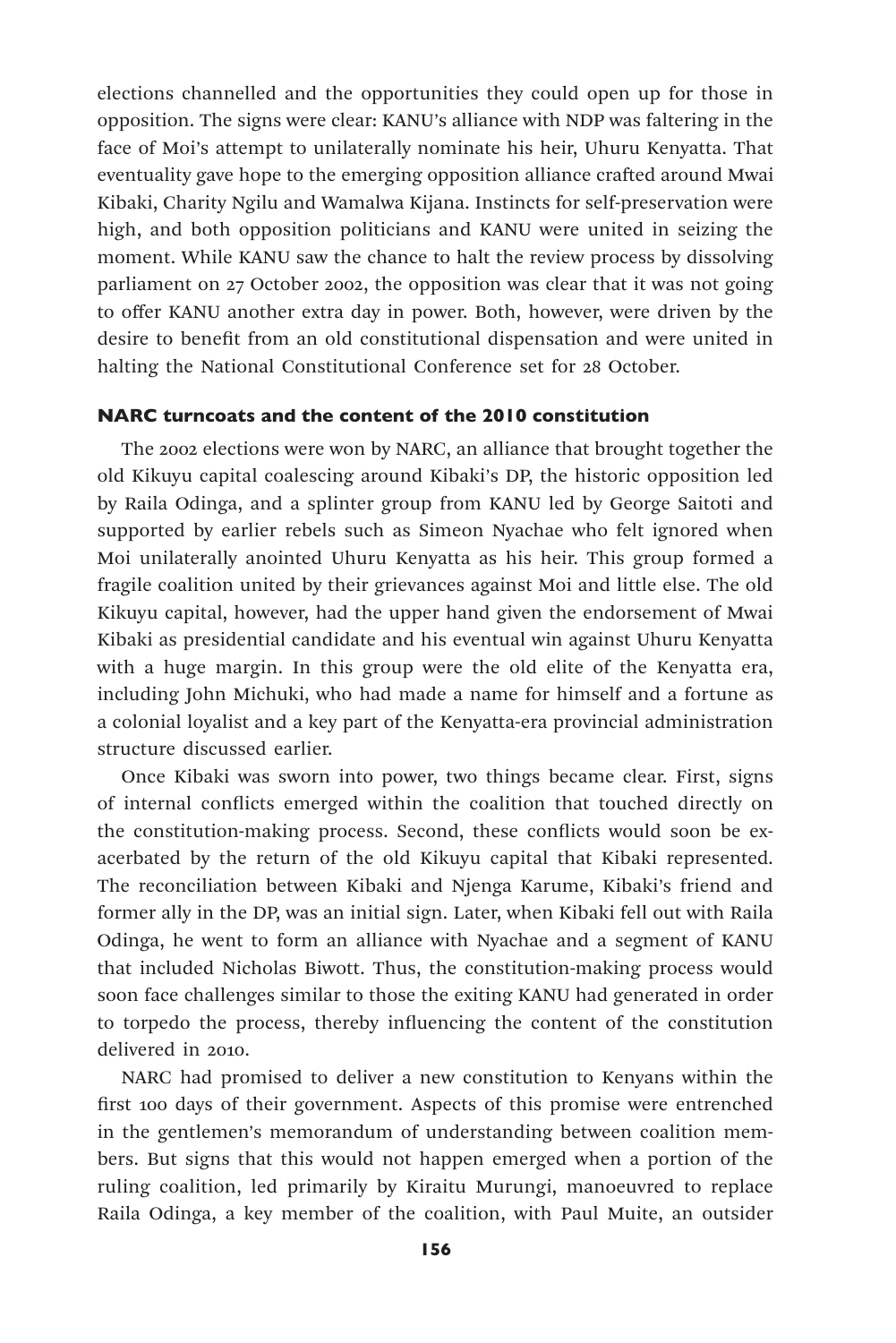who belonged to the Safina party and had campaigned against NARC as chair of the parliamentary select committee. Muite assumed the leadership of the committee, and for a while he warmed up to this role by vocally supporting the Kikuyu right to power, for example at a public rally in Kiambu (Murunga and Nasong'o 2006: 13–15). But he soon fell out with the old Kikuyu capital and re-emerged as a strong proponent of the new constitution.

In spite of a pre-election agreement on shared appointments of people into public office, the Raila-led side of the coalition was short-changed. This was facilitated by the return to prominence of the old Kikuyu capital, which was driven by a hatred of Moi, not by a desire for constitutional reform. As such, it was in their interests to preserve, as much as possible, the structure that Moi had created. All indications therefore suggested that they would be resistant to any radical change of the constitution. Indeed, this became apparent when there was little movement on the promise to deliver a new constitution within 100 days. Subsequently, the Kibaki government procrastinated repeatedly and eventually ignored the process as 2004 came to an end.

Instead, the elite began to restructure the state in their own image, with complete disregard for the promise of constitutional review. In an article entitled 'Queries on Kibaki's "wise men"', published in the *Daily Nation* on 8 February 2003, David Makali raised this issue. He named Harris Mule, Joe Wanjui and George Muhoho directly as Kibaki's 'wise men', sitting on the tenth floor of the president's office at Harambee House and 'sifting through curriculum vitae to fill key parastatal and other offices' that were being created in a one-sided NARC restructuring of the sector. With respect to civil service appointments, he concluded that there was a danger that this process would 'leave some communities and the segments of the population feeling slighted'. Makali was on firm ground because, in the previous week, the Kibaki government had appointed permanent secretaries in a manner that did not indicate a break with the old KANU kleptocratic behaviour. Some of the appointments sidestepped the Public Service Commission, which 'is mandated to recruit civil servants'. Singling out the appointment of Mr Matere Keriri as controller of State House and private secretary to the president, Makali pointed out that he was well over the mandatory retirement age. In fact, this appointment represented the return to power of Kibaki's old boy network. Not only was Keriri a member of the old Kikuyu elite, who 'was in the public service as far back as 1968, along with Kenneth Matiba, John Michuki, Joab Omino and Mwai Kibaki', he was also 'a business associate of the President' (Makali 2003).

In other words, the elite in power under the Kibaki regime was not new. Rather, it was very much a 'power elite who were weaned on the KANU way of politics, and [were] set to ensure continuity rather than a clean break with the past' (Murunga and Nasong'o 2006: 12). In their hands, the constitutional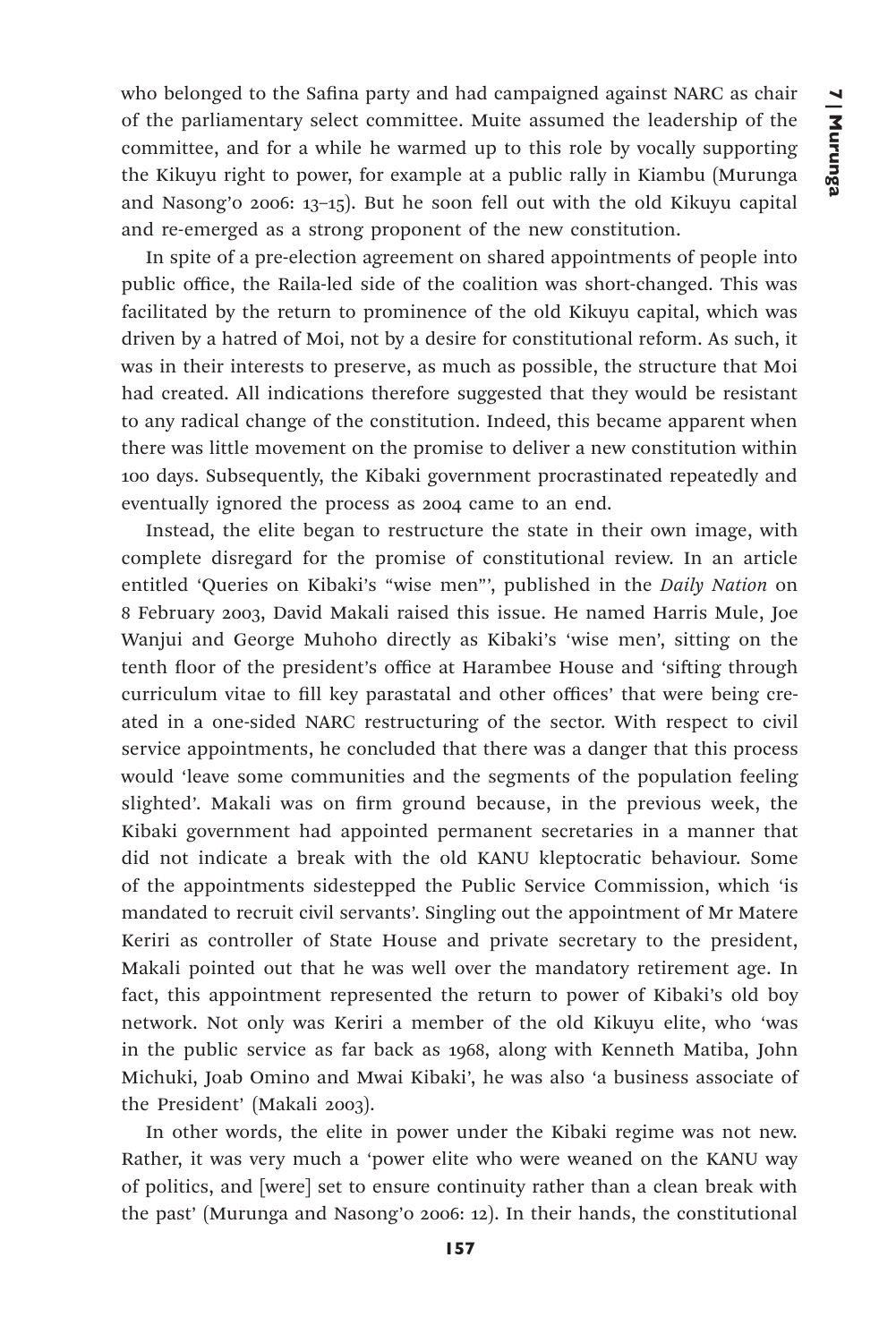review process suffered even greater disruptions. It was no longer in their selfinterest to devolve power from the presidency. Thus, whereas Kibaki and Kiraitu Murungi had condemned the presidency as 'imperial' when they gave their views on behalf of DP to the CKRC, on their assumption of power, Murungi became a key defender of the imperial presidency. And the cabinet arrangement worked well to frustrate the CKRC, with the Finance Minister, the Minister for Internal Security (with responsibility for the provincial administration) and Minister for Constitutional Affairs being turncoat apologists for the imperial presidency. Eventually, Murungi led the team that blocked the Bomas draft constitution and launched a vicious campaign to humiliate Ghai.

Most delegates at Bomas, and Kenyans in general, had no problem with more than three-quarters of the provisions of the Bomas draft constitution. The issues that emerged as contentious were largely those engineered by those in government who reversed their position on the provisions they had recommended when the CKRC was collecting views. By March 2004, those contentious issues had narrowed to three: executive authority, the devolution of powers, and transitional and consequential arrangements. While one side preferred an executive president who was head of state and government and who in turn appointed a prime minister, others preferred a prime minister as head of government. While some wanted a government centralised in Nairobi, others preferred a devolved system in which regional governments enjoyed a modicum of control over regional resources. Eventually, the government rejected the Bomas process and walked out. They went on to rework the draft through a process led by Amos Wako, then attorney general, and presented what was known as the Wako draft at a referendum in 2005. The draft was roundly defeated.

The challenge of developing elite consensus continued to stalk the constitution-making process until the post-election violence woke them from their slumber. In the wake of the constitutional moment presented by the mediation process that followed on from the post-election violence (see Chapter 3), the elite were forced by the prevailing circumstances to the negotiating table to cobble together a document that broadly reflected their divergent interests on the key contentious issues. Four are of immediate interest here: the issue of executive authority, devolution, the bill of rights and security. To ensure the conclusion of this process, an act of parliament was enacted with self-triggering clauses that could not be ignored or halted. This forced the recalcitrant elite into compromises. At the end of the process, the task fell on the Committee of Experts and the parliamentary select committee to mediate competing interests and to produce the document that was put to a referendum in 2010.

*The effects of elite interests on content* The provision on executive authority was, for instance, traded off with that on devolution. The progressive forces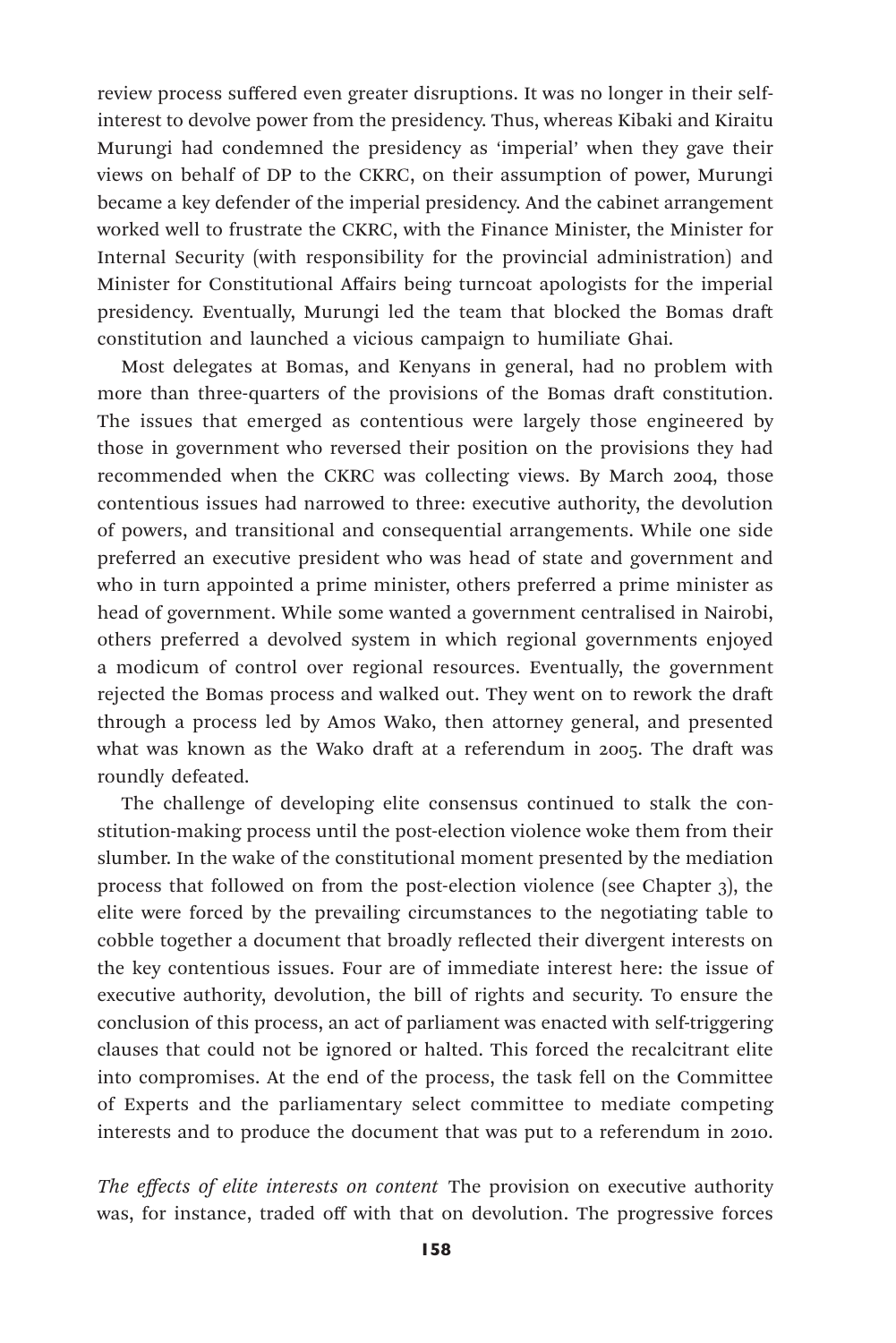conceded to an executive presidential system in exchange for the conservative groups accepting the retention of a devolved system of government. As such, these two provisions have continued to sit uncomfortably together in the constitution, even during implementation. This situation represented a major victory for the conservative forces because it allowed them to retain a number of key controls over the devolved system. After they won the 2013 general elections, that control proved useful as it has been used whenever opportunity allows to claw back the independence of the county governments. A variety of tricks have been used to do this, such as rendering the transitional authority ineffective and seeking to exercise financial oversight and control over counties, including through the appointment and entrenching of executive powers in county commissioners. The unease generated by these provisions of the constitution continues to fuel debate over the independence of the county governments, the role of the senate, and the implications of the new constitution for the wage bill.

The bill of rights was obviously a major victory for the progressive forces. It contributes greatly to the possibility of making Kenya a democratic state by recognising the human rights and fundamental freedoms of all Kenyans. More importantly, it confers and defends the rights of a diversity of Kenyans in a way that was not possible in the previous constitutions. The greatest scar of the old constitution was the enactment in 1966 of the Preservation of Public Security Act, under whose authority people were detained and their rights abused. The new constitution enjoins all government institutions to respect, defend and protect these rights. The conservative forces attempted to reduce these rights in three main ways: first, by reference to the bogeymen of gays and lesbians, whom they dubbed un-African and a threat to family values. In the 'no' campaigns, this was cited as a reason not to vote for the whole constitution, even though this constitution is more explicit in its definition of marriage as being between a man and a woman. Second, the faith-based organisations, in addition to speaking out on the gay and lesbian issue, attempted to incite people regarding the so-called dangers of Islamisation, as the constitution conceded the rights of the Kadhi courts. Three, the political elite in power, together with the 'securocrats', tried, but failed, to limit the bill of rights by insisting that it should be subject to state security considerations.

Elite interests regarding security have loomed large in the discussions on the constitution, from its draft form to the promulgated version. To date, not too many Kenyans can fathom the idea of a security arrangement independent of everyday control by the president, as has been articulated within the provincial administration framework discussed earlier. For instance, writing in the *Daily Nation*, a senior media personality complained about rampant insecurity and associated it with the fact that the new security architecture does not give the president powers to hire and fire. He argued that 'the very notion of a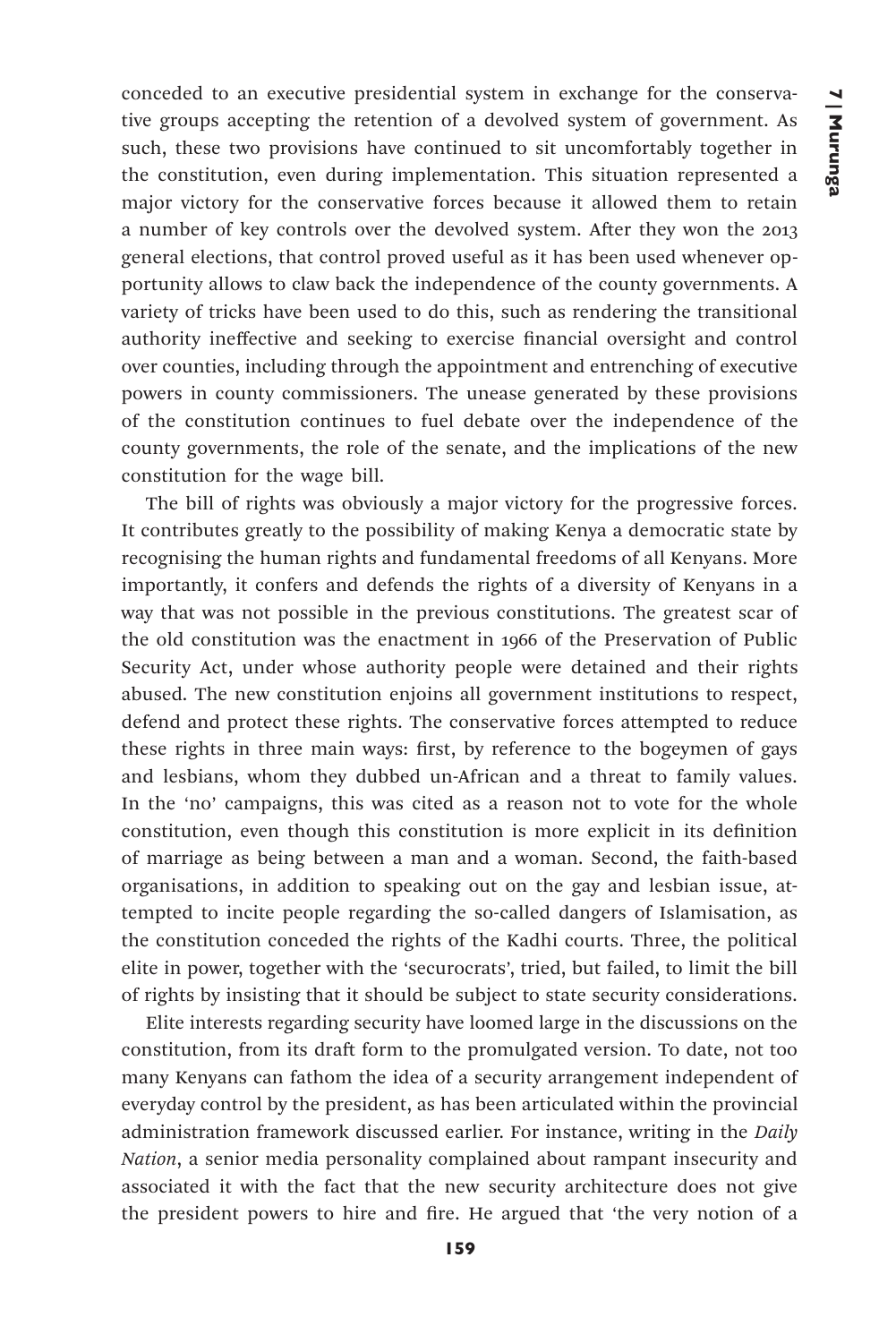commander-in-chief who can't command, hire and fire is ridiculous', and concluded that the constitution has 'made the president very close to powerless' (Mathiu 2014). This obvious misreading of the security architecture of the new constitution reflects the nature of elite debates relating to the security sector during the process of constitution-making and represents a continuing mobilisation to put security matters in the unilateral hands of the president.

In fact, elite trade-offs during the constitution-making process left rather progressive provisions for the security sector (see also Chapter 8). First, it subordinated national security organs to civilian authority and required them to perform their functions with the utmost respect for the rule of law, democracy, human rights and fundamental freedoms. These provisions borrow from the bill of rights, which sets the spirit of the constitution on the issue of basic freedoms. To achieve this, a security architecture that facilitates those freedoms was needed, and therefore the constitution mandates reforms in the security sector. For a start, it establishes the National Security Council with the president as its head and allocates it 'supervisory control' over national security organs. However, it accords the inspector general of police independent command over the National Police Service, while at the same time locating some of his administrative tasks within the framework of the National Police Service Commission. Finally, it also establishes the Independent Policing Oversight Authority, through which civilian oversight is exercised.

### Conclusion

This chapter has attempted a historical reflection on the nature of elite interests, their shifting nature, and how they have had an impact on the constitution-making process leading to the 2010 constitution. Kenya's political elites have permanent interests, which are framed in personal terms and constantly refer to personal gains. They have a sense of entitlement to power in Kenya and treat their presence in national circles as a right. While they express group interests, there is no consensus on what interests they front collectively. As a result, they often operate through factions. However, their desire to acquire power and retain it are permanent features of elite interests. The constitution in Kenya has historically facilitated such access; when it did not, the Kenyan elite has historically used extra-constitutional means to further their interests. This framework of operation explains Kenya's many attempts at constitutional review, which often suffered from procrastination due to conflicting elite interests. Eventually, when a constitution was cobbled together and promulgated, the imprint of elite machinations remained clear. In this chapter, we have used four areas of contention to illustrate this influence.

The examples of provisions on executive authority, devolution, the bill of rights and security reforms illustrate the way in which elite compromises gave varied outcomes in terms of the content of the 2010 constitution. Other areas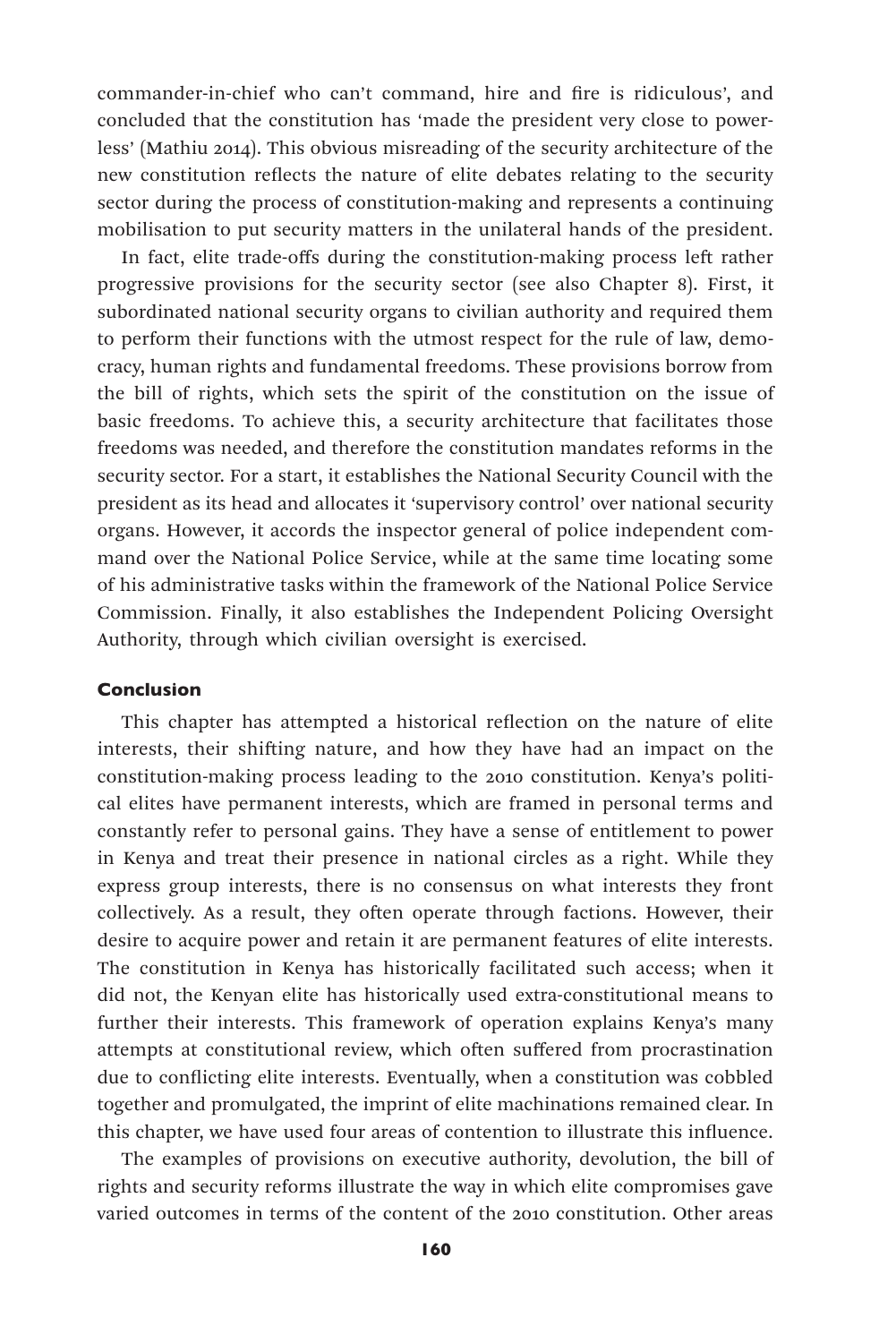reflect the imprint of trade-offs and compromises resulting from entrenched or shifting interests. For instance, whereas some elite groups had initially supported the draft policy on land, an important core issue in the welfare of the people they represented, they lined up to reject the constitution by erroneously citing non-existent clauses mandating that women must inherit land from their parents. However, this example of women and land reveals the character of elite views on gender. Closely associated with this retrogressive thinking on gender are numerous citations of un-African clauses that threaten family values. These were used to mobilise against the draft during the referendum. The arguments presented by religious groups on this subject reveal how individual and institutional interests influenced the final draft of the constitution.

# References

- Abubakar, Z. (2013) 'Memory, identity and pluralism in Kenya's constitution building process'. In Y. P. Ghai and J. C. Ghai (eds) *Ethnicity, Nationhood and Pluralism: Kenyan perspectives*. Ottawa and Nairobi: Global Centre for Pluralism and Katiba Institute, pp. 21–45.
- Ajulu, R. (2000) 'Thinking through the crisis of democratisation in Kenya: a response to Adar and Murunga'. *African Sociological Review* 4(2): 133–57.
- (2002) 'Politicised ethnicity, competitive politics and conflict in Kenya: a historical perspective'. *African Studies* 61(2): 251–68.
- Ake, C. (1978) *Revolutionary Pressures in Africa*. London: Zed Books.
- Barkan, J. D. (1992) 'The rise and fall of a governance realm in Kenya'. In G. Hyden and M. Bratton (eds) *Governance and Politics in Africa*. Boulder, CO: Lynne Rienner Publishers, pp. 167–92.
- Branch, D. and N. Cheeseman (2006) 'The politics of control in Kenya: understanding the bureaucratic–executive state, 1952–78'. *Review of African Political Economy* 33(107): 11–31.
- Chege, M. (1998) 'Introducing race as a variable into the political economy of Kenya debate: an incendiary idea'. *African Affairs* 97(387): 209–30.
- Fanon, F. (1963) *The Wretched of the Earth*. New York, NY: Grove Press.
- Ghai, Y. P. (2011) 'Is Tobiko fit to be

director of public prosecutions?' *The Star*, 17 May. Available at www.the-star. co.ke/news/article-63417/tobiko-fit-bedirector-public-prosecutions.

- (2012) 'Exercising power under constitution'. *The Star*, 17 January. Available at www.the-star.co.ke/news/ article-33899/exercising-power-underconstitution.
- Holmquist, F. W., F. S. Weaver and M. D. Ford (1994) 'The structural development of Kenya's political economy'. *African Studies Review* 37(1): 69–105.
- Ihonvbere, J. (2000) 'How to make an undemocratic constitution: the Nigerian example'. *Third World Quarterly* 21(2): 343–66.
- Karimi, J. and P. Ochieng (1980) *The Kenyatta Succession*. Nairobi: Transafrica.
- Laakso, L. and A. Olukoshi (1996) 'The crisis of the post-colonial nation-state project in Africa'. In A. Olukoshi and L. Laakso (eds) *Challenges of the Nation-State in Africa*. Uppsala: Nordiska Afrikainstitutet, pp. 7–39.
- Lumumba, P. L. O. (2008) *Kenya's Quest for a Constitution: The postponed promise*. Nairobi: Jomo Kenyatta Foundation.
- Makali, D. (2003) 'Queries on Kibaki's "wise men"'. *Daily Nation*, 8 February.
- Mathiu, M. (2014) 'Why elect a president and then deny him the powers to protect Kenyans?' *Daily*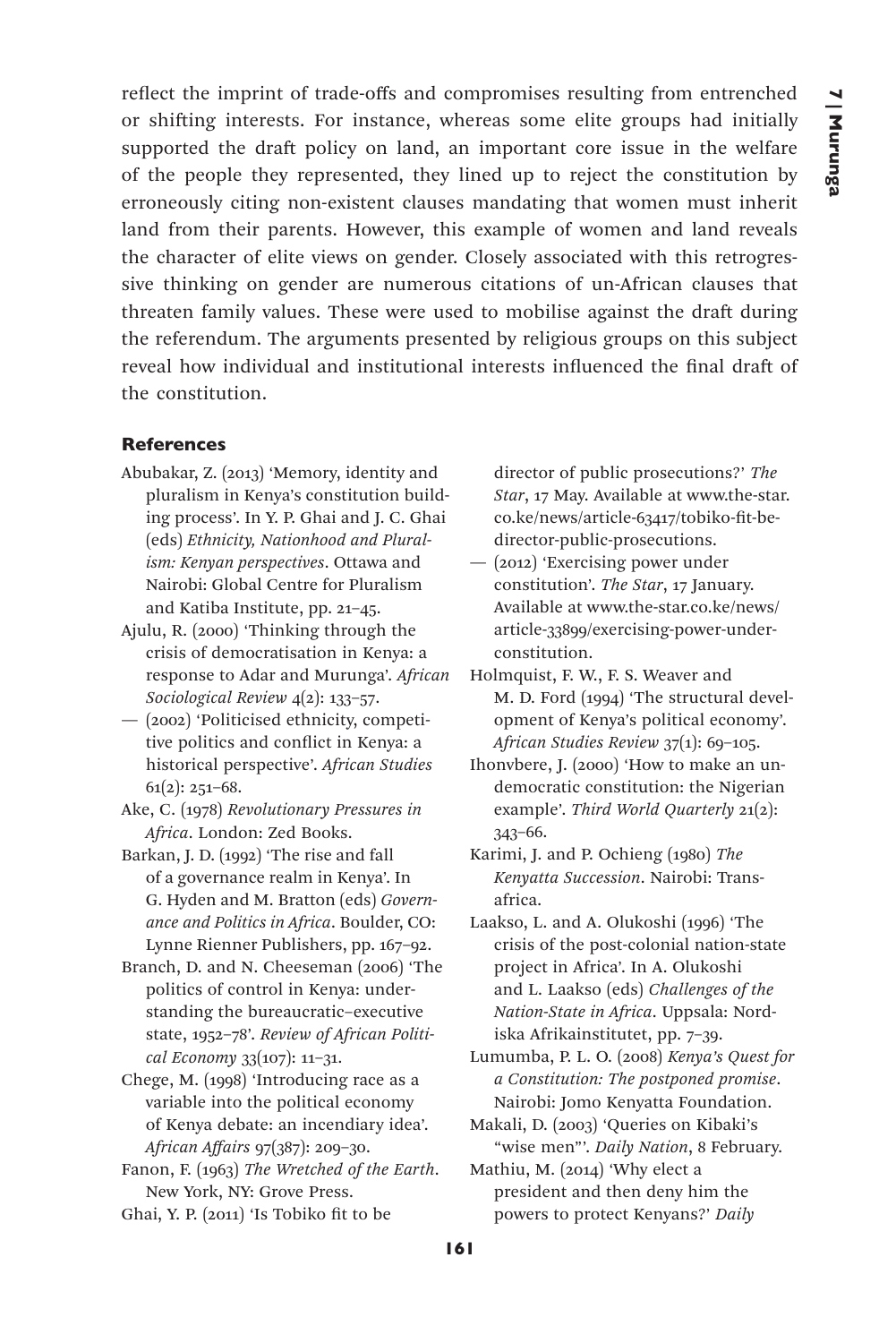*Nation*, 6 March. Available at http:// mobile.nation.co.ke/blogs/Whyelect-a-president-and-then-deny/-/ 1949942/2233714/-/format/xhtml/-/ jacjelz/-/index.html.

- Morton, A. (1998) *Moi: The making of an African statesman*. London: Michael O'Mara Books.
- Mueller, S. D. (1984) 'Government and opposition in Kenya, 1966–1969'. *Journal of Modern African Studies* 22(3): 399–427.
- Murunga, G. R. (2004) 'The state, its reform and the question of legitimacy in Kenya'. *Identity, Culture and Politics* 5(1&2): 179–206.
- (2007) 'Governance and the politics of structural adjustment in Kenya'. In G. R. Murunga and S. Nasong'o (eds) *Kenya: The struggle for democracy*. London and Dakar: Zed Books and Codesria, pp. 263–300.
- and S. Nasong'o (2006) 'Bent on self-destruction: the Kibaki regime in Kenya'. *Journal of Contemporary African Studies* 24(1): 1–28.
- Mutua, M. (2008) *Kenya's Quest for Democracy: Taming leviathan*. Boulder, CO: Lynne Rienner Publishers.
- Mutunga, W. (1999) *Constitution-making from the Middle: Civil society and transition politics in Kenya, 1992–1997*. Nairobi and Harare: SAREAT and **MWENGO**
- Ngunyi, M. (1996) 'Resuscitating the Majimbo project: the politics of deconstructing the unitary state in Kenya'. In A. Olukoshi and L. Laakso (eds) *Challenges of the Nation-State in Africa*. Uppsala: Nordiska Afrikainstitutet, pp. 183–212.
- Nwonwu, F. and D. Kotze (2008) 'Introduction'. In F. Nwonwu and D. Kotze (eds) *African Political Elites*. Pretoria: Africa Institute of South Africa.
- Nyong'o, P. A. (1989) 'State and society in Kenya: the disintegration of the nationalist coalitions and the rise of presidential authoritarianism, 1963–78'. *African Affairs* 88(351): 229–51.
- Okoth-Ogendo, H. W. O. (1972) 'The politics of constitutional change in Kenya since independence, 1963–69'. *African Affairs* 71(282): 9–34.
- Tamarkin, M. (1978) 'The roots of political stability in Kenya'. *African Affairs* 77(308): 297–320.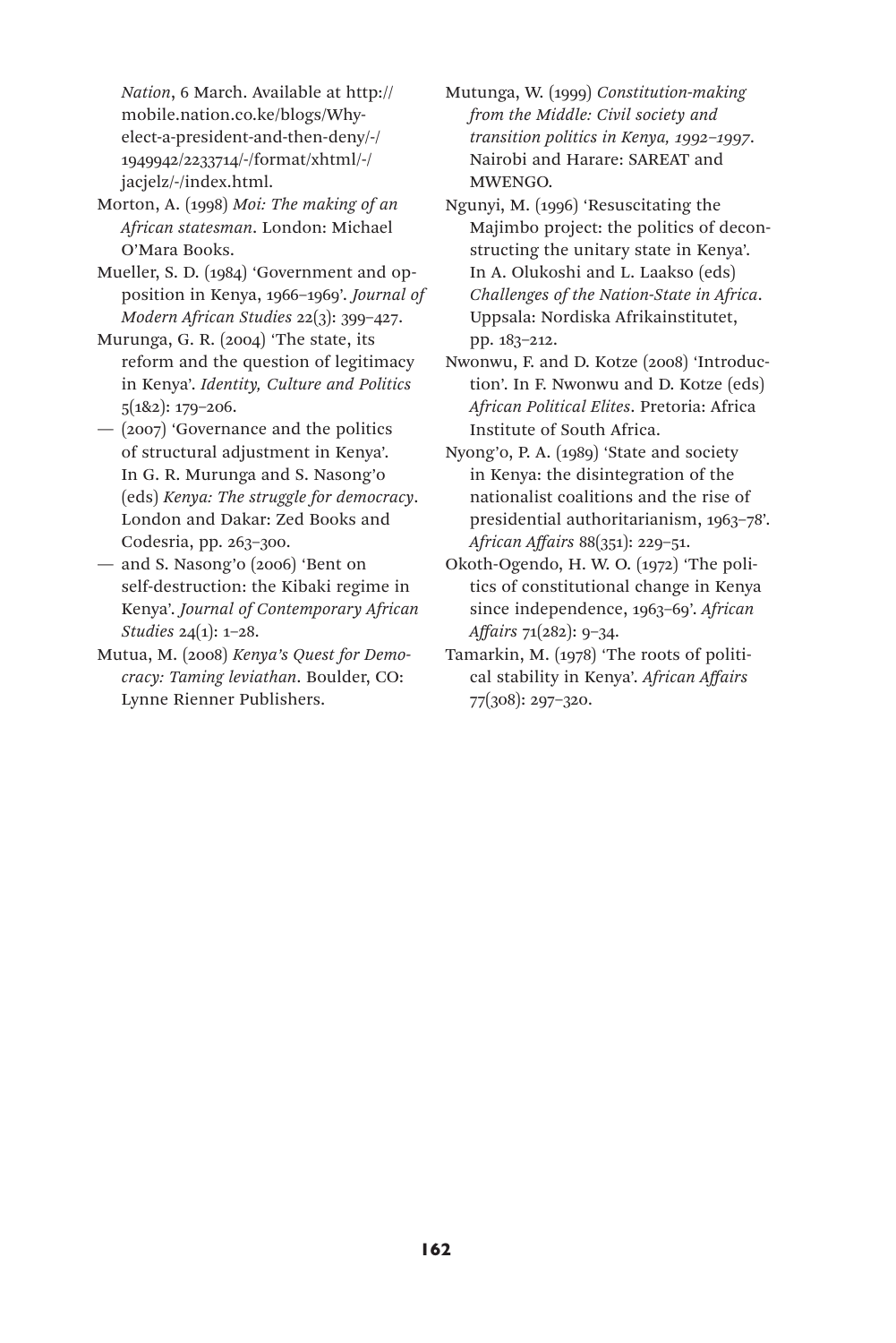# 8 | Security and human rights in the new constitutional order in Kenya

Mutuma Ruteere

The meaning of security and the conduct of security agencies have been part of the struggles for democratisation in Kenya since the formation of the Kenyan state. From colonial times, through the successive presidencies of post-independence Kenya, security has been central to the organisation, exercise and distribution of political and economic power in Kenya. Security agencies have also been the instrument through which the governing elites have guaranteed their survival and secured their privileges. Domination, democratisation and change in Kenya cannot be adequately understood without an examination of the ideas and practices of the governance of security. From colonialism to contemporary Kenya, continuity rather than change describes the dominant security mentalities of the political elites and the practices of the institutions of security. The unfettered powers of the colonial institutions of domination were happily inherited by the leaders of postcolonial Kenya. Consequently, the struggles for democracy and human rights that define the recent history of Kenya have aimed to dismantle the logic, the laws and the institutions that had been deployed against the people for decades.

This chapter examines the changes in the security sector as a lens for understanding how struggles over human rights have shaped public policy in light of the new constitution adopted in 2010. That constitution has been described as one of the most progressive in Africa with regard to human rights provisions. The chapter locates the official framings of security and resistance to this within the context of the construction and operations of the repressive Kenyan state. The chapter provides a critical assessment of the reforms occasioned by a new constitutional order in Kenya and offers tentative conclusions about the policy implications of the expected reconfigurations of security governance.

### Punitive security and the legacies of colonialism

Questions of security cannot be separated from questions of the political theory of the state, the chosen ideology of its elites and the political economy of the society in question. In Hobbesian terms, it can be said that security is the very first moment of state formation. In any state, security is a reflection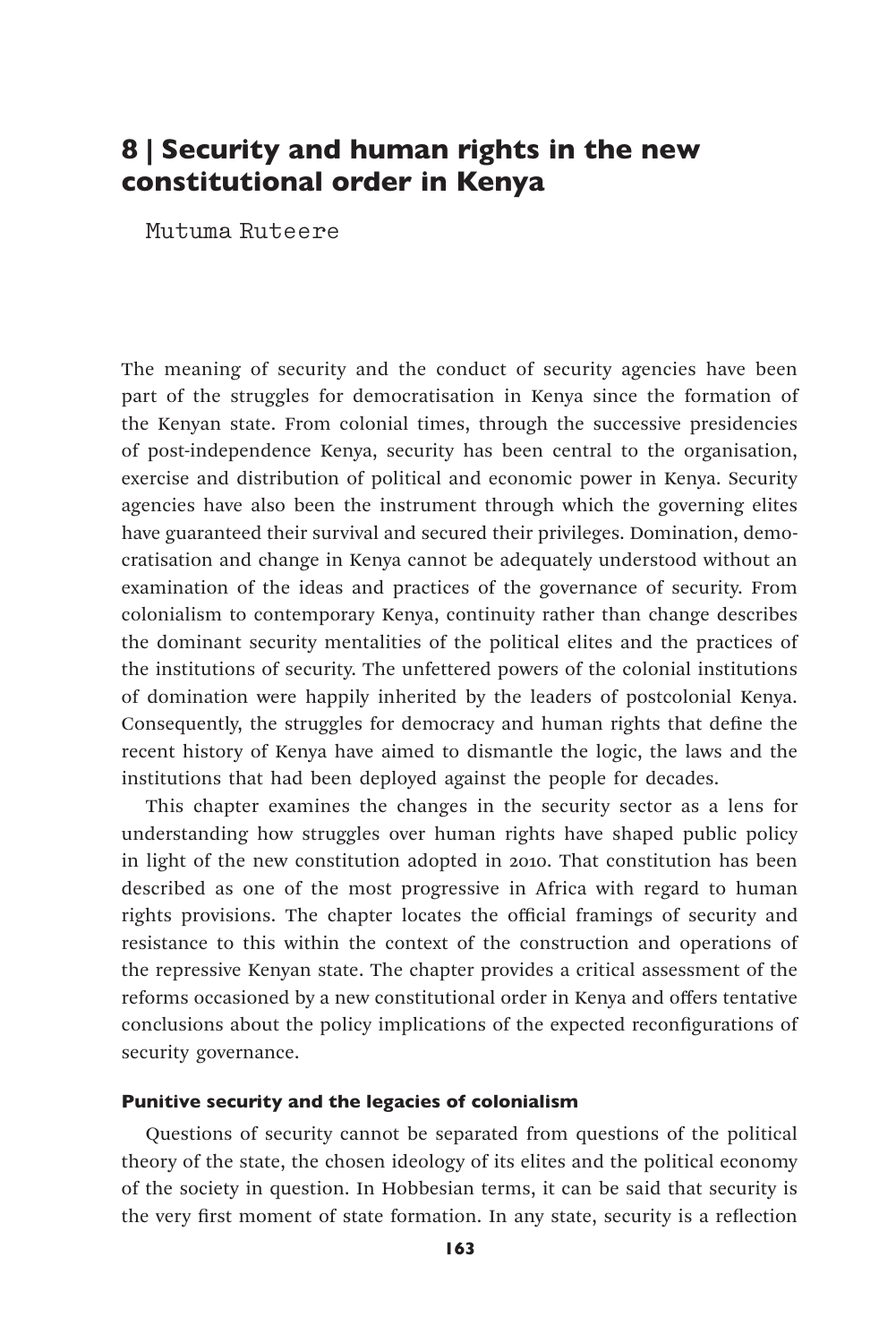of how power is organised, distributed and exercised. Ideas and values of democracy and rights are therefore inextricably bound with security in the modern nation state. Security is a useful analytical entry point into how power is exercised and governed in a society.

In most parts of Africa, and in Kenya specifically, colonial state formation was a violent project. The order of the colonial state was established not by the consent of the African natives, but by the threat and often actual deployment of brutal and punitive violence. Law and order in the colonial state were maintained through the menacing threat and the deployment of actual violence by the colonial police and military forces. As Sir Frederick Lugard, the architect of British imperial policy of indirect rule in Africa, pointed out: 'The maintenance of law and order depends in every country on the power of coercion by force, and is supported by force if collectively defied' (Lugard 1922: 578). As Bruce Berman has noted, the prestige of the colonial state had to be established through numerous pacification expeditions (Berman 1999).

Police forces in the colonies were essentially militarised: the Kiswahili word for both soldier and police officer in Eastern Africa was *askari*. Because British indirect rule in colonies such as Kenya was erected on a framework of governance of the African as a subject of their traditions and ethnic groups, even the recruiting of Africans into the security forces was logically ethnicised. In Kenya, the colonial state recruited heavily from those communities that were seen as less hostile to the colonial project (Throup 1992: 127–57). Ordinarily these militarised police were not deployed to serve in their own areas to avoid the possibility of their loyalties shifting to their ethnic kin.

Like everything else under colonialism, security in colonial Kenya was racialised. From its very beginnings as a trading company, the colonial state administration was constructed on the logic of containment of the African populations in order to protect white settler interests. Indeed, the very first act of colonial conquest, in the form of the construction of the Uganda railway, depended on a mobilisation of violence and force against the resisting African populations. Unsurprisingly, therefore, the police force was among the earliest state institutions established in colonial Kenya; it began in 1896 in the coastal town of Mombasa as a squad to pacify Africans and to pave the way for the construction of the railway (Clayton and Killingray 1989).

The colonised Africans were not allowed into the domain of civil rights – which was reserved for the white settlers – but were ruled through a legal despotism enforced through native authorities by the ever-present threat of the tribal police and other instruments of colonial coercion (Mamdani 1996). According to colonial law and security ideology, the African was a threat to the civil rights and physical security of the white settler. Law and its enforcement were therefore designed to contain the Africans in the rural reserves, away from the urban areas.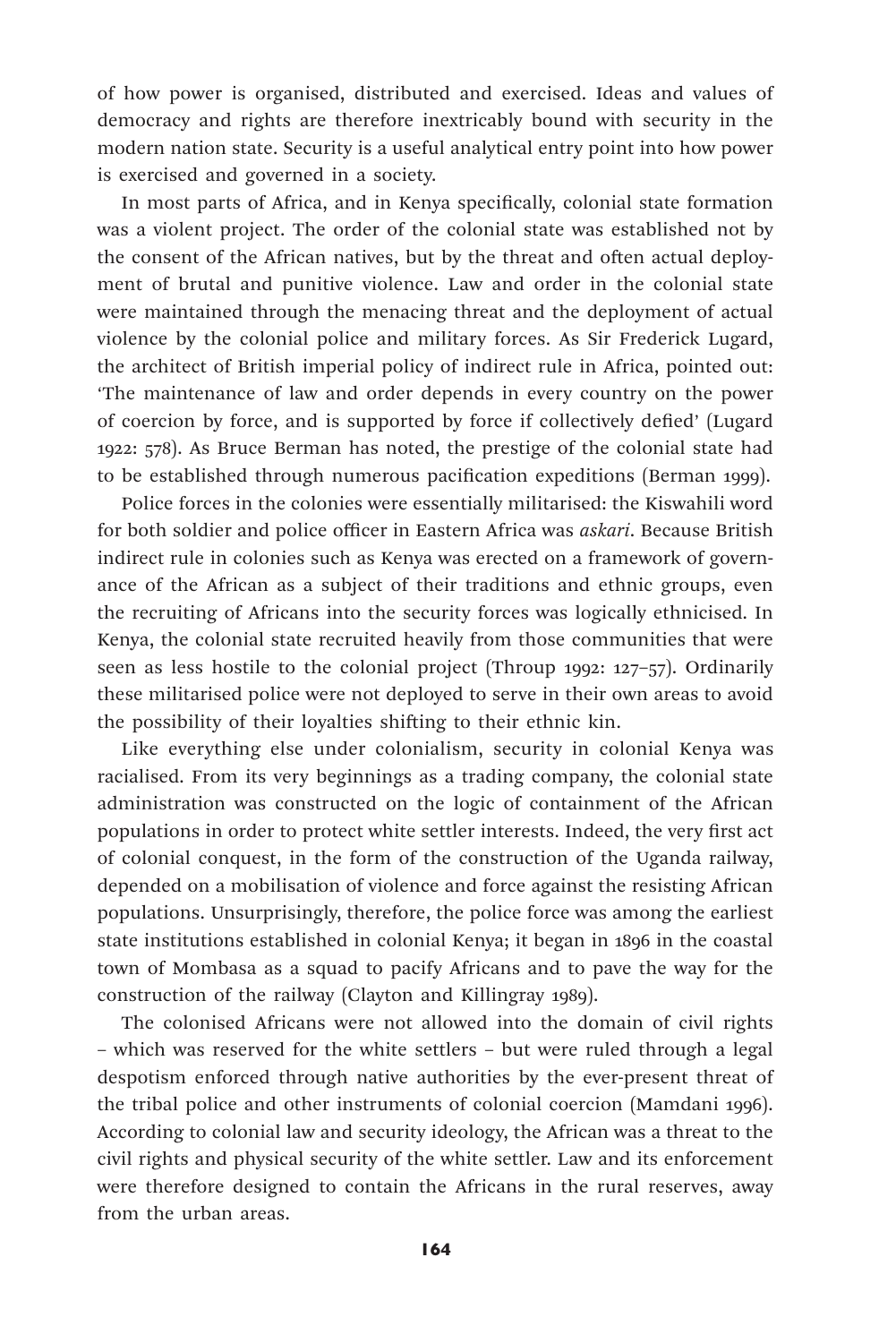This meant that settlement and movement in the urban areas was racialised and closely policed (Mitullah 2003; Omenya and Lubaale 2012). In Nairobi, Africans were restricted to the eastern suburbs of the city, while the more affluent and planned western suburbs were reserved for the whites. The Asians, who were second in the racial colour bar, were restricted to the northern parts of the city, specifically the Parklands area. Police stations were erected in the more wealthy white settlements to protect them from threats from the poor African sections.

Control was exercised both directly and indirectly. In most instances, the colonial administration depended upon the native administration to enforce its domination. Indirect domination depended on the provincial administration through a system of district commissioners, district officers and chiefs. This form of governance sought to legitimise itself as being rooted in tradition, but the indigenous system of control was as brutal as that unleashed directly by the colonial state forces: 'more than the force of tradition, the colonial legacy came to signify a tradition of force' (Mamdani 1996: 52).

To support the provincial administration there was the native police force – in Kenya called the administration police – which was largely located in rural areas. The police agency invested with responsibility for investigating crime – the Kenya Police Force, through its criminal investigations department – was essentially an urban force. The administration police was not engaged in investigating crime, unlike conventional police forces; its role was rather to enforce order.

# Colonial mentalities in postcolonial contexts

The brutal nature of the colonial security forces was further amplified during the conflict at the peak of the independence struggles in the 1950s. In particular, the Mau Mau struggle for independence in the 1950s brought out the worst excesses of the colonial security agencies (Anderson 2005; Elkins 2005).1 As has been noted by many scholars, while independence provided the opportunity for dismantling the colonial state, the new leadership in Kenya was not keen on this course of action. The independent state inherited and perfected the institutions of the colonial state along with the idea of security being the privilege of a select group of elites to the exclusion of the vast majority of the population.

While independence marked the formal end of the colonial state in Kenya, the mentalities of security of the colonial state survived the transition to independence. In fact, the independence government of President Jomo Kenyatta did not produce any new policy document on its vision of security for the citizens of a newly independent state. That policy silence in effect meant that the logic of security remained much the same as it was in colonial times, as did the security infrastructure. The only significant change was the Africanisation of many of the officer positions in both the police and the military that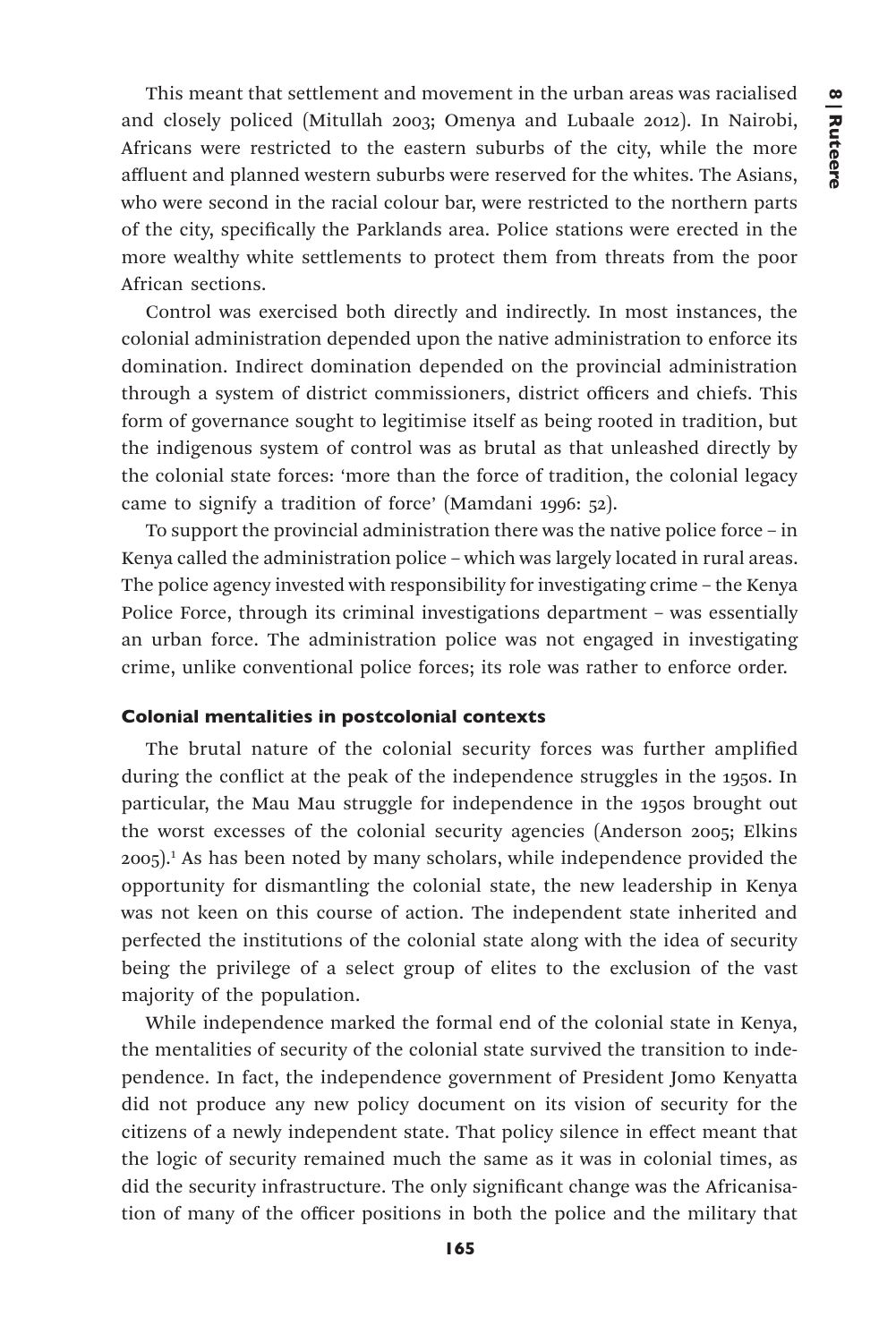had initially been reserved for the British under colonialism (Katumanga 2010; Tamarkin 1978: 297–300).2

Within the first year of independence, a secessionist movement led by the Somali in the Northern Frontier District, who sought to be part of the greater Republic of Somalia, provided the first opportunity for the government to deploy punitive military and police force. For the next three decades, the violence and brutality visited on the residents of the region would become the exemplification of the dominant conception of security (Sheikh 2007).<sup>3</sup> In the name of national security, the Northern Frontier District (renamed the North Eastern Province after independence) would experience massacres and the collective punishment of entire communities by the security forces, recurrent detentions of individuals without trial and an almost total suspension of human rights. This was underpinned by the state of emergency imposed on the region in 1966, turning the region into a police state (KHRC 2009).4 The complete impunity of the security forces was guaranteed by the enactment of the Indemnity Act of 1970 that indemnified them against any claims arising from their actions in the region.

It is tempting to see the situation in the North Eastern Province as a state of exception, particularly in light of the legislation mentioned above. While legalised state violence was restricted to the region, this practice of security quickly became the reality for the rest of the country too, albeit on a smaller scale. Security officers who had experimented with brutality in the North Eastern Province often found a use for their expertise in the policing of other regions.

Under colonialism, state security had been invoked in the service of a racial elite; after independence, it was now invoked and deployed in the service of the governing elite. Although not explicitly stated, at the core of this governing elite was the ethnic elite from the president's community. The genuine challenges of constructing a nation out of the mosaic of different ethnicities, coupled with the infancy of state institutions, became the cover under which the post-independence leadership transformed security into a weapon for the domination and decimation of legitimate political opposition. Governing through the claims of security allowed the state to introduce detention without trial through a 1966 amendment to the Preservation of Public Security Act. The first victims of the introduction of preventive detention were the supporters of the Kenya Peoples Union, the party of the first vice president, Jaramogi Oginga Odinga, who had fallen out with President Kenyatta and resigned in 1966. The clawback of the rights set out in the independence constitution allowed both Kenyatta and his successor, Daniel arap Moi, to silence political opposition through preventive detention. As in the colonial period, law was therefore deployed to give the colour of legitimacy to the violence of the state in the name of security. Even in the management of ordinary crime, violence was the preferred policy intervention, as demonstrated by the tough and violent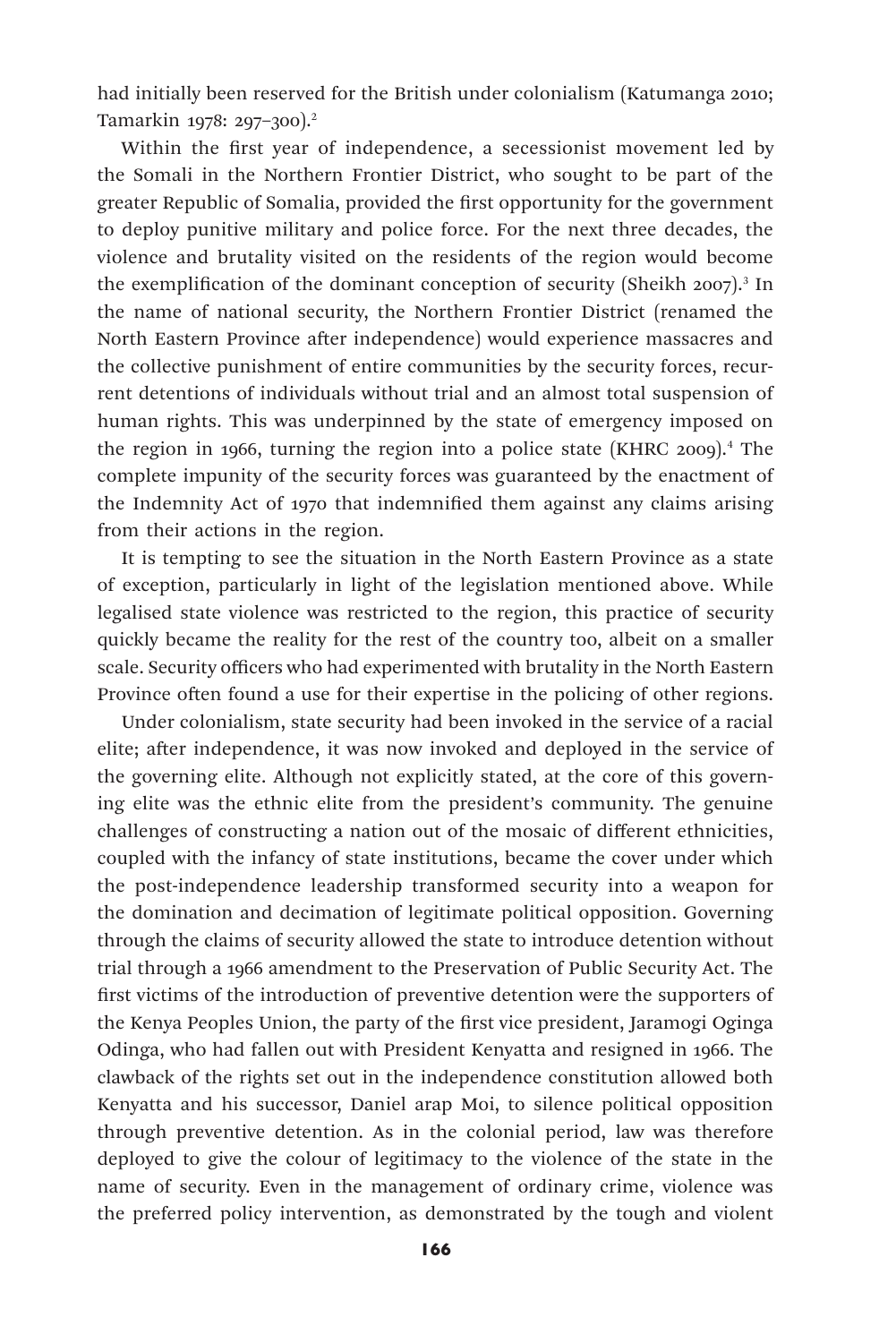police responses to armed robberies from the 1970s onwards. Highly publicised executions of suspected armed robbers in Nairobi became the preferred way of dealing with rising crime in the form of bank robberies. Patrick Shaw, the police officer mostly associated with these killings, became lionised in media coverage, not for solving the crimes but for accumulating an impressive body count of suspected criminals (Smith 2013).

The consolidation and expansion of the repressive roles of security forces in the 1980s and 1990s set the stage for the confrontations between the public and the police in the 1990s, as Kenyans took to the streets to agitate for a multiparty system of government. At the dawn of the 1990s, and as the mobilisation for political reforms gained momentum, the police were increasingly deployed by the Moi government to stop public protests. In many of the street protests of the 1990s, the police often worked hand in hand with militias, such as Jeshi La Mzee, which were mobilised by ruling party officials to mete out violence against critics of the Moi government. The 1990s also marked the emergence of the phenomenon of ethnic violence, particularly in the multi-ethnic regions of the Rift Valley and the coast. When the violence broke out in Rift Valley in 1991, it targeted members of ethnic communities seen as sympathetic to the multiparty agitation and in opposition to President Daniel arap Moi and the ruling party, Kenya African National Union (KANU). Reports by human rights groups, religious organisations and even an official parliamentary inquiry concluded that the police forces were complicit in the violence against members of these ethnic groups. On the whole, the police either provided protection to groups of attackers or failed to protect the victims of the ethnic attacks.

# Security reforms in the post-Moi period

Given the extent of the implication of the police and intelligence services in political repression, the reform of these institutions was top of the priority demands of the reform movement of the 1990s. Owing to this pressure, the Special Branch (officially known as the Directorate of Security Intelligence and formally a department of the police) was delinked from the police in 1998 through the enactment of the National Security Intelligence Act and renamed the National Security Intelligence Service (NSIS). This delinking removed the arrest powers of the NSIS that had allowed intelligence officers to arrest political critics of the government of the day. Only in a very limited number of cases would the director of the NSIS now have powers to order the arrest of an individual. A complaints mechanism was also created through which aggrieved citizens could seek redress for actions by the intelligence service.

Substantive reforms of the police, however, remained elusive until the retirement of President Daniel arap Moi in 2002. Among the signature reform pledges of the government of Mwai Kibaki, who succeeded Moi as president, was the reform of security institutions and the promotion of human rights.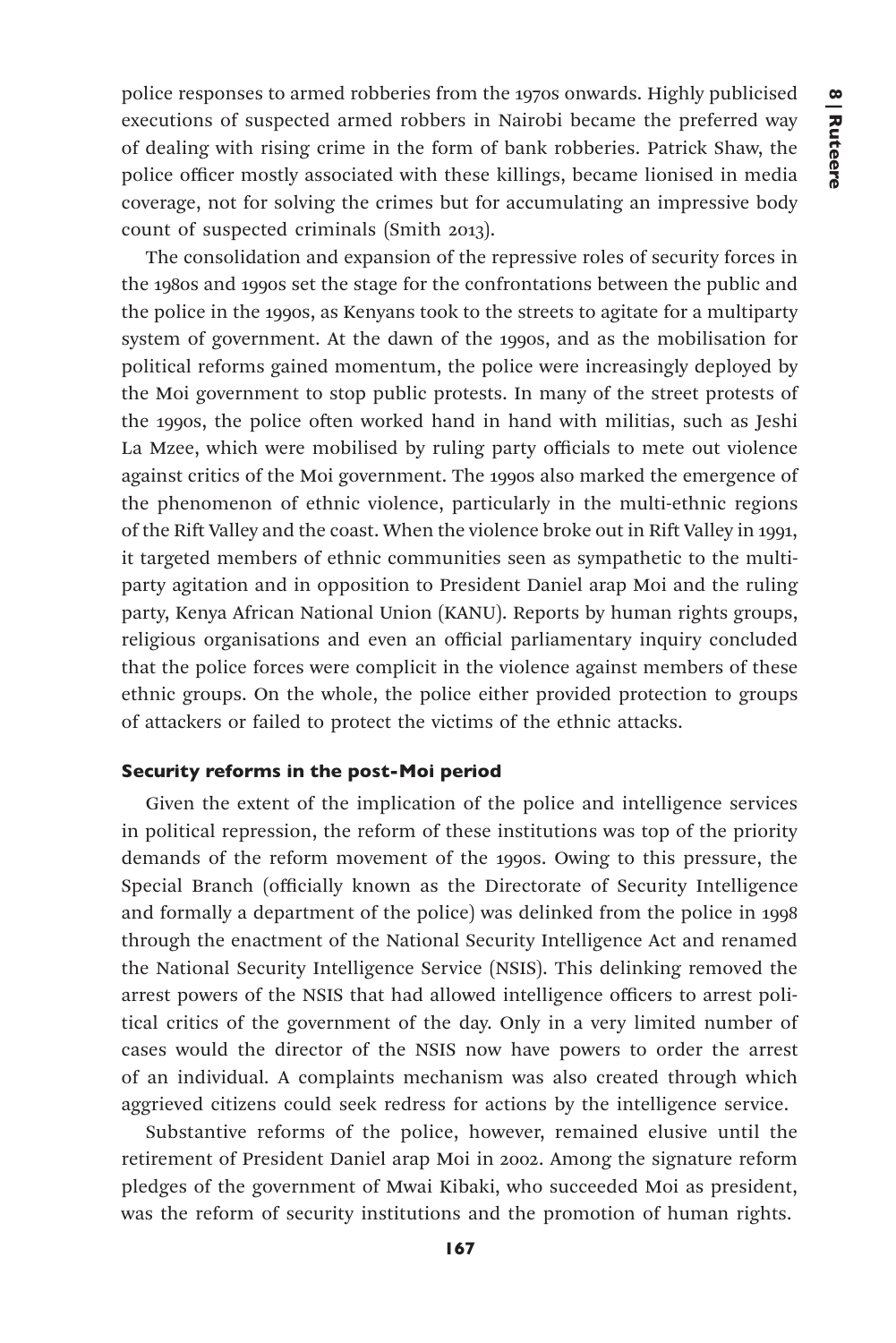Indeed, the idea of reforming the police force found its way into the new government's policy plans. In particular, the government's economic recovery and wealth creation strategy of 2003 identified police reforms as integral to economic reforms. The aim was to improve the effectiveness and efficiency of the police in dealing with crime and to enhance the accountability of the institution over a five-year period. The reforms also stressed the need to improve the welfare and working conditions of police officers. A community policing programme was also initiated in 2004 but was not developed much beyond the production of booklets on the importance of a partnership between the police and the public in dealing with crime. In reality, the police continued to view community policing as a tool for recruiting police informers from within the community. Accountability was marginal to this conception of community policing. As earlier studies have concluded, community policing was a complete failure in the Kenyan context (Ruteere and Pommerolle 2003: 587–604).

The appointment of Major General Mohamed Hussein Ali as the new commissioner of the Kenya Police Force in 2004 was billed as marking a new beginning in the management of security in Kenya. The choice of a career military officer was viewed by the public and reform advocates as key to bringing a new decisiveness and discipline to a police force that was widely identified with ineffectiveness and corruption. Within a short time, however, it was clear that a military man was not a good choice for a civilian service that urgently needed to improve its relationship with the public. Under Ali, policing became increasingly militarised in its command. It was also under Commissioner Ali that the extrajudicial elimination of criminal groups was allowed to proliferate. The state human rights body, the Kenya National Commission on Human Rights, reported that in a five-month period in 2007, the police under Ali were responsible for the killing or disappearance of 500 suspected Mungiki members (KNCHR 2008). The existence of police death squads was also confirmed by the United Nations Special Rapporteur on Extrajudicial, Summary or Arbitrary Executions at the conclusion of his 2008 visit to Kenya.

The collapse of the delicate political coalition that had propelled Kibaki to power doomed any prospects for a radical reform of the police, and Kibaki increasingly ethnicised the leadership of the security agencies as a form of insurance against the perceived threats from the opposition, now led by Raila Odinga of the Liberal Democratic Party. Even more than his predecessor, president Kibaki treated the security of his government as only being guaranteed if his ethnic kin led the security organs. The public perception of the police as a partisan force in the service of the ethnic elites around President Kibaki considerably sharpened the ethnic divisions precipitated by the political fallout in the ruling National Alliance Rainbow Coalition (NARC) coalition. It did not help that, in the run-up to the 2007 elections, some police officers had allegedly been found distributing leaflets against Raila Odinga. Consequently,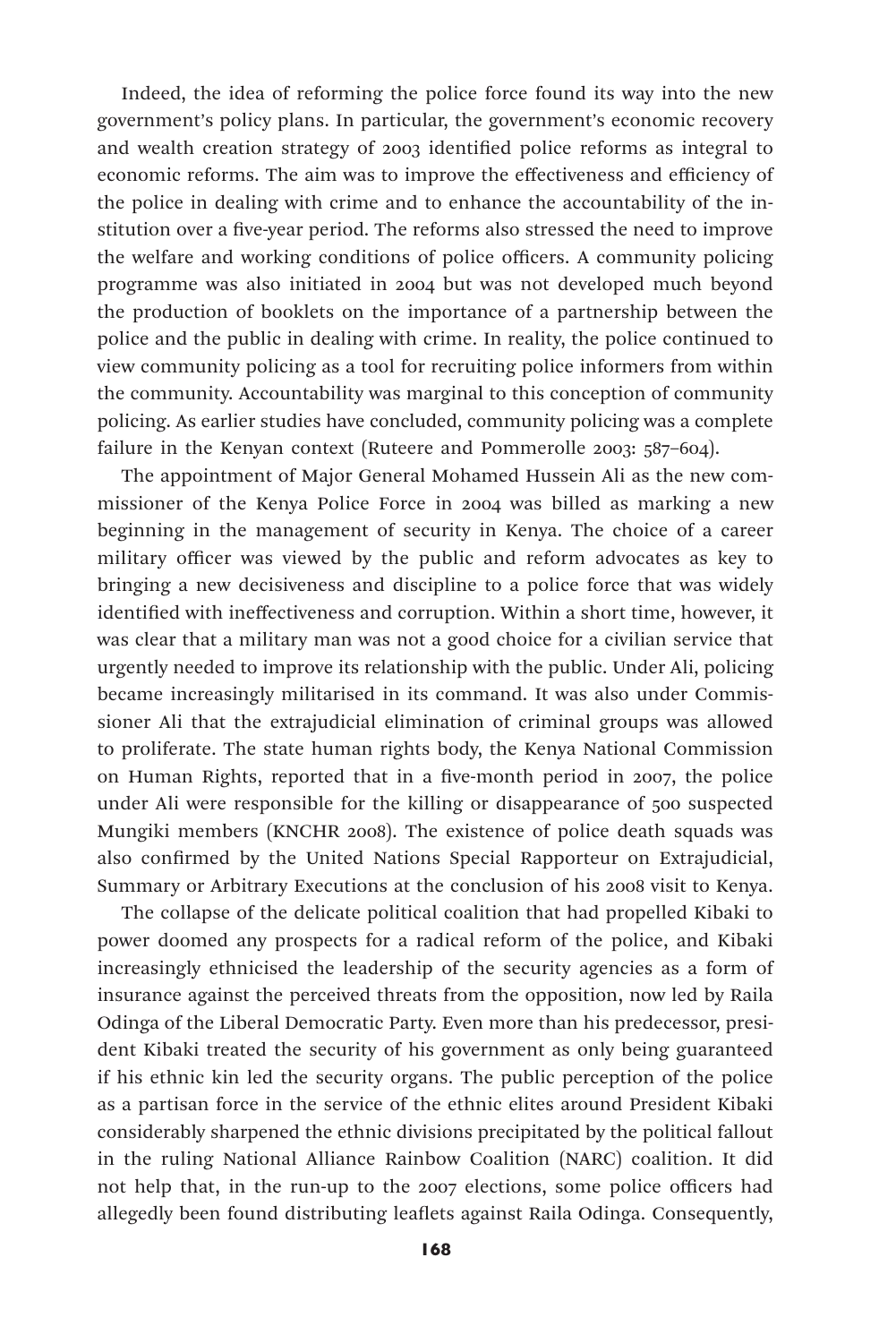by the time the country went to the 2007 elections, which were followed by ethnic violence over the disputed presidential results, the role of the police as neutral bureaucratic actors had all but collapsed.

The official inquiry into that violence – the Commission of Inquiry into Post-Election Violence (CIPEV) – found that the police were largely unprepared, uncoordinated, and also not impartial in dealing with the violence (CIPEV 2008). The report of the commission was highly critical of the police and the failures in intelligence coordination and utilisation. The Waki report (named after the chair of the commission, Justice Philip Waki) called for radical reforms of the Kenyan police force and set the ball rolling for security sector reforms.

The post-election violence precipitated far-reaching reforms of the country's governance architecture, with police reforms as a key priority, among others. More significantly, the government established the National Task Force on Police Reforms to examine and make proposals on how to transform the Kenya Police Force into an effective, efficient and accountable service. The task force, led by retired justice Philip Ransley, made several recommendations in its report, among them the need to ensure that the police reflect a proper mix of Kenyan communities, exercise impartiality, respect human rights, and adopt a decentralised style of policing (Republic of Kenya 2009). The report also noted that, in order to recover public confidence, the police needed to adopt policing approaches that involved the community and therefore needed to build on the community policing approach that it had already adopted. So far, the report has been the most important blueprint for the transformation of the police in post-independence Kenya. To implement the recommendations of the report, a Police Reforms Implementation Committee was established.

### Security reforms after the 2010 constitution

The post-election violence also injected new effort into the finalisation and enactment of a new constitution. In 2010, a new constitution was promulgated following its approval in a national referendum. The constitution provided a new framework for governance in Kenya, introducing new values and ideals, restructuring the system of government, and creating new institutions and new protections of rights. Security governance in Kenya therefore needs to be seen against the new constitutional order.

Although security is specifically addressed in Chapter 14 of the new constitution, a better way of understanding how the values of rights have shaped security under the new constitutional order is by examining the constitution in its entirety, as security concerns are scattered in various chapters. Chapter 4 provides for an elaborate bill of rights that seeks to protect Kenyans from the arbitrary use of security agency powers. In particular, the strong protections against arbitrary arrests (Article 49) and the provisions for the rights of those detained in custody or in prison (Article 51) seek to remedy the past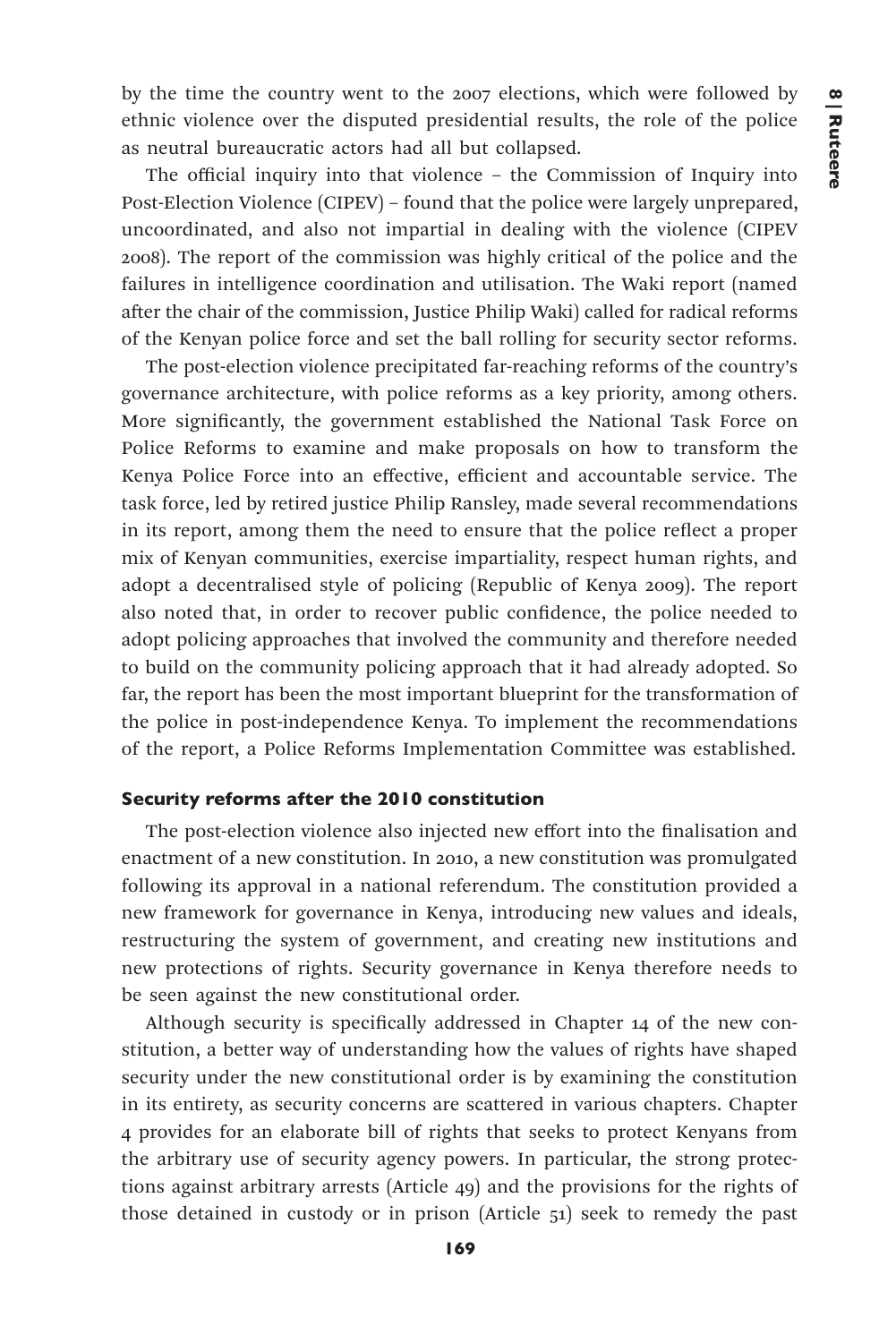history of violations in the name of national security, as well as the misuse of power by the security agencies. In addition, the independent judiciary that the constitution provides for is meant to tame the appetites of the security actors to curtail freedoms and rights. Parliament has also been invested with an oversight role over the security agencies.

The constitution has devoted a chapter to the issue of national security (Chapter 14); for the first time, the principles guiding the promotion of national security have been spelled out (Article 238). Of particular note is the fact that the constitution stresses that the pursuit and promotion of national security must be 'subject to the authority of this Constitution and Parliament' (Article  $238(2)(a)$ ). The constitution also stresses that national security promotion must be in conformity 'with the law and with the utmost respect for the rule of law, democracy, human rights and fundamental freedoms' (Article 238(b)).

The new constitution has led to a reformed judiciary that has demonstrated assertiveness in holding the security forces to account, in many cases releasing individuals held in custody beyond the period allowed by the constitution. The accountability expectation has also shaped the state framing of security sector reforms by political leaders. In many of the policy discussions in much of the period from 2010 to 2012, the late minister for internal security, George Saitoti, often made references to the establishment of the Independent Policing Oversight Authority (IPOA) as central to the police reforms agenda. This was a marked departure from the past, when policy discussions on police reforms were largely confined to improving the efficiency and effectiveness of the force. While the IPOA has already been established through an act of parliament, challenges remain for its operationalisation and in the fact that it is too limited a mechanism to be expected to fundamentally change the decades-long police culture of unaccountability. Moreover, with the death of Minister George Saitoti, the issue of accountability appears to have taken a back seat in police reforms.

Oversight mechanisms over security organs are now part of the new constitutional architecture of security governance. All national security organs – National Police Service, Kenya Defence Forces and the National Intelligence Service (NIS) – are 'subordinate to civilian authority' (Article 239 $(5)$ ) and parliament has been given the authority to legislate on their functions, organisation and administration. This oversight is now to be found in the implementation legislation that parliament has enacted according to the constitution. As already noted, the IPOA has already been established to provide oversight over serious violations by the police, such as deaths through police action and torture by police officers.

Unlike in the case of the police, however, the oversight mechanisms over the rest of the security agencies remain potentially weak and less visible in policy discourse. The only mechanism for civilian oversight of the military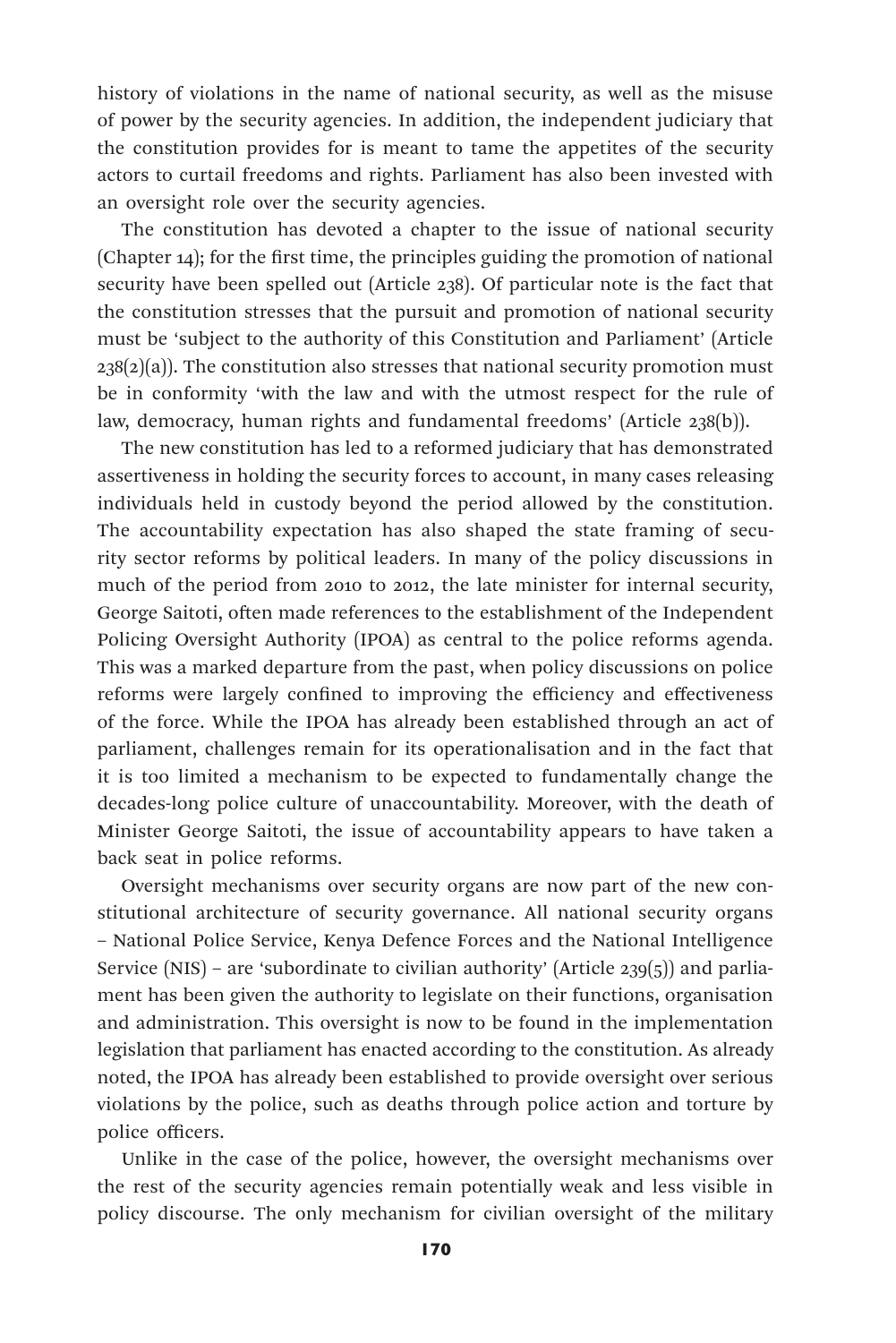remains the parliamentary departmental committees. In the past, however, these committees have proved to be largely ineffective, lacking the capacity to even pose the right questions to the military leadership.5 Although the constitution requires that the deployment of defence forces internationally or in support operations internally be approved by parliament, military deployments in Garissa and other parts of the north-eastern region in 2012, where the defence forces were alleged to have committed atrocities, did not have any parliamentary sanction.

Parliament is also expected to exercise oversight over the NIS as a result of the National Intelligence Service Act. The act establishes the Joint Parliamentary Committee on Intelligence and Security, but its oversight roles are restricted to administrative and budgetary matters and the committee is explicitly prohibited from addressing complaints regarding operations by the intelligence service. The act provides for a complaints mechanism, the Intelligence Service Complaints Board, through which individuals can complain about the actions of the members of the NIS. However, this board is not independent of the executive as its members are appointed by the cabinet secretary.

In addition to accountability and oversight, the impartiality and nonpartisanship of the security organs is now a constitutional requirement. Article 239(3) prohibits security officers and the national organs from acting 'in a partisan manner' (Article 239(3)(a)), from furthering 'any interest of a political party or cause' (Article  $239(3)(b)$ ) and from prejudging 'a political interest or political cause that is legitimate under this Constitution' (Article 239(3) (c)). This prohibition seeks to remedy the history of political misuse of the security agencies in entrenching the political advantage of the government of the day. Even with the promulgation of the new constitution, however, the secretive nature of the operations of the security agencies, coupled with the ethnicisation of the leadership, has left these institutions instinctively inclined to serve the regime in power rather than the public. Dismantling the culture of service to the regime that has been built within the police forces for many years remains a considerable challenge in security reforms. While the Kenya Defence Forces have greater professional autonomy than the police, the same cannot be said of the NIS. Like the police, the NIS is still linked to the political interests of the government of the day (CIPEV 2008; Republic of Kenya 2013a). Moreover, the failure to separate criminal intelligence functions of a domestic nature from intelligence-gathering on external threats provides opportunities for intelligence-gathering and surveillance of political opponents that may be contrary to the constitutional requirements of non-partisanship.

Ethnicisation of security forces, particularly at the leadership levels, has been one of the drivers for the public calls for security sector reforms. From colonial times, ethnicisation of the security forces has been at the core of the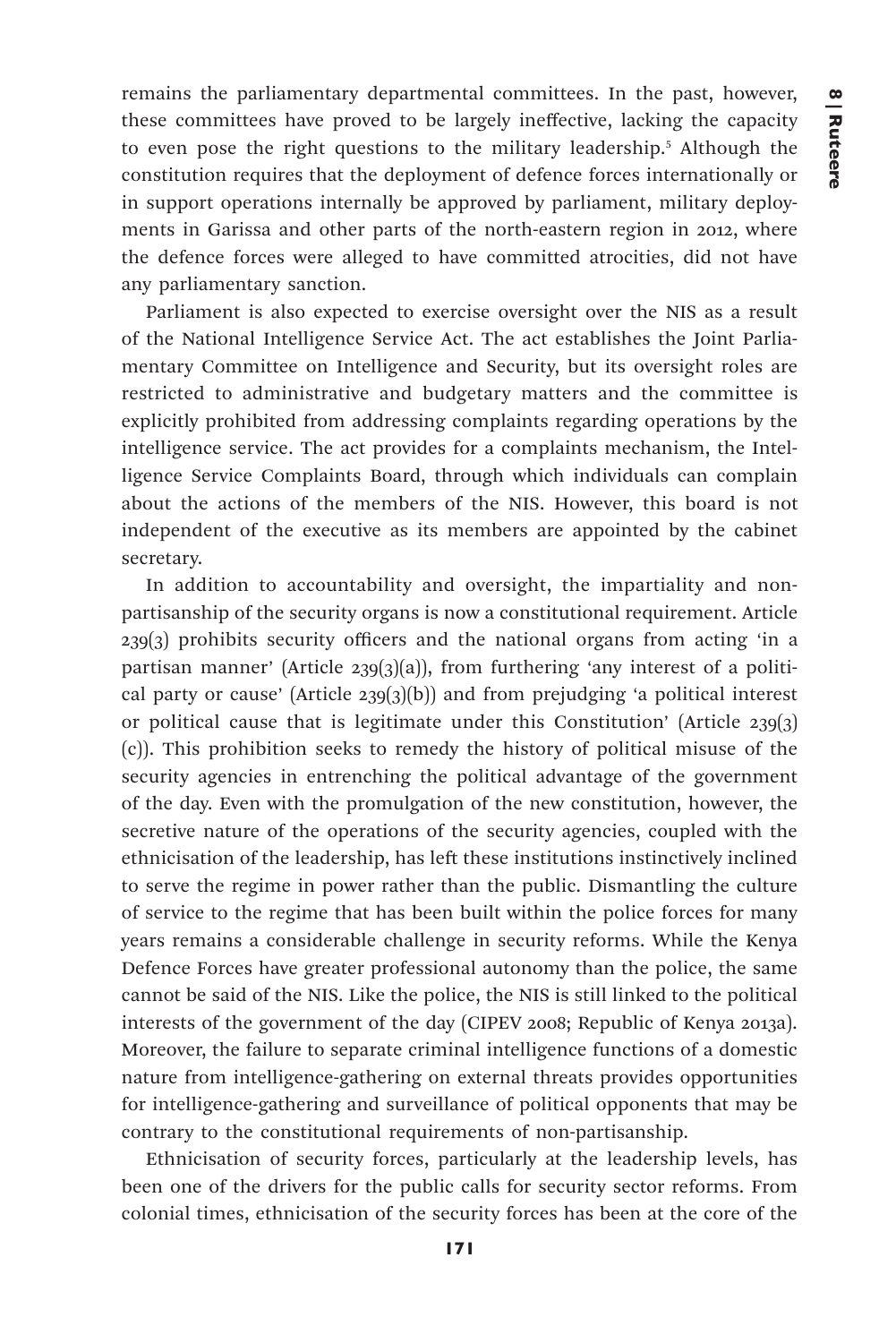deployment of violence and domination of the population. However, over the years, Kenyan security agencies have developed the criterion of district quotas for recruitment purposes. Overall, this has helped to avoid the problem of the numerical domination of the security forces by one or a handful of ethnic groups at the rank-and-file levels. However, Cynthia Enloe has cautioned that 'gross levels of heterogeneity in a country's police force do not reveal very much'. Instead, what is important is whether security planners 'are defining security questions non-ethnically' (Enloe 1978).

The extent to which the Kenyan police response to the 2007–08 post-election violence reflects the definition of security questions being 'non-ethnic' has been the subject of inquiries by both the Waki commission and the International Criminal Court (ICC). The subtle legal arguments of the ICC prosecutor and the defence are not of interest here. What is important is the fact that the police use of live ammunition against supporters of the Orange Democratic Movement (ODM) as well as pre-election police deployments in Nyanza were interpreted in those areas (and by ODM supporters elsewhere) as driven by political and possibly ethnic considerations rather than by security necessity. The extent to which ethnicity shapes the operations of Kenyan police agencies remains unknown, given the opacity of security agencies in Kenya and the entrenched culture of labelling everything associated with security as confidential.

Keeping the leadership of the security forces in the hands of ethnic kin, as has been done by successive governments, has been about ensuring the loyalty of the security forces, including ensuring that these agencies can accept illegal orders issued by the executive. Under Article 238(b) and (c), the constitution now requires that ethnic diversity be taken into consideration in both the activities and composition of the security organs. Since the 2007–08 postelection violence, there has been more attention paid to diversity in appointments to leadership positions within the security forces. The concentration under President Kibaki of the leadership of virtually all the security organs in the hands of the Kikuyu, Meru and Embu – the president's ethnic kinsmen – was identified by the reviews of the 2007–08 post-election violence as one of the grievances that contributed to the climate of ethnic division fuelling that violence. Since the promulgation of the constitution, there have been efforts, principally through parliamentary oversight, to ensure that the Kibaki government redresses the diversity imbalance in the security leadership. Nevertheless, by the end of 2012, as President Kibaki was nearing the end of his term as president, the leadership of the police, Kenya Defence Forces and the NIS largely remained with his Kikuyu, Meru and Embu ethnic kin.

### Devolved government, centralised security

The new constitution has created a devolved system of governance with county governments sharing functions with the central government. With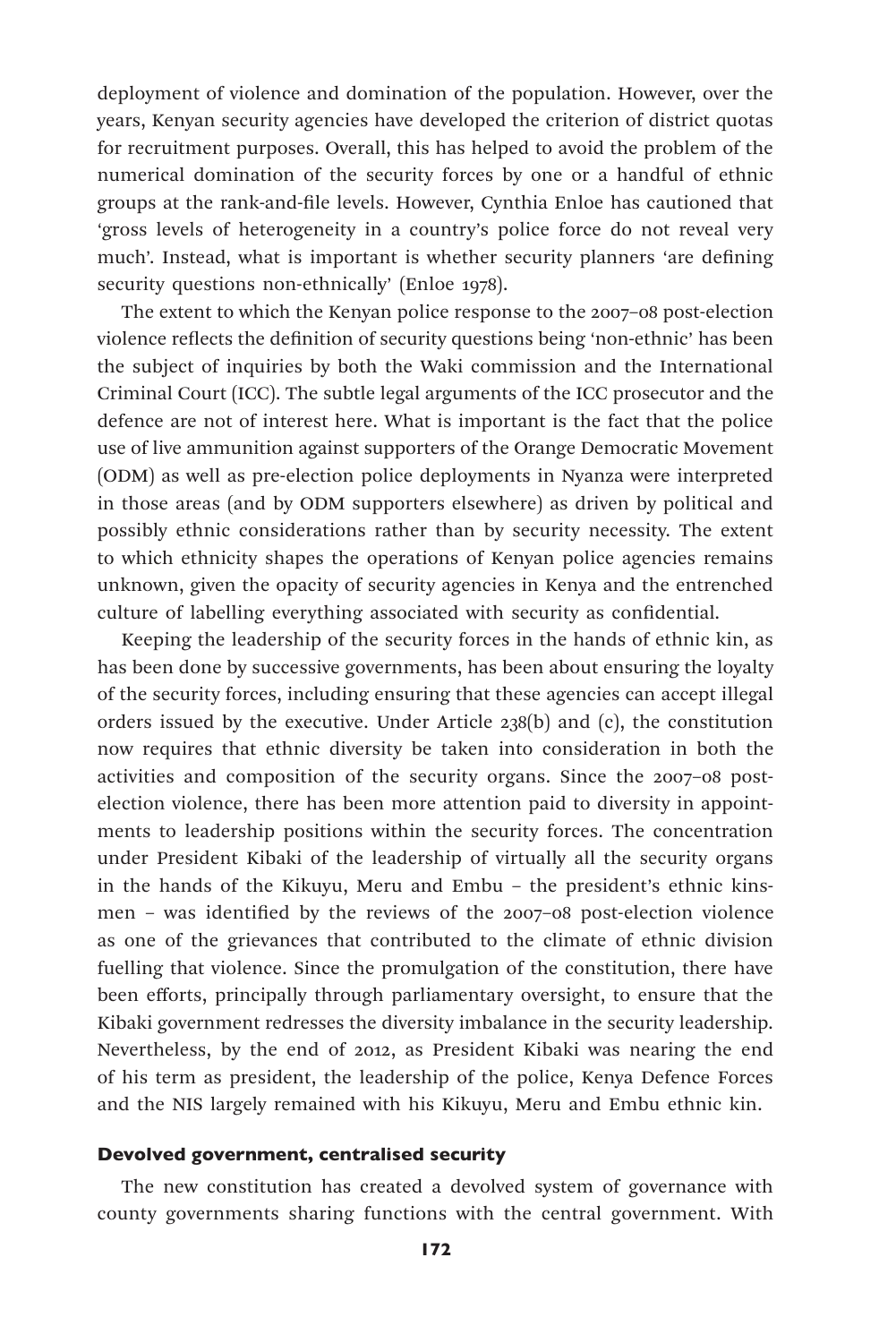regard to security, the constitution has retained a centralised structure for all security organs, including the two police forces – the Kenya Police Force and the administration police. Since colonial times, the provincial administration has provided the link between the state at the national level and the local level. The new constitution provides that the national government must restructure and align the provincial administration with the newly established system of county governments within the next five years.

Although the provincial administration has not been allocated any formal security role under the new constitution, in the past administrators have played a coordinating role on security matters. The administration police in particular has worked at local levels in support of the provincial administration – chiefs, district officers, district commissioners and provincial commissioners. The new constitution has now removed the command of the administration police from the provincial administration and has placed it under the command of the inspector general together with the Kenya Police Force.

At local levels, in villages and in poor urban communities, state security in the past was coordinated through the institutions of the chief and the assistant chiefs. Historically, the institution of the chief, as Mahmood Mamdani noted, stood at the confluence of justice and security (Mamdani 1996). In the years of single-party rule, the institution of the chief was the local enforcer of the state's despotism and repression. Since 2003, however, there has been a movement towards the reform of the institution of the chief in tandem with the broader reforms of the provincial administration. In the ongoing reform and restructuring of the provincial administration and the security infrastructure, it is not yet clear whether the institution of the chief will remain or will be scrapped. Moreover, if the institutions of the provincial administration are not properly aligned with the county governments, there is a risk of tension with the county-level administration.

If the institution of the chief is retained – which is what the government and parliament appeared to suggest as 2012 came to a close – it would require considerable reform to bring it into line with the expectations of accountability, rights and values envisaged by the constitution. Surprisingly, this institution, as well as other local-level security mechanisms, have received little attention in public policy discourses on security and justice reforms in Kenya. Yet without reforming local-level security governance, the national-level reforms will end up securing and democratising only the space for the elites, leaving the majority of the poor population still governed by unaccountable security institutions.

So far, policy debate on security at the county levels has been fixated on security institutions. This way of thinking about security at the county level is, however, not likely to be very productive in terms of making these areas more secure. In fact, in exploring the security roles and functions for the counties, we need to abandon the view of security as a matter of institutions and take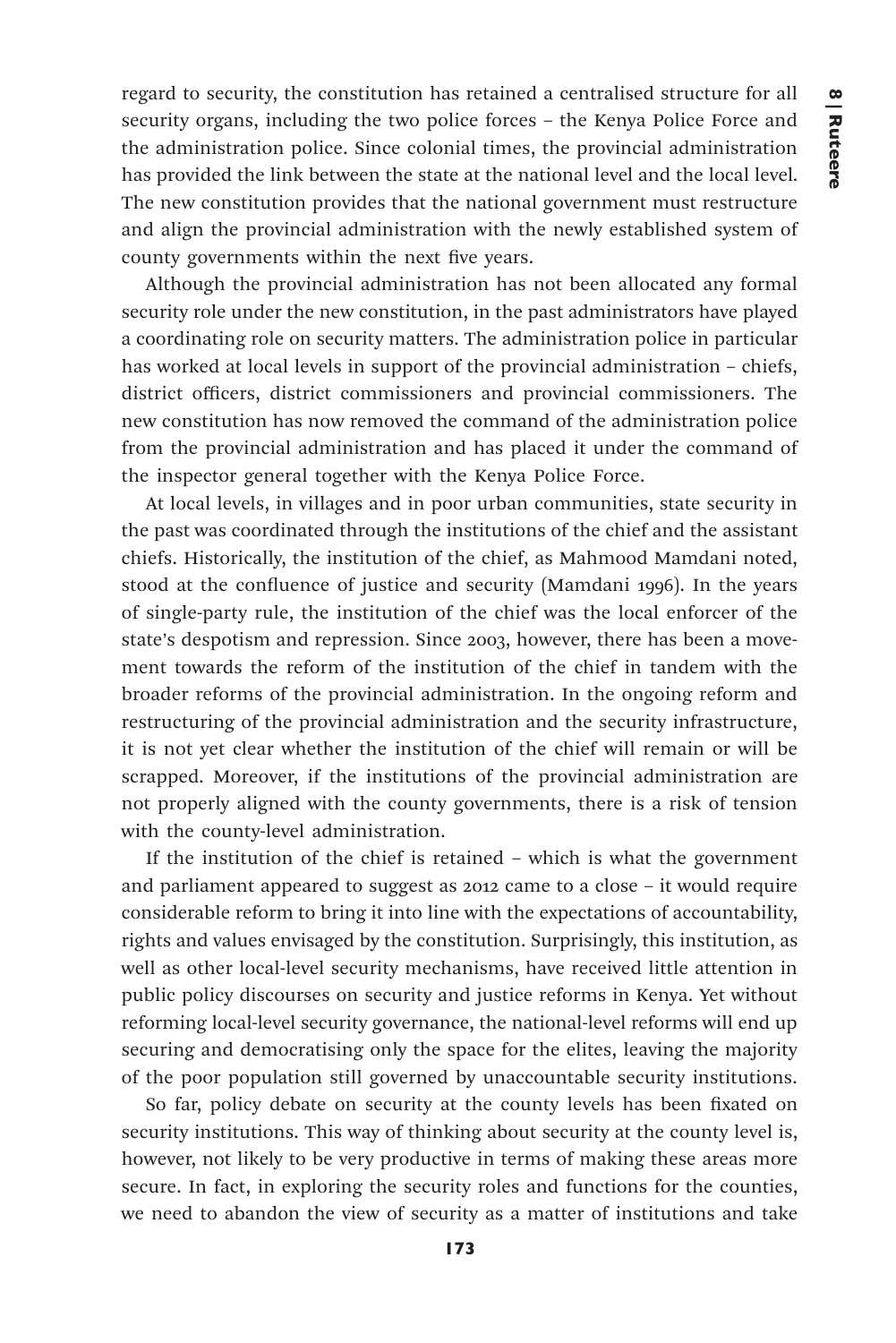security as an outcome of processes and interactions. Institutions such as the police and the provincial administration are just a means to an end and should not be confused with the end, which is a more secure and safe community.

Looking at the constitution, there are several roles explicitly assigned to counties that will lead to security and safety outcomes. This means that by carrying out their roles and functions, counties will in reality be security actors. For instance, county governments will be responsible for controlling drug and alcohol use and the distribution of pornography. The relationship between crime and alcohol and drug abuse has been established in studies all over the world. County governments will also be responsible for issuing trade licences and regulating housing, two functions that can be used effectively to curtail illegal and exploitative businesses and business practices and to enhance the security and safety of residential neighbourhoods and their inhabitants. Another safety function assigned to the county governments is traffic control and the regulation of transport. Transport may not seem to be an obvious security matter, but, in practice, public transport operations – in terms of the location and erection of bus stops, for instance – have a direct impact on public security. Lighting of counties is another obvious intervention that has a clear and direct security and safety implication.

Moreover, county authorities will have a role in the management of education (schools) and health (hospitals and health clinics), and schools and hospitals have crucial security and safety functions. School-based violence is a growing problem in Kenya, as evidenced by recent incidents of students burning down schools, and bullying is a key safety issue for children in schools. With regard to health, there are also important safety and security aspects that county governments can take up: for example, hospitals are the first-line institutions in addressing domestic violence and violence against children.

While policing and the operations of other national security institutions remain a national mandate in the new constitution, the introduction of county governments now provides a hitherto unavailable opportunity for greater inclusivity and participation of communities and their local representatives in decision-making on their own security. Indeed, research in several parts of the world shows that effective security measures – particularly crime prevention approaches – are likely to register better successes if responsibility for them is shared with local authorities and communities.

### Key challenges to security reforms

Although the new constitution has provided the framework for the reforms of the security sector in Kenya, effective reforms are far from being a reality. Given its nature, as well as the sensitivity with which the governing elites view the question of security, the security sector may well pose the most intractable challenges to the broader reform agenda.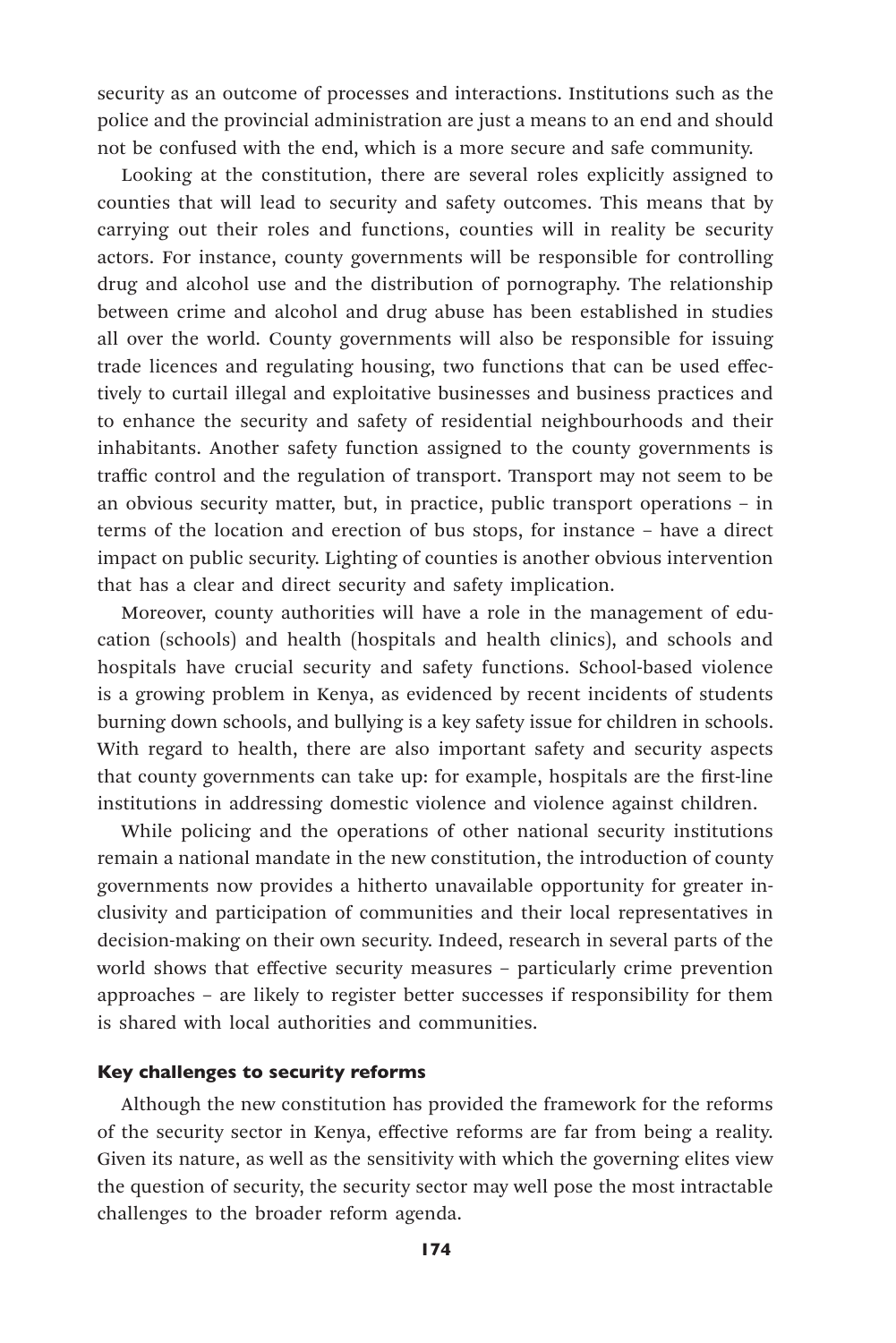Whereas the new Kenyan constitution recognises that all state institutions draw their legitimacy from the people, in reality security in Kenya continues to be viewed as the domain and responsibility of the state. Historically, the thinking and planning on security have traditionally privileged the state to the exclusion of other stakeholders. This approach to security has placed more weight on the expertise of state security actors, excluding other knowledge and marginalising the participation of communities in decision-making on their own security.

This thinking has logically led to a view of security as 'something that state agencies do'. This claim of exclusive capacities and expertise has allowed Kenyan security agencies to evade public scrutiny and accountability. It is the reason why the then commissioner of police, Major General Hussein Ali, could defiantly tell the commission of inquiry into the post-election violence that: 'If similar situations occurred today, I would do exactly what I did' (CIPEV 2008: 204).

Although the constitution envisages that agencies such as the police will engage better with the public, state security agencies remain stubbornly wedded to the view that security is the business of the police. Consequently, even though community policing has been adopted as a policy by the Kenyan police, studies and evaluations of past community policing initiatives in Kenya have demonstrated that the police remain reluctant to engage in meaningful partnerships with communities. Instead, they often interpret community policing to mean that community members should act as crime-spotters and informers, while leaving decision-making on security responses to the police (Ruteere and Pommerolle 2003).

While public and policy debate on security reforms in Kenya has largely focused on public security agencies, in reality security in Kenya is produced and governed by a mix of both private and state actors. The numbers of private security actors, as well as the convergence between the activities of public and private security forces, demonstrate the increased prominence of the private sector in security work. In Kenya, there are about 430,000 private security guards compared with 86,000 police officers (Republic of Kenya 2009). These figures represent only the formal security service providers, who fall under the remit of the two main private security associations: the Kenya Security Industry Association and the Protective Services Industry. The actual numbers would be much higher if the many unregistered outfits were factored in. What this means is that a majority of Kenyans spend most of their time in zones where order is regulated and security managed by private security guards rather than by the police.

In many instances, the police have developed symbiotic relationships with private contractors. In some areas of Nairobi, for instance, private security companies provide transport for police officers assigned to patrol duties in their areas of operation. Bruce Baker, who has written prolifically on policing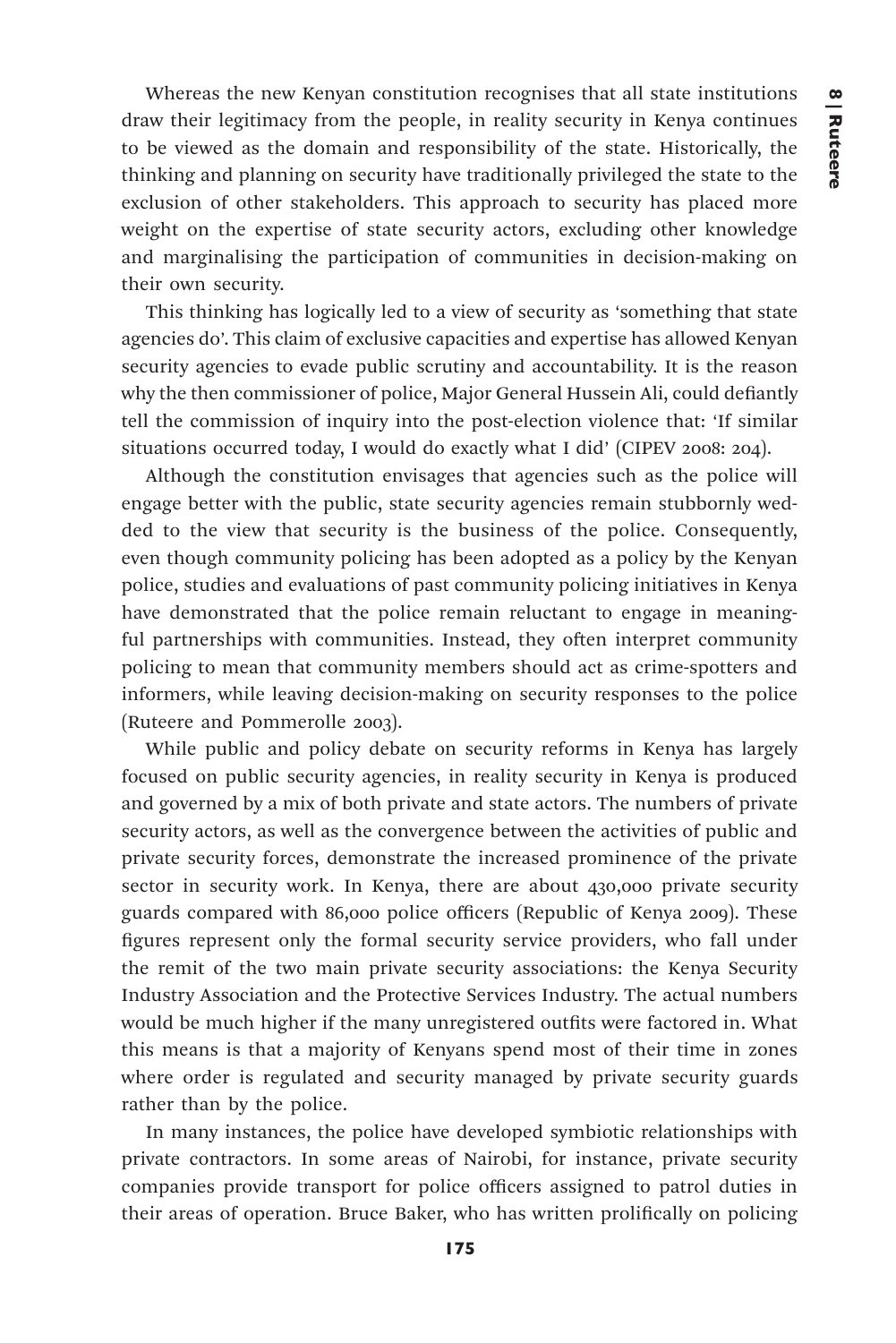and security in Africa, makes the argument that in the continent the divide between private and public policing has never been well defined, 'since the state police are largely absent in the rural areas and poorer neighbourhoods of towns' (Baker 2004).

An area of concern with regard to private security is the question of accountability. Where private security remains poorly regulated, as in Kenya, accountability options such as those relating to the police are largely unavailable to members of the public. Moreover, civil society groups working on human rights have largely focused their attention on the activities of the police and rarely monitor the activities of private security guards. Yet, in some instances, private security companies now exercise control over public areas such as access roads to residential estates. In some upmarket areas of Nairobi, private security guards even demand identification documents from those using public access roads into these neighbourhoods and can deny access to those who fail to satisfy their assessment.

Remarkably little is known about the security sector in Kenya. There are very few studies on any of the security agencies and very few Kenyan scholars work on this sector. Security reform efforts are therefore confronted by capacity challenges on two fronts: the first is a lack of broad expertise on security outside the state security agencies, and the second is the issue of technical deficits within security agencies such as the police.

Technical deficits at the first level are partly a consequence of the closed nature of the security field in the country. Security work has remained the privileged and exclusive domain of state security actors who have consistently discouraged any outsider interest. The history of the involvement of security agencies in political repression has also meant that security issues have remained cordoned off from outside scrutiny. The consequence of this is that, unlike in countries such as South Africa, the UK or Canada, Kenya lacks an infrastructure of researchers and experts to contribute fresh ideas to the security reform process.

This lack of technical expertise is linked to the second level of deficit: capacity deficits within the different security agencies. The report of the National Task Force on Police Reforms has identified poor training in modern police approaches and the poor embrace and understanding of modern technology as two of the capacity challenges facing the police in Kenya (Republic of Kenya 2009). In the absence of cutting-edge expertise in universities and research centres, it is not surprising that most police training has concentrated on drills rather than the analysis and innovative prevention and management of crime.

### Conclusion

Writing about the police in Africa, the security expert Alice Hills has argued that the Kenyan police provides a 'selective service' to the political regime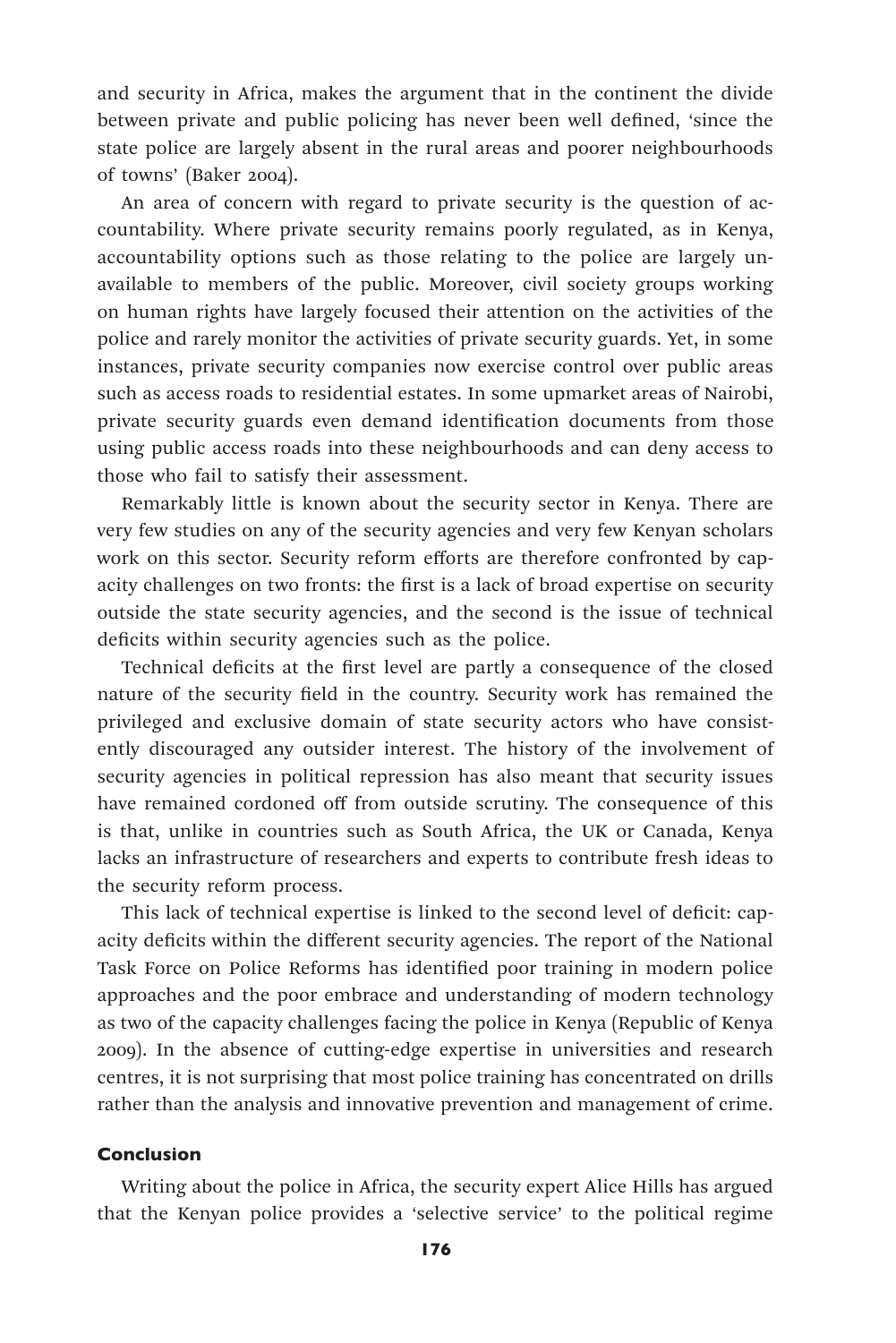rather than security to all citizens (Hills 2008). The new constitution provides an opportunity to reimagine security and fundamentally restructure security governance in Kenya. Since independence, security has been the justification for violations of human rights in Kenya. Security organs in post-independence Kenya, as in colonial Kenya, have largely been at the service of the government of the day and in particular of the small ruling elite. The post-2010 constitutional order, with its strong focus on human rights, values and principles, provides the basis for rethinking the governing mentalities of security and reconfiguring security agencies.

A security reform agenda in keeping with the human rights vision of the constitution calls for the reconceptualisation of security as the security of the people rather than the security of the ruling elites. The test for evaluating whether reforms have kept faith with the vision and spirit of the constitution is whether the activities and decisions of the security agencies, as well as those of the political leadership, contribute to providing security for the majority of poor and ordinary Kenyans. The powerful and rich have fared well under the old constitutional order and were therefore not the reason for the security sector reforms.

As of the beginning of 2014, the restructuring of the security institutions was still far from complete. Although important institutions such as the IPOA had been established as per the law to provide oversight of police conduct, there has been no subsequent abatement of police killings or other abuses of their power. The vetting aimed at removing those police officers deemed unfit for continued service commenced only at the beginning of 2014 and thus its success and effectiveness are largely a matter of speculation. The hitherto relatively respectable image of the Kenyan military suffered serious damage following the conduct of the military in response to the September 2013 terrorist attacks on the Westgate Mall in Nairobi.6 In that incident, the military was alleged to have mishandled the operation after taking over from the police, leading to the total destruction of the mall, and there were also accusations of the military looting businesses of valuables and cash. Moreover, the continued involvement of the military in counterterrorist activities in the northern part of the country had left the military accused of serious human rights violations in places such as Garissa as far back as 2012.<sup>7</sup>

Looking at the political context at the beginning of 2014, it is evident that, unlike in the latter days of the presidency of Mwai Kibaki, the government of President Uhuru Kenyatta has no political champions for security reform. Overall, it appears that, while the Kenyan constitution has bequeathed the country the promise of a system of governance in which security actors are expected to promote human rights, the calls for urgent security reforms that had emerged after the 2007–08 post-election violence had lost political support by the beginning of 2014. There is therefore a basis for significant scepticism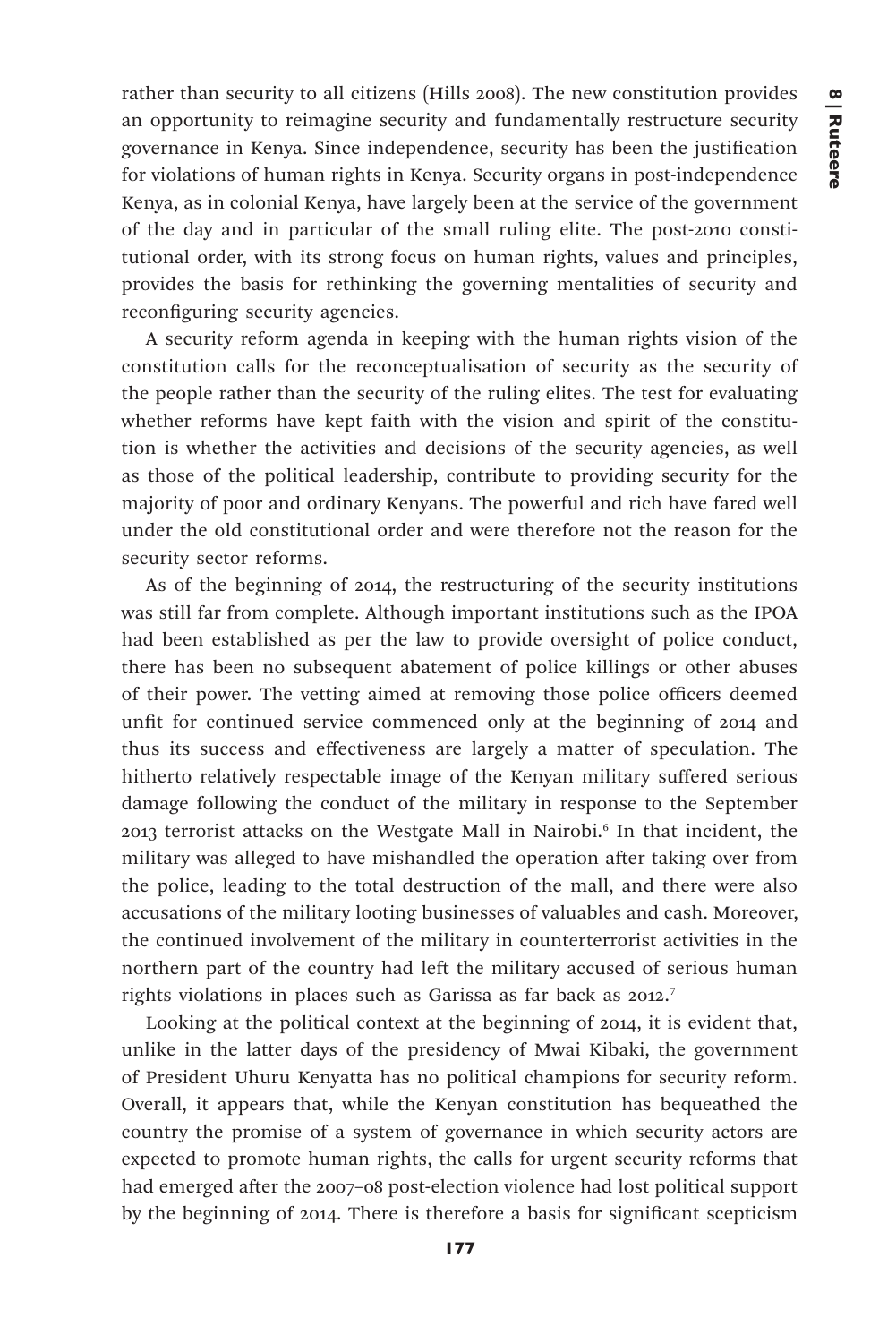that the letter of the law as set out in the constitution will result in a security sector that promotes the values of human rights in the absence of an accompanying political vision and leadership.

### **Notes**

1 A number of recent scholarly studies have provided insights into the violence and brutality of the British security forces during the Mau Mau war (see Anderson 2005; Elkins 2005).

2 Tamarkin (1978: 300) has pointed out that following 1964, President Kenyatta set out to infuse some Kikuyu 'blood' into the army and officer corps (see also Katumanga 2010).

3 On some of the brutalities in the north-eastern regions, see Sheikh (2007).

4 Regulations published under the Preservation of Public Security Act, Chapter 57, Laws of Kenya as the North Eastern Province and Contiguous Districts Regulations, 1966 extended the president's power to rule the province by decree to Marsabit, Isiolo, Tana River and Lamu districts (see KHRC 2009).

5 This was in evidence during the investigation into the September 2013 terrorist attack on Westgate by the Joint Committee on Administration and National Security and Defence and Foreign Relations (Republic of Kenya 2013a).

6 Various media reports carried allegations of military misconduct. See, for instance, the BBC News item 'Westgate attack: Kenya CCTV "shows soldiers looting"' (www.bbc.co.uk/news/worldafrica-24606152).

7 See Republic of Kenya (2013b) and the BBC News item 'Kenyan soldiers "rampage" after Garissa shooting' (www. bbc.co.uk/news/world-africa-20401136).

#### **References**

Anderson, D. (2005) *Histories of the Hanged: Britain's dirty war in Kenya and the end of empire*. London: Weidenfeld and Nicolson.

Baker, B. (2004) 'Protection from crime: what is on offer for Africans?' *Journal*  *of Contemporary African Studies* 22(2): 165–88.

Berman, B. (1999) *Control and Crisis in Colonial Kenya: The dialectic of domination*. Athens, OH: Ohio University Press.

- CIPEV (2008) *Report of the Commission of Inquiry into the Post-Election Violence*. Nairobi: Commission of Inquiry into Post-Election Violence (CIPEV).
- Clayton, A. and D. Killingray (1989) *Khaki and Blue: Military and police in British colonial Africa*. Athens, OH: Ohio University Press.
- Elkins, C. (2005) *Imperial Reckoning: The untold story of Britain's gulag in Kenya*. New York, NY: Henry Holt and Co.

Enloe, C. H. (1978) 'Police and military in Ulster: peacekeeping or peacesubverting forces?' *Journal of Peace Research* 15(3): 243–58.

Hills, A. (2008) 'Policing in Kenya: a selective service'. In M. Hinton and T. Newburn (eds) *Policing Developing Democracies*. London: Routledge, pp. 237–59.

- Katumanga, M. (2010) 'Militarized spaces and the post-2007 electoral violence'. In K. Kanyinga and D. Okello (eds) *Tensions and Reversals in Democratic Transitions: The Kenya 2007 general elections*. Nairobi: Society for International Development and Institute for Development Studies, University of Nairobi, pp. 45–73.
- KHRC (2009) *Foreigners at Home: The dilemma of citizenship in northern Kenya*. Nairobi: Kenya Human Rights Commission (KHRC).

KNCHR (2008) *The Cry of Blood: Report on extra-judicial killings and disappearances*. Nairobi: Kenya National Commission on Human Rights (KNCHR).

Lugard, Sir F. D. (1922) *The Dual Mandate in the British Tropical Africa*. Edinburgh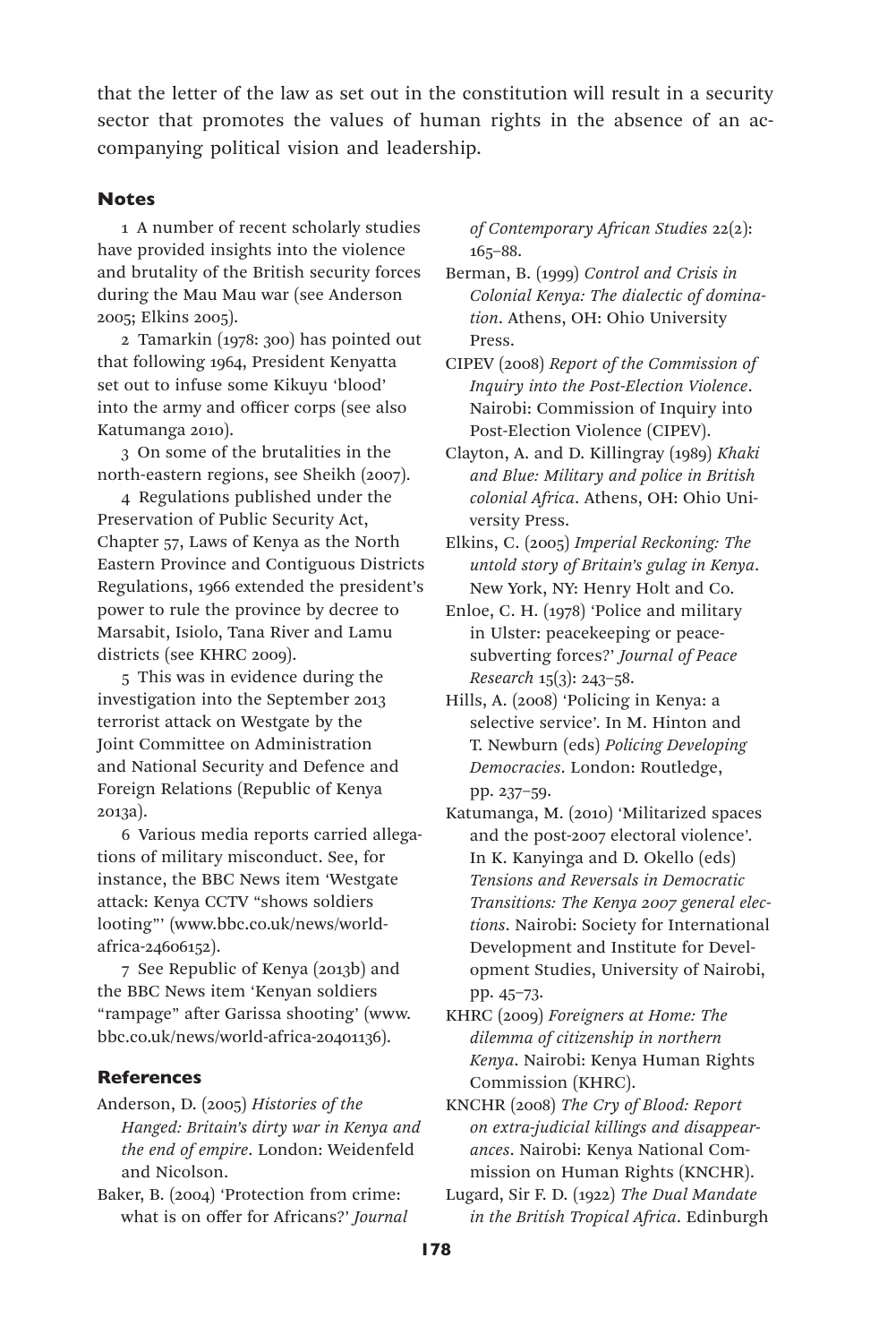and London: William Blackwood and Sons.

- Mamdani, M. (1996) *Citizen and Subject: Contemporary Africa and the legacy of late colonialism*. Kampala: Fountain Publishers.
- Mitullah, W. (2003) *Urban Slums Reports: The case of Nairobi, Kenya*. Nairobi: UN Habitat.
- Omenya, A. and G. Lubaale (2012) *Understanding the Tipping Point of Urban Conflict: The case of Nairobi, Kenya*. Working Paper 6. Manchester: Urban Tipping Point (UTP), University of Manchester.
- Republic of Kenya (2009) *Report of the National Task Force on Police Reforms*. Nairobi: Government Printers.
- (2013a) *Report of the Joint Committee on Administration and National Security and Defence and Foreign Relations on the Inquiry into the Westgate Terrorist Attack and Other Terror Attacks in Mandera in North-Eastern and Kilifi in the Coastal Region*. Nairobi: Government Printers.
- (2013b) *Report of the Joint Committee*

*Investigating the Matter of the Adverse Security Situation, Loss of Property, Loss of Lives of Security Personnel and Civilians in Garissa and Eastleigh Towns, and the Baragoi Environs*. Nairobi: Government Printers.

- Ruteere, M. and M. E. Pommerolle (2003) 'Democratizing security or decentralizing repression? The ambiguities of community policing in Kenya'. *African Affairs* 102: 587–604.
- Sheikh, S. A. (2007) *Blood on the Runway: The Wagalla massacre of 1984*. Nairobi: Northern Publishing House.
- Smith, D. (2013) 'Investigating Patrick Shaw, Kenya's most dreaded cop'. *Daily Nation*, 25 March.
- Tamarkin, M. (1978) 'The roots of political stability in Kenya'. *African Affairs* 77(308): 297–320.
- Throup, D. (1992) 'Crime, politics and the police in colonial Kenya, 1939–63'. In D. M. Anderson and D. Killingray (eds) *Policing and Decolonisation: Politics, nationalism and the police 1917–65*. Manchester: Manchester University Press, pp. 127–57.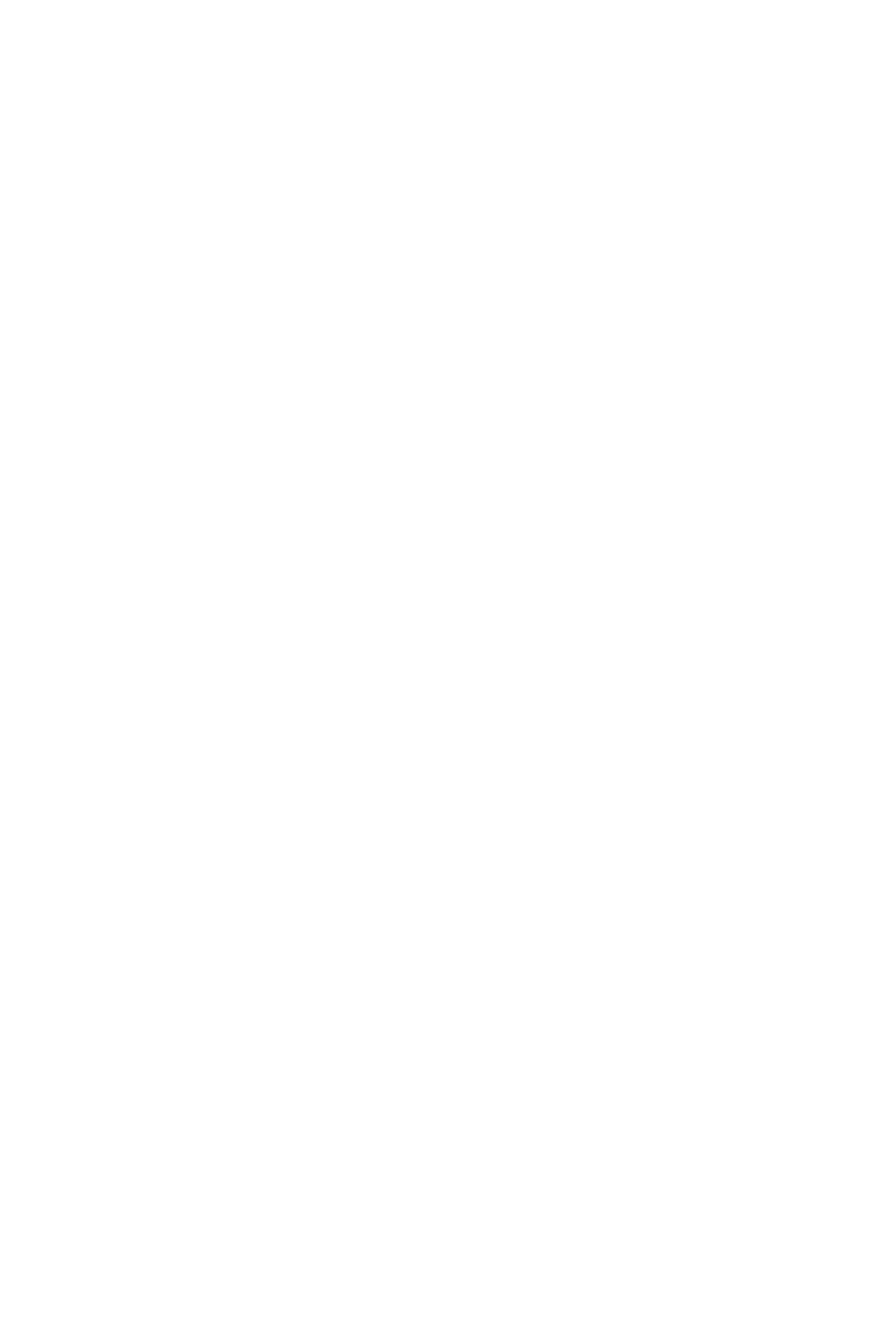# About the contributors

*Sammy Gakero Gachigua* is working towards completion of his PhD in applied linguistics at Lancaster University in the UK, focusing on the tensions between power elites and public interests in Kenyan parliamentary debates using a discourse-historical approach. His research interests include: critical discourse analysis; argumentation theory; parliamentary, political and media discourses; and political cartoon analysis.

*Yash Pal Ghai* was educated at Oxford and Harvard, and called to the English bar by the Middle Temple. Most of his professional life he has been a law teacher and he was a founder member of the first law school in Eastern Africa. He has taught at the University of East Africa, Uppsala University, Warwick University, and the University of Hong Kong (where he was the first Sir Y. K. Pao Professor of Public Law). He has been a visiting professor at the Yale Law School, Toronto University, Melbourne University, London University, the National University of Singapore, University of Wisconsin and Harvard Law School. His research interests include: constitutionalism and human rights; ethnic conflicts; the sociology of law; and federalism and autonomy. He has published extensively on public law; his books include *Public Law and Political Change in Kenya* (1970, with Patrick McAuslan), *Law in the Political Economy of Public Enterprise* (1977), *The Political Economy of Law: Third world perspectives* (1987, edited jointly with Robin Luckham and Francis Snyder) and *Law, Politics and Government in the Pacific Island States* (1988), among many others. His most recent publications include *The Constitution of Kenya: An instrument for change* (2012), *Ethnicity, Nationhood and Pluralism: Kenyan perspectives* (2013) (both with Jill Cottrell), *Autonomy: Practising self-government* (2013) and *Constitution and Rule of Law in China's Hong Kong: The contribution of the court of final appeal* (2014). He has been on the editorial board of several international journals in law and social sciences. From November 2000 to June 2004 he was chair of the Kenya Constitution Review Commission. In 2011 he co-founded the Katiba Institute in Kenya to promote the values and practices of the 2010 constitution.

*Raymond Muhula* has worked on governance and public sector reform issues at the World Bank since 2005. Since 2010 he has led the Bank's public sector governance work in post-conflict Liberia, supporting the rebuilding of Liberia's public service (civil service reform, institutional development and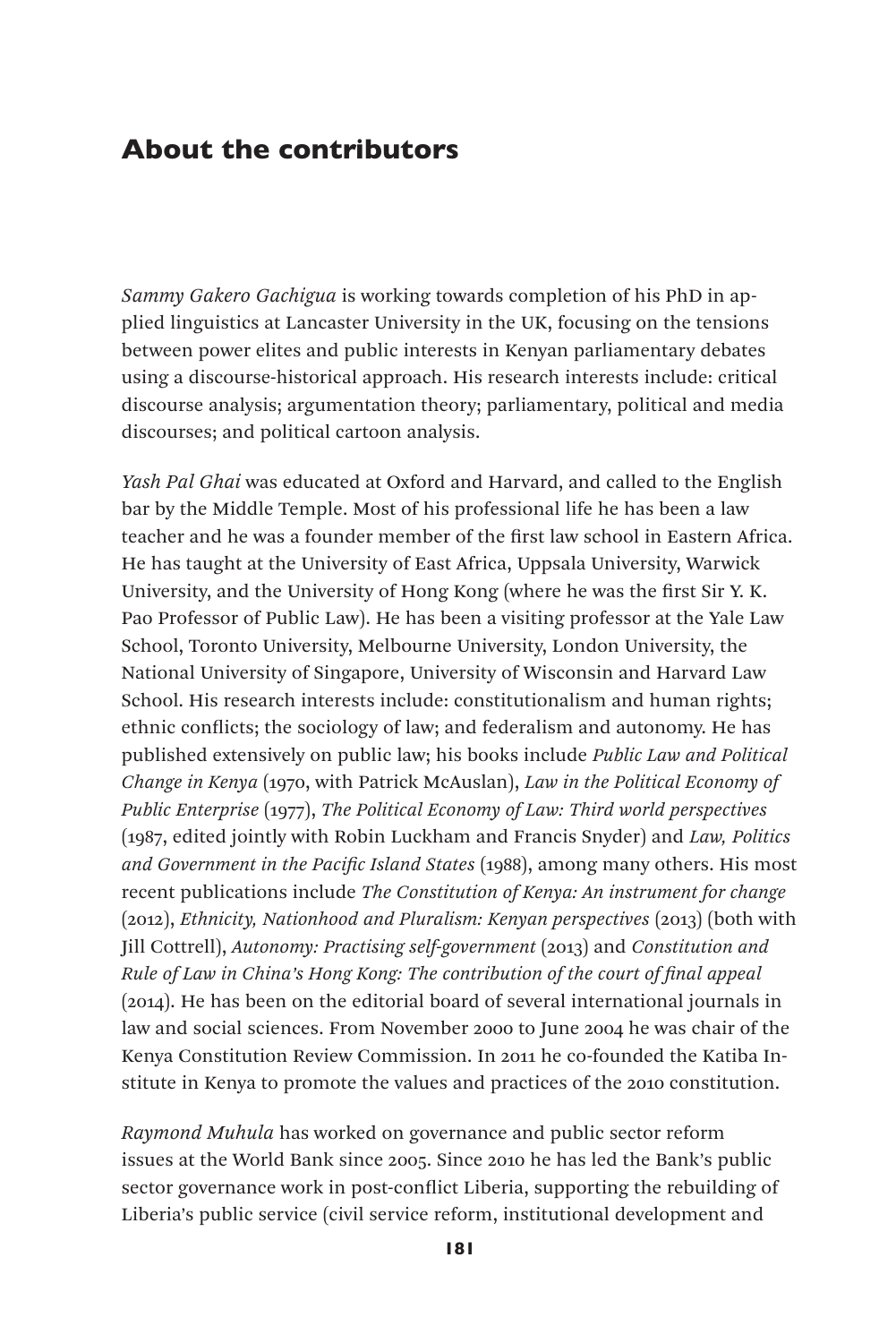capacity-building) and the country's demand for good governance (access to information, anti-corruption and access to justice). He has also managed similar projects in the Gambia and Swaziland, and led the preparation of analytical work on political economy and decentralisation. His most recent publication (with Kelly Krawczyk and Jennie Sweet-Cushman) is 'The road to good governance via the path less accountable? The effectiveness of fiscal accountability in Liberia', published in *International Journal of Public Administration* 36(8) in 2013. He received a PhD in political science from Howard University in the USA.

*Wanjala S. Nasong'o* holds a BA degree in political science and linguistics and an MA in international relations, both from the University of Nairobi. He obtained his PhD in public and international affairs from Northeastern University, Boston, USA. Professor Nasong'o is currently Associate Professor of International Studies and chair of the Department of International Studies at Rhodes College, Memphis. He is the author and editor of numerous books and more than fifty refereed journal articles, encyclopaedia entries and reviewed book chapters. He has previously taught at Kenyatta University, the University of Tennessee in Knoxville and the University of Nairobi. Professor Nasong'o has served as an expert witness for multiple asylum cases in the US and consults for various organisations around the world.

*Stephen Ndegwa* is an adviser at the World Bank's Center on Conflict, Security and Development based in Nairobi. In 2010, he was a member of the core team writing the *World Development Report 2011* on conflict, security and development. Since joining the World Bank in 2002 he has worked on governance, political economy, and public sector capacity-building across several regions. Previously, he was a lead specialist for the Africa region at the World Bank and before that worked in the East Asia and Pacific region and in the Poverty Reduction and Economic Management Network. He is the author or editor of several books, including *The Two Faces of Civil Society* (1996), *A Decade of Democracy in Africa* (2001), *The Uncertain Promise of Southern Africa* (2000) and, most recently, he has co-edited with Ellen Lust 'Societal transformation and the challenge of governance in the Middle East', a special issue of the journal *Middle East Law and Governance* (2010), and *Governing Africa's Changing Societies* (2012). His research articles have appeared in several leading journals, including the *American Political Science Review*. Before moving to the World Bank, he was Associate Professor of Government at the College of William and Mary in the US (1994–2002). He holds a PhD in political science from Indiana University (1993).

*Mutuma Ruteere* serves as director of the Centre for Human Rights and Policy Studies, an independent research centre based in Nairobi. He holds a PhD in political science with a specialisation in human rights. He has taught at uni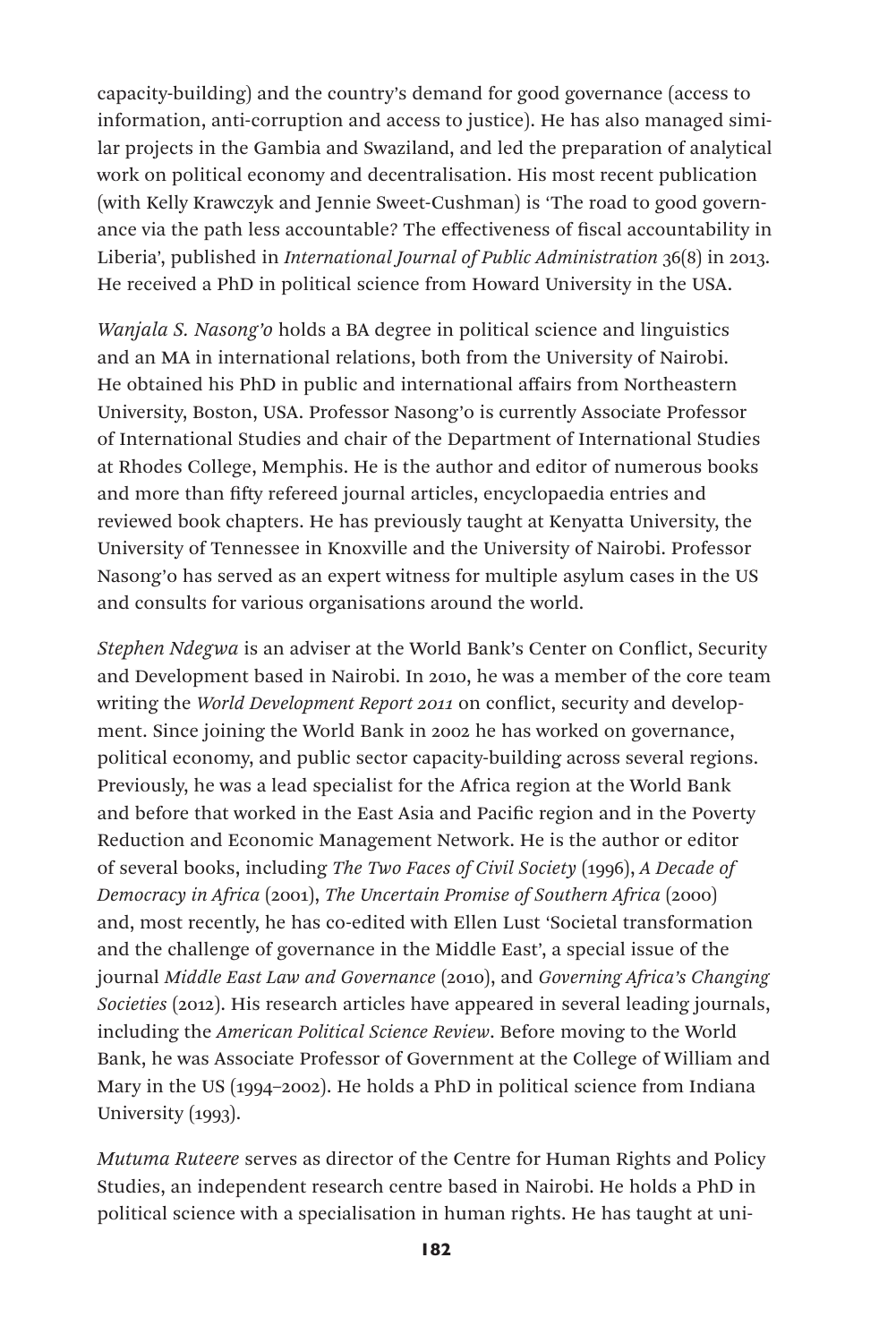versities in Kenya and elsewhere and has published widely on human rights, the issues of criminal violence and policing, terrorism and counterterrorism, civil wars and transitions, and on social justice and poverty. He has advised state agencies, non-governmental organisations, international organisations and private sector organisations on human rights. His current work at the Centre for Human Rights and Policy Studies attempts to link theoretical research with policy-making and innovation, to address human rights and social justice problems. In 2011, he was appointed by the UN Human Rights Council as the Special Rapporteur on contemporary forms of racism, racial discrimination, xenophobia and related intolerance.

*E. Njoki Wamai* is a Gates Cambridge Scholar at the University of Cambridge undertaking her doctoral studies in politics and international studies. She was previously a Peace, Security and Development Scholar at the Africa Leadership Centre based at King's College London and the University of Nairobi. Her research interests include mediation, transitional justice, the International Criminal Court in Kenya, human rights and women, peace and security.

*Paul Tiyambe Zeleza* is the Vice-President for Academic Affairs at Quinnipiac University in Connecticut. He has worked in several universities in the USA, Canada, Jamaica and Kenya. He has published many books, over 300 journal articles, book chapters and reviews. His book *A Modern Economic History of Africa* won the Noma Award for Publishing in Africa in 1993.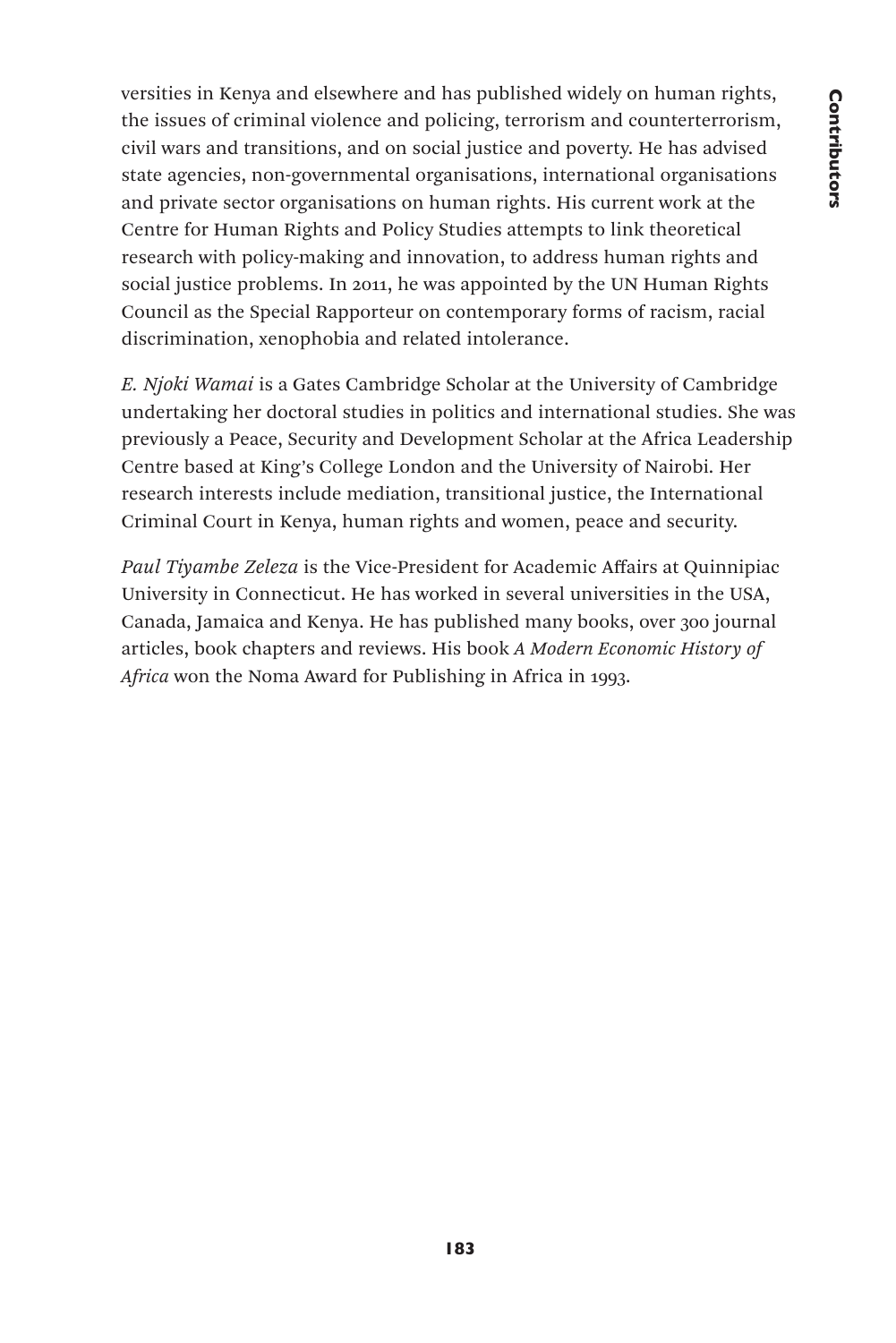# Index

25 per cent rule, 102

Abdullah, Abdirashid, 108 abortion, 34 absolutism, 120, 123 Abubakar, Zein, 154 accountability, 4, 6, 55, 67, 81, 87, 98, 123, 124, 125, 137; of security forces, 170, 176 Act of State doctrine, 121 Africa Centre for Open Governance, 9 Africa Leaders' Forum, 72 African Union (AU), 66, 71 Africanisation, of officer positions, 165–6 *Agenda for Peace* report, 66 alcohol use, control of, 174 Amolo, Otiende, 108 Angatia, Joshua, 150 Anglo Leasing financial scandal, 111 Annan, Kofi, 36, 68, 70–1, 73, 89, 107, 108 Annan mediation team, 71–4, 76 Anyona, George, 150 armed forces, humanisation of, 133 Asians, 165; business class, 150 *askari*, 164 Aukot, Ekuru, 108 authoritarian developmentalism *see*  developmentalism, authoritarian authoritarianism, 2, 12, 26, 79, 99, 144–5; neoliberal, 28–9 autonomous institutions, in South Africa, 38

Baker, Bruce, 175–6 Banana faction, 87 *Barometer* opinion poll, 58, 61 basic needs strategy, 27 BBC World Service Trust, 48, 52 Beteille, Andre, 138 Beyani, Chaloka, 108 big man politics, 37 bill of rights, 6, 12, 35, 79, 92, 109, 153, 158, 159, 160, 169 Bisen, Julius, 53–4

Biwott, Nicholas, 156 Bomas draft, 46–7, 67, 84, 86–7, 105–6, 108, 111, 158 Bosnia Herzegovina, peace process in, 75 bourgeoisies, rise of, 140 Boutros-Ghali, Boutros, 66 British colonialism, 122, 124; indirect rule, 164 Brown, Gordon, 62, 70 Bruce, Colin, 70 budget-reading, disruption of, 103–4 Bush, George, 71 Cameron, David, 62 Campbell, K. K., 49–52, 55 castration of prisoners, 22 Catholic Church, 106 Catholic Peace and Justice Commission (CPJC), 100 celebrity news, 50 Central Organisation of Trade Unions (COTU), 28 centralisation: of politics, 148; of power in presidency, 4; of security, 172–4; of state, 153 Centre for Humanitarian Dialogue, 76 Centre for Multiparty Democracy-Kenya (CMD-K), 100, 107–8 checks on power, 6 Chesoni, Atsango, 108 chief, institution of, 139, 173 Chief's Authority Act, 102, 104 Chissano, Joaquim, 70 choiceless democracies, 39 Churchill, Winston, 56 Citizens' Coalition for Constitutional Change (4Cs), 100, 101–4, 110 citizenship, 92; dual, 109 civic education, 128 civil rights, exclusion of Africans from, 164 civil service, 25 civil society, 39, 133, 146, 152; and constitutional reform, 100–1; and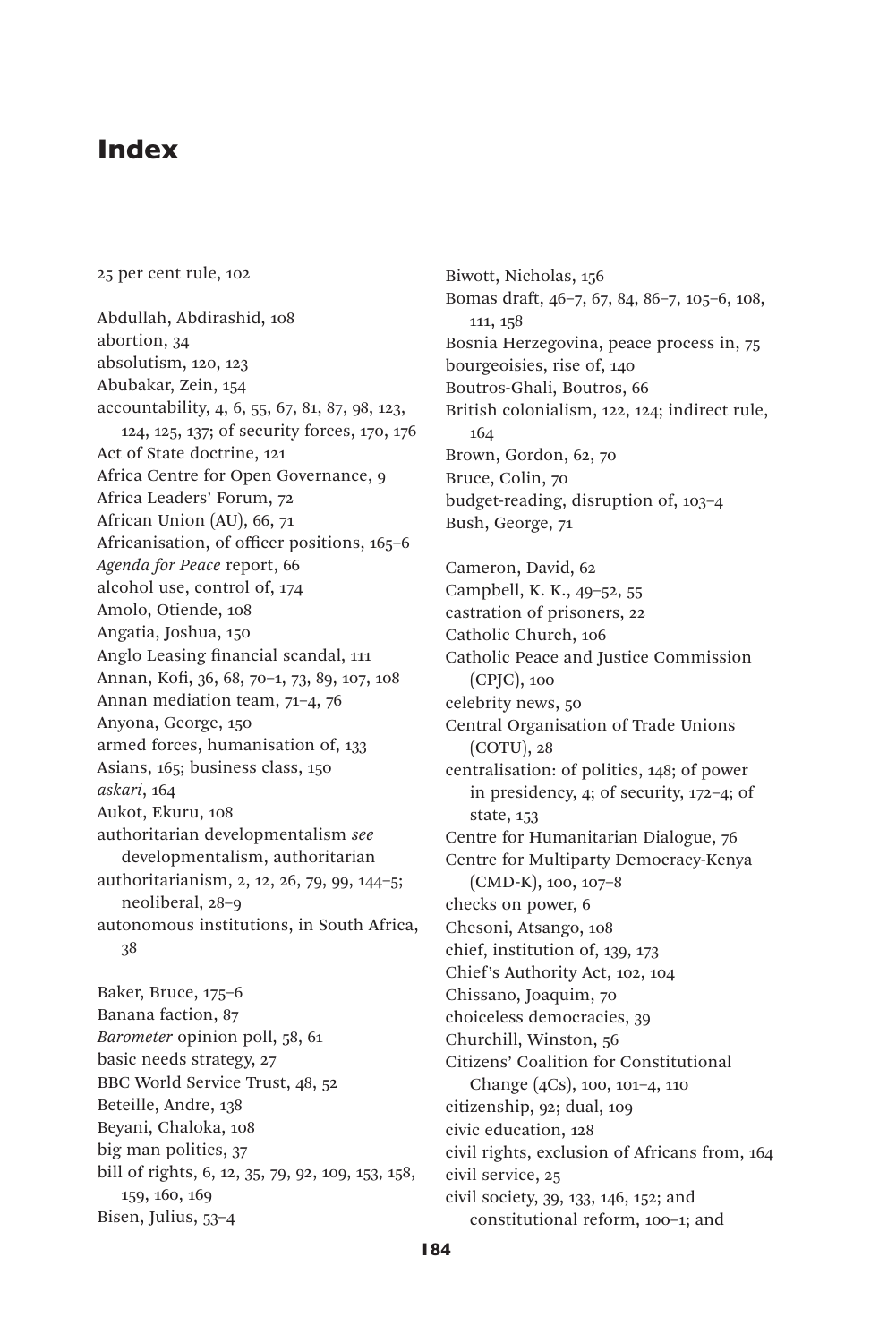political reform, 97–100; ethnic representation in, 133; role of, 11–12; two faces of, 97–115 civil society organisations (CSOs), 29, 99– 100, 104–5; meeting of, 105; politically obtuse, 109; programme of action, 113; results of 2002 elections affecting, 106–9; resurgence of, 30 class consciousness, 140 class exploitation, 119, 147 Clinton, Bill, 52 Coalition for a National Convention (CNC), 101 Coalition for Political Campaign Accountability (CPCA), 55 Coalition for Reform and Democracy (CORD), 80 coalitions, 84; formation of, 80, 93 colonial mentalities, 165–7 colonialism: in Kenya, three phases of, 21; legacies of, 163–5; political economy of, 19–24 *see also* state, colonial Commission for the Implementation of the Constitution (CIC), 128, 135, 136 Commission of Inquiry into Post-Election Violence (CIPEV), 169 Commission on Revenue Allocation, 137 Committee of Experts (CoE), 74, 75, 89, 108, 158 Comprehensive Constitution Reform Coalition (CCRC), 108 concentration camps, 22 Concerned Citizens for Peace (CCP), 70, 107 constitution: amendments to, 148; as compromise document, 12; belief in legitimacy of, 39; concept of, 119–21; lack of respect for, 138; loyalty and commitment to, 133, 141; made in image of the elite, 146; of 2010, 144–62 (challenge of implementation of, 127– 38; creation of, 6–10; objectives of, 125– 7; outcome of, 119–43; promulgation of, 82–3; security considerations in, 169–72); postcolonial, 122–5; promoting popular knowledge of, 136–7; resistance to, 128 *see also* constitution-making process *and* Lancaster House Constitution Constitution and Reform Education

Consortium (CRECO), 100

Constitution of Kenya Review Act (2008), 83, 89, 104–5, 108 Constitution of Kenya Review Commission (CKRC), 86, 104–6, 125, 126, 128, 154–6; *Final Report*, 138 Constitution of Kenya Review Commission Act (1997), 154 constitution-making process in Kenya, 1–13, 74–6, 79–96; challenges beyond, 93–5; civil society and, 100–1; historical context of, 144–62; role of civil society in, 97–115 constitutional moment, 68, 74, 75–6; use of term, 66 constitutional reform, 38, 44; context of, 10; history of, 2–6 constitutionalism, 36, 38, 53, 119–43; as cumulative process, 94; concept of, 119–21; critical to the market, 120–1; emergence of, 120; institutionalisation of, 94; practice of, 3 constitutions: colonial, 121–5; without constitutionalism, 12 Consumer Insight organisation, 58, 59, 60 Corell, Hans, 76 corruption, 29, 32–3, 34, 57, 87, 127, 139; in elections, 132; in Judicial Service Commission, 134; measures against, 125–6; of judges, 130 *see also* judges, corrupt, removed courts: access to, 129; guidelines for, set by constitution, 129–30 *Daily Nation*, 45, 48, 55, 59, 62

decentralisation, 36 declarations of wealth, 57 decolonisation, 21–2, 24 deficit of obedience, 12 delinquent jurisprudence, 5 democracy, 12, 94, 98, 122, 124, 132, 138, 151, 159; developmental nature of, 81; of public sphere, 44 Democratic Party of Kenya (DP), 85, 101, 151, 152, 156 democratisation, 1, 6, 31, 39, 97, 163 dependence, 24; of colonial economies, 19 deportation of workers and squatters, 22 development, use of term, 19 developmentalism: as religious ritual, 25; authoritarian, 18, 24–8; democratic, 30–4; neoliberal, 18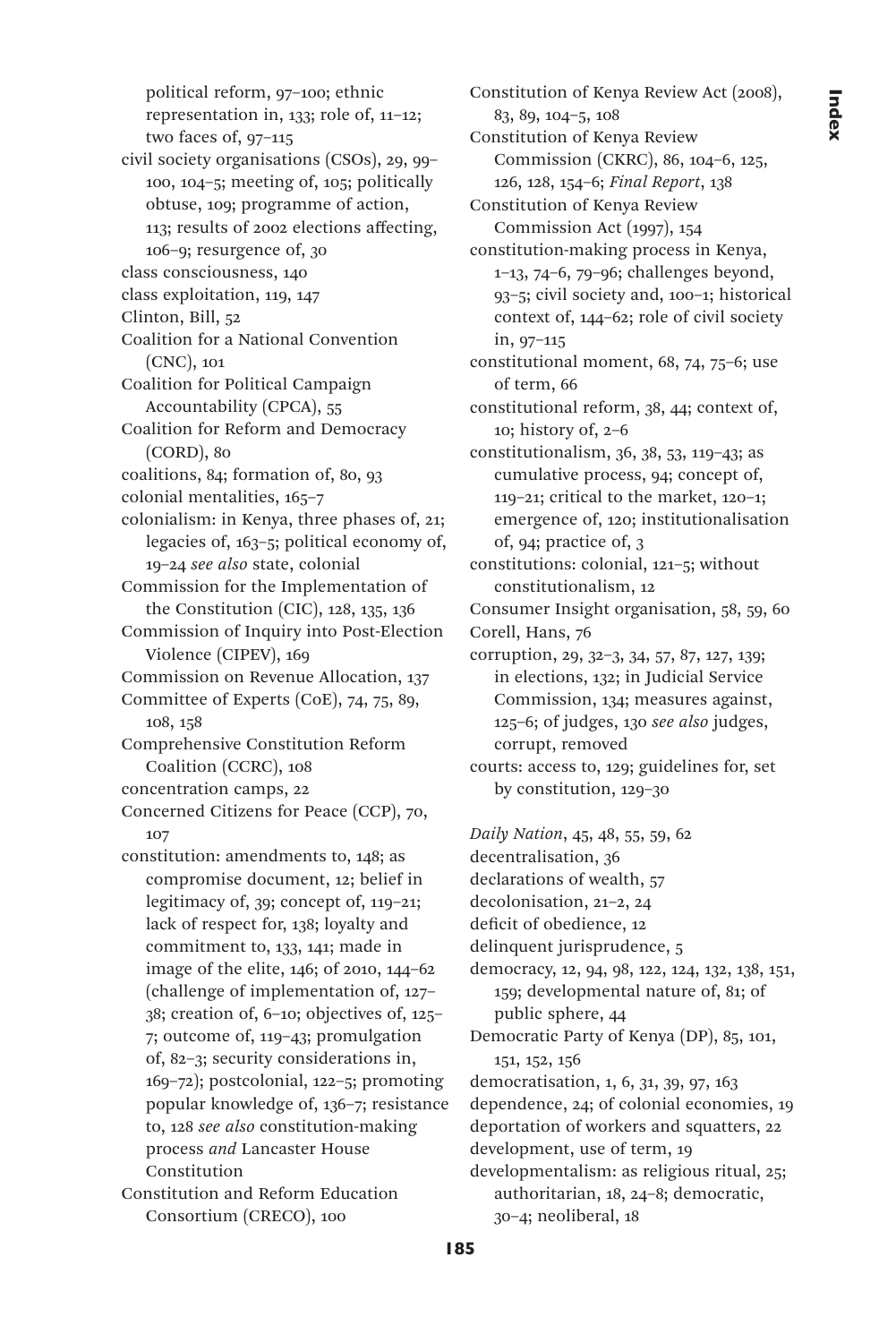devolution of government, 79, 87, 125, 130–1, 132, 137–8, 139, 153, 158, 172–4; difficulty of transition to, 137 Diamond, L., 97–8 dictatorships, 107; transition to democracy, 30 Directorate of Security Intelligence, 28, 167 disarticulation of colonial economies, 19 drug use, control of, 174 dual citizenship, 35 Dugdale, Justice, 5 'eating', notion of, 111 economic growth, 32–3, 69; phases of, 27 election campaign news, as hard news genre, 49–51 elections, 33; electronic machinery for (breaks down, 132; supply of, 8); flawed nature of, 2; free and fair, elements of, 8; manual methods of tallying, 8; of 1966, 26, 149; of 1988, 5, 150; of 1992, 1, 31, 83–5, 152; of 1997, 1, 31, 82, 83–5, 101, 104, 153; of 2002, 1, 2, 6, 105, 156; of 2007, 3, 6, 7, 10, 17, 32, 39 (background to, 46–7; mediating of, 66–78; violence associated with, 10, 11, 17, 31, 32, 34, 44–65, 82–3, 87–9, 106–9, 124, 158, 169 (causes of, 68–70; police response to, 172)); of 2013, 7–10, 34, 131, 132, 159; rigging of, 3, 5 *see also* spoilt votes Electoral Commission of Kenya (ECK), 69, 88, 102 electoral registers, 8 elites: character of, 147–8; compromises of, in 2010 constitution, 144–62; effects of interests of, on constitution, 158–60; theory of, 146; in relation to constitution-making process, 154; pact-making among, 79; trade-offs in constitution-making process, 160 Embu ethnic group, 172 enforceability of constitution, 37 Ethics and Anti-Corruption Commission, 135 ethnic groups and tensions, 18, 22, 24, 23, 31, 69–70, 87 *see also* ethnicisation *and*  ethnicity ethnicisation, 19–20; of administrative boundaries, 68; of leaderships, 4; of security forces, 164, 168, 171–2

ethnicity, 47, 80, 111, 125, 166, 167; in

police operations, 172; in politics, 93; manipulation of, 132; mobilised for political purposes, 33, 119, 139; reemergence of, 94 European Union (EU), 71 evictions, 136 executions of armed robbers, 167, 168 executive authority, issue of, 158 extraversion of colonial economies, 19

failed state, status of, 17 faith-based groups, 154 'family, the', 146, 148, 149

family values, preservation of, 161

Fanon, Frantz, 20, 146

*Finance* magazine, 48

First Republic, 17 forced labour, 22

Forum for the Restoration of Democracy (FORD), 151–2

Forum for the Restoration of Democracy in Kenya (FORD-Kenya), 80, 101, 152

Forum for the Restoration of Democracy in Kenya-Asili (FORD-Asili), 101, 152 franchise, of Africans, 122

Gallup organisation, 58 Gama Pinto, Pio, 123 Garissa, human rights violations in, 177 gays and lesbians, perceived threat of, 159 gender issues, 35, 126, 161 General Service Unit, 28, 103 Ghai, Yash Pal, 67, 86, 105, 111, 154; attack on, 155 Ghana, rights in, 37 Gikuyu, Embu and Meru Association (GEMA), 28 Gikuyu ethnic group, 68

Gitari, David, 150

Githongo, John, 110; as anti-corruption tsar, 111

good governance, 31

Government Review Commission, 104–6

Grand Coalition government, 7, 8, 18

Green Belt Movement, 99, 105

Habermas, Jürgen, 44–5

Harbeson, John, 98

hard news genre, 49–51; manipulation of, 51–7, 63 hereditary leadership, 61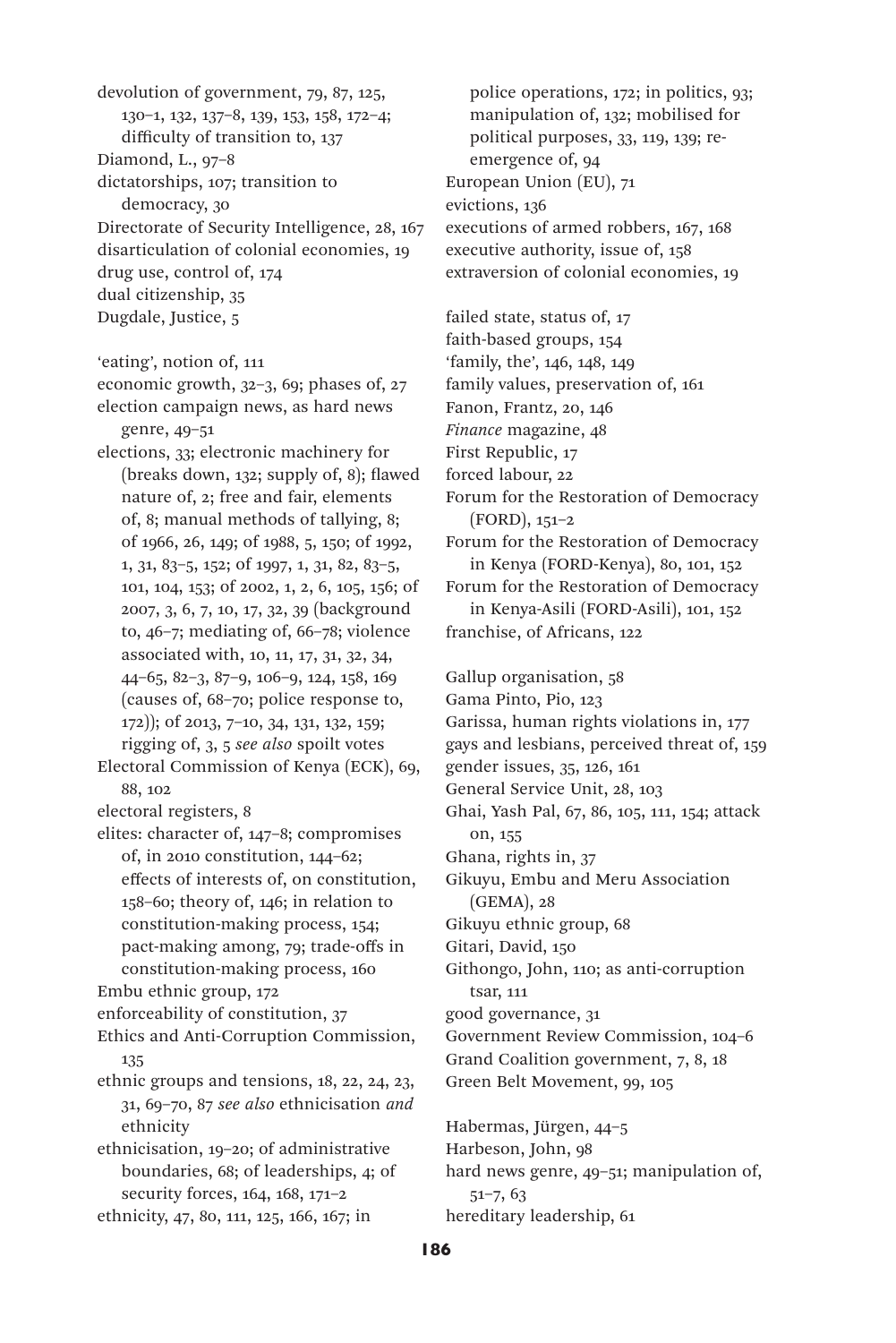hospitals, role in security issues, 174 human rights, 36, 67, 122, 125, 126, 129, 135–6, 138, 167, 177; abuse of, 13; court rulings ignored, 135–6; security and, 163–79; suspension of, 166 Human Rights Watch, *Taking Liberties*  report, 123 humanitarian access, issue of, 72–4 Hussein Ali, Mohamed, 168, 175

Imanyara, Mugambi, 47 impartiality, of security forces, 171 impersonalisation of power, 139 implementability of constitution, 37, 128–30; planning of, 127–8 import substitution industrialisation, 21 impunity, 4, 93; ending of, 125 independence of Kenya, 24 independent commissions, 135 Independent Electoral and Boundaries Commission (IEBC), 8, 38, 132, 137 Independent Policing Oversight Authority (IPOA), 160, 170, 177 Independent Review Commission, 7 India, constitution of, 140 indigenous peoples, rights of, 121 Infotrak Harris organisation, 58, 59, 60 insider/outsider tension, 113, 146 institutions of government, 131–3 instrumentalism, in constitution-making process, 79–96 Intelligence Service Complaints Board, 171 Intergovernmental Authority on Development conference, 103 Interim Independent Electoral Commission, 109 International Criminal Court (ICC), 64, 89, 73, 131, 172 International Monetary Fund (IMF), 29 Inter-Party Parliamentary Group (IPPG), 80, 83, 104, 152–3, 154 Islam, 52, 92 Islamisation, perceived dangers of, 159 Jamieson, K. H., 49–52, 55 Jeshi la Mzee vigilante group, 103, 167 Jirongo, Cyrus, 90 Joint Dialogue Forum (JDF), 108 Joint Parliamentary Committee on Intelligence and Security, 171

*Journal of Contemporary African Studies*, 17

*Journal of Eastern African Studies*, 18 judges: corrupt, removed, 133; security of tenure removed, 5 Judicial Services Commission (JSC), 38, 129; corruption in, 134 judiciary, 133–4, 150; independent, 170; role of, in safeguarding constitution, 129; training of, 134; vetting of, 130, 131 justiciability, 37 Kadhi courts: included in constitution, 92; rights of, 159 Kagame, Paul, 71 Kaggia, Bildad, 26 Kagwanja, Peter, 17 Kalenjin ethnic group, 23–4, 68, 69, 90, 133, 150 Kamba ethnic group, 133 Kariuki, J. M., 123, 145 Karua, Martha, 86 Karume, Njenga, 156 Katiba Institute (KI), 134 Kaunda, Kenneth, 70 Kenya African Democratic Union (KADU), 4, 24, 122; dissolution of, 25, 80, 148 Kenya African National Union (KANU), 1, 4, 5, 24, 25, 28, 31, 46–7, 48, 83, 84, 101, 104, 123, 148, 149, 151, 154, 155, 156, 157, 167, ousting of, 7 Kenya Defence Forces, 170, 171, 172 Kenya Human Rights and Gender Commission, 93 Kenya Human Rights Commission (KHRC), 100, 105, 110, 151 Kenya Integrated Civic Education (K-NICE), 136 Kenya National Commission on Human Rights, 110 Kenya National Dialogue and Reconciliation (KNDR), 67, 71 Kenya People's Union (KPU), 4, 26, 149, 166 Kenya Police Force, 165, 168–9, 173 Kenya Security Industry Association, 175 Kenya Television Network, 48 Kenya Vision 2030 programme, 32 Kenya Youth Foundation Movement (KYFM), 101 Kenyan African Peer Review Mechanism, 71 Kenyan Elections Observation Group (ELOG), 109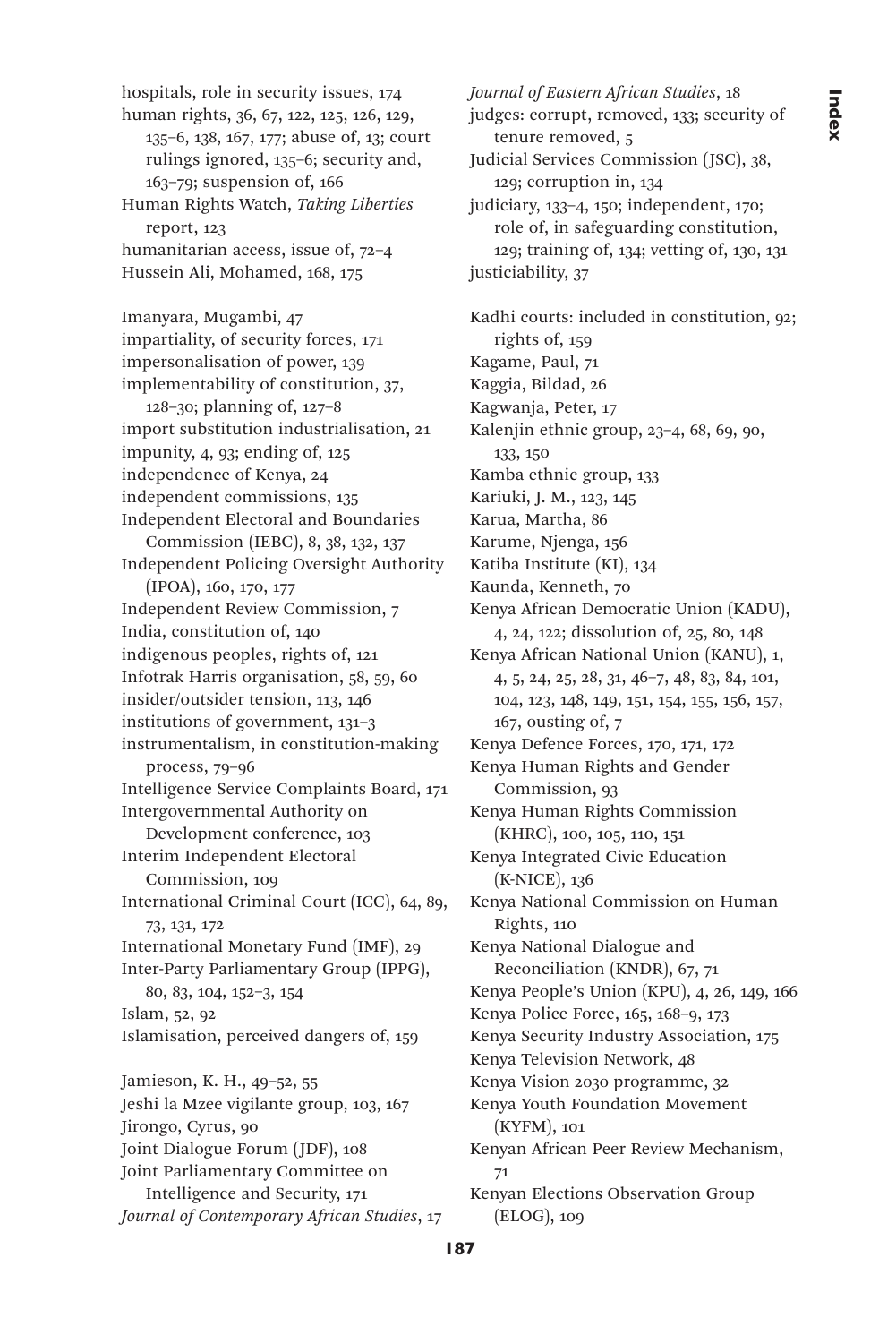Kenyanisation, 27 Kenyans for Peace, Truth and Justice (KPTJ), 107 Kenyatta, Mzee Jomo, 3, 4, 18–54, 67, 68, 123, 124, 136, 144, 145, 165, 166, 177; death of, 69 Kenyatta, Uhuru, 9, 46, 73, 84, 134, 135, 140, 156 Kereri, Matere, 157 Khamwina, John, 110 Ki-Zerbo, Joseph, 3 Kiai, Maina, 110, 151 Kibaki, Mwai, 1, 4, 6, 32, 34, 46, 47, 48, 54, 56–7, 58, 59, 61, 62, 67, 68, 69, 72, 73–4, 80, 84, 85, 86, 87, 88, 89, 101, 104, 110, 111, 112, 123, 135, 151, 152, 156, 158, 167, 172, 177; election of, 85–7 Kibwana, Kivutha, 85, 86, 111–12, 153 Kijana, Wamalwa, 46, 156 Kikuyu ethnic group, 23–4, 62, 69, 33, 87, 133, 146, 151, 157, 172; detentions of, 23; land agitation of, 24 Kikwete, Jakaya, 74 Kilifi draft constitution, 67 Kiplagat, Bethwel, 70 Kitonga, Nzamba, 108 Korelach, Laban Arupe, 53–4 Kriegler Independent Review Commission, 53–4 Kufuor, John, 71 Kuria, Gibson Kamau, 151, 153 Lamba, Davinder, 152 Lancaster House Conference, 24 Lancaster House Constitution, 36, 67, 79 'Lancaster House generation', 30, 32 land, policy regarding, 161 Land and Freedom Army, 22 land laws, 125–6 land-grabbing, 136 landless people, struggles of, 24 Law Society of Kenya (LSK), 28, 100, 105, 151 laws, uneven quality of, 134–5 League of Kenya Women Voters, 30 legislation necessary for implementation of constitution, 128 Liberal Democratic Party (LDP), 46–7 Lugard, Frederick, 164 Luhya ethnic group, 133

Lumumba, P. L. O., 154, 155

Luo ethnic group, 23, 26, 33, 62, 133 Lyttelton Constitution, 23 Maasai ethnic group, 68 Maathai, Wangari, 99 Machel, Graça, 71 Maendeleo ya Wanawake movement, 28 Maina, Wachira, 9, 152 *majimbo* (federal) system, 59–60, 122; abolished, 123 Makali, David, 157 Mamdani, Mahmood, 20, 109 marginalised people, protection of, 138 Marxism, 147 Masim, Kennedy, 109 Masire, Ketumile, 70 Matiba, Kenneth, 101, 151, 157 Mau Mau liberation war, 22, 165 Mboya, Tom, 23, 123, 151; murder of, 149 McIlwain, Charles Howard, 119 media: commercialisation of, 49; genres of, 49; in run-up to 2007 elections, 47– 9; liberalisation of, 48; manipulation of deadlines, 52; pseudo-events, 55; rights of, 126; role of, 10; strategic use of symbols, 54; transformation of, 44 *see also* print media Media Society of Kenya, 63 mediating post-election violence of 2007, 66–78 mediation: definition of, 66; prior to Annan panel, 70–1 mediation team, composition of, 76 members of parliament, non-performing, recall of, 84 memorandum of understanding (MoU), 46, 48, 80, 85, 86, 156 Meru ethnic group, 172 Michel, Louis, 71 Michuki, John, 156, 157 Miliband, David, 70 military deployments, approved by parliament, 171 minorities, protection of, 137 M'Inoti, Kathurima, 152 Mkandawire, Thandika, 20 Mkangi, Bobby Munga, 108 Mkapa, Benjamin, 70, 71 *mlolongo* system of voting, 5 modernisation, use of term, 19 Moi, Daniel arap, 1, 3, 4, 5, 28, 31, 34, 46,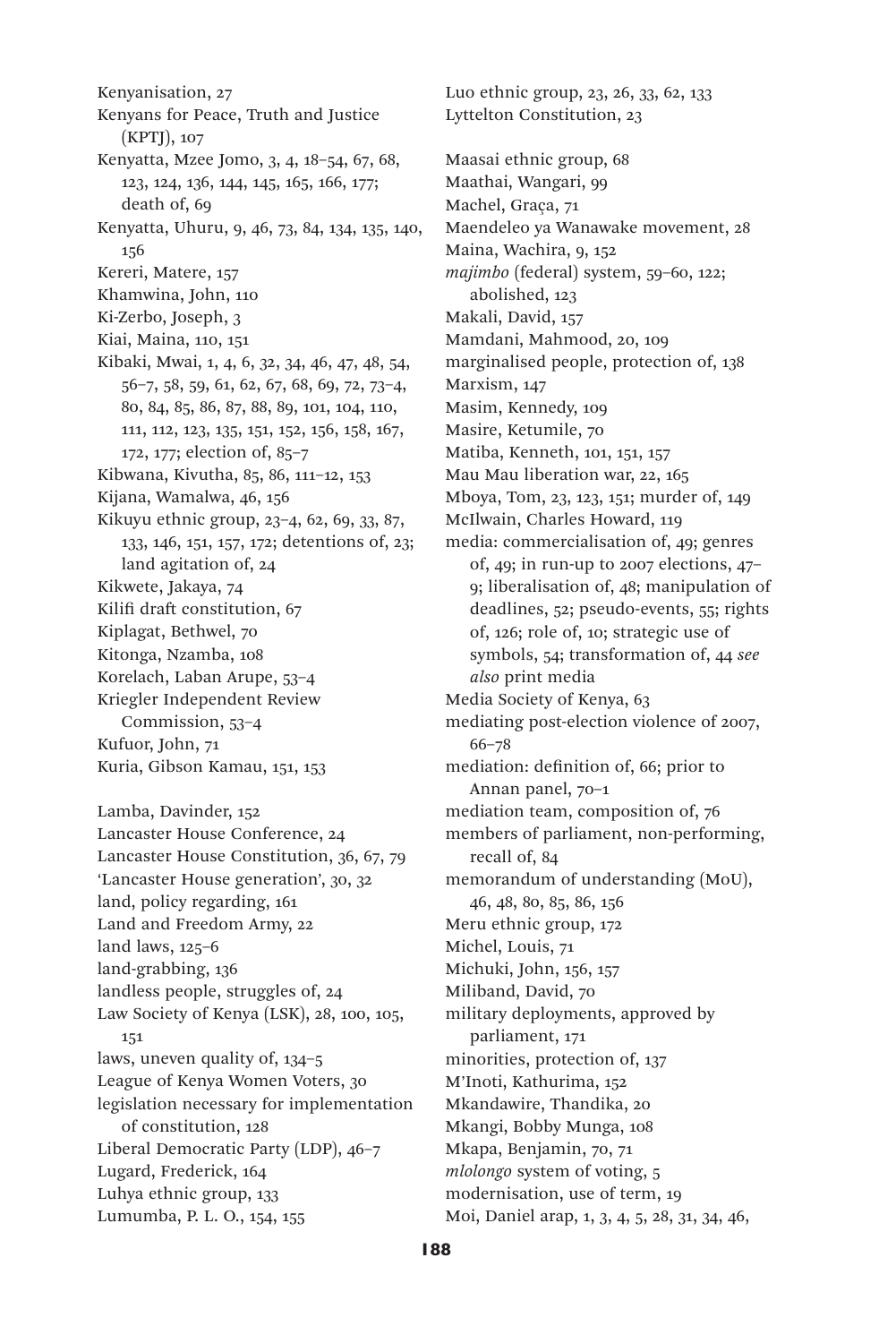67, 69, 82, 84, 90, 92, 101, 103, 110, 123, 144, 145, 148–54, 157, 166, 167 monoculturalism of colonial economies, 19 Morris, Dick, 52 Mount Kenya Mafia, 6 Mudavadi, Moses, 150 Muhoho, George, 157 Muite, Paul, 85, 111, 153, 155, 157 Mule, Harris, 157 Multi-Sectoral Review Forum (MSRF), 108 multiparty politics, 1, 2, 3, 4, 6, 7, 30, 79, 82, 101, 150, 152, 167; without democracy, 83–5 Munene, Macharia, 111, 112 Mungiki vigilante group, 30–1; killing of members of, 168 Murray, Christina, 108 Murungi, Kiraitu, 85, 86, 111, 151, 154, 155, 158 Museveni, Yoweri, 70 Musyimi, Mutava, 154 Musyoka, Kalonzo, 47, 56–7, 58, 61 Mutai, Chelagat, 150 Mutua, Makau, 146, 147 Mutunga, Willy, 110, 133 Mwachofi, Mashengu wa, 150 Mwangola, Mshai, 32

*Nairobi Law Monthly*, 48 Nassir, Sheriff, 150 Nation Media Group, 60–1 nation-building, 24, 125 National Accord, 7, 11, 87, 88, 90, 108, 136 National Accord and Reconciliation Act (2008), 34, 74, 83 National Alliance Party of Kenya (NAK), 46–7 National Assembly and Presidential Elections Act, 102 National Commission on the Status of Women, 30 National Constitutional Conference, 83, 84, 86 National Convention Assembly, 102 National Convention Executive Council (NCEC), 101–4, 105, 111; Nairobi rally of, 103 National Convention Preparatory Committee (NCPC), 101 National Council of the Churches of Kenya (NCCK), 100 National Democratic Party (NDP), 154, 156

National Development Party, 80 National Dialogue Conference (NDC), 108 National Gender and Equality Commission, 93 National Human Rights and Equality Commission, 38 National Intelligence Service (NIS), 170, 171, 172 National Intelligence Service Act, 171 National Land Commission, 38, 135 National Media Group, 58 National Police Service, 160, 170 National Police Service Commission, 38, 160 National Rainbow Coalition (NARC), 6, 31, 46–7, 48, 57, 80, 85–7, 105, 106, 110, 111, 155, 156, 168 National Security Council, 122, 160 National Security Intelligence Act (1998), 167 National Security Intelligence Service (NSIS), 167 National Special Rapporteur on Extrajudicial, Summary or Arbitrary Executions, 168 National Task Force on Police Reforms, 169, 176 National Union of Kenya Students (NUKS), 101 nationalisation, 26, 28 nationalism, 24; African, dual face of, 21 Ndegwa, Stephen, 99–100, 109, 112 Ndemo, Bitange, 48 news coverage: personalised, 50; stage management of, 53 Ngala, Noah Katana, 150 Ngilu, Charity, 84, 85, 156 Nigeria, rights in, 37 Njoya, Timothy, 150 Nkrumah, Kwame, 3 non-governmental organisations (NGOs), 30, 99; in Africa, growth in number of, 98 Northern Frontier District, 166 Ntimana, William Ole, 150 Nyati House, special branch headquarters, 5 Nyayo House, torture chambers, 5 'Nyayo philosophy', 28 Nyong'o, Anyang', 85

Ochieng, Philip, 58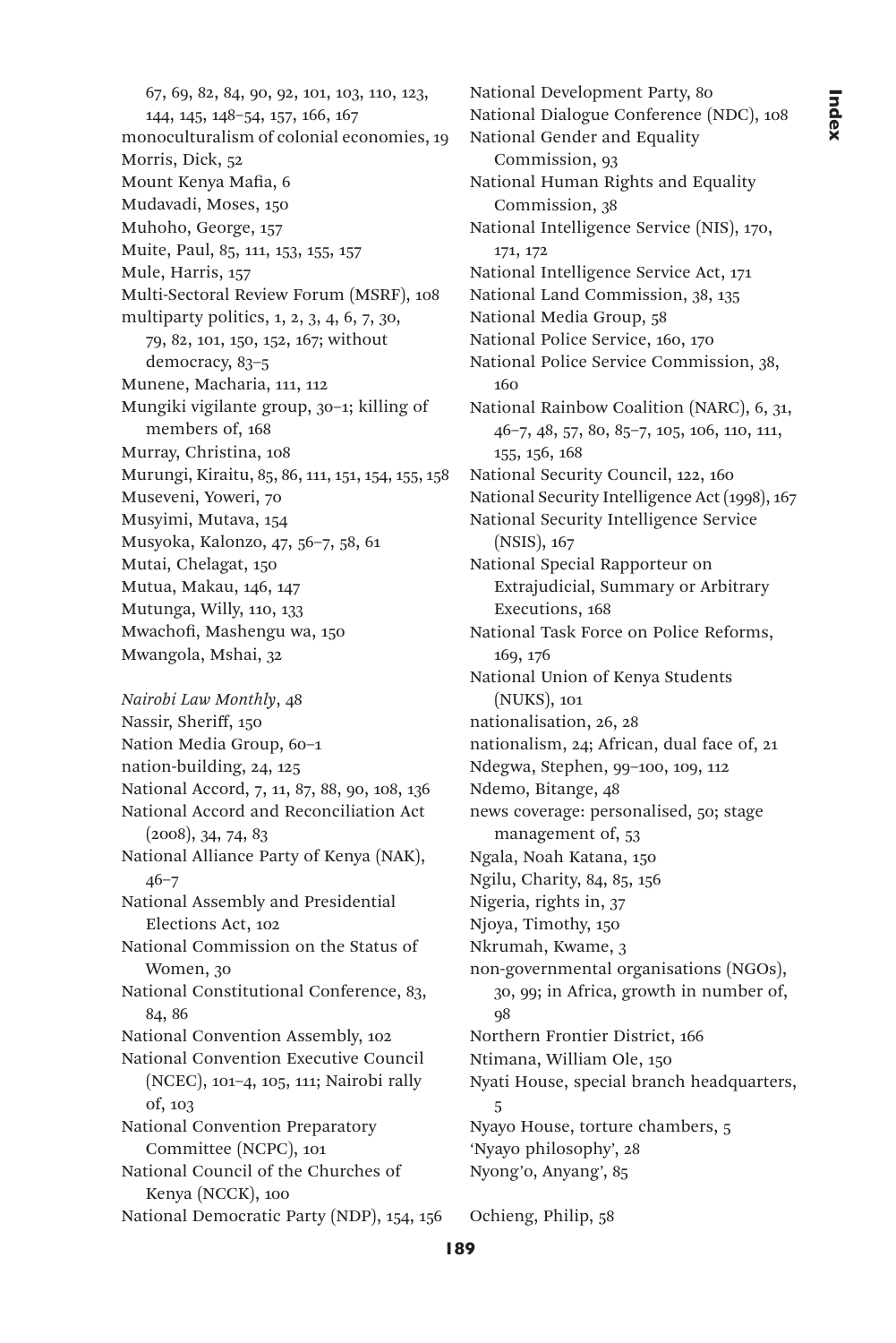Odinga, Jaramogi Oginga, 23, 101, 149, 150, 166 Odinga, Raila, 6, 9, 25, 32, 34, 46, 47, 52, 56–7, 58, 59, 61, 62, 67, 68, 69, 72, 73, 80, 84, 85, 86, 87, 88, 89, 90, 104, 112, 123, 150, 154, 156, 157, 168 O'Donnell, G., 80–1 Ombaka, Oki Ooko, 105, 154 Omino, Joab, 157 one-party politics, 25, 33, 150, 152, 173 opinion polls: as interim elections, 62; media reporting of, 57–62; problematical, 59–62 Orange Democratic Movement Party of Kenya (ODM), 6, 32, 47, 52, 54–5, 56, 60, 67, 69, 70, 72, 73, 74, 80, 87, 90, 172; press conference of, 53 Orange Democratic Movement Party of Kenya (ODM-K), 47 Orange faction, 87 Orengo, James, 104, 150, 153 Otieno, Gladwell, 110

Ouko, Robert, 123

pact-making, 90–3; and promulgation of 2010 constitution, 82; and transition politics, 80–2 parliamentary consent for appointment of

state officers, 133 parliamentary select committee on

constitution, 85

Parliamentary Service Commission, 38

participation, 120, 134, 136–7, 138

parties *see* political parties

Party of National Unity (PNU), 6, 32, 47, 67, 69, 72, 73, 74, 87 passivity, political, 140 peasant movements, 22 peasantisation, 21 people power, 126–7 People's Commission of India, 154 People's Commission of Kenya (PCK), 105

personalisation: of politics, 56, 59, 85 *see also* impersonalisation of power; of presidency, 145 pluralism, political *see* multiparty politics

police: administration police, 165; independence of, 123; killings by, 177; militarisation of, 164, 168; reforms of, 168–9; training of, 176; vetting of senior officers, 131

Policy Advisory Foundation (PAF), 101 political feuds, 53 political parties: reform of, 125; unregistered, 102 political prisoners, call for release of, 102 political process, journalistic view of, 55–6 politics, as specialist occupation, 140 poverty, 124, 125, 126 Presbyterian Church, 105 Preservation of Public Security Act (1966), 159, 166 president: autonomy of, 91; imagining death of, 145, 146; reducing powers of, 67 Presidential Elections Act, 104 presidential fiat, use of, 3 Presidential Retirement Benefits (Amendment) Act (2013), 135 print media, role of, in post-election violence, 44–65 privatisation, 29 proletarianisation, 21 Protective Services Industry, 175 provincial administration system, 137, 165; dissolution of, 79; preventing electoral interference by, 102; role in security matters, 173 provincial administrators, network of, 4 Public Order Act, 102, 104 public relations consultants, 51 Public Service Commission, 157 public services, cuts in, 29

public sphere, concept of, 44

racialisation, of security forces, 164 racialised social hierarchies, creation of, 21 radio broadcasting, 49 railways, construction of, in Uganda, 164 Ramaphosa, Cyril, 70 Ransley, Philip, 169 redistribution through growth, 27 referenda: of 2005, 6, 57, 67, 82, 91, 106, 158; of 2010, 1, 18, 89–90, 100, 108–9 regionalism, 148; abolition of, 25 Release Political Prisoners (RPP), 100 representation, 91–2 Responsibility to Protect, 74 Rice, Condoleezza, 70 Rift Valley Province, 68–9, 87, 88, 90; violence in, 167 rights, 91, 119; individual, 94; of disabled

people, 92; of media, 126; protection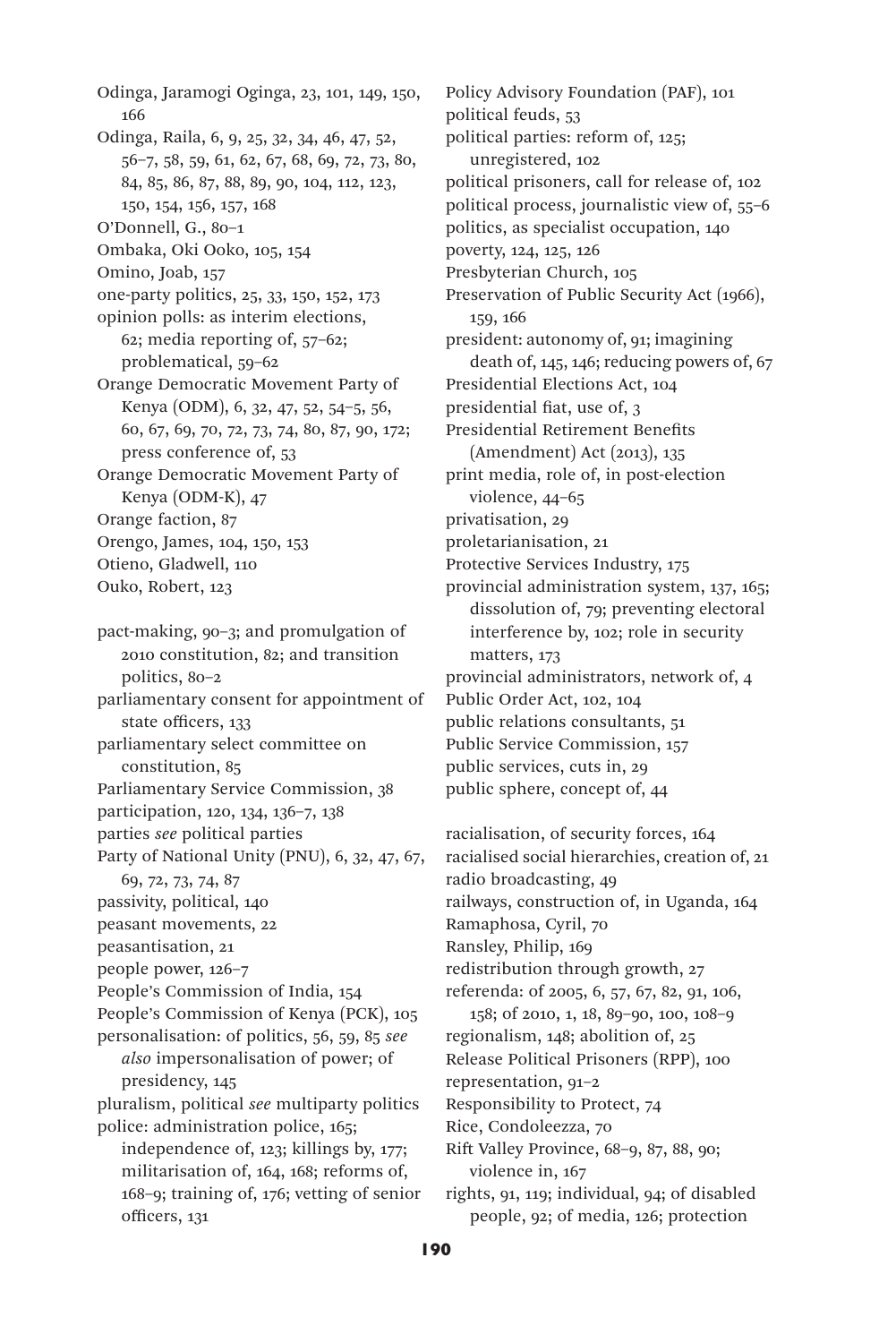of, 159; right of assembly, 127; right to development, 37; right to vote, elements of, 9 *see also* bill of rights*,* human rights*,* indigenous peoples *and*  women, rights of rights-based approach, 135 Ringera, Aaron, 151 Rubia, Charles, 151 rule of law, 36, 37, 138, 139, 160, 178; critical to the market, 120–1 Ruto, William, 56, 73, 80, 90, 155 Safina party, 85 Saitoti, George, 156, 170 Salaries and Remuneration Commission, 38, 135 *Saturday Standard*, 61, 62 Schmitter, P., 80–1 schools, burning of, 174 'Second Liberation', 10 Second Republic, transition to, 17–43 security: and human rights, 163-79; and the legacies of colonialism, 163–5; at county levels, 173–4; national, 146, 158, 159–60 (definition of, 126); post-2010 constitution reforms, 169–72; post-Moi reforms of, 167–9; powers of, concentration of, 4; private forces, 175–6; reforms of, challenges to, 174–6 security forces, 28, 69, 103, 126, 160, 163; control of, 13; human rights violations by, 177; impartiality of, 171; involved in political repression, 176; private–public mix in, 175–6 senate, 137; abolition of, 123; limited powers of, 132 separation of powers, 35–6, 37, 133 settler agrarian capitalism, 21 Shamallah, Japheth, 110 sharia law, 52 Shaw, Patrick, 167 Shikuku, Martin, 150 Sifuna, Lawrence, 150 single-party rule *see* one-party politics Social Development Network (SODNET), 101 socialism, African, 27 *Society* magazine, 48 Somali secessionist movement, 166 South Africa: constitution of, 79; rights in, 37

Southall, Roger, 17 sovereignty, of the people, 127 Special Branch *see* Directorate of Security Intelligence spies, networks of, 5 spin doctors, 52 spoilt votes in elections, dismissed, 9 Ssepembwa, Frederick, 108 *Standard, The*, 45, 48, 61, 62 state: as instrument for accumulation of wealth, 25, 139, 145; coercive role of, regulation of, 126; colonial, 19; colonial, violent formation of, 164; Kenyan, features of, 145; nature of, 144–6, 148–54; political theory of, 163–5; restructuring of, 125; role of, 124 (in security matters, 175); strength of, 139; structure of, 91 state of emergency, 22, 166 statism, 25; ideology of, 3 Steadman Group organisation, 57–8, 59, 60, 61, 62 Stevenson, N., 44, 45 Strategic Public Relations Research organisation, 58, 59, 60 strikes, general, 22 strong man syndrome, 139 structural adjustment programmes, 28–9, 98, 151 structural characteristics of African societies, 2 Students Organization of Nairobi University (SONU), 101 Sumbeiyo, Lazarus, 70 Sunkuli, Julius, 155 Swynnerton Plan, 23 tabloidization of press, 45 Teachers Service Commission, 38 terms of office, extending of, 38 Tipis, Justis Ole, 150 Tobiko, Keriako, 155 torture, 5, 22–3, 69, 135

trade unions, 22, 150; growth of, 21 transition to democracy, 39, 79, 97–8; politics of, 80–2 transparency, in elections, 132 transportation, county regulation of, 174 Treasury, 137 tribal custons, invention of, 20 tribalism, 119, 132